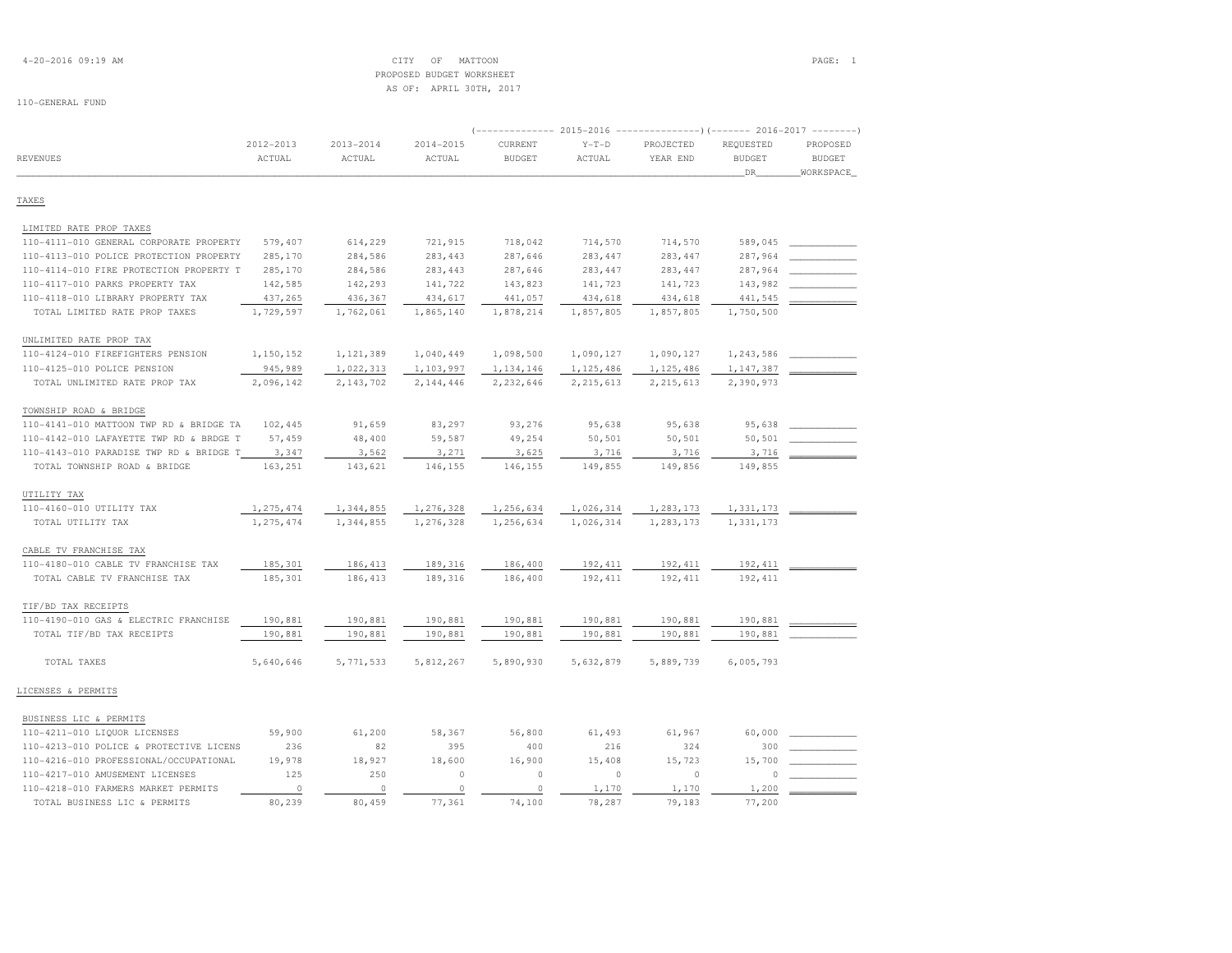4-20-2016 09:19 AM CITY OF MATTOON PAGE: 2 PROPOSED BUDGET WORKSHEETAS OF: APRIL 30TH, 2017

|                                         |                |               |            |               | 2015-2016   |              | $------------)$ (------- 2016-2017 ------- |               |  |
|-----------------------------------------|----------------|---------------|------------|---------------|-------------|--------------|--------------------------------------------|---------------|--|
|                                         | 2012-2013      | $2013 - 2014$ | 2014-2015  | CURRENT       | $Y-T-D$     | PROJECTED    | REQUESTED                                  | PROPOSED      |  |
| <b>REVENUES</b>                         | ACTUAL         | ACTUAL        | ACTUAL     | <b>BUDGET</b> | ACTUAL      | YEAR END     | <b>BUDGET</b>                              | <b>BUDGET</b> |  |
|                                         |                |               |            |               |             |              | DR                                         | WORKSPACE     |  |
| NONBUSINESS LIC & PERMIT                |                |               |            |               |             |              |                                            |               |  |
| 110-4221-010 BUILDING PERMITS           | 44,510         | 16,228        | 25,101     | 29,400        | 16,509      | 18,146       | 25,000                                     |               |  |
| 110-4222-010 ELECTRICAL PERMITS         | 18,960         | 9,135         | 10,647     | 10,300        | 8,653       | 10,493       | 10,000                                     |               |  |
| 110-4223-010 HVAC PERMITS               | 11,130         | 5,337         | 4,659      | 4,400         | 2,812       | 3,363        | 4,000                                      |               |  |
| 110-4224-010 PLUMBING PERMITS           | 5,357          | 2,708         | 2,402      | 2,500         | 1,648       | 1,746        | 2,000                                      |               |  |
| 110-4225-010 HUNTING & FISHING LICENSES | 1,205          | 821           | 914        | 1,000         | 2,415       | 2,568        | 1,000                                      |               |  |
| 110-4226-010 BOAT REGISTRATION FEES     | 57,483         | 64,309        | 63,184     | 69,600        | 64,356      | 72,620       | 72,000                                     |               |  |
| 110-4227-010 HUNTING & FISHING LIC-LAKE | 8,830          | 11,619        | 10,306     | 10,000        | 7,391       | 9,605        | 10,000                                     |               |  |
| TOTAL NONBUSINESS LIC & PERMIT          | 147, 474       | 110,157       | 117,212    | 127,200       | 103,783     | 118,540      | 124,000                                    |               |  |
| TOTAL LICENSES & PERMITS                | 227,713        | 190,616       | 194,573    | 201,300       | 182,070     | 197,723      | 201,200                                    |               |  |
| INTERGOVERNMENTAL REV                   |                |               |            |               |             |              |                                            |               |  |
|                                         |                |               |            |               |             |              |                                            |               |  |
| FEDERAL GOVT GRANTS                     |                |               |            |               |             |              |                                            |               |  |
| 110-4311-022 FED OPERATING CATEGORIE GR | 134,969        | 93,695        | 85,046     | 85,698        | 65,692      | 85,698       | 85,698                                     |               |  |
| 110-4312-010 FED OPERAT NON-CATEGORICAL | 3,371          | 3,308         | 6,686      | $\mathbb O$   | 10,880      | 10,880       | $\Omega$                                   |               |  |
| 110-4313-023 FEDERAL CAPITAL GRANTS     | 9,434          | 783           | 0          | $\mathbb O$   | 1,560       | 1,560        |                                            |               |  |
| 110-4318-023 FEDERAL CAPITAL GRANTS - P | $\overline{0}$ | $\circ$       | $\circ$    | $\circ$       | $\Omega$    | $\Omega$     | 15,000                                     |               |  |
| TOTAL FEDERAL GOVT GRANTS               | 147,774        | 97,786        | 91,732     | 85,698        | 78,131      | 98,138       | 100,698                                    |               |  |
| STATE GOVT GRANTS                       |                |               |            |               |             |              |                                            |               |  |
| 110-4321-022 STATE OPERAT CATEGORICAL G | 14,721         | 16,115        | 38,786     | 15,930        | 4,234       | 4,234        | 4,000                                      |               |  |
| 110-4328-023 OTHER CAPITAL GRANT-PUBLIC | 24,675         | 1,886         | 40,198     | $\circ$       | 1,445       | 1,445        | $\circ$                                    |               |  |
| 110-4329-023 OTHER CAPITAL GRANT-PUBLIC | 14,587         | 8,091         | 6,841      | $\circ$       | $\circ$     | $\circ$      | $\circ$                                    |               |  |
| TOTAL STATE GOVT GRANTS                 | 53,983         | 26,093        | 85,825     | 15,930        | 5,679       | 5,679        | 4,000                                      |               |  |
| STATE GOVT SHARED REV                   |                |               |            |               |             |              |                                            |               |  |
| 110-4331-010 INCOME TAX                 | 1,832,760      | 1,808,114     | 1,817,177  | 1,836,945     | 1,681,844   | 1,948,275    | 1,892,610                                  |               |  |
| 110-4332-010 VIDEO GAMING TAX           | 67,491         | 169,660       | 210,442    | 186,000       | 197,657     | 243,078      | 240,000                                    |               |  |
| 110-4333-010 USE TAX                    | 294,192        | 324,910       | 374,894    | 359,967       | 327,673     | 411,921      | 436,043                                    |               |  |
| 110-4334-010 SALES TAX                  | 6,290,775      | 5,985,840     | 6,107,410  | 6,240,712     | 5, 173, 678 | 6, 143, 325  | 6,204,758                                  |               |  |
| 110-4335-010 FOREIGN FIRE INS PREMIUM T | 33,171         | 36,947        | 32,873     | 33,000        | 34,743      | 34,742       | 34,000                                     |               |  |
| 110-4336-010 SIMPLIFIED TELECOM TAX     | 834,497        | 820,727       | 818,786    | 821,038       | 685,199     | 817,108      | 817,108                                    |               |  |
| 110-4337-010 PERSONAL PROP REPLACEMENT  | 507,531        | 531,908       | 556,739    | 551,057       | 427,594     | 567,500      | 542,682                                    |               |  |
| 110-4339-010 PULL TABS AND JAR GAMES TA | 4,020          | 4,500         | 4,273      | 3,900         | $\Omega$    | 4,066        | 4,000                                      |               |  |
| TOTAL STATE GOVT SHARED REV             | 9,864,437      | 9,682,606     | 9,922,596  | 10,032,619    | 8,528,388   | 10,170,015   | 10, 171, 201                               |               |  |
| TOTAL INTERGOVERNMENTAL REV             | 10,066,194     | 9,806,484     | 10,100,153 | 10, 134, 247  | 8,612,199   | 10, 273, 832 | 10,275,899                                 |               |  |
| CHARGES FOR SERVICES                    |                |               |            |               |             |              |                                            |               |  |
| GENERAL GOVT CHARGES                    |                |               |            |               |             |              |                                            |               |  |
| 110-4411-010 BIRTH & DEATH CERTIFICATES | 36,103         | 35,667        | 36,546     | 32,700        | 36,420      | 38,379       | 35,000                                     |               |  |
| 110-4412-010 VITAL RECORDS FEES         | 13,520         | 13,270        | 15,542     | 15,000        | 13,202      | 13,917       | 15,000                                     |               |  |
| 110-4413-010 FOIA PRINT & DUPLICATING F | $\Omega$       | 8             | 0          | $\Omega$      | $\circ$     | $\Omega$     | 0                                          |               |  |
| 110-4416-010 INTERFND CHG - 09-10 ERI D | $\circ$        | $\mathbb O$   | $\circ$    | 147,228       | 146,207     | 147,228      | 147,228                                    |               |  |
| 110-4417-010 INTERFUND CHG - ERI DEBT S | 151,848        | 153,528       | $\circ$    | $\circ$       | $\circ$     | $\circ$      |                                            |               |  |
| 110-4418-010 INTERFUND CHG - TECHNOLOGY | 35,856         | 35,856        | 35,856     | 33,156        | 32,773      | 35,856       | 35,856                                     |               |  |
| TOTAL GENERAL GOVT CHARGES              | 237.327        | 238,328       | 87.944     | 228,084       | 228,602     | 235,380      | 233,084                                    |               |  |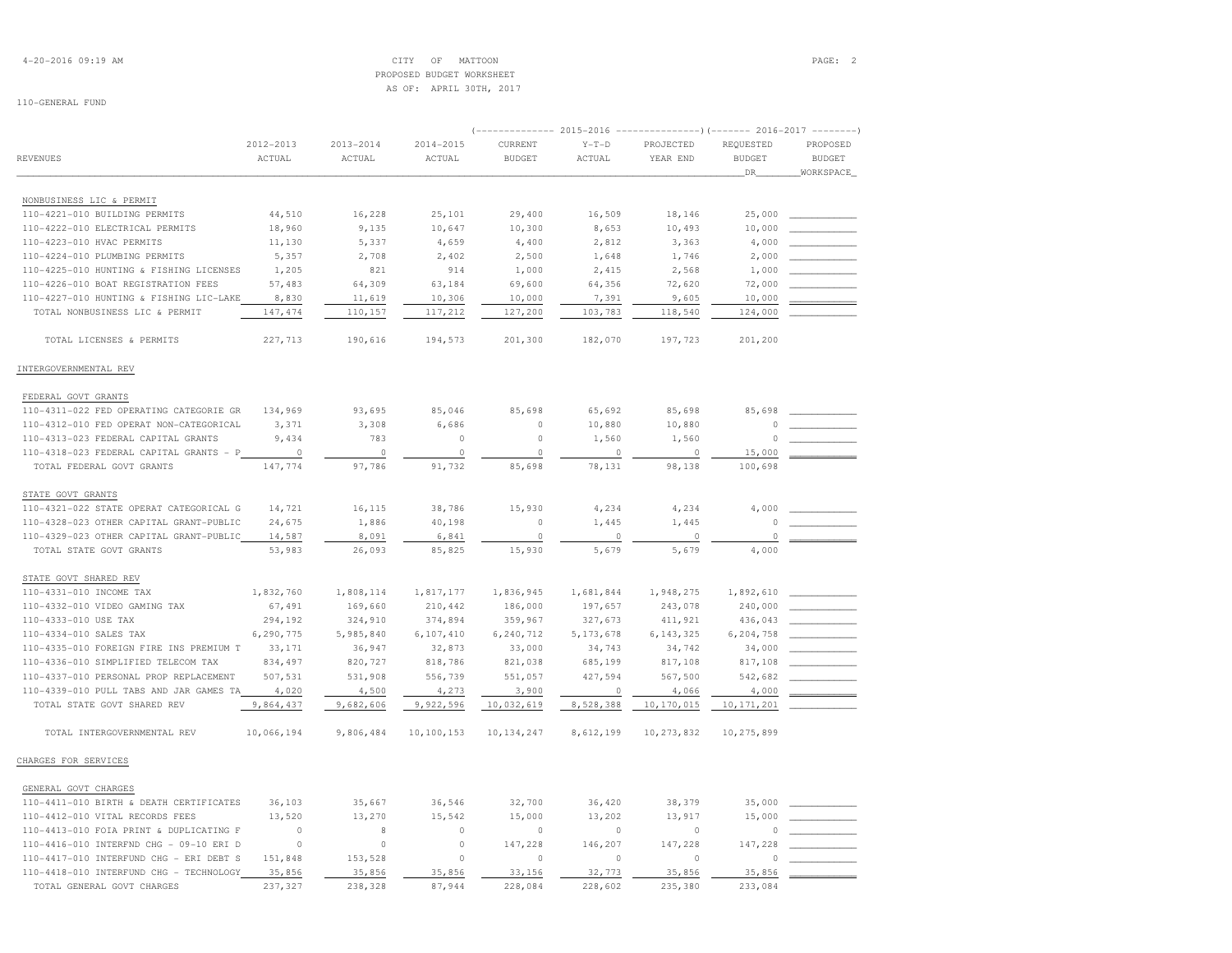|                                         |           |               |           | $---------2015-2016$ |           | $-----------)$ (------- 2016-2017 -------- |               |               |
|-----------------------------------------|-----------|---------------|-----------|----------------------|-----------|--------------------------------------------|---------------|---------------|
|                                         | 2012-2013 | $2013 - 2014$ | 2014-2015 | CURRENT              | $Y-T-D$   | PROJECTED                                  | REQUESTED     | PROPOSED      |
| REVENUES                                | ACTUAL    | ACTUAL        | ACTUAL    | <b>BUDGET</b>        | ACTUAL    | YEAR END                                   | <b>BUDGET</b> | <b>BUDGET</b> |
|                                         |           |               |           |                      |           |                                            | DR            | WORKSPACE     |
|                                         |           |               |           |                      |           |                                            |               |               |
| POLICE DEPT CHARGES                     |           |               |           |                      |           |                                            |               |               |
| 110-4421-010 COURT COSTS, FEES & CHARGE | 2,568     | 3,351         | 3,875     | 3,800                | 3,450     | 4,100                                      | 4,000         |               |
| 110-4423-010 BONDING FEES               | 4,491     | 4,260         | 3,395     | 3,700                | 2,730     | 3,280                                      | 3,300         |               |
| 110-4425-010 FAXES COPIES PHOTOS & VHS  | 7,127     | 14,883        | 3,140     | 21,300               | 3,845     | 5,688                                      | 5,700         |               |
| 110-4426-010 SEX OFFENDER REGISTRATION  | 1,800     | 1,900         | 1,300     | 450                  | 1,900     | 1,700                                      | 1,700         |               |
| 110-4427-010 SCHOOL CROSSING GUARD & OF | 90,856    | 52,262        | 59,480    | 59,500               | 55,545    | 55,545                                     | 58,515        |               |
| 110-4428-010 IMPOUND FEES               | $\circ$   | $\circ$       | 13,780    | $\circ$              | 18,390    | 20,520                                     | 16,700        |               |
| 110-4429-010 OTHER POLICE DEPT CHARGES  | 20,970    | 19,765        | 15,865    | 16,200               | 17,565    | 15,425                                     | 15,400        |               |
| TOTAL POLICE DEPT CHARGES               | 127,811   | 96,421        | 100,834   | 104,950              | 103,425   | 106,258                                    | 105,315       |               |
| FIRE DEPT CHARGES                       |           |               |           |                      |           |                                            |               |               |
| 110-4433-010 INDUSTRIAL SERVICE FEES    | 18,759    | 18,399        | 10,108    | 15,300               | 18,767    | 18,767                                     | 18,767        |               |
| 110-4434-010 HAZARD MATERIAL SPILL RESP | 8,751     | $\Omega$      | $\Omega$  | 300                  | $\Omega$  | $\cap$                                     | 300           |               |
| 110-4436-010 AMBULANCE BILLING          | 299,667   | 484,756       | 603,975   | 548,500              | 555,670   | 641,353                                    | 662,000       |               |
| 110-4439-010 OTHER FIRE DEPT CHARGES    | 18,776    | 6,438         | 14,406    | 13,000               | 8,617     | 10,000                                     | 10,000        |               |
| TOTAL FIRE DEPT CHARGES                 | 345,953   | 509,593       | 628,488   | 577,100              | 583,054   | 670,120                                    | 691,067       |               |
|                                         |           |               |           |                      |           |                                            |               |               |
| PUBLIC WORKS DEPT CHRGS                 |           |               |           |                      |           |                                            |               |               |
| 110-4442-010 STREET CUT PERMITS-STREET  | 8,620     | 12,469        | 10,825    | 10,000               | 9,460     | 11,535                                     | 11,000        |               |
| 110-4445-010 TOWNSHIP ROAD MAINT CHARGE | $\circ$   | 23,105        | 24,184    | 23,105               | 14,007    | 24,184                                     | 24,184        |               |
| 110-4447-010 YARD WASTE FEES            | $\circ$   | $\circ$       | $\circ$   | $\circ$              | 500       | $\circ$                                    | $\Omega$      |               |
| 110-4449-010 OTHER PUBLIC WORKS DEPT CH | 46,842    | 2,615         | 3,348     | 2,500                | 2,578     | 3,446                                      | 3,000         |               |
| TOTAL PUBLIC WORKS DEPT CHRGS           | 55,462    | 38,189        | 38,357    | 35,605               | 26,545    | 39,165                                     | 38,184        |               |
| LAKE & PARK REC CHARGES                 |           |               |           |                      |           |                                            |               |               |
| 110-4482-010 MARINA CONCESSION SALES    | 27,949    | 32,283        | 34,083    | 33,000               | 33,706    | 36,567                                     | 36,600        |               |
| 110-4483-010 MARINA FUEL SALES          | 19,462    | 22,793        | 22,158    | 22,000               | 18,861    | 19,040                                     | 19,000        |               |
| 110-4484-010 MARINA SALES TAX           | 1,886     | 2,179         | 2,301     | 3,500                | 2,248     | 2,441                                      | 2,400         |               |
| 110-4485-010 CAMPING FEES-EAST CAMPGROU | 92,213    | 97,839        | 98,377    | 92,600               | 97,920    | 100,558                                    | 106,900       |               |
| 110-4486-010 CAMPING FEES-WEST CAMPGROU | 63,055    | 56,357        | 81,294    | 81,000               | 76,937    | 82,728                                     | 82,700        |               |
| 110-4489-010 MISC LAKE & PARK CHARGES   | 2,000     | $\circ$       | 505       | 11,200               | 2,263     | 1,825                                      | 1,300         |               |
| TOTAL LAKE & PARK REC CHARGES           | 206,565   | 211,451       | 238,717   | 243,300              | 231,934   | 243,160                                    | 248,900       |               |
|                                         |           |               |           |                      |           |                                            |               |               |
| CEMETERY DEPT CHRGS                     |           |               |           |                      |           |                                            |               |               |
| 110-4491-010 SALE OF CEMETERY LOTS      | 31,185    | 18,901        | 28,823    | 25,000               | 22,646    | 20,264                                     | 20,000        |               |
| 110-4492-010 CEMETERY GRAVE OPENING     | 65,927    | 65,697        | 74,179    | 65,000               | 48,560    | 58,767                                     | 60,000        |               |
| 110-4493-010 CEMETERY MONUMENT PREP     | 4,322     | 8,841         | 10,078    | 9,000                | 9,032     | 10,185                                     | 10,000        |               |
| 110-4494-010 CEMETERY FARM INCOME       | $\circ$   | 1,410         | 1,410     | 1,400                | 1,410     | 1,410                                      | 1,400         |               |
| 110-4495-010 PERPETUAL CARE REV         | 3,465     | 2,088         | 3,152     | 3,000                | 2,483     | 2,252                                      | 2,200         |               |
| 110-4496-010 MISC & SUNDRY CEMETERY CHR | 664       | $\circ$       | $\circ$   | 600                  | 1,285     | 1,285                                      | 1,300         |               |
| TOTAL CEMETERY DEPT CHRGS               | 105,563   | 96,936        | 117,641   | 104,000              | 85, 415   | 94,163                                     | 94,900        |               |
|                                         |           |               |           |                      |           |                                            |               |               |
| TOTAL CHARGES FOR SERVICES              | 1,078,680 | 1,190,917     | 1,211,982 | 1,293,039            | 1,258,975 | 1,388,246                                  | 1, 411, 450   |               |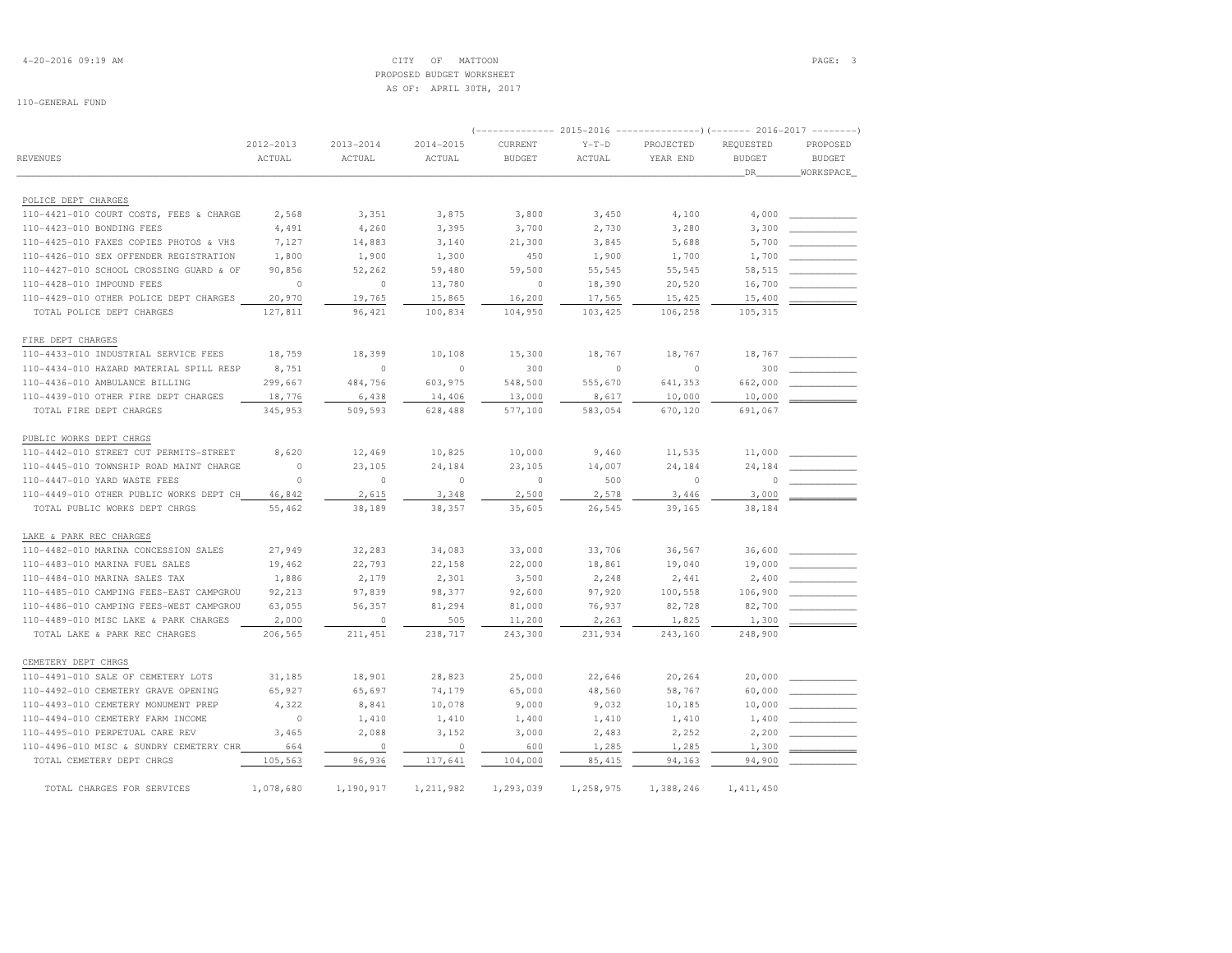4-20-2016 09:19 AM CITY OF MATTOON PAGE: 4 PROPOSED BUDGET WORKSHEETAS OF: APRIL 30TH, 2017

|                                            |                     |                         |                         | $---------2015-2016$     |                   |                       | $-----------() (------ 2016-2017$ |                                        |
|--------------------------------------------|---------------------|-------------------------|-------------------------|--------------------------|-------------------|-----------------------|-----------------------------------|----------------------------------------|
| <b>REVENUES</b>                            | 2012-2013<br>ACTUAL | $2013 - 2014$<br>ACTUAL | $2014 - 2015$<br>ACTUAL | CURRENT<br><b>BUDGET</b> | $Y-T-D$<br>ACTUAL | PROJECTED<br>YEAR END | REQUESTED<br><b>BUDGET</b><br>DR  | PROPOSED<br><b>BUDGET</b><br>WORKSPACE |
| FINES & FORFEITURES                        |                     |                         |                         |                          |                   |                       |                                   |                                        |
| COURT FINES                                |                     |                         |                         |                          |                   |                       |                                   |                                        |
| 110-4511-010 CIRCUIT COURT FINES           | 126,400             | 126,138                 | 127,196                 | 103,300                  | 120,353           | 130,408               | 126,500                           |                                        |
| 110-4512-010 ILLEGAL PARKING FINES         | 1,095               | 1,020                   | 980                     | 1,000                    | 380               | 675                   | 700                               |                                        |
| 110-4513-010 DUI EQUIPMENT FINES           | 9,296               | 9,006                   | 12,579                  | 11,700                   | 14,981            | 14,654                | 14,700                            |                                        |
| TOTAL COURT FINES                          | 136,791             | 136,164                 | 140,755                 | 116,000                  | 135,714           | 145,737               | 141,900                           |                                        |
| FORFEITURES                                |                     |                         |                         |                          |                   |                       |                                   |                                        |
| 110-4530-010 FORFEITS-CONFISCATION OF<br>D | 85                  | 4,578                   | 0                       | 1,700                    | 636               | 636                   | 600                               |                                        |
| TOTAL FORFEITURES                          | 85                  | 4,578                   | $\circ$                 | 1,700                    | 636               | 636                   | 600                               |                                        |
| TOTAL FINES & FORFEITURES                  | 136,876             | 140,742                 | 140,755                 | 117,700                  | 136,350           | 146,373               | 142,500                           |                                        |
| INVESTMENT EARNINGS                        |                     |                         |                         |                          |                   |                       |                                   |                                        |
| INTEREST EARNINGS                          |                     |                         |                         |                          |                   |                       |                                   |                                        |
| 110-4610-010 INTEREST EARNINGS             | 7,507               | 5,175                   | 5,084                   | 2,500                    | 4,602             | 5,774                 | 5,800                             |                                        |
| TOTAL INTEREST EARNINGS                    | 7,507               | 5,175                   | 5,084                   | 2,500                    | 4,602             | 5,774                 | 5,800                             |                                        |
| NET INCREASE (DECREASE)                    |                     |                         |                         |                          |                   |                       |                                   |                                        |
| RENTS & ROYALTIES                          |                     |                         |                         |                          |                   |                       |                                   |                                        |
| 110-4651-010 RENT-BURGESS AUDITORIUM       | 5,640               | 6,455                   | 8,150                   | 6,000                    | 6,424             | 8,485                 | 7,000                             |                                        |
| 110-4653-010 RENT-CELLULAR TOWER           | 28,503              | 28,463                  | 38,760                  | 28,500                   | 47,259            | 45,247                | 30,000                            |                                        |
| 110-4655-010 RENT-DEMARS CENTER            | 4,650               | 5,025                   | 5,440                   | 4,600                    | 6,180             | 5,370                 | 5,000                             |                                        |
| 110-4656-010 RENT-PARKING LOTS             | 780                 | 120                     | $\circ$                 | 100                      | $\circ$           | $\circ$               | 0                                 |                                        |
| 110-4657-010 RENT-PETERSON PARK PAVILLI    | 2,247               | 2,081                   | 1,185                   | 2,000                    | 1,270             | 1,200                 | 1,500                             |                                        |
| 110-4658-010 RENT-AMTRAK                   | 7,200               | 7,200                   | 7,200                   | 7,200                    | 7,200             | 7,200                 | 7,200                             |                                        |
| TOTAL RENTS & ROYALTIES                    | 49,019              | 49,344                  | 60,735                  | 48,400                   | 68,333            | 67,502                | 50,700                            |                                        |
| TOTAL INVESTMENT EARNINGS                  | 56,526              | 54,519                  | 65,819                  | 50,900                   | 72,934            | 73,276                | 56,500                            |                                        |
| CONTRIB & OTHER MISC REV                   |                     |                         |                         |                          |                   |                       |                                   |                                        |
| CONTRIBUTIONS & MISC REV                   |                     |                         |                         |                          |                   |                       |                                   |                                        |
| 110-4801-010 POLICE DEPT CONTRIBUTIONS     | $\circ$             | 35                      | $\circ$                 | $\circ$                  | 3,225             | 2,225                 | $\circ$                           |                                        |
| 110-4802-010 ARTS COUNCIL PROGRAM REVEN    | $\circ$             | $\circ$                 | 330                     | $\circ$                  | $\circ$           | $\circ$               | 15,000                            |                                        |
| 110-4803-010 ARTS COUNCIL CONTRIBUTIONS    | 166,177             | 90,019                  | 51,182                  | $\circ$                  | 71,890            | 30,344                | 15,000                            |                                        |
| 110-4804-010 FINANCE DEPT-MISC REVENUE     | 59,054              | 69,344                  | 72,417                  | 71,000                   | 70,767            | 78,437                | 78,400                            |                                        |
| 110-4805-010 OTHER MISC REVENUES           | 13,486              | 19,662                  | 23,778                  | 23,500                   | 14,540            | 14,602                | 14,600                            |                                        |
| 110-4807-010 TOURISM GRANTS FOR PARK &     | 28,000              | 20,000                  | 20,000                  | 20,000                   | 20,000            | 20,000                | 20,000                            |                                        |
| TOTAL CONTRIBUTIONS & MISC REV             | 266,717             | 199,061                 | 167,707                 | 114,500                  | 180,422           | 145,608               | 143,000                           |                                        |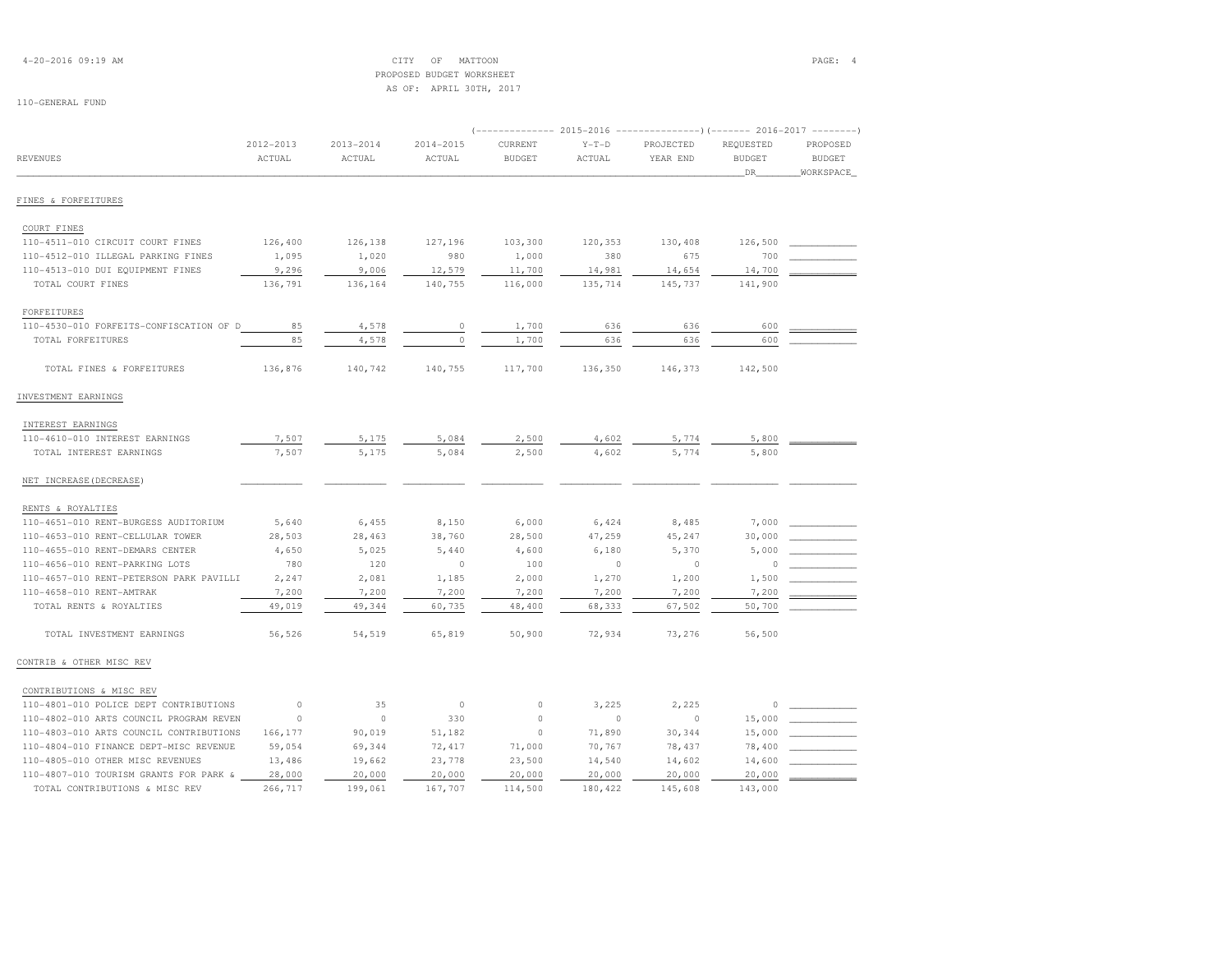| $4 - 20 - 2016$ 09:19 AM                |           |           | CITY<br>MATTOON<br>OF     |         |         | PAGE: 5   |                                                                        |               |  |  |
|-----------------------------------------|-----------|-----------|---------------------------|---------|---------|-----------|------------------------------------------------------------------------|---------------|--|--|
|                                         |           |           | PROPOSED BUDGET WORKSHEET |         |         |           |                                                                        |               |  |  |
|                                         |           |           | AS OF: APRIL 30TH, 2017   |         |         |           |                                                                        |               |  |  |
| 110-GENERAL FUND                        |           |           |                           |         |         |           |                                                                        |               |  |  |
|                                         |           |           |                           |         |         |           |                                                                        |               |  |  |
|                                         |           |           |                           |         |         |           | (-------------- 2015-2016 --------------------- 2016-2017 ---------- ) |               |  |  |
|                                         | 2012-2013 | 2013-2014 | 2014-2015                 | CURRENT | $Y-T-D$ | PROJECTED | REQUESTED                                                              | PROPOSED      |  |  |
| REVENUES                                | ACTUAL    | ACTUAL    | ACTUAL                    | BUDGET  | ACTUAL  | YEAR END  | <b>BUDGET</b>                                                          | <b>BUDGET</b> |  |  |
|                                         |           |           |                           |         |         |           | DR                                                                     | WORKSPACE     |  |  |
|                                         |           |           |                           |         |         |           |                                                                        |               |  |  |
| CONTRIBUTIONS & MISC REV                |           |           |                           |         |         |           |                                                                        |               |  |  |
| 110-4813-010 DOJ - FEDERAL SHARING RECE | 10,471    |           | $\circ$                   |         |         |           |                                                                        |               |  |  |
| TOTAL CONTRIBUTIONS & MISC REV          | 10,471    |           |                           |         |         |           |                                                                        |               |  |  |
|                                         |           |           |                           |         |         |           |                                                                        |               |  |  |
| TOTAL CONTRIB & OTHER MISC REV          | 277,188   | 199,061   | 167,707                   | 114,500 | 180,422 | 145,608   | 143,000                                                                |               |  |  |

TOTAL REVENUES 17,483,822 17,353,872 17,693,256 17,802,616 16,075,830 18,114,797 18,236,342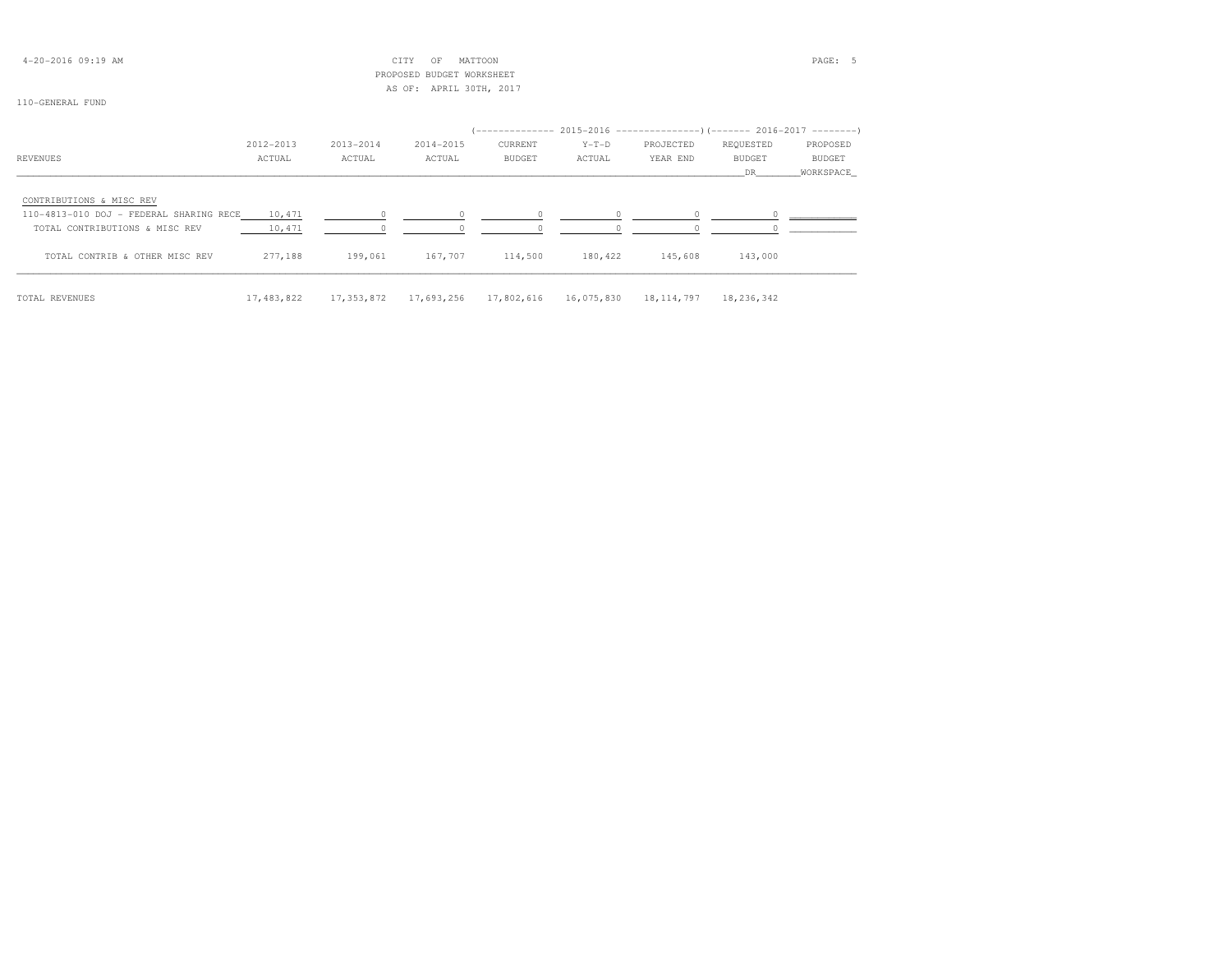| $4 - 20 - 2016$ 09:19 AM |  |  |
|--------------------------|--|--|
|--------------------------|--|--|

# $\begin{array}{ccc} \text{CITY} & \text{OF} & \text{MATION} \end{array}$  PROPOSED BUDGET WORKSHEETAS OF: APRIL 30TH, 2017

| CITY COUNCIL                           |                     |                     |                     |                          |                          |                                                                                                |                                    |                                        |
|----------------------------------------|---------------------|---------------------|---------------------|--------------------------|--------------------------|------------------------------------------------------------------------------------------------|------------------------------------|----------------------------------------|
| EXPENDITURES                           | 2012-2013<br>ACTUAL | 2013-2014<br>ACTUAL | 2014-2015<br>ACTUAL | CURRENT<br><b>BUDGET</b> | $Y-T-D$<br><b>ACTUAL</b> | (-------------- 2015-2016 ---------------------- 2016-2017 ----------<br>PROJECTED<br>YEAR END | REQUESTED<br><b>BUDGET</b><br>_DR_ | PROPOSED<br><b>BUDGET</b><br>WORKSPACE |
|                                        |                     |                     |                     |                          |                          |                                                                                                |                                    |                                        |
| PERSONNEL SERVICES                     |                     |                     |                     |                          |                          |                                                                                                |                                    |                                        |
| SALARIES & WAGES                       |                     |                     |                     |                          |                          |                                                                                                |                                    |                                        |
| 110-5110-111 SALARIES OF REG EMPLOYEES | 38,505              | 38,505              | 38,505              | 38,400                   | 37,028                   | 37,819                                                                                         | 38,400                             |                                        |
| TOTAL SALARIES & WAGES                 | 38,505              | 38,505              | 38,505              | 38,400                   | 37,028                   | 37,819                                                                                         | 38,400                             |                                        |
| TOTAL PERSONNEL SERVICES               | 38,505              | 38,505              | 38,505              | 38,400                   | 37,028                   | 37,819                                                                                         | 38,400                             |                                        |
| EMPLOYEE BENEFITS                      |                     |                     |                     |                          |                          |                                                                                                |                                    |                                        |
| GROUP INSURANCE                        |                     |                     |                     |                          |                          |                                                                                                |                                    |                                        |
| 110-5110-211 GROUP HEALTH INSURANCE    | 19,306              | 20,882              | 31,105              | 30,700                   | 29,421                   | 30,700                                                                                         | 29,545                             |                                        |
| 110-5110-212 GROUP LIFE INSURANCE      | 751                 | 751                 | 669                 | 669                      | 669                      | 669                                                                                            | 717                                |                                        |
| TOTAL GROUP INSURANCE                  | 20,057              | 21,633              | 31,774              | 31,369                   | 30,090                   | 31,369                                                                                         | 30,262                             |                                        |
| SOCIAL SECURITY CONTRIB                |                     |                     |                     |                          |                          |                                                                                                |                                    |                                        |
| 110-5110-221 FICA CONTRIBUTIONS        | 2,174               | 2,151               | 2,031               | 2,381                    | 1,833                    | 1,997                                                                                          | 2,381                              |                                        |
| 110-5110-222 MEDICARE CONTRIBUTIONS    | 509                 | 503                 | 475                 | 557                      | 429                      | 467                                                                                            | 557                                |                                        |
| TOTAL SOCIAL SECURITY CONTRIB          | 2,683               | 2,654               | 2,506               | 2,938                    | 2,262                    | 2,464                                                                                          | 2,938                              |                                        |
| RETIREMENT CONTRIBTUIONS               |                     |                     |                     |                          |                          |                                                                                                |                                    |                                        |
| 110-5110-231 IMRF CONTRIBUTIONS        | 4,118               | 3,157               | 2,749               | 2,837                    | 2,191                    | 2,492                                                                                          | 2,755                              |                                        |
| TOTAL RETIREMENT CONTRIBTUIONS         | 4,118               | 3,157               | 2,749               | 2,837                    | 2,191                    | 2,492                                                                                          | 2,755                              |                                        |
| WORKER'S COMPENSATION                  |                     |                     |                     |                          |                          |                                                                                                |                                    |                                        |
| 110-5110-250 WORKERS' COMPENSATION     | 76                  | 67                  | 65                  | 67                       | 67                       | 67                                                                                             | 66                                 |                                        |
| TOTAL WORKER'S COMPENSATION            | 76                  | 67                  | 65                  | 67                       | 67                       | 67                                                                                             | 66                                 |                                        |
| TOTAL EMPLOYEE BENEFITS                | 26,933              | 27,511              | 37,095              | 37,211                   | 34,611                   | 36,392                                                                                         | 36,021                             |                                        |
| SUPPLIES                               |                     |                     |                     |                          |                          |                                                                                                |                                    |                                        |
| GENERAL SUPPLIES                       |                     |                     |                     |                          |                          |                                                                                                |                                    |                                        |
| 110-5110-319 MISCELLANEOUS SUPPLIES    | 30                  | 448                 | 2,164               | 3,000                    | 35                       | 52                                                                                             | 3,000                              |                                        |
| TOTAL GENERAL SUPPLIES                 | 30                  | 448                 | 2,164               | 3,000                    | 35                       | 52                                                                                             | 3,000                              |                                        |
| TOTAL SUPPLIES                         | 30                  | 448                 | 2,164               | 3,000                    | 35                       | 52                                                                                             | 3,000                              |                                        |
| OTHER PURCHASED SERVICES               |                     |                     |                     |                          |                          |                                                                                                |                                    |                                        |
| COMMUNICATION                          |                     |                     |                     |                          |                          |                                                                                                |                                    |                                        |
| 110-5110-532 TELEPHONE                 | 543                 | 557                 | 581                 | 600                      | 599                      | 602                                                                                            | 600                                |                                        |
| 110-5110-533 CELLULAR PHONE            | 1,800               | 1,800               | 1,800               | 1,800                    | 1,800                    | 1,800                                                                                          | 1,800                              |                                        |
| TOTAL COMMUNICATION                    | 2,343               | 2,357               | 2,381               | 2,400                    | 2,399                    | 2,402                                                                                          | 2,400                              |                                        |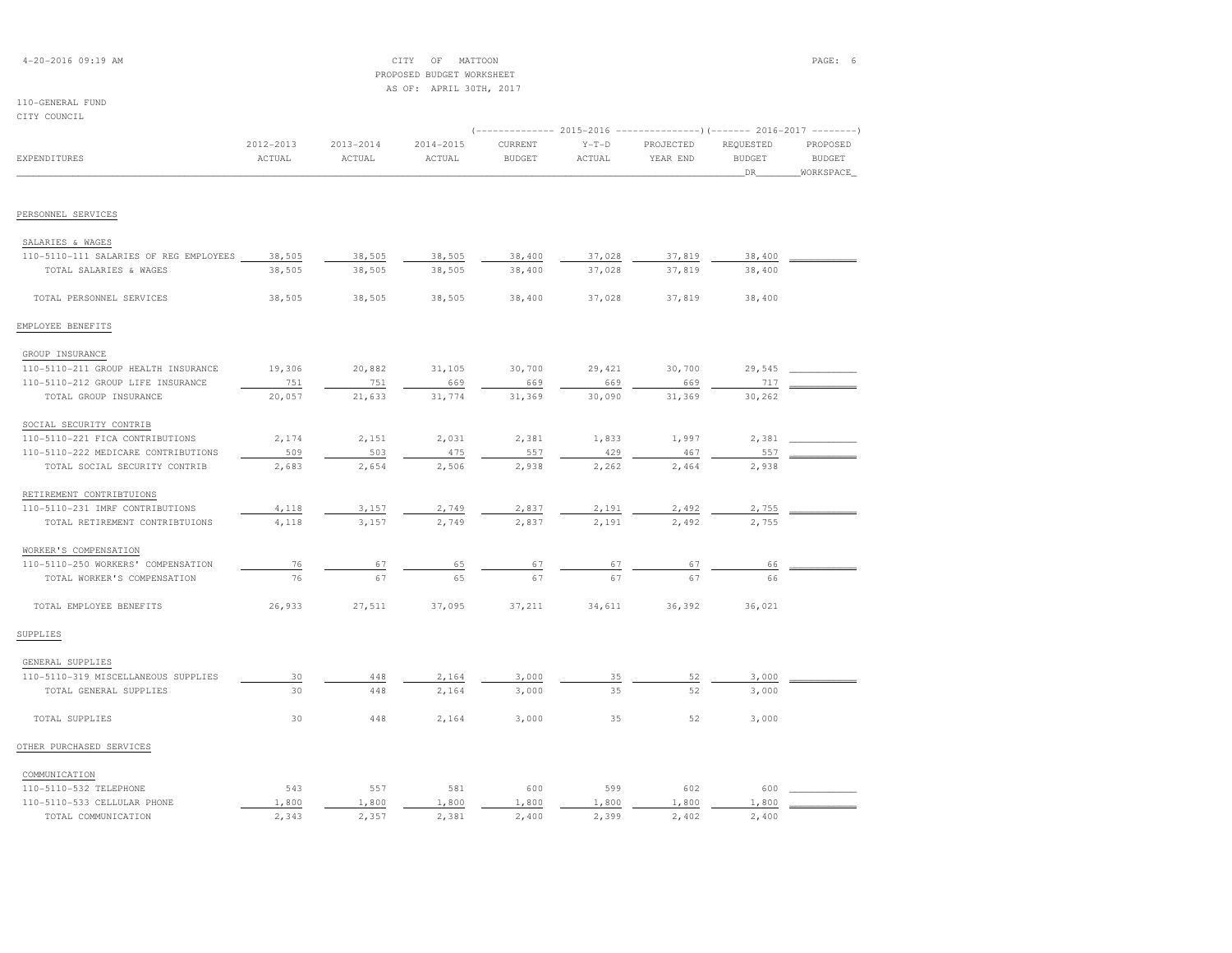4-20-2016 09:19 AM CITY OF MATTOON PAGE: 7 PROPOSED BUDGET WORKSHEETAS OF: APRIL 30TH, 2017

# 110-GENERAL FUND

CITY COUNCIL

|                                         |                     |                         |                         |                          |                   | (-------------- 2015-2016 --------------------- 2016-2017 --------- |                            |                    |
|-----------------------------------------|---------------------|-------------------------|-------------------------|--------------------------|-------------------|---------------------------------------------------------------------|----------------------------|--------------------|
| EXPENDITURES                            | 2012-2013<br>ACTUAL | $2013 - 2014$<br>ACTUAL | $2014 - 2015$<br>ACTUAL | CURRENT<br><b>BUDGET</b> | $Y-T-D$<br>ACTUAL | PROJECTED<br>YEAR END                                               | REOUESTED<br><b>BUDGET</b> | PROPOSED<br>BUDGET |
|                                         |                     |                         |                         |                          |                   |                                                                     | DR                         | WORKSPACE          |
| EMPLOYEE BUSINESS EXP                   |                     |                         |                         |                          |                   |                                                                     |                            |                    |
| 110-5110-561 BUSINESS MEETING EXPENSE   | 22                  | 521                     | 124                     | 750                      | $\circ$           | $\sim$ 0                                                            | 500                        |                    |
| 110-5110-562 TRAVEL & TRAINING          | $\Omega$            | 3,653                   | 3,093                   | 6,000                    | 3,275             | 4,500                                                               | 6,000                      |                    |
| TOTAL EMPLOYEE BUSINESS EXP             | 22                  | 4,173                   | 3,218                   | 6,750                    | 3,275             | 4,500                                                               | 6,500                      |                    |
| OTHER PURCHASED SERVICES                |                     |                         |                         |                          |                   |                                                                     |                            |                    |
| 110-5110-571 DUES & MEMBERSHIPS         | 1,305               | 1,704                   | 1,736                   | 2,000                    | 1,500             | 1,500                                                               | 2,000                      |                    |
| 110-5110-572 COMM PROMOTIONS & RELATION | 575                 | 856                     | $\circ$                 | 1,000                    | 3,598             | 3,598                                                               | 1,250                      |                    |
| 110-5110-579 MISC OTHER PURCHASED SERVI | 5,469               | 4,942                   | 9,578                   | 6,000                    | 4,506             | 6,000                                                               | 6,000                      |                    |
| TOTAL OTHER PURCHASED SERVICES          | 7,349               | 7,502                   | 11,314                  | 9,000                    | 9,603             | 11,098                                                              | 9,250                      |                    |
| TOTAL OTHER PURCHASED SERVICES          | 9,713               | 14,033                  | 16,912                  | 18,150                   | 15,277            | 17,999                                                              | 18,150                     |                    |
| OTHER OBJECTS                           |                     |                         |                         |                          |                   |                                                                     |                            |                    |
| FINANCIAL TRANS OBJECTS                 |                     |                         |                         |                          |                   |                                                                     |                            |                    |
| 110-5110-825 GRANTS                     | 33,000              | 33,000                  | 33,000                  | 33,000                   | 16,500            | 33,000                                                              |                            | 1,000              |
| 110-5110-826 ARTS COUNCIL               | 15,441              | 80,846                  | 5,000                   | 5,000                    | 5,000             | 5,000                                                               | $\Omega$                   |                    |
| 110-5110-827 VGT ALLOCATION-DEMOLITIONS | $\circ$             | $\sim$ 0                | 23,234                  | 37,200                   | 25,704            | 48,616                                                              | 48,000                     |                    |
| 110-5110-828 VGT ALLOCATION-CITY PROPER | $\circ$             | 30,836                  | 10,772                  | 37,200                   | 21,526            | 48,616                                                              | 48,000                     |                    |
| 110-5110-829 VGT ALLOCATION-EQUIPMENT   | $\circ$             | 30,000                  | 40,404                  | 37,200                   | 14,730            | 48,616                                                              | 48,000                     |                    |
| TOTAL FINANCIAL TRANS OBJECTS           | 48, 441             | 174,682                 | 112,410                 | 149,600                  | 83,459            | 183,847                                                             | 145,000                    |                    |
| COMPUTER INFO SYS OBJECT                |                     |                         |                         |                          |                   |                                                                     |                            |                    |
| 110-5110-863 COMPUTERS                  |                     |                         | 0                       | 1,200                    | 1,192             | 1,200                                                               | $\circ$                    |                    |
| TOTAL COMPUTER INFO SYS OBJECT          |                     | $\circ$                 | $\Omega$                | 1,200                    | 1,192             | 1,200                                                               | $\Omega$                   |                    |
| TOTAL OTHER OBJECTS                     | 48,441              | 174,682                 | 112,410                 | 150,800                  | 84,652            | 185,047                                                             | 145,000                    |                    |
| TOTAL CITY COUNCIL                      | 123,622             | 255,179                 | 207,086                 | 247,561                  | 171,602           | 277,310                                                             | 240,571                    |                    |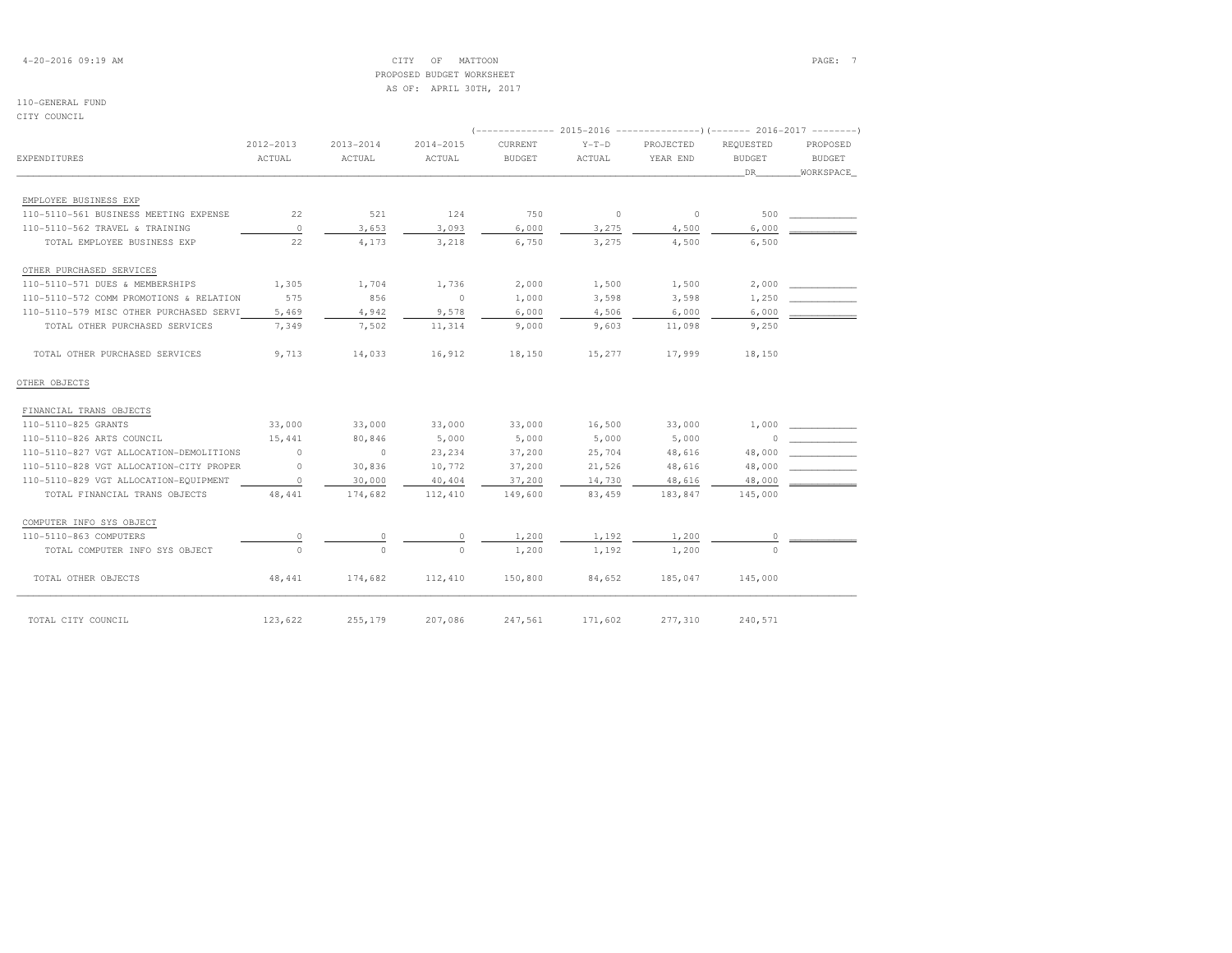| $4 - 20 - 2016$ 09:19 AM |  |  |
|--------------------------|--|--|
|--------------------------|--|--|

# $\begin{array}{ccc} \text{CITY} & \text{OF} & \text{MATION} \end{array}$  PROPOSED BUDGET WORKSHEETAS OF: APRIL 30TH, 2017

| CITY CLERK                             |                     |                         |                         |                          |                   |                                                                                                   |                                  |                                        |
|----------------------------------------|---------------------|-------------------------|-------------------------|--------------------------|-------------------|---------------------------------------------------------------------------------------------------|----------------------------------|----------------------------------------|
| EXPENDITURES                           | 2012-2013<br>ACTUAL | $2013 - 2014$<br>ACTUAL | $2014 - 2015$<br>ACTUAL | CURRENT<br><b>BUDGET</b> | $Y-T-D$<br>ACTUAL | (-------------- 2015-2016 ----------------) (------- 2016-2017 --------)<br>PROJECTED<br>YEAR END | REQUESTED<br><b>BUDGET</b><br>DR | PROPOSED<br><b>BUDGET</b><br>WORKSPACE |
| PERSONNEL SERVICES                     |                     |                         |                         |                          |                   |                                                                                                   |                                  |                                        |
|                                        |                     |                         |                         |                          |                   |                                                                                                   |                                  |                                        |
| SALARIES & WAGES                       |                     |                         |                         |                          |                   |                                                                                                   |                                  |                                        |
| 110-5120-111 SALARIES OF REG EMPLOYEES | 139,543             | 140,403                 | 143,318                 | 161,875                  | 125,453           | 129,931                                                                                           | 142,296                          |                                        |
| 110-5120-113 OVERTIME                  | 186                 | 198                     | 102                     | 200                      | 152               | 67                                                                                                | 200                              |                                        |
| 110-5120-114 COMPENSATED ABSENCES      | 9,341               | 12,976                  | 12,720                  | $\circ$                  | 23,028            | 29,126                                                                                            | $\circ$                          |                                        |
| TOTAL SALARIES & WAGES                 | 149,070             | 153,577                 | 156,139                 | 162,075                  | 148,634           | 159,125                                                                                           | 142,496                          |                                        |
| TOTAL PERSONNEL SERVICES               | 149,070             | 153,577                 | 156,139                 | 162,075                  | 148,634           | 159,125                                                                                           | 142,496                          |                                        |
| EMPLOYEE BENEFITS                      |                     |                         |                         |                          |                   |                                                                                                   |                                  |                                        |
| GROUP INSURANCE                        |                     |                         |                         |                          |                   |                                                                                                   |                                  |                                        |
| 110-5120-211 GROUP HEALTH INSURANCE    | 26,353              | 29,378                  | 41,356                  | 40,419                   | 37,142            | 38,937                                                                                            | 36,931                           |                                        |
| 110-5120-212 GROUP LIFE INSURANCE      | 451                 | 451                     | 401                     | 401                      | 401               | 401                                                                                               | 359                              |                                        |
| TOTAL GROUP INSURANCE                  | 26,804              | 29,828                  | 41,757                  | 40,820                   | 37,543            | 39,338                                                                                            | 37,290                           |                                        |
| SOCIAL SECURITY CONTRIB                |                     |                         |                         |                          |                   |                                                                                                   |                                  |                                        |
| 110-5120-221 FICA CONTRIBUTIONS        | 8,792               | 9,072                   | 9,021                   | 10,049                   | 8,584             | 9,699                                                                                             | 8,835                            |                                        |
| 110-5120-222 MEDICARE CONTRIBUTIONS    | 2,056               | 2,122                   | 2,110                   | 2,350                    | 2,007             | 2,268                                                                                             | 2,066                            |                                        |
| TOTAL SOCIAL SECURITY CONTRIB          | 10,848              | 11,194                  | 11,131                  | 12,399                   | 10,591            | 11,967                                                                                            | 10,901                           |                                        |
| RETIREMENT CONTRIBTUIONS               |                     |                         |                         |                          |                   |                                                                                                   |                                  |                                        |
| 110-5120-231 IMRF CONTRIBUTIONS        | 20,962              | 20,669                  | 18,850                  | 19,157                   | 15,716            | 18,490                                                                                            | 16,358                           |                                        |
| TOTAL RETIREMENT CONTRIBTUIONS         | 20,962              | 20,669                  | 18,850                  | 19,157                   | 15,716            | 18,490                                                                                            | 16,358                           |                                        |
| UNEMPLOYMNT COMPENSATION               |                     |                         |                         |                          |                   |                                                                                                   |                                  |                                        |
| 110-5120-240 UNEMPLOYMENT COMP.        | 933                 | 1,050                   | 1,077                   | 758                      | 758               | 758                                                                                               | 535                              |                                        |
| TOTAL UNEMPLOYMNT COMPENSATION         | 933                 | 1,050                   | 1,077                   | 758                      | 758               | 758                                                                                               | 535                              |                                        |
| WORKER'S COMPENSATION                  |                     |                         |                         |                          |                   |                                                                                                   |                                  |                                        |
| 110-5120-250 WORKERS' COMPENSATION     | 292                 | 267                     | 266                     | 284                      | 284               | 284                                                                                               | 247                              |                                        |
| TOTAL WORKER'S COMPENSATION            | 292                 | 267                     | 266                     | 284                      | 284               | 284                                                                                               | 247                              |                                        |
| TOTAL EMPLOYEE BENEFITS                | 59,840              | 63,008                  | 73,082                  | 73,418                   | 64,892            | 70,837                                                                                            | 65,331                           |                                        |
| SUPPLIES                               |                     |                         |                         |                          |                   |                                                                                                   |                                  |                                        |
| GENERAL SUPPLIES                       |                     |                         |                         |                          |                   |                                                                                                   |                                  |                                        |
| $110 - 5120 - 311$ OFFICE CHODITEC     | 1.491               | 1 512                   | 1.306                   | 1.110                    | 000               | 062                                                                                               | 1.350                            |                                        |

| 110-5120-311 OFFICE SUPPLIES   | $\sim$ 4. | .306 | 140  | 899 | 962 |  |
|--------------------------------|-----------|------|------|-----|-----|--|
| 110-5120-316 TOOLS & EQUIPMENT |           | 488  |      |     |     |  |
| TOTAL GENERAL SUPPLIES         |           | 794  | .140 | 899 |     |  |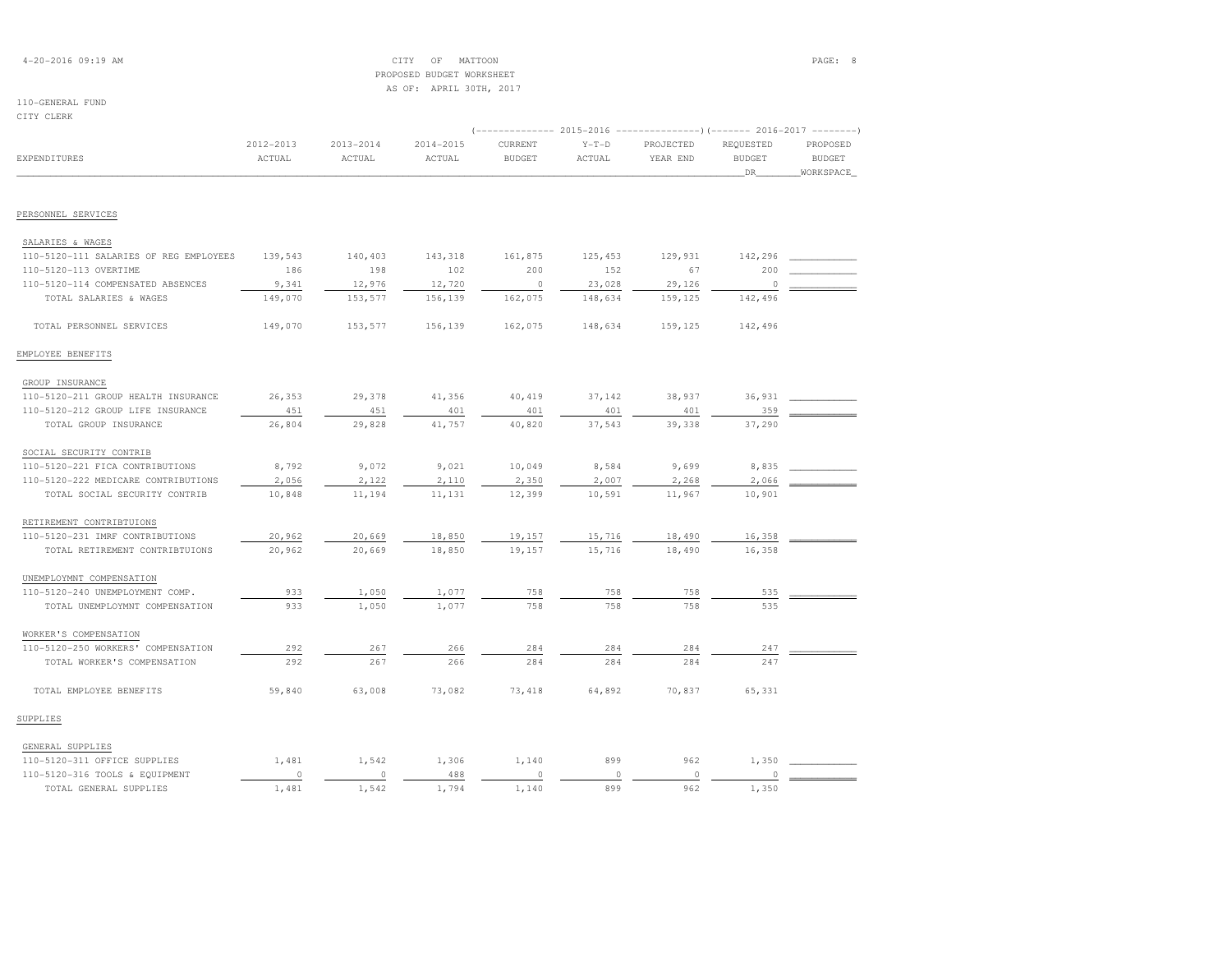| $4 - 20 - 2016$ 09:19 AM |  |  |
|--------------------------|--|--|
|--------------------------|--|--|

# 4-20-2016 09:19 AM CITY OF MATTOON PAGE: 9 PROPOSED BUDGET WORKSHEETAS OF: APRIL 30TH, 2017

| CITY CLERK                              |                         |                         |                         |                          |                   |                                                                                                  |                                  |                                        |
|-----------------------------------------|-------------------------|-------------------------|-------------------------|--------------------------|-------------------|--------------------------------------------------------------------------------------------------|----------------------------------|----------------------------------------|
| EXPENDITURES                            | $2012 - 2013$<br>ACTUAL | $2013 - 2014$<br>ACTUAL | $2014 - 2015$<br>ACTUAL | CURRENT<br><b>BUDGET</b> | $Y-T-D$<br>ACTUAL | (-------------- 2015-2016 ----------------) (------- 2016-2017 --------<br>PROJECTED<br>YEAR END | REQUESTED<br><b>BUDGET</b><br>DR | PROPOSED<br><b>BUDGET</b><br>WORKSPACE |
|                                         |                         |                         |                         |                          |                   |                                                                                                  |                                  |                                        |
| BOOKS & PERIODICALS                     |                         |                         |                         |                          |                   |                                                                                                  |                                  |                                        |
| 110-5120-340 BOOKS & PERIODICALS        | 464                     | 740                     | 435                     | 710                      | 764               | 1,145                                                                                            | 1,400                            |                                        |
| TOTAL BOOKS & PERIODICALS               | 464                     | 740                     | 435                     | 710                      | 764               | 1,145                                                                                            | 1,400                            |                                        |
| TOTAL SUPPLIES                          | 1,945                   | 2,282                   | 2,229                   | 1,850                    | 1,663             | 2,107                                                                                            | 2,750                            |                                        |
| OTHER PURCHASED SERVICES                |                         |                         |                         |                          |                   |                                                                                                  |                                  |                                        |
| PROFESSIONAL SERVICES                   |                         |                         |                         |                          |                   |                                                                                                  |                                  |                                        |
| 110-5120-519 OTHER PROFESSIONAL SERVICE | 8,272                   | 6,036                   | 1,723                   | 13,535                   | 9,660             | 13,755                                                                                           | 11,635                           |                                        |
| TOTAL PROFESSIONAL SERVICES             | 8,272                   | 6,036                   | 1,723                   | 13,535                   | 9,660             | 13,755                                                                                           | 11,635                           |                                        |
| INSURANCE                               |                         |                         |                         |                          |                   |                                                                                                  |                                  |                                        |
| 110-5120-522 NOTARY FEES                | $\overline{0}$          | $\overline{0}$          | $\circ$                 | 80                       | 30                | 30                                                                                               | $\theta$                         |                                        |
| TOTAL INSURANCE                         | $\Omega$                | $\theta$                | $\Omega$                | 80                       | 30                | 30                                                                                               | $\Omega$                         |                                        |
| COMMUNICATION                           |                         |                         |                         |                          |                   |                                                                                                  |                                  |                                        |
| 110-5120-531 POSTAGE                    | 981                     | 1,264                   | 1,194                   | 1,000                    | 1,091             | 1,091                                                                                            | 1,000                            |                                        |
| 110-5120-532 TELEPHONE                  | 3,075                   | 3,131                   | 3,275                   | 3,360                    | 3,282             | 3,272                                                                                            | 3,360                            |                                        |
| TOTAL COMMUNICATION                     | 4,056                   | 4,395                   | 4,470                   | 4,360                    | 4,372             | 4,363                                                                                            | 4,360                            |                                        |
| ADVERTISING                             |                         |                         |                         |                          |                   |                                                                                                  |                                  |                                        |
| 110-5120-540 ADVERTISING                | 1,780                   | 3,970                   | 2,141                   | 5,430                    | 3,343             | 3,200                                                                                            | 4,680                            |                                        |
| TOTAL ADVERTISING                       | 1,780                   | 3,970                   | 2,141                   | 5,430                    | 3,343             | 3,200                                                                                            | 4,680                            |                                        |
| EMPLOYEE BUSINESS EXP                   |                         |                         |                         |                          |                   |                                                                                                  |                                  |                                        |
| 110-5120-562 TRAVEL & TRAINING          | $\theta$                | $\overline{0}$          | $\circ$                 | 1,850                    |                   |                                                                                                  | 1,850                            |                                        |
| TOTAL EMPLOYEE BUSINESS EXP             | $\circ$                 |                         | $\circ$                 | 1,850                    |                   |                                                                                                  | 1,850                            |                                        |
| TOTAL OTHER PURCHASED SERVICES          | 14,108                  | 14,401                  | 8,333                   | 25,255                   | 17,405            | 21,347                                                                                           | 22,525                           |                                        |
| OTHER OBJECTS                           |                         |                         |                         |                          |                   |                                                                                                  |                                  |                                        |
| CITY CLERK DEPT OBJECTS                 |                         |                         |                         |                          |                   |                                                                                                  |                                  |                                        |
| 110-5120-801 VITAL RECORDS FEE REMITTAN | 13,964                  | 13,302                  | 15,306                  | 15,000                   | 12,998            | 13,002                                                                                           | 15,000                           |                                        |
| 110-5120-802 HUNTING/FISHING LIC. FEE R | 2,588                   | 165)                    | 776                     | 1,000                    | 329               | 368                                                                                              | 1,000                            |                                        |
| TOTAL CITY CLERK DEPT OBJECTS           | 16,552                  | 13,138                  | 16,082                  | 16,000                   | 13,327            | 13,370                                                                                           | 16,000                           |                                        |
| FINANCIAL TRANS OBJECTS                 |                         |                         |                         |                          |                   |                                                                                                  |                                  |                                        |
| 110-5120-814 PRINT/COPY MACH LEASE & MA | 5,084                   | 5,227                   | 4,832                   | 4,300                    | 3,898             | 4,133                                                                                            | 5,000                            |                                        |
| TOTAL FINANCIAL TRANS OBJECTS           | 5,084                   | 5,227                   | 4,832                   | 4,300                    | 3,898             | 4,133                                                                                            | 5,000                            |                                        |
| COMPUTER INFO SYS OBJECT                |                         |                         |                         |                          |                   |                                                                                                  |                                  |                                        |
| 110-5120-863 COMPUTERS                  | 1,075                   | 1,164                   |                         |                          |                   |                                                                                                  | 1,200                            |                                        |
| TOTAL COMPUTER INFO SYS OBJECT          | 1,075                   | 1,164                   | $\Omega$                | $\Omega$                 | $\Omega$          | $\Omega$                                                                                         | 1,200                            |                                        |
| TOTAL OTHER OBJECTS                     | 22,711                  | 19,528                  | 20,915                  | 20,300                   | 17,225            | 17,503                                                                                           | 22,200                           |                                        |
| TOTAL CITY CLERK                        | 247,674                 | 252,795                 | 260,698                 | 282,898                  | 249,818           | 270,919                                                                                          | 255,302                          |                                        |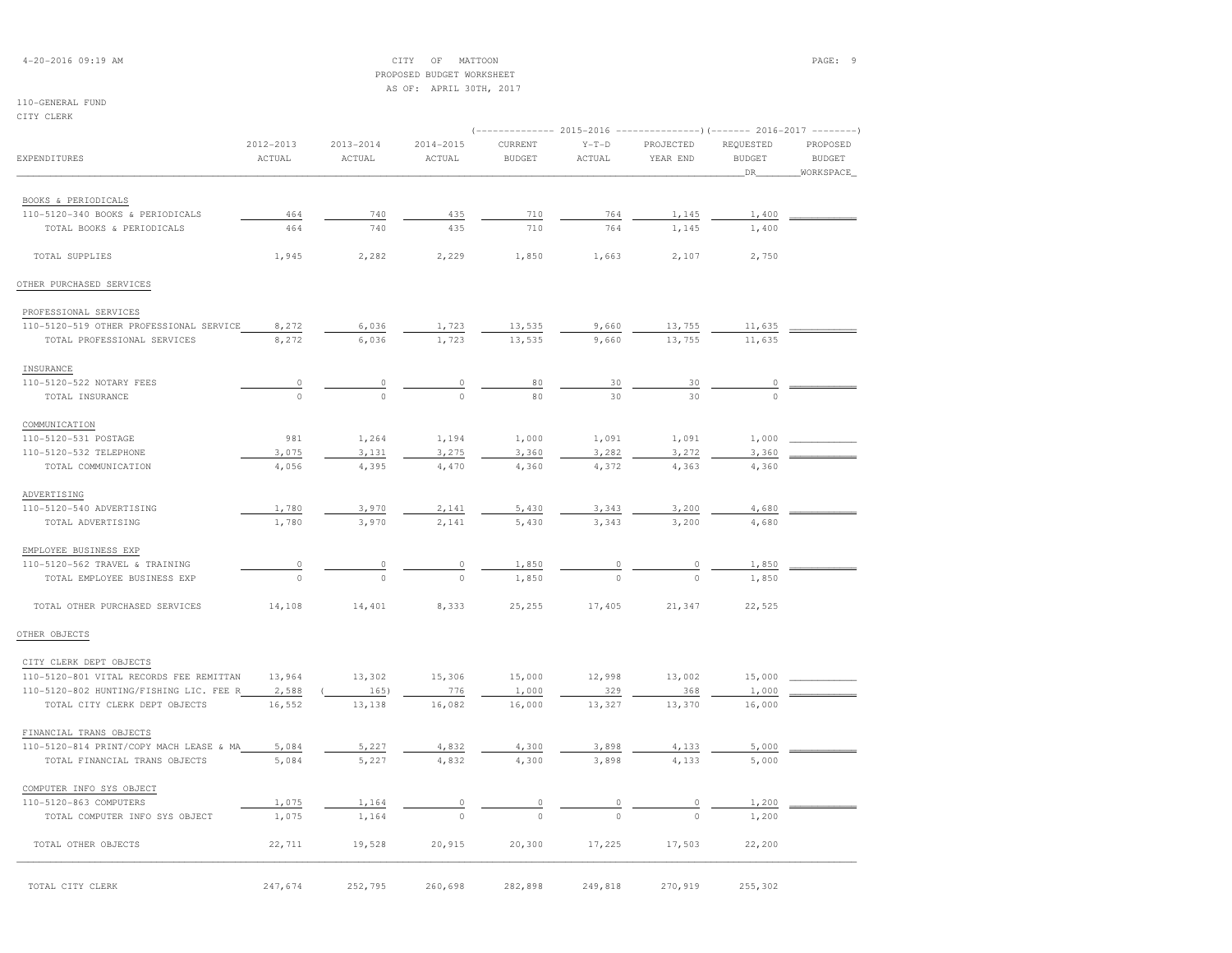# 4-20-2016 09:19 AM CITY OF MATTOON PAGE: 10 PROPOSED BUDGET WORKSHEETAS OF: APRIL 30TH, 2017

### 110-GENERAL FUNDCITY ADMINISTRATOR

| VIII ADMINISIMATUM                     |                     |                         |                     |                          |                   | (-------------- 2015-2016 ---------------------- 2016-2017 --------- |                                  |                                        |
|----------------------------------------|---------------------|-------------------------|---------------------|--------------------------|-------------------|----------------------------------------------------------------------|----------------------------------|----------------------------------------|
| <b>EXPENDITURES</b>                    | 2012-2013<br>ACTUAL | $2013 - 2014$<br>ACTUAL | 2014-2015<br>ACTUAL | CURRENT<br><b>BUDGET</b> | $Y-T-D$<br>ACTUAL | PROJECTED<br>YEAR END                                                | REQUESTED<br><b>BUDGET</b><br>DR | PROPOSED<br><b>BUDGET</b><br>WORKSPACE |
|                                        |                     |                         |                     |                          |                   |                                                                      |                                  |                                        |
| PERSONNEL SERVICES                     |                     |                         |                     |                          |                   |                                                                      |                                  |                                        |
| SALARIES & WAGES                       |                     |                         |                     |                          |                   |                                                                      |                                  |                                        |
| 110-5130-111 SALARIES OF REG EMPLOYEES | 24,569              | 21,503                  | 29,855              | 32,844                   | 29,971            | 30,769                                                               | 34,476                           |                                        |
| 110-5130-114 COMPENSATED ABSENCES      | 2,213               | 616                     | 1,547               | $\circ$                  | 1,697             | 1,575                                                                | $\Omega$                         |                                        |
| TOTAL SALARIES & WAGES                 | 26,782              | 22,119                  | 31,402              | 32,844                   | 31,669            | 32,344                                                               | 34,476                           |                                        |
| TOTAL PERSONNEL SERVICES               | 26,782              | 22,119                  | 31,402              | 32,844                   | 31,669            | 32,344                                                               | 34,476                           |                                        |
| EMPLOYEE BENEFITS                      |                     |                         |                     |                          |                   |                                                                      |                                  |                                        |
| GROUP INSURANCE                        |                     |                         |                     |                          |                   |                                                                      |                                  |                                        |
| 110-5130-211 GROUP HEALTH INSURANCE    | 1,039               | 2,618                   | 5,177               | 5,219                    | 5,002             | 5,219                                                                | 5,023                            |                                        |
| 110-5130-212 GROUP LIFE INSURANCE      | 51                  | 51                      | 45                  | 46                       | 45                | 45                                                                   | 49                               |                                        |
| TOTAL GROUP INSURANCE                  | 1,090               | 2,669                   | 5,222               | 5,265                    | 5,047             | 5,264                                                                | 5,072                            |                                        |
| SOCIAL SECURITY CONTRIB                |                     |                         |                     |                          |                   |                                                                      |                                  |                                        |
| 110-5130-221 FICA CONTRIBUTIONS        | 1,693               | 1,292                   | 1,865               | 2,036                    | 1,880             | 2,034                                                                | 2,138                            |                                        |
| 110-5130-222 MEDICARE CONTRIBUTIONS    | 396                 | 302                     | 436                 | 476                      | 440               | 476                                                                  | 500                              |                                        |
| TOTAL SOCIAL SECURITY CONTRIB          | 2,089               | 1,594                   | 2,302               | 2,512                    | 2,320             | 2,509                                                                | 2,638                            |                                        |
| RETIREMENT CONTRIBTUIONS               |                     |                         |                     |                          |                   |                                                                      |                                  |                                        |
| 110-5130-231 IMRF CONTRIBUTIONS        | 4,075               | 2,921                   | 3,904               | 3,882                    | 3,424             | 3,877                                                                | 3,958                            |                                        |
| TOTAL RETIREMENT CONTRIBTUIONS         | 4,075               | 2,921                   | 3,904               | 3,882                    | 3,424             | 3,877                                                                | 3,958                            |                                        |
| UNEMPLOYMNT COMPENSATION               |                     |                         |                     |                          |                   |                                                                      |                                  |                                        |
| 110-5130-240 UNEMPLOYMENT COMP.        | 106                 | 119                     | 122                 | 86                       | 86                | 86                                                                   | 73                               |                                        |
| TOTAL UNEMPLOYMNT COMPENSATION         | 106                 | 119                     | 122                 | 86                       | 86                | 86                                                                   | 73                               |                                        |
| WORKER'S COMPENSATION                  |                     |                         |                     |                          |                   |                                                                      |                                  |                                        |
| 110-5130-250 WORKERS' COMPENSATION     | 69                  | 56                      | 53                  | 58                       | 57                | 57                                                                   | 60                               |                                        |
| TOTAL WORKER'S COMPENSATION            | 69                  | 56                      | 53                  | 58                       | 57                | 57                                                                   | 60                               |                                        |
| TOTAL EMPLOYEE BENEFITS                | 7,430               | 7,359                   | 11,603              | 11,803                   | 10,935            | 11,795                                                               | 11,801                           |                                        |
| SUPPLIES                               |                     |                         |                     |                          |                   |                                                                      |                                  |                                        |
| GENERAL SUPPLIES                       |                     |                         |                     |                          |                   |                                                                      |                                  |                                        |
| 110-5130-311 OFFICE SUPPLIES           | 54                  | 13                      | $\circ$             | 200                      | $\circ$           | 100                                                                  | 200                              |                                        |
| 110-5130-319 MISCELLANEOUS SUPPLIES    | 60                  | 30                      | $\circ$             | 200                      | $\circ$           | $\circ$                                                              | 200                              |                                        |
| TOTAL GENERAL SUPPLIES                 | 114                 | 43                      | $\Omega$            | 400                      | $\Omega$          | 100                                                                  | 400                              |                                        |
| TOTAL SUPPLIES                         | 114                 | 43                      | $\circ$             | 400                      | $\circ$           | 100                                                                  | 400                              |                                        |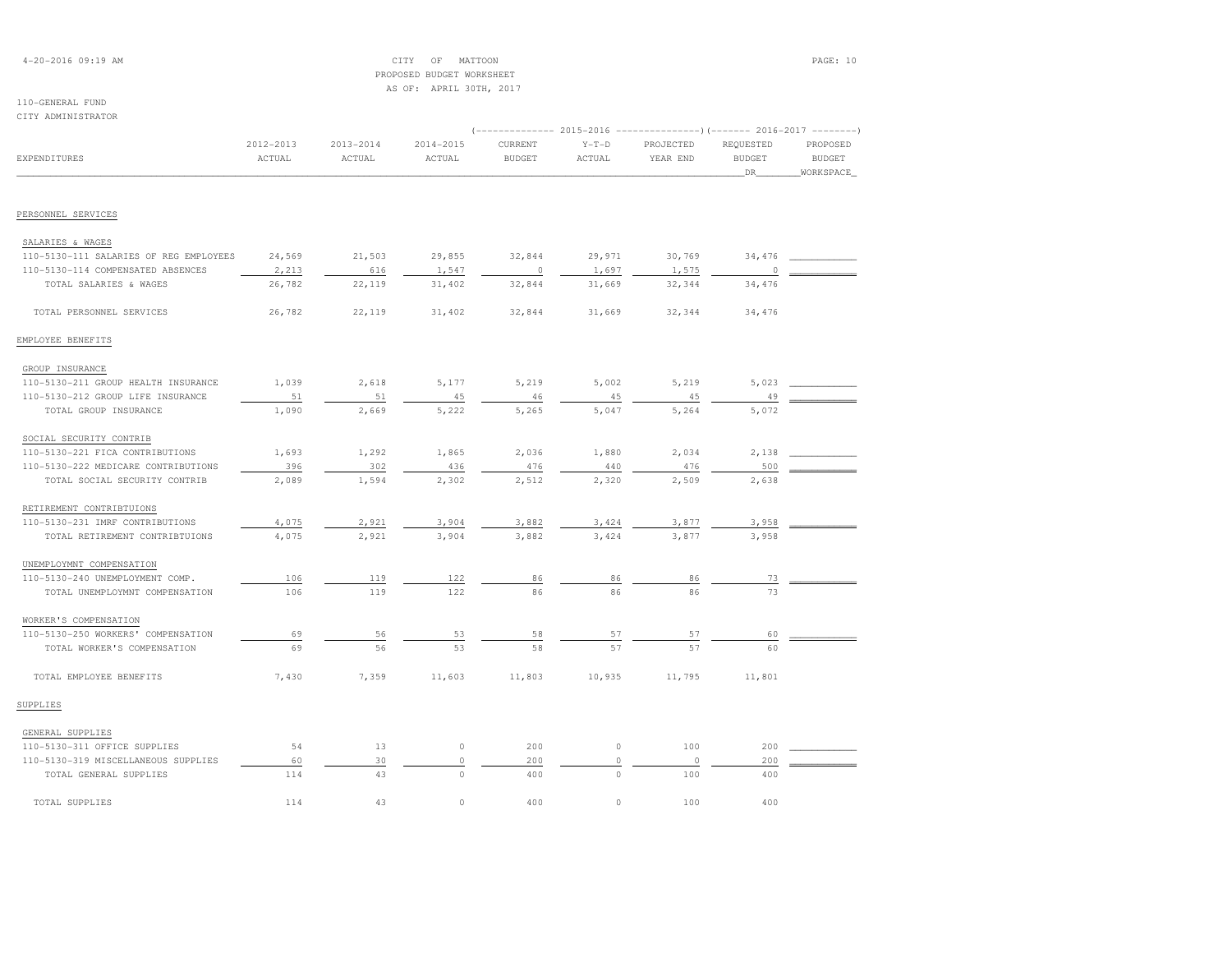| $4 - 20 - 2016$ 09:19 AM |  |
|--------------------------|--|
|--------------------------|--|

# $\begin{array}{ccc} \text{CITY} & \text{OF} & \text{MATION} \end{array}$  PROPOSED BUDGET WORKSHEETAS OF: APRIL 30TH, 2017

| CITY ADMINISTRATOR                      |                          |                         |                     |                          |                   |                          |                                   |                                 |
|-----------------------------------------|--------------------------|-------------------------|---------------------|--------------------------|-------------------|--------------------------|-----------------------------------|---------------------------------|
| EXPENDITURES                            | 2012-2013<br>ACTUAL      | $2013 - 2014$<br>ACTUAL | 2014-2015<br>ACTUAL | CURRENT<br><b>BUDGET</b> | $Y-T-D$<br>ACTUAL | PROJECTED<br>YEAR END    | REQUESTED<br><b>BUDGET</b><br>DR. | PROPOSED<br>BUDGET<br>WORKSPACE |
| OTHER PURCHASED SERVICES                |                          |                         |                     |                          |                   |                          |                                   |                                 |
| ADVERTISING                             |                          |                         |                     |                          |                   |                          |                                   |                                 |
| PRINTING & BINDING                      |                          |                         |                     |                          |                   |                          |                                   |                                 |
| 110-5130-550 PRINTING & BINDING         | $\circ$                  | $\circ$                 | 0                   | $\circ$                  | 83                | 124                      | 0                                 |                                 |
| TOTAL PRINTING & BINDING                | $\Omega$                 | $\Omega$                | $\Omega$            | $\Omega$                 | 83                | 124                      | $\Omega$                          |                                 |
| EMPLOYEE BUSINESS EXP                   |                          |                         |                     |                          |                   |                          |                                   |                                 |
| 110-5130-561 BUSINESS MEETING EXPENSE   | 365                      | 302                     | 311                 | 750                      | 444               | 396                      | 500                               |                                 |
| 110-5130-562 TRAVEL & TRAINING          | 1,163                    | 2,426                   | 2,906               | 4,000                    | 1,043             | 1,043                    | 4,000                             |                                 |
| 110-5130-565 CELLULAR PHONE EXP REIMB   | 126                      | $\overline{0}$          | 400                 | 1,200                    | 1,200             | 1,200                    | 1,200                             |                                 |
| TOTAL EMPLOYEE BUSINESS EXP             | 1,654                    | 2,727                   | 3,617               | 5,950                    | 2,687             | 2,639                    | 5,700                             |                                 |
| OTHER PURCHASED SERVICES                |                          |                         |                     |                          |                   |                          |                                   |                                 |
| 110-5130-571 DUES & MEMBERSHIPS         | 1,238                    | 262                     | 205                 | 1,900                    | 739               | 1,800                    | 1,900                             |                                 |
| 110-5130-579 MISC OTHER PURCHASED SERVI | $\overline{\phantom{0}}$ | 25                      | $\overline{0}$      | $\Omega$                 | $\circ$           | $\overline{\phantom{0}}$ | $\Omega$                          |                                 |
| TOTAL OTHER PURCHASED SERVICES          | 1,238                    | 287                     | 205                 | 1,900                    | 739               | 1,800                    | 1,900                             |                                 |
| TOTAL OTHER PURCHASED SERVICES          | 2,892                    | 3,015                   | 3,822               | 7,850                    | 3,509             | 4,563                    | 7,600                             |                                 |
| OTHER OBJECTS                           |                          |                         |                     |                          |                   |                          |                                   |                                 |
| COMPUTER INFO SYS OBJECT                |                          |                         |                     |                          |                   |                          |                                   |                                 |
| 110-5130-863 COMPUTERS                  |                          | $\Omega$                | 0                   | 1,200                    | 187               | 1,200                    | $\Omega$                          |                                 |
| TOTAL COMPUTER INFO SYS OBJECT          | $\Omega$                 | $\circ$                 | $\Omega$            | 1,200                    | 187               | 1,200                    | $\Omega$                          |                                 |
| TOTAL OTHER OBJECTS                     | $\circ$                  | $\circ$                 | $\circ$             | 1,200                    | 187               | 1,200                    | $\circ$                           |                                 |
| TOTAL CITY ADMINISTRATOR                | 37,218                   | 32,536                  | 46,826              | 54,097                   | 46,299            | 50,001                   | 54,277                            |                                 |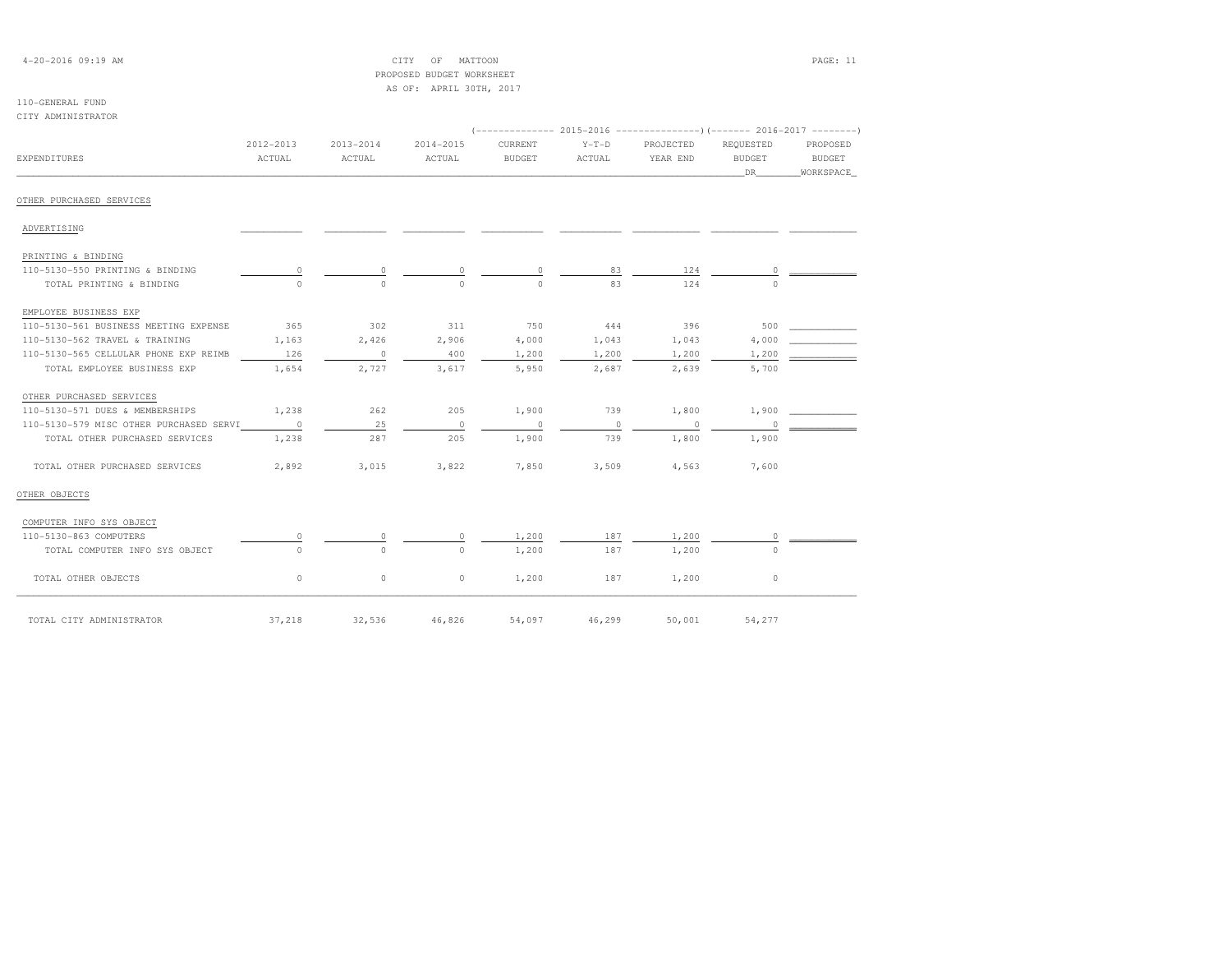# 4-20-2016 09:19 AM CITY OF MATTOON PAGE: 12PROPOSED BUDGET WORKSHEET

**BUDGET** 

 AS OF: APRIL 30TH, 2017110-GENERAL FUND FINANCIAL ADMINISTRATION (-------------- 2015-2016 ---------------)(------- 2016-2017 --------) 2012-2013 2013-2014 2014-2015 CURRENT Y-T-D PROJECTED REQUESTED PROPOSEDEXPENDITURES ACTUAL ACTUAL ACTUAL BUDGET ACTUAL YEAR END BUDGET BUDGETWORKSPACE \_\_\_\_\_\_\_\_\_\_\_\_\_\_\_\_\_\_\_\_\_\_\_\_\_\_\_\_\_\_\_\_\_\_\_\_\_\_\_\_\_\_\_\_\_\_\_\_\_\_\_\_\_\_\_\_\_\_\_\_\_\_\_\_\_\_\_\_\_\_\_\_\_\_\_\_\_\_\_\_\_\_\_\_\_\_\_\_\_\_\_\_\_\_\_\_\_\_\_\_\_\_\_\_\_\_\_\_\_\_\_\_\_\_\_\_\_\_\_\_\_\_\_\_\_\_\_\_\_\_DR\_\_\_\_\_\_\_\_WORKSPACE\_PERSONNEL SERVICES SALARIES & WAGES 110-5150-111 SALARIES OF REG EMPLOYEES 29,157 34,135 35,620 39,029 34,422 34,976 40,167 \_\_\_\_\_\_\_\_\_\_\_\_110-5150-114 COMPENSATED ABSENCES 2,534 2,956 2,423 200 3,029 3,029 3,274 0  $\frac{1}{2}$  TOTAL SALARIES & WAGES 31,691 37,091 38,043 39,029 37,451 38,251 40,167 TOTAL PERSONNEL SERVICES 31,691 37,091 38,043 39,029 37,451 38,251 40,167EMPLOYEE BENEFITS GROUP INSURANCE 110-5150-211 GROUP HEALTH INSURANCE 4,611 5,777 6,997 6,609 6,359 6,609 6,901 \_\_\_\_\_\_\_\_\_\_\_\_ 110-5150-212 GROUP LIFE INSURANCE 81 102 91 91 91 91 98 \_\_\_\_\_\_\_\_\_\_\_\_110-5150-213 RETIREE HEALTHCARE 1,228,304 1,171,217 1,237,774 1,241,130 807,696 1,241,130 1,596,107 TOTAL GROUP INSURANCE 1,232,996 1,177,097 1,244,861 1,247,830 814,146 1,247,830 1,603,106 SOCIAL SECURITY CONTRIB 110-5150-221 FICA CONTRIBUTIONS 1,880 2,204 2,230 2,420 2,176 2,363 2,490 \_\_\_\_\_\_\_\_\_\_\_\_ 110-5150-222 MEDICARE CONTRIBUTIONS 440 515 521 566 509 553 582 \_\_\_\_\_\_\_\_\_\_\_\_ TOTAL SOCIAL SECURITY CONTRIB 2,320 2,719 2,751 2,986 2,685 2,915 3,072 RETIREMENT CONTRIBTUIONS110-5150-231 IMRF CONTRIBUTIONS 4,475 5,020 4,661 4,613 3,965 4,506 4,611 4,611 TOTAL RETIREMENT CONTRIBTUIONS 4,475 5,020 4,661 4,613 3,965 4,506 4,611 UNEMPLOYMNT COMPENSATION 110-5150-240 UNEMPLOYMENT COMP. 168 238 244 172 172 172 145 \_\_\_\_\_\_\_\_\_\_\_\_TOTAL UNEMPLOYMNT COMPENSATION 168 238 244 172 172 172 145 WORKER'S COMPENSATION 110-5150-250 WORKERS' COMPENSATION 66 64 64 68 68 68 69 \_\_\_\_\_\_\_\_\_\_\_\_ $-5150-250$  WORKERS' COMPENSATION  $\begin{array}{cccc} 66 & -64 & -64 & -68 & -68 & -68 & -68 \\ \hline 66 & -64 & -64 & -68 & -68 & -68 & -68 \\ \end{array}$  TOTAL EMPLOYEE BENEFITS 1,240,025 1,185,138 1,252,582 1,255,669 821,036 1,255,492 1,611,003SUPPLIESGENERAL SUPPLIES

| 110-5150-311 OFFICE SUPPLIES        | 1,250 | 1,035 | 1,023 | 1,500 | 1,614 | 1,100 | 1,500 |  |
|-------------------------------------|-------|-------|-------|-------|-------|-------|-------|--|
| 110-5150-319 MISCELLANEOUS SUPPLIES |       |       | 45    | 100   |       |       | 100   |  |
| TOTAL GENERAL SUPPLIES              | 1,274 | 1,035 | 1,068 | .600  | 1,614 | 1,100 | 1,600 |  |
| TOTAL SUPPLIES                      | 1,274 | 1,035 | 1,068 | -,600 | 1,614 | 1,100 | 1,600 |  |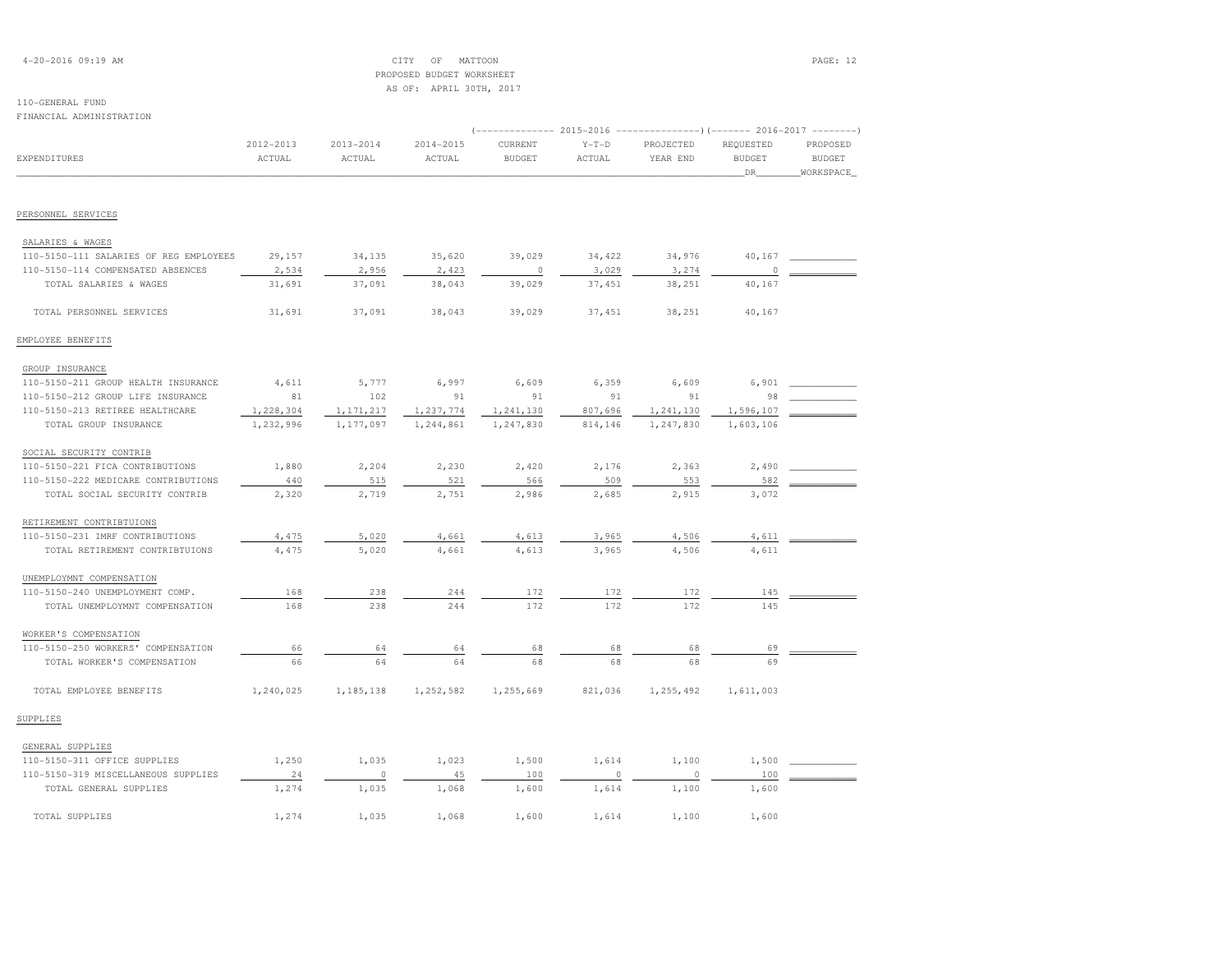# 4-20-2016 09:19 AM CITY OF MATTOON PAGE: 13 PROPOSED BUDGET WORKSHEETAS OF: APRIL 30TH, 2017

# 110-GENERAL FUND

FINANCIAL ADMINISTRATION

| FINANCIAL ADMINISTRATION                |                     |                         |                         |                          |                   | (-------------- 2015-2016 ---------------------- 2016-2017 --------- |                                  |                                        |
|-----------------------------------------|---------------------|-------------------------|-------------------------|--------------------------|-------------------|----------------------------------------------------------------------|----------------------------------|----------------------------------------|
| <b>EXPENDITURES</b>                     | 2012-2013<br>ACTUAL | $2013 - 2014$<br>ACTUAL | $2014 - 2015$<br>ACTUAL | CURRENT<br><b>BUDGET</b> | $Y-T-D$<br>ACTUAL | PROJECTED<br>YEAR END                                                | REQUESTED<br><b>BUDGET</b><br>DR | PROPOSED<br><b>BUDGET</b><br>WORKSPACE |
| OTHER PURCHASED SERVICES                |                     |                         |                         |                          |                   |                                                                      |                                  |                                        |
| PROFESSIONAL SERVICES                   |                     |                         |                         |                          |                   |                                                                      |                                  |                                        |
| 110-5150-512 ANIMAL CONTROL SERVICES    | 27,437              | 34,296                  | 20,577                  | 27,436                   | 27,437            | 27,437                                                               | 27,436                           |                                        |
| 110-5150-513 AUDITING & ACCOUNTING SERV | 10,549              | 4,955                   | 10,460                  | 10,590                   | 5,090             | 5,090                                                                | 10,725                           |                                        |
| 110-5150-516 TECHNOLOGY SUPPORT SERVIC  | 3,900               | 9,474                   | 14,263                  | 13,300                   | 13,899            | 13,880                                                               | 14,000                           |                                        |
| TOTAL PROFESSIONAL SERVICES             | 41,885              | 48,725                  | 45,300                  | 51,326                   | 46,426            | 46,407                                                               | 52,161                           |                                        |
| INSURANCE                               |                     |                         |                         |                          |                   |                                                                      |                                  |                                        |
| 110-5150-523 PROPERTY & CASUALTY INS.   | 98,765              | 127,461                 | 112,620                 | 124,445                  | 124,445           | 124,445                                                              | 121,884                          |                                        |
| TOTAL INSURANCE                         | 98,765              | 127,461                 | 112,620                 | 124,445                  | 124,445           | 124,445                                                              | 121,884                          |                                        |
| COMMUNICATION                           |                     |                         |                         |                          |                   |                                                                      |                                  |                                        |
| 110-5150-532 TELEPHONE                  | 1,627               | 1,857                   | 1,879                   | 1,900                    | 1,875             | 1,874                                                                | 1,900                            |                                        |
| TOTAL COMMUNICATION                     | 1,627               | 1,857                   | 1,879                   | 1,900                    | 1,875             | 1,874                                                                | 1,900                            |                                        |
| EMPLOYEE BUSINESS EXP                   |                     |                         |                         |                          |                   |                                                                      |                                  |                                        |
| 110-5150-562 TRAVEL & TRAINING          | 1,509               | 110                     | 1,920                   | 2,500                    | 2,019             | 2,909                                                                | 2,500                            |                                        |
| TOTAL EMPLOYEE BUSINESS EXP             | 1,509               | 110                     | 1,920                   | 2,500                    | 2,019             | 2,909                                                                | 2,500                            |                                        |
| OTHER PURCHASED SERVICES                |                     |                         |                         |                          |                   |                                                                      |                                  |                                        |
| 110-5150-571 DUES & MEMBERSHIPS         | 430                 | 935                     | 835                     | 850                      | 975               | 975                                                                  | 1,000                            |                                        |
| 110-5150-576 SECURITY SERVICES          | 300                 | $\circ$                 | 300                     | 300                      | $\circ$           | $\circ$                                                              | 300                              |                                        |
| TOTAL OTHER PURCHASED SERVICES          | 730                 | 935                     | 1,135                   | 1,150                    | 975               | 975                                                                  | 1,300                            |                                        |
| TOTAL OTHER PURCHASED SERVICES          | 144,517             | 179,088                 | 162,855                 | 181,321                  | 175,740           | 176,610                                                              | 179,745                          |                                        |
| OTHER OBJECTS                           |                     |                         |                         |                          |                   |                                                                      |                                  |                                        |
| FINANCIAL TRANS OBJECTS                 |                     |                         |                         |                          |                   |                                                                      |                                  |                                        |
| 110-5150-811 BANK SERVICE CHARGES       | 4,369               | 3,844                   | 895                     | 1,200                    | 729               | 827                                                                  | 1,000                            |                                        |
| TOTAL FINANCIAL TRANS OBJECTS           | 4,369               | 3,844                   | 895                     | 1,200                    | 729               | 827                                                                  | 1,000                            |                                        |
| SPECIAL EVENT OBJECTS                   |                     |                         |                         |                          |                   |                                                                      |                                  |                                        |
| 110-5150-830 BAD DEBT EXPENSE           | 4,533               | 5,017                   | 6,590                   | 7,200                    | 5,582             | 6,760                                                                | 6,800                            |                                        |
| TOTAL SPECIAL EVENT OBJECTS             | 4,533               | 5,017                   | 6,590                   | 7,200                    | 5,582             | 6,760                                                                | 6,800                            |                                        |
| COMPUTER INFO SYS OBJECT                |                     |                         |                         |                          |                   |                                                                      |                                  |                                        |
| 110-5150-863 COMPUTERS                  | 0                   | 3,077                   | 0                       | 0                        | 0                 | 0                                                                    | 0                                |                                        |
| TOTAL COMPUTER INFO SYS OBJECT          | $\circ$             | 3,077                   | $\Omega$                | $\Omega$                 | $\cap$            | $\Omega$                                                             | $\cap$                           |                                        |
| TOTAL OTHER OBJECTS                     | 8,902               | 11,938                  | 7,485                   | 8,400                    | 6,311             | 7,587                                                                | 7,800                            |                                        |
| TOTAL FINANCIAL ADMINISTRATION          | 1,426,409           | 1,414,289               | 1,462,033               | 1,486,019                | 1,042,151         | 1,479,038                                                            | 1,840,315                        |                                        |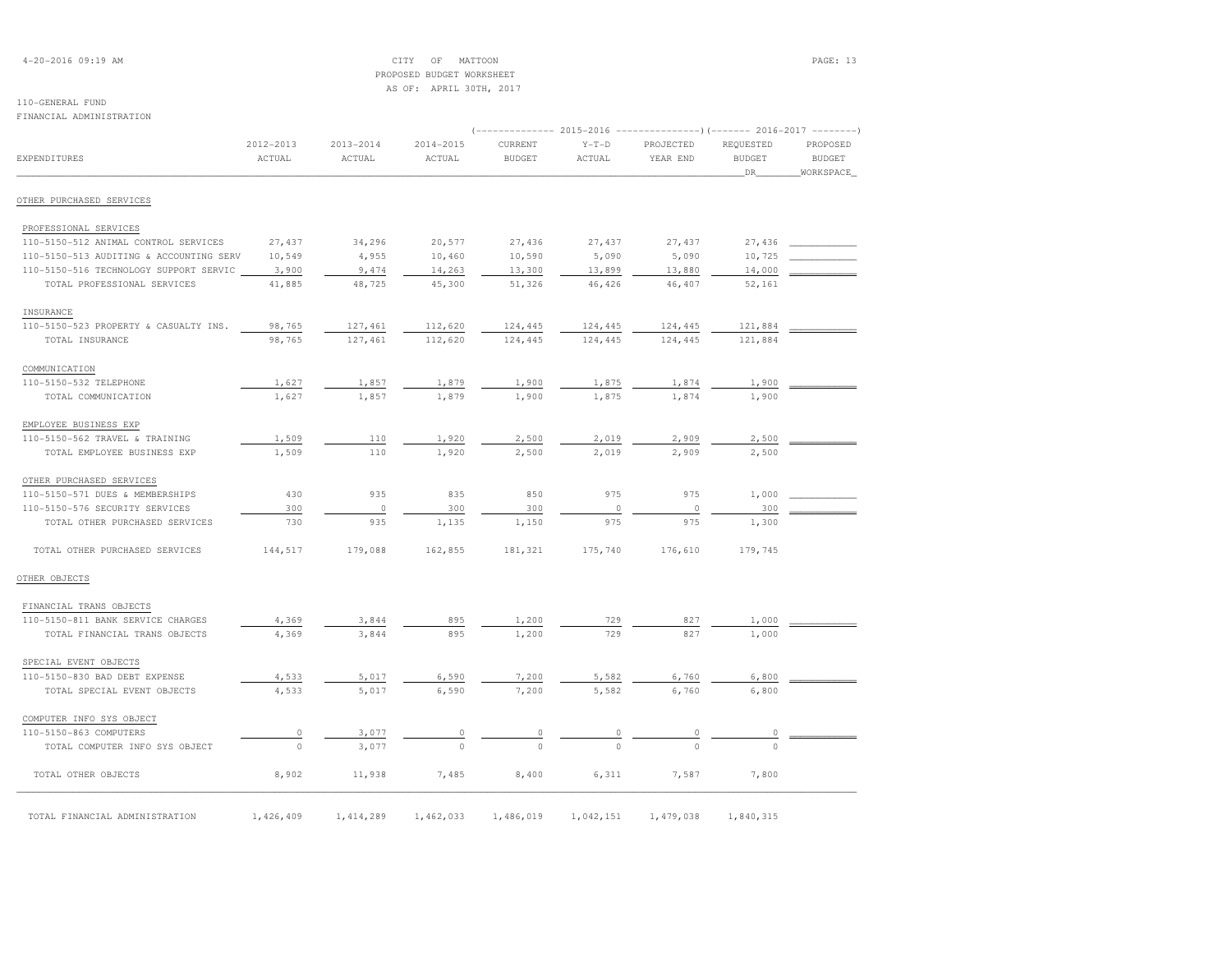# 4-20-2016 09:19 AM CITY OF MATTOON PAGE: 14 PROPOSED BUDGET WORKSHEETAS OF: APRIL 30TH, 2017

### 110-GENERAL FUNDLEGAL SERVICES

| התרדגותה העתמת                          |                     |                         |                          |                          |                    |                       |                                   |                                               |
|-----------------------------------------|---------------------|-------------------------|--------------------------|--------------------------|--------------------|-----------------------|-----------------------------------|-----------------------------------------------|
| EXPENDITURES                            | 2012-2013<br>ACTUAL | $2013 - 2014$<br>ACTUAL | 2014-2015<br>ACTUAL      | CURRENT<br><b>BUDGET</b> | $Y-T-D$<br>ACTUAL  | PROJECTED<br>YEAR END | REQUESTED<br><b>BUDGET</b><br>DR. | PROPOSED<br><b>BUDGET</b><br><b>WORKSPACE</b> |
| PERSONNEL SERVICES                      |                     |                         |                          |                          |                    |                       |                                   |                                               |
|                                         |                     |                         |                          |                          |                    |                       |                                   |                                               |
| SALARIES & WAGES                        |                     |                         |                          |                          |                    |                       |                                   |                                               |
| 110-5160-111 SALARIES OF REG EMPLOYEES  | 3,597               | $\circ$                 | $\circ$                  | $\circ$                  | $\circ$            | $\circ$               | 0                                 |                                               |
| 110-5160-114 COMPENSATED ABSENCES       | 1,657               | $\circ$                 | 0                        | $\mathbb O$              | 0                  | $\circ$               |                                   |                                               |
| TOTAL SALARIES & WAGES                  | 5,253               | $\bigcirc$              | $\cap$                   | $\cap$                   | $\cap$             | $\Omega$              | $\cap$                            |                                               |
| TOTAL PERSONNEL SERVICES                | 5,253               | $\circ$                 | $\circ$                  | $\circ$                  | $\circ$            | $\mathbb O$           | $\circ$                           |                                               |
| EMPLOYEE BENEFITS                       |                     |                         |                          |                          |                    |                       |                                   |                                               |
| GROUP INSURANCE                         |                     |                         |                          |                          |                    |                       |                                   |                                               |
| 110-5160-211 GROUP HEALTH INSURANCE     | 653                 | $\circ$                 | $\circ$                  | $\circ$                  | $\circ$            | $\circ$               | $\circ$                           |                                               |
| 110-5160-212 GROUP LIFE INSURANCE       | 60                  | $\circ$                 | 0                        | 0                        | $\circ$            | $\circ$               | 0                                 |                                               |
| TOTAL GROUP INSURANCE                   | 713                 | $\Omega$                |                          | $\cap$                   |                    | $\Omega$              | $\Omega$                          |                                               |
| SOCIAL SECURITY CONTRIB                 |                     |                         |                          |                          |                    |                       |                                   |                                               |
| 110-5160-221 FICA                       | 372                 | $\circ$                 | $\circ$                  | $\circ$                  | $\circ$            | $\mathbb O$           | $\circ$                           |                                               |
| 110-5160-222 MEDICARE                   | 87                  | $\theta$                | 0                        | 0                        | 0                  | 0                     |                                   |                                               |
| TOTAL SOCIAL SECURITY CONTRIB           | 459                 |                         |                          | $\Omega$                 |                    |                       |                                   |                                               |
| RETIREMENT CONTRIBTUIONS                |                     |                         |                          |                          |                    |                       |                                   |                                               |
| 110-5160-231 IMRF CONTRIBUTIONS         | 900                 | $\circ$                 | $\overline{\phantom{a}}$ | 0                        | $\overline{\circ}$ | 0                     | 0                                 |                                               |
| TOTAL RETIREMENT CONTRIBTUIONS          | 900                 |                         |                          |                          |                    |                       |                                   |                                               |
| UNEMPLOYMNT COMPENSATION                |                     |                         |                          |                          |                    |                       |                                   |                                               |
| 110-5160-240 UNEMPLOYMENT COMP.         | 124                 | $\circ$                 | $\overline{0}$           | 0                        | $\overline{0}$     | 0                     | 0                                 |                                               |
| TOTAL UNEMPLOYMNT COMPENSATION          | 124                 | $\Omega$                |                          | $\Omega$                 | $\Omega$           | $\Omega$              |                                   |                                               |
| WORKER'S COMPENSATION                   |                     |                         |                          |                          |                    |                       |                                   |                                               |
| 110-5160-250 WORKERS' COMPENSATION      | 70                  | 0                       | 0                        | 0                        | $\overline{0}$     | 0                     | $\circ$                           |                                               |
| TOTAL WORKER'S COMPENSATION             | 70                  | $\mathbf 0$             | $\circ$                  | $\Omega$                 | $\Omega$           | $\Omega$              | $\Omega$                          |                                               |
| TOTAL EMPLOYEE BENEFITS                 | 2,267               | $\circ$                 | $\circ$                  | $\mathbb O$              | $\circ$            | $\circ$               | $\circ$                           |                                               |
| SUPPLIES                                |                     |                         |                          |                          |                    |                       |                                   |                                               |
| GENERAL SUPPLIES                        |                     |                         |                          |                          |                    |                       |                                   |                                               |
| 110-5160-311 OFFICE SUPPLIES            | 5                   | 12                      | 14                       | $\mathbb O$              | $\mathbf{1}$       | $\overline{c}$        | 0                                 |                                               |
| 110-5160-319 MISC. SUPPLIES (NUISANCE E | 24                  | $\mathbb O$             | $\circ$                  | $\mathbb O$              | 0                  | $\mathbb O$           | 0                                 |                                               |
| TOTAL GENERAL SUPPLIES                  | 29                  | 12                      | 14                       | $\circ$                  | $\mathbf{1}$       | $\mathfrak{D}$        | $\Omega$                          |                                               |
| BOOKS & PERIODICALS                     |                     |                         |                          |                          |                    |                       |                                   |                                               |
| 110-5160-340 BOOKS & PERIODICALS        | 5,208               | $\circ$                 | 0                        | 0                        | 0                  | $\circ$               | 0                                 |                                               |
| TOTAL BOOKS & PERIODICALS               | 5,208               | $\circ$                 | $\circ$                  | $\Omega$                 | $\Omega$           | $\circ$               | $\circ$                           |                                               |

TOTAL SUPPLIES 5,237 12 14 0 1 2 0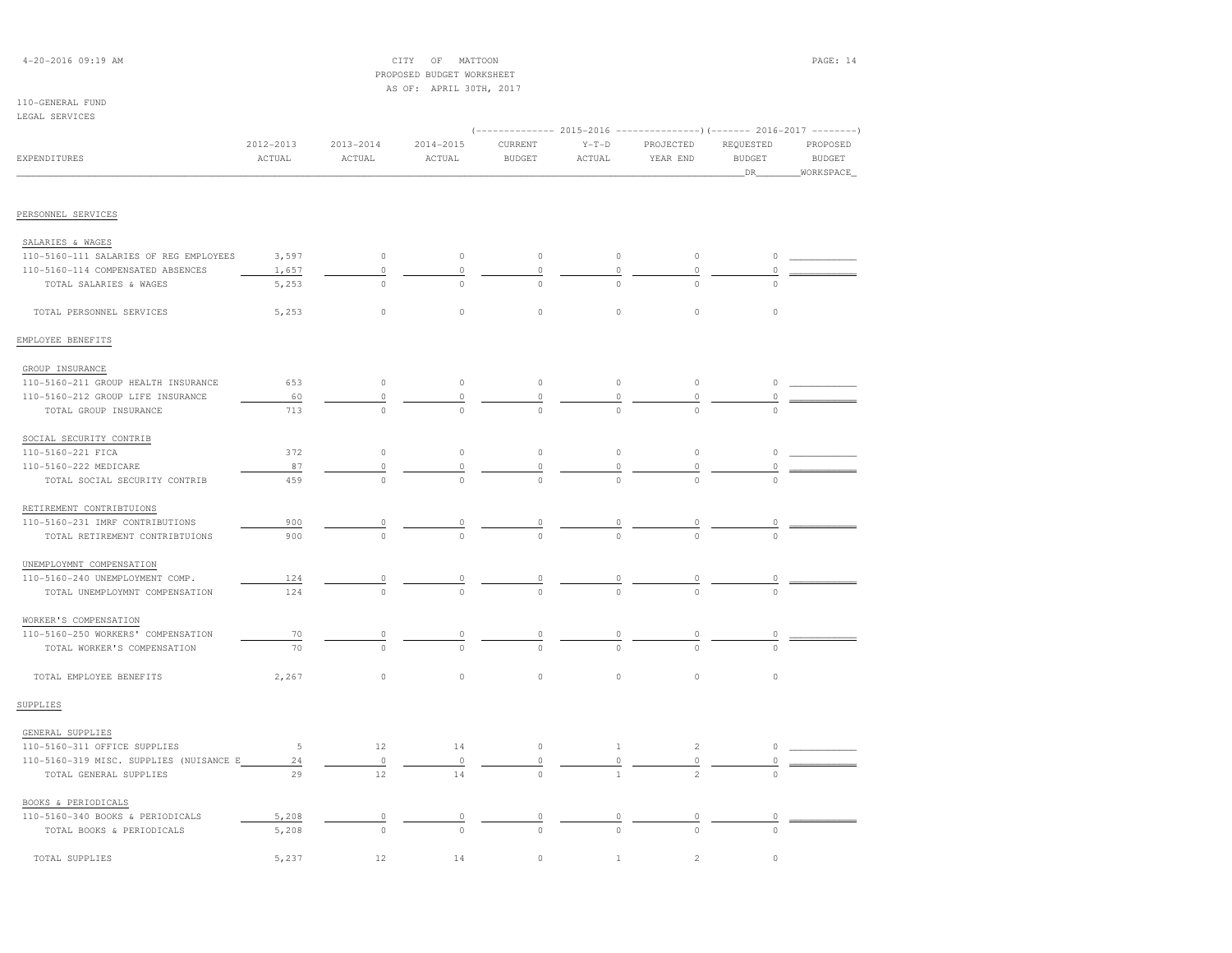# 4-20-2016 09:19 AM CITY OF MATTOON PAGE: 15 PROPOSED BUDGET WORKSHEETAS OF: APRIL 30TH, 2017

### 110-GENERAL FUNDLEGAL SERVICES

| PRAWP SEKATAPS                          |           |           |           |               |          |           |               |           |
|-----------------------------------------|-----------|-----------|-----------|---------------|----------|-----------|---------------|-----------|
|                                         |           |           |           |               |          |           |               |           |
|                                         | 2012-2013 | 2013-2014 | 2014-2015 | CURRENT       | $Y-T-D$  | PROJECTED | REQUESTED     | PROPOSED  |
| <b>EXPENDITURES</b>                     | ACTUAL    | ACTUAL    | ACTUAL    | <b>BUDGET</b> | ACTUAL   | YEAR END  | <b>BUDGET</b> | BUDGET    |
|                                         |           |           |           |               |          |           | DR.           | WORKSPACE |
| OTHER PURCHASED SERVICES                |           |           |           |               |          |           |               |           |
|                                         |           |           |           |               |          |           |               |           |
| PROFESSIONAL SERVICES                   |           |           |           |               |          |           |               |           |
| 110-5160-515 LABOR RELATIONS COUNSEL    | 700       | $\circ$   | 350       | 15,000        | 5,253    | 5,000     | 10,000        |           |
| 110-5160-519 OTHER PROFESSIONAL SERVICE | 41,178    | 50,805    | 46,512    | 69,960        | 50,644   | 56,050    | 55,000        |           |
| TOTAL PROFESSIONAL SERVICES             | 41,878    | 50,805    | 46,862    | 84,960        | 55,897   | 61,050    | 65,000        |           |
| EMPLOYEE BUSINESS EXP                   |           |           |           |               |          |           |               |           |
| 110-5160-562 TRAVEL & TRAINING          | 58        | $\Omega$  | $\Omega$  | $\Omega$      | $\Omega$ | $\Omega$  |               |           |
| 110-5160-565 CELLULAR TELEPHONE REIMBUR | 150       |           | $\Omega$  | $\Omega$      |          |           |               |           |
| TOTAL EMPLOYEE BUSINESS EXP             | 208       | $\cap$    | $\cap$    | $\Omega$      | $\Omega$ | $\cap$    | $\Omega$      |           |
| OTHER PURCHASED SERVICES                |           |           |           |               |          |           |               |           |
| 110-5160-571 DUES & MEMBERSHIPS         | 299       |           |           |               |          |           |               |           |
| TOTAL OTHER PURCHASED SERVICES          | 299       |           | $\cap$    | $\Omega$      | $\cap$   | $\cap$    | $\Omega$      |           |
| TOTAL OTHER PURCHASED SERVICES          | 42,384    | 50,805    | 46,862    | 84,960        | 55,897   | 61,050    | 65,000        |           |
| TOTAL LEGAL SERVICES                    | 55,141    | 50,817    | 46,875    | 84,960        | 55,898   | 61,052    | 65,000        |           |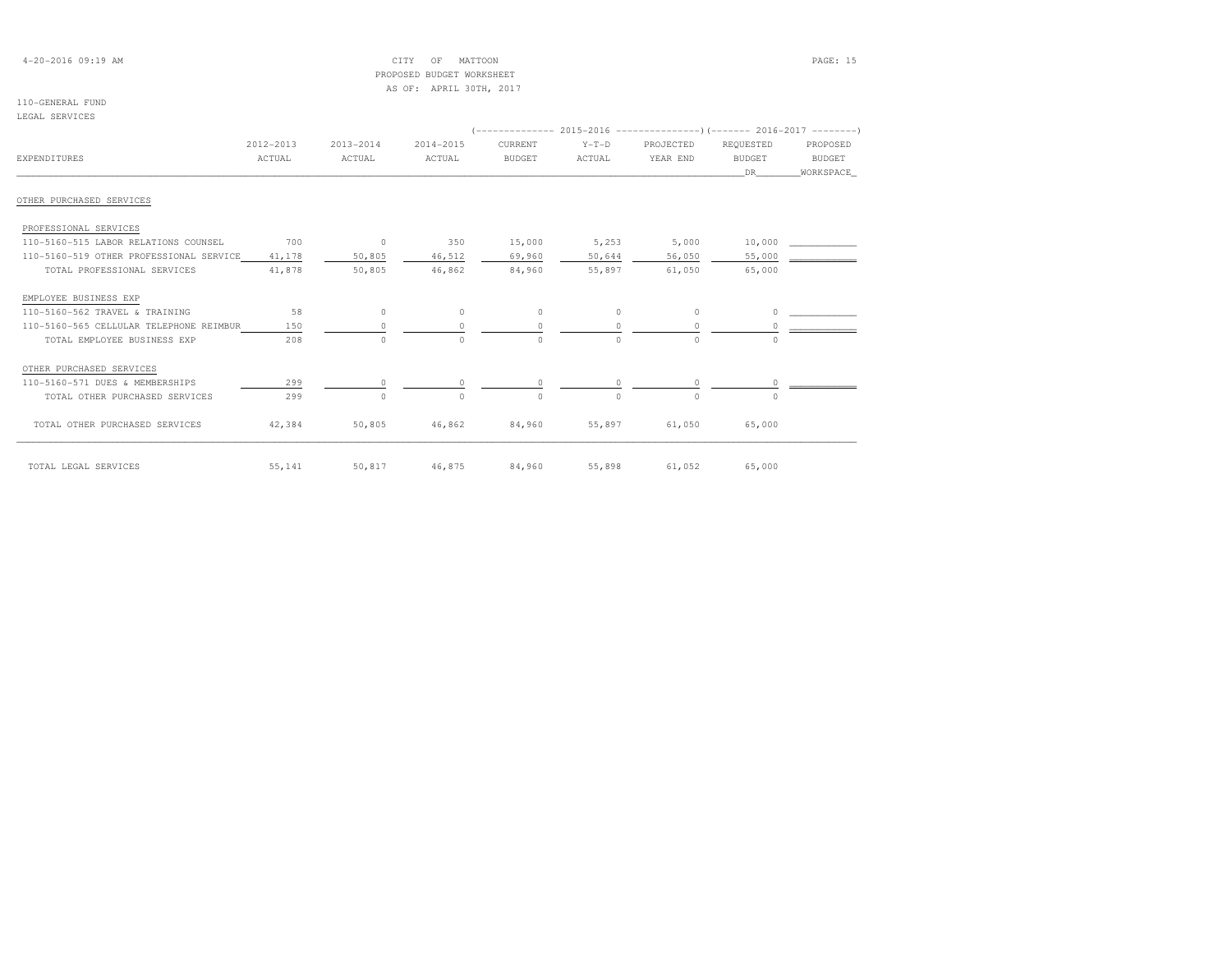# 4-20-2016 09:19 AM CITY OF MATTOON PAGE: 16 PROPOSED BUDGET WORKSHEETAS OF: APRIL 30TH, 2017

| COMPUTER INFO SYSTEMS                  |                     |                         |                         |                                                                                                     |                   |                       |                                  |                                        |
|----------------------------------------|---------------------|-------------------------|-------------------------|-----------------------------------------------------------------------------------------------------|-------------------|-----------------------|----------------------------------|----------------------------------------|
| <b>EXPENDITURES</b>                    | 2012-2013<br>ACTUAL | $2013 - 2014$<br>ACTUAL | $2014 - 2015$<br>ACTUAL | (-------------- 2015-2016 ---------------) (------- 2016-2017 --------)<br>CURRENT<br><b>BUDGET</b> | $Y-T-D$<br>ACTUAL | PROJECTED<br>YEAR END | REQUESTED<br><b>BUDGET</b><br>DR | PROPOSED<br><b>BUDGET</b><br>WORKSPACE |
|                                        |                     |                         |                         |                                                                                                     |                   |                       |                                  |                                        |
| PERSONNEL SERVICES                     |                     |                         |                         |                                                                                                     |                   |                       |                                  |                                        |
| SALARIES & WAGES                       |                     |                         |                         |                                                                                                     |                   |                       |                                  |                                        |
| 110-5170-111 SALARIES OF REG EMPLOYEES | 109,664             | 111,091                 | 112,183                 | 124,644                                                                                             | 112,171           | 115,141               | 127,760                          |                                        |
| 110-5170-114 COMPENSATED ABSENCES      | 4,906               | 6,922                   | 8,207                   | 0                                                                                                   | 6,630             | 6,144                 | 0                                |                                        |
| TOTAL SALARIES & WAGES                 | 114,570             | 118,013                 | 120,390                 | 124,644                                                                                             | 118,801           | 121,285               | 127,760                          |                                        |
| TOTAL PERSONNEL SERVICES               | 114,570             | 118,013                 | 120,390                 | 124,644                                                                                             | 118,801           | 121,285               | 127,760                          |                                        |
| EMPLOYEE BENEFITS                      |                     |                         |                         |                                                                                                     |                   |                       |                                  |                                        |
| GROUP INSURANCE                        |                     |                         |                         |                                                                                                     |                   |                       |                                  |                                        |
| 110-5170-211 GROUP HEALTH INSURANCE    | 9,653               | 10,441                  | 15,533                  | 15,350                                                                                              | 14,710            | 15,350                | 14,772                           |                                        |
| 110-5170-212 GROUP LIFE INSURANCE      | 300                 | 300                     | 268                     | 268                                                                                                 | 268               | 268                   | 287                              |                                        |
| TOTAL GROUP INSURANCE                  | 9,953               | 10,741                  | 15,801                  | 15,618                                                                                              | 14,978            | 15,618                | 15,059                           |                                        |
| SOCIAL SECURITY CONTRIB                |                     |                         |                         |                                                                                                     |                   |                       |                                  |                                        |
| 110-5170-221 FICA CONTRIBUTIONS        | 6,978               | 7,180                   | 7,244                   | 7,728                                                                                               | 7,109             | 7,682                 | 7,921                            |                                        |
| 110-5170-222 MEDICARE CONTRIBUTIONS    | 1,632               | 1,679                   | 1,694                   | 1,807                                                                                               | 1,662             | 1,797                 | 1,853                            |                                        |
| TOTAL SOCIAL SECURITY CONTRIB          | 8,610               | 8,859                   | 8,939                   | 9,535                                                                                               | 8,771             | 9,478                 | 9,774                            |                                        |
| RETIREMENT CONTRIBTUIONS               |                     |                         |                         |                                                                                                     |                   |                       |                                  |                                        |
| 110-5170-231 IMRF CONTRIBUTIONS        | 16,639              | 16,358                  | 15,141                  | 14,733                                                                                              | 12,938            | 14,645                | 14,667                           |                                        |
| TOTAL RETIREMENT CONTRIBTUIONS         | 16,639              | 16,358                  | 15,141                  | 14,733                                                                                              | 12,938            | 14,645                | 14,667                           |                                        |
| UNEMPLOYMNT COMPENSATION               |                     |                         |                         |                                                                                                     |                   |                       |                                  |                                        |
| 110-5170-240 UNEMPLOYMENT COMP.        | 597                 | 700                     | 718                     | 505                                                                                                 | 505               | 505                   | 428                              |                                        |
| TOTAL UNEMPLOYMNT COMPENSATION         | 597                 | 700                     | 718                     | 505                                                                                                 | 505               | 505                   | 428                              |                                        |
| WORKER'S COMPENSATION                  |                     |                         |                         |                                                                                                     |                   |                       |                                  |                                        |
| 110-5170-250 WORKERS' COMPENSATION     | 250                 | 205                     | 204                     | 218                                                                                                 | 218               | 218                   | 221                              |                                        |
| TOTAL WORKER'S COMPENSATION            | 250                 | 205                     | 204                     | 218                                                                                                 | 218               | 218                   | 221                              |                                        |
| TOTAL EMPLOYEE BENEFITS                | 36,049              | 36,862                  | 40,803                  | 40,609                                                                                              | 37, 411           | 40,464                | 40,149                           |                                        |
| SUPPLIES                               |                     |                         |                         |                                                                                                     |                   |                       |                                  |                                        |
| GENERAL SUPPLIES                       |                     |                         |                         |                                                                                                     |                   |                       |                                  |                                        |
| 110-5170-311 OFFICE SUPPLIES           | 64                  | 73                      | 67                      | 300                                                                                                 | 282               | 326                   | 300                              |                                        |
| 110-5170-312 CLEANING SUPPLIES         | $\circ$             | $\circ$                 | $\circ$                 | 50                                                                                                  | 30                | 45                    | 50                               |                                        |
| 110-5170-316 TOOLS & EQUIPMENT         | 2,599               | 1,899                   | 2,276                   | 2,500                                                                                               | 1,754             | 2,500                 | 2,500                            |                                        |
| 110-5170-319 MISCELLANEOUS SUPPLIES    | 599                 | 699                     | 624                     | 900                                                                                                 | 150               | 200                   | 900                              |                                        |
| TOTAL GENERAL SUPPLIES                 | 3,262               | 2,671                   | 2,966                   | 3,750                                                                                               | 2,216             | 3,071                 | 3,750                            |                                        |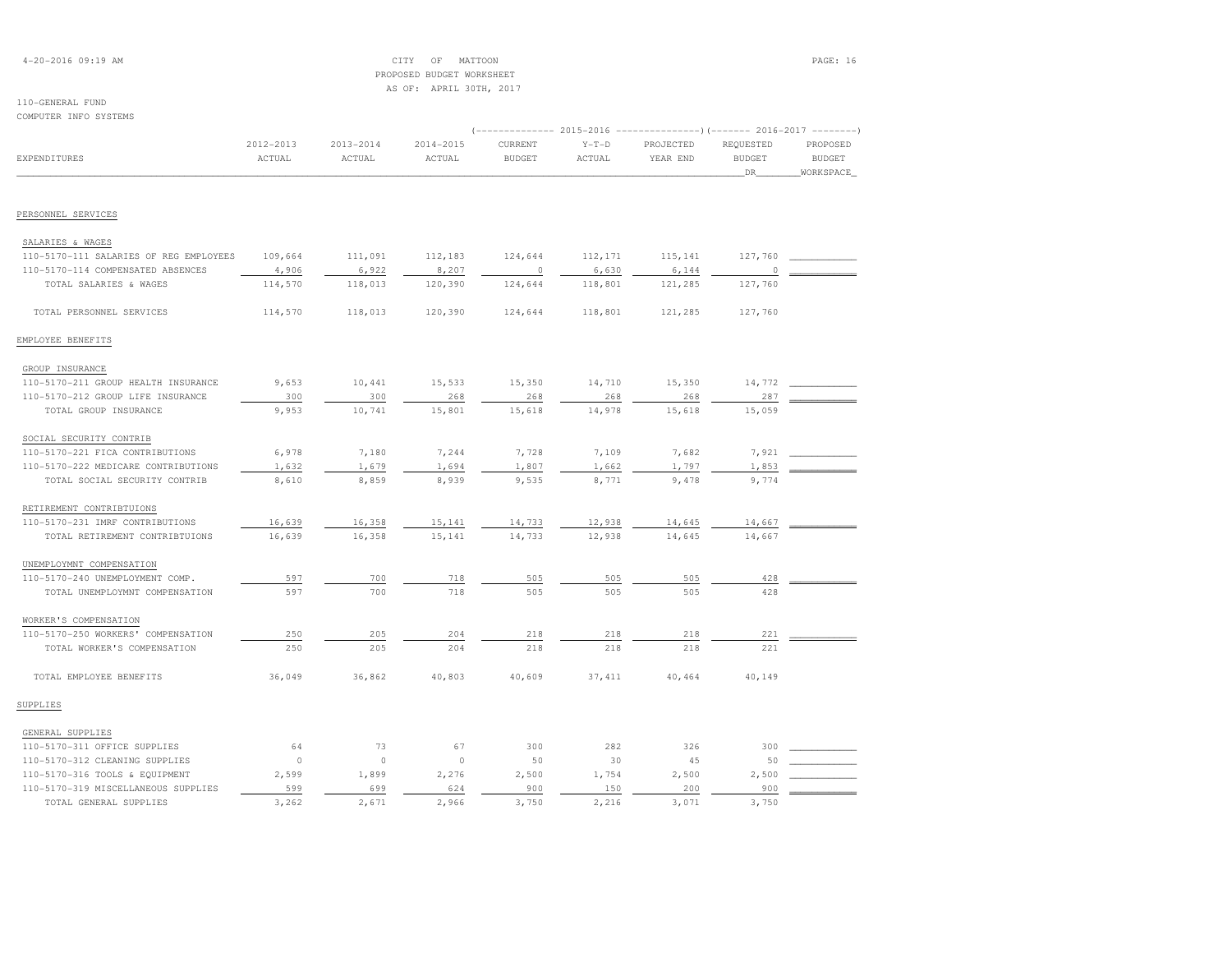4-20-2016 09:19 AM CITY OF MATTOON PAGE: 17 PROPOSED BUDGET WORKSHEETAS OF: APRIL 30TH, 2017

# 110-GENERAL FUND

COMPUTER INFO SYSTEMS

| COMRAIRK TMIA 9I9IRM9                   |                     |                         |                         |                          |                   | (-------------- 2015-2016 ---------------)(------- 2016-2017 --------) |                                   |                                        |
|-----------------------------------------|---------------------|-------------------------|-------------------------|--------------------------|-------------------|------------------------------------------------------------------------|-----------------------------------|----------------------------------------|
| EXPENDITURES                            | 2012-2013<br>ACTUAL | $2013 - 2014$<br>ACTUAL | $2014 - 2015$<br>ACTUAL | CURRENT<br><b>BUDGET</b> | $Y-T-D$<br>ACTUAL | PROJECTED<br>YEAR END                                                  | REQUESTED<br><b>BUDGET</b><br>DR. | PROPOSED<br><b>BUDGET</b><br>WORKSPACE |
| ENERGY                                  |                     |                         |                         |                          |                   |                                                                        |                                   |                                        |
| 110-5170-325 SOFTWARE                   | 1,570               | 847                     | 2,048                   | 2,600                    | 971               | 2,600                                                                  | 2,600                             |                                        |
| TOTAL ENERGY                            | 1,570               | 847                     | 2,048                   | 2,600                    | 971               | 2,600                                                                  | 2,600                             |                                        |
|                                         |                     |                         |                         |                          |                   |                                                                        |                                   |                                        |
| BOOKS & PERIODICALS                     |                     |                         |                         |                          |                   |                                                                        |                                   |                                        |
| 110-5170-340 BOOKS & PERIODICALS        | 279                 | 279                     | 0                       | 300                      | 0                 | 300                                                                    | 300                               |                                        |
| TOTAL BOOKS & PERIODICALS               | 279                 | 279                     | $\circ$                 | 300                      | $\circ$           | 300                                                                    | 300                               |                                        |
| TOTAL SUPPLIES                          | 5,111               | 3,797                   | 5,014                   | 6,650                    | 3,187             | 5,971                                                                  | 6,650                             |                                        |
| OTHER PURCHASED SERVICES                |                     |                         |                         |                          |                   |                                                                        |                                   |                                        |
| PROFESSIONAL SERVICES                   |                     |                         |                         |                          |                   |                                                                        |                                   |                                        |
| 110-5170-516 TECHNOLOGY SUPPORT SERVIC  | 20,364              | 14,015                  | 14,691                  | 15,200                   | 14,581            | 14,700                                                                 | 25,000                            |                                        |
| TOTAL PROFESSIONAL SERVICES             | 20,364              | 14,015                  | 14,691                  | 15,200                   | 14,581            | 14,700                                                                 | 25,000                            |                                        |
| COMMUNICATION                           |                     |                         |                         |                          |                   |                                                                        |                                   |                                        |
| 110-5170-533 CELLULAR PHONE             | 2,141               | 2,076                   | 2,067                   | 2,400                    | 2,446             | 2,400                                                                  | 2,100                             |                                        |
| TOTAL COMMUNICATION                     | 2,141               | 2,076                   | 2,067                   | 2,400                    | 2,446             | 2,400                                                                  | 2,100                             |                                        |
| EMPLOYEE BUSINESS EXP                   |                     |                         |                         |                          |                   |                                                                        |                                   |                                        |
|                                         |                     |                         |                         |                          |                   |                                                                        |                                   |                                        |
| 110-5170-562 TRAVEL & TRAINING          | 4,658<br>$\circ$    | 2,764<br>$\circ$        | 4,039<br>$\circ$        | 4,600                    | 3,404<br>$\circ$  | 4,344<br>$\circ$                                                       | 4,700<br>100                      |                                        |
| 110-5170-564 PRIVATE VEHICLE EXP REIMB  |                     |                         |                         | 100                      |                   | 4,344                                                                  | 4,800                             |                                        |
| TOTAL EMPLOYEE BUSINESS EXP             | 4,658               | 2,764                   | 4,039                   | 4,700                    | 3,404             |                                                                        |                                   |                                        |
| OTHER PURCHASED SERVICES                |                     |                         |                         |                          |                   |                                                                        |                                   |                                        |
| 110-5170-571 DUES & MEMBERSHIPS         | 624                 | 275                     | 275                     | 700                      | 425               | 625                                                                    | 500                               |                                        |
| TOTAL OTHER PURCHASED SERVICES          | 624                 | 275                     | 275                     | 700                      | 425               | 625                                                                    | 500                               |                                        |
| TOTAL OTHER PURCHASED SERVICES          | 27,787              | 19,129                  | 21,072                  | 23,000                   | 20,855            | 22,069                                                                 | 32,400                            |                                        |
| OTHER OBJECTS                           |                     |                         |                         |                          |                   |                                                                        |                                   |                                        |
| COMPUTER INFO SYS OBJECT                |                     |                         |                         |                          |                   |                                                                        |                                   |                                        |
| 110-5170-841 WIDE AREA NETWORK SOFTWARE | 24,285              | 32,208                  | 31,691                  | 24,400                   | 23,261            | 23,322                                                                 | 24,900                            |                                        |
| TOTAL COMPUTER INFO SYS OBJECT          | 24,285              | 32,208                  | 31,691                  | 24,400                   | 23,261            | 23,322                                                                 | 24,900                            |                                        |
| COMPUTER INFO SYS OBJECT                |                     |                         |                         |                          |                   |                                                                        |                                   |                                        |
| 110-5170-851 WIDE AREA NETWORK SERVERS  | 5,687               | 27,361                  | 12,824                  | 11,250                   | 11,683            | 11,683                                                                 | 2,000                             |                                        |
| 110-5170-852 NETWORK SECURITY SYSTEMS   | 4,392               | 4,618                   | 4,330                   | 5,650                    | 5,191             | 5,191                                                                  | 4,850                             |                                        |
| 110-5170-854 WIDE AREA NETWORK WIRING A | 4,900               | 3,387                   | 3,913                   | 2,200                    | 2,128             | 2,129                                                                  | 2,200                             |                                        |
| TOTAL COMPUTER INFO SYS OBJECT          | 14,979              | 35,366                  | 21,068                  | 19,100                   | 19,002            | 19,003                                                                 | 9,050                             |                                        |
| COMPUTER INFO SYS OBJECT                |                     |                         |                         |                          |                   |                                                                        |                                   |                                        |
| 110-5170-863 COMPUTERS                  | 1,233               | 345                     | $\circ$                 | 2,500                    | 2,034             | 2,500                                                                  | 4,000                             |                                        |
| TOTAL COMPUTER INFO SYS OBJECT          | 1,233               | 345                     | $\circ$                 | 2,500                    | 2,034             | 2,500                                                                  | 4,000                             |                                        |
| TOTAL OTHER OBJECTS                     | 40,497              | 67,919                  | 52,759                  | 46,000                   | 44,296            | 44,825                                                                 | 37,950                            |                                        |
|                                         |                     |                         |                         |                          |                   |                                                                        |                                   |                                        |
| TOTAL COMPUTER INFO SYSTEMS             | 224,015             | 245,720                 | 240,038                 | 240,903                  | 224,551           | 234,614                                                                | 244,909                           |                                        |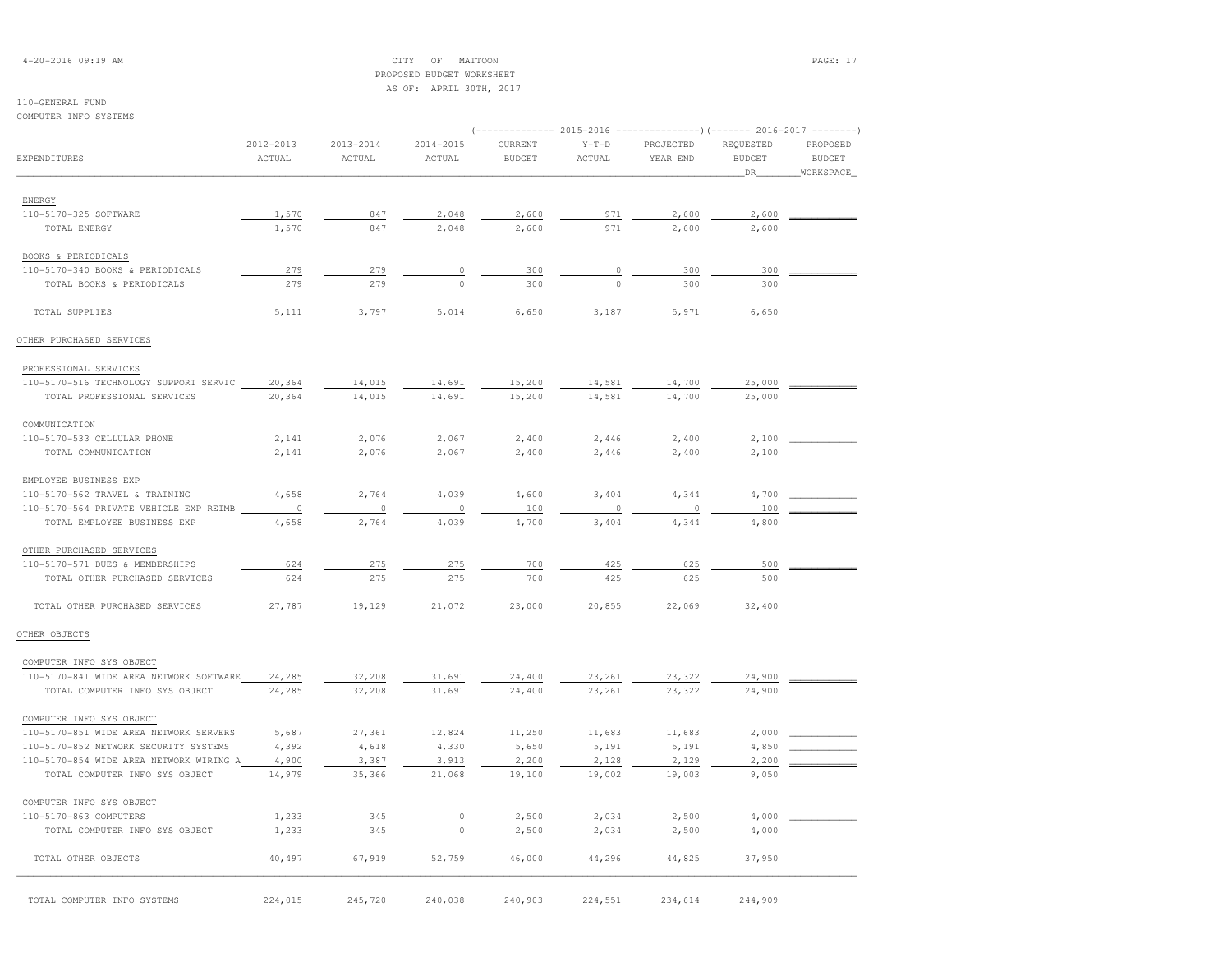# 4-20-2016 09:19 AM CITY OF MATTOON PAGE: 18 PROPOSED BUDGET WORKSHEETAS OF: APRIL 30TH, 2017

# 110-GENERAL FUND

| OMINISTRY FAIL<br>POLICE ADMINISTRATION             |                     |                         |                         |                                                                         |                   |                       |                                   |                                        |
|-----------------------------------------------------|---------------------|-------------------------|-------------------------|-------------------------------------------------------------------------|-------------------|-----------------------|-----------------------------------|----------------------------------------|
|                                                     |                     |                         |                         | (-------------- 2015-2016 ---------------) (------- 2016-2017 --------) |                   |                       |                                   |                                        |
| EXPENDITURES                                        | 2012-2013<br>ACTUAL | $2013 - 2014$<br>ACTUAL | $2014 - 2015$<br>ACTUAL | CURRENT<br><b>BUDGET</b>                                                | $Y-T-D$<br>ACTUAL | PROJECTED<br>YEAR END | REQUESTED<br><b>BUDGET</b><br>DR_ | PROPOSED<br><b>BUDGET</b><br>WORKSPACE |
|                                                     |                     |                         |                         |                                                                         |                   |                       |                                   |                                        |
| PERSONNEL SERVICES                                  |                     |                         |                         |                                                                         |                   |                       |                                   |                                        |
| SALARIES & WAGES                                    |                     |                         |                         |                                                                         |                   |                       |                                   |                                        |
| 110-5211-111 SALARIES OF REG EMPLOYEES              | 324,688             | 341,114                 | 343,988                 | 355,462                                                                 | 330,581           | 355,462               | 364,263                           |                                        |
| 110-5211-113 OVERTIME                               | $\circ$             | $\circ$                 | 1,365                   | $\circ$                                                                 | 1,275             | 1,275                 | 455                               |                                        |
| 110-5211-114 COMPENSATED ABSENCES                   | $\circ$             | $\circ$                 | 8,459                   | $\circ$                                                                 | $\circ$           | $\circ$               | $\circ$                           |                                        |
| TOTAL SALARIES & WAGES                              | 324,688             | 341,114                 | 353,812                 | 355,462                                                                 | 331,856           | 356,737               | 364,718                           |                                        |
| TOTAL PERSONNEL SERVICES                            | 324,688             | 341,114                 | 353,812                 | 355,462                                                                 | 331,856           | 356,737               | 364,718                           |                                        |
| EMPLOYEE BENEFITS                                   |                     |                         |                         |                                                                         |                   |                       |                                   |                                        |
| GROUP INSURANCE                                     |                     |                         |                         |                                                                         |                   |                       |                                   |                                        |
| 110-5211-211 GROUP HEALTH INSURANCE                 | 43,054              | 48,314                  | 66,767                  | 61,400                                                                  | 58,841            | 61,400                | 59,089                            |                                        |
| 110-5211-212 GROUP LIFE INSURANCE                   | 901                 | 901                     | 803                     | 803                                                                     | 803               | 803                   | 860                               |                                        |
| TOTAL GROUP INSURANCE                               | 43,955              | 49,216                  | 67,569                  | 62,203                                                                  | 59,644            | 62,202                | 59,949                            |                                        |
| SOCIAL SECURITY CONTRIB                             |                     |                         |                         |                                                                         |                   |                       |                                   |                                        |
| 110-5211-221 FICA CONTRIBUTIONS                     | 10,524              | 11,258                  | 11,753                  | 11,296                                                                  | 10,115            | 11,296                | 11,679                            |                                        |
| 110-5211-222 MEDICARE CONTRIBUTIONS                 | 4,573               | 4,798                   | 4,938                   | 4,998                                                                   | 4,538             | 4,998                 | 5,307                             |                                        |
| TOTAL SOCIAL SECURITY CONTRIB                       | 15,097              | 16,056                  | 16,692                  | 16,294                                                                  | 14,653            | 16,294                | 16,986                            |                                        |
| RETIREMENT CONTRIBTUIONS                            |                     |                         |                         |                                                                         |                   |                       |                                   |                                        |
| 110-5211-231 IMRF CONTRIBUTIONS                     | 24,320              | 24,483                  | 23,419                  | 20,046                                                                  | 17,509            | 19,843                | 20,075                            |                                        |
| 110-5211-232 POLICE PENSION CONTRIBUTIO 1, 139, 516 |                     | 1,372,705               | 1,422,547               | 1,407,603                                                               | 1,375,027         | 1, 412, 263           | 1,422,377                         |                                        |
| TOTAL RETIREMENT CONTRIBTUIONS                      | 1,163,836           | 1,397,188               | 1,445,966               | 1,427,649                                                               | 1,392,536         | 1,432,106             | 1,442,452                         |                                        |
| UNEMPLOYMNT COMPENSATION                            |                     |                         |                         |                                                                         |                   |                       |                                   |                                        |
| 110-5211-240 UNEMPLOYMENT COMP.                     | 1,866               | 2,370                   | 2,511                   | 1,762                                                                   | 1,762             | 1,762                 | 1,497                             |                                        |
| TOTAL UNEMPLOYMNT COMPENSATION                      | 1,866               | 2,370                   | 2,511                   | 1,762                                                                   | 1,762             | 1,762                 | 1,497                             |                                        |
| WORKER'S COMPENSATION                               |                     |                         |                         |                                                                         |                   |                       |                                   |                                        |
| 110-5211-250 WORKERS' COMPENSATION                  | 3,599               | 3,787                   | 4,287                   | 5,060                                                                   | 5,060             | 5,060                 | 5,268                             |                                        |
| TOTAL WORKER'S COMPENSATION                         | 3,599               | 3,787                   | 4,287                   | 5,060                                                                   | 5,060             | 5,060                 | 5,268                             |                                        |
| TOTAL EMPLOYEE BENEFITS                             | 1,228,353           | 1,468,617               | 1,537,026               | 1,512,968                                                               | 1,473,655         | 1,517,424             | 1,526,152                         |                                        |
| SUPPLIES                                            |                     |                         |                         |                                                                         |                   |                       |                                   |                                        |
| GENERAL SUPPLIES                                    |                     |                         |                         |                                                                         |                   |                       |                                   |                                        |
| 110-5211-311 OFFICE SUPPLIES                        | 4,384               | 4,154                   | 5,242                   | 4,500                                                                   | 5,184             | 6,457                 | 5,500                             |                                        |
| 110-5211-313 MEDICAL & SAFETY SUPPLIES              | 216                 | 472                     | 481                     | 500                                                                     | 442               | 430                   | 500                               |                                        |
| 110-5211-315 UNIFORMS & CLOTHING                    | 3,344               | 4,861                   | 7,165                   | 4,500                                                                   | 4,089             | 4,500                 | 19,500                            |                                        |
| 110-5211-316 TOOLS & EQUIPMENT                      | 31,006              | 19,170                  | 18,966                  | 20,500                                                                  | 18,389            | 20,000                | 20,500                            |                                        |
| 110-5211-319 MISCELLANEOUS SUPPLIES                 | 4,525               | 6,282                   | 6,811                   | 5,000                                                                   | 4,583             | 4,072                 | 5,000                             |                                        |
| TOTAL GENERAL SUPPLIES                              | 43, 474             | 34,939                  | 38,666                  | 35,000                                                                  | 32,688            | 35,459                | 51,000                            |                                        |

TOTAL SUPPLIES 43,474 34,939 38,666 35,000 32,688 35,459 51,000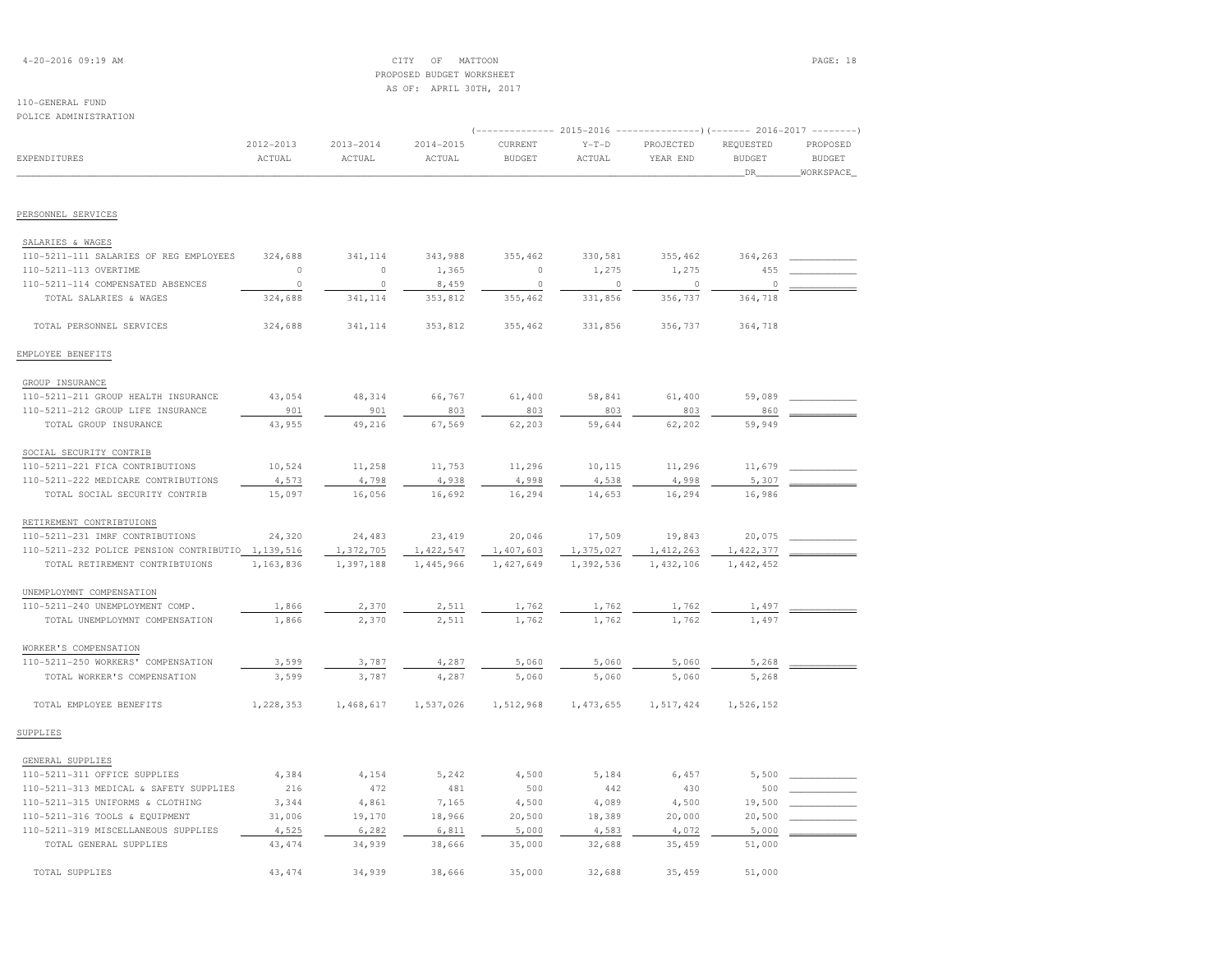# 4-20-2016 09:19 AM CITY OF MATTOON PAGE: 19 PROPOSED BUDGET WORKSHEETAS OF: APRIL 30TH, 2017

| POLICE ADMINISTRATION                                                           |                     |                         |                         |                          |                   |                                                                                                |                                  |                                        |
|---------------------------------------------------------------------------------|---------------------|-------------------------|-------------------------|--------------------------|-------------------|------------------------------------------------------------------------------------------------|----------------------------------|----------------------------------------|
| <b>EXPENDITURES</b>                                                             | 2012-2013<br>ACTUAL | $2013 - 2014$<br>ACTUAL | $2014 - 2015$<br>ACTUAL | CURRENT<br><b>BUDGET</b> | $Y-T-D$<br>ACTUAL | (-------------- 2015-2016 ---------------------- 2016-2017 ----------<br>PROJECTED<br>YEAR END | REQUESTED<br><b>BUDGET</b><br>DR | PROPOSED<br><b>BUDGET</b><br>WORKSPACE |
| OTHER PURCHASED SERVICES                                                        |                     |                         |                         |                          |                   |                                                                                                |                                  |                                        |
|                                                                                 |                     |                         |                         |                          |                   |                                                                                                |                                  |                                        |
| PROFESSIONAL SERVICES                                                           |                     |                         |                         |                          |                   |                                                                                                |                                  |                                        |
| 110-5211-515 LABOR RELATIONS COUNSEL<br>110-5211-519 OTHER PROFESSIONAL SERVICE | 16<br>7,221         | 4,508<br>51,728         | 77,608<br>19,716        | 7,500<br>8,000           | 54,355<br>1,902   | 52,289<br>2,500                                                                                | 10,000<br>8,000                  |                                        |
| TOTAL PROFESSIONAL SERVICES                                                     | 7,237               | 56,236                  | 97,325                  | 15,500                   | 56,257            | 54,789                                                                                         | 18,000                           |                                        |
| INSURANCE                                                                       |                     |                         |                         |                          |                   |                                                                                                |                                  |                                        |
| 110-5211-522 NOTARY FEES                                                        | 44                  | $\circ$                 | 10                      | 100                      | 116               | 116                                                                                            | 100                              |                                        |
| TOTAL INSURANCE                                                                 | 44                  | $\mathbb O$             | $10$                    | 100                      | 116               | 116                                                                                            | 100                              |                                        |
| COMMUNICATION                                                                   |                     |                         |                         |                          |                   |                                                                                                |                                  |                                        |
| 110-5211-531 POSTAGE                                                            | 2,466               | 1,627                   | 2,389                   | 2,500                    | 2,638             | 2,500                                                                                          | 5,000                            |                                        |
| 110-5211-532 TELEPHONE                                                          | 19,488              | 19,959                  | 20,555                  | 20,000                   | 20,528            | 21,000                                                                                         | 20,000                           |                                        |
| 110-5211-533 CELLULAR PHONE                                                     | 8,664               | 8,398                   | 9,507                   | 9,000                    | 7,928             | 9,200                                                                                          | 11,000                           |                                        |
| 110-5211-535 RADIOS                                                             | 10,937              | 21,947                  | 22,238                  | 20,000                   | 21,072            | 20,555                                                                                         | 20,000                           |                                        |
| 110-5211-537 I-WIN ACCESS CHARGE                                                | 5,794               | 6,411                   | 6,331                   | 7,000                    | 5,377             | 6,500                                                                                          | 7,000                            |                                        |
| 110-5211-539 MISC COMMUNICATION CHGS                                            | 7,766               | 7,764                   | 7,678                   | 8,000                    | 7,431             | 7,431                                                                                          | 0                                |                                        |
| TOTAL COMMUNICATION                                                             | 55, 114             | 66,107                  | 68,697                  | 66,500                   | 64,975            | 67,186                                                                                         | 63,000                           |                                        |
| ADVERTISING                                                                     |                     |                         |                         |                          |                   |                                                                                                |                                  |                                        |
| 110-5211-540 ADVERTISING                                                        | 2,833               | 29                      | 2,639                   | 100                      | 53                | 80                                                                                             | 3,000                            |                                        |
| TOTAL ADVERTISING                                                               | 2,833               | 29                      | 2,639                   | 100                      | 53                | 80                                                                                             | 3,000                            |                                        |
| PRINTING & BINDING                                                              |                     |                         |                         |                          |                   |                                                                                                |                                  |                                        |
| 110-5211-550 PRINTING & BINDING                                                 | 2,442               | 2,615                   | 3,688                   | 3,000                    | 4,088             | 3,223                                                                                          | 3,500                            |                                        |
| TOTAL PRINTING & BINDING                                                        | 2,442               | 2,615                   | 3,688                   | 3,000                    | 4,088             | 3,223                                                                                          | 3,500                            |                                        |
| EMPLOYEE BUSINESS EXP                                                           |                     |                         |                         |                          |                   |                                                                                                |                                  |                                        |
| 110-5211-562 TRAVEL & TRAINING                                                  | 32,495              | 24,073                  | 24,758                  | 25,000                   | 24,611            | 26,000                                                                                         | 25,000                           |                                        |
| TOTAL EMPLOYEE BUSINESS EXP                                                     | 32,495              | 24,073                  | 24,758                  | 25,000                   | 24,611            | 26,000                                                                                         | 25,000                           |                                        |
| OTHER PURCHASED SERVICES                                                        |                     |                         |                         |                          |                   |                                                                                                |                                  |                                        |
| 110-5211-571 DUES & MEMBERSHIPS                                                 | 1,737               | 1,978                   | 2,569                   | 2,400                    | 3,668             | 2,000                                                                                          | 2,400                            |                                        |
| 110-5211-573 LAUNDRY SERVICES                                                   | 472                 | 537                     | 770                     | 500                      | 773               | 700                                                                                            | 600                              |                                        |
| 110-5211-579 MISC OTHER PURCHASED SERVI                                         | 213,316             | 213,188                 | 207,951                 | 185,000                  | 177,206           | 176,000                                                                                        | 195,000                          |                                        |
| TOTAL OTHER PURCHASED SERVICES                                                  | 215,524             | 215,703                 | 211,289                 | 187,900                  | 181,647           | 178,700                                                                                        | 198,000                          |                                        |
| TOTAL OTHER PURCHASED SERVICES                                                  | 315,689             | 364,764                 | 408,405                 | 298,100                  | 331,745           | 330,094                                                                                        | 310,600                          |                                        |
| OTHER OBJECTS                                                                   |                     |                         |                         |                          |                   |                                                                                                |                                  |                                        |
| FINANCIAL TRANS OBJECTS                                                         |                     |                         |                         |                          |                   |                                                                                                |                                  |                                        |
| 110-5211-814 PRINT/COPY MACH LEASE & MA                                         | 6,981               | 5,856                   | 5,767                   | 7,500                    | 5,514             | 6,000                                                                                          | 7,500                            |                                        |
| TOTAL FINANCIAL TRANS OBJECTS                                                   | 6,981               | 5,856                   | 5,767                   | 7,500                    | 5,514             | 6,000                                                                                          | 7,500                            |                                        |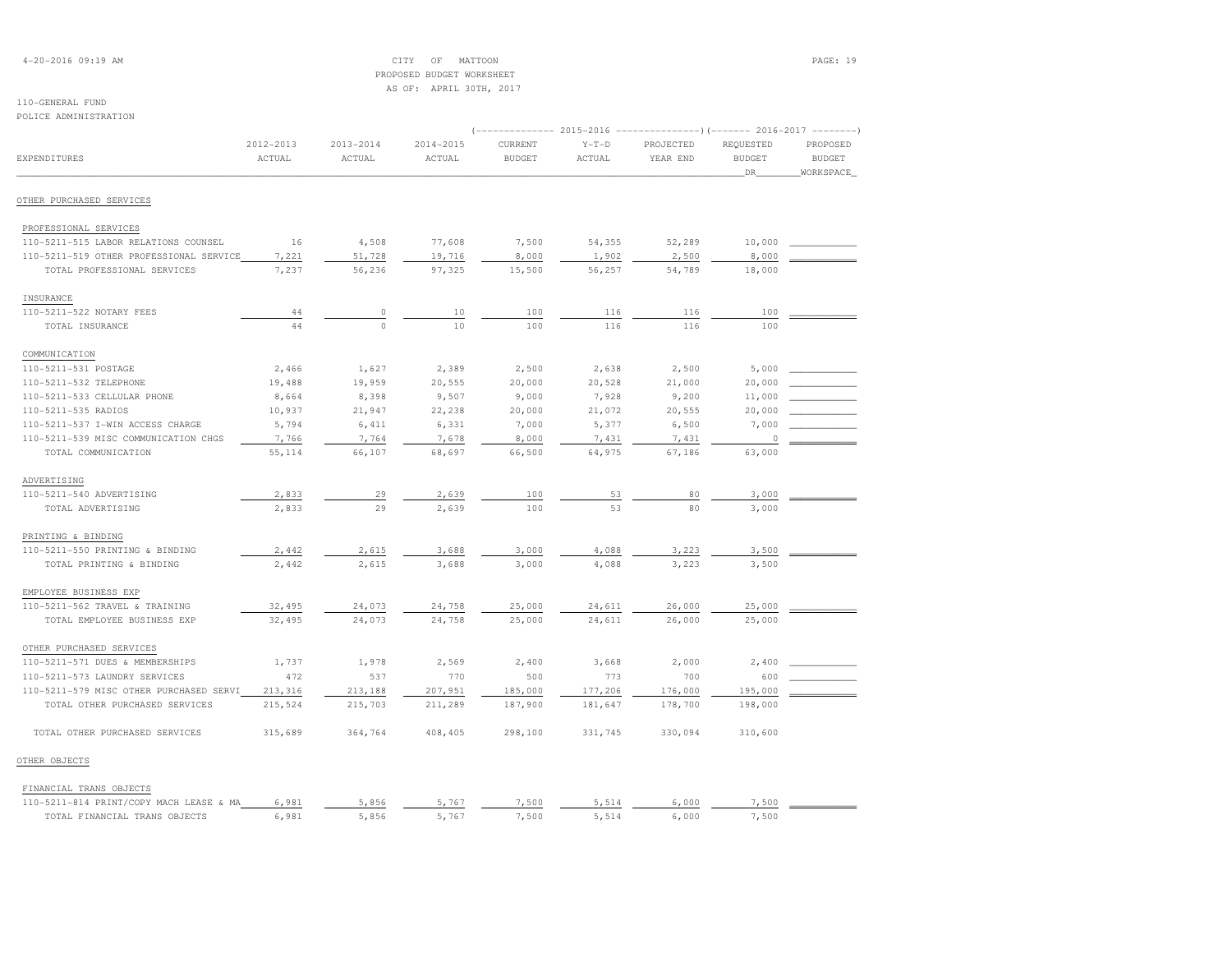# 4-20-2016 09:19 AM CITY OF MATTOON PAGE: 20 PROPOSED BUDGET WORKSHEETAS OF: APRIL 30TH, 2017

# 110-GENERAL FUND

### POLICE ADMINISTRATION

|                                         |           |           |           |               |             | (-------------- 2015-2016 --------------------- 2016-2017 --------- |               |           |
|-----------------------------------------|-----------|-----------|-----------|---------------|-------------|---------------------------------------------------------------------|---------------|-----------|
|                                         | 2012-2013 | 2013-2014 | 2014-2015 | CURRENT       | $Y-T-D$     | PROJECTED                                                           | REQUESTED     | PROPOSED  |
| EXPENDITURES                            | ACTUAL    | ACTUAL    | ACTUAL    | <b>BUDGET</b> | ACTUAL      | YEAR END                                                            | <b>BUDGET</b> | BUDGET    |
|                                         |           |           |           |               |             |                                                                     | DR.           | WORKSPACE |
| FINANCIAL TRANS OBJECTS                 |           |           |           |               |             |                                                                     |               |           |
| 110-5211-821 INTERGOVERNMENTAL EXPENDIT | 106,469   | 93,695    | 85,046    | 85,698        | 65,692      | 85,698                                                              | 85,698        |           |
| 110-5211-825 SEIZURES/FORFEITURE EXP.   | 10,445    | 10,364    | $\circ$   | $\circ$       | $\circ$     | $\circ$                                                             |               |           |
| 110-5211-827 DUI/DRUG EXPENDITURES      | 12,990    | 7,652     | 4,771     | $\circ$       | 11,319      | 11,161                                                              |               |           |
| 110-5211-828 GRANT EXPENDITURES         | $\Omega$  | $\Omega$  | $\cap$    | $\cap$        | 10,880      | 10,880                                                              |               |           |
| TOTAL FINANCIAL TRANS OBJECTS           | 129,905   | 111,711   | 89,817    | 85,698        | 87,891      | 107,739                                                             | 85,698        |           |
| COMPUTER INFO SYS OBJECT                |           |           |           |               |             |                                                                     |               |           |
| 110-5211-863 COMPUTERS                  |           | 3,491     | 21,500    |               |             |                                                                     | 5,200         |           |
| TOTAL COMPUTER INFO SYS OBJECT          | $\Omega$  | 3,491     | 21,500    | $\Omega$      | $\Omega$    | $\Omega$                                                            | 5,200         |           |
| TOTAL OTHER OBJECTS                     | 136,886   | 121,059   | 117,084   | 93,198        | 93,404      | 113,739                                                             | 98,398        |           |
| TOTAL POLICE ADMINISTRATION             | 2,049,090 | 2,330,493 | 2,454,992 | 2,294,728     | 2, 263, 348 | 2,353,452                                                           | 2,350,868     |           |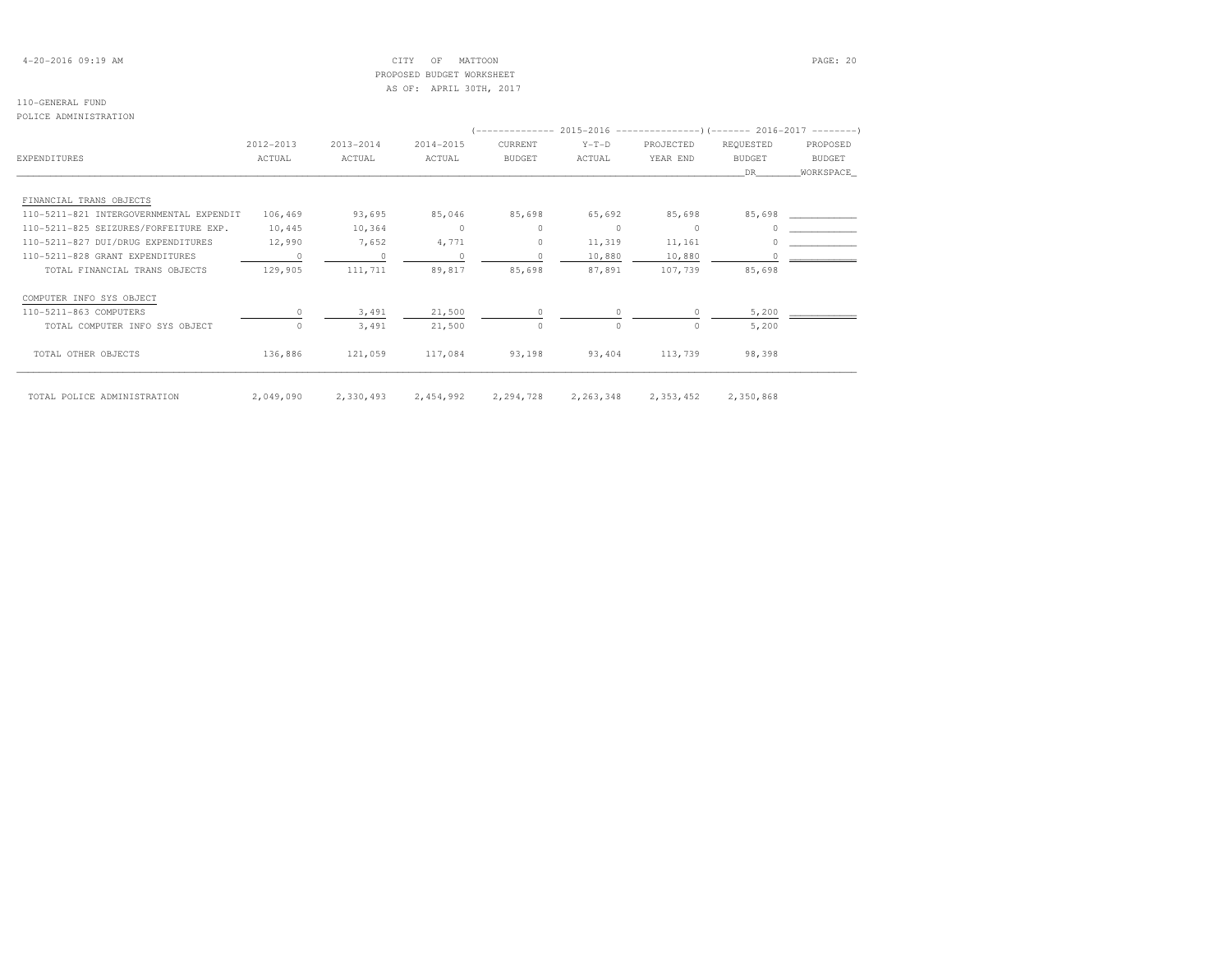# 4-20-2016 09:19 AM CITY OF MATTOON PAGE: 21 PROPOSED BUDGET WORKSHEETAS OF: APRIL 30TH, 2017

# 110-GENERAL FUND

| CRIMINAL INVESTIGATION                 |           |               |           |                |         |           |               |               |
|----------------------------------------|-----------|---------------|-----------|----------------|---------|-----------|---------------|---------------|
|                                        |           |               |           |                |         |           |               |               |
|                                        | 2012-2013 | $2013 - 2014$ | 2014-2015 | CURRENT        | $Y-T-D$ | PROJECTED | REQUESTED     | PROPOSED      |
| <b>EXPENDITURES</b>                    | ACTUAL    | ACTUAL        | ACTUAL    | <b>BUDGET</b>  | ACTUAL  | YEAR END  | <b>BUDGET</b> | <b>BUDGET</b> |
|                                        |           |               |           |                |         |           | DR            | WORKSPACE     |
| PERSONNEL SERVICES                     |           |               |           |                |         |           |               |               |
| SALARIES & WAGES                       |           |               |           |                |         |           |               |               |
| 110-5212-111 SALARIES OF REG EMPLOYEES | 214,174   | 238,122       | 240,577   | 269,437        | 253,575 | 274,821   | 278,501       |               |
| 110-5212-113 OVERTIME                  | 39,134    | 20,481        | 20,393    | 14,885         | 31,062  | 20,252    | 26,669        |               |
| 110-5212-114 COMPENSATED ABSENCES      | 7,905     | 8,332         | 8,222     | $\overline{0}$ | 8,527   | 8,915     | 0             |               |
| TOTAL SALARIES & WAGES                 | 261,212   | 266,936       | 269,191   | 284,322        | 293,164 | 303,987   | 305,170       |               |
| TOTAL PERSONNEL SERVICES               | 261,212   | 266,936       | 269,191   | 284,322        | 293,164 | 303,987   | 305,170       |               |
| EMPLOYEE BENEFITS                      |           |               |           |                |         |           |               |               |
| GROUP INSURANCE                        |           |               |           |                |         |           |               |               |
| 110-5212-211 GROUP HEALTH INSURANCE    | 30,183    | 40,680        | 62,670    | 61,400         | 58,806  | 61,359    | 59,089        |               |
| 110-5212-212 GROUP LIFE INSURANCE      | 601       | 601           | 535       | 535            | 535     | 535       | 574           |               |
| TOTAL GROUP INSURANCE                  | 30,784    | 41,281        | 63,206    | 61,935         | 59,341  | 61,895    | 59,663        |               |
| SOCIAL SECURITY CONTRIB                |           |               |           |                |         |           |               |               |
| 110-5212-222 MEDICARE CONTRIBUTIONS    | 3,698     | 3,755         | 3,663     | 4,123          | 3,887   | 4,123     | 4,425         |               |
| TOTAL SOCIAL SECURITY CONTRIB          | 3,698     | 3,755         | 3,663     | 4,123          | 3,887   | 4,123     | 4,425         |               |
| UNEMPLOYMNT COMPENSATION               |           |               |           |                |         |           |               |               |
| 110-5212-240 UNEMPLOYMENT COMP.        | 1,244     | 1,400         | 1,437     | 1,011          | 1,011   | 1,011     | 855           |               |
| TOTAL UNEMPLOYMNT COMPENSATION         | 1,244     | 1,400         | 1,437     | 1,011          | 1,011   | 1,011     | 855           |               |
| WORKER'S COMPENSATION                  |           |               |           |                |         |           |               |               |
| 110-5212-250 WORKERS' COMPENSATION     | 5,481     | 6,161         | 6,814     | 8,228          | 8,228   | 8,228     | 8,315         |               |
| TOTAL WORKER'S COMPENSATION            | 5,481     | 6,161         | 6,814     | 8,228          | 8,228   | 8,228     | 8,315         |               |
| TOTAL EMPLOYEE BENEFITS                | 41,207    | 52,596        | 75,119    | 75,297         | 72,467  | 75,256    | 73,258        |               |
| SUPPLIES                               |           |               |           |                |         |           |               |               |
| GENERAL SUPPLIES                       |           |               |           |                |         |           |               |               |
| 110-5212-319 MISCELLANEOUS SUPPLIES    | 17,258    | 8,687         | 10,647    | 10,000         | 10,325  | 10,043    | 10,000        |               |
| TOTAL GENERAL SUPPLIES                 | 17,258    | 8,687         | 10,647    | 10,000         | 10,325  | 10,043    | 10,000        |               |
| TOTAL SUPPLIES                         | 17,258    | 8,687         | 10,647    | 10,000         | 10,325  | 10,043    | 10,000        |               |
| OTHER PURCHASED SERVICES               |           |               |           |                |         |           |               |               |

# OTHER PURCHASED SERVICES110-5212-579 MISC OTHER PURCHASED SERVI 1,881 1,573 1,050 1,500 1,431 1,300 1,500 1,500 TOTAL OTHER PURCHASED SERVICES 1,881 1,573 1,050 1,500 1,431 1,300 1,500 1,500 TOTAL OTHER PURCHASED SERVICES 1,881 1,573 1,050 1,500 1,431 1,300 1,500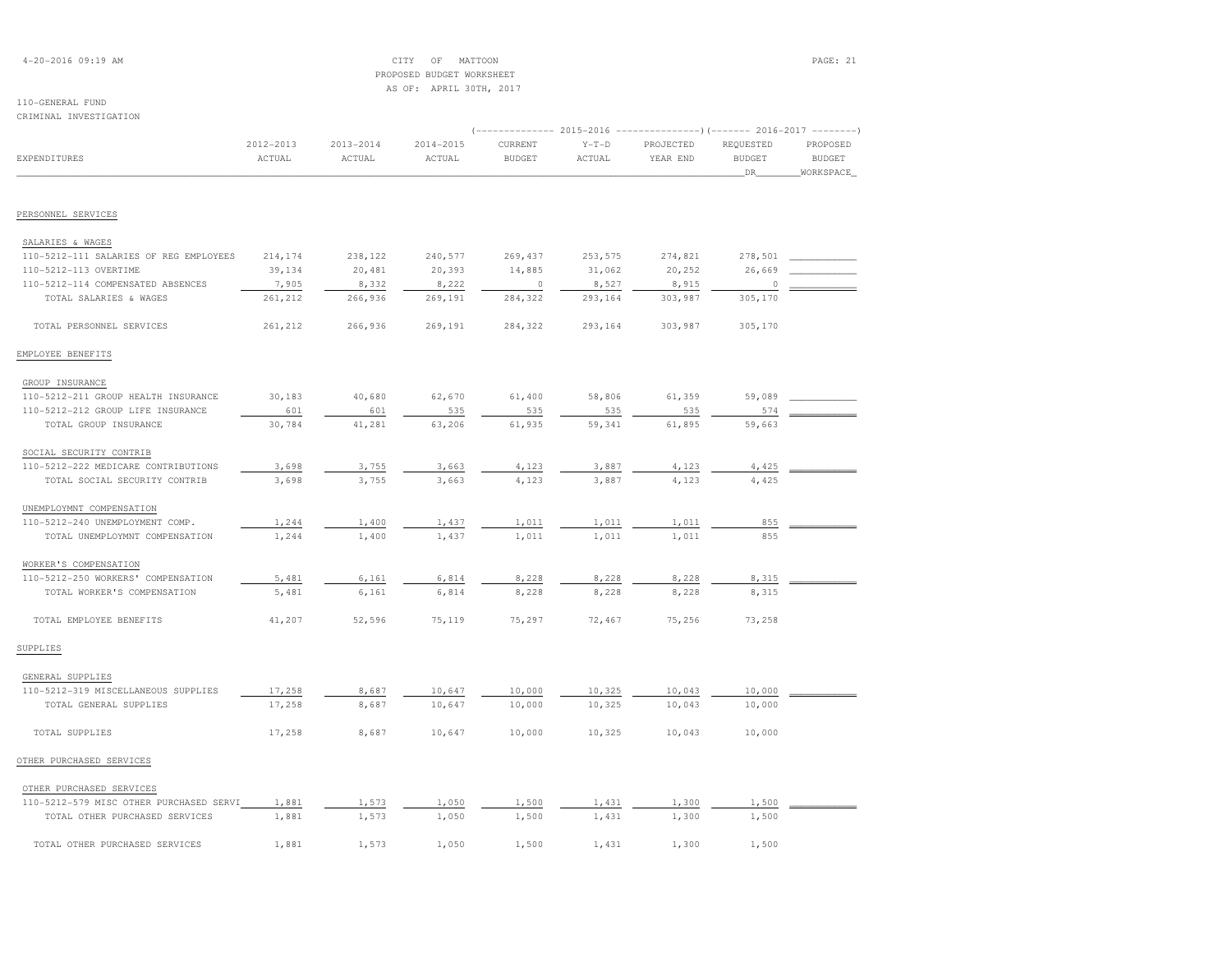| $4 - 20 - 2016$ 09:19 AM |  |
|--------------------------|--|
|--------------------------|--|

# 4-2017 CF MATTOON CITY OF MATTOON PAGE: 22 PROPOSED BUDGET WORKSHEETAS OF: APRIL 30TH, 2017

# 110-GENERAL FUND

### CRIMINAL INVESTIGATION

|                                | 2012-2013 | 2013-2014 | 2014-2015 | CURRENT       | $Y-T-D$ | PROJECTED | REQUESTED     | PROPOSED      |
|--------------------------------|-----------|-----------|-----------|---------------|---------|-----------|---------------|---------------|
| EXPENDITURES                   | ACTUAL    | ACTUAL    | ACTUAL    | <b>BUDGET</b> | ACTUAL  | YEAR END  | <b>BUDGET</b> | <b>BUDGET</b> |
|                                |           |           |           |               |         |           | DR.           | WORKSPACE     |
| OTHER OBJECTS                  |           |           |           |               |         |           |               |               |
| COMPUTER INFO SYS OBJECT       |           |           |           |               |         |           |               |               |
| 110-5212-863 COMPUTERS         | 6,118     | 3,491     | 7,999     | 3,700         | 1,992   | 3,700     |               |               |
| TOTAL COMPUTER INFO SYS OBJECT | 6,118     | 3,491     | 7,999     | 3,700         | 1,992   | 3,700     | $\Omega$      |               |
| TOTAL OTHER OBJECTS            | 6,118     | 3,491     | 7,999     | 3,700         | 1,992   | 3,700     | $\Omega$      |               |
| TOTAL CRIMINAL INVESTIGATION   | 327,677   | 333,282   | 364,006   | 374,819       | 379,378 | 394,286   | 389,928       |               |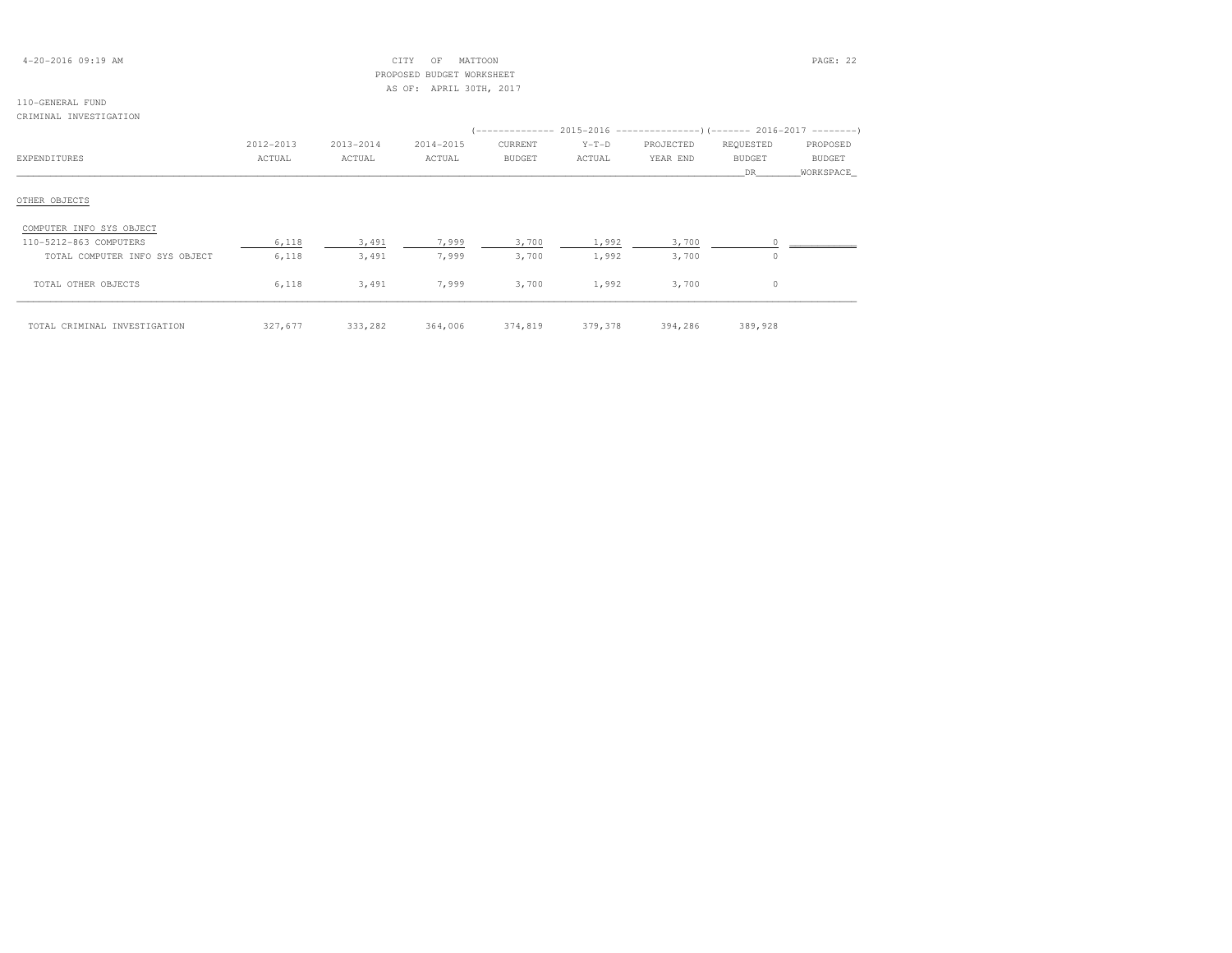| $4 - 20 - 2016$ 09:19 AM |  |  |
|--------------------------|--|--|
|--------------------------|--|--|

# 4-2017 CF MATTOON CITY OF MATTOON PAGE: 23 PROPOSED BUDGET WORKSHEETAS OF: APRIL 30TH, 2017

110-GENERAL FUND

PATROL (-------------- 2015-2016 ---------------)(------- 2016-2017 --------) 2012-2013 2013-2014 2014-2015 CURRENT Y-T-D PROJECTED REQUESTED PROPOSED**BUDGET** EXPENDITURES ACTUAL ACTUAL ACTUAL BUDGET ACTUAL YEAR END BUDGET BUDGET \_\_\_\_\_\_\_\_\_\_\_\_\_\_\_\_\_\_\_\_\_\_\_\_\_\_\_\_\_\_\_\_\_\_\_\_\_\_\_\_\_\_\_\_\_\_\_\_\_\_\_\_\_\_\_\_\_\_\_\_\_\_\_\_\_\_\_\_\_\_\_\_\_\_\_\_\_\_\_\_\_\_\_\_\_\_\_\_\_\_\_\_\_\_\_\_\_\_\_\_\_\_\_\_\_\_\_\_\_\_\_\_\_\_\_\_\_\_\_\_\_\_\_\_\_\_\_\_\_\_DR\_\_\_\_\_\_\_\_WORKSPACE\_PERSONNEL SERVICES SALARIES & WAGES110-5213-111 SALARIES OF REG EMPLOYEES 1,729,904 1,747,855 1,725,534 1,888,708 1,808,081 1,927,078 1,944,884 \_\_\_\_\_\_\_\_\_\_\_\_\_\_\_\_\_\_\_\_  $109,039 \qquad 83,512 \qquad 125,433 \qquad 103,916 \qquad 67,969 \qquad 103,916 \qquad 105,995 \qquad 105,995 \qquad 105,916 \qquad 105,916 \qquad 105,916 \qquad 105,916 \qquad 105,916 \qquad 105,916 \qquad 105,916 \qquad 105,916 \qquad 105,916 \qquad 105,916 \qquad 105,916 \qquad 105,916 \qquad 10$ 110-5213-114 COMPENSATED ABSENCES <br>
193,741 73,903 67,517 0 63,163 63,751 63,751<br>
1932,685 1,992,624 1,992,624 1,993,213 2,094,745  $\frac{1}{10000}$  TOTAL SALARIES & WAGES  $\frac{1}{10000}$  1,918,270  $\frac{1}{10000}$  1,918,483  $\frac{1}{10000}$   $\frac{1}{10000}$   $\frac{1}{1000}$   $\frac{1}{1000}$   $\frac{1}{1000}$   $\frac{1}{1000}$   $\frac{1}{1000}$   $\frac{1}{1000}$   $\frac{1}{1000}$   $\frac{1}{1000}$   $\frac{$  TOTAL PERSONNEL SERVICES 1,932,685 1,905,270 1,918,483 1,992,624 1,939,213 2,094,745 2,050,879EMPLOYEE BENEFITSGROUP INSURANCE

| GROUP INSURANCE                       |          |         |          |         |         |         |          |  |
|---------------------------------------|----------|---------|----------|---------|---------|---------|----------|--|
| 110-5213-211 GROUP HEALTH INSURANCE   | 245, 415 | 263,698 | 342, 417 | 358,143 | 344,162 | 354,719 | 365,582  |  |
| 110-5213-212 GROUP LIFE INSURANCE     | 4,357    | 4,357   | 3,746    | 3,880   | 3,880   | 3,880   | 4,159    |  |
| TOTAL GROUP INSURANCE                 | 249,771  | 268,055 | 346,164  | 362,023 | 348,042 | 358,599 | 369,741  |  |
| SOCIAL SECURITY CONTRIB               |          |         |          |         |         |         |          |  |
| 110-5213-221 FICA CONTRIBUTIONS       | 3,253    | $\circ$ | $\circ$  | $\circ$ | 1,462   | 0       | $\Omega$ |  |
| 110-5213-222 MEDICARE CONTRIBUTIONS   | 26,119   | 26,806  | 26,886   | 28,893  | 26,933  | 28,893  | 29,738   |  |
| TOTAL SOCIAL SECURITY CONTRIB         | 29,371   | 26,806  | 26,886   | 28,893  | 28,395  | 28,893  | 29,738   |  |
| UNEMPLOYMNT COMPENSATION              |          |         |          |         |         |         |          |  |
| 110-5213-240 UNEMPLOYMENT COMP.       | 9,018    | 10,148  | 10,055   | 7,329   | 7,329   | 7,329   | 6,201    |  |
| TOTAL UNEMPLOYMNT COMPENSATION        | 9,018    | 10,148  | 10,055   | 7,329   | 7,329   | 7,329   | 6,201    |  |
| WORKER'S COMPENSATION                 |          |         |          |         |         |         |          |  |
| 110-5213-250 WORKERS'<br>COMPENSATION | 40,206   | 43,271  | 47,298   | 57,684  | 57,684  | 57,684  | 56,597   |  |
| TOTAL WORKER'S COMPENSATION           | 40,206   | 43,271  | 47,298   | 57,684  | 57,684  | 57,684  | 56,597   |  |
| TOTAL EMPLOYEE BENEFITS               | 328,367  | 348,280 | 430,403  | 455,929 | 441,450 | 452,505 | 462,277  |  |
| SUPPLIES                              |          |         |          |         |         |         |          |  |
| GENERAL SUPPLIES                      |          |         |          |         |         |         |          |  |
| 110-5213-319 MISCELLANEOUS SUPPLIES   | 3,096    | 4,094   | 4,462    | 4,000   | 4,299   | 4,299   | 4,500    |  |
| TOTAL GENERAL SUPPLIES                | 3,096    | 4,094   | 4,462    | 4,000   | 4,299   | 4,299   | 4,500    |  |

|                | ----- | $\rightarrow$ , $\rightarrow$ , $\rightarrow$ | $\rightarrow$ $\rightarrow$ $\rightarrow$ $\rightarrow$ | $\rightarrow$ $\rightarrow$ $\rightarrow$ $\rightarrow$ | ----- | $\rightarrow$ $\rightarrow$ $\rightarrow$ $\rightarrow$ | $\cdot$ , $\cdot$ |
|----------------|-------|-----------------------------------------------|---------------------------------------------------------|---------------------------------------------------------|-------|---------------------------------------------------------|-------------------|
| TOTAL SUPPLIES | 3,096 | 4,094                                         | 4,462                                                   | 4,000                                                   | 4,299 | 4,299                                                   | 4,500             |

# OTHER PURCHASED SERVICES

| OTHER PURCHASED SERVICES                |        |        |        |        |        |        |        |  |
|-----------------------------------------|--------|--------|--------|--------|--------|--------|--------|--|
| 110-5213-579 MISC OTHER PURCHASED SERVI | 25,766 | 23,546 | 18,609 | 20,000 | 21,643 | 24,000 | 23,000 |  |
| TOTAL OTHER PURCHASED SERVICES          | 25,766 | 23,546 | 18.609 | 20,000 | 21,643 | 24,000 | 23,000 |  |
| TOTAL OTHER PURCHASED SERVICES          | 25,766 | 23,546 | 18.609 | 20,000 | 21,643 | 24,000 | 23,000 |  |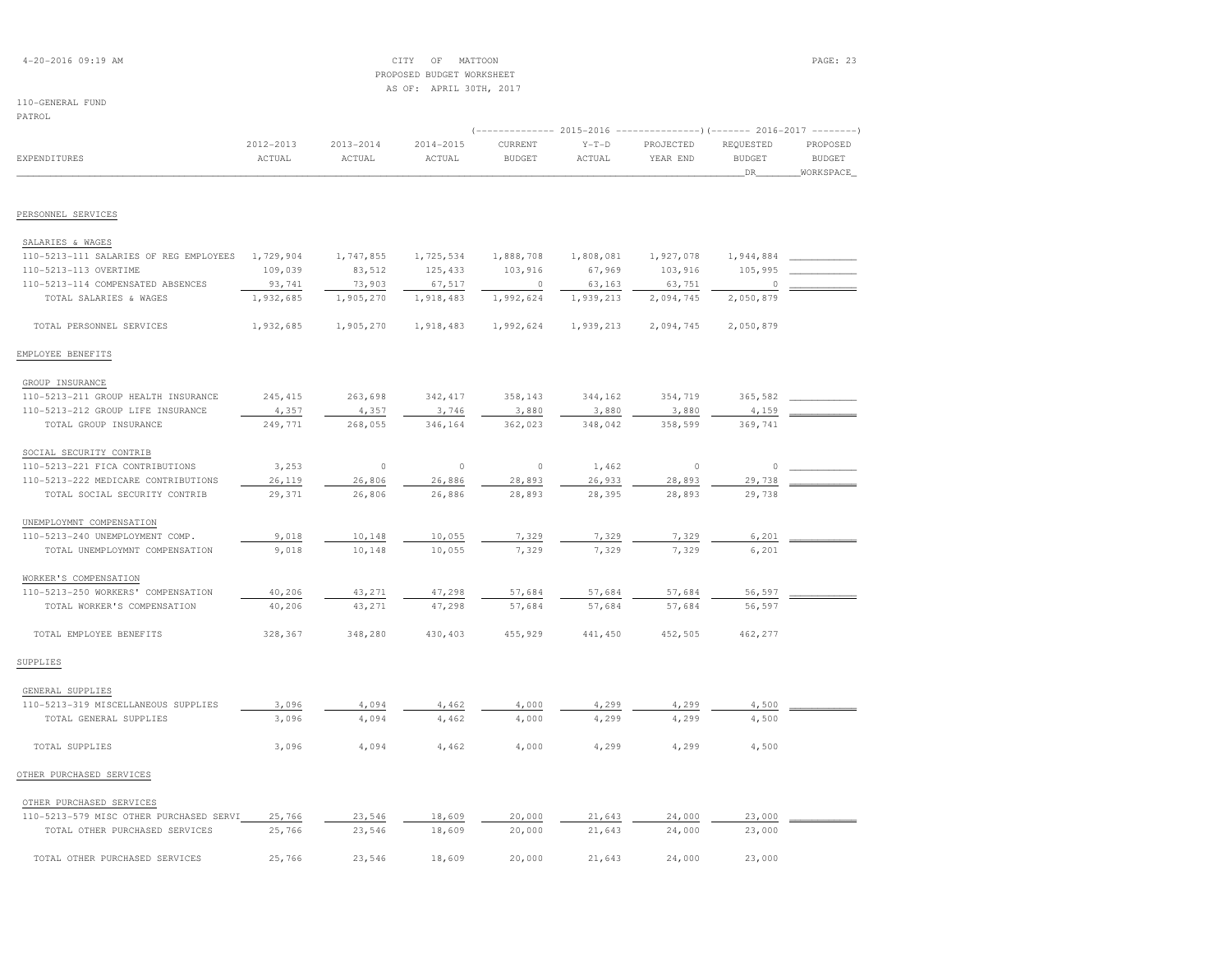| $4 - 20 - 2016$ 09:19 AM       |           |           | CITY<br>OF                | MATTOON       |           |                                                                          |               | PAGE: 24      |
|--------------------------------|-----------|-----------|---------------------------|---------------|-----------|--------------------------------------------------------------------------|---------------|---------------|
|                                |           |           | PROPOSED BUDGET WORKSHEET |               |           |                                                                          |               |               |
|                                |           |           | AS OF: APRIL 30TH, 2017   |               |           |                                                                          |               |               |
| 110-GENERAL FUND               |           |           |                           |               |           |                                                                          |               |               |
| PATROL                         |           |           |                           |               |           |                                                                          |               |               |
|                                |           |           |                           |               |           | (-------------- 2015-2016 ----------------) (------- 2016-2017 --------) |               |               |
|                                | 2012-2013 | 2013-2014 | 2014-2015                 | CURRENT       | $Y-T-D$   | PROJECTED                                                                | REQUESTED     | PROPOSED      |
| EXPENDITURES                   | ACTUAL    | ACTUAL    | ACTUAL                    | <b>BUDGET</b> | ACTUAL    | YEAR END                                                                 | <b>BUDGET</b> | <b>BUDGET</b> |
|                                |           |           |                           |               |           |                                                                          | DR.           | WORKSPACE_    |
|                                |           |           |                           |               |           |                                                                          |               |               |
| OTHER OBJECTS                  |           |           |                           |               |           |                                                                          |               |               |
| COMPUTER INFO SYS OBJECT       |           |           |                           |               |           |                                                                          |               |               |
| 110-5213-863 COMPUTERS         | 12,000    | 21,701    | 30,000                    | 16,200        | 2,361     | 16,200                                                                   |               |               |
| TOTAL COMPUTER INFO SYS OBJECT | 12,000    | 21,701    | 30,000                    | 16,200        | 2,361     | 16,200                                                                   | $\Omega$      |               |
|                                |           |           |                           |               |           |                                                                          |               |               |
| TOTAL OTHER OBJECTS            | 12,000    | 21,701    | 30,000                    | 16,200        | 2,361     | 16,200                                                                   | $\circ$       |               |
|                                |           |           |                           |               |           |                                                                          |               |               |
|                                |           |           |                           |               |           |                                                                          |               |               |
| TOTAL PATROL                   | 2,301,913 | 2,302,891 | 2,401,958                 | 2,488,753     | 2,408,966 | 2,591,748                                                                | 2,540,656     |               |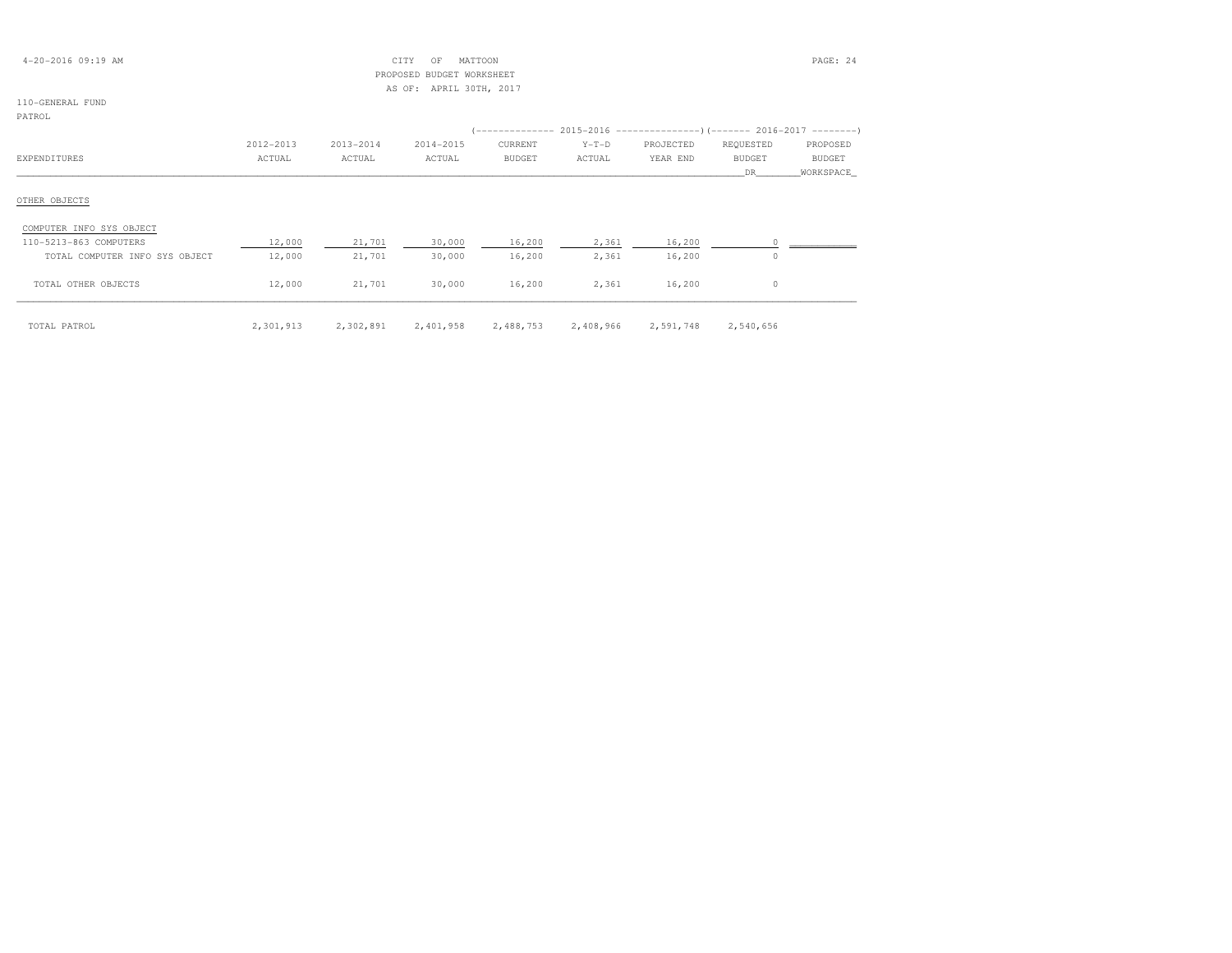| $4 - 20 - 2016$ 09:19 AM |  |  |  |  |
|--------------------------|--|--|--|--|
|--------------------------|--|--|--|--|

# $CITY$  OF MATTOON PAGE: 25 PROPOSED BUDGET WORKSHEETAS OF: APRIL 30TH, 2017

## 110-GENERAL FUND

K-9 SERVICE

| 2012-2013 | $2013 - 2014$                                     | $2014 - 2015$ | CURRENT | $Y-T-D$       | PROJECTED | REQUESTED           | PROPOSED<br><b>BUDGET</b>                                                            |
|-----------|---------------------------------------------------|---------------|---------|---------------|-----------|---------------------|--------------------------------------------------------------------------------------|
|           |                                                   |               |         |               |           | DR                  | WORKSPACE                                                                            |
|           |                                                   |               |         |               |           |                     |                                                                                      |
|           |                                                   |               |         |               |           |                     |                                                                                      |
|           |                                                   |               |         |               |           |                     |                                                                                      |
| 54,527    | 57,783                                            | 113,011       | 122,862 | 118,460       | 125,860   | 128,012             |                                                                                      |
| 5,139     | 9,853                                             | 33,037        | 24,955  | 20,265        | 24,955    | 16,010              |                                                                                      |
| 1,848     | 1,922                                             | 3,853         | $\circ$ | 3,890         | 4,067     | $\Omega$            |                                                                                      |
| 61,514    | 69,557                                            | 149,901       | 147,817 | 142,616       |           | 144,022             |                                                                                      |
| 61,514    | 69,557                                            | 149,901       | 147,817 | 142,616       | 154,882   | 144,022             |                                                                                      |
|           |                                                   |               |         |               |           |                     |                                                                                      |
|           |                                                   |               |         |               |           |                     |                                                                                      |
| 9,653     | 10,441                                            | 31,335        | 30,700  | 29,403        | 30,680    | 29,545              |                                                                                      |
| 150       | 150                                               | 268           | 268     | 268           | 268       | 287                 |                                                                                      |
| 9,803     | 10,591                                            | 31,603        | 30,968  | 29,671        | 30,947    | 29,832              |                                                                                      |
|           |                                                   |               |         |               |           |                     |                                                                                      |
| 861       | 954                                               | 2,096         | 2,144   | 1,869         | 2,144     | 2,088               |                                                                                      |
| 861       | 954                                               | 2,096         | 2,144   | 1,869         | 2,144     | 2,088               |                                                                                      |
|           |                                                   |               |         |               |           |                     |                                                                                      |
| 311       | 350                                               | 718           | 505     | 505           | 505       | 428                 |                                                                                      |
| 311       | 350                                               | 718           | 505     | 505           | 505       | 428                 |                                                                                      |
|           |                                                   |               |         |               |           |                     |                                                                                      |
| 1,313     | 1,388                                             | 3,201         | 4,109   | 4,109         | 4,109     | 3,894               |                                                                                      |
| 1,313     | 1,388                                             | 3,201         | 4,109   | 4,109         | 4,109     | 3,894               |                                                                                      |
| 12,288    | 13,283                                            | 37,618        | 37,726  | 36,153        | 37,705    | 36,242              |                                                                                      |
|           |                                                   |               |         |               |           |                     |                                                                                      |
|           |                                                   |               |         |               |           |                     |                                                                                      |
| 73        | 665                                               | 600           | 600     | 667           | 600       | 600                 |                                                                                      |
| 73        | 665                                               | 600           | 600     | 667           | 600       | 600                 |                                                                                      |
| 73        | 665                                               | 600           | 600     | 667           | 600       | 600                 |                                                                                      |
|           |                                                   |               |         |               |           |                     |                                                                                      |
|           |                                                   |               |         |               |           |                     |                                                                                      |
| 781       | 3,247                                             | 1,713         | 4,000   | 1,463         | 4,000     | 5,000               |                                                                                      |
| 781       | 3,247                                             | 1,713         | 4,000   | 1,463         | 4,000     | 5,000               |                                                                                      |
| 781       | 3,247                                             | 1,713         | 4,000   | 1,463         | 4,000     | 5,000               |                                                                                      |
|           | ACTUAL<br>110-5214-579 MISC OTHER PURCHASED SERVI | ACTUAL        | ACTUAL  | <b>BUDGET</b> | ACTUAL    | YEAR END<br>154,882 | (------------- 2015-2016 --------------------- 2016-2017 ----------<br><b>BUDGET</b> |

| TOTAL K-9 SERVICE | 74,655 | 86,752 | 189,832 | 190,143 180,899 | 197.187 | 185,864 |
|-------------------|--------|--------|---------|-----------------|---------|---------|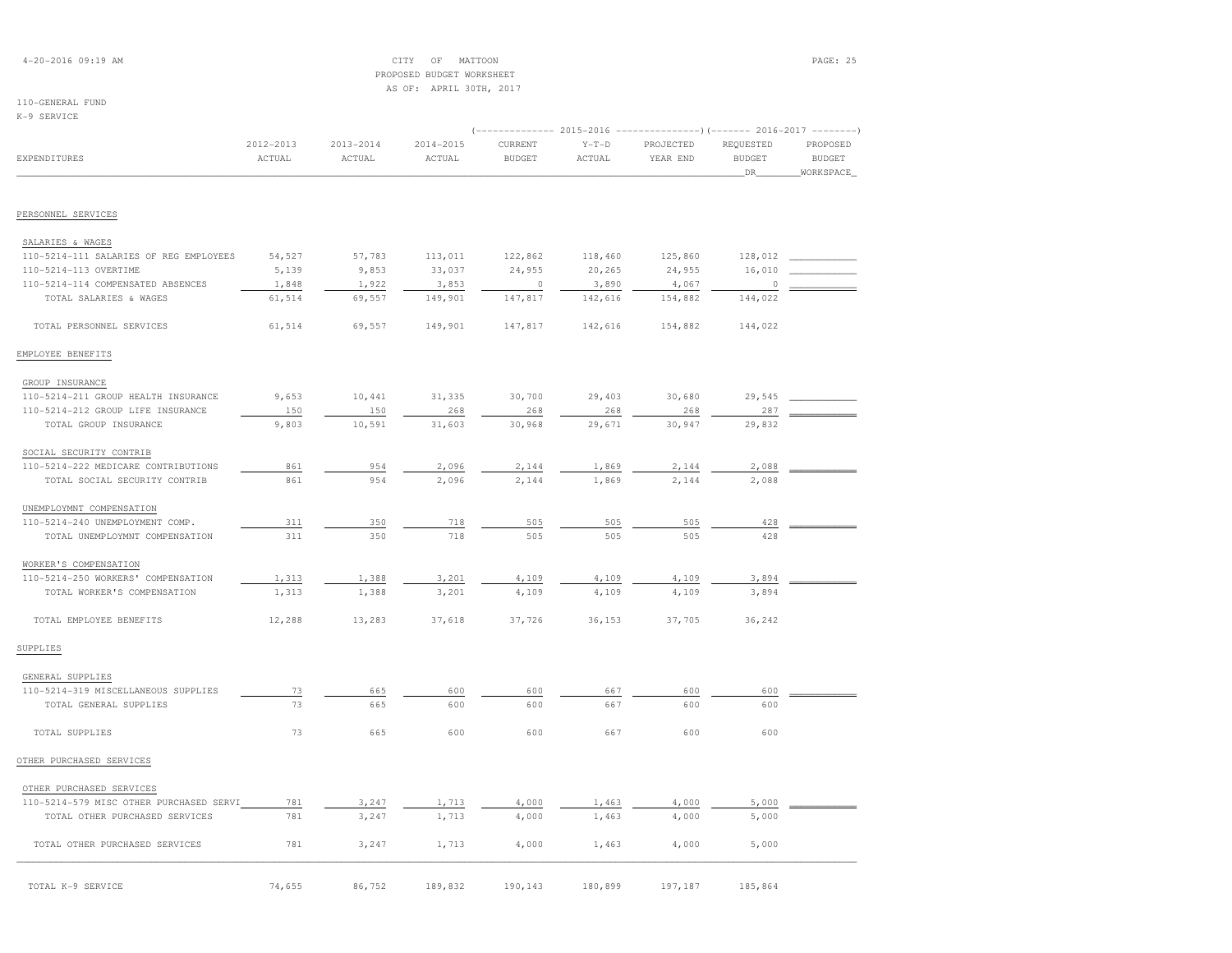# 4-20-2016 09:19 AM CITY OF MATTOON PAGE: 26 PROPOSED BUDGET WORKSHEETAS OF: APRIL 30TH, 2017

| AUTOMOTIVE SERVICES                 |                     |                         |                     |                          |                   |                                                                                                  |                                  |                                        |
|-------------------------------------|---------------------|-------------------------|---------------------|--------------------------|-------------------|--------------------------------------------------------------------------------------------------|----------------------------------|----------------------------------------|
| <b>EXPENDITURES</b>                 | 2012-2013<br>ACTUAL | $2013 - 2014$<br>ACTUAL | 2014-2015<br>ACTUAL | CURRENT<br><b>BUDGET</b> | $Y-T-D$<br>ACTUAL | (-------------- 2015-2016 ---------------) (------- 2016-2017 --------)<br>PROJECTED<br>YEAR END | REQUESTED<br><b>BUDGET</b><br>DR | PROPOSED<br><b>BUDGET</b><br>WORKSPACE |
| SUPPLIES                            |                     |                         |                     |                          |                   |                                                                                                  |                                  |                                        |
| GENERAL SUPPLIES                    |                     |                         |                     |                          |                   |                                                                                                  |                                  |                                        |
| 110-5223-316 TOOLS & EQUIPMENT      | 596                 | 399                     | 294                 | 400                      | 253               | 200                                                                                              | 400                              |                                        |
| 110-5223-318 VEHICLE PARTS          | 11,092              | 10,457                  | 7,739               | 8,000                    | 2,985             | 6,000                                                                                            | 8,000                            |                                        |
| 110-5223-319 MISCELLANEOUS SUPPLIES | 3,779               | 1,071                   | 1,708               | 2,000                    | 1,966             | 1,778                                                                                            | 2,000                            |                                        |
| TOTAL GENERAL SUPPLIES              | 15,467              | 11,926                  | 9,741               | 10,400                   | 5,203             | 7,978                                                                                            | 10,400                           |                                        |
| ENERGY                              |                     |                         |                     |                          |                   |                                                                                                  |                                  |                                        |
| 110-5223-326 FUEL                   | 93,532              | 85,969                  | 71,429              | 65,000                   | 51,319            | 61,000                                                                                           | 55,000                           |                                        |
| TOTAL ENERGY                        | 93,532              | 85,969                  | 71,429              | 65,000                   | 51,319            | 61,000                                                                                           | 55,000                           |                                        |
| TOTAL SUPPLIES                      | 108,999             | 97,895                  | 81,170              | 75,400                   | 56,523            | 68,978                                                                                           | 65,400                           |                                        |
| PURCHASED PROP MAINT SRV            |                     |                         |                     |                          |                   |                                                                                                  |                                  |                                        |
| REPAIR & MAINT SERVICES             |                     |                         |                     |                          |                   |                                                                                                  |                                  |                                        |
| 110-5223-434 REPAIR OF VEHICLES     | 38,957              | 35, 437                 | 33,820              | 30,000                   | 32,295            | 39,206                                                                                           | 30,000                           |                                        |
| TOTAL REPAIR & MAINT SERVICES       | 38,957              | 35, 437                 | 33,820              | 30,000                   | 32,295            | 39,206                                                                                           | 30,000                           |                                        |
| TOTAL PURCHASED PROP MAINT SRV      | 38,957              | 35,437                  | 33,820              | 30,000                   | 32,295            | 39,206                                                                                           | 30,000                           |                                        |
| PROPERTY                            |                     |                         |                     |                          |                   |                                                                                                  |                                  |                                        |
| MACHINERY & EQUIPMENT               |                     |                         |                     |                          |                   |                                                                                                  |                                  |                                        |
| 110-5223-742 VEHICLES               | 2,599               | $\circ$                 | $\circ$             | $\circ$                  | $\circ$           | $\circ$                                                                                          | $\Omega$                         |                                        |
| 110-5223-743 MEF CONTRIBUTION       | 99,650              | 29,000                  | 50,000              | 80,000                   | 80,000            | 80,000                                                                                           | 50,000                           |                                        |
| TOTAL MACHINERY & EQUIPMENT         | 102,249             | 29,000                  | 50,000              | 80,000                   | 80,000            | 80,000                                                                                           | 50,000                           |                                        |
| TOTAL PROPERTY                      | 102,249             | 29,000                  | 50,000              | 80,000                   | 80,000            | 80,000                                                                                           | 50,000                           |                                        |
| TOTAL AUTOMOTIVE SERVICES           | 250,205             | 162,332                 | 164,989             | 185,400                  | 168,818           | 188,184                                                                                          | 145,400                          |                                        |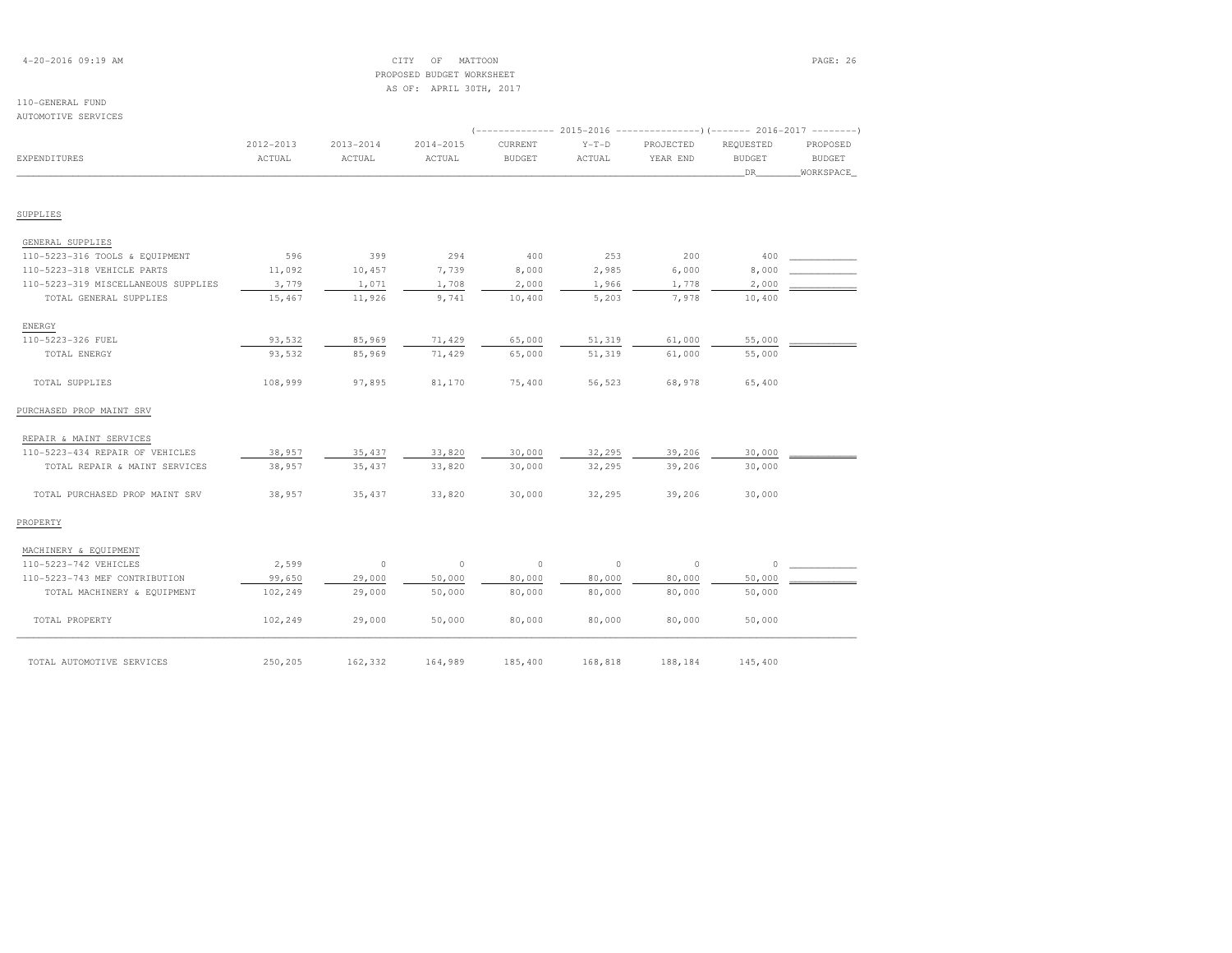# 4-20-2016 09:19 AM CITY OF MATTOON PAGE: 27 PROPOSED BUDGET WORKSHEETAS OF: APRIL 30TH, 2017

### 110-GENERAL FUNDPOLICE BUILDINGS

| <b>EXPENDITURES</b>                     | 2012-2013<br>ACTUAL | $2013 - 2014$<br>ACTUAL | 2014-2015<br>ACTUAL | CURRENT<br><b>BUDGET</b> | $Y-T-D$<br>ACTUAL | PROJECTED<br>YEAR END | REQUESTED<br><b>BUDGET</b><br>DR. | PROPOSED<br><b>BUDGET</b><br>WORKSPACE |
|-----------------------------------------|---------------------|-------------------------|---------------------|--------------------------|-------------------|-----------------------|-----------------------------------|----------------------------------------|
|                                         |                     |                         |                     |                          |                   |                       |                                   |                                        |
| SUPPLIES                                |                     |                         |                     |                          |                   |                       |                                   |                                        |
| GENERAL SUPPLIES                        |                     |                         |                     |                          |                   |                       |                                   |                                        |
| 110-5224-312 CLEANING SUPPLIES          | 3,401               | 3,425                   | 3,177               | 3,500                    | 2,930             | 3,500                 | 3,500                             |                                        |
| 110-5224-316 TOOLS & EQUIPMENT          | 1,064               | 1,364                   | 969                 | 1,000                    | 811               | 1,162                 | 1,000                             |                                        |
| TOTAL GENERAL SUPPLIES                  | 4,466               | 4,789                   | 4,146               | 4,500                    | 3,741             | 4,662                 | 4,500                             |                                        |
| ENERGY                                  |                     |                         |                     |                          |                   |                       |                                   |                                        |
| 110-5224-321 UTILITIES                  | 58,037              | 59,112                  | 67,372              | 55,000                   | 59,396            | 70,000                | 54,734                            |                                        |
| TOTAL ENERGY                            | 58,037              | 59,112                  | 67,372              | 55,000                   | 59,396            | 70,000                | 54,734                            |                                        |
| TOTAL SUPPLIES                          | 62,503              | 63,901                  | 71,517              | 59,500                   | 63,137            | 74,662                | 59,234                            |                                        |
| PURCHASED PROP MAINT SRV                |                     |                         |                     |                          |                   |                       |                                   |                                        |
| REPAIR & MAINT SERVICES                 |                     |                         |                     |                          |                   |                       |                                   |                                        |
| 110-5224-432 REPAIR OF BUILDINGS        | 9,257               | 17,115                  | 16,847              | 15,000                   | 15,704            | 16,292                | 15,000                            |                                        |
| 110-5224-435 ELEVATOR SERVICE AGREEMEN  | 13,724              | 9,901                   | 10,093              | 10,000                   | 10,494            | 13,000                | 11,000                            |                                        |
| 110-5224-439 OTHER REPAIR & MAINT SRVCS | 13,248              | 24,593                  | 16,128              | 15,000                   | 17,269            | 15,828                | 15,000                            |                                        |
| TOTAL REPAIR & MAINT SERVICES           | 36,229              | 51,609                  | 43,067              | 40,000                   | 43,467            | 45,120                | 41,000                            |                                        |
| TOTAL PURCHASED PROP MAINT SRV          | 36,229              | 51,609                  | 43,067              | 40,000                   | 43,467            | 45,120                | 41,000                            |                                        |
| OTHER OBJECTS                           |                     |                         |                     |                          |                   |                       |                                   |                                        |
| FINANCIAL TRANS OBJECTS                 |                     |                         |                     |                          |                   |                       |                                   |                                        |
| 110-5224-828 REAL ESTATE TAXES          | 78                  | 85                      | 94                  | 0                        | 107               | 107                   | $\circ$                           |                                        |
| TOTAL FINANCIAL TRANS OBJECTS           | 78                  | 85                      | 94                  | $\Omega$                 | 107               | 107                   | $\Omega$                          |                                        |
| TOTAL OTHER OBJECTS                     | 78                  | 85                      | 94                  | $\circ$                  | 107               | 107                   | $\circ$                           |                                        |
| TOTAL POLICE BUILDINGS                  | 98,811              | 115,595                 | 114,679             | 99,500                   | 106,711           | 119,889               | 100,234                           |                                        |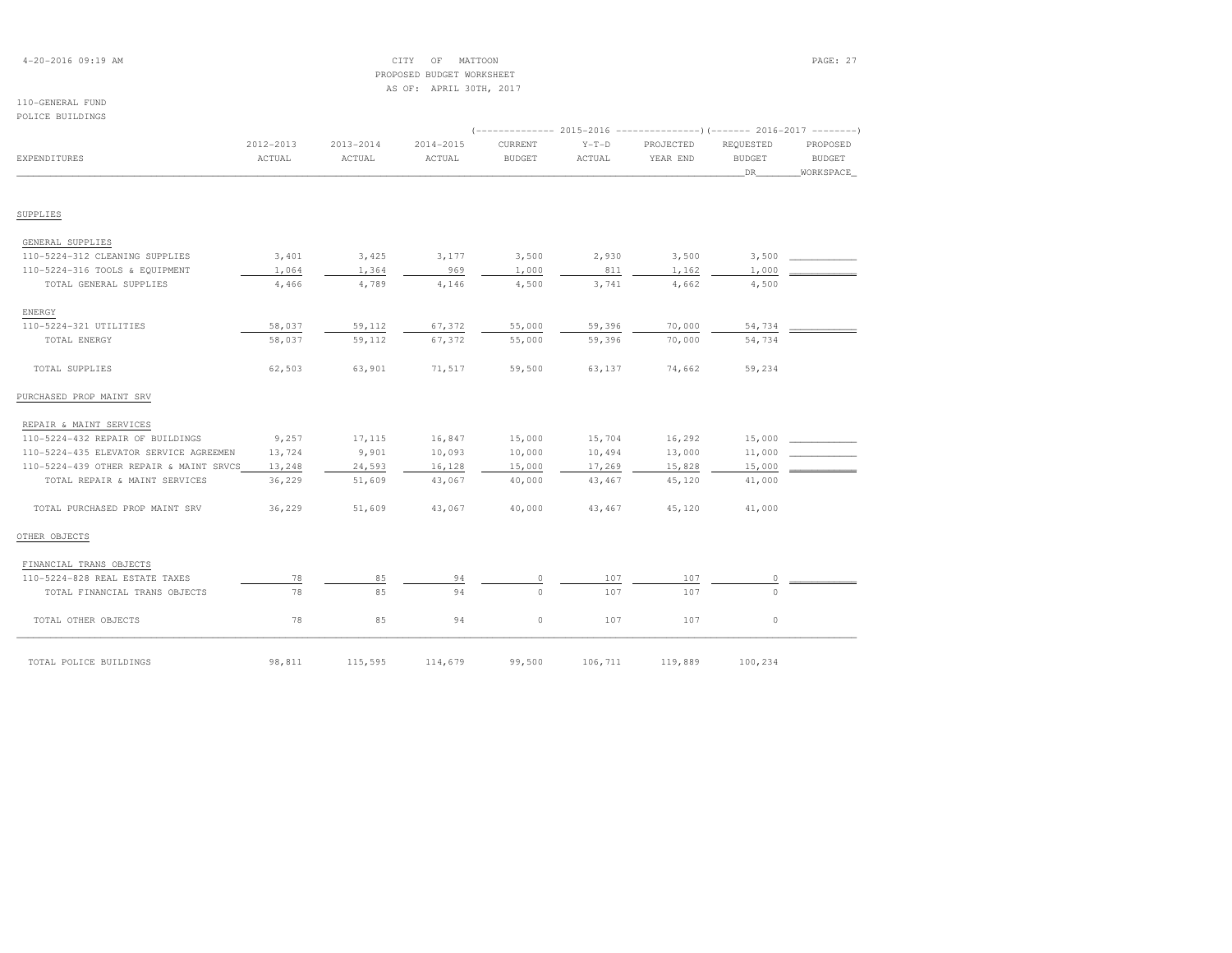# 4-20-2016 09:19 AM CITY OF MATTOON PAGE: 28 PROPOSED BUDGET WORKSHEETAS OF: APRIL 30TH, 2017

# 110-GENERAL FUND

SCHOOL RESOURCE PROGRAM

| SCHOOL KESOORCE FROGRAM                |           |           |           |               |         |           |               |               |
|----------------------------------------|-----------|-----------|-----------|---------------|---------|-----------|---------------|---------------|
|                                        | 2012-2013 | 2013-2014 | 2014-2015 | CURRENT       | $Y-T-D$ | PROJECTED | REQUESTED     | PROPOSED      |
| EXPENDITURES                           | ACTUAL    | ACTUAL    | ACTUAL    | <b>BUDGET</b> | ACTUAL  | YEAR END  | <b>BUDGET</b> | <b>BUDGET</b> |
|                                        |           |           |           |               |         |           | DR.           | WORKSPACE     |
| PERSONNEL SERVICES                     |           |           |           |               |         |           |               |               |
| SALARIES & WAGES                       |           |           |           |               |         |           |               |               |
| 110-5227-111 SALARIES OF REG EMPLOYEES | 68,464    | 70,095    | 69,011    | 72,661        | 71,182  | 74,155    | 76,760        |               |
| 110-5227-113 OVERTIME                  | 2,584     | 2,759     | 3,697     | 3,053         | 2,761   | 3,053     | 3,013         |               |
| 110-5227-114 COMPENSATED ABSENCES      | 1,866     | 1,950     | 1,968     | $\circ$       | 1,968   | 2,058     | $\circ$       |               |
| TOTAL SALARIES & WAGES                 | 72,913    | 74,803    | 74,676    | 75,714        | 75,911  | 79,266    | 79,773        |               |
| TOTAL PERSONNEL SERVICES               | 72,913    | 74,803    | 74,676    | 75,714        | 75,911  | 79,266    | 79,773        |               |
| EMPLOYEE BENEFITS                      |           |           |           |               |         |           |               |               |
| GROUP INSURANCE                        |           |           |           |               |         |           |               |               |
| 110-5227-211 GROUP HEALTH INSURANCE    | 9,666     | 10,441    | 15,668    | 15,350        | 14,702  | 15,340    | 14,772        |               |
| 110-5227-212 GROUP LIFE INSURANCE      | 138       | 150       | 134       | 134           | 134     | 134       | 143           |               |
| TOTAL GROUP INSURANCE                  | 9,803     | 10,591    | 15,801    | 15,484        | 14,835  | 15,474    | 14,915        |               |
| SOCIAL SECURITY CONTRIB                |           |           |           |               |         |           |               |               |
| 110-5227-221 FICA CONTRIBUTIONS        | 849       | 814       | 698       | 651           | 763     | 769       | 753           |               |
| 110-5227-222 MEDICARE CONTRIBUTIONS    | 1,029     | 1,054     | 1,037     | 1,098         | 1,043   | 1,098     | 1,157         |               |
| TOTAL SOCIAL SECURITY CONTRIB          | 1,878     | 1,868     | 1,735     | 1,749         | 1,806   | 1,867     | 1,910         |               |
| UNEMPLOYMNT COMPENSATION               |           |           |           |               |         |           |               |               |
| 110-5227-240 UNEMPLOYMENT COMP.        | 552       | 595       | 650       | 457           | 457     | 457       | 414           |               |
| TOTAL UNEMPLOYMNT COMPENSATION         | 552       | 595       | 650       | 457           | 457     | 457       | 414           |               |
| WORKER'S COMPENSATION                  |           |           |           |               |         |           |               |               |
| 110-5227-250 WORKERS' COMPENSATION     | 1,805     | 1,771     | 2,029     | 2,385         | 2,385   | 2,385     | 2,450         |               |
| TOTAL WORKER'S COMPENSATION            | 1,805     | 1,771     | 2,029     | 2,385         | 2,385   | 2,385     | 2,450         |               |
| TOTAL EMPLOYEE BENEFITS                | 14,038    | 14,824    | 20,216    | 20,075        | 19,483  | 20,183    | 19,689        |               |
| TOTAL SCHOOL RESOURCE PROGRAM          | 86,951    | 89,628    | 94,892    | 95,789        | 95,394  | 99,448    | 99,462        |               |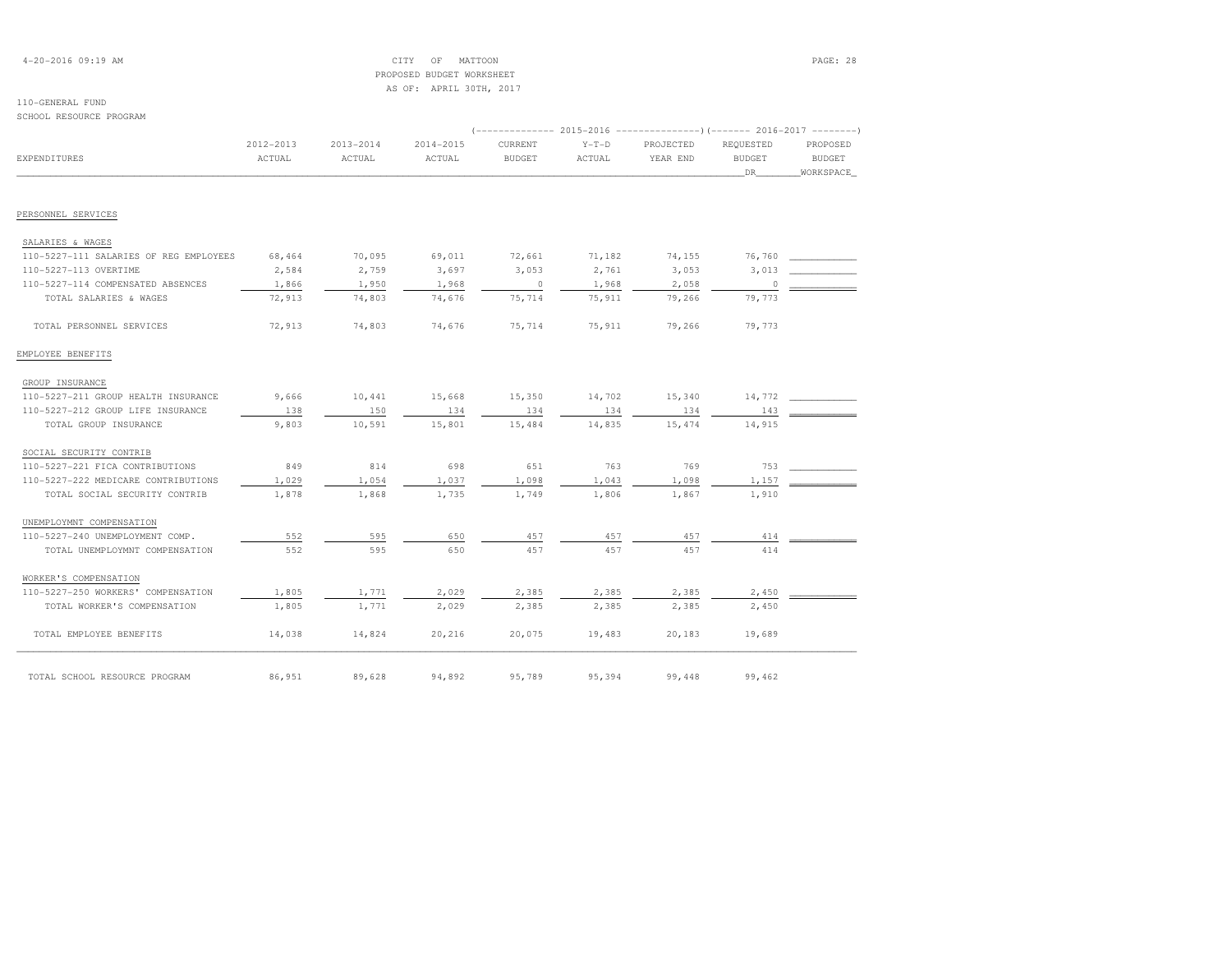| $4 - 20 - 2016$ 09:19 AM |  |  |
|--------------------------|--|--|
|--------------------------|--|--|

# $\begin{array}{ccc} \text{CITY} & \text{OF} & \text{MATTOON} \end{array}$  PROPOSED BUDGET WORKSHEETAS OF: APRIL 30TH, 2017

# 110-GENERAL FUND

| 110-GENERAL FUND                                           |             |               |               |                                                                     |             |           |               |               |
|------------------------------------------------------------|-------------|---------------|---------------|---------------------------------------------------------------------|-------------|-----------|---------------|---------------|
| FIRE PROTECTION ADMIN.                                     |             |               |               |                                                                     |             |           |               |               |
|                                                            |             |               |               | $(----------2015-2016$ ---------------) (------- 2016-2017 -------) |             |           |               |               |
|                                                            | 2012-2013   | $2013 - 2014$ | $2014 - 2015$ | CURRENT                                                             | $Y-T-D$     | PROJECTED | REQUESTED     | PROPOSED      |
| <b>EXPENDITURES</b>                                        | ACTUAL      | ACTUAL        | ACTUAL        | <b>BUDGET</b>                                                       | ACTUAL      | YEAR END  | <b>BUDGET</b> | <b>BUDGET</b> |
|                                                            |             |               |               |                                                                     |             |           | DR            | WORKSPACE     |
| PERSONNEL SERVICES                                         |             |               |               |                                                                     |             |           |               |               |
|                                                            |             |               |               |                                                                     |             |           |               |               |
| SALARIES & WAGES<br>110-5241-111 SALARIES OF REG EMPLOYEES | 1,721,247   |               |               |                                                                     |             | 1,749,921 |               |               |
|                                                            |             | 1,777,600     | 1,796,121     | 2, 221, 818                                                         | 1,756,797   |           | 2,278,041     |               |
| 110-5241-112 SALARIES OF PART-TIME EMPL                    | 2,339       | 14,243        | 17,193        | $\circ$                                                             | $\circ$     | $\circ$   | $\Omega$      |               |
| 110-5241-113 OVERTIME                                      | 211,176     | 208,404       | 189,619       | 215,000                                                             | 297,847     | 353,241   | 215,000       |               |
| 110-5241-114 COMPENSATED ABSENCES                          | 280,149     | 316,364       | 298,679       | $\Omega$                                                            | 357,538     | 403,797   | 0             |               |
| TOTAL SALARIES & WAGES                                     | 2, 214, 911 | 2,316,611     | 2,301,612     | 2,436,818                                                           | 2, 412, 183 | 2,506,959 | 2,493,041     |               |
| TOTAL PERSONNEL SERVICES                                   | 2, 214, 911 | 2,316,611     | 2,301,612     | 2,436,818                                                           | 2, 412, 183 | 2,506,959 | 2,493,041     |               |
| EMPLOYEE BENEFITS                                          |             |               |               |                                                                     |             |           |               |               |
| GROUP INSURANCE                                            |             |               |               |                                                                     |             |           |               |               |
| 110-5241-211 GROUP HEALTH INSURANCE                        | 281,229     | 310,793       | 429,367       | 450,243                                                             | 406,811     | 428,044   | 426,469       |               |
| 110-5241-212 GROUP LIFE INSURANCE                          | 4,808       | 4,808         | 4,282         | 4,416                                                               | 4,415       | 4,415     | 4,732         |               |
| TOTAL GROUP INSURANCE                                      | 286,036     | 315,600       | 433,649       | 454,659                                                             | 411,226     | 432,460   | 431,201       |               |
| SOCIAL SECURITY CONTRIB                                    |             |               |               |                                                                     |             |           |               |               |
| 110-5241-221 FICA CONTRIBUTIONS                            | 125         | 875           | 1,033         | 1,860                                                               | 1,521       | 1,638     | 1,906         |               |
| 110-5241-222 MEDICARE CONTRIBUTIONS                        | 29,906      | 31,169        | 30,383        | 34,054                                                              | 31,841      | 34,882    | 34,739        |               |
| TOTAL SOCIAL SECURITY CONTRIB                              | 30,030      | 32,044        | 31,416        | 35,914                                                              | 33,361      | 36,520    | 36,645        |               |
| RETIREMENT CONTRIBTUIONS                                   |             |               |               |                                                                     |             |           |               |               |
| 110-5241-231 IMRF CONTRIBUTIONS                            | $\circ$     | $\circ$       | 835           | 3,545                                                               | 2,767       | 3,122     | 3,529         |               |
| 110-5241-233 FIREFIGHTERS PENSION CONTR 1,354,955          |             | 1,398,877     | 1,356,510     | 1,371,957                                                           | 1,339,668   | 1,376,903 | 1,518,576     |               |
| TOTAL RETIREMENT CONTRIBTUIONS                             | 1,354,955   | 1,398,877     | 1,357,345     | 1,375,502                                                           | 1,342,436   | 1,380,025 | 1,522,105     |               |
| UNEMPLOYMNT COMPENSATION                                   |             |               |               |                                                                     |             |           |               |               |
| 110-5241-240 UNEMPLOYMENT COMP.                            | 9,951       | 11,469        | 11,851        | 8,340                                                               | 8,340       | 8,340     | 7,057         |               |
| TOTAL UNEMPLOYMNT COMPENSATION                             | 9,951       | 11,469        | 11,851        | 8,340                                                               | 8,340       | 8,340     | 7,057         |               |
|                                                            |             |               |               |                                                                     |             |           |               |               |
| WORKER'S COMPENSATION                                      |             |               |               |                                                                     |             |           |               |               |
| 110-5241-250 WORKERS' COMPENSATION                         | 173,729     | 186,996       | 200,953       | 245,221                                                             | 245,221     | 245,221   | 260,919       |               |
| TOTAL WORKER'S COMPENSATION                                | 173,729     | 186,996       | 200,953       | 245,221                                                             | 245,221     | 245,221   | 260,919       |               |
| TOTAL EMPLOYEE BENEFITS                                    | 1,854,701   | 1,944,986     | 2,035,214     | 2,119,636                                                           | 2,040,584   | 2,102,565 | 2,257,927     |               |
| SUPPLIES                                                   |             |               |               |                                                                     |             |           |               |               |
| GENERAL SUPPLIES                                           |             |               |               |                                                                     |             |           |               |               |
| 110-5241-311 OFFICE SUPPLIES                               | 784         | 1,088         | 1,235         | 3,300                                                               | 1,135       | 2,000     | 2,300         |               |
| 110-5241-312 CLEANING SUPPLIES                             | 3,827       | 4,444         | 3,596         | 5,300                                                               | 3,833       | 5,000     | 5,000         |               |
| 110-5241-313 MEDICAL & SAFETY SUPPLIES                     | 15,066      | 21,018        | 56,054        | 59,625                                                              | 55,189      | 62,500    | 21,273        |               |
| 110-5241-315 UNIFORMS & CLOTHING                           | 10,437      | 16,164        | 9,185         | 8,950                                                               | 3,897       | 8,950     | 10,450        |               |
| 110-5241-316 TOOLS & EQUIPMENT                             | 13,325      | 4,191         | 5,703         | 9,700                                                               | 2,099       | 8,000     | 3,450         |               |

 110-5241-318 VEHICLE PARTS 3,586 4,634 2,092 4,850 1,326 4,850 9,079 \_\_\_\_\_\_\_\_\_\_\_\_ $110-5241-319$  MISCELLANEOUS SUPPLIES  $\underline{\hspace{1cm}} 5,824$   $\underline{\hspace{1cm}} 4,563$   $\underline{\hspace{1cm}} 6,475$   $\underline{\hspace{1cm}} 8,320$   $\underline{\hspace{1cm}} 4,022$   $\underline{\hspace{1cm}} 5,000$   $\underline{\hspace{1cm}} 7,320$   $\underline{\hspace{1cm}}$ TOTAL GENERAL SUPPLIES 52,848 56,103 84,340 100,045 71,501 96,300 58,872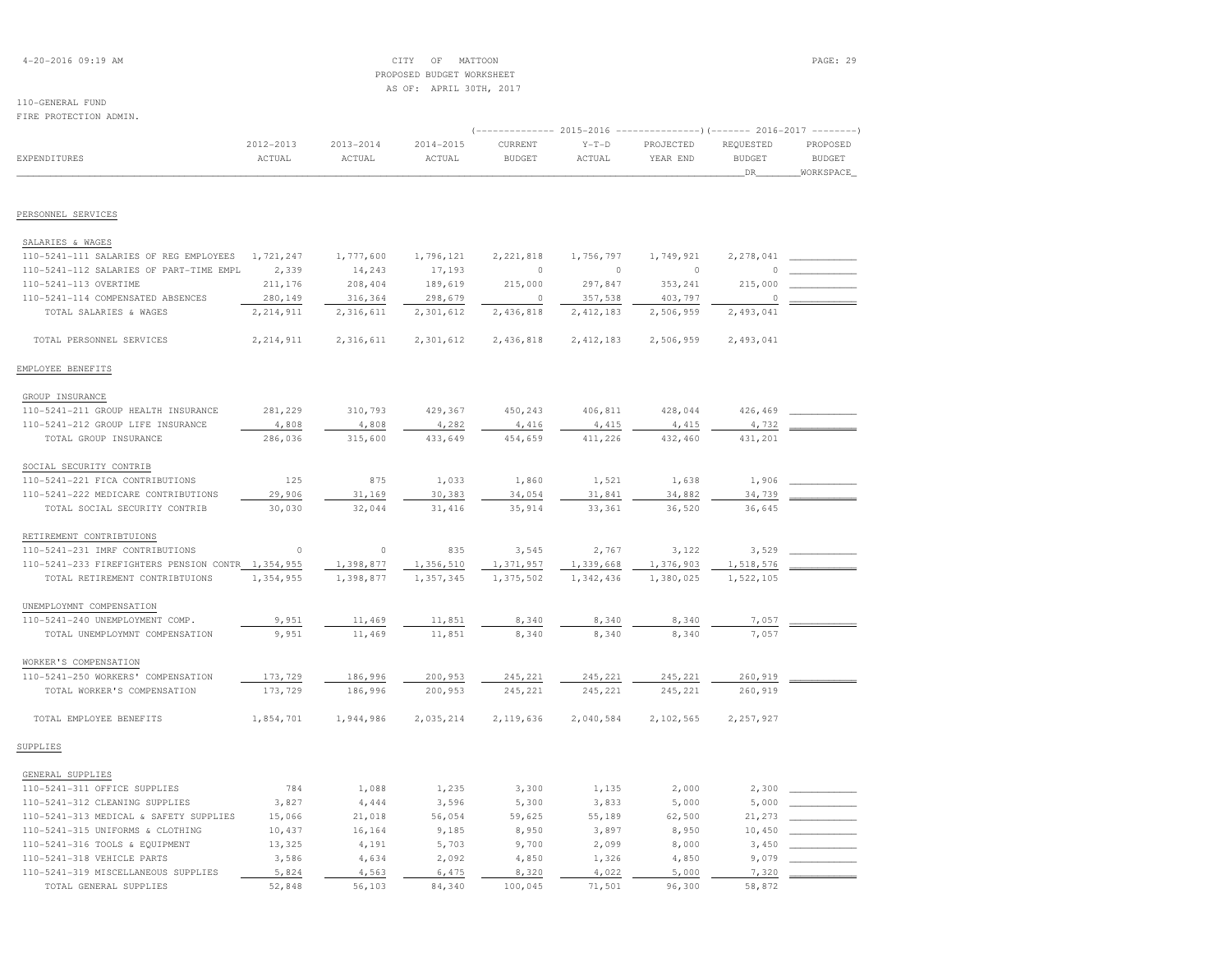# 4-20-2016 09:19 AM CITY OF MATTOON PAGE: 30 PROPOSED BUDGET WORKSHEETAS OF: APRIL 30TH, 2017

# 110-GENERAL FUND

FIRE PROTECTION ADMIN.

|                                      |           |               |               |               |                  | (-------------- 2015-2016 ----------------) (------- 2016-2017 -------- |               |               |  |
|--------------------------------------|-----------|---------------|---------------|---------------|------------------|-------------------------------------------------------------------------|---------------|---------------|--|
|                                      | 2012-2013 | $2013 - 2014$ | $2014 - 2015$ | CURRENT       | $Y-T-D$          | PROJECTED                                                               | REQUESTED     | PROPOSED      |  |
| EXPENDITURES                         | ACTUAL    | ACTUAL        | ACTUAL        | <b>BUDGET</b> | ACTUAL           | YEAR END                                                                | <b>BUDGET</b> | <b>BUDGET</b> |  |
|                                      |           |               |               |               |                  |                                                                         | DR            | WORKSPACE     |  |
|                                      |           |               |               |               |                  |                                                                         |               |               |  |
| ENERGY<br>110-5241-321 UTILITIES     | 7,542     | 7,007         | 7,540         | 8,000         | 7,706            | 6,352                                                                   | 8,932         |               |  |
| 110-5241-326 FUEL                    | 30,519    | 36,375        | 33,975        | 33,200        |                  | 30,000                                                                  | 33,200        |               |  |
| TOTAL ENERGY                         | 38,061    | 43,382        | 41,514        | 41,200        | 27,153<br>34,859 | 36,352                                                                  | 42,132        |               |  |
|                                      |           |               |               |               |                  |                                                                         |               |               |  |
| BOOKS & PERIODICALS                  |           |               |               |               |                  |                                                                         |               |               |  |
| 110-5241-340 BOOKS & PERIODICALS     | 1,214     | 1,664         | 1,524         | 1,600         | 463              | 1,600                                                                   | 1,600         |               |  |
| TOTAL BOOKS & PERIODICALS            | 1,214     | 1,664         | 1,524         | 1,600         | 463              | 1,600                                                                   | 1,600         |               |  |
| TOTAL SUPPLIES                       | 92,123    | 101,149       | 127,379       | 142,845       | 106,823          | 134,252                                                                 | 102,604       |               |  |
| PURCHASED PROP MAINT SRV             |           |               |               |               |                  |                                                                         |               |               |  |
| REPAIR & MAINT SERVICES              |           |               |               |               |                  |                                                                         |               |               |  |
| 110-5241-432 REPAIR OF BUILDINGS     | 4,456     | 7,182         | 1,930         | 8,500         | 5,197            | 8,000                                                                   | 8,500         |               |  |
| 110-5241-433 REPAIR OF MACHINERY     | 9,791     | 11,912        | 11,660        | 17,900        | 17,102           | 17,900                                                                  | 18,400        |               |  |
| 110-5241-434 REPAIR OF VEHICLES      | 16,706    | 14,854        | 40,863        | 24,570        | 24,505           | 25,000                                                                  | 24,690        |               |  |
| TOTAL REPAIR & MAINT SERVICES        | 30,953    | 33,948        | 54,453        | 50,970        | 46,804           | 50,900                                                                  | 51,590        |               |  |
| OTHER PROP MAINT SERVICE             |           |               |               |               |                  |                                                                         |               |               |  |
| TOTAL PURCHASED PROP MAINT SRV       | 30,953    | 33,948        | 54,453        | 50,970        | 46,804           | 50,900                                                                  | 51,590        |               |  |
| OTHER PURCHASED SERVICES             |           |               |               |               |                  |                                                                         |               |               |  |
| PROFESSIONAL SERVICES                |           |               |               |               |                  |                                                                         |               |               |  |
| 110-5241-515 LABOR RELATIONS COUNSEL | 1,705     | 13,259        | $\circ$       | 7,500         | 4,085            | 1,254                                                                   | 5,000         |               |  |
| TOTAL PROFESSIONAL SERVICES          | 1,705     | 13,259        | $\mathbb O$   | 7,500         | 4,085            | 1,254                                                                   | 5,000         |               |  |
| COMMUNICATION                        |           |               |               |               |                  |                                                                         |               |               |  |
| 110-5241-531 POSTAGE                 | 673       | 1,791         | 1,415         | 1,500         | 1,037            | 1,184                                                                   | 1,500         |               |  |
| 110-5241-532 TELEPHONE               | 4,253     | 4,106         | 7,873         | 8,360         | 8,075            | 7,900                                                                   | 8,360         |               |  |
| 110-5241-533 CELLULAR PHONE          | 3,350     | 5,173         | 2,402         | 2,400         | 2,400            | 2,400                                                                   | 2,400         |               |  |
| 110-5241-535 RADIOS                  | 8,223     | 4,548         | 1,798         | 5,000         | 450              | 4,000                                                                   | 5,000         |               |  |
| TOTAL COMMUNICATION                  | 16,499    | 15,617        | 13,487        | 17,260        | 11,962           | 15,484                                                                  | 17,260        |               |  |
| ADVERTISING                          |           |               |               |               |                  |                                                                         |               |               |  |
| 110-5241-541 SOFTWARE                | 2,185     | 4,105         | 4,470         | 4,700         | 4,470            | 4,470                                                                   | 6,070         |               |  |
| TOTAL ADVERTISING                    | 2,185     | 4,105         | 4,470         | 4,700         | 4,470            | 4,470                                                                   | 6,070         |               |  |
|                                      |           |               |               |               |                  |                                                                         |               |               |  |
| EMPLOYEE BUSINESS EXP                |           |               |               |               |                  |                                                                         |               |               |  |
| 110-5241-562 TRAVEL & TRAINING       | 9,502     | 13,016        | 11,628        | 14,105        | 10,649           | 14,000                                                                  | 12,475        |               |  |
| 110-5241-568 PHYSICALS               | $\circ$   | 125           | $\circ$       | $\circ$       | $\circ$          | $\circ$                                                                 | $\circ$       |               |  |
| TOTAL EMPLOYEE BUSINESS EXP          | 9,502     | 13,141        | 11,628        | 14,105        | 10,649           | 14,000                                                                  | 12,475        |               |  |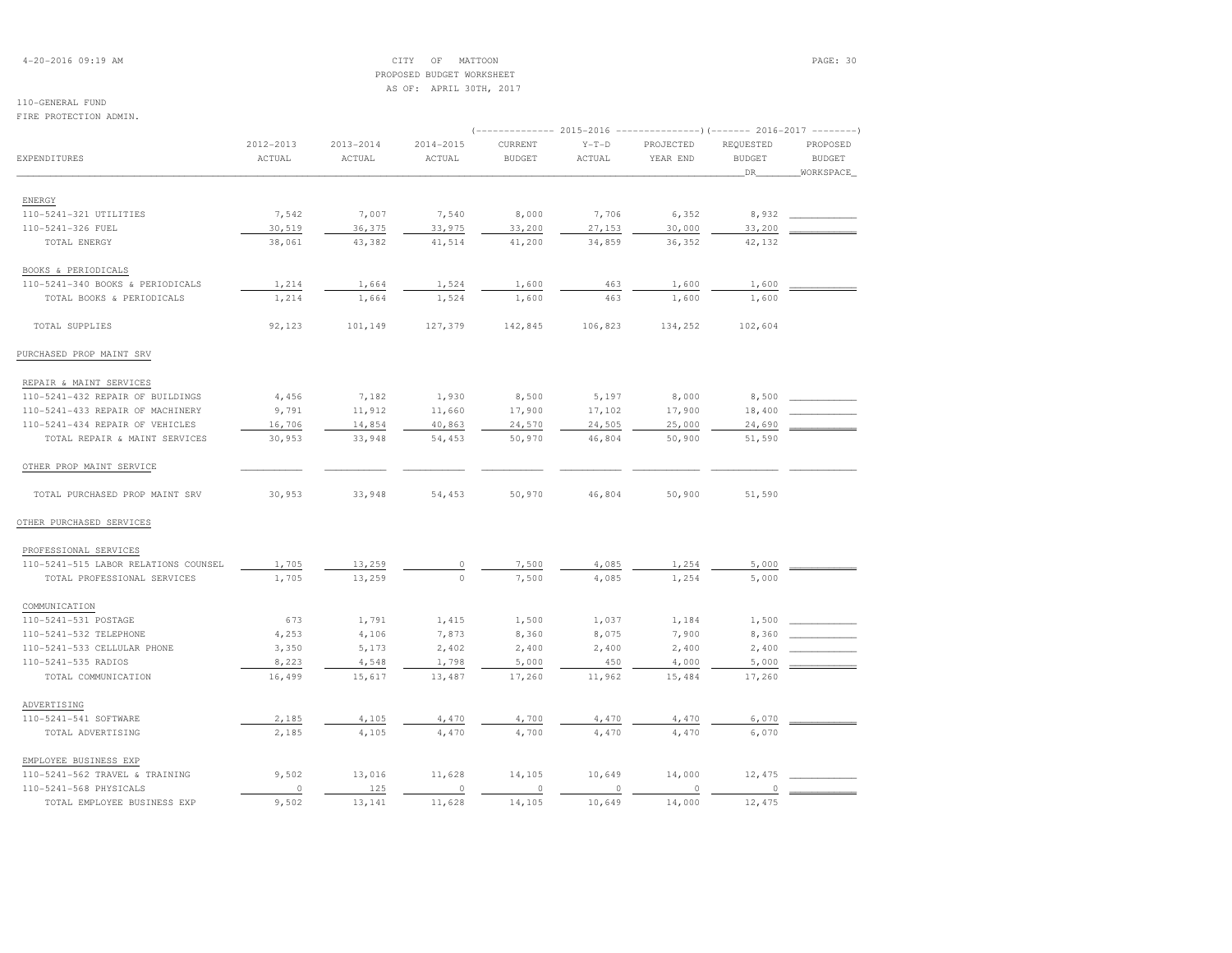# 4-20-2016 09:19 AM CITY OF MATTOON PAGE: 31 PROPOSED BUDGET WORKSHEETAS OF: APRIL 30TH, 2017

# 110-GENERAL FUND

### FIRE PROTECTION ADMIN.

|                                         |                          |                          | (-------------- 2015-2016 -------------------- 2016-2017 --------- ) |               |           |           |               |               |
|-----------------------------------------|--------------------------|--------------------------|----------------------------------------------------------------------|---------------|-----------|-----------|---------------|---------------|
|                                         | 2012-2013                | $2013 - 2014$            | $2014 - 2015$                                                        | CURRENT       | $Y-T-D$   | PROJECTED | REOUESTED     | PROPOSED      |
| <b>EXPENDITURES</b>                     | ACTUAL                   | ACTUAL                   | ACTUAL                                                               | <b>BUDGET</b> | ACTUAL    | YEAR END  | <b>BUDGET</b> | <b>BUDGET</b> |
|                                         |                          |                          |                                                                      |               |           |           | DR.           | WORKSPACE     |
|                                         |                          |                          |                                                                      |               |           |           |               |               |
| OTHER PURCHASED SERVICES                |                          |                          |                                                                      |               |           |           |               |               |
| 110-5241-571 DUES & MEMBERSHIPS         | 735                      | 2,251                    | 1,207                                                                | 1,805         | 2,437     | 2,417     | 1,805         |               |
| 110-5241-573 LAUNDRY SERVICES           | 697                      | 642                      | 365                                                                  | 800           | 659       | 800       | 800           |               |
| 110-5241-578 AMBULANCE BILLING EXPENSES | 21,816                   | 494                      | 1,865                                                                | 2,600         | 1,710     | 1,000     | 1,200         |               |
| 110-5241-579 MISC OTHER PURCHASED SERVI | 23,056                   | 25,209                   | 25,493                                                               | 18,940        | 22,296    | 26,614    | 22,940        |               |
| TOTAL OTHER PURCHASED SERVICES          | 46,304                   | 28,597                   | 28,930                                                               | 24,145        | 27,102    | 30,831    | 26,745        |               |
| TOTAL OTHER PURCHASED SERVICES          | 76,194                   | 74,719                   | 58,515                                                               | 67,710        | 58,268    | 66,039    | 67,550        |               |
| PROPERTY                                |                          |                          |                                                                      |               |           |           |               |               |
| MACHINERY & EQUIPMENT                   |                          |                          |                                                                      |               |           |           |               |               |
| 110-5241-743 MEF CONTRIBUTION           | 248,428                  | 137,029                  | 298,452                                                              | 174,640       | 174,640   | 174,640   | 149,934       |               |
| TOTAL MACHINERY & EQUIPMENT             | 248,428                  | 137,029                  | 298,452                                                              | 174,640       | 174,640   | 174,640   | 149,934       |               |
| TOTAL PROPERTY                          | 248,428                  | 137,029                  | 298,452                                                              | 174,640       | 174,640   | 174,640   | 149,934       |               |
| OTHER OBJECTS                           |                          |                          |                                                                      |               |           |           |               |               |
| FINANCIAL TRANS OBJECTS                 |                          |                          |                                                                      |               |           |           |               |               |
| 110-5241-814 PRINT/COPY MACH LEASE & MA | 526                      | 843                      | 735                                                                  | 800           | 471       | 800       | 800           |               |
| TOTAL FINANCIAL TRANS OBJECTS           | 526                      | 843                      | 735                                                                  | 800           | 471       | 800       | 800           |               |
| FINANCIAL TRANS OBJECTS                 |                          |                          |                                                                      |               |           |           |               |               |
| 110-5241-825 GRANT EXPENDITURES         | 27,908                   | 5,511                    | 2,985                                                                | $\circ$       | 1,408     | 1,408     | 0             |               |
| 110-5241-826 FIRE INSURANCE TAX EXP.    | 40,297                   | 23,446                   | 36,618                                                               | 33,000        | 31,221    | 34,742    | 34,000        |               |
| 110-5241-827 FIRE PREVENTION EXP.       | 1,400                    | 1,050                    | 1,123                                                                | 2,000         | 918       | 2,000     | 2,000         |               |
| 110-5241-828 REAL ESTATE TAXES          | $\overline{\phantom{a}}$ | $\overline{\phantom{0}}$ | $\overline{\phantom{0}}$ 2                                           | $\sim$ 0      | 11        | 11        | $\circ$       |               |
| TOTAL FINANCIAL TRANS OBJECTS           | 69,608                   | 30,009                   | 40,728                                                               | 35,000        | 33,558    | 38,160    | 36,000        |               |
| COMPUTER INFO SYS OBJECT                |                          |                          |                                                                      |               |           |           |               |               |
| 110-5241-863 COMPUTERS                  | 1,120                    | 2,323                    | 0                                                                    | 0             | 0         | $\Omega$  | 4,700         |               |
| TOTAL COMPUTER INFO SYS OBJECT          | 1,120                    | 2,323                    |                                                                      |               |           |           | 4,700         |               |
| TOTAL OTHER OBJECTS                     | 71,254                   | 33,175                   | 41,463                                                               | 35,800        | 34,029    | 38,960    | 41,500        |               |
| TOTAL FIRE PROTECTION ADMIN.            | 4,588,564                | 4,641,617                | 4,917,087                                                            | 5,028,419     | 4,873,330 | 5,074,316 | 5, 164, 146   |               |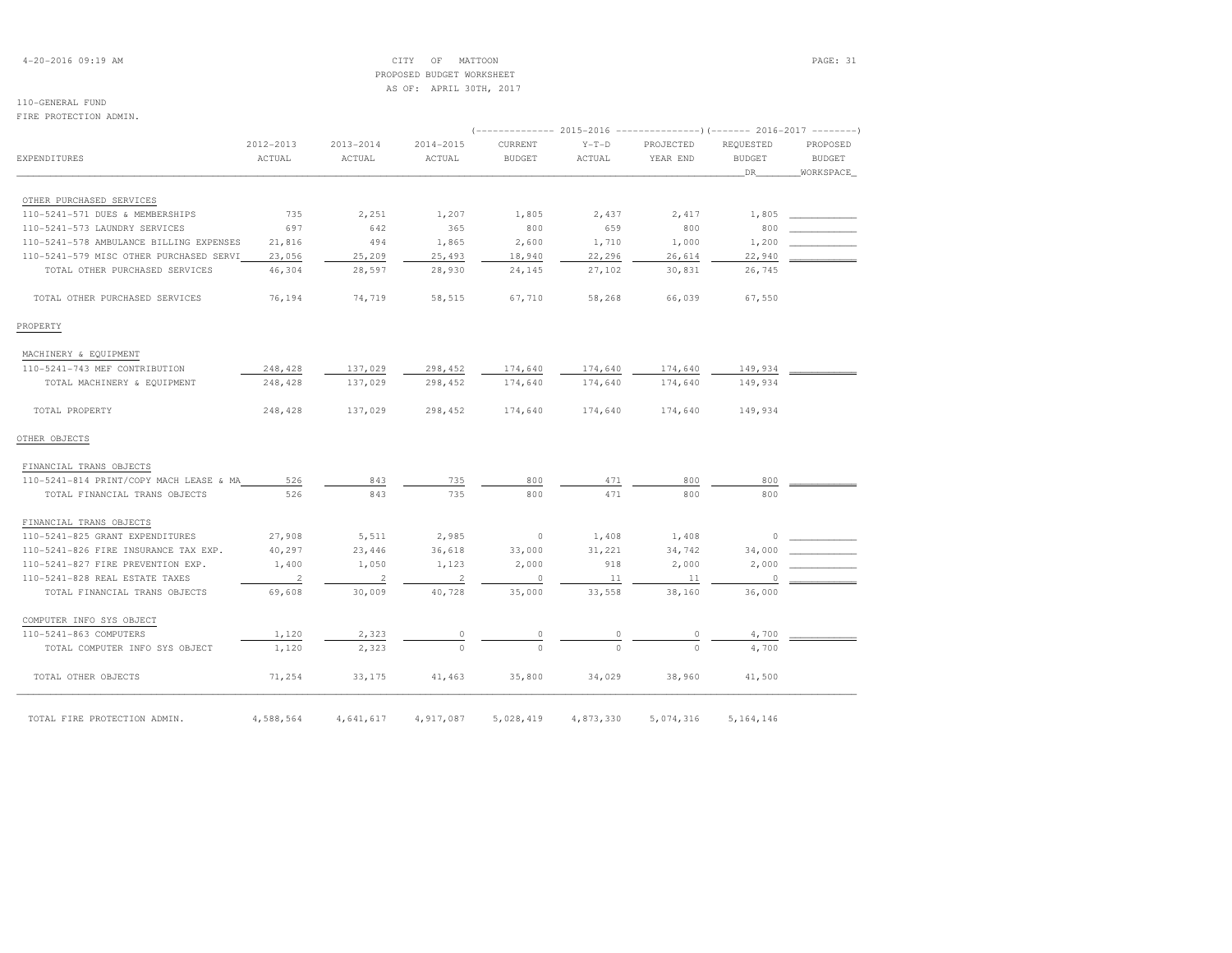# 4-20-2016 09:19 AM CITY OF MATTOON PAGE: 32 PROPOSED BUDGET WORKSHEETAS OF: APRIL 30TH, 2017

|                                        |               |                |           | -------------        2015-2016 ----------------------        2016-2017 ---------- |         |           |                     |                            |
|----------------------------------------|---------------|----------------|-----------|-----------------------------------------------------------------------------------|---------|-----------|---------------------|----------------------------|
|                                        | $2012 - 2013$ | $2013 - 2014$  | 2014-2015 | CURRENT                                                                           | $Y-T-D$ | PROJECTED | REQUESTED           | PROPOSED                   |
| <b>EXPENDITURES</b>                    | ACTUAL        | ACTUAL         | ACTUAL    | <b>BUDGET</b>                                                                     | ACTUAL  | YEAR END  | <b>BUDGET</b><br>DR | <b>BUDGET</b><br>WORKSPACE |
|                                        |               |                |           |                                                                                   |         |           |                     |                            |
| PERSONNEL SERVICES                     |               |                |           |                                                                                   |         |           |                     |                            |
| SALARIES & WAGES                       |               |                |           |                                                                                   |         |           |                     |                            |
| 110-5261-111 SALARIES OF REG EMPLOYEES | 114,778       | 82,551         | 68,584    | 76,540                                                                            | 55,068  | 57,887    | 58,239              |                            |
| 110-5261-113 OVERTIME                  | $\circ$       | $\overline{0}$ | $\circ$   | $\circ$                                                                           | 196     | 255       | $\Omega$            |                            |
| 110-5261-114 COMPENSATED ABSENCES      | 5,794         | 5,645          | 5,080     | $\Omega$                                                                          | 12,765  | 18,009    | $\circ$             |                            |
| TOTAL SALARIES & WAGES                 | 120,573       | 88,196         | 73,664    | 76,540                                                                            | 68,029  | 76,151    | 58,239              |                            |
| TOTAL PERSONNEL SERVICES               | 120,573       | 88,196         | 73,664    | 76,540                                                                            | 68,029  | 76,151    | 58,239              |                            |
| EMPLOYEE BENEFITS                      |               |                |           |                                                                                   |         |           |                     |                            |
| GROUP INSURANCE                        |               |                |           |                                                                                   |         |           |                     |                            |
| 110-5261-211 GROUP HEALTH INSURANCE    | 20,050        | 16,611         | 19,112    | 18,622                                                                            | 16,197  | 17,109    | 15,777              |                            |
| 110-5261-212 GROUP LIFE INSURANCE      | 376           | 376            | 211       | 211                                                                               | 211     | 211       | 153                 |                            |
| TOTAL GROUP INSURANCE                  | 20,426        | 16,987         | 19,323    | 18,833                                                                            | 16,408  | 17,321    | 15,930              |                            |
| SOCIAL SECURITY CONTRIB                |               |                |           |                                                                                   |         |           |                     |                            |
| 110-5261-221 FICA CONTRIBUTIONS        | 7,127         | 5,330          | 4,331     | 4,745                                                                             | 4,005   | 4,717     | 3,611               |                            |
| 110-5261-222 MEDICARE CONTRIBUTIONS    | 1,667         | 1,246          | 1,013     | 1,110                                                                             | 937     | 1,103     | 844                 |                            |
| TOTAL SOCIAL SECURITY CONTRIB          | 8,794         | 6,576          | 5,344     | 5,855                                                                             | 4,941   | 5,820     | 4,455               |                            |
| RETIREMENT CONTRIBTUIONS               |               |                |           |                                                                                   |         |           |                     |                            |
| 110-5261-231 IMRF CONTRIBUTIONS        | 16,995        | 12,193         | 9,051     | 9,047                                                                             | 7,371   | 8,993     | 6,686               |                            |
| TOTAL RETIREMENT CONTRIBTUIONS         | 16,995        | 12,193         | 9,051     | 9,047                                                                             | 7,371   | 8,993     | 6,686               |                            |
| UNEMPLOYMNT COMPENSATION               |               |                |           |                                                                                   |         |           |                     |                            |
| 110-5261-240 UNEMPLOYMENT COMP.        | 777           | 875            | 567       | 399                                                                               | 399     | 399       | 228                 |                            |
| TOTAL UNEMPLOYMNT COMPENSATION         | 777           | 875            | 567       | 399                                                                               | 399     | 399       | 228                 |                            |
| WORKER'S COMPENSATION                  |               |                |           |                                                                                   |         |           |                     |                            |
| 110-5261-250 WORKERS' COMPENSATION     | 4,066         | 3,997          | 1,772     | 2,184                                                                             | 2,184   | 2,184     | 2,918               |                            |
| TOTAL WORKER'S COMPENSATION            | 4,066         | 3,997          | 1,772     | 2,184                                                                             | 2,184   | 2,184     | 2,918               |                            |
| TOTAL EMPLOYEE BENEFITS                | 51,059        | 40,628         | 36,058    | 36,318                                                                            | 31,304  | 34,717    | 30,217              |                            |
| SUPPLIES                               |               |                |           |                                                                                   |         |           |                     |                            |

| 110-5261-311 OFFICE SUPPLIES        |     |  | ,000 |  | 000 |  |
|-------------------------------------|-----|--|------|--|-----|--|
| 110-5261-319 MISCELLANEOUS SUPPLIES |     |  |      |  |     |  |
| TOTAL GENERAL SUPPLIES              | oo. |  | .300 |  | 300 |  |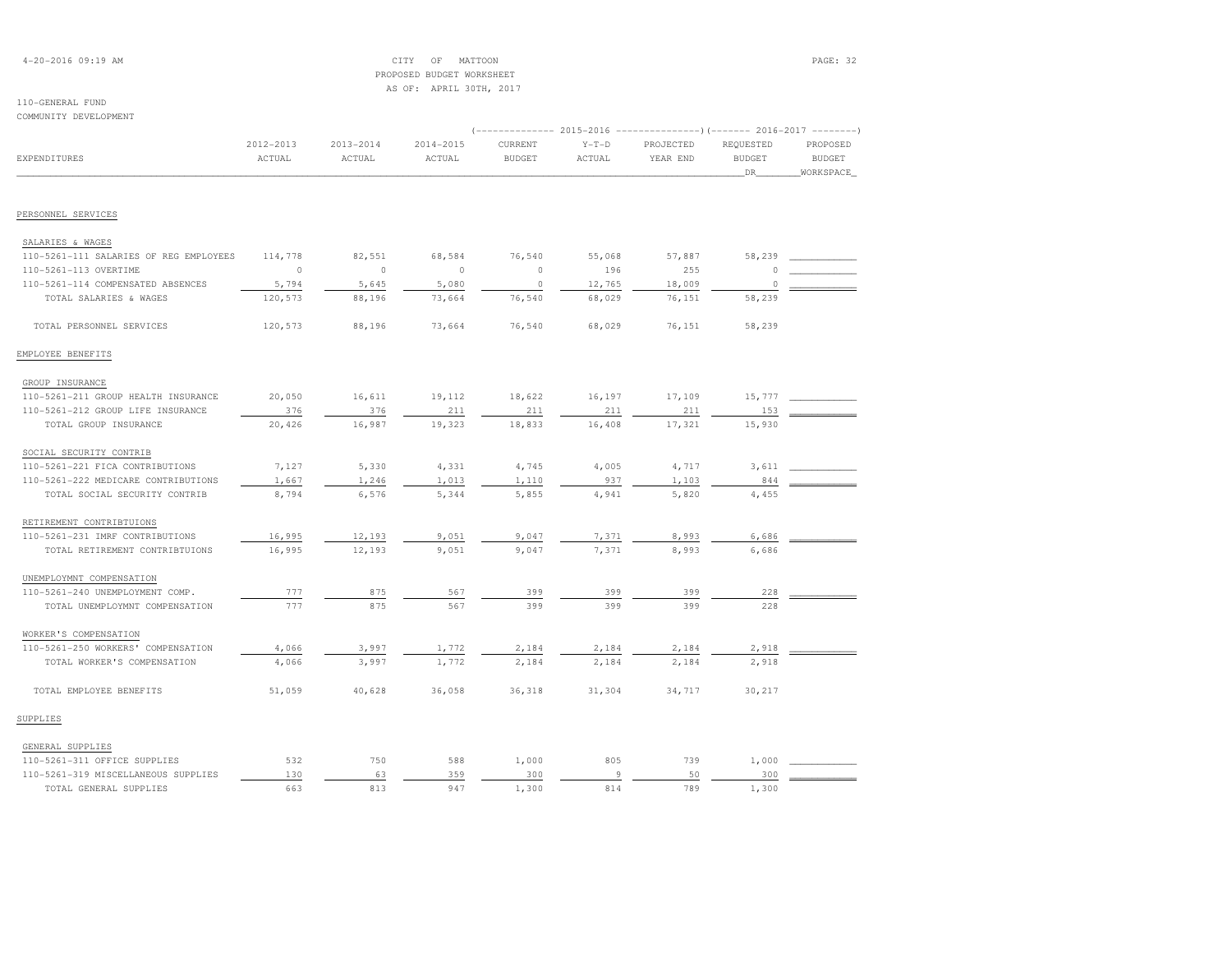# 4-20-2016 09:19 AM CITY OF MATTOON PAGE: 33 PROPOSED BUDGET WORKSHEETAS OF: APRIL 30TH, 2017

| COMMUNITY DEVELOPMENT                   |                         |                         |                         |                          |                   | (-------------- 2015-2016 ----------------) (------- 2016-2017 --------) |                                   |                                        |
|-----------------------------------------|-------------------------|-------------------------|-------------------------|--------------------------|-------------------|--------------------------------------------------------------------------|-----------------------------------|----------------------------------------|
| EXPENDITURES                            | $2012 - 2013$<br>ACTUAL | $2013 - 2014$<br>ACTUAL | $2014 - 2015$<br>ACTUAL | CURRENT<br><b>BUDGET</b> | $Y-T-D$<br>ACTUAL | PROJECTED<br>YEAR END                                                    | REQUESTED<br><b>BUDGET</b><br>DR. | PROPOSED<br><b>BUDGET</b><br>WORKSPACE |
| ENERGY                                  |                         |                         |                         |                          |                   |                                                                          |                                   |                                        |
| BOOKS & PERIODICALS                     |                         |                         |                         |                          |                   |                                                                          |                                   |                                        |
| 110-5261-340 BOOKS & PERIODICALS        | $\circ$                 | $\circ$                 | 61                      | 350                      | 197               | 250                                                                      | 350                               |                                        |
| TOTAL BOOKS & PERIODICALS               | $\Omega$                | $\Omega$                | 61                      | 350                      | 197               | 250                                                                      | 350                               |                                        |
| TOTAL SUPPLIES                          | 663                     | 813                     | 1,008                   | 1,650                    | 1,011             | 1,039                                                                    | 1,650                             |                                        |
| PURCHASED PROP MAINT SRV                |                         |                         |                         |                          |                   |                                                                          |                                   |                                        |
| REPAIR & MAINT SERVICES                 |                         |                         |                         |                          |                   |                                                                          |                                   |                                        |
| OTHER PURCHASED SERVICES                |                         |                         |                         |                          |                   |                                                                          |                                   |                                        |
| PROFESSIONAL SERVICES                   |                         |                         |                         |                          |                   |                                                                          |                                   |                                        |
| 110-5261-511 PLANNING & DESIGN SERVICES | 8,410                   | 15,228                  | 9,919                   | 8,000                    | 2,108             | 3,161                                                                    | 5,000                             |                                        |
| TOTAL PROFESSIONAL SERVICES             | 8,410                   | 15,228                  | 9,919                   | 8,000                    | 2,108             | 3,161                                                                    | 5,000                             |                                        |
| COMMUNICATION                           |                         |                         |                         |                          |                   |                                                                          |                                   |                                        |
| 110-5261-531 POSTAGE                    | 175                     | 158                     | 604                     | 500                      | 37                | 51                                                                       | 350                               |                                        |
| 110-5261-532 TELEPHONE                  | 2,734                   | 3,050                   | 3,069                   | 2,720                    | 2,485             | 2,637                                                                    | 2,700                             |                                        |
| 110-5261-533 CELLULAR PHONE             | 2,100                   | 2,400                   | 2,000                   | 1,200                    | 1,200             | 1,200                                                                    | 1,200                             |                                        |
| TOTAL COMMUNICATION                     | 5,008                   | 5,608                   | 5,673                   | 4,420                    | 3,721             | 3,888                                                                    | 4,250                             |                                        |
| ADVERTISING                             |                         |                         |                         |                          |                   |                                                                          |                                   |                                        |
| 110-5261-540 ADVERTISING                | 0                       | 48                      | 0                       | 200                      |                   |                                                                          | $\overline{0}$                    |                                        |
| TOTAL ADVERTISING                       | $\circ$                 | 48                      | $\Omega$                | 200                      | $\Omega$          | $\cap$                                                                   | $\Omega$                          |                                        |
| PRINTING & BINDING                      |                         |                         |                         |                          |                   |                                                                          |                                   |                                        |
| 110-5261-550 PRINTING & BINDING         | 130                     | 62                      | 256                     | 200                      |                   |                                                                          | 200                               |                                        |
| TOTAL PRINTING & BINDING                | 130                     | 62                      | 256                     | 200                      | $\Omega$          | $\Omega$                                                                 | 200                               |                                        |
| EMPLOYEE BUSINESS EXP                   |                         |                         |                         |                          |                   |                                                                          |                                   |                                        |
| 110-5261-562 TRAVEL & TRAINING          | 299                     | 472                     | 165                     | 3,000                    | $\circ$           | $\circ$                                                                  | 2,000                             |                                        |
| 110-5261-564 PRIVATE VEHICLE EXP REIMB  | 1,576                   | 2,043                   | 1,594                   | 3,000                    | 1,911             | 2,000                                                                    | 3,000                             |                                        |
| TOTAL EMPLOYEE BUSINESS EXP             | 1,875                   | 2,515                   | 1,759                   | 6,000                    | 1,911             | 2,000                                                                    | 5,000                             |                                        |
| OTHER PURCHASED SERVICES                |                         |                         |                         |                          |                   |                                                                          |                                   |                                        |
| 110-5261-571 DUES & MEMBERSHIPS         | 227                     | 515                     | 615                     | 700                      | 521               | 521                                                                      | 700                               |                                        |
| 110-5261-577 DEMOLITION SERVICES        | 12,483                  | 42,888                  | 2,290                   | $\circ$                  | $\circ$           | $\circ$                                                                  | $\circ$                           |                                        |
| 110-5261-579 MISC OTHER PURCHASED SERVI | 4,679                   | 3,690                   | 5,062                   | 10,000                   | 4,142             | 5,172                                                                    | $\circ$                           |                                        |
| TOTAL OTHER PURCHASED SERVICES          | 17,389                  | 47,093                  | 7,966                   | 10,700                   | 4,663             | 5,693                                                                    | 700                               |                                        |
| TOTAL OTHER PURCHASED SERVICES          | 32,812                  | 70,552                  | 25,573                  | 29,520                   | 12,403            | 14,743                                                                   | 15,150                            |                                        |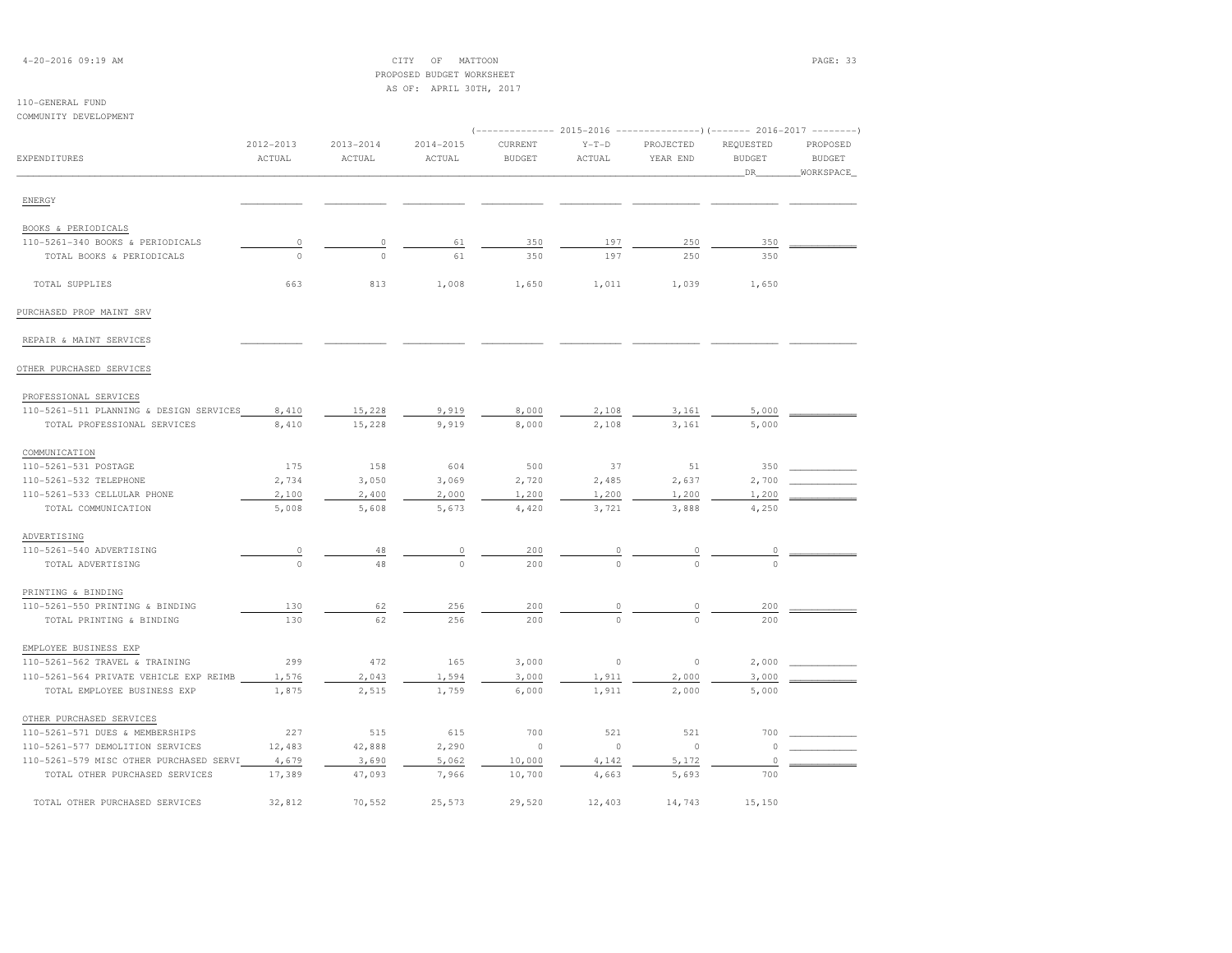| $4 - 20 - 2016$ 09:19 AM |  |  |
|--------------------------|--|--|
|--------------------------|--|--|

 $\text{CITY}$  OF MATTOON  $\blacksquare$  PROPOSED BUDGET WORKSHEETAS OF: APRIL 30TH, 2017

# 110-GENERAL FUND

### COMMUNITY DEVELOPMENT

|                                | 2012-2013 | 2013-2014         | 2014-2015 | CURRENT                                 | $Y-T-D$  | PROJECTED | REQUESTED     | PROPOSED      |  |
|--------------------------------|-----------|-------------------|-----------|-----------------------------------------|----------|-----------|---------------|---------------|--|
| EXPENDITURES                   | ACTUAL    | ACTUAL            | ACTUAL    | BUDGET                                  | ACTUAL   | YEAR END  | <b>BUDGET</b> | <b>BUDGET</b> |  |
|                                |           |                   |           |                                         |          |           | DR.           | WORKSPACE     |  |
|                                |           |                   |           |                                         |          |           |               |               |  |
| OTHER OBJECTS                  |           |                   |           |                                         |          |           |               |               |  |
| FINANCIAL TRANS OBJECTS        |           |                   |           |                                         |          |           |               |               |  |
| 110-5261-828 REAL ESTATE TAXES |           | 517               | 524       | $\circ$                                 |          |           |               |               |  |
| TOTAL FINANCIAL TRANS OBJECTS  | 4         | 517               | 524       | $\Omega$                                | 9        | 9         | $\Omega$      |               |  |
| COMPUTER INFO SYS OBJECT       |           |                   |           |                                         |          |           |               |               |  |
| 110-5261-863 COMPUTERS         | 2,616     | 2,514             |           | $\circ$                                 |          |           | 1,200         |               |  |
| TOTAL COMPUTER INFO SYS OBJECT | 2,616     | 2,514             | 0         | $\circ$                                 | $\Omega$ | $\circ$   | 1,200         |               |  |
| TOTAL OTHER OBJECTS            | 2,621     | 3,030             | 524       | $\circ$                                 | 9        | 9         | 1,200         |               |  |
| TOTAL COMMUNITY DEVELOPMENT    |           | 207, 727 203, 220 |           | 136,828 144,028 112,757 126,659 106,456 |          |           |               |               |  |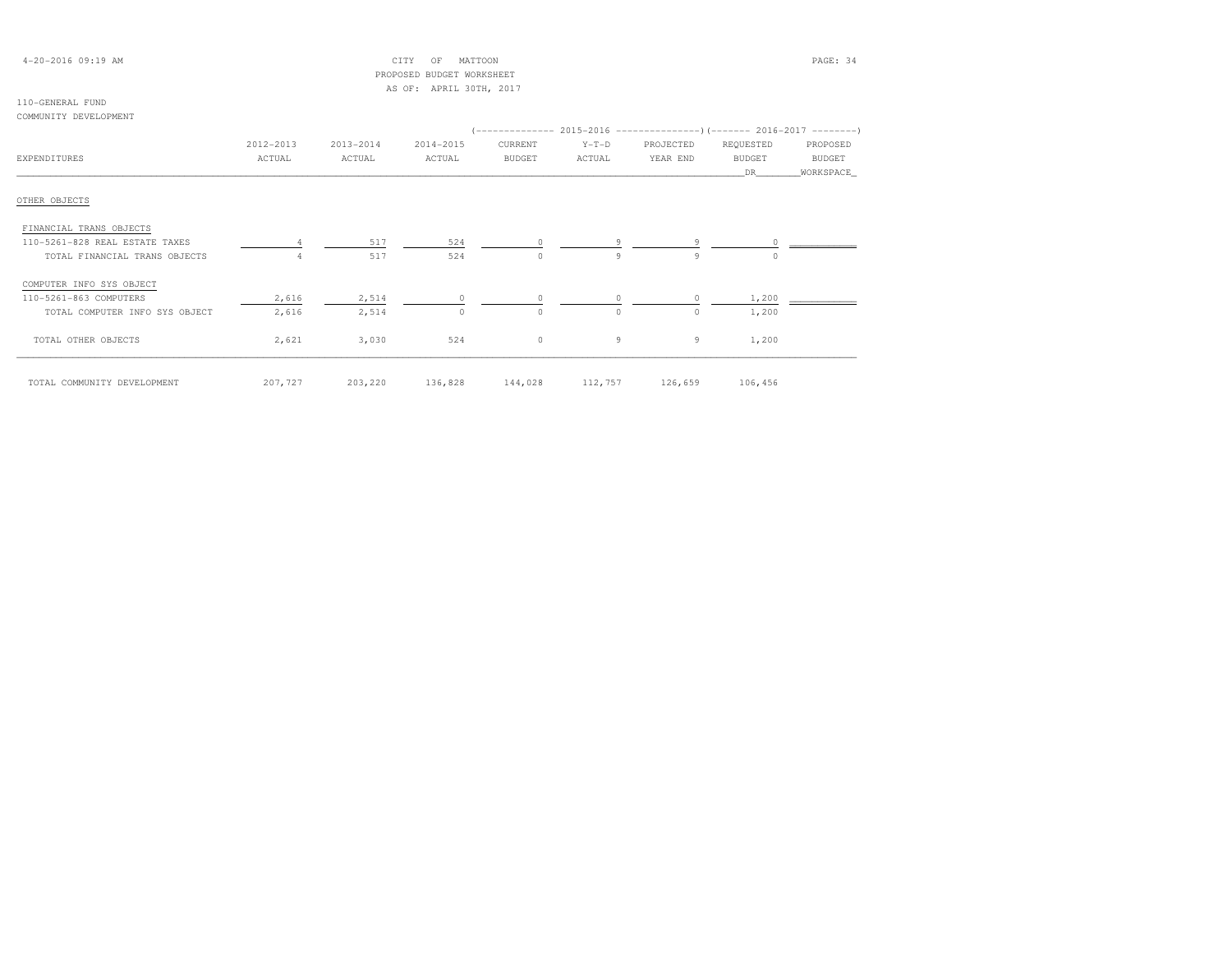| $4 - 20 - 2016$ 09:19 AM |  |  |
|--------------------------|--|--|
|--------------------------|--|--|

# $\begin{array}{ccc} \text{CITY} & \text{OF} & \text{MATION} \end{array}$  PROPOSED BUDGET WORKSHEETAS OF: APRIL 30TH, 2017

# 110-GENERAL FUND

| PUBLIC WORKS                           |               |               |               |               |         |                                                                         |               |               |  |
|----------------------------------------|---------------|---------------|---------------|---------------|---------|-------------------------------------------------------------------------|---------------|---------------|--|
|                                        |               |               |               |               |         | (-------------- 2015-2016 ----------------) (------- 2016-2017 -------- |               |               |  |
|                                        | $2012 - 2013$ | $2013 - 2014$ | $2014 - 2015$ | CURRENT       | $Y-T-D$ | PROJECTED                                                               | REQUESTED     | PROPOSED      |  |
| EXPENDITURES                           | ACTUAL        | ACTUAL        | ACTUAL        | <b>BUDGET</b> | ACTUAL  | YEAR END                                                                | <b>BUDGET</b> | <b>BUDGET</b> |  |
|                                        |               |               |               |               |         |                                                                         | _DR_          | WORKSPACE     |  |
| PERSONNEL SERVICES                     |               |               |               |               |         |                                                                         |               |               |  |
| SALARIES & WAGES                       |               |               |               |               |         |                                                                         |               |               |  |
| 110-5310-111 SALARIES OF REG EMPLOYEES | 102,478       | 87,730        | 99,013        | 176,068       | 102,823 | 106,678                                                                 | 154,614       |               |  |
| 110-5310-113 OVERTIME                  | 897           | 96            | 277           | 600           | 599     | 655                                                                     | 600           |               |  |
| 110-5310-114 COMPENSATED ABSENCES      | 11,492        | 12,186        | 10,286        | $\circ$       | 17,579  | 23,329                                                                  | $\circ$       |               |  |
| TOTAL SALARIES & WAGES                 | 114,867       | 100,011       | 109,577       | 176,668       | 121,000 | 130,662                                                                 | 155,214       |               |  |
| TOTAL PERSONNEL SERVICES               | 114,867       | 100,011       | 109,577       | 176,668       | 121,000 | 130,662                                                                 | 155,214       |               |  |
| EMPLOYEE BENEFITS                      |               |               |               |               |         |                                                                         |               |               |  |
| GROUP INSURANCE                        |               |               |               |               |         |                                                                         |               |               |  |
| 110-5310-211 GROUP HEALTH INSURANCE    | 19,418        | 18,871        | 18,691        | 24,360        | 15,137  | 15,591                                                                  | 17,446        |               |  |
| 110-5310-212 GROUP LIFE INSURANCE      | 556           | 406           | 389           | 389           | 389     | 389                                                                     | 338           |               |  |
| TOTAL GROUP INSURANCE                  | 19,974        | 19,277        | 19,080        | 24,749        | 15,526  | 15,981                                                                  | 17,784        |               |  |
| SOCIAL SECURITY CONTRIB                |               |               |               |               |         |                                                                         |               |               |  |
| 110-5310-221 FICA CONTRIBUTIONS        | 10,483        | 9,844         | 9,055         | 10,953        | 9,391   | 10,402                                                                  | 9,623         |               |  |
| 110-5310-222 MEDICARE CONTRIBUTIONS    | 2,452         | 2,302         | 2,118         | 2,562         | 2,196   | 2,433                                                                   | 2,251         |               |  |
| TOTAL SOCIAL SECURITY CONTRIB          | 12,934        | 12,147        | 11,172        | 13,515        | 11,588  | 12,835                                                                  | 11,874        |               |  |
| RETIREMENT CONTRIBTUIONS               |               |               |               |               |         |                                                                         |               |               |  |
| 110-5310-231 IMRF CONTRIBUTIONS        | 25,021        | 22,433        | 18,916        | 20,882        | 17,151  | 19,831                                                                  | 17,819        |               |  |
| TOTAL RETIREMENT CONTRIBTUIONS         | 25,021        | 22,433        | 18,916        | 20,882        | 17,151  | 19,831                                                                  | 17,819        |               |  |
| UNEMPLOYMNT COMPENSATION               |               |               |               |               |         |                                                                         |               |               |  |
| 110-5310-240 UNEMPLOYMENT COMP.        | 1,151         | 945           | 1,045         | 735           | 735     | 735                                                                     | 505           |               |  |
| TOTAL UNEMPLOYMNT COMPENSATION         | 1,151         | 945           | 1,045         | 735           | 735     | 735                                                                     | 505           |               |  |
| WORKER'S COMPENSATION                  |               |               |               |               |         |                                                                         |               |               |  |
| 110-5310-250 WORKERS' COMPENSATION     | 5,837         | 7,378         | 9,244         | 6,687         | 6,687   | 6,687                                                                   | 6,329         |               |  |
| TOTAL WORKER'S COMPENSATION            | 5,837         | 7,378         | 9,244         | 6,687         | 6,687   | 6,687                                                                   | 6,329         |               |  |
| TOTAL EMPLOYEE BENEFITS                | 64,917        | 62,180        | 59,458        | 66,568        | 51,687  | 56,068                                                                  | 54,311        |               |  |
| SUPPLIES                               |               |               |               |               |         |                                                                         |               |               |  |
| GENERAL SUPPLIES                       |               |               |               |               |         |                                                                         |               |               |  |
| 110-5310-311 OFFICE SUPPLIES           | 950           | 810           | 1,205         | 1,200         | 889     | 987                                                                     | 1,200         |               |  |
| 110-5310-316 TOOLS & EQUIPMENT         | 328           | 345           | 204           | 600           | 52      | 100                                                                     | 600           |               |  |
| 110-5310-319 MISCELLANEOUS SUPPLIES    | 1,327         | 1,344         | 2,160         | 1,500         | 1,415   | 1,415                                                                   | 1,500         |               |  |

TOTAL GENERAL SUPPLIES 2,605 2,499 3,569 3,300 2,355 2,502 3,300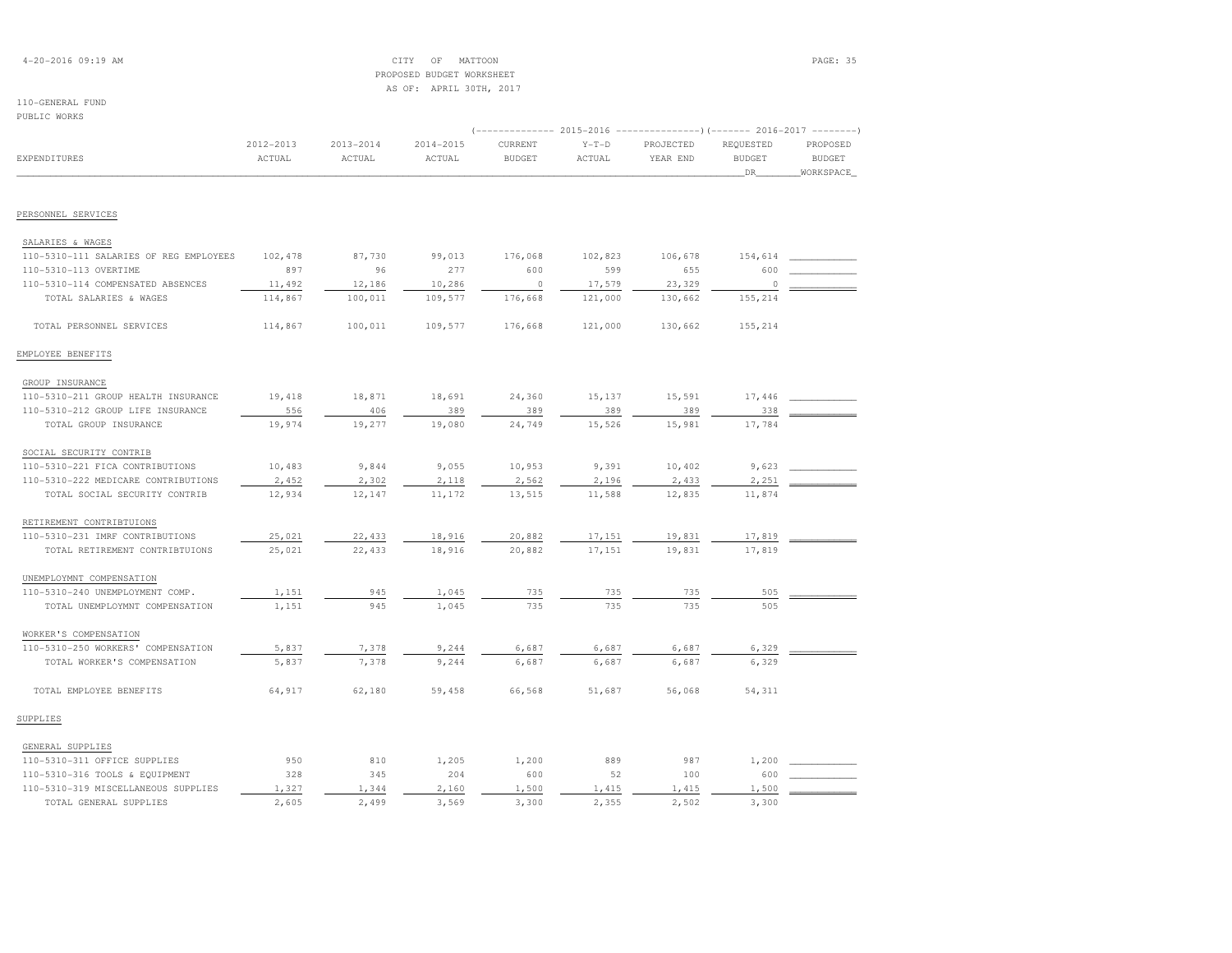| $4 - 20 - 2016$ 09:19 AM |  |  |
|--------------------------|--|--|
|--------------------------|--|--|

# $\text{CITY}$  OF MATTOON  $\blacksquare$  PROPOSED BUDGET WORKSHEETAS OF: APRIL 30TH, 2017

110-GENERAL FUND

| PUBLIC WORKS                            |               | 2013-2014 |               | (-------------- 2015-2016 -----------------) (------- 2016-2017 -------- |          |             |               |               |  |
|-----------------------------------------|---------------|-----------|---------------|--------------------------------------------------------------------------|----------|-------------|---------------|---------------|--|
| <b>EXPENDITURES</b>                     |               |           |               |                                                                          |          |             |               |               |  |
|                                         | $2012 - 2013$ |           | $2014 - 2015$ | CURRENT                                                                  | $Y-T-D$  | PROJECTED   | REQUESTED     | PROPOSED      |  |
|                                         | ACTUAL        | ACTUAL    | ACTUAL        | <b>BUDGET</b>                                                            | ACTUAL   | YEAR END    | <b>BUDGET</b> | <b>BUDGET</b> |  |
|                                         |               |           |               |                                                                          |          |             | DR            | WORKSPACE     |  |
| BOOKS & PERIODICALS                     |               |           |               |                                                                          |          |             |               |               |  |
| 110-5310-340 BOOKS & PERIODICALS        | $\circ$       | $\circ$   | $\circ$       | 200                                                                      | 0        | $\mathbb O$ | 200           |               |  |
| TOTAL BOOKS & PERIODICALS               | $\Omega$      | $\Omega$  | $\bigcap$     | 200                                                                      | $\Omega$ | $\cap$      | 200           |               |  |
|                                         |               |           |               |                                                                          |          |             |               |               |  |
| TOTAL SUPPLIES                          | 2,605         | 2,499     | 3,569         | 3,500                                                                    | 2,355    | 2,502       | 3,500         |               |  |
| PURCHASED PROP MAINT SRV                |               |           |               |                                                                          |          |             |               |               |  |
| CLEANING SERVICES                       |               |           |               |                                                                          |          |             |               |               |  |
| 110-5310-421 DISPOSAL SERVICES          | 19,651        | 18,543    | 23,170        | 20,000                                                                   | 19,157   | 24,371      | 22,000        |               |  |
| TOTAL CLEANING SERVICES                 | 19,651        | 18,543    | 23,170        | 20,000                                                                   | 19,157   | 24,371      | 22,000        |               |  |
| TOTAL PURCHASED PROP MAINT SRV          | 19,651        | 18,543    | 23,170        | 20,000                                                                   | 19,157   | 24,371      | 22,000        |               |  |
| OTHER PURCHASED SERVICES                |               |           |               |                                                                          |          |             |               |               |  |
| PROFESSIONAL SERVICES                   |               |           |               |                                                                          |          |             |               |               |  |
| 110-5310-515 LABOR RELATIONS COUNSEL    | 4,663         | 4,641     | 12,930        | 7,500                                                                    | $\circ$  | 2,894       | 5,000         |               |  |
| 110-5310-519 OTHER PROFESSIONAL SERVICE | 2,129         | 1,710     | 2,414         | 10,000                                                                   | 10,050   | 5,720       | 12,500        |               |  |
| TOTAL PROFESSIONAL SERVICES             | 6,792         | 6,351     | 15,344        | 17,500                                                                   | 10,050   | 8,614       | 17,500        |               |  |
| COMMUNICATION                           |               |           |               |                                                                          |          |             |               |               |  |
| 110-5310-533 CELLULAR PHONE             | 971           | 827       | 852           | 900                                                                      | 786      | 868         | 900           |               |  |
| TOTAL COMMUNICATION                     | 971           | 827       | 852           | 900                                                                      | 786      | 868         | 900           |               |  |
| ADVERTISING                             |               |           |               |                                                                          |          |             |               |               |  |
| 110-5310-540 ADVERTISING                | 212           | 234       | 831           | $\circ$                                                                  | 216      | 1,047       | 700           |               |  |
| TOTAL ADVERTISING                       | 212           | 234       | 831           | $\Omega$                                                                 | 216      | 1,047       | 700           |               |  |
| EMPLOYEE BUSINESS EXP                   |               |           |               |                                                                          |          |             |               |               |  |
| 110-5310-561 BUSINESS MEETING EXPENSE   | 130           | 359       | 1,322         | 800                                                                      | 528      | 708         | 800           |               |  |
| 110-5310-562 TRAVEL & TRAINING          | 259           | 293       | 638           | 400                                                                      | 150      | 634         | 500           |               |  |
| 110-5310-564 PRIVATE VEHICLE EXP REIMB  | 139           | 70        | 84            | 100                                                                      | 35       | 70          | 100           |               |  |
| TOTAL EMPLOYEE BUSINESS EXP             | 528           | 722       | 2,045         | 1,300                                                                    | 713      | 1,412       | 1,400         |               |  |
| OTHER PURCHASED SERVICES                |               |           |               |                                                                          |          |             |               |               |  |
| 110-5310-571 DUES & MEMBERSHIPS         | $\circ$       | 62        | $\circ$       | 100                                                                      | 62       | 62          | 100           |               |  |
| 110-5310-579 MISC OTHER PURCHASED SERVI | 4,118         | 2,421     | 4,600         | 5,000                                                                    | 2,547    | 2,547       | 3,500         |               |  |
| TOTAL OTHER PURCHASED SERVICES          | 4,118         | 2,483     | 4,600         | 5,100                                                                    | 2,609    | 2,609       | 3,600         |               |  |
| TOTAL OTHER PURCHASED SERVICES          | 12,620        | 10,616    | 23,672        | 24,800                                                                   | 14,374   | 14,550      | 24,100        |               |  |

OTHER OBJECTS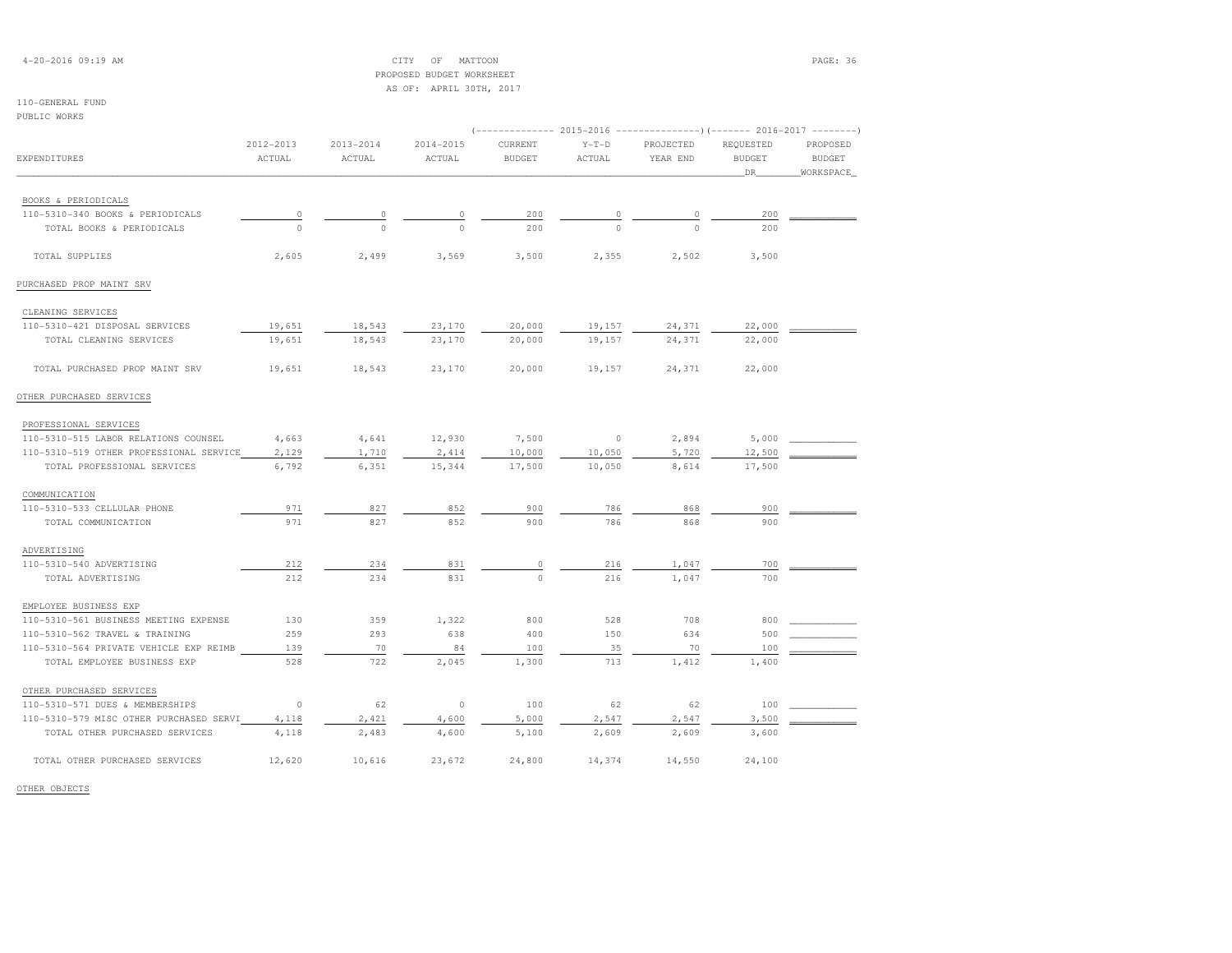## 4-20-2016 09:19 AM CITY OF MATTOON PAGE: 37 PROPOSED BUDGET WORKSHEETAS OF: APRIL 30TH, 2017

## 110-GENERAL FUND

# PUBLIC WORKS

|                                         |           |           |           |         |         | $(-------- 2015-2016 ------------)$ $(-----2016-2017 ------)$ |               |               |
|-----------------------------------------|-----------|-----------|-----------|---------|---------|---------------------------------------------------------------|---------------|---------------|
|                                         | 2012-2013 | 2013-2014 | 2014-2015 | CURRENT | $Y-T-D$ | PROJECTED                                                     | REQUESTED     | PROPOSED      |
| EXPENDITURES                            | ACTUAL    | ACTUAL    | ACTUAL    | BUDGET  | ACTUAL  | YEAR END                                                      | <b>BUDGET</b> | <b>BUDGET</b> |
|                                         |           |           |           |         |         |                                                               | DR            | WORKSPACE     |
|                                         |           |           |           |         |         |                                                               |               |               |
| FINANCIAL TRANS OBJECTS                 |           |           |           |         |         |                                                               |               |               |
| 110-5310-814 PRINT/COPY MACH LEASE & MA | 3,329     | 3,555     | 3,049     | 6,900   | 2,630   | 2,762                                                         | 3,500         |               |
| TOTAL FINANCIAL TRANS OBJECTS           | 3,329     | 3,555     | 3,049     | 6,900   | 2,630   | 2,762                                                         | 3,500         |               |
| COMPUTER INFO SYS OBJECT                |           |           |           |         |         |                                                               |               |               |
| 110-5310-863 COMPUTERS                  | 1,873     |           | 1,687     |         | 345     | 345                                                           | 2,600         |               |
| TOTAL COMPUTER INFO SYS OBJECT          | 1,873     | $\Omega$  | 1,687     | $\circ$ | 345     | 345                                                           | 2,600         |               |
| TOTAL OTHER OBJECTS                     | 5,203     | 3,555     | 4,736     | 6,900   | 2,976   | 3,107                                                         | 6,100         |               |
| TOTAL PUBLIC WORKS                      | 219,862   | 197,404   | 224,181   | 298,436 | 211,548 | 231,260                                                       | 265,225       |               |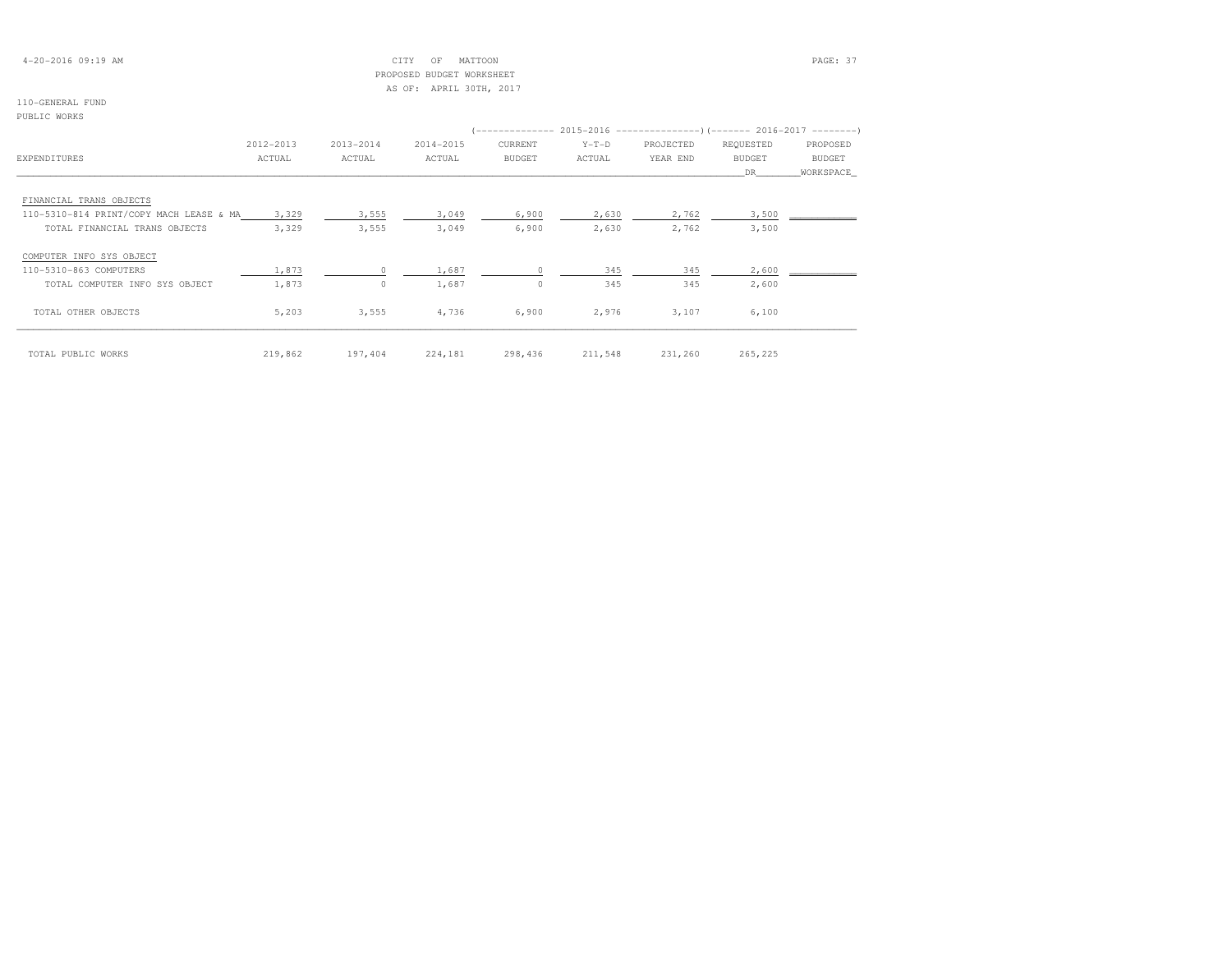| $4 - 20 - 2016$ 09:19 AM |  |  |
|--------------------------|--|--|
|--------------------------|--|--|

## $\text{CITY}$  of MATTOON  $\text{PAGE: } 38$  PROPOSED BUDGET WORKSHEETAS OF: APRIL 30TH, 2017

## 110-GENERAL FUND

| <b>STREETS</b>                          |                         |                         |                         |                                                                                                 |                   |                       |                                   |                           |
|-----------------------------------------|-------------------------|-------------------------|-------------------------|-------------------------------------------------------------------------------------------------|-------------------|-----------------------|-----------------------------------|---------------------------|
| EXPENDITURES                            | $2012 - 2013$<br>ACTUAL | $2013 - 2014$<br>ACTUAL | $2014 - 2015$<br>ACTUAL | (-------------- 2015-2016 ---------------------- 2016-2017 --------<br>CURRENT<br><b>BUDGET</b> | $Y-T-D$<br>ACTUAL | PROJECTED<br>YEAR END | REQUESTED<br><b>BUDGET</b><br>DR. | PROPOSED<br><b>BUDGET</b> |
|                                         |                         |                         |                         |                                                                                                 |                   |                       |                                   | WORKSPACE                 |
| PERSONNEL SERVICES                      |                         |                         |                         |                                                                                                 |                   |                       |                                   |                           |
| SALARIES & WAGES                        |                         |                         |                         |                                                                                                 |                   |                       |                                   |                           |
| 110-5320-111 SALARIES OF REG EMPLOYEES  | 485,239                 | 434,744                 | 450,228                 | 550,957                                                                                         | 491,141           | 537,253               | 539,416                           |                           |
| 110-5320-112 SALARIES OF TEMP EMPLOYEES | 27,080                  | 14,977                  | 22,733                  | 25,000                                                                                          | 21,759            | 21,759                | 25,000                            |                           |
| 110-5320-113 OVERTIME                   | 28,903                  | 36,389                  | 24,748                  | 30,000                                                                                          | 21,732            | 22,589                | 30,000                            |                           |
| 110-5320-114 COMPENSATED ABSENCES       | 66,969                  | 61,977                  | 65,112                  | $\circ$                                                                                         | 85,179            | 82,772                | $\circ$                           |                           |
| TOTAL SALARIES & WAGES                  | 608,191                 | 548,087                 | 562,821                 | 605,957                                                                                         | 619,811           | 664,373               | 594,416                           |                           |
| TOTAL PERSONNEL SERVICES                | 608,191                 | 548,087                 | 562,821                 | 605,957                                                                                         | 619,811           | 664,373               | 594,416                           |                           |
| EMPLOYEE BENEFITS                       |                         |                         |                         |                                                                                                 |                   |                       |                                   |                           |
| GROUP INSURANCE                         |                         |                         |                         |                                                                                                 |                   |                       |                                   |                           |
| 110-5320-211 GROUP HEALTH INSURANCE     | 92,587                  | 90,175                  | 121,753                 | 126,331                                                                                         | 118,925           | 132,650               | 116,613                           |                           |
| 110-5320-212 GROUP LIFE INSURANCE       | 1,539                   | 1,456                   | 1,296                   | 1,297                                                                                           | 1,296             | 1,296                 | 1,311                             |                           |
| TOTAL GROUP INSURANCE                   | 94,126                  | 91,631                  | 123,049                 | 127,628                                                                                         | 120,221           | 133,946               | 117,924                           |                           |
| SOCIAL SECURITY CONTRIB                 |                         |                         |                         |                                                                                                 |                   |                       |                                   |                           |
| 110-5320-221 FICA CONTRIBUTIONS         | 36,937                  | 33,220                  | 33,997                  | 37,569                                                                                          | 37,187            | 41,929                | 36,854                            |                           |
| 110-5320-222 MEDICARE CONTRIBUTIONS     | 8,638                   | 7,769                   | 7,951                   | 8,786                                                                                           | 8,697             | 9,806                 | 8,619                             |                           |
| TOTAL SOCIAL SECURITY CONTRIB           | 45,575                  | 40,989                  | 41,949                  | 46,355                                                                                          | 45,884            | 51,735                | 45, 473                           |                           |
| RETIREMENT CONTRIBTUIONS                |                         |                         |                         |                                                                                                 |                   |                       |                                   |                           |
| 110-5320-231 IMRF CONTRIBUTIONS         | 84,091                  | 73,765                  | 68,867                  | 68,651                                                                                          | 66,302            | 76,078                | 65,351                            |                           |
| TOTAL RETIREMENT CONTRIBTUIONS          | 84,091                  | 73,765                  | 68,867                  | 68,651                                                                                          | 66,302            | 76,078                | 65,351                            |                           |
| UNEMPLOYMNT COMPENSATION                |                         |                         |                         |                                                                                                 |                   |                       |                                   |                           |
| 110-5320-240 UNEMPLOYMENT COMP.         | 3,799                   | 3,969                   | 4,232                   | 2,939                                                                                           | 2,939             | 2,939                 | 2,370                             |                           |
| TOTAL UNEMPLOYMNT COMPENSATION          | 3,799                   | 3,969                   | 4,232                   | 2,939                                                                                           | 2,939             | 2,939                 | 2,370                             |                           |
| WORKER'S COMPENSATION                   |                         |                         |                         |                                                                                                 |                   |                       |                                   |                           |
| 110-5320-250 WORKERS' COMPENSATION      | 59,665                  | 52,675                  | 54,765                  | 56,234                                                                                          | 56,234            | 56,234                | 52,754                            |                           |
| TOTAL WORKER'S COMPENSATION             | 59,665                  | 52,675                  | 54,765                  | 56,234                                                                                          | 56,234            | 56,234                | 52,754                            |                           |
| TOTAL EMPLOYEE BENEFITS                 | 287,255                 | 263,030                 | 292,862                 | 301,807                                                                                         | 291,581           | 320,933               | 283,872                           |                           |
| SUPPLIES                                |                         |                         |                         |                                                                                                 |                   |                       |                                   |                           |
| GENERAL SUPPLIES                        |                         |                         |                         |                                                                                                 |                   |                       |                                   |                           |
| 110-5320-311 OFFICE SUPPLIES            | 505                     | 517                     | 215                     | 600                                                                                             | 134               | 223                   | 600                               |                           |
| 110-5320-312 CLEANING SUPPLIES          | 167                     | 85                      | $\circ$                 | 200                                                                                             | $\circ$           | $\circ$               | 200                               |                           |
| 110-5320-313 MEDICAL & SAFETY SUPPLIES  | 2,650                   | 10,630                  | 8,546                   | 2,000                                                                                           | 2,221             | 8,478                 | 9,000                             |                           |
| 110-5320-314 CHEMICALS                  | 7,969                   | 240                     | 894                     | 5,000                                                                                           | $\circ$           | $\circ$               | 1,000                             |                           |
| 110-5320-315 LANDSCAPING SUPPLIES       | 224                     | 202                     | $\circ$                 | $\circ$                                                                                         | 5                 | 8                     | $\Omega$                          |                           |
| 110-5320-316 TOOLS & EQUIPMENT          | 8,121                   | 11,818                  | 13,250                  | 10,000                                                                                          | 9,109             | 10,644                | 10,000                            |                           |
| 110-5320-318 VEHICLE PARTS              | 29,128                  | 22,230                  | 22,643                  | 28,000                                                                                          | 20,097            | 20,321                | 22,000                            |                           |

110-5320-319 MISCELLANEOUS SUPPLIES 10,288 8,056 8,059 10,000 7,233 9,065 10,000 \_\_\_\_\_\_\_\_\_\_\_\_

TOTAL GENERAL SUPPLIES 59,053 53,778 53,607 55,800 38,799 48,739 52,800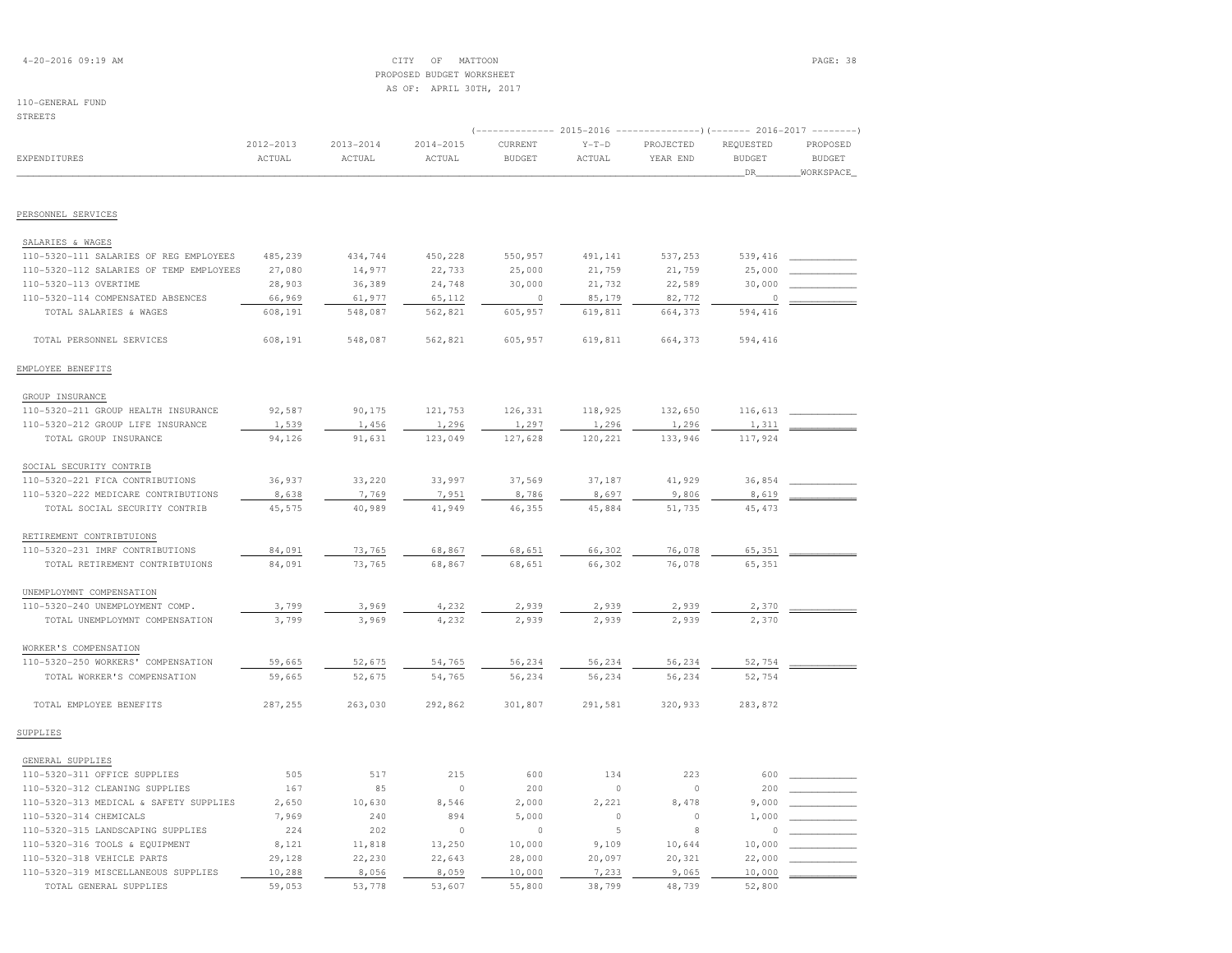## 4-20-2016 09:19 AM CITY OF MATTOON PAGE: 39 PROPOSED BUDGET WORKSHEETAS OF: APRIL 30TH, 2017

| STREETS                                 |           |               |               |                                                                                    |          |           |               |               |
|-----------------------------------------|-----------|---------------|---------------|------------------------------------------------------------------------------------|----------|-----------|---------------|---------------|
|                                         | 2012-2013 | $2013 - 2014$ | $2014 - 2015$ | (-------------- 2015-2016 ----------------) (------- 2016-2017 --------<br>CURRENT | $Y-T-D$  | PROJECTED | REQUESTED     | PROPOSED      |
| EXPENDITURES                            | ACTUAL    | ACTUAL        | ACTUAL        | <b>BUDGET</b>                                                                      | ACTUAL   | YEAR END  | <b>BUDGET</b> | <b>BUDGET</b> |
|                                         |           |               |               |                                                                                    |          |           | _DR_          | WORKSPACE     |
|                                         |           |               |               |                                                                                    |          |           |               |               |
| ENERGY                                  |           |               |               |                                                                                    |          |           |               |               |
| 110-5320-321 UTILITIES                  | 16,834    | 18,255        | 18,008        | 18,000                                                                             | 12,409   | 16,611    | 16,429        |               |
| 110-5320-326 FUEL                       | 48,825    | 47,401        | 38,198        | 48,000                                                                             | 27,372   | 33,027    | 45,000        |               |
| TOTAL ENERGY                            | 65,659    | 65,655        | 56,206        | 66,000                                                                             | 39,781   | 49,638    | 61,429        |               |
| STREET MAINT SUPPLIES                   |           |               |               |                                                                                    |          |           |               |               |
| 110-5320-351 CONCRETE                   | 15,237    | 30,048        | 25,858        | 25,000                                                                             | 33,872   | 38,729    | 30,000        |               |
| 110-5320-353 BITUMINOUS SUPPLIES        | 43,859    | 14,201        | 61,744        | 30,000                                                                             | 37,201   | 37,201    | 35,000        |               |
| 110-5320-359 OTHER STREET MAINT SUPPLIE | 1,758     | 4,631         | 1,268         | 5,000                                                                              | 3,649    | 3,545     | 3,000         |               |
| TOTAL STREET MAINT SUPPLIES             | 60,853    | 48,880        | 88,869        | 60,000                                                                             | 74,722   | 79,475    | 68,000        |               |
| SWR SYSTM MAINT SUPPLIES                |           |               |               |                                                                                    |          |           |               |               |
| 110-5320-363 BACKFILL AND SURFACE MATER | 5,722     | 344           |               | 5,000                                                                              |          |           | 1,000         |               |
| TOTAL SWR SYSTM MAINT SUPPLIES          | 5,722     | 344           | $\circ$       | 5,000                                                                              | $\Omega$ | $\Omega$  | 1,000         |               |
| TOTAL SUPPLIES                          | 191,287   | 168,657       | 198,682       | 186,800                                                                            | 153,301  | 177,852   | 183,229       |               |
| PURCHASED PROP MAINT SRV                |           |               |               |                                                                                    |          |           |               |               |
| CLEANING SERVICES                       |           |               |               |                                                                                    |          |           |               |               |
| REPAIR & MAINT SERVICES                 |           |               |               |                                                                                    |          |           |               |               |
| 110-5320-432 REPAIR OF BUILDINGS        | 746       | 5,791         | 5,371         | 4,000                                                                              | 1,874    | 2,869     | 4,000         |               |
| 110-5320-433 REPAIR OF MACHINERY        | 24,671    | 31,871        | 66,856        | 39,000                                                                             | 16,783   | 22,348    | 40,000        |               |
| 110-5320-434 REPAIR OF VEHICLES         | 15,749    | 16,623        | 12,215        | 15,000                                                                             | 8,266    | 13,145    | 15,000        |               |
| TOTAL REPAIR & MAINT SERVICES           | 41,166    | 54,286        | 84,442        | 58,000                                                                             | 26,924   | 38,362    | 59,000        |               |
| RENTALS                                 |           |               |               |                                                                                    |          |           |               |               |
| 110-5320-440 RENTALS                    | 1,942     | 525           | 2,752         | 5,000                                                                              | 4,700    | 4,604     | 5,000         |               |
| TOTAL RENTALS                           | 1,942     | 525           | 2,752         | 5,000                                                                              | 4,700    | 4,604     | 5,000         |               |
| CONSTRUCTION SERVICES                   |           |               |               |                                                                                    |          |           |               |               |
| 110-5320-459 OTHER CONSTRUCTION COSTS   | 1,660     | 2,686         | 1,400         | 12,500                                                                             | 5,936    | 7,336     | 10,000        |               |
| TOTAL CONSTRUCTION SERVICES             | 1,660     | 2,686         | 1,400         | 12,500                                                                             | 5,936    | 7,336     | 10,000        |               |
| OTHER PROP MAINT SERVICE                |           |               |               |                                                                                    |          |           |               |               |
| 110-5320-460 OTHER PROP MAINT SERVICES  | 0         | 39            |               |                                                                                    |          |           | 2,500         |               |
| TOTAL OTHER PROP MAINT SERVICE          | $\cap$    | 39            |               |                                                                                    |          | $\Omega$  | 2,500         |               |
| TOTAL PURCHASED PROP MAINT SRV          | 44,768    | 57,535        | 88,594        | 75,500                                                                             | 37,560   | 50,302    | 76,500        |               |
| OTHER PURCHASED SERVICES                |           |               |               |                                                                                    |          |           |               |               |
| PROFESSIONAL SERVICES                   |           |               |               |                                                                                    |          |           |               |               |
| 110-5320-519 OTHER PROFESSIONAL SERVICE | 5,401     | 587           | 4,610         | 2,500                                                                              | 1,256    | 1,477     | 2,500         |               |
| TOTAL PROFESSIONAL SERVICES             | 5,401     | 587           | 4,610         | 2,500                                                                              | 1,256    | 1,477     | 2,500         |               |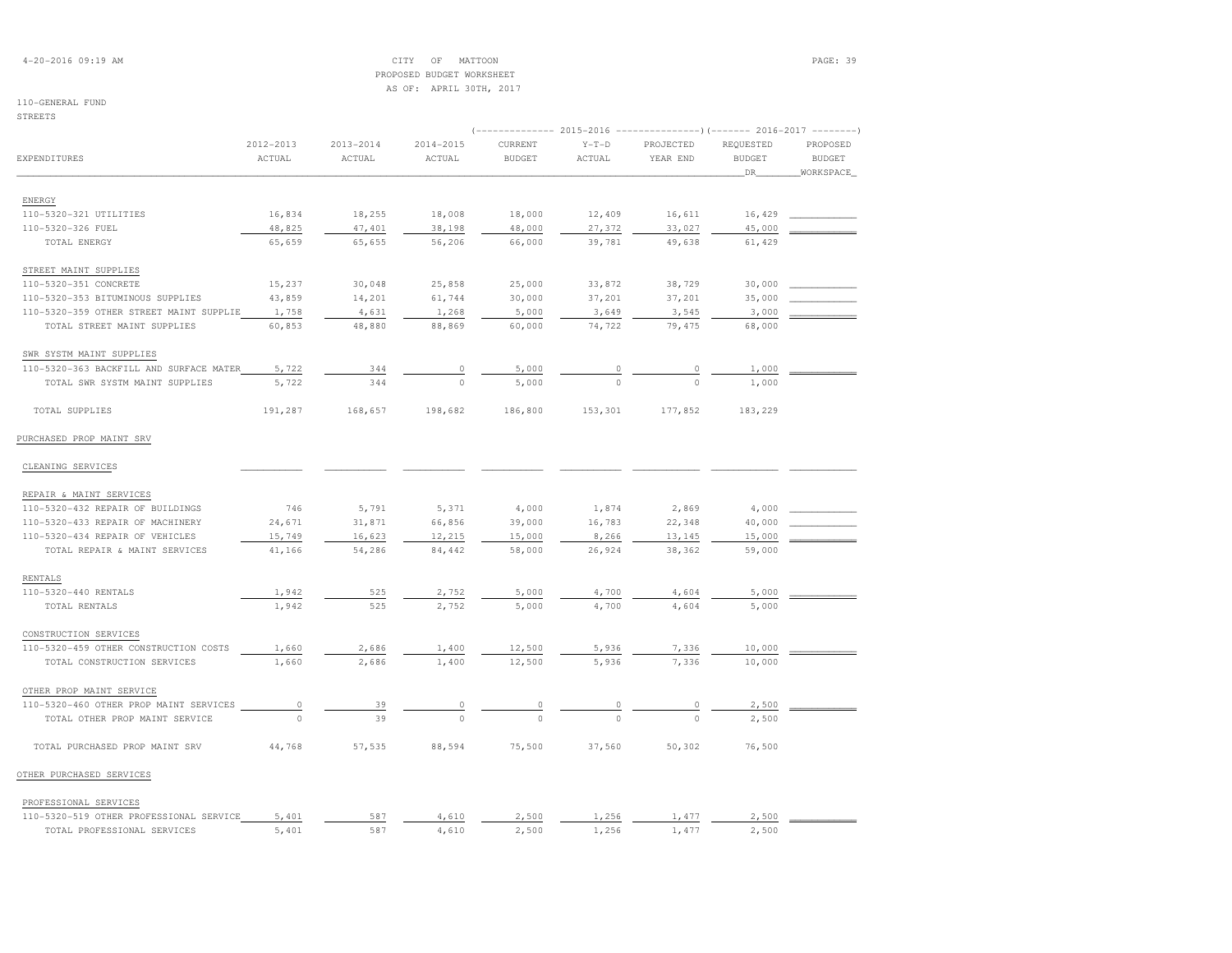## 4-20-2016 09:19 AM CITY OF MATTOON PAGE: 40 PROPOSED BUDGET WORKSHEETAS OF: APRIL 30TH, 2017

## 110-GENERAL FUND

STREETS

|                                | 2012-2013 | $2013 - 2014$ | 2014-2015 | CURRENT       | $Y-T-D$        | PROJECTED | REQUESTED     | PROPOSED      |
|--------------------------------|-----------|---------------|-----------|---------------|----------------|-----------|---------------|---------------|
| EXPENDITURES                   | ACTUAL    | ACTUAL        | ACTUAL    | <b>BUDGET</b> | ACTUAL         | YEAR END  | <b>BUDGET</b> | <b>BUDGET</b> |
|                                |           |               |           |               |                |           | DR            | WORKSPACE     |
| COMMUNICATION                  |           |               |           |               |                |           |               |               |
| 110-5320-532 TELEPHONE         | 4,711     | 4,856         | 4,850     | 5,000         | 4,982          | 4,976     | 5,000         |               |
| 110-5320-533 CELLULAR PHONE    | 752       | 509           | 434       | 500           | 371            | 414       | 500           |               |
| 110-5320-535 RADIOS            | 6,008     | 1,081         | 254       | 1,500         | 834            | 620       | 1,000         |               |
| TOTAL COMMUNICATION            | 11,470    | 6,446         | 5,539     | 7,000         | 6,187          | 6,010     | 6,500         |               |
| EMPLOYEE BUSINESS EXP          |           |               |           |               |                |           |               |               |
| 110-5320-562 TRAVEL & TRAINING | 1,426     | 1,266         | 1,053     | 1,500         | 841            | 1,015     | 1,200         |               |
| TOTAL EMPLOYEE BUSINESS EXP    | 1,426     | 1,266         | 1,053     | 1,500         | 841            | 1,015     | 1,200         |               |
| OTHER PURCHASED SERVICES       |           |               |           |               |                |           |               |               |
| TOTAL OTHER PURCHASED SERVICES | 18,297    | 8,299         | 11,202    | 11,000        | 8,284          | 8,502     | 10,200        |               |
| PROPERTY                       |           |               |           |               |                |           |               |               |
| IMPROVEMENTS-NOT BLDNGS        |           |               |           |               |                |           |               |               |
| MACHINERY & EQUIPMENT          |           |               |           |               |                |           |               |               |
| 110-5320-741 MACHINERY         | $\circ$   | 135,740       | 598       | $\circ$       | 3,133          | 4,700     | $\circ$       |               |
| 110-5320-742 VEHICLES          | 1,500     | $\circ$       | $\circ$   | $\Omega$      | $\overline{0}$ | $\circ$   | $\Omega$      |               |
| 110-5320-743 MEF CONTRIBUTION  | 90,715    | 40,000        | 28,718    | 63,718        | 63,718         | 63,718    | 28,718        |               |
| TOTAL MACHINERY & EQUIPMENT    | 92,215    | 175,740       | 29,316    | 63,718        | 66,851         | 68,418    | 28,718        |               |
| TOTAL PROPERTY                 | 92,215    | 175,740       | 29,316    | 63,718        | 66,851         | 68,418    | 28,718        |               |
| OTHER OBJECTS                  |           |               |           |               |                |           |               |               |
| FINANCIAL TRANS OBJECTS        |           |               |           |               |                |           |               |               |
| 110-5320-828 REAL ESTATE TAXES | 112       | 113           | 112       | 100           | 2,157          | 2,157     | 100           |               |
| TOTAL FINANCIAL TRANS OBJECTS  | 112       | 113           | 112       | 100           | 2,157          | 2,157     | 100           |               |
| COMPUTER INFO SYS OBJECT       |           |               |           |               |                |           |               |               |
| 110-5320-863 COMPUTERS         | 872       | 0             | 0         |               |                |           | 400           |               |
| TOTAL COMPUTER INFO SYS OBJECT | 872       | $\Omega$      | $\Omega$  | $\Omega$      | $\Omega$       | $\Omega$  | 400           |               |
| TOTAL OTHER OBJECTS            | 985       | 113           | 112       | 100           | 2,157          | 2,157     | 500           |               |
|                                |           |               |           |               |                |           |               |               |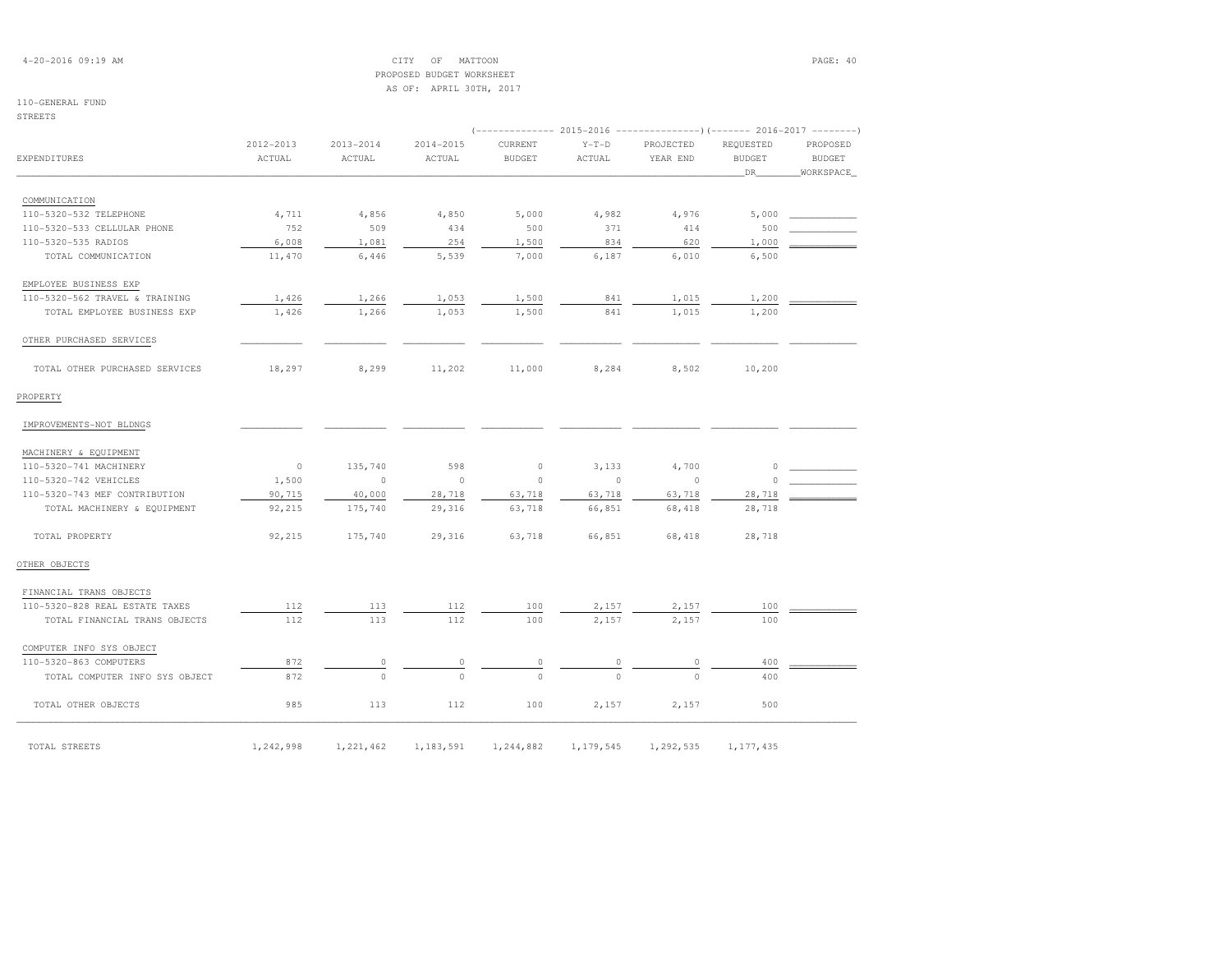| $4 - 20 - 2016$ 09:19 AM |           |           | CITY<br>MATTOON<br>OF<br>PROPOSED BUDGET WORKSHEET<br>AS OF: APRIL 30TH, 2017 |         |         |           |               | PAGE: 41  |
|--------------------------|-----------|-----------|-------------------------------------------------------------------------------|---------|---------|-----------|---------------|-----------|
| 110-GENERAL FUND         |           |           |                                                                               |         |         |           |               |           |
| STREET LIGHTING          |           |           |                                                                               |         |         |           |               |           |
|                          | 2012-2013 | 2013-2014 | 2014-2015                                                                     | CURRENT | $Y-T-D$ | PROJECTED | REQUESTED     | PROPOSED  |
| EXPENDITURES             | ACTUAL    | ACTUAL    | ACTUAL                                                                        | BUDGET  | ACTUAL  | YEAR END  | <b>BUDGET</b> | BUDGET    |
|                          |           |           |                                                                               |         |         |           | DR.           | WORKSPACE |
| SUPPLIES                 |           |           |                                                                               |         |         |           |               |           |
| ENERGY                   |           |           |                                                                               |         |         |           |               |           |
| PURCHASED PROP MAINT SRV |           |           |                                                                               |         |         |           |               |           |
| REPAIR & MAINT SERVICES  |           |           |                                                                               |         |         |           |               |           |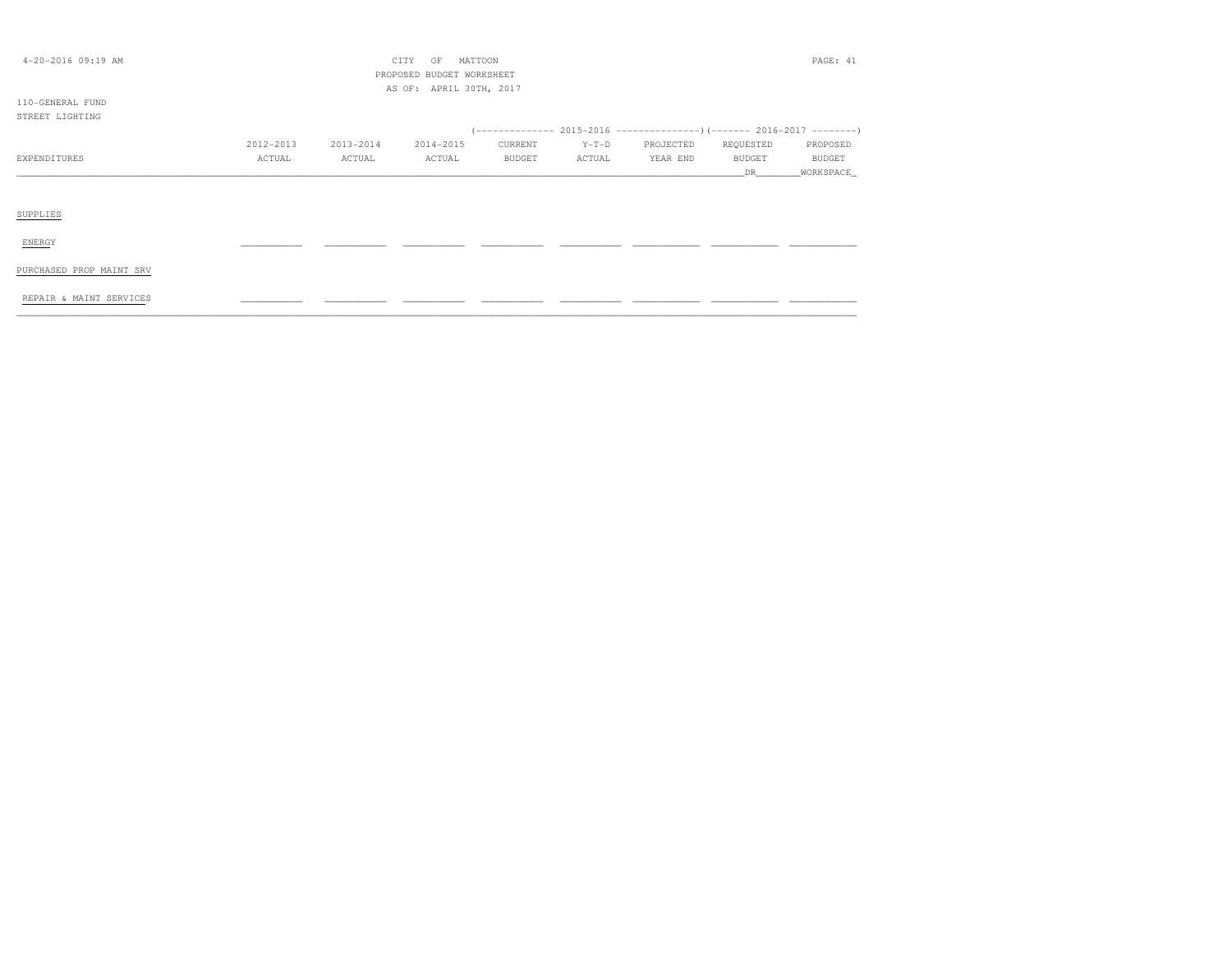| $4 - 20 - 2016$ 09:19 AM |           |           | CITY<br>MATTOON<br>OF     |         |         |                                                                      |           | PAGE: 42      |
|--------------------------|-----------|-----------|---------------------------|---------|---------|----------------------------------------------------------------------|-----------|---------------|
|                          |           |           | PROPOSED BUDGET WORKSHEET |         |         |                                                                      |           |               |
|                          |           |           | AS OF: APRIL 30TH, 2017   |         |         |                                                                      |           |               |
| 110-GENERAL FUND         |           |           |                           |         |         |                                                                      |           |               |
| TRAFFIC CONTROL DEVICES  |           |           |                           |         |         |                                                                      |           |               |
|                          |           |           |                           |         |         | $(---------- 2015-2016$ ---------------) (------- 2016-2017 -------) |           |               |
|                          | 2012-2013 | 2013-2014 | 2014-2015                 | CURRENT | $Y-T-D$ | PROJECTED                                                            | REQUESTED | PROPOSED      |
| EXPENDITURES             | ACTUAL    | ACTUAL    | ACTUAL                    | BUDGET  | ACTUAL  | YEAR END                                                             | BUDGET    | <b>BUDGET</b> |
|                          |           |           |                           |         |         |                                                                      | DR        | WORKSPACE     |
|                          |           |           |                           |         |         |                                                                      |           |               |
| SUPPLIES                 |           |           |                           |         |         |                                                                      |           |               |
|                          |           |           |                           |         |         |                                                                      |           |               |
| STREET MAINT SUPPLIES    |           |           |                           |         |         |                                                                      |           |               |
|                          |           |           |                           |         |         |                                                                      |           |               |
| PURCHASED PROP MAINT SRV |           |           |                           |         |         |                                                                      |           |               |
|                          |           |           |                           |         |         |                                                                      |           |               |
| REPAIR & MAINT SERVICES  |           |           |                           |         |         |                                                                      |           |               |
|                          |           |           |                           |         |         |                                                                      |           |               |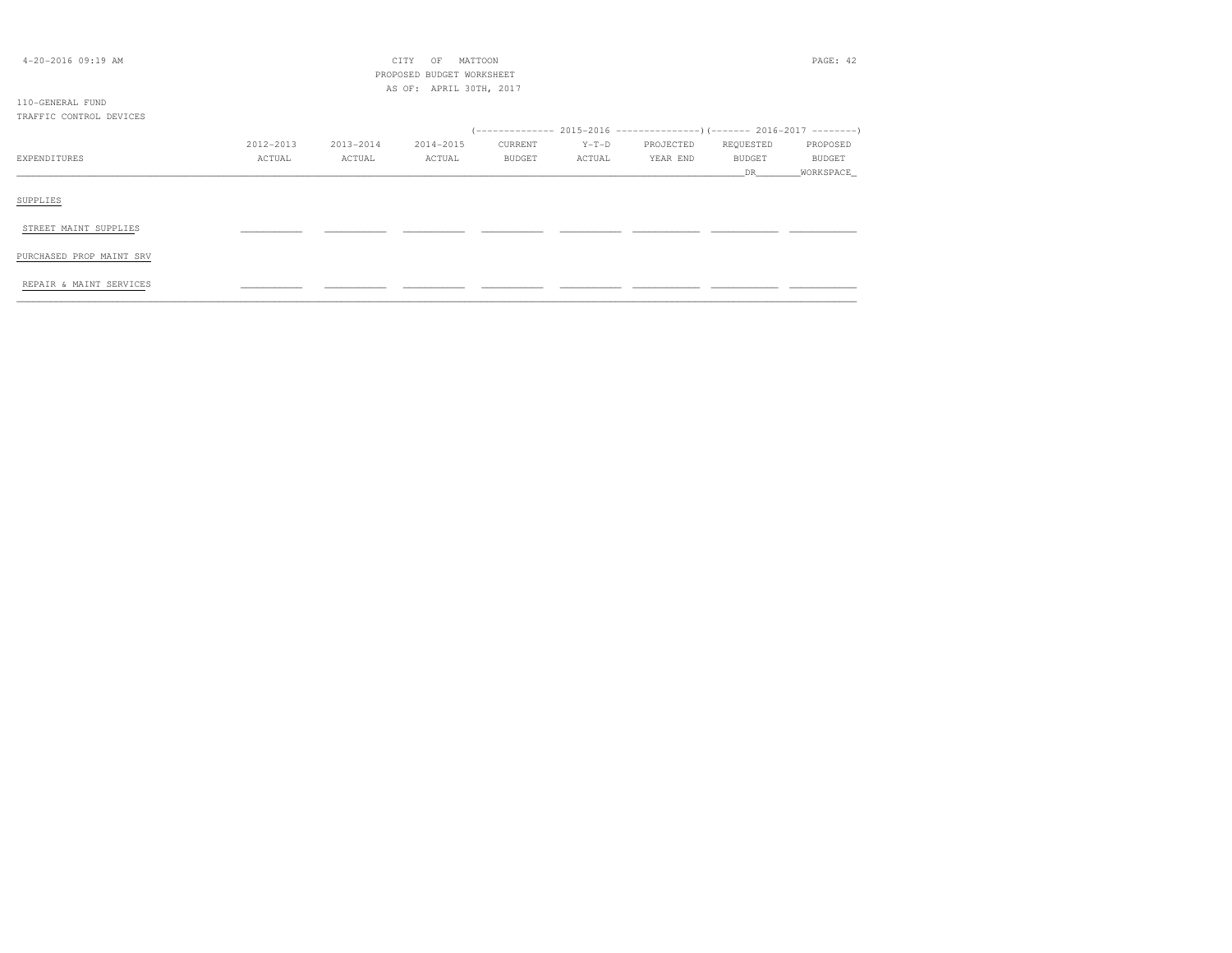## 4-20-2016 09:19 AM CITY OF MATTOON PAGE: 43 PROPOSED BUDGET WORKSHEETAS OF: APRIL 30TH, 2017

| BUILDINGS & GROUNDS                     |                     |                         |                         |                                                  |                   |                       |                                                                             |                                        |
|-----------------------------------------|---------------------|-------------------------|-------------------------|--------------------------------------------------|-------------------|-----------------------|-----------------------------------------------------------------------------|----------------------------------------|
| EXPENDITURES                            | 2012-2013<br>ACTUAL | $2013 - 2014$<br>ACTUAL | $2014 - 2015$<br>ACTUAL | $---------2015-2016$<br>CURRENT<br><b>BUDGET</b> | $Y-T-D$<br>ACTUAL | PROJECTED<br>YEAR END | ----------)(------- 2016-2017 --------<br>REQUESTED<br><b>BUDGET</b><br>DR_ | PROPOSED<br><b>BUDGET</b><br>WORKSPACE |
| PERSONNEL SERVICES                      |                     |                         |                         |                                                  |                   |                       |                                                                             |                                        |
| SALARIES & WAGES                        |                     |                         |                         |                                                  |                   |                       |                                                                             |                                        |
| 110-5381-111 SALARIES OF REG EMPLOYEES  | 75,103              | 81,674                  | 85,829                  | 92,987                                           | 78,707            | 78,932                | 97,588                                                                      |                                        |
| 110-5381-112 SALARIES OF TEMP EMPLOYEES | $\circ$             | $\mathbb O$             | 1,359                   | 12,500                                           | 8,472             | 9,413                 | 11,000                                                                      |                                        |
| 110-5381-113 OVERTIME                   | 103                 | 69                      | 71                      | $\circ$                                          | 200               | 127                   | 100                                                                         |                                        |
| 110-5381-114 COMPENSATED ABSENCES       | 4,676               | 7,713                   | 5,892                   | $\circ$                                          | 11,912            | 14,102                | $\circ$                                                                     |                                        |
| TOTAL SALARIES & WAGES                  | 79,882              | 89,456                  | 93,151                  | 105,487                                          | 99,291            | 102,574               | 108,688                                                                     |                                        |
| TOTAL PERSONNEL SERVICES                | 79,882              | 89,456                  | 93,151                  | 105,487                                          | 99,291            | 102,574               | 108,688                                                                     |                                        |
| EMPLOYEE BENEFITS                       |                     |                         |                         |                                                  |                   |                       |                                                                             |                                        |
| GROUP INSURANCE                         |                     |                         |                         |                                                  |                   |                       |                                                                             |                                        |
| 110-5381-211 GROUP HEALTH INSURANCE     | 9,653               | 10,441                  | 15,399                  | 15,350                                           | 14,710            | 15,350                | 14,772                                                                      |                                        |
| 110-5381-212 GROUP LIFE INSURANCE       | 300                 | 300                     | 268                     | 268                                              | 268               | 268                   | 287                                                                         |                                        |
| TOTAL GROUP INSURANCE                   | 9,953               | 10,741                  | 15,667                  | 15,618                                           | 14,978            | 15,618                | 15,059                                                                      |                                        |
| SOCIAL SECURITY CONTRIB                 |                     |                         |                         |                                                  |                   |                       |                                                                             |                                        |
| 110-5381-221 FICA CONTRIBUTIONS         | 4,824               | 5,404                   | 5,519                   | 6,540                                            | 5,923             | 6,655                 | 6,739                                                                       |                                        |
| 110-5381-222 MEDICARE CONTRIBUTIONS     | 1,128               | 1,264                   | 1,291                   | 1,530                                            | 1,385             | 1,556                 | 1,576                                                                       |                                        |
| TOTAL SOCIAL SECURITY CONTRIB           | 5,953               | 6,668                   | 6,810                   | 8,070                                            | 7,308             | 8,211                 | 8,315                                                                       |                                        |
| RETIREMENT CONTRIBTUIONS                |                     |                         |                         |                                                  |                   |                       |                                                                             |                                        |
| 110-5381-231 IMRF CONTRIBUTIONS         | 11,490              | 12,314                  | 11,456                  | 10,991                                           | 9,807             | 11,154                | 11,203                                                                      |                                        |
| TOTAL RETIREMENT CONTRIBTUIONS          | 11,490              | 12,314                  | 11,456                  | 10,991                                           | 9,807             | 11,154                | 11,203                                                                      |                                        |
| UNEMPLOYMNT COMPENSATION                |                     |                         |                         |                                                  |                   |                       |                                                                             |                                        |
| 110-5381-240 UNEMPLOYMENT COMP.         | 622                 | 700                     | 718                     | 749                                              | 749               | 749                   | 609                                                                         |                                        |
| TOTAL UNEMPLOYMNT COMPENSATION          | 622                 | 700                     | 718                     | 749                                              | 749               | 749                   | 609                                                                         |                                        |
| WORKER'S COMPENSATION                   |                     |                         |                         |                                                  |                   |                       |                                                                             |                                        |
| 110-5381-250 WORKERS' COMPENSATION      | 3,299               | 2,723                   | 3,091                   | 6,898                                            | 6,898             | 6,898                 | 6,951                                                                       |                                        |
| TOTAL WORKER'S COMPENSATION             | 3,299               | 2,723                   | 3,091                   | 6,898                                            | 6,898             | 6,898                 | 6,951                                                                       |                                        |
| TOTAL EMPLOYEE BENEFITS                 | 31,317              | 33,146                  | 37,742                  | 42,326                                           | 39,740            | 42,630                | 42,137                                                                      |                                        |
| SUPPLIES                                |                     |                         |                         |                                                  |                   |                       |                                                                             |                                        |
| GENERAL SUPPLIES                        |                     |                         |                         |                                                  |                   |                       |                                                                             |                                        |
| 110-5381-312 CLEANING SUPPLIES          | 6,918               | 5,443                   | 6,910                   | 6,000                                            | 5,874             | 7,015                 | 6,500                                                                       |                                        |
| 110-5381-315 LANDSCAPING SUPPLIES       | $\circ$             | $\circ$                 | 640                     | 600                                              | 852               | 1,276                 | 1,200                                                                       |                                        |
| 110-5381-316 TOOLS & EQUIPMENT          | 637                 | 190                     | 454                     | 500                                              | 282               | 662                   | 600                                                                         |                                        |
| 110-5381-317 SITE FURNISHINGS           | $\circ$             | $\circ$                 | 213                     | 500                                              | 1,064             | 1,277                 | 1,200                                                                       |                                        |
| 110-5381-319 MISCELLANEOUS SUPPLIES     | 572                 | 1,986                   | 1,870                   | 3,000                                            | 2,007             | 2,310                 | 2,000                                                                       |                                        |
| TOTAL GENERAL SUPPLIES                  | 8,127               | 7,619                   | 10,086                  | 10,600                                           | 10,079            | 12,540                | 11,500                                                                      |                                        |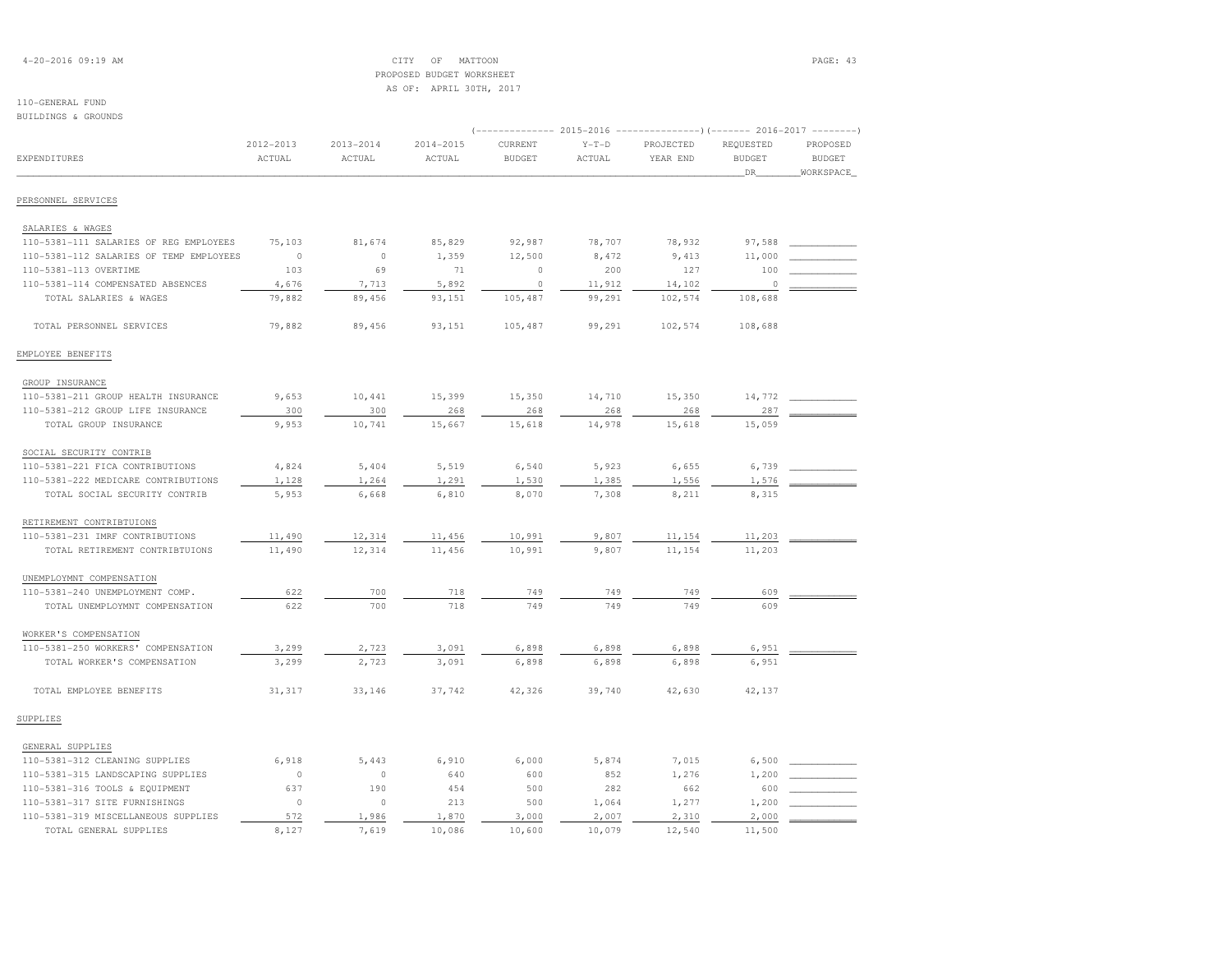| $4 - 20 - 2016$ 09:19 AM |  |  |
|--------------------------|--|--|
|--------------------------|--|--|

# CITY OF MATTOON PAGE: 44 PROPOSED BUDGET WORKSHEET

 AS OF: APRIL 30TH, 2017110-GENERAL FUND BUILDINGS & GROUNDS (-------------- 2015-2016 ---------------)(------- 2016-2017 --------) 2012-2013 2013-2014 2014-2015 CURRENT Y-T-D PROJECTED REQUESTED PROPOSED**BUDGET** EXPENDITURES ACTUAL ACTUAL ACTUAL BUDGET ACTUAL YEAR END BUDGET BUDGETWORKSPACE \_\_\_\_\_\_\_\_\_\_\_\_\_\_\_\_\_\_\_\_\_\_\_\_\_\_\_\_\_\_\_\_\_\_\_\_\_\_\_\_\_\_\_\_\_\_\_\_\_\_\_\_\_\_\_\_\_\_\_\_\_\_\_\_\_\_\_\_\_\_\_\_\_\_\_\_\_\_\_\_\_\_\_\_\_\_\_\_\_\_\_\_\_\_\_\_\_\_\_\_\_\_\_\_\_\_\_\_\_\_\_\_\_\_\_\_\_\_\_\_\_\_\_\_\_\_\_\_\_\_DR\_\_\_\_\_\_\_\_WORKSPACE\_ ENERGY 110-5381-321 UTILITIES 57,430 59,702 45,713 59,000 40,519 42,045 46,639 \_\_\_\_\_\_\_\_\_\_\_\_ TOTAL ENERGY 57,430 59,702 45,713 59,000 40,519 42,045 46,639 TOTAL SUPPLIES 65,557 67,321 55,800 69,600 50,598 54,585 58,139PURCHASED PROP MAINT SRV REPAIR & MAINT SERVICES110-5381-432 REPAIR OF BUILDINGS  $17,556$  14,820  $17,874$  20,000 11,158 21,345 20,000 2000 110-5381-435 ELEVATOR SERVICE AGREEMEN 5,038 7,022 6,227 7,000 5,861 3,957 7,000 TOTAL REPAIR & MAINT SERVICES 22,594 21,842 24,101 27,000 17,019 25,302 27,000 OTHER PROP MAINT SERVICE 110-5381-460 OTHER PROP MAINT SERVICES 8,410 7,205 7,625 8,000 9,426 9,855 8,000 \_\_\_\_\_\_\_\_\_\_\_\_ TOTAL OTHER PROP MAINT SERVICE 8,410 7,205 7,625 8,000 9,426 9,855 8,000 TOTAL PURCHASED PROP MAINT SRV 31,004 29,047 31,726 35,000 26,445 35,157 35,000OTHER PURCHASED SERVICES COMMUNICATION \_\_\_\_\_\_\_\_\_\_\_ \_\_\_\_\_\_\_\_\_\_\_ \_\_\_\_\_\_\_\_\_\_\_ \_\_\_\_\_\_\_\_\_\_\_ \_\_\_\_\_\_\_\_\_\_\_ \_\_\_\_\_\_\_\_\_\_\_\_ \_\_\_\_\_\_\_\_\_\_\_\_ \_\_\_\_\_\_\_\_\_\_\_\_ OTHER PURCHASED SERVICES 110-5381-576 SECURITY SERVICES 384 0 0 0 0 0 0 \_\_\_\_\_\_\_\_\_\_\_\_TOTAL OTHER PURCHASED SERVICES 384 TOTAL OTHER PURCHASED SERVICES 384 0 0 0 0 0 0OTHER OBJECTS FINANCIAL TRANS OBJECTS 110-5381-828 REAL ESTATE TAXES 9 9 9 10 9 9 10 \_\_\_\_\_\_\_\_\_\_\_\_ $-5381-828$  REAL ESTATE TAXES  $\frac{9}{9}$   $\frac{9}{9}$   $\frac{9}{9}$   $\frac{10}{10}$   $\frac{9}{9}$   $\frac{9}{10}$   $\frac{9}{9}$   $\frac{9}{10}$ TOTAL OTHER OBJECTS 9 9 9 10 9 9 10

\_\_\_\_\_\_\_\_\_\_\_\_\_\_\_\_\_\_\_\_\_\_\_\_\_\_\_\_\_\_\_\_\_\_\_\_\_\_\_\_\_\_\_\_\_\_\_\_\_\_\_\_\_\_\_\_\_\_\_\_\_\_\_\_\_\_\_\_\_\_\_\_\_\_\_\_\_\_\_\_\_\_\_\_\_\_\_\_\_\_\_\_\_\_\_\_\_\_\_\_\_\_\_\_\_\_\_\_\_\_\_\_\_\_\_\_\_\_\_\_\_\_\_\_\_\_\_\_\_\_\_\_\_\_\_\_\_\_\_\_\_\_\_\_\_\_\_\_\_\_ TOTAL BUILDINGS & GROUNDS 208,152 218,979 218,428 252,423 216,084 234,955 243,974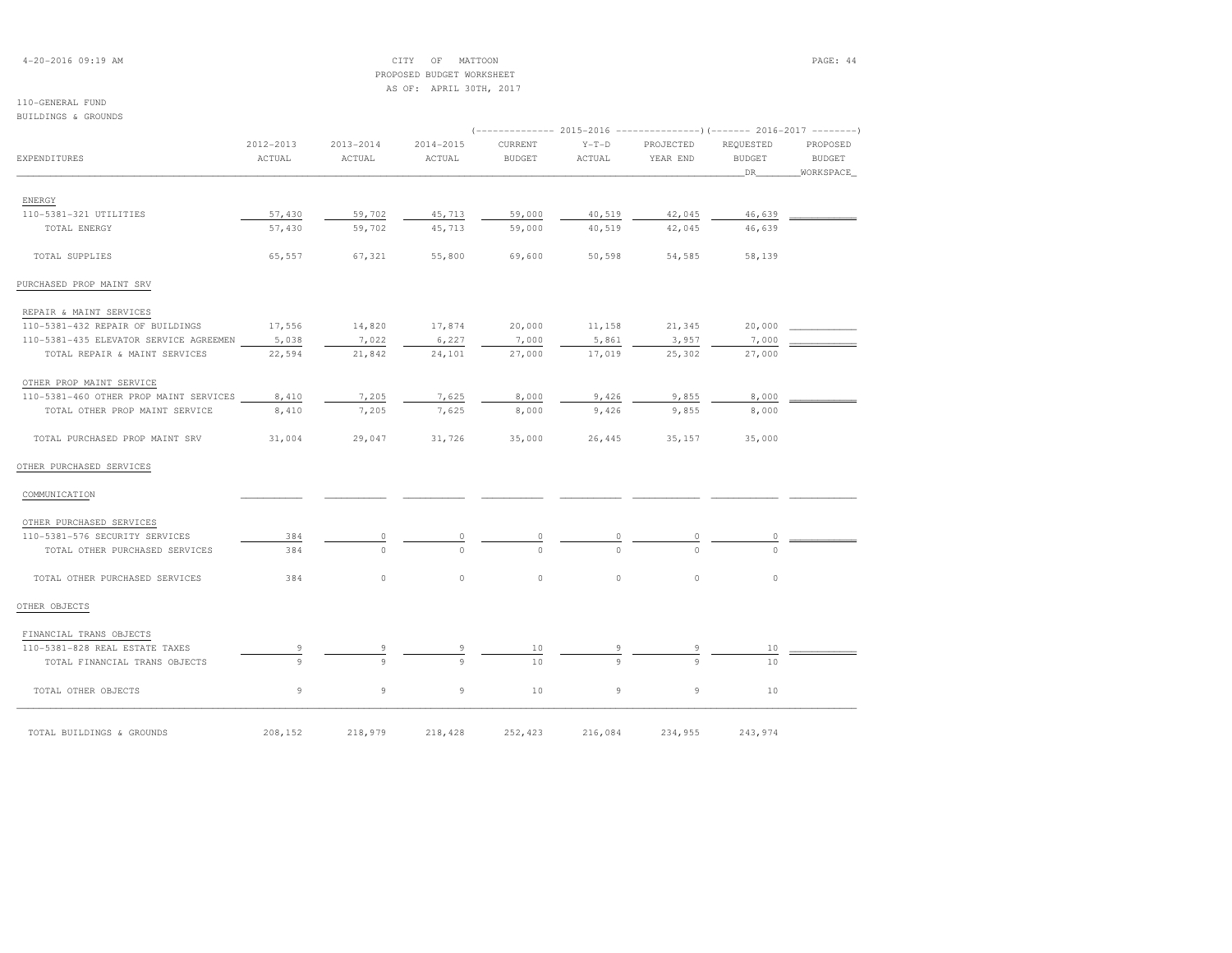# 4-20-2016 09:19 AM CITY OF MATTOON PAGE: 45PROPOSED BUDGET WORKSHEET

|                                        |           |               | AS OF: APRIL 30TH, 2017 |               |         |                                                                          |               |               |
|----------------------------------------|-----------|---------------|-------------------------|---------------|---------|--------------------------------------------------------------------------|---------------|---------------|
| 110-GENERAL FUND                       |           |               |                         |               |         |                                                                          |               |               |
| EQUIPMENT MAINTENANCE                  |           |               |                         |               |         |                                                                          |               |               |
|                                        |           |               |                         |               |         | (-------------- 2015-2016 ----------------) (------- 2016-2017 --------) |               |               |
|                                        | 2012-2013 | $2013 - 2014$ | 2014-2015               | CURRENT       | $Y-T-D$ | PROJECTED                                                                | REOUESTED     | PROPOSED      |
| <b>EXPENDITURES</b>                    | ACTUAL    | ACTUAL        | ACTUAL                  | <b>BUDGET</b> | ACTUAL  | YEAR END                                                                 | <b>BUDGET</b> | <b>BUDGET</b> |
|                                        |           |               |                         |               |         |                                                                          | DR            | WORKSPACE     |
|                                        |           |               |                         |               |         |                                                                          |               |               |
| PERSONNEL SERVICES                     |           |               |                         |               |         |                                                                          |               |               |
| SALARIES & WAGES                       |           |               |                         |               |         |                                                                          |               |               |
| 110-5390-111 SALARIES OF REG EMPLOYEES | 21,621    | 23,834        | 32,335                  | $\circ$       | 34,490  | 33,010                                                                   | $\circ$       |               |
| 110-5390-113 OVERTIME                  | 805       | 2,090         | 1,788                   | $\circ$       | 1,746   | 1,669                                                                    | $\circ$       |               |
| TOTAL SALARIES & WAGES                 | 22,426    | 25,923        | 34,123                  | $\circ$       | 36,237  | 34,680                                                                   | $\circ$       |               |
|                                        |           |               |                         |               |         |                                                                          |               |               |
| TOTAL PERSONNEL SERVICES               | 22,426    | 25,923        | 34,123                  | $\circ$       | 36,237  | 34,680                                                                   | $\circ$       |               |
| EMPLOYEE BENEFITS                      |           |               |                         |               |         |                                                                          |               |               |
| GROUP INSURANCE                        |           |               |                         |               |         |                                                                          |               |               |
| 110-5390-211 GROUP HEALTH INSURANCE    | 3,149     | 3,795         | 5,536                   | $\circ$       | 5,518   | 5,405                                                                    | 0             |               |
| TOTAL GROUP INSURANCE                  | 3,149     | 3,795         | 5,536                   | $\circ$       | 5,518   | 5,405                                                                    | 0             |               |
| SOCIAL SECURITY CONTRIB                |           |               |                         |               |         |                                                                          |               |               |
| 110-5390-221 FICA CONTRIBUTIONS        | 1,351     | 1,531         | 1,954                   | $\circ$       | 2,103   | 2,164                                                                    | $\circ$       |               |
| 110-5390-222 MEDICARE CONTRIBUTIONS    | 316       | 358           | 457                     | $\circ$       | 492     | 506                                                                      | $\circ$       |               |
| TOTAL SOCIAL SECURITY CONTRIB          | 1,667     | 1,890         | 2,411                   | $\Omega$      | 2,595   | 2,670                                                                    | $\Omega$      |               |
| RETIREMENT CONTRIBTUIONS               |           |               |                         |               |         |                                                                          |               |               |
| 110-5390-231 IMRF CONTRIBUTIONS        | 3,178     | 3,445         | 4,002                   | $\circ$       | 3,866   | 4,119                                                                    | $\circ$       |               |
| TOTAL RETIREMENT CONTRIBTUIONS         | 3,178     | 3,445         | 4,002                   | $\circ$       | 3,866   | 4,119                                                                    | $\bigcirc$    |               |
| TOTAL EMPLOYEE BENEFITS                | 7,993     | 9,130         | 11,949                  | $\circ$       | 11,978  | 12,195                                                                   | $\circ$       |               |

\_\_\_\_\_\_\_\_\_\_\_\_\_\_\_\_\_\_\_\_\_\_\_\_\_\_\_\_\_\_\_\_\_\_\_\_\_\_\_\_\_\_\_\_\_\_\_\_\_\_\_\_\_\_\_\_\_\_\_\_\_\_\_\_\_\_\_\_\_\_\_\_\_\_\_\_\_\_\_\_\_\_\_\_\_\_\_\_\_\_\_\_\_\_\_\_\_\_\_\_\_\_\_\_\_\_\_\_\_\_\_\_\_\_\_\_\_\_\_\_\_\_\_\_\_\_\_\_\_\_\_\_\_\_\_\_\_\_\_\_\_\_\_\_\_\_\_\_\_\_ TOTAL EQUIPMENT MAINTENANCE 30,419 35,053 46,072 0 48,215 46,874 0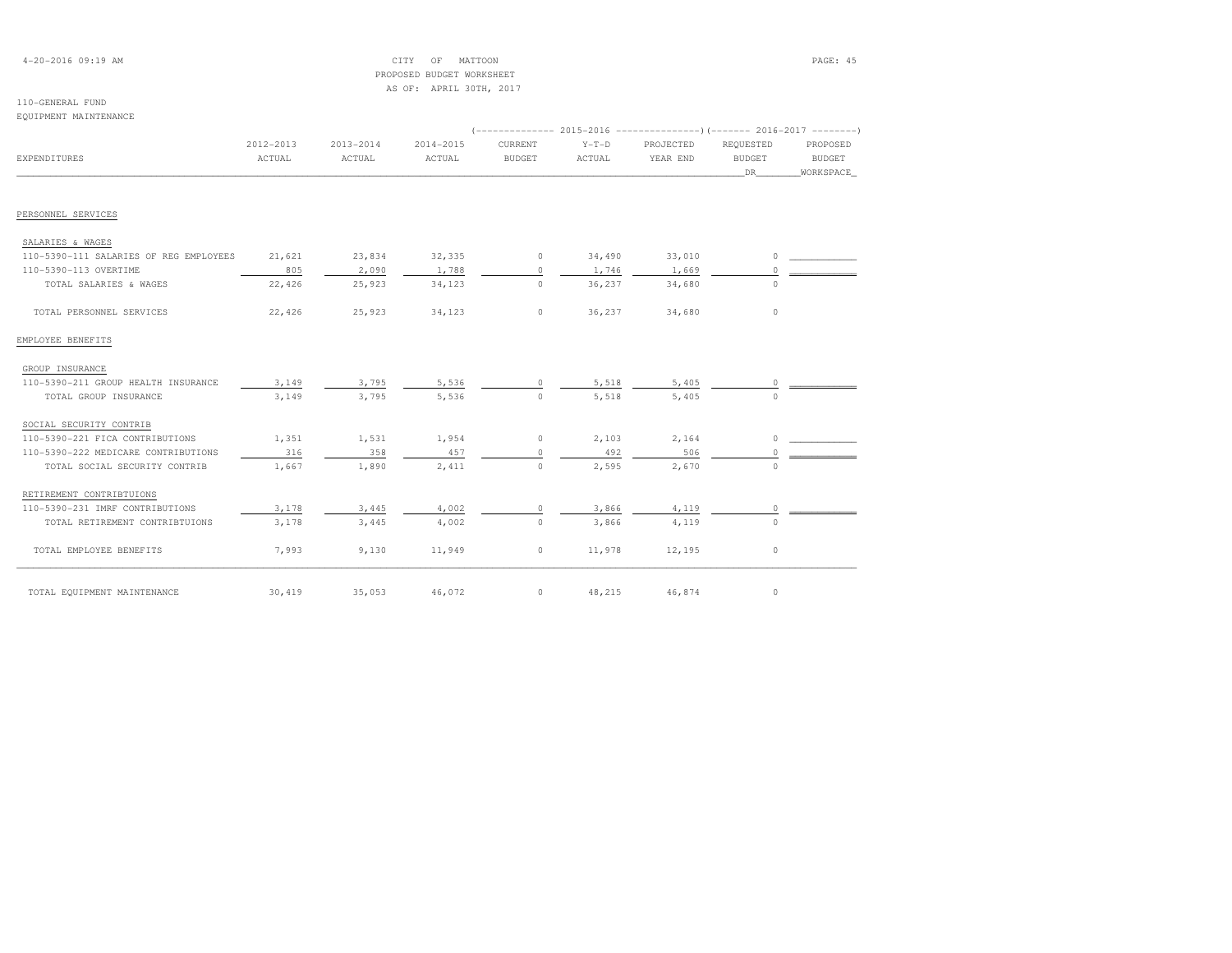| $4 - 20 - 2016$ 09:19 AM |  |  |
|--------------------------|--|--|
|--------------------------|--|--|

## CITY OF MATTOON **PAGE: 46**  PROPOSED BUDGET WORKSHEETAS OF: APRIL 30TH, 2017

## 110-GENERAL FUND

| ARTS COUNCIL                            |                         |                         |                         |                          |                                                                                             |                       |                                  |                                        |
|-----------------------------------------|-------------------------|-------------------------|-------------------------|--------------------------|---------------------------------------------------------------------------------------------|-----------------------|----------------------------------|----------------------------------------|
| <b>EXPENDITURES</b>                     | $2012 - 2013$<br>ACTUAL | $2013 - 2014$<br>ACTUAL | $2014 - 2015$<br>ACTUAL | CURRENT<br><b>BUDGET</b> | (------------- 2015-2016 ---------------) (------- 2016-2017 --------)<br>$Y-T-D$<br>ACTUAL | PROJECTED<br>YEAR END | REQUESTED<br><b>BUDGET</b><br>DR | PROPOSED<br><b>BUDGET</b><br>WORKSPACE |
|                                         |                         |                         |                         |                          |                                                                                             |                       |                                  |                                        |
| SUPPLIES                                |                         |                         |                         |                          |                                                                                             |                       |                                  |                                        |
| GENERAL SUPPLIES                        |                         |                         |                         |                          |                                                                                             |                       |                                  |                                        |
| 110-5505-319 SUPPLIES                   | 0                       | 10,810                  | 131                     | 0                        | 1,493                                                                                       | 2,282                 | 1,500                            |                                        |
| TOTAL GENERAL SUPPLIES                  | $\circ$                 | 10,810                  | 131                     | $\mathbb O$              | 1,493                                                                                       | 2,282                 | 1,500                            |                                        |
| TOTAL SUPPLIES                          | $\circ$                 | 10,810                  | 131                     | $\circ$                  | 1,493                                                                                       | 2,282                 | 1,500                            |                                        |
| OTHER PURCHASED SERVICES                |                         |                         |                         |                          |                                                                                             |                       |                                  |                                        |
| COMMUNICATION                           |                         |                         |                         |                          |                                                                                             |                       |                                  |                                        |
| 110-5505-531 POSTAGE & SHIPPING         | 0                       | 0                       | 6                       | 0                        | 0                                                                                           | 0                     | 200                              |                                        |
| TOTAL COMMUNICATION                     | $\circ$                 | $\circ$                 | 6                       | $\circ$                  | $\mathbf 0$                                                                                 | $\circ$               | 200                              |                                        |
| ADVERTISING                             |                         |                         |                         |                          |                                                                                             |                       |                                  |                                        |
| 110-5505-540 ADVERTISING                | $\circ$                 | 0                       | 389                     | $\mathbb O$              | 1,026)                                                                                      | 2,284                 | 1,500                            |                                        |
| TOTAL ADVERTISING                       | $\mathbf 0$             | $\circ$                 | 389                     | $\circ$                  | 1,026)<br>$\sqrt{ }$                                                                        | 2,284                 | 1,500                            |                                        |
| PRINTING & BINDING                      |                         |                         |                         |                          |                                                                                             |                       |                                  |                                        |
| 110-5505-550 PRINTING & PHOTOGRAPHY     | $\circ$                 | 0                       | 53                      | 0                        | 85                                                                                          | 0                     | 1,000                            |                                        |
| TOTAL PRINTING & BINDING                | $\mathbb O$             | $\mathsf{O}\xspace$     | 53                      | $\Omega$                 | 85                                                                                          | $\mathbb O$           | 1,000                            |                                        |
| OTHER PURCHASED SERVICES                |                         |                         |                         |                          |                                                                                             |                       |                                  |                                        |
| 110-5505-570 FUNDRAISING EXPENSE        | $\circ$                 | $\circ$                 | 59                      | $\mathbb O$              | 3,151                                                                                       | $\mathbb O$           | 1,000                            |                                        |
| 110-5505-571 MARKETING MEMBERSHIPS      | $\circ$                 | $\circ$                 | 3,729                   | $\circ$                  | 901                                                                                         | 5,245                 | 2,000                            |                                        |
| 110-5505-575 WEB DESIGN & MAINTENANCE   | $\circ$                 | $\circ$                 | $\Omega$                | $\circ$                  | 50                                                                                          | $\Omega$              | 1,000                            |                                        |
| 110-5505-579 MISC OTHER PURCHASED SERVI | $\circ$                 | 0                       | 1,775                   | $\circ$                  | 4,427                                                                                       | 6,640                 | 500                              |                                        |
| TOTAL OTHER PURCHASED SERVICES          | $\circ$                 | $\circ$                 | 5,563                   | $\circ$                  | 8,528                                                                                       | 11,885                | 4,500                            |                                        |
| TOTAL OTHER PURCHASED SERVICES          | $\circ$                 | $\circ$                 | 6,011                   | $\circ$                  | 7,587                                                                                       | 14,170                | 7,200                            |                                        |
| PROPERTY                                |                         |                         |                         |                          |                                                                                             |                       |                                  |                                        |
| IMPROVEMENTS-NOT BLDNGS                 |                         |                         |                         |                          |                                                                                             |                       |                                  |                                        |
| OTHER OBJECTS                           |                         |                         |                         |                          |                                                                                             |                       |                                  |                                        |
| FINANCIAL TRANS OBJECTS                 |                         |                         |                         |                          |                                                                                             |                       |                                  |                                        |
| SPECIAL EVENT OBJECTS                   |                         |                         |                         |                          |                                                                                             |                       |                                  |                                        |
| 110-5505-831 CHILDREN'S PROGRAMMING     | $\circ$                 | $\circ$                 | 2,426                   | $\circ$                  | 500                                                                                         | $\circ$               | 4,300                            |                                        |
| 110-5505-832 ADULT EDUCATION            | $\mathbb O$             | $\circ$                 | 1,389                   | 0                        | 2,372                                                                                       | $\circ$               | 4,000                            |                                        |
| 110-5505-833 EXHIBITS/PERFORMANCES      | $\circ$                 | 253                     | 1,088                   | 0                        | 7,168                                                                                       | 1,575                 | 4,000                            |                                        |
| 110-5505-834 EVENTS                     | $\circ$                 | $\circ$                 | $\circ$                 | $\mathbb O$              | 1,864                                                                                       | 975                   | 4,000                            |                                        |
| 110-5505-835 SPECIAL EVENTS/SALES       | $\mathbb O$             | $\circ$                 | 246                     | $\circ$                  | $\circ$                                                                                     | $\Omega$              | 1,000                            |                                        |
| 110-5505-836 ARTS FESTIVALS             | $\circ$                 | $\circ$                 | 2,335                   | $\mathbb O$              | 7,724                                                                                       | 6,342                 | 4,000                            |                                        |
| TOTAL SPECIAL EVENT OBJECTS             | $\circ$                 | 253                     | 7,483                   | $\mathbb O$              | 19,628                                                                                      | 8,892                 | 21,300                           |                                        |
| TOTAL OTHER OBJECTS                     | $\circ$                 | 253                     | 7,483                   | $\circ$                  | 19,628                                                                                      | 8,892                 | 21,300                           |                                        |

\_\_\_\_\_\_\_\_\_\_\_\_\_\_\_\_\_\_\_\_\_\_\_\_\_\_\_\_\_\_\_\_\_\_\_\_\_\_\_\_\_\_\_\_\_\_\_\_\_\_\_\_\_\_\_\_\_\_\_\_\_\_\_\_\_\_\_\_\_\_\_\_\_\_\_\_\_\_\_\_\_\_\_\_\_\_\_\_\_\_\_\_\_\_\_\_\_\_\_\_\_\_\_\_\_\_\_\_\_\_\_\_\_\_\_\_\_\_\_\_\_\_\_\_\_\_\_\_\_\_\_\_\_\_\_\_\_\_\_\_\_\_\_\_\_\_\_\_\_\_ TOTAL ARTS COUNCIL 0 11,063 13,624 0 28,708 25,343 30,000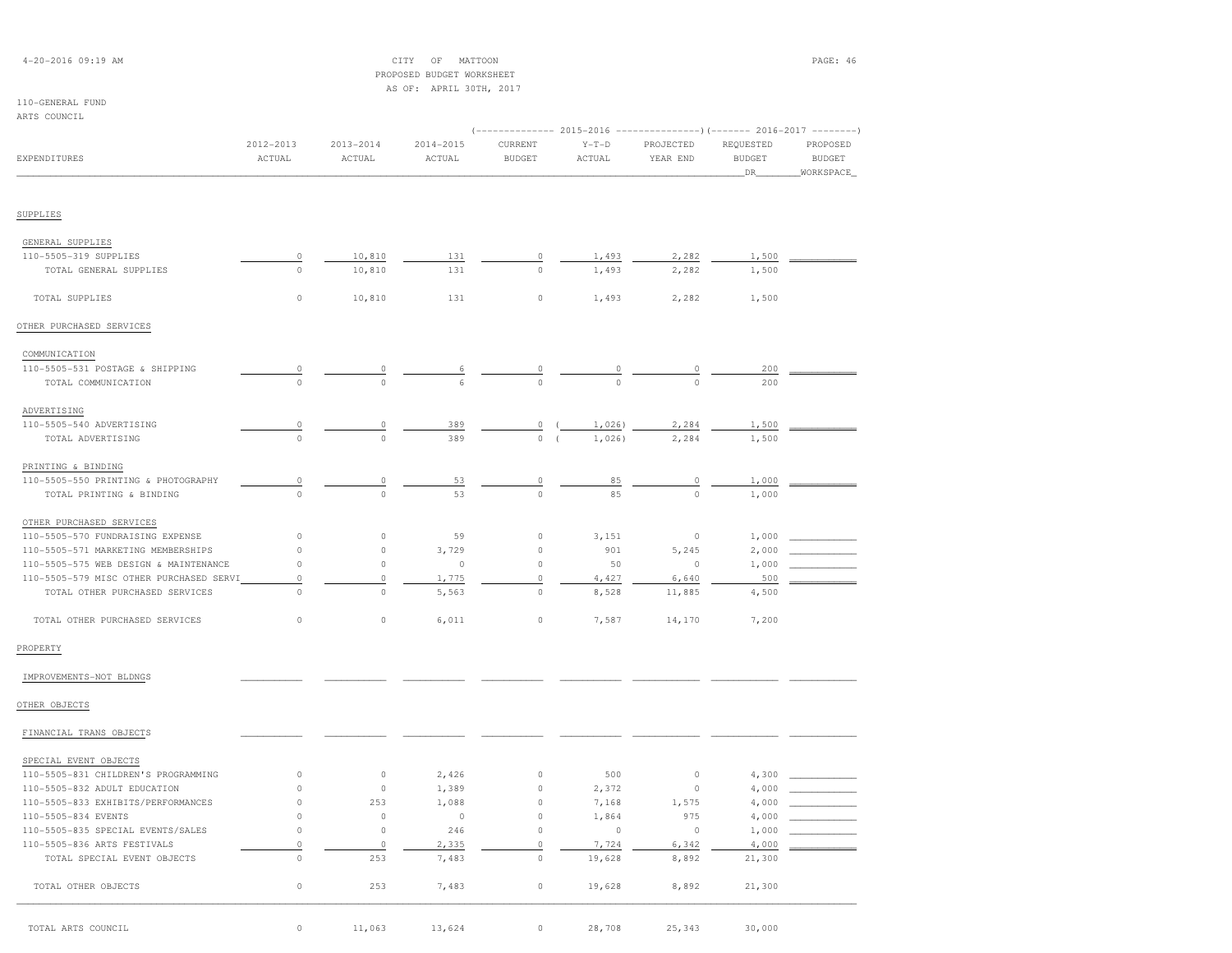| $4 - 20 - 2016$ 09:19 AM |  |  |
|--------------------------|--|--|
|--------------------------|--|--|

## $\text{CITY}$  of MATTOON  $\text{PAGE: } 47$  PROPOSED BUDGET WORKSHEETAS OF: APRIL 30TH, 2017

| PARKS                                   |                     |                         |                         |                          |                   |                                                                                            |                                   |                                        |
|-----------------------------------------|---------------------|-------------------------|-------------------------|--------------------------|-------------------|--------------------------------------------------------------------------------------------|-----------------------------------|----------------------------------------|
| EXPENDITURES                            | 2012-2013<br>ACTUAL | $2013 - 2014$<br>ACTUAL | $2014 - 2015$<br>ACTUAL | CURRENT<br><b>BUDGET</b> | $Y-T-D$<br>ACTUAL | -- 2015-2016 --------------------- (------- 2016-2017 -----------<br>PROJECTED<br>YEAR END | REQUESTED<br><b>BUDGET</b><br>DR. | PROPOSED<br><b>BUDGET</b><br>WORKSPACE |
|                                         |                     |                         |                         |                          |                   |                                                                                            |                                   |                                        |
| PERSONNEL SERVICES                      |                     |                         |                         |                          |                   |                                                                                            |                                   |                                        |
| SALARIES & WAGES                        |                     |                         |                         |                          |                   |                                                                                            |                                   |                                        |
| 110-5511-111 SALARIES OF REG EMPLOYEES  | 195,545             | 176,658                 | 155,284                 | 169,684                  | 140,362           | 151,947                                                                                    | 173,949                           |                                        |
| 110-5511-112 SALARIES OF TEMP EMPLOYEES | 17,470              | 25,057                  | 30,449                  | 21,000                   | 14,558            | 14,558                                                                                     | 21,000                            |                                        |
| 110-5511-113 OVERTIME                   | 18,730              | 18,579                  | 20,752                  | 17,000                   | 12,681            | 18,512                                                                                     | 17,000                            |                                        |
| 110-5511-114 COMPENSATED ABSENCES       | 7,250               | 32,326                  | 22,859                  | $\circ$                  | 22,571            | 13,962                                                                                     | $\circ$                           |                                        |
| TOTAL SALARIES & WAGES                  | 238,994             | 252,619                 | 229,344                 | 207,684                  | 190,173           | 198,978                                                                                    | 211,949                           |                                        |
| TOTAL PERSONNEL SERVICES                | 238,994             | 252,619                 | 229,344                 | 207,684                  | 190,173           | 198,978                                                                                    | 211,949                           |                                        |
| EMPLOYEE BENEFITS                       |                     |                         |                         |                          |                   |                                                                                            |                                   |                                        |
| GROUP INSURANCE                         |                     |                         |                         |                          |                   |                                                                                            |                                   |                                        |
| 110-5511-211 GROUP HEALTH INSURANCE     | 21,817              | 25,345                  | 32,987                  | 31,719                   | 30,794            | 32,139                                                                                     | 32, 113                           |                                        |
| 110-5511-212 GROUP LIFE INSURANCE       | 571                 | 571                     | 375                     | 375                      | 375               | 375                                                                                        | 402                               |                                        |
| TOTAL GROUP INSURANCE                   | 22,388              | 25,915                  | 33,362                  | 32,094                   | 31,168            | 32,513                                                                                     | 32,515                            |                                        |
| SOCIAL SECURITY CONTRIB                 |                     |                         |                         |                          |                   |                                                                                            |                                   |                                        |
| 110-5511-221 FICA CONTRIBUTIONS         | 14,540              | 15,192                  | 13,875                  | 12,876                   | 11,242            | 12,782                                                                                     | 13,141                            |                                        |
| 110-5511-222 MEDICARE CONTRIBUTIONS     | 3,400               | 3,553                   | 3,245                   | 3,011                    | 2,629             | 2,990                                                                                      | 3,073                             |                                        |
| TOTAL SOCIAL SECURITY CONTRIB           | 17,940              | 18,746                  | 17,121                  | 15,887                   | 13,872            | 15,772                                                                                     | 16,214                            |                                        |
| RETIREMENT CONTRIBTUIONS                |                     |                         |                         |                          |                   |                                                                                            |                                   |                                        |
| 110-5511-231 IMRF CONTRIBUTIONS         | 32,074              | 31,163                  | 25,151                  | 22,047                   | 18,803            | 21,828                                                                                     | 21,903                            |                                        |
| TOTAL RETIREMENT CONTRIBTUIONS          | 32,074              | 31,163                  | 25,151                  | 22,047                   | 18,803            | 21,828                                                                                     | 21,903                            |                                        |
| UNEMPLOYMNT COMPENSATION                |                     |                         |                         |                          |                   |                                                                                            |                                   |                                        |
| 110-5511-240 UNEMPLOYMENT COMP.         | 1,695               | 1,811                   | 1,903                   | 1,117                    | 1,117             | 1,117                                                                                      | 945                               |                                        |
| TOTAL UNEMPLOYMNT COMPENSATION          | 1,695               | 1,811                   | 1,903                   | 1,117                    | 1,117             | 1,117                                                                                      | 945                               |                                        |
| WORKER'S COMPENSATION                   |                     |                         |                         |                          |                   |                                                                                            |                                   |                                        |
| 110-5511-250 WORKERS' COMPENSATION      | 6,375               | 6,580                   | 6,379                   | 7,119                    | 7,119             | 7,119                                                                                      | 7,540                             |                                        |
| TOTAL WORKER'S COMPENSATION             | 6,375               | 6,580                   | 6,379                   | 7,119                    | 7,119             | 7,119                                                                                      | 7,540                             |                                        |
| TOTAL EMPLOYEE BENEFITS                 | 80,472              | 84,216                  | 83,916                  | 78,264                   | 72,079            | 78,350                                                                                     | 79,117                            |                                        |
| SUPPLIES                                |                     |                         |                         |                          |                   |                                                                                            |                                   |                                        |
| GENERAL SUPPLIES                        |                     |                         |                         |                          |                   |                                                                                            |                                   |                                        |
| 110-5511-311 OFFICE SUPPLIES            | $\circ$             | $\circ$                 | $\circ$                 | $\mathbb O$              | $\circ$           | $\circ$                                                                                    | 750                               |                                        |
| 110-5511-312 CLEANING SUPPLIES          | 805                 | 695                     | 563                     | 600                      | 573               | 860                                                                                        | 600                               |                                        |
| 110-5511-313 MEDICAL & SAFETY SUPPLIES  | 1,386               | 778                     | 10                      | 900                      | 1,119             | 1,484                                                                                      | 900                               |                                        |
| 110-5511-315 LANDSCAPING SUPPLIES       | 2,236               | 1,501                   | 1,205                   | 2,000                    | 18                | $\Omega$                                                                                   | 2,000                             |                                        |
| 110-5511-316 TOOLS & EQUIPMENT          | 3,281               | 3,782                   | 4,819                   | 4,000                    | 2,638             | 3,010                                                                                      | 4,000                             |                                        |
| 110-5511-318 VEHICLE PARTS              | $\overline{9}$      | 97                      | $\circ$                 | $\circ$                  | $\circ$           | $\circ$                                                                                    | $\Omega$                          |                                        |
| 110-5511-319 MISCELLANEOUS SUPPLIES     | 14,905              | 19,829                  | 19,933                  | 15,000                   | 13,872            | 15,780                                                                                     | 15,000                            |                                        |
| TOTAL GENERAL SUPPLIES                  | 22,621              | 26,682                  | 26,529                  | 22,500                   | 18,221            | 21,134                                                                                     | 23,250                            |                                        |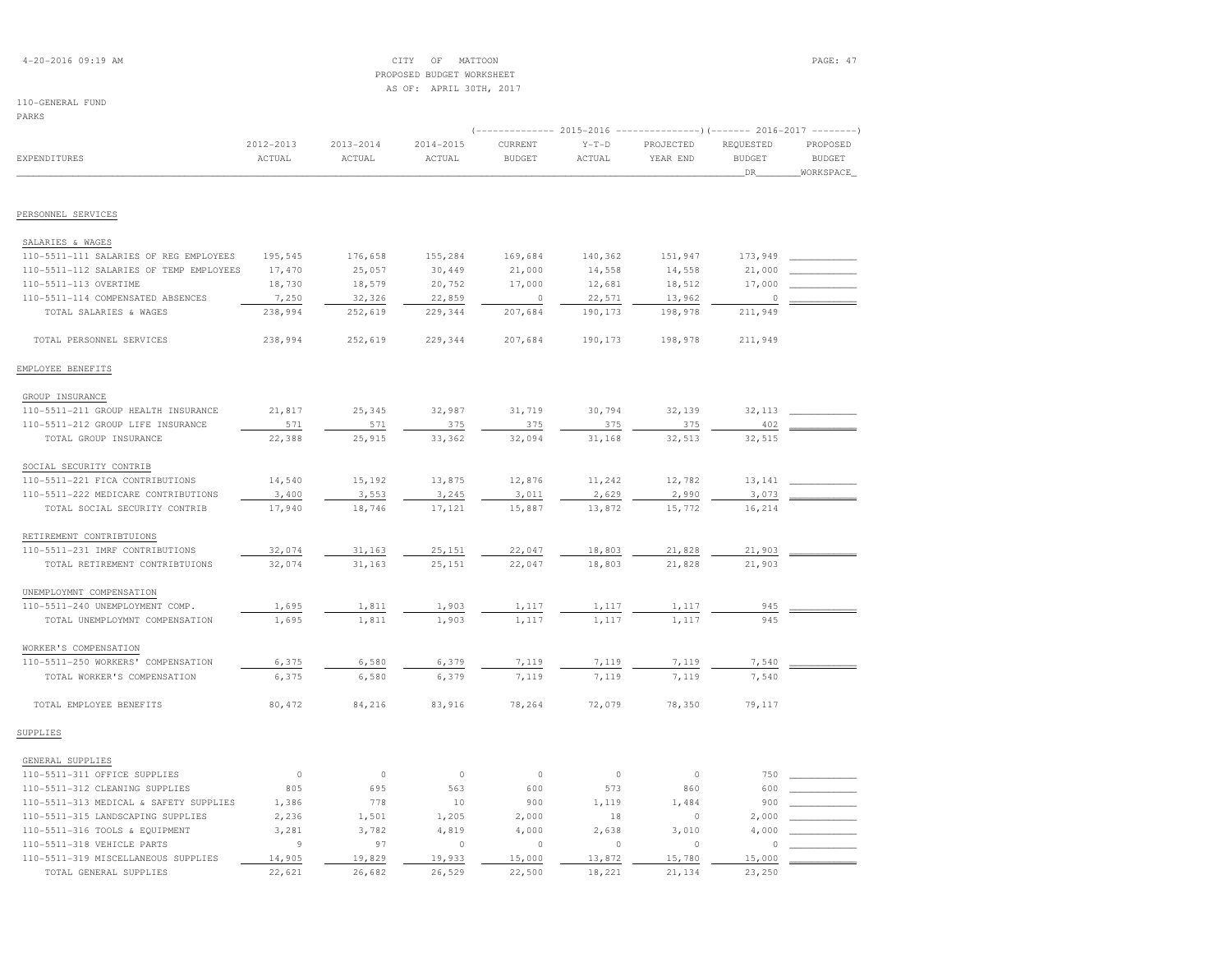## 4-20-2016 09:19 AM CITY OF MATTOON PAGE: 48 PROPOSED BUDGET WORKSHEETAS OF: APRIL 30TH, 2017

| PARKS                                  |             |             |           |               |             |                                                                                |               |               |
|----------------------------------------|-------------|-------------|-----------|---------------|-------------|--------------------------------------------------------------------------------|---------------|---------------|
|                                        | 2012-2013   | 2013-2014   | 2014-2015 | CURRENT       | $Y-T-D$     | (-------------- 2015-2016 -------------------- 2016-2017 --------<br>PROJECTED | REQUESTED     | PROPOSED      |
| EXPENDITURES                           | ACTUAL      | ACTUAL      | ACTUAL    | <b>BUDGET</b> | ACTUAL      | YEAR END                                                                       | <b>BUDGET</b> | <b>BUDGET</b> |
|                                        |             |             |           |               |             |                                                                                | DR            | WORKSPACE     |
|                                        |             |             |           |               |             |                                                                                |               |               |
| ENERGY                                 |             |             |           |               |             |                                                                                |               |               |
| 110-5511-321 UTILITIES                 | 43,364      | 31,163      | 22,163    | 31,000        | 19,339      | 18,892                                                                         | 29,858        |               |
| 110-5511-326 FUEL                      | 19,979      | 13,372      | 13,960    | 14,000        | 7,966       | 9,417                                                                          | 14,000        |               |
| TOTAL ENERGY                           | 63,343      | 44,536      | 36,123    | 45,000        | 27,304      | 28,309                                                                         | 43,858        |               |
| STREET MAINT SUPPLIES                  |             |             |           |               |             |                                                                                |               |               |
| TOTAL SUPPLIES                         | 85,964      | 71,218      | 62,652    | 67,500        | 45,525      | 49,443                                                                         | 67,108        |               |
| PURCHASED PROP MAINT SRV               |             |             |           |               |             |                                                                                |               |               |
| CLEANING SERVICES                      |             |             |           |               |             |                                                                                |               |               |
| 110-5511-423 CUSTODIAL SERVICES        | 2,174       | $\circ$     | $\circ$   | $\circ$       | $\circ$     | $\mathbb O$                                                                    | $\circ$       |               |
| 110-5511-424 LAWN CARE                 | 2,850       | 1,484       | $\circ$   | 3,000         | 2,035       | 3,052                                                                          | 3,500         |               |
| TOTAL CLEANING SERVICES                | 5,024       | 1,484       | $\circ$   | 3,000         | 2,035       | 3,052                                                                          | 3,500         |               |
| REPAIR & MAINT SERVICES                |             |             |           |               |             |                                                                                |               |               |
| 110-5511-432 REPAIR OF BUILDINGS       | 8,237       | 5,478       | 3,683     | 9,000         | 3,486       | 4,189                                                                          | 5,000         |               |
| 110-5511-433 REPAIR OF MACHINERY       | 10,052      | 7,410       | 12,315    | 10,000        | 16,960      | 19,086                                                                         | 8,000         |               |
| 110-5511-434 REPAIR OF VEHICLES        | 9,575       | 5,345       | 5,073     | 6,000         | 6,916       | 6,000                                                                          | 4,000         |               |
| 110-5511-436 PEST CONTROL SERVICES     | 442         | 690         | 440       | 500           | 440         | 495                                                                            | 500           |               |
| TOTAL REPAIR & MAINT SERVICES          | 28,307      | 18,923      | 21,511    | 25,500        | 27,801      | 29,770                                                                         | 17,500        |               |
| <b>RENTALS</b>                         |             |             |           |               |             |                                                                                |               |               |
| 110-5511-440 RENTALS                   | 3,649       | 2,722       | 2,315     | 3,000         | 1,230       | 2,093                                                                          | 3,000         |               |
| TOTAL RENTALS                          | 3,649       | 2,722       | 2,315     | 3,000         | 1,230       | 2,093                                                                          | 3,000         |               |
| CONSTRUCTION SERVICES                  |             |             |           |               |             |                                                                                |               |               |
| 110-5511-450 CONSTRUCTION SERVICES     | 33          | $\circ$     | $\circ$   | 3,000         | 0           | $\mathbb O$                                                                    | 3,000         |               |
| TOTAL CONSTRUCTION SERVICES            | 33          | $\Omega$    | $\Omega$  | 3,000         | $\Omega$    | $\Omega$                                                                       | 3,000         |               |
| TOTAL PURCHASED PROP MAINT SRV         | 37,014      | 23,129      | 23,826    | 34,500        | 31,066      | 34,916                                                                         | 27,000        |               |
| OTHER PURCHASED SERVICES               |             |             |           |               |             |                                                                                |               |               |
| COMMUNICATION                          |             |             |           |               |             |                                                                                |               |               |
| 110-5511-531 POSTAGE                   | 11          | $\circ$     | 3         | 50            | $\circ$     | $\mathbb O$                                                                    | 50            |               |
| 110-5511-532 TELEPHONE                 | 918         | 787         | 808       | 900           | 894         | 892                                                                            | 900           |               |
| 110-5511-533 CELLULAR PHONE            | 786         | 1,032       | 621       | 1,800         | 897         | 985                                                                            | 1,800         |               |
| TOTAL COMMUNICATION                    | 1,714       | 1,819       | 1,432     | 2,750         | 1,791       | 1,877                                                                          | 2,750         |               |
| PRINTING & BINDING                     |             |             |           |               |             |                                                                                |               |               |
| EMPLOYEE BUSINESS EXP                  |             |             |           |               |             |                                                                                |               |               |
| 110-5511-561 BUSINESS MEETING EXPENSE  | $\circ$     | $\circ$     | $\circ$   | 300           | $\circ$     | $\circ$                                                                        | 300           |               |
| 110-5511-562 TRAVEL & TRAINING         | $\mathbb O$ | $\circ$     | $\circ$   | 2,000         | $\mathbb O$ | $\circ$                                                                        | 2,000         |               |
| 110-5511-564 PRIVATE VEHICLE EXP REIMB | $\circ$     | $\mathbb O$ | $\circ$   | 200           | $\mathbb O$ | $\circ$                                                                        | 200           |               |
| TOTAL EMPLOYEE BUSINESS EXP            | $\Omega$    | $\Omega$    | $\circ$   | 2,500         | $\circ$     | $\Omega$                                                                       | 2,500         |               |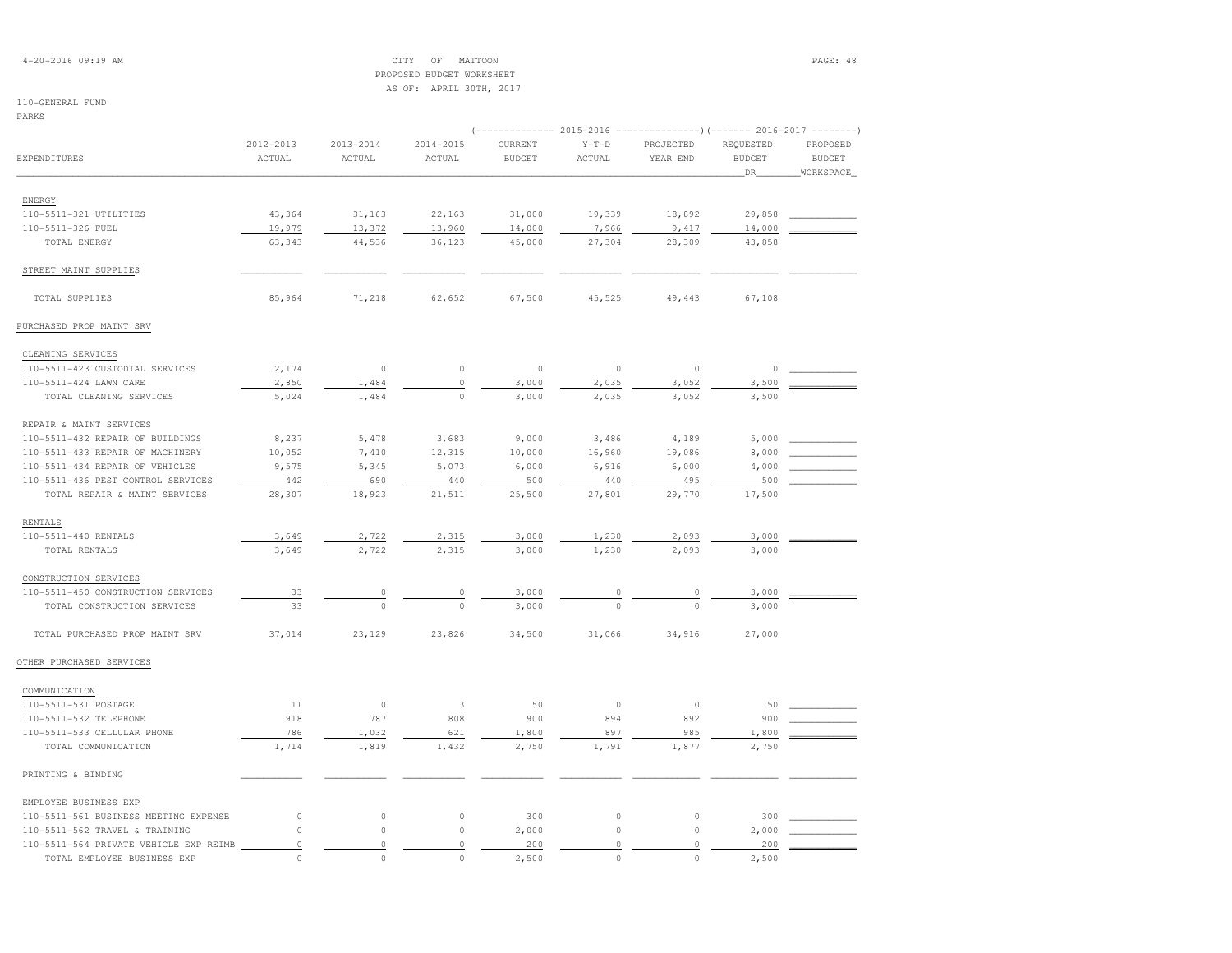| $4 - 20 - 2016$ 09:19 AM                |           |                | PAGE: 49                                             |               |          |           |               |               |
|-----------------------------------------|-----------|----------------|------------------------------------------------------|---------------|----------|-----------|---------------|---------------|
|                                         |           |                | PROPOSED BUDGET WORKSHEET<br>AS OF: APRIL 30TH, 2017 |               |          |           |               |               |
| 110-GENERAL FUND                        |           |                |                                                      |               |          |           |               |               |
| PARKS                                   |           |                |                                                      |               |          |           |               |               |
|                                         |           |                |                                                      |               |          |           |               |               |
|                                         | 2012-2013 | 2013-2014      | 2014-2015                                            | CURRENT       | $Y-T-D$  | PROJECTED | REQUESTED     | PROPOSED      |
| EXPENDITURES                            | ACTUAL    | ACTUAL         | ACTUAL                                               | <b>BUDGET</b> | ACTUAL   | YEAR END  | <b>BUDGET</b> | <b>BUDGET</b> |
|                                         |           |                |                                                      |               |          |           | DR            | WORKSPACE     |
| OTHER PURCHASED SERVICES                |           |                |                                                      |               |          |           |               |               |
| 110-5511-571 DUES & MEMBERSHIPS         | $\circ$   | $\overline{0}$ | 0                                                    | 400           | 249      | 249       | 500           |               |
| TOTAL OTHER PURCHASED SERVICES          | $\Omega$  | $\Omega$       | $\cap$                                               | 400           | 249      | 249       | 500           |               |
| TOTAL OTHER PURCHASED SERVICES          | 1,714     | 1,819          | 1,432                                                | 5,650         | 2,040    | 2,126     | 5,750         |               |
| PROPERTY                                |           |                |                                                      |               |          |           |               |               |
| IMPROVEMENTS-NOT BLDNGS                 |           |                |                                                      |               |          |           |               |               |
| MACHINERY & EQUIPMENT                   |           |                |                                                      |               |          |           |               |               |
| 110-5511-741 MACHINERY                  | 9,937     | $\circ$        | $\circ$                                              | $\circ$       | $\circ$  | $\circ$   | $\circ$       |               |
| 110-5511-743 MEF CONTRIBUTION           | 4,677     | $\circ$        | 14,000                                               | $\circ$       | $\circ$  | $\circ$   | 9,000         |               |
| TOTAL MACHINERY & EQUIPMENT             | 14,614    | $\Omega$       | 14,000                                               | $\Omega$      | $\Omega$ | $\Omega$  | 9,000         |               |
| TOTAL PROPERTY                          | 14,614    | $\circ$        | 14,000                                               | $\Omega$      | $\Omega$ | $\circ$   | 9,000         |               |
| OTHER OBJECTS                           |           |                |                                                      |               |          |           |               |               |
| FINANCIAL TRANS OBJECTS                 |           |                |                                                      |               |          |           |               |               |
| 110-5511-825 TOURISM GRANT EXPENDITURES | 28,416    | 20,683         | 20,129                                               | 20,000        | 18,028   | 20,000    | 20,000        |               |
| 110-5511-828 REAL ESTATE TAXES          | 190       | 190            | 190                                                  | 190           | 190      | 190       | 200           |               |
| TOTAL FINANCIAL TRANS OBJECTS           | 28,606    | 20,873         | 20,319                                               | 20,190        | 18,218   | 20,190    | 20,200        |               |
| TOTAL OTHER OBJECTS                     | 28,606    | 20,873         | 20,319                                               | 20,190        | 18,218   | 20,190    | 20,200        |               |
| TOTAL PARKS                             | 487,379   | 453,874        | 435,490                                              | 413,788       | 359,102  | 384,003   | 420,124       |               |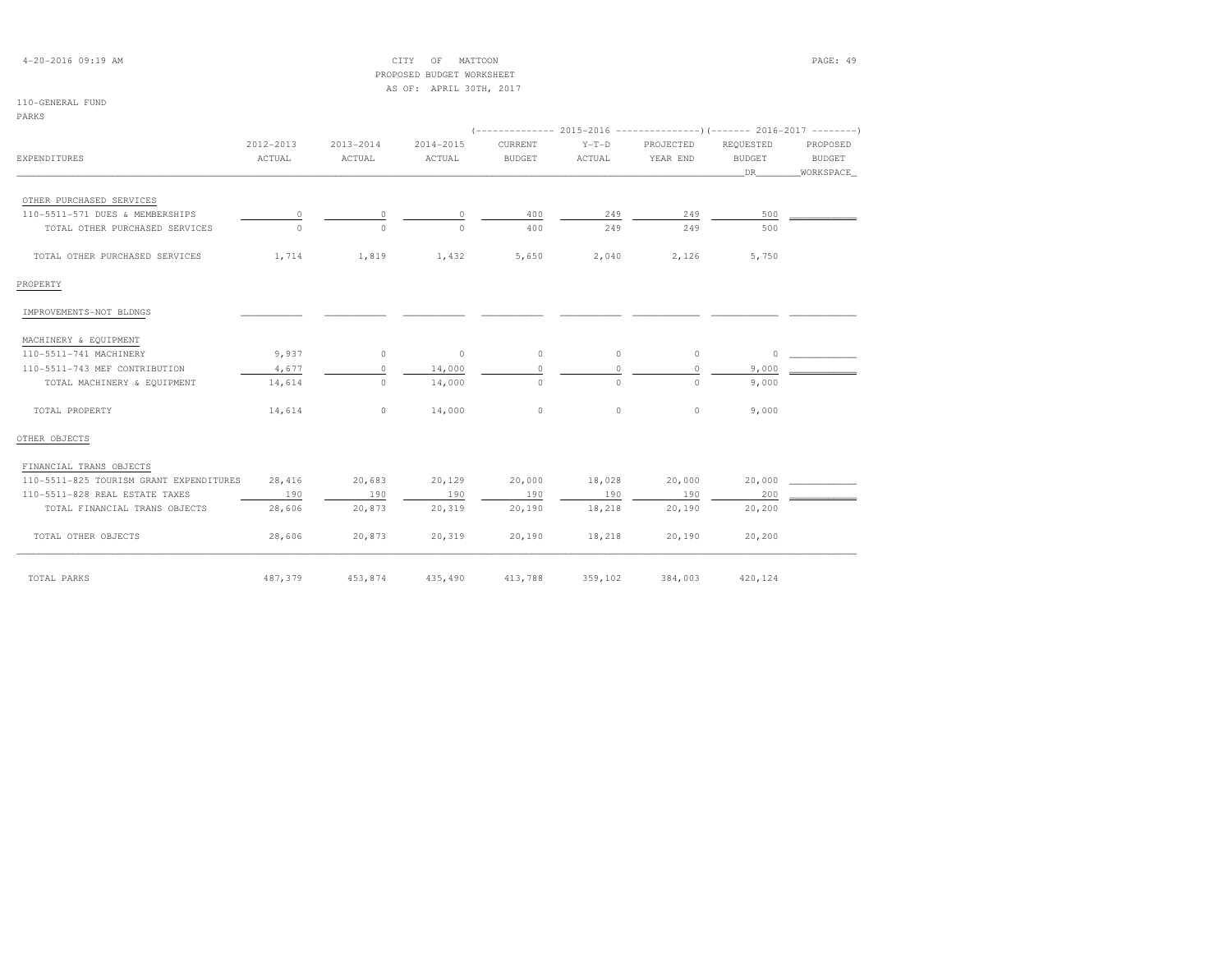## 4-20-2016 09:19 AM CITY OF MATTOON PAGE: 50 PROPOSED BUDGET WORKSHEETAS OF: APRIL 30TH, 2017

| LAKE MATTOON                            |                     |                         |                         |                          |                   |                                                                     |                                  |                                        |
|-----------------------------------------|---------------------|-------------------------|-------------------------|--------------------------|-------------------|---------------------------------------------------------------------|----------------------------------|----------------------------------------|
|                                         |                     |                         |                         |                          |                   | $(----------2015-2016$ ---------------) (------- 2016-2017 -------) |                                  |                                        |
| EXPENDITURES                            | 2012-2013<br>ACTUAL | $2013 - 2014$<br>ACTUAL | $2014 - 2015$<br>ACTUAL | CURRENT<br><b>BUDGET</b> | $Y-T-D$<br>ACTUAL | PROJECTED<br>YEAR END                                               | REQUESTED<br><b>BUDGET</b><br>DR | PROPOSED<br><b>BUDGET</b><br>WORKSPACE |
|                                         |                     |                         |                         |                          |                   |                                                                     |                                  |                                        |
| PERSONNEL SERVICES                      |                     |                         |                         |                          |                   |                                                                     |                                  |                                        |
| SALARIES & WAGES                        |                     |                         |                         |                          |                   |                                                                     |                                  |                                        |
| 110-5512-111 SALARIES OF REG EMPLOYEES  | 52,827              | 54,073                  | 56,333                  | 60,647                   | 53,879            | 55,605                                                              | 62,174                           |                                        |
| 110-5512-112 SALARIES OF TEMP EMPLOYEES | 23,218              | 27,189                  | 23,221                  | 27,500                   | 21,397            | 23,300                                                              | 27,500                           |                                        |
| 110-5512-113 OVERTIME                   | 6,372               | 7,347                   | 10,549                  | 7,000                    | 10,407            | 10,200                                                              | 7,000                            |                                        |
| 110-5512-114 COMPENSATED ABSENCES       | 2,526               | 3,293                   | 2,488                   | $\overline{0}$           | 4,228             | 3,696                                                               | $\mathbb O$                      |                                        |
| TOTAL SALARIES & WAGES                  | 84,943              | 91,902                  | 92,591                  | 95,147                   | 89,911            | 92,801                                                              | 96,674                           |                                        |
| TOTAL PERSONNEL SERVICES                | 84,943              | 91,902                  | 92,591                  | 95,147                   | 89,911            | 92,801                                                              | 96,674                           |                                        |
| EMPLOYEE BENEFITS                       |                     |                         |                         |                          |                   |                                                                     |                                  |                                        |
| GROUP INSURANCE                         |                     |                         |                         |                          |                   |                                                                     |                                  |                                        |
| 110-5512-211 GROUP HEALTH INSURANCE     | 10,618              | 11,485                  | 17,087                  | 16,885                   | 15,887            | 16,653                                                              | 16,250                           |                                        |
| 110-5512-212 GROUP LIFE INSURANCE       | 165                 | 165                     | 147                     | 147                      | 147               | 147                                                                 | 158                              |                                        |
| TOTAL GROUP INSURANCE                   | 10,783              | 11,650                  | 17,234                  | 17,032                   | 16,034            | 16,800                                                              | 16,408                           |                                        |
| SOCIAL SECURITY CONTRIB                 |                     |                         |                         |                          |                   |                                                                     |                                  |                                        |
| 110-5512-221 FICA CONTRIBUTIONS         | 5,090               | 5,457                   | 5,362                   | 5,899                    | 5,247             | 6,295                                                               | 5,994                            |                                        |
| 110-5512-222 MEDICARE CONTRIBUTIONS     | 1,191               | 1,276                   | 1,254                   | 1,380                    | 1,227             | 1,472                                                               | 1,402                            |                                        |
| TOTAL SOCIAL SECURITY CONTRIB           | 6,280               | 6,734                   | 6,616                   | 7,279                    | 6,474             | 7,767                                                               | 7,396                            |                                        |
| RETIREMENT CONTRIBTUIONS                |                     |                         |                         |                          |                   |                                                                     |                                  |                                        |
| 110-5512-231 IMRF CONTRIBUTIONS         | 8,720               | 8,631                   | 8,281                   | 7,996                    | 7,075             | 8,384                                                               | 7,941                            |                                        |
| TOTAL RETIREMENT CONTRIBTUIONS          | 8,720               | 8,631                   | 8,281                   | 7,996                    | 7,075             | 8,384                                                               | 7,941                            |                                        |
| UNEMPLOYMNT COMPENSATION                |                     |                         |                         |                          |                   |                                                                     |                                  |                                        |
| 110-5512-240 UNEMPLOYMENT COMP.         | 1,099               | 944                     | 1,157                   | 814                      | 814               | 814                                                                 | 689                              |                                        |
| TOTAL UNEMPLOYMNT COMPENSATION          | 1,099               | 944                     | 1,157                   | 814                      | 814               | 814                                                                 | 689                              |                                        |
| WORKER'S COMPENSATION                   |                     |                         |                         |                          |                   |                                                                     |                                  |                                        |
| 110-5512-250 WORKERS' COMPENSATION      | 2,553               | 2,402                   | 2,784                   | 3,271                    | 3,271             | 3,271                                                               | 3,448                            |                                        |
| TOTAL WORKER'S COMPENSATION             | 2,553               | 2,402                   | 2,784                   | 3,271                    | 3,271             | 3,271                                                               | 3,448                            |                                        |
| TOTAL EMPLOYEE BENEFITS                 | 29,435              | 30,361                  | 36,072                  | 36,392                   | 33,668            | 37,036                                                              | 35,882                           |                                        |
| SUPPLIES                                |                     |                         |                         |                          |                   |                                                                     |                                  |                                        |
| GENERAL SUPPLIES                        |                     |                         |                         |                          |                   |                                                                     |                                  |                                        |
| 110-5512-311 OFFICE SUPPLIES            | 538                 | 421                     | 507                     | 600                      | 228               | 325                                                                 | 600                              |                                        |
| 110-5512-312 CLEANING SUPPLIES          | 713                 | 1,096                   | 567                     | 700                      | 648               | 972                                                                 | 700                              |                                        |
| 110-5512-313 MEDICAL & SAFETY SUPPLIES  | 65                  | 140                     | 30                      | 200                      | $\mathbb O$       | $\circ$                                                             | 200                              |                                        |
| 110-5512-315 LANDSCAPING SUPPLIES       | $\circ$             | 222                     | $\circ$                 | $\circ$                  | $\mathbb O$       | $\Omega$                                                            | $\circ$                          |                                        |
| 110-5512-316 TOOLS & EQUIPMENT          | 826                 | 1,415                   | 436                     | 1,000                    | 774               | 1,161                                                               | 1,500                            |                                        |
| 110-5512-317 CONCESSION & SOUVENIR SUPP | 21,580              | 23,888                  | 30,547                  | 24,000                   | 24,548            | 25,000                                                              | 24,000                           |                                        |
| 110-5512-319 MISCELLANEOUS SUPPLIES     | 6,720               | 10,523                  | 10,345                  | 10,000                   | 20,380            | 30,000                                                              | 15,000                           |                                        |
| TOTAL GENERAL SUPPLIES                  | 30,442              | 37,705                  | 42,432                  | 36,500                   | 46,577            | 57,457                                                              | 42,000                           |                                        |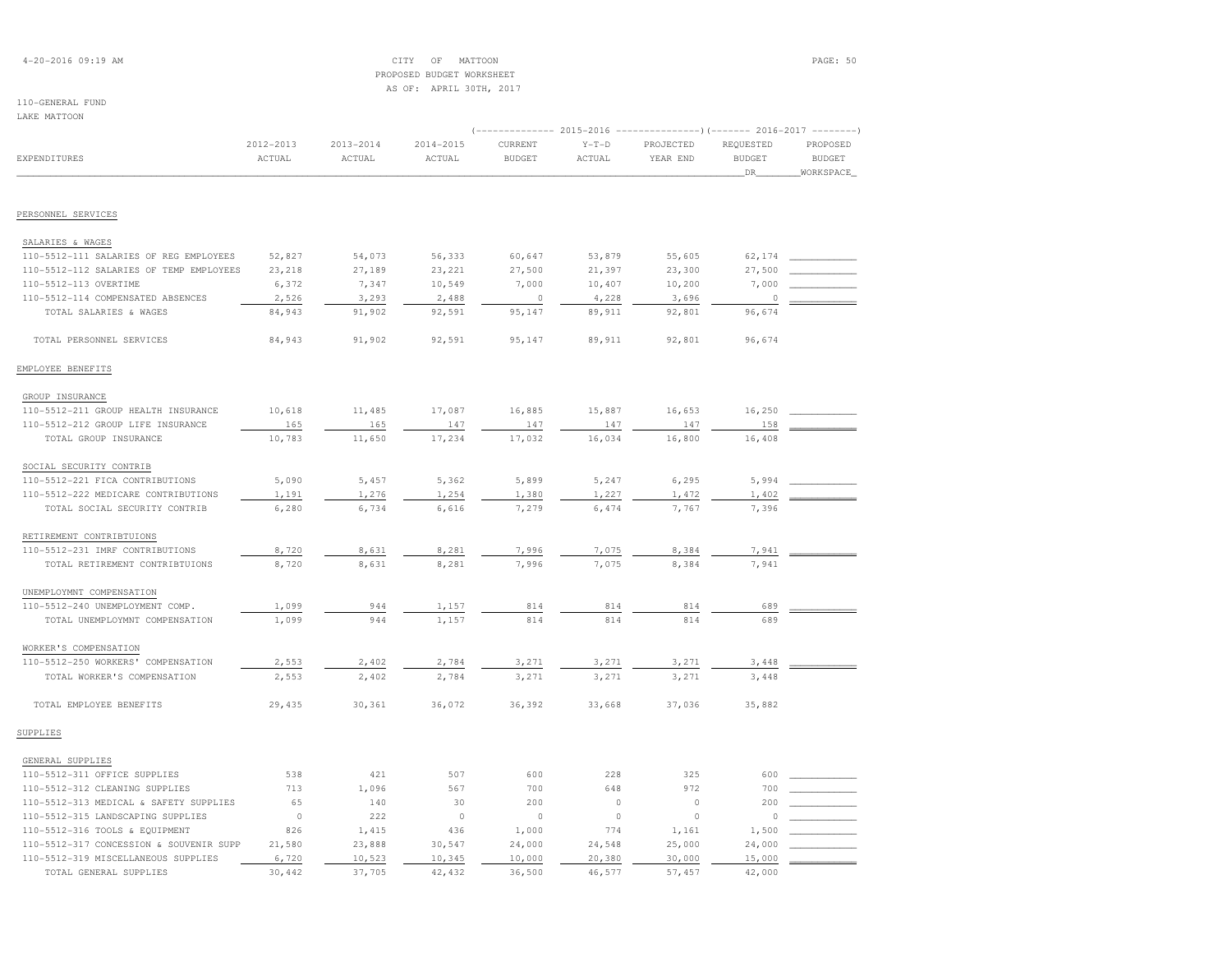## 4-20-2016 09:19 AM CITY OF MATTOON PAGE: 51 PROPOSED BUDGET WORKSHEETAS OF: APRIL 30TH, 2017

## 110-GENERAL FUND

LAKE MATTOON

| LANE MAIIUUN                                |                     |                         |                     |                                                                                                     |                   |                       |                                  |                                        |
|---------------------------------------------|---------------------|-------------------------|---------------------|-----------------------------------------------------------------------------------------------------|-------------------|-----------------------|----------------------------------|----------------------------------------|
| EXPENDITURES                                | 2012-2013<br>ACTUAL | $2013 - 2014$<br>ACTUAL | 2014-2015<br>ACTUAL | (------------- 2015-2016 ----------------) (------- 2016-2017 --------)<br>CURRENT<br><b>BUDGET</b> | $Y-T-D$<br>ACTUAL | PROJECTED<br>YEAR END | REQUESTED<br><b>BUDGET</b><br>DR | PROPOSED<br><b>BUDGET</b><br>WORKSPACE |
|                                             |                     |                         |                     |                                                                                                     |                   |                       |                                  |                                        |
| ENERGY                                      |                     |                         |                     |                                                                                                     |                   |                       |                                  |                                        |
| 110-5512-321 UTILITIES<br>110-5512-326 FUEL | 39,743<br>2,896     | 34,963<br>5,532         | 34,742<br>2,291     | 40,000                                                                                              | 29,970<br>3,243   | 40,281                | 41,000<br>5,000                  |                                        |
| 110-5512-327 FUEL - RESALE                  |                     | 16,873                  | 17,380              | 5,000<br>20,000                                                                                     |                   | 4,864<br>22,992       | 20,000                           |                                        |
| TOTAL ENERGY                                | 18,537<br>61,175    | 57,368                  | 54,413              | 65,000                                                                                              | 15,328<br>48,540  | 68,137                | 66,000                           |                                        |
| STREET MAINT SUPPLIES                       |                     |                         |                     |                                                                                                     |                   |                       |                                  |                                        |
| 110-5512-352 AGGREGATE SURFACE COAT         | 2,457               | 2,056                   | 1,986               | 2,500                                                                                               | 1,729             | 2,593                 | 3,000                            |                                        |
| TOTAL STREET MAINT SUPPLIES                 | 2,457               | 2,056                   | 1,986               | 2,500                                                                                               | 1,729             | 2,593                 | 3,000                            |                                        |
| TOTAL SUPPLIES                              | 94,075              | 97,129                  | 98,830              | 104,000                                                                                             | 96,847            | 128,187               | 111,000                          |                                        |
| PURCHASED PROP MAINT SRV                    |                     |                         |                     |                                                                                                     |                   |                       |                                  |                                        |
| REPAIR & MAINT SERVICES                     |                     |                         |                     |                                                                                                     |                   |                       |                                  |                                        |
| 110-5512-432 REPAIR OF BUILDINGS            | 2,117               | 3,214                   | 3,261               | 5,000                                                                                               | 177               | 1,000                 | 5,000                            |                                        |
| 110-5512-433 REPAIR OF MACHINERY            | 2,774               | 8,006                   | 3,071               | 3,000                                                                                               | 4,174             | 5,859                 | 4,000                            |                                        |
| 110-5512-434 REPAIR OF VEHICLES             | 4,176               | 1,421                   | 1,589               | 2,000                                                                                               | 442               | 500                   | 1,000                            |                                        |
| TOTAL REPAIR & MAINT SERVICES               | 9,068               | 12,640                  | 7,921               | 10,000                                                                                              | 4,793             | 7,359                 | 10,000                           |                                        |
| RENTALS                                     |                     |                         |                     |                                                                                                     |                   |                       |                                  |                                        |
| 110-5512-440 RENTALS                        | 2,591               | 2,412                   | 2,548               | 3,000                                                                                               | 2,523             | 3,026                 | 3,500                            |                                        |
| TOTAL RENTALS                               | 2,591               | 2,412                   | 2,548               | 3,000                                                                                               | 2,523             | 3,026                 | 3,500                            |                                        |
| CONSTRUCTION SERVICES                       |                     |                         |                     |                                                                                                     |                   |                       |                                  |                                        |
| 110-5512-450 CONSTRUCTION SERVICES          | 9,036               | 10,470                  | 12,905              | 15,000                                                                                              | 18,538            | 15,670                | 20,000                           |                                        |
| TOTAL CONSTRUCTION SERVICES                 | 9,036               | 10,470                  | 12,905              | 15,000                                                                                              | 18,538            | 15,670                | 20,000                           |                                        |
| TOTAL PURCHASED PROP MAINT SRV              | 20,695              | 25,522                  | 23,374              | 28,000                                                                                              | 25,854            | 26,055                | 33,500                           |                                        |
| OTHER PURCHASED SERVICES                    |                     |                         |                     |                                                                                                     |                   |                       |                                  |                                        |
| COMMUNICATION                               |                     |                         |                     |                                                                                                     |                   |                       |                                  |                                        |
| 110-5512-531 POSTAGE                        | 79                  | 75                      | 39                  | 100                                                                                                 | $\circ$           | $\circ$               | 100                              |                                        |
| 110-5512-532 TELEPHONE                      | 593                 | 624                     | 660                 | 600                                                                                                 | 617               | 674                   | 700                              |                                        |
| 110-5512-533 CELLULAR PHONE                 | 994                 | 957                     | 711                 | 900                                                                                                 | 770               | 734                   | 900                              |                                        |
| TOTAL COMMUNICATION                         | 1,666               | 1,655                   | 1,409               | 1,600                                                                                               | 1,386             | 1,408                 | 1,700                            |                                        |
| OTHER PURCHASED SERVICES                    |                     |                         |                     |                                                                                                     |                   |                       |                                  |                                        |
| 110-5512-576 SECURITY SERVICES              | 540                 | 495                     | 554                 | 600                                                                                                 | 564               | 564                   | 600                              |                                        |
| TOTAL OTHER PURCHASED SERVICES              | 540                 | 495                     | 554                 | 600                                                                                                 | 564               | 564                   | 600                              |                                        |
| TOTAL OTHER PURCHASED SERVICES              | 2,206               | 2,150                   | 1,963               | 2,200                                                                                               | 1,950             | 1,972                 | 2,300                            |                                        |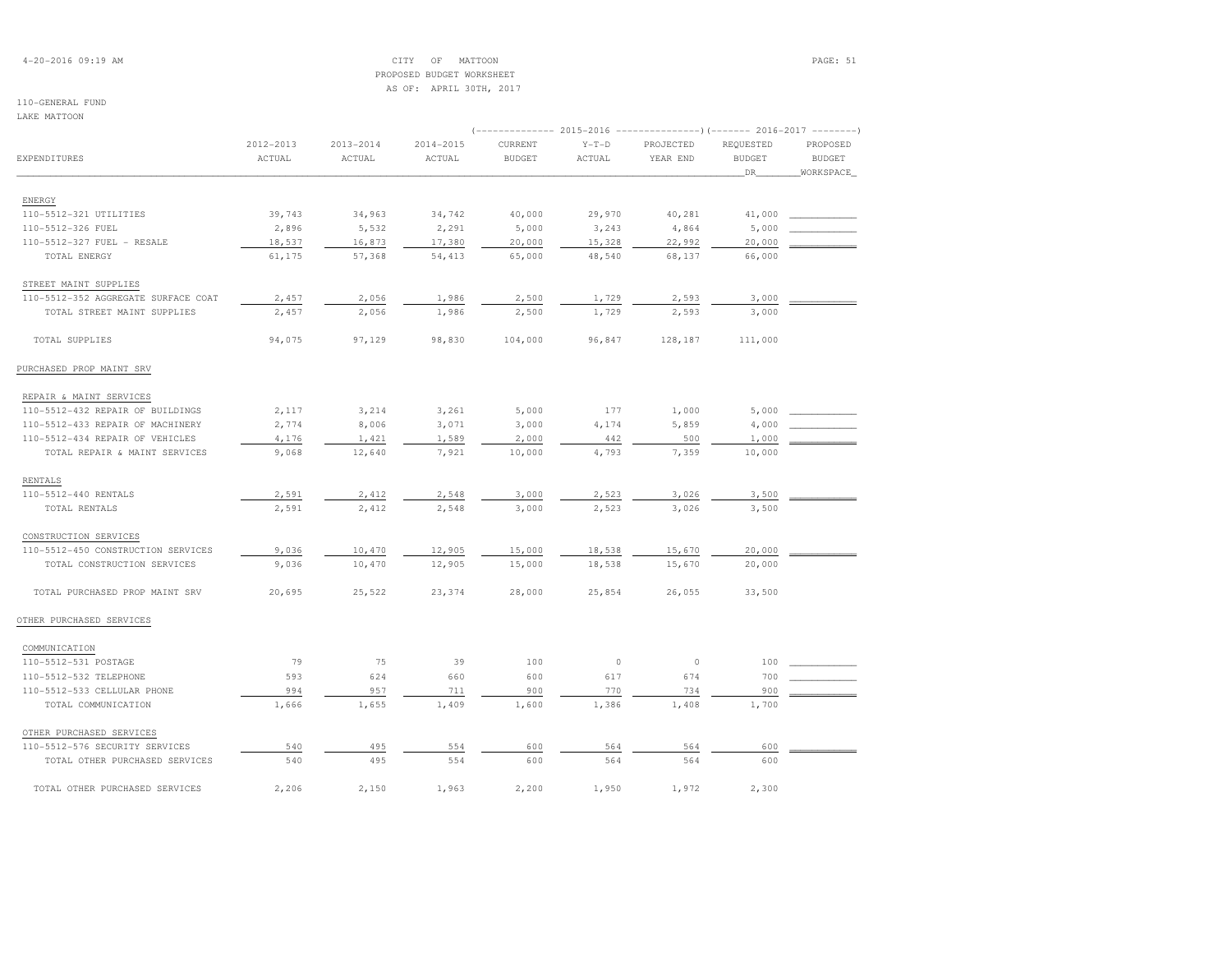## 4-20-2016 09:19 AM CITY OF MATTOON PAGE: 52 PROPOSED BUDGET WORKSHEETAS OF: APRIL 30TH, 2017

| LAKE MATTOON |
|--------------|
|--------------|

| EXPENDITURES                            | 2012-2013<br>ACTUAL | $2013 - 2014$<br>ACTUAL | 2014-2015<br>ACTUAL | CURRENT<br>BUDGET | $Y-T-D$<br>ACTUAL | PROJECTED<br>YEAR END | REQUESTED<br><b>BUDGET</b><br>DR. | PROPOSED<br>BUDGET<br>WORKSPACE |
|-----------------------------------------|---------------------|-------------------------|---------------------|-------------------|-------------------|-----------------------|-----------------------------------|---------------------------------|
| PROPERTY                                |                     |                         |                     |                   |                   |                       |                                   |                                 |
| MACHINERY & EQUIPMENT                   |                     |                         |                     |                   |                   |                       |                                   |                                 |
| 110-5512-740 MACHINERY & EQUIPMENT      | $\circ$             | 3,052                   | $\circ$             | $\circ$           | $\circ$           | $\circ$               | $\circ$                           |                                 |
| 110-5512-743 MEF CONTRIBUTION           | $\circ$             | 18,000                  | 17,000              | $\Omega$          | $\circ$           | $\circ$               | $\Omega$                          |                                 |
| TOTAL MACHINERY & EQUIPMENT             | $\circ$             | 21,052                  | 17,000              | $\Omega$          | $\circ$           | $\Omega$              | $\Omega$                          |                                 |
| TOTAL PROPERTY                          | $\circ$             | 21,052                  | 17,000              | $\circ$           | $\Omega$          | $\Omega$              | $\circ$                           |                                 |
| OTHER OBJECTS                           |                     |                         |                     |                   |                   |                       |                                   |                                 |
| CITY CLERK DEPT OBJECTS                 |                     |                         |                     |                   |                   |                       |                                   |                                 |
| 110-5512-802 HUNTING/FISHING REMITTANCE | 8,593               | 10,413                  | 11,098              | 10,000            | 8,772             | 10,165                | 10,000                            |                                 |
| 110-5512-803 SALES TAX REMITTANCE       | 3,132               | 3,568                   | 2,925               | 3,500             | 2,448             | 3,672                 | 2,400                             |                                 |
| TOTAL CITY CLERK DEPT OBJECTS           | 11,725              | 13,981                  | 14,023              | 13,500            | 11,220            | 13,837                | 12,400                            |                                 |
| FINANCIAL TRANS OBJECTS                 |                     |                         |                     |                   |                   |                       |                                   |                                 |
| 110-5512-814 PRINTING/COPY MACH LEASE/M | $\circ$             | $\circ$                 | 70                  | $\Omega$          | 332               | 364                   | 365                               |                                 |
| TOTAL FINANCIAL TRANS OBJECTS           | $\Omega$            | $\Omega$                | 70                  | $\Omega$          | 332               | 364                   | 365                               |                                 |
| FINANCIAL TRANS OBJECTS                 |                     |                         |                     |                   |                   |                       |                                   |                                 |
| 110-5512-828 REAL ESTATE TAXES          | 1,635               | 1,814                   | 1,811               | 1,811             | 1,837             | 1,837                 | 3,060                             |                                 |
| TOTAL FINANCIAL TRANS OBJECTS           | 1,635               | 1,814                   | 1,811               | 1,811             | 1,837             | 1,837                 | 3,060                             |                                 |
| TOTAL OTHER OBJECTS                     | 13,361              | 15,795                  | 15,904              | 15,311            | 13,389            | 16,037                | 15,825                            |                                 |
| TOTAL LAKE MATTOON                      | 244,716             | 283,912                 | 285,733             | 281,050           | 261,620           | 302,089               | 295,181                           |                                 |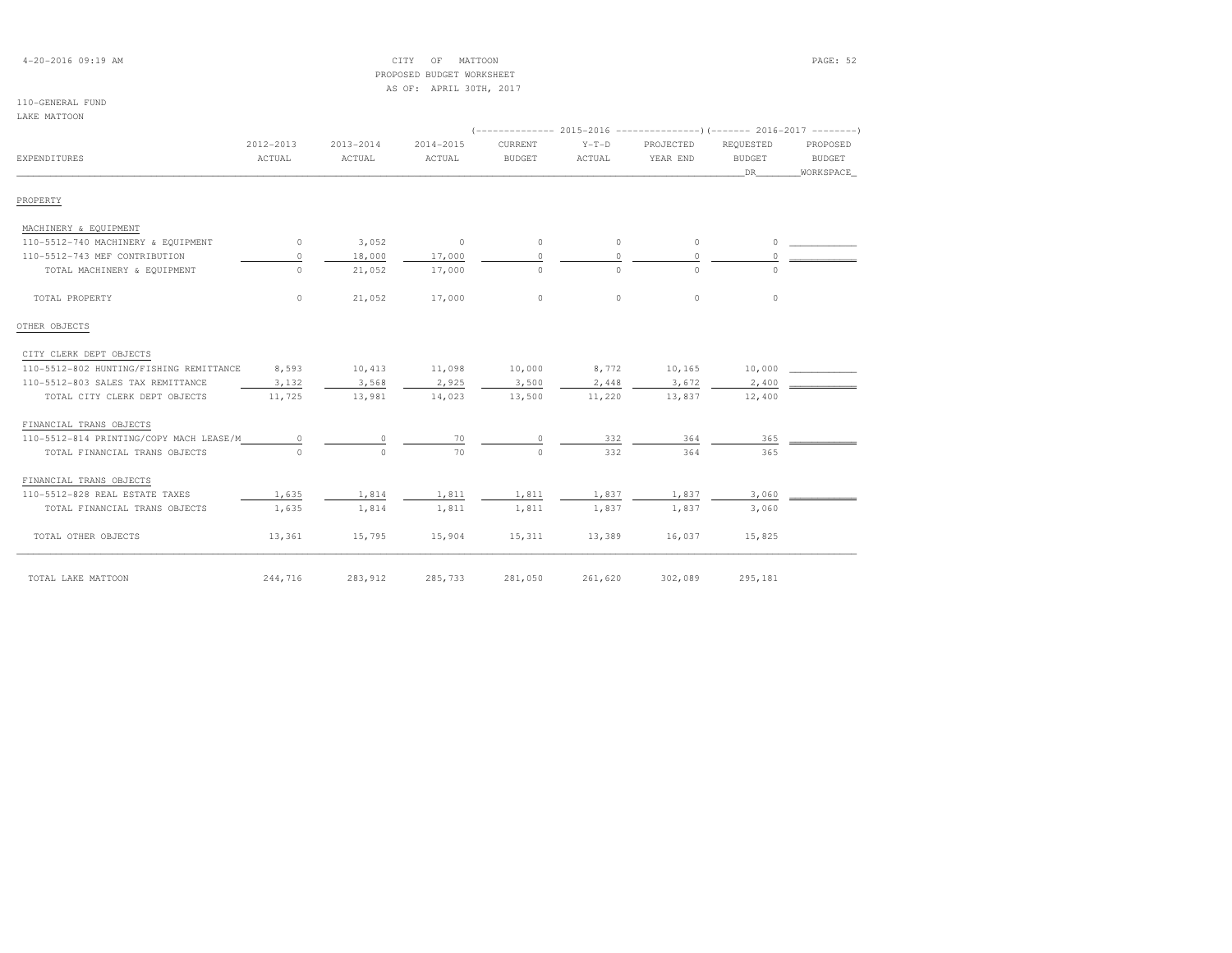## 4-20-2016 09:19 AM CITY OF MATTOON PAGE: 53 PROPOSED BUDGET WORKSHEETAS OF: APRIL 30TH, 2017

# 110-GENERAL FUND

| SPORTS FACILITIES                      |           |               |           |                                                                       |          |           |               |               |
|----------------------------------------|-----------|---------------|-----------|-----------------------------------------------------------------------|----------|-----------|---------------|---------------|
|                                        |           |               |           | (-------------- 2015-2016 ---------------------- 2016-2017 ---------- |          |           |               |               |
|                                        | 2012-2013 | $2013 - 2014$ | 2014-2015 | CURRENT                                                               | $Y-T-D$  | PROJECTED | REQUESTED     | PROPOSED      |
| <b>EXPENDITURES</b>                    | ACTUAL    | ACTUAL        | ACTUAL    | <b>BUDGET</b>                                                         | ACTUAL   | YEAR END  | <b>BUDGET</b> | <b>BUDGET</b> |
|                                        |           |               |           |                                                                       |          |           | DR            | WORKSPACE     |
| SUPPLIES                               |           |               |           |                                                                       |          |           |               |               |
| GENERAL SUPPLIES                       |           |               |           |                                                                       |          |           |               |               |
| 110-5551-315 LANDSCAPING SUPPLIES      | 1,190     | 1,200         | $\circ$   | $\circ$                                                               | $\circ$  | $\circ$   | 0             |               |
| 110-5551-319 MISCELLANEOUS SUPPLIES    | 12,488    | 16,681        | 17,636    | 14,000                                                                | 10,650   | 6,837     | 14,000        |               |
| TOTAL GENERAL SUPPLIES                 | 13,678    | 17,881        | 17,636    | 14,000                                                                | 10,650   | 6,837     | 14,000        |               |
| ENERGY                                 |           |               |           |                                                                       |          |           |               |               |
| 110-5551-321 UTILITIES                 | 27,261    | 30,420        | 34,271    | 32,000                                                                | 33,924   | 35,000    | 35,000        |               |
| TOTAL ENERGY                           | 27,261    | 30,420        | 34,271    | 32,000                                                                | 33,924   | 35,000    | 35,000        |               |
| STREET MAINT SUPPLIES                  |           |               |           |                                                                       |          |           |               |               |
| 110-5551-352 AGGREGATE SURFACE COAT    | 1,976     | 4,695         | 3,797     | 2,000                                                                 | $\circ$  | 0         | 2,000         |               |
| TOTAL STREET MAINT SUPPLIES            | 1,976     | 4,695         | 3,797     | 2,000                                                                 | $\circ$  | $\Omega$  | 2,000         |               |
| TOTAL SUPPLIES                         | 42,915    | 52,996        | 55,704    | 48,000                                                                | 44,574   | 41,837    | 51,000        |               |
| PURCHASED PROP MAINT SRV               |           |               |           |                                                                       |          |           |               |               |
| CLEANING SERVICES                      |           |               |           |                                                                       |          |           |               |               |
| 110-5551-424 LAWN CARE                 | 16,547    | 19,177        | 16,584    | 15,000                                                                | 17,784   | 20,000    | 17,000        |               |
| TOTAL CLEANING SERVICES                | 16,547    | 19,177        | 16,584    | 15,000                                                                | 17,784   | 20,000    | 17,000        |               |
| REPAIR & MAINT SERVICES                |           |               |           |                                                                       |          |           |               |               |
| 110-5551-432 REPAIR OF STRUCTURES      | 314       | 776           | 702       | 500                                                                   | 1,504    | 1,500     | 1,000         |               |
| TOTAL REPAIR & MAINT SERVICES          | 314       | 776           | 702       | 500                                                                   | 1,504    | 1,500     | 1,000         |               |
| RENTALS                                |           |               |           |                                                                       |          |           |               |               |
| 110-5551-440 RENTALS                   | 3,239     | 2,828         | 4,598     | 4,200                                                                 | 3,612    | 4,659     | 4,500         |               |
| TOTAL RENTALS                          | 3,239     | 2,828         | 4,598     | 4,200                                                                 | 3,612    | 4,659     | 4,500         |               |
| CONSTRUCTION SERVICES                  |           |               |           |                                                                       |          |           |               |               |
| 110-5551-450 CONSTRUCTION SERVICES     | 1,605     | 1,404         | 0         | 2,000                                                                 |          |           | 2,000         |               |
| TOTAL CONSTRUCTION SERVICES            | 1,605     | 1,404         | $\circ$   | 2,000                                                                 |          |           | 2,000         |               |
| OTHER PROP MAINT SERVICE               |           |               |           |                                                                       |          |           |               |               |
| 110-5551-460 OTHER PROP MAINT SERVICES | 1,246     | 0             | 0         | 0                                                                     | $\circ$  | 0         | 0             |               |
| TOTAL OTHER PROP MAINT SERVICE         | 1,246     | $\Omega$      | $\Omega$  | $\Omega$                                                              | $\Omega$ | $\Omega$  | $\Omega$      |               |
| TOTAL PURCHASED PROP MAINT SRV         | 22,951    | 24,185        | 21,883    | 21,700                                                                | 22,900   | 26,159    | 24,500        |               |

OTHER OBJECTS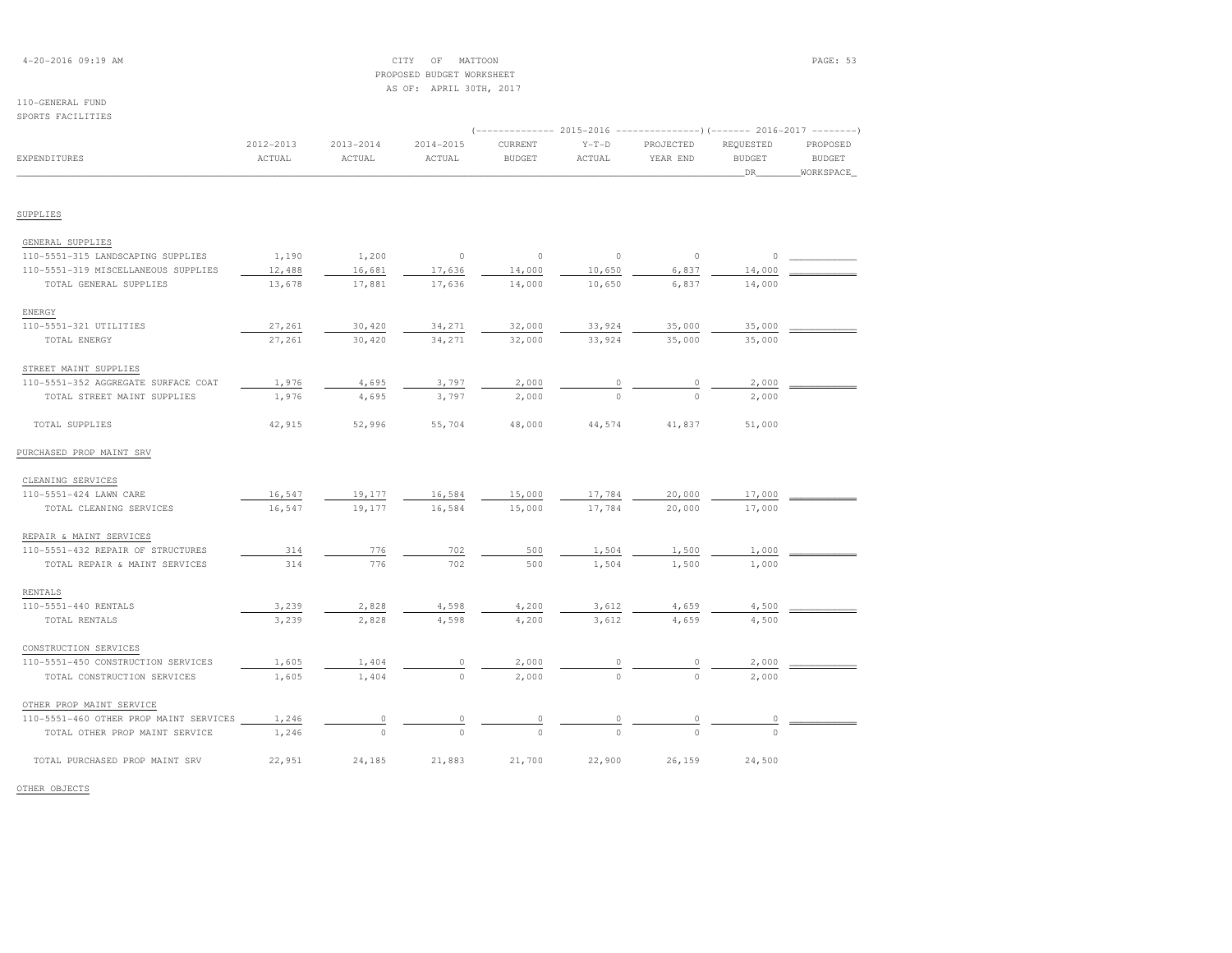## 4-20-2016 09:19 AM CITY OF MATTOON PAGE: 54 PROPOSED BUDGET WORKSHEETAS OF: APRIL 30TH, 2017

# 110-GENERAL FUND

# SPORTS FACILITIES (-------------- 2015-2016 ---------------)(------- 2016-2017 --------) 2012-2013 2013-2014 2014-2015 CURRENT Y-T-D PROJECTED REQUESTED PROPOSED**BUDGET** EXPENDITURES ACTUAL ACTUAL ACTUAL BUDGET ACTUAL YEAR END BUDGET BUDGET \_\_\_\_\_\_\_\_\_\_\_\_\_\_\_\_\_\_\_\_\_\_\_\_\_\_\_\_\_\_\_\_\_\_\_\_\_\_\_\_\_\_\_\_\_\_\_\_\_\_\_\_\_\_\_\_\_\_\_\_\_\_\_\_\_\_\_\_\_\_\_\_\_\_\_\_\_\_\_\_\_\_\_\_\_\_\_\_\_\_\_\_\_\_\_\_\_\_\_\_\_\_\_\_\_\_\_\_\_\_\_\_\_\_\_\_\_\_\_\_\_\_\_\_\_\_\_\_\_\_DR\_\_\_\_\_\_\_\_WORKSPACE\_ FINANCIAL TRANS OBJECTS 110-5551-828 REAL ESTATE TAXES 276 446 449 449 960 960 1,000 \_\_\_\_\_\_\_\_\_\_\_\_TOTAL FINANCIAL TRANS OBJECTS  $276$   $446$   $449$   $449$   $449$   $960$   $960$   $960$   $1,000$  TOTAL OTHER OBJECTS 276 446 449 449 960 960 1,000\_\_\_\_\_\_\_\_\_\_\_\_\_\_\_\_\_\_\_\_\_\_\_\_\_\_\_\_\_\_\_\_\_\_\_\_\_\_\_\_\_\_\_\_\_\_\_\_\_\_\_\_\_\_\_\_\_\_\_\_\_\_\_\_\_\_\_\_\_\_\_\_\_\_\_\_\_\_\_\_\_\_\_\_\_\_\_\_\_\_\_\_\_\_\_\_\_\_\_\_\_\_\_\_\_\_\_\_\_\_\_\_\_\_\_\_\_\_\_\_\_\_\_\_\_\_\_\_\_\_\_\_\_\_\_\_\_\_\_\_\_\_\_\_\_\_\_\_\_\_ TOTAL SPORTS FACILITIES 66,142 77,627 78,036 70,149 68,433 68,956 76,500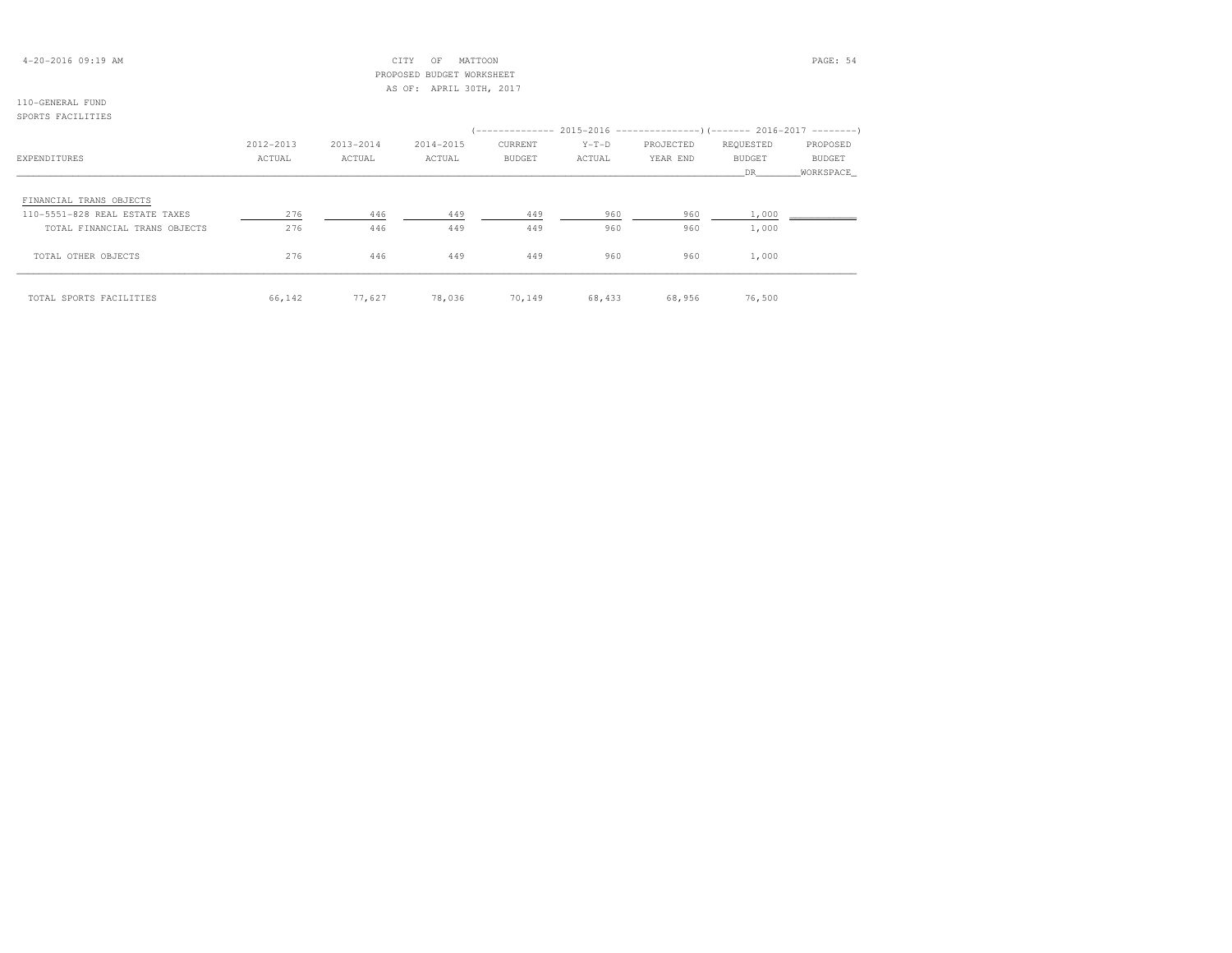## 4-20-2016 09:19 AM CITY OF MATTOON PAGE: 55 PROPOSED BUDGET WORKSHEETAS OF: APRIL 30TH, 2017

| DODGE GROVE CEMETERY                    |               |               |               |               |               |           |                                                                                  |               |
|-----------------------------------------|---------------|---------------|---------------|---------------|---------------|-----------|----------------------------------------------------------------------------------|---------------|
|                                         | 2012-2013     | $2013 - 2014$ | $2014 - 2015$ | CURRENT       | $Y-T-D$       | PROJECTED | (------------- 2015-2016 -------------------- 2016-2017 --------- )<br>REQUESTED | PROPOSED      |
| <b>EXPENDITURES</b>                     | <b>ACTUAL</b> | ACTUAL        | ACTUAL        | <b>BUDGET</b> | <b>ACTUAL</b> | YEAR END  | <b>BUDGET</b>                                                                    | <b>BUDGET</b> |
|                                         |               |               |               |               |               |           | DR                                                                               | WORKSPACE     |
|                                         |               |               |               |               |               |           |                                                                                  |               |
| PERSONNEL SERVICES                      |               |               |               |               |               |           |                                                                                  |               |
| SALARIES & WAGES                        |               |               |               |               |               |           |                                                                                  |               |
| 110-5570-111 SALARIES OF REG EMPLOYEES  | 75,370        | 78,560        | 80,164        | 86,015        | 80,054        | 80,179    | 88,382                                                                           |               |
| 110-5570-112 SALARIES OF TEMP EMPLOYEES | 32,619        | 31,832        | 32,040        | 30,000        | 30,096        | 32,000    | 30,000                                                                           |               |
| 110-5570-113 OVERTIME                   | 88            | 46            | $\circ$       | 500           | $\circ$       | $\circ$   | 500                                                                              |               |
| 110-5570-114 COMPENSATED ABSENCES       | 4,547         | 3,871         | 4,022         | $\circ$       | 3,902         | 4,954     | $\circ$                                                                          |               |
| TOTAL SALARIES & WAGES                  | 112,625       | 114,308       | 116,227       | 116,515       | 114,051       | 117,134   | 118,882                                                                          |               |
| TOTAL PERSONNEL SERVICES                | 112,625       | 114,308       | 116,227       | 116,515       | 114,051       | 117,134   | 118,882                                                                          |               |
| EMPLOYEE BENEFITS                       |               |               |               |               |               |           |                                                                                  |               |
| GROUP INSURANCE                         |               |               |               |               |               |           |                                                                                  |               |
| 110-5570-211 GROUP HEALTH INSURANCE     | 15,444        | 16,705        | 24,853        | 24,560        | 23,509        | 24,372    | 23,636                                                                           |               |
| 110-5570-212 GROUP LIFE INSURANCE       | 240           | 240           | 214           | 214           | 214           | 214       | 229                                                                              |               |
| TOTAL GROUP INSURANCE                   | 15,685        | 16,946        | 25,067        | 24,774        | 23,723        | 24,586    | 23,865                                                                           |               |
| SOCIAL SECURITY CONTRIB                 |               |               |               |               |               |           |                                                                                  |               |
| 110-5570-221 FICA CONTRIBUTIONS         | 6,834         | 6,942         | 7,071         | 7,224         | 6,982         | 8,160     | 7,371                                                                            |               |
| 110-5570-222 MEDICARE CONTRIBUTIONS     | 1,598         | 1,623         | 1,654         | 1,689         | 1,633         | 1,909     | 1,724                                                                            |               |
| TOTAL SOCIAL SECURITY CONTRIB           | 8,432         | 8,565         | 8,725         | 8,913         | 8,615         | 10,069    | 9,095                                                                            |               |
| RETIREMENT CONTRIBTUIONS                |               |               |               |               |               |           |                                                                                  |               |
| 110-5570-231 IMRF CONTRIBUTIONS         | 11,626        | 11,462        | 10,602        | 10,226        | 9,172         | 10,317    | 10,204                                                                           |               |
| TOTAL RETIREMENT CONTRIBTUIONS          | 11,626        | 11,462        | 10,602        | 10,226        | 9,172         | 10,317    | 10,204                                                                           |               |
| UNEMPLOYMNT COMPENSATION                |               |               |               |               |               |           |                                                                                  |               |
| 110-5570-240 UNEMPLOYMENT COMP.         | 1,128         | 1,151         | 1,406         | 989           | 989           | 989       | 837                                                                              |               |
| TOTAL UNEMPLOYMNT COMPENSATION          | 1,128         | 1,151         | 1,406         | 989           | 989           | 989       | 837                                                                              |               |
| WORKER'S COMPENSATION                   |               |               |               |               |               |           |                                                                                  |               |
| 110-5570-250 WORKERS' COMPENSATION      | 4,905         | 4,380         | 5,060         | 7,605         | 7,605         | 7,605     | 8,132                                                                            |               |
| TOTAL WORKER'S COMPENSATION             | 4,905         | 4,380         | 5,060         | 7,605         | 7,605         | 7,605     | 8,132                                                                            |               |
| TOTAL EMPLOYEE BENEFITS                 | 41,777        | 42,504        | 50,860        | 52,507        | 50,104        | 53,567    | 52,133                                                                           |               |
| SUPPLIES                                |               |               |               |               |               |           |                                                                                  |               |
| GENERAL SUPPLIES                        |               |               |               |               |               |           |                                                                                  |               |
| 110-5570-311 SUPPLIES                   | 2,598         | 2,385         | 2,242         | 3,000         | 1,557         | 1,905     | 3,000                                                                            |               |
| 110-5570-316 TOOLS & EQUIPMENT          | 1,955         | 1,887         | 2,372         | 3,000         | 4,792         | 5,000     | 3,000                                                                            |               |
| 110-5570-319 MISCELLANEOUS SUPPLIES     | $\circ$       | $\circ$       | 811           | 2,000         | $\circ$       | $\circ$   | 2,000                                                                            |               |
| TOTAL GENERAL SUPPLIES                  | 643           | 4,272         | 5,426         | 8,000         | 6,348         | 6,905     | 8,000                                                                            |               |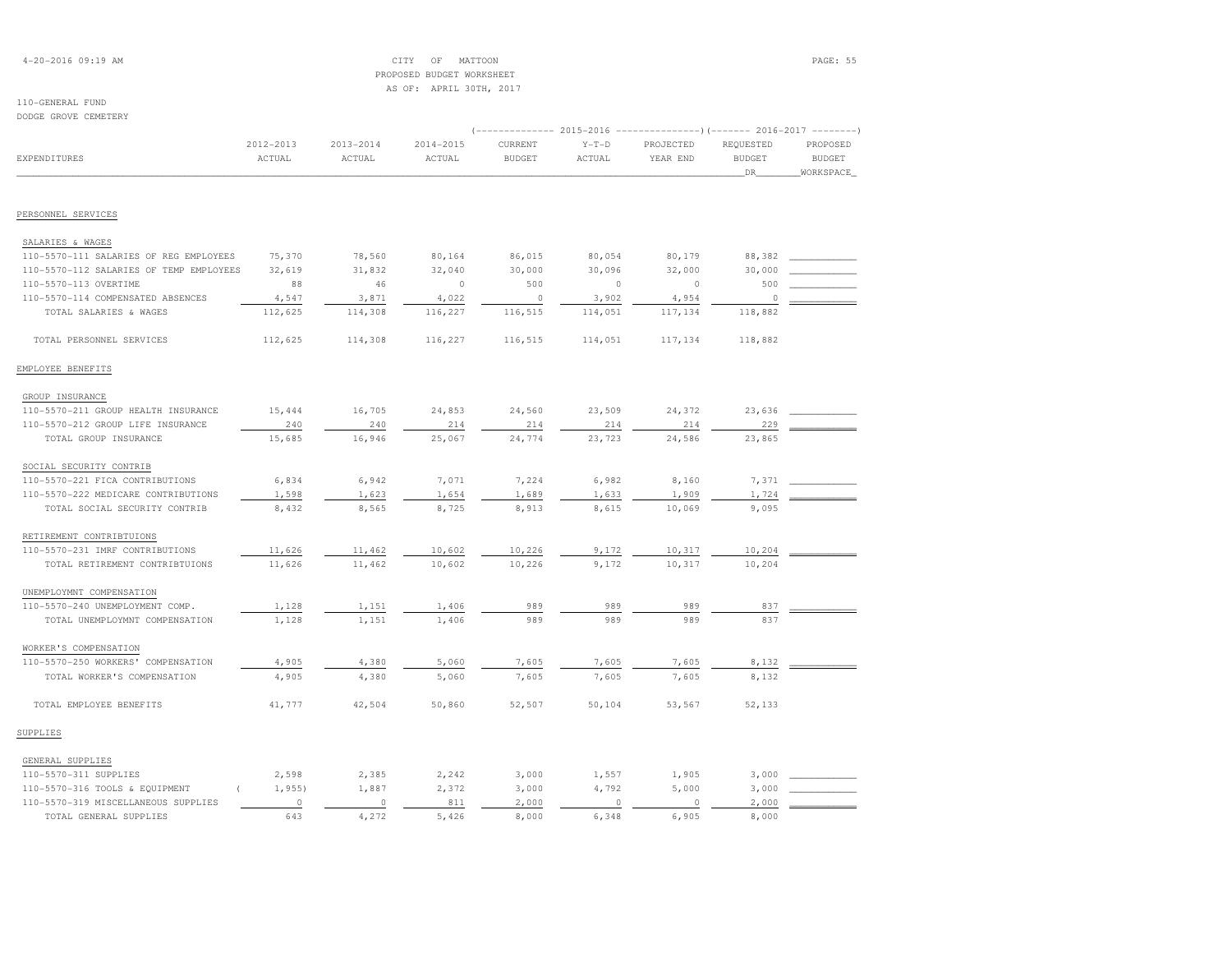## 4-20-2016 09:19 AM CITY OF MATTOON PAGE: 56 PROPOSED BUDGET WORKSHEETAS OF: APRIL 30TH, 2017

# 110-GENERAL FUND

DODGE GROVE CEMETERY

|                                         | 2012-2013 | $2013 - 2014$ | 2014-2015 | CURRENT       | $Y-T-D$ | PROJECTED | REQUESTED           | PROPOSED                   |
|-----------------------------------------|-----------|---------------|-----------|---------------|---------|-----------|---------------------|----------------------------|
| <b>EXPENDITURES</b>                     | ACTUAL    | ACTUAL        | ACTUAL    | <b>BUDGET</b> | ACTUAL  | YEAR END  | <b>BUDGET</b><br>DR | <b>BUDGET</b><br>WORKSPACE |
|                                         |           |               |           |               |         |           |                     |                            |
| ENERGY<br>110-5570-321 UTILITIES        | 4,631     | 5,206         | 5,949     | 5,000         | 5,285   | 5,566     | 4,948               |                            |
| 110-5570-326 FUEL                       | 4,762     | 6,249         | 4,470     | 4,500         | 3,315   | 4,616     | 4,500               |                            |
| TOTAL ENERGY                            | 9,393     | 11,455        | 10,419    | 9,500         | 8,600   | 10,182    | 9,448               |                            |
|                                         |           |               |           |               |         |           |                     |                            |
| TOTAL SUPPLIES                          | 10,036    | 15,727        | 15,845    | 17,500        | 14,948  | 17,087    | 17,448              |                            |
| PURCHASED PROP MAINT SRV                |           |               |           |               |         |           |                     |                            |
| CLEANING SERVICES                       |           |               |           |               |         |           |                     |                            |
| 110-5570-424 LAWN CARE                  | 7,513     | 6,783         | 5,790     | 7,200         | 6,210   | 8,000     | 8,000               |                            |
| TOTAL CLEANING SERVICES                 | 7,513     | 6,783         | 5,790     | 7,200         | 6,210   | 8,000     | 8,000               |                            |
| REPAIR & MAINT SERVICES                 |           |               |           |               |         |           |                     |                            |
| 110-5570-432 REPAIR OF BUILDINGS/STRUCT | 333       | $\circ$       | 61        | 1,000         | 49      | 100       | 1,000               |                            |
| 110-5570-433 REPAIR OF MACHINERY        | 13,011    | 5,550         | 5,050     | 6,000         | 3,708   | 3,628     | 6,000               |                            |
| TOTAL REPAIR & MAINT SERVICES           | 13,343    | 5,550         | 5,111     | 7,000         | 3,756   | 3,728     | 7,000               |                            |
| TOTAL PURCHASED PROP MAINT SRV          | 20,856    | 12,333        | 10,901    | 14,200        | 9,966   | 11,728    | 15,000              |                            |
| OTHER PURCHASED SERVICES                |           |               |           |               |         |           |                     |                            |
| COMMUNICATION                           |           |               |           |               |         |           |                     |                            |
| 110-5570-532 TELEPHONE                  | 1,104     | 121           | $\circ$   | $\circ$       | $\circ$ | $\circ$   | $\circ$             |                            |
| 110-5570-533 CELLULAR PHONE             | 319       | 291           | 544       | 900           | 660     | 629       | 900                 |                            |
| TOTAL COMMUNICATION                     | 1,423     | 413           | 544       | 900           | 660     | 629       | 900                 |                            |
| TOTAL OTHER PURCHASED SERVICES          | 1,423     | 413           | 544       | 900           | 660     | 629       | 900                 |                            |
| PROPERTY                                |           |               |           |               |         |           |                     |                            |
| BUILDINGS                               |           |               |           |               |         |           |                     |                            |
| IMPROVEMENTS-NOT BLDNGS                 |           |               |           |               |         |           |                     |                            |
| MACHINERY & EQUIPMENT                   |           |               |           |               |         |           |                     |                            |
| 110-5570-743 MEF CONTRIBUTION           | $\circ$   | 11,300        | $\circ$   | 14,500        | 14,500  | 14,500    | $\circ$             |                            |
| TOTAL MACHINERY & EQUIPMENT             | $\circ$   | 11,300        | $\circ$   | 14,500        | 14,500  | 14,500    | $\circ$             |                            |
| TOTAL PROPERTY                          | $\circ$   | 11,300        | $\circ$   | 14,500        | 14,500  | 14,500    | $\circ$             |                            |
| OTHER OBJECTS                           |           |               |           |               |         |           |                     |                            |
| FINANCIAL TRANS OBJECTS                 |           |               |           |               |         |           |                     |                            |
|                                         |           |               |           |               |         |           |                     |                            |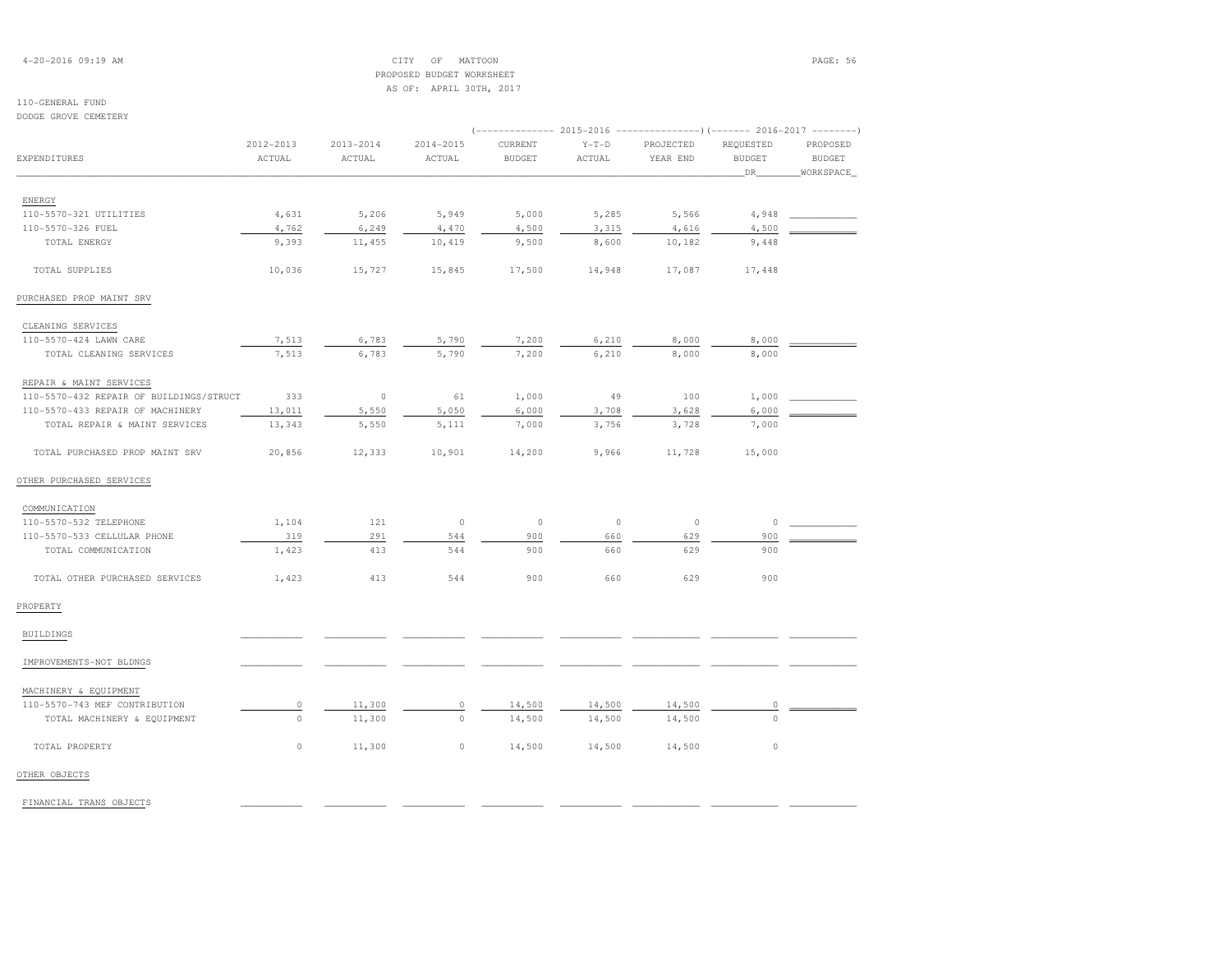## 4-20-2016 09:19 AM CITY OF MATTOON PAGE: 57 PROPOSED BUDGET WORKSHEETAS OF: APRIL 30TH, 2017

## 110-GENERAL FUND

DODGE GROVE CEMETERY

|                                |           |           |           |               |         |           | (-------------- 2015-2016 -------------------- ) (------- 2016-2017 --------- |               |
|--------------------------------|-----------|-----------|-----------|---------------|---------|-----------|-------------------------------------------------------------------------------|---------------|
|                                | 2012-2013 | 2013-2014 | 2014-2015 | CURRENT       | $Y-T-D$ | PROJECTED | REQUESTED                                                                     | PROPOSED      |
| EXPENDITURES                   | ACTUAL    | ACTUAL    | ACTUAL    | <b>BUDGET</b> | ACTUAL  | YEAR END  | <b>BUDGET</b>                                                                 | <b>BUDGET</b> |
|                                |           |           |           |               |         |           | DR                                                                            | WORKSPACE     |
| FINANCIAL TRANS OBJECTS        |           |           |           |               |         |           |                                                                               |               |
| 110-5570-828 REAL ESTATE TAXES | 473       | 514       | 564       | 564           | 600     | 600       | 600                                                                           |               |
| TOTAL FINANCIAL TRANS OBJECTS  | 473       | 514       | 564       | 564           | 600     | 600       | 600                                                                           |               |
| COMPUTER INFO SYS OBJECT       |           |           |           |               |         |           |                                                                               |               |
| TOTAL OTHER OBJECTS            | 473       | 514       | 564       | 564           | 600     | 600       | 600                                                                           |               |
| TOTAL DODGE GROVE CEMETERY     | 187,191   | 197,098   | 194,940   | 216,686       | 204,830 | 215,244   | 204,963                                                                       |               |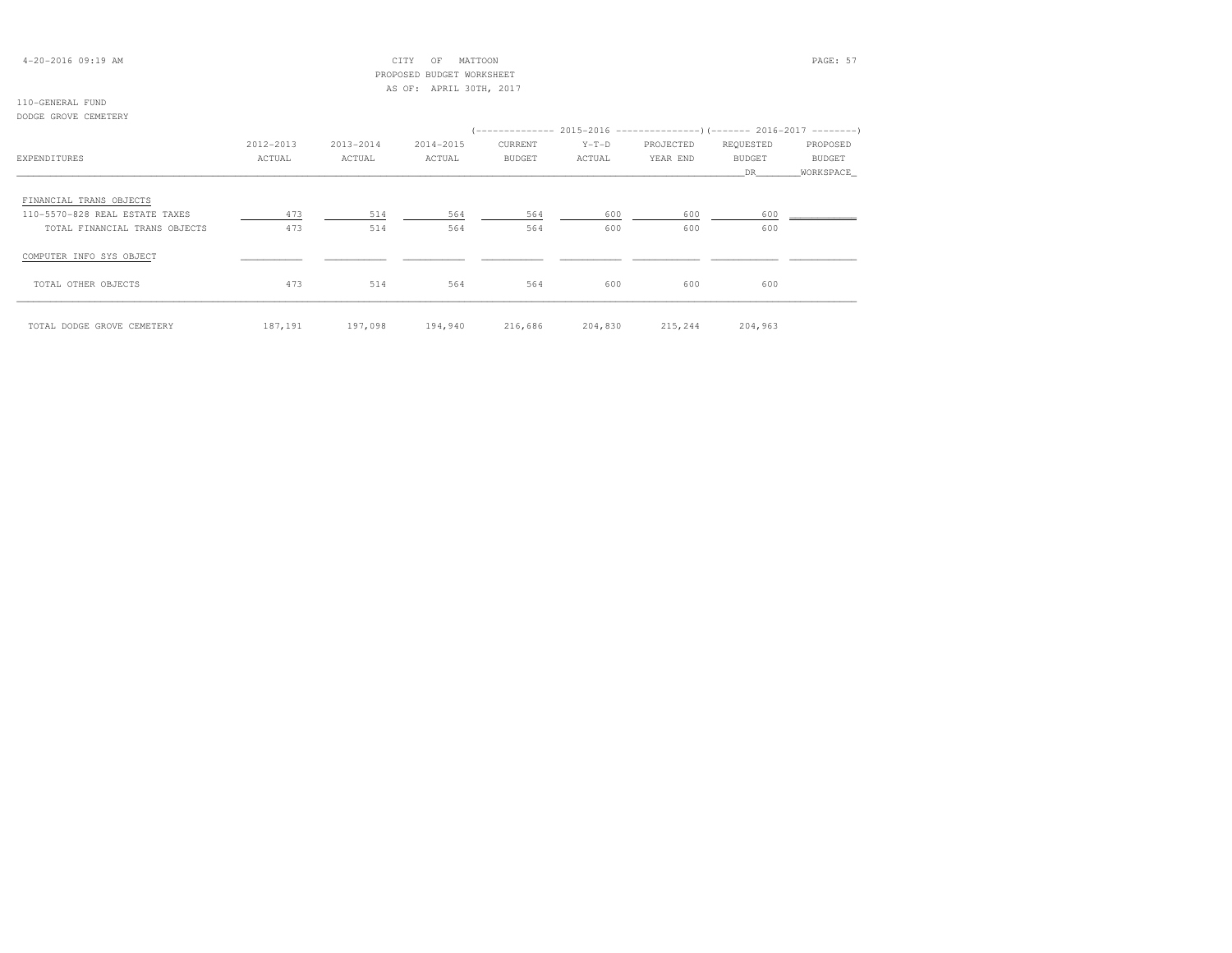| $4 - 20 - 2016$ 09:19 AM    |           |           | CITY<br>MATTOON<br>OF        |               |          |           |               | PAGE: 58  |
|-----------------------------|-----------|-----------|------------------------------|---------------|----------|-----------|---------------|-----------|
|                             |           |           | PROPOSED<br>BUDGET WORKSHEET |               |          |           |               |           |
|                             |           |           | AS OF: APRIL 30TH, 2017      |               |          |           |               |           |
| 110-GENERAL FUND            |           |           |                              |               |          |           |               |           |
| CAPITAL OUTLAY              |           |           |                              |               |          |           |               |           |
|                             |           |           |                              |               |          |           |               |           |
|                             | 2012-2013 | 2013-2014 | 2014-2015                    | CURRENT       | $Y-T-D$  | PROJECTED | REQUESTED     | PROPOSED  |
| EXPENDITURES                | ACTUAL    | ACTUAL    | ACTUAL                       | <b>BUDGET</b> | ACTUAL   | YEAR END  | <b>BUDGET</b> | BUDGET    |
|                             |           |           |                              |               |          |           | DR.           | WORKSPACE |
|                             |           |           |                              |               |          |           |               |           |
|                             |           |           |                              |               |          |           |               |           |
| CAPITAL OUTLAY              |           |           |                              |               |          |           |               |           |
|                             |           |           |                              |               |          |           |               |           |
| CAPITAL OUTLAY              |           |           |                              |               |          |           |               |           |
| 110-5600-000 CAPITAL OUTLAY | 114,929   |           |                              | $\Omega$      | $\Omega$ | $\circ$   |               |           |
| TOTAL CAPITAL OUTLAY        | 114,929   | $\circ$   | $\Omega$                     | $\circ$       | $\Omega$ | $\circ$   | $\Omega$      |           |
| TOTAL CAPITAL OUTLAY        | 114,929   | $\circ$   | 0                            | $\circ$       | $\circ$  | $\circ$   | 0             |           |

\_\_\_\_\_\_\_\_\_\_\_\_\_\_\_\_\_\_\_\_\_\_\_\_\_\_\_\_\_\_\_\_\_\_\_\_\_\_\_\_\_\_\_\_\_\_\_\_\_\_\_\_\_\_\_\_\_\_\_\_\_\_\_\_\_\_\_\_\_\_\_\_\_\_\_\_\_\_\_\_\_\_\_\_\_\_\_\_\_\_\_\_\_\_\_\_\_\_\_\_\_\_\_\_\_\_\_\_\_\_\_\_\_\_\_\_\_\_\_\_\_\_\_\_\_\_\_\_\_\_\_\_\_\_\_\_\_\_\_\_\_\_\_\_\_\_\_\_\_\_ TOTAL CAPITAL OUTLAY 114,929 0 0 0 0 0 0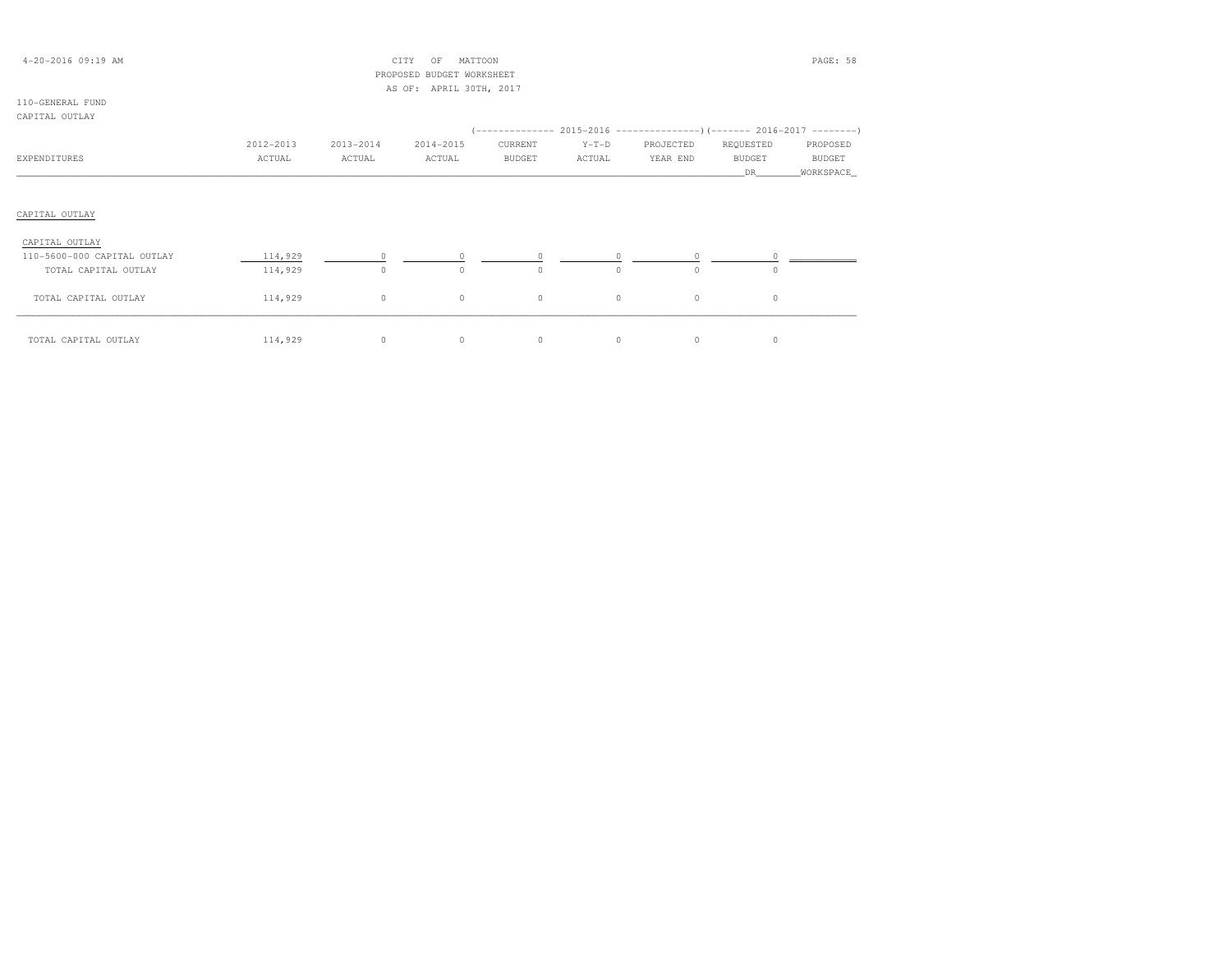| $4 - 20 - 2016$ 09:19 AM                          |           |           | CITY<br>MATTOON<br>ΟF<br>PROPOSED BUDGET WORKSHEET |               |         |           |               | PAGE: 59      |
|---------------------------------------------------|-----------|-----------|----------------------------------------------------|---------------|---------|-----------|---------------|---------------|
|                                                   |           |           | AS OF: APRIL 30TH, 2017                            |               |         |           |               |               |
| 110-GENERAL FUND                                  |           |           |                                                    |               |         |           |               |               |
| ECONOMIC DEVELOPMENT                              |           |           |                                                    |               |         |           |               |               |
|                                                   |           |           |                                                    |               |         |           |               |               |
|                                                   | 2012-2013 | 2013-2014 | 2014-2015                                          | CURRENT       | $Y-T-D$ | PROJECTED | REQUESTED     | PROPOSED      |
| EXPENDITURES                                      | ACTUAL    | ACTUAL    | ACTUAL                                             | <b>BUDGET</b> | ACTUAL  | YEAR END  | <b>BUDGET</b> | <b>BUDGET</b> |
|                                                   |           |           |                                                    |               |         |           | DR.           | WORKSPACE     |
| OTHER PURCHASED SERVICES<br>PROFESSIONAL SERVICES |           |           |                                                    |               |         |           |               |               |
| OTHER PURCHASED SERVICES                          |           |           |                                                    |               |         |           |               |               |
| 110-5651-571 DUES & MEMBERSHIPS                   | 50,000    | 50,000    | 50,000                                             | 50,000        | 50,375  | 50,375    | 50,000        |               |
| TOTAL OTHER PURCHASED SERVICES                    | 50,000    | 50,000    | 50,000                                             | 50,000        | 50,375  | 50,375    | 50,000        |               |
| TOTAL OTHER PURCHASED SERVICES                    | 50,000    | 50,000    | 50,000                                             | 50,000        | 50,375  | 50,375    | 50,000        |               |
| TOTAL ECONOMIC DEVELOPMENT                        | 50,000    | 50,000    | 50,000                                             | 50,000        | 50,375  | 50,375    | 50,000        |               |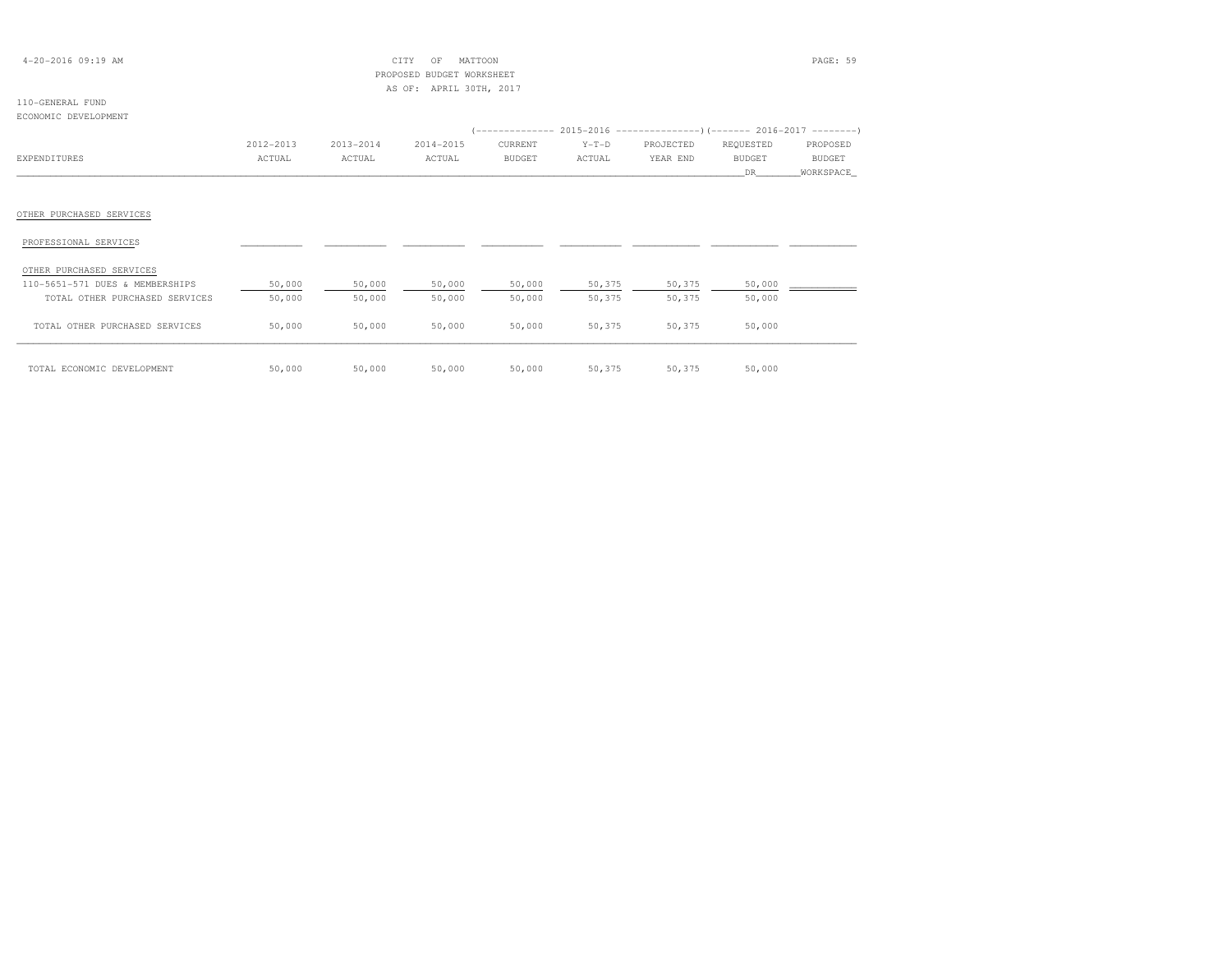| $4 - 20 - 2016$ 09:19 AM |  |  |
|--------------------------|--|--|
|--------------------------|--|--|

## $\begin{array}{ccc} \text{CITY} & \text{OF} & \text{MATION} \end{array}$  PROPOSED BUDGET WORKSHEETAS OF: APRIL 30TH, 2017

## 110-GENERAL FUND

## ERI/ENERGY

| -------------                         |           |           |           |               |         |                                                                         |               |           |
|---------------------------------------|-----------|-----------|-----------|---------------|---------|-------------------------------------------------------------------------|---------------|-----------|
|                                       |           |           |           |               |         | (-------------- 2015-2016 ---------------) (------- 2016-2017 --------) |               |           |
|                                       | 2012-2013 | 2013-2014 | 2014-2015 | CURRENT       | $Y-T-D$ | PROJECTED                                                               | REQUESTED     | PROPOSED  |
| EXPENDITURES                          | ACTUAL    | ACTUAL    | ACTUAL    | <b>BUDGET</b> | ACTUAL  | YEAR END                                                                | <b>BUDGET</b> | BUDGET    |
|                                       |           |           |           |               |         |                                                                         | DR.           | WORKSPACE |
|                                       |           |           |           |               |         |                                                                         |               |           |
|                                       |           |           |           |               |         |                                                                         |               |           |
| OTHER OBJECTS                         |           |           |           |               |         |                                                                         |               |           |
|                                       |           |           |           |               |         |                                                                         |               |           |
| FINANCIAL TRANS OBJECTS               |           |           |           |               |         |                                                                         |               |           |
| 110-5715-817 DEBT SERVICES-ERI/ENERGY | 74,825    | 76,739    | 78,650    | 215,582       | 228,406 | 228,406                                                                 | 217,567       |           |
| TOTAL FINANCIAL TRANS OBJECTS         | 74,825    | 76,739    | 78,650    | 215,582       | 228,406 | 228,406                                                                 | 217,567       |           |
|                                       |           |           |           |               |         |                                                                         |               |           |
| TOTAL OTHER OBJECTS                   | 74,825    | 76,739    | 78,650    | 215,582       | 228,406 | 228,406                                                                 | 217,567       |           |
|                                       |           |           |           |               |         |                                                                         |               |           |

 $\overline{1017}$  Total eri/energy  $\overline{14,825}$   $\overline{74,825}$   $\overline{76,739}$   $\overline{78,650}$   $\overline{215,582}$   $\overline{228,406}$   $\overline{228,406}$   $\overline{217,567}$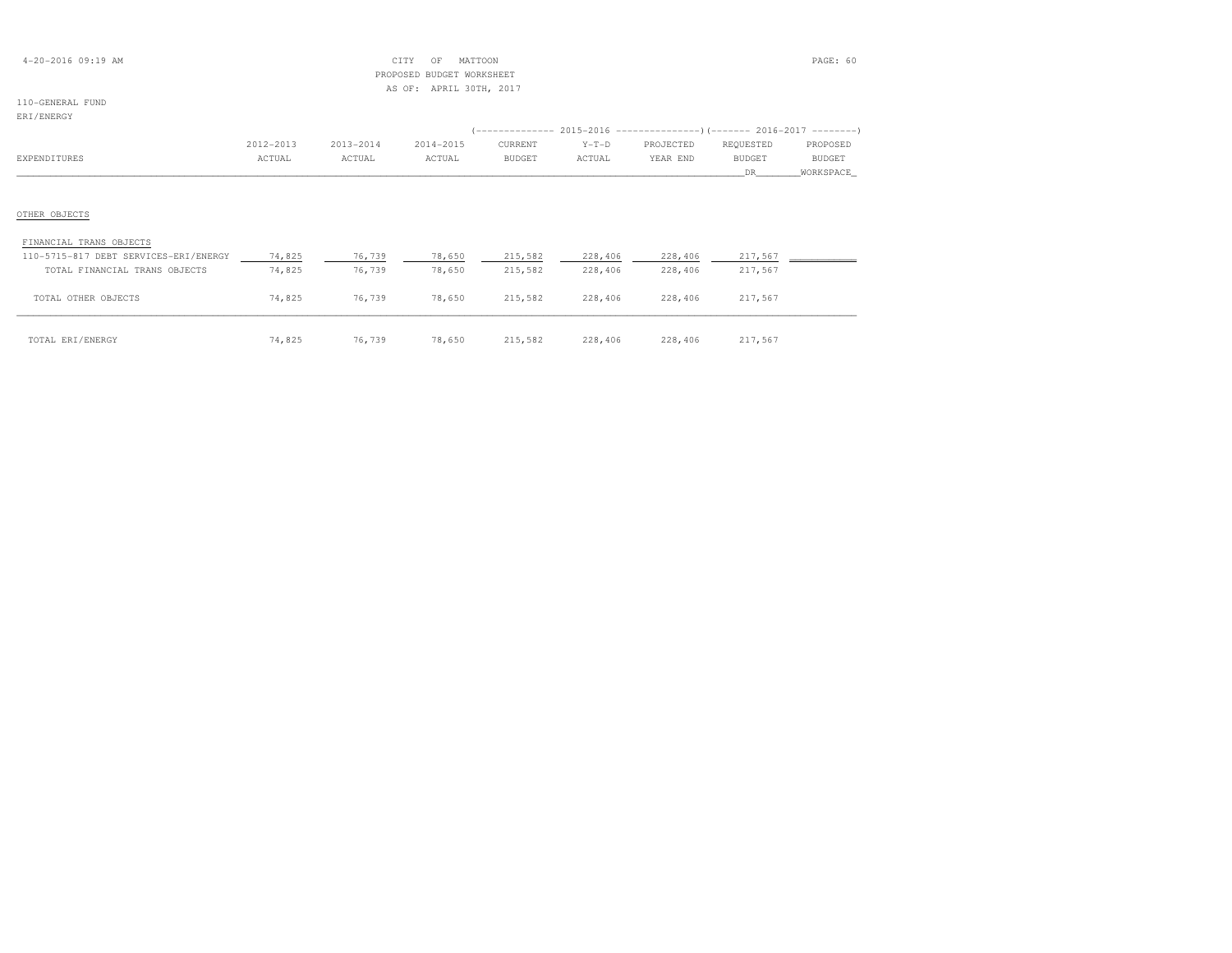| $4 - 20 - 2016$ 09:19 AM |  |  |
|--------------------------|--|--|
|--------------------------|--|--|

## $\text{CITY}$  OF MATTOON  $\text{PAGE: } 61$  PROPOSED BUDGET WORKSHEETAS OF: APRIL 30TH, 2017

## 110-GENERAL FUND

### DEBT SERVICE

|                                                                                               |           |           |           |               |         |           | (-------------- 2015-2016 ---------------------- 2016-2017 --------- |           |
|-----------------------------------------------------------------------------------------------|-----------|-----------|-----------|---------------|---------|-----------|----------------------------------------------------------------------|-----------|
|                                                                                               | 2012-2013 | 2013-2014 | 2014-2015 | CURRENT       | $Y-T-D$ | PROJECTED | REQUESTED                                                            | PROPOSED  |
| EXPENDITURES                                                                                  | ACTUAL    | ACTUAL    | ACTUAL    | <b>BUDGET</b> | ACTUAL  | YEAR END  | <b>BUDGET</b>                                                        | BUDGET    |
|                                                                                               |           |           |           |               |         |           | DR.                                                                  | WORKSPACE |
|                                                                                               |           |           |           |               |         |           |                                                                      |           |
| OTHER OBJECTS                                                                                 |           |           |           |               |         |           |                                                                      |           |
|                                                                                               |           |           |           |               |         |           |                                                                      |           |
| FINANCIAL TRANS OBJECTS                                                                       |           |           |           |               |         |           |                                                                      |           |
|                                                                                               | 76,000    | $\Omega$  | $\circ$   | $\Omega$      | 128     | 150       | $\Omega$                                                             |           |
|                                                                                               | 480       | 924       | 135       | 500           | $\circ$ | $\circ$   | 500                                                                  |           |
| 110-5716-817 DEBT SERVICES<br>110-5716-818 FISCAL AGENT FEES<br>110-5716-819 INTEREST EXPENSE | 82,003    | 64,171    | 41,482    | 26,517        | 13,700  | 13,700    | 21,239                                                               |           |
| TOTAL FINANCIAL TRANS OBJECTS                                                                 | 158,483   | 65,095    | 41,617    | 27,017        | 13,828  | 13,850    | 21,739                                                               |           |

\_\_\_\_\_\_\_\_\_\_\_\_\_\_\_\_\_\_\_\_\_\_\_\_\_\_\_\_\_\_\_\_\_\_\_\_\_\_\_\_\_\_\_\_\_\_\_\_\_\_\_\_\_\_\_\_\_\_\_\_\_\_\_\_\_\_\_\_\_\_\_\_\_\_\_\_\_\_\_\_\_\_\_\_\_\_\_\_\_\_\_\_\_\_\_\_\_\_\_\_\_\_\_\_\_\_\_\_\_\_\_\_\_\_\_\_\_\_\_\_\_\_\_\_\_\_\_\_\_\_\_\_\_\_\_\_\_\_\_\_\_\_\_\_\_\_\_\_\_\_ TOTAL DEBT SERVICE 158,483 65,095 41,617 27,017 13,828 13,850 21,739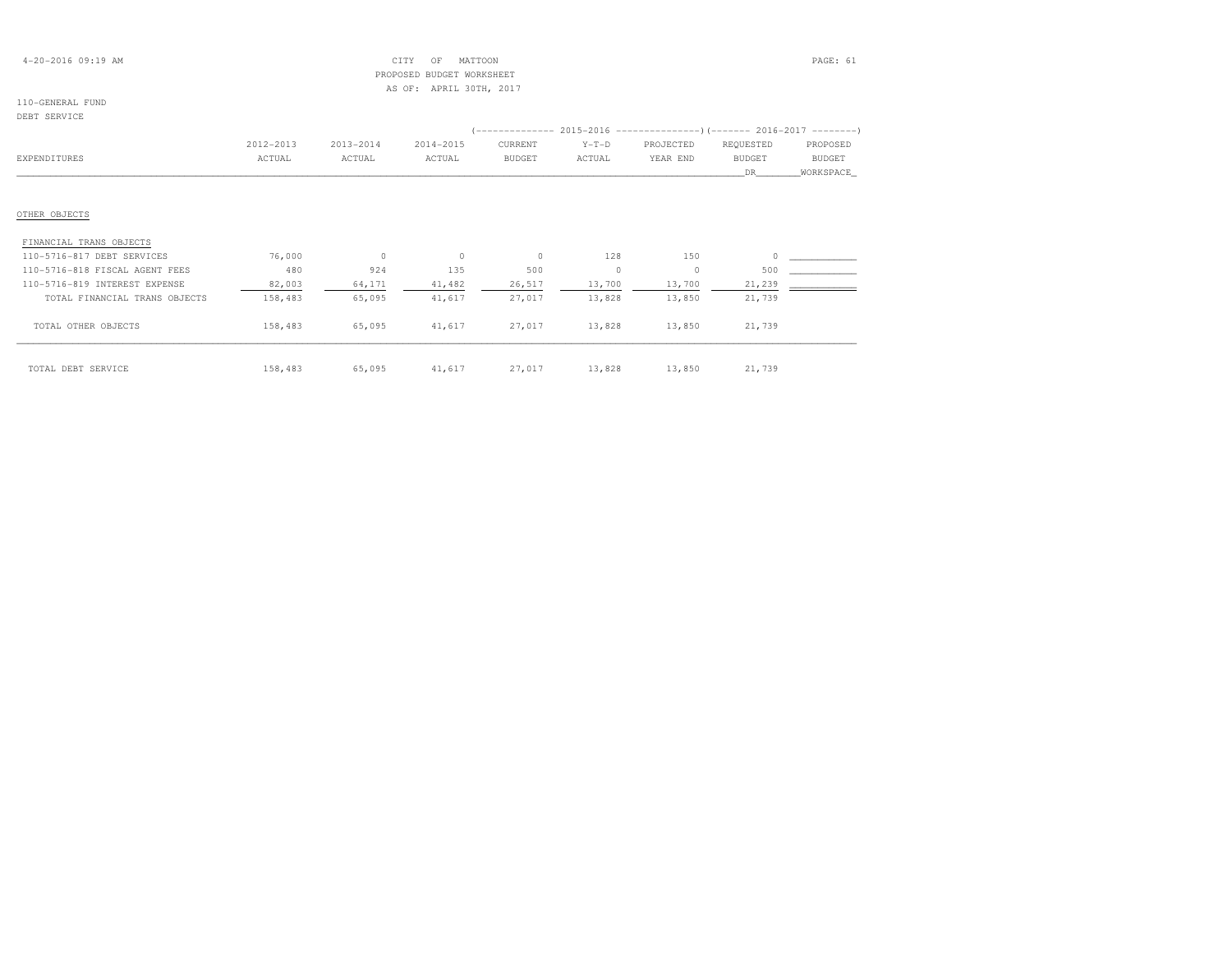| $4 - 20 - 2016$ 09:19 AM                        |           |           | CITY<br>OF<br>MATTOON     |               |          |           |               | PAGE: 62      |
|-------------------------------------------------|-----------|-----------|---------------------------|---------------|----------|-----------|---------------|---------------|
|                                                 |           |           | PROPOSED BUDGET WORKSHEET |               |          |           |               |               |
|                                                 |           |           | AS OF: APRIL 30TH, 2017   |               |          |           |               |               |
| 110-GENERAL FUND                                |           |           |                           |               |          |           |               |               |
| 2003A ERI GO BONDS                              |           |           |                           |               |          |           |               |               |
|                                                 |           |           |                           |               |          |           |               |               |
|                                                 | 2012-2013 | 2013-2014 | 2014-2015                 | CURRENT       | $Y-T-D$  | PROJECTED | REQUESTED     | PROPOSED      |
| EXPENDITURES                                    | ACTUAL    | ACTUAL    | ACTUAL                    | <b>BUDGET</b> | ACTUAL   | YEAR END  | <b>BUDGET</b> | <b>BUDGET</b> |
|                                                 |           |           |                           |               |          |           | DR.           | WORKSPACE     |
|                                                 |           |           |                           |               |          |           |               |               |
|                                                 |           |           |                           |               |          |           |               |               |
| OTHER OBJECTS                                   |           |           |                           |               |          |           |               |               |
|                                                 |           |           |                           |               |          |           |               |               |
| FINANCIAL TRANS OBJECTS                         |           |           |                           |               |          |           |               |               |
| 110-5717-817 2003A PENSION BENEFIT GO B 180,000 |           | 190,000   |                           |               |          |           |               |               |
| TOTAL FINANCIAL TRANS OBJECTS                   | 180,000   | 190,000   | $\Omega$                  | $\Omega$      | $\Omega$ | $\cap$    |               |               |
| TOTAL OTHER OBJECTS                             | 180,000   | 190,000   | $\circ$                   | $\circ$       | 0        | 0         | $\circ$       |               |

\_\_\_\_\_\_\_\_\_\_\_\_\_\_\_\_\_\_\_\_\_\_\_\_\_\_\_\_\_\_\_\_\_\_\_\_\_\_\_\_\_\_\_\_\_\_\_\_\_\_\_\_\_\_\_\_\_\_\_\_\_\_\_\_\_\_\_\_\_\_\_\_\_\_\_\_\_\_\_\_\_\_\_\_\_\_\_\_\_\_\_\_\_\_\_\_\_\_\_\_\_\_\_\_\_\_\_\_\_\_\_\_\_\_\_\_\_\_\_\_\_\_\_\_\_\_\_\_\_\_\_\_\_\_\_\_\_\_\_\_\_\_\_\_\_\_\_\_\_\_ TOTAL 2003A ERI GO BONDS 180,000 190,000 0 0 0 0 0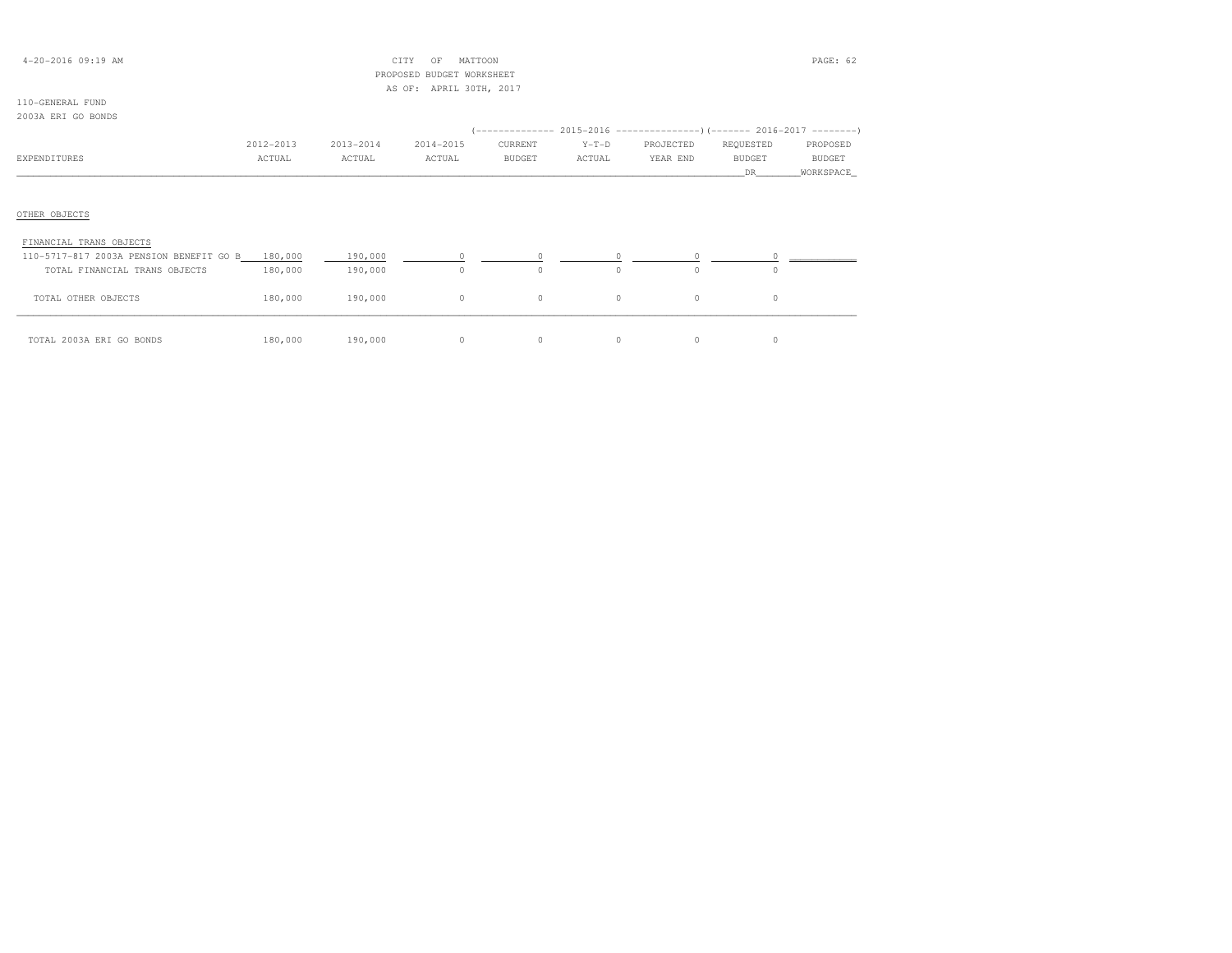| $4 - 20 - 2016$ 09:19 AM |  |
|--------------------------|--|
|--------------------------|--|

## $\begin{array}{ccc} \text{CITY} & \text{OF} & \text{MATTOON} \end{array}$  PROPOSED BUDGET WORKSHEETAS OF: APRIL 30TH, 2017

| 2005B REF GO BONDS                 |           |           |           |         |         |           |                                                                       |           |
|------------------------------------|-----------|-----------|-----------|---------|---------|-----------|-----------------------------------------------------------------------|-----------|
|                                    |           |           |           |         |         |           | (-------------- 2015-2016 --------------------- 2016-2017 --------- ) |           |
|                                    | 2012-2013 | 2013-2014 | 2014-2015 | CURRENT | $Y-T-D$ | PROJECTED | REQUESTED                                                             | PROPOSED  |
| EXPENDITURES                       | ACTUAL    | ACTUAL    | ACTUAL    | BUDGET  | ACTUAL  | YEAR END  | BUDGET                                                                | BUDGET    |
|                                    |           |           |           |         |         |           | DR                                                                    | WORKSPACE |
|                                    |           |           |           |         |         |           |                                                                       |           |
|                                    |           |           |           |         |         |           |                                                                       |           |
| OTHER OBJECTS                      |           |           |           |         |         |           |                                                                       |           |
|                                    |           |           |           |         |         |           |                                                                       |           |
| FINANCIAL TRANS OBJECTS            |           |           |           |         |         |           |                                                                       |           |
| 110-5719-817 2005B REFUNDING BONDS | 150,000   | 155,000   | 855,000   | 165,000 | 165,000 | 165,000   | 170,000                                                               |           |
| TOTAL FINANCIAL TRANS OBJECTS      | 150,000   | 155,000   | 855,000   | 165,000 | 165,000 | 165,000   | 170,000                                                               |           |

| TOTAL OTHER OBJECTS      | 150,000 | 155,000 | 855,000 | 165,000 | 165,000 | 165,000 | 170,000 |  |
|--------------------------|---------|---------|---------|---------|---------|---------|---------|--|
| TOTAL 2005B REF GO BONDS | 150,000 | 155,000 | 855,000 | 165,000 | 165,000 | 165,000 | 170,000 |  |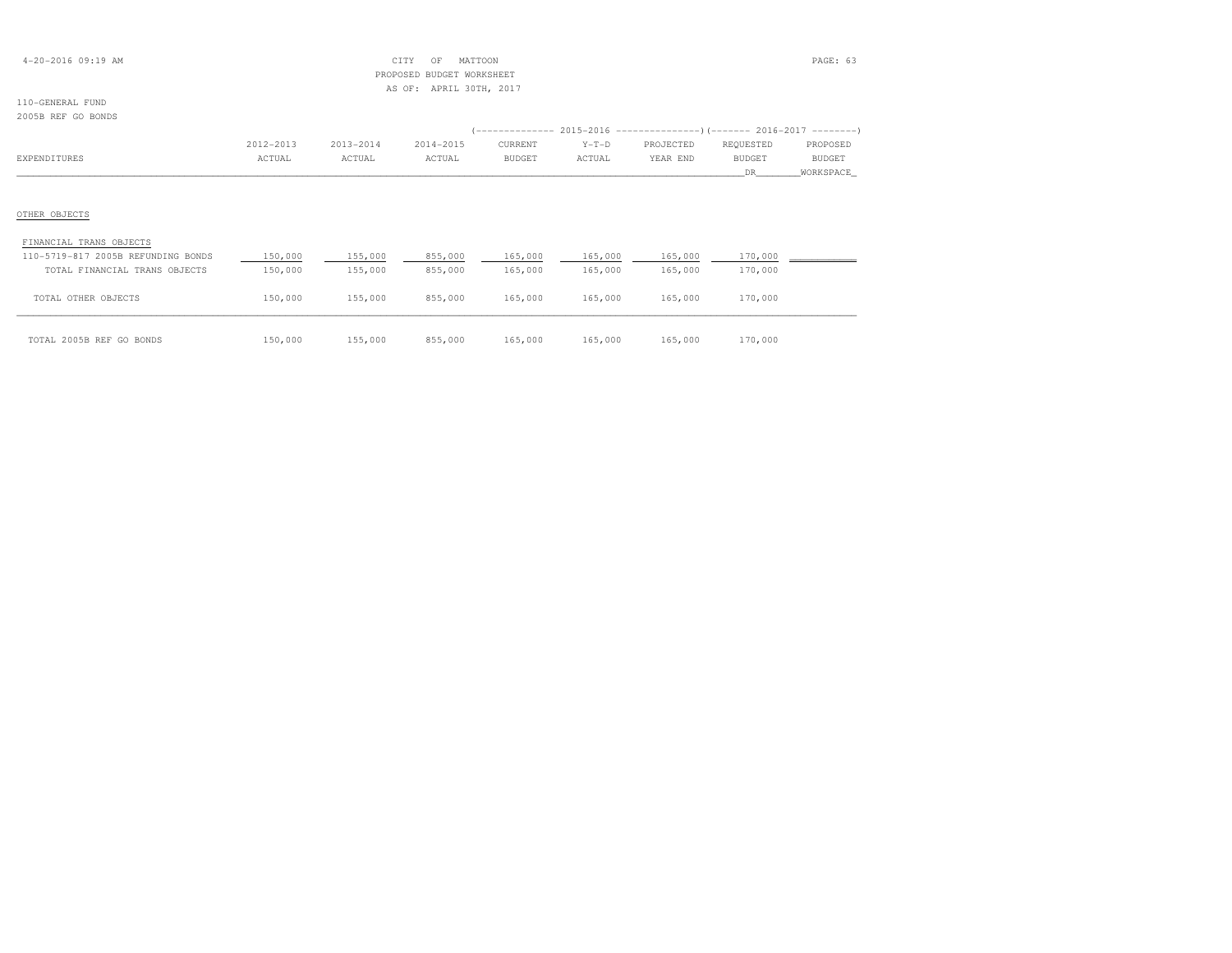| $4 - 20 - 2016$ 09:19 AM |           |           | CITY<br>OF                | MATTOON       |         |           |           | PAGE: 64  |
|--------------------------|-----------|-----------|---------------------------|---------------|---------|-----------|-----------|-----------|
|                          |           |           | PROPOSED BUDGET WORKSHEET |               |         |           |           |           |
|                          |           |           | AS OF: APRIL 30TH, 2017   |               |         |           |           |           |
| 110-GENERAL FUND         |           |           |                           |               |         |           |           |           |
| KAL KAN WTR/SWR EXT      |           |           |                           |               |         |           |           |           |
|                          |           |           |                           |               |         |           |           |           |
|                          | 2012-2013 | 2013-2014 | 2014-2015                 | CURRENT       | $Y-T-D$ | PROJECTED | REQUESTED | PROPOSED  |
| EXPENDITURES             | ACTUAL    | ACTUAL    | ACTUAL                    | <b>BUDGET</b> | ACTUAL  | YEAR END  | BUDGET    | BUDGET    |
|                          |           |           |                           |               |         |           | DR .      | WORKSPACE |
|                          |           |           |                           |               |         |           |           |           |
|                          |           |           |                           |               |         |           |           |           |
| OTHER OBJECTS            |           |           |                           |               |         |           |           |           |
|                          |           |           |                           |               |         |           |           |           |
| FINANCIAL TRANS OBJECTS  |           |           |                           |               |         |           |           |           |
|                          |           |           |                           |               |         |           |           |           |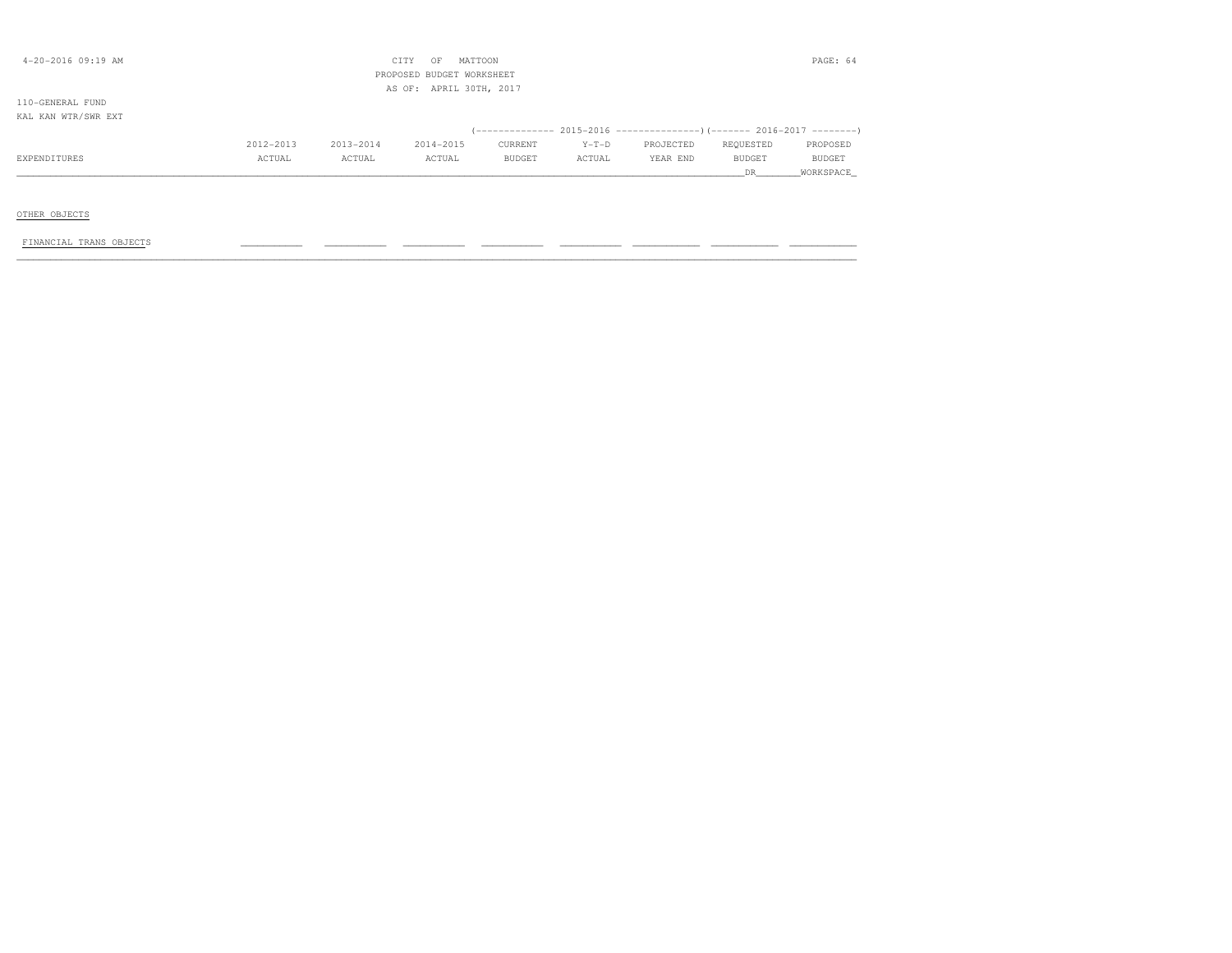## 4-20-2016 09:19 AM CITY OF MATTOON PAGE: 65

 PROPOSED BUDGET WORKSHEETAS OF: APRIL 30TH, 2017

## 110-GENERAL FUND

DEBT ISSUANCE COSTS

| DEDI 1990ANCE COSIS                     |                     |                      |                     | (-------------- 2015-2016 --------------------- 2016-2017 --------- |                     |                       |                                  |                                        |
|-----------------------------------------|---------------------|----------------------|---------------------|---------------------------------------------------------------------|---------------------|-----------------------|----------------------------------|----------------------------------------|
| EXPENDITURES                            | 2012-2013<br>ACTUAL | 2013-2014<br>ACTUAL  | 2014-2015<br>ACTUAL | CURRENT<br><b>BUDGET</b>                                            | $Y-T-D$<br>ACTUAL   | PROJECTED<br>YEAR END | REQUESTED<br><b>BUDGET</b><br>DR | PROPOSED<br><b>BUDGET</b><br>WORKSPACE |
| OTHER OBJECTS                           |                     |                      |                     |                                                                     |                     |                       |                                  |                                        |
| FINANCIAL TRANS OBJECTS                 |                     |                      |                     |                                                                     |                     |                       |                                  |                                        |
| 110-5770-817 DEBT ISSUANCE COST         | $\circ$             | $\circ$              | 6,881               | $\circ$                                                             | 0                   | $\circ$               | $\circ$                          |                                        |
| TOTAL FINANCIAL TRANS OBJECTS           | $\circ$             | $\Omega$             | 6,881               | $\Omega$                                                            | $\Omega$            | $\Omega$              | $\Omega$                         |                                        |
| TOTAL OTHER OBJECTS                     | $\circ$             | 0                    | 6,881               | $\circ$                                                             | $\circ$             | $\circ$               | $\circ$                          |                                        |
| TOTAL DEBT ISSUANCE COSTS               | $\circ$             | 0                    | 6,881               | $\circ$                                                             | $\mathsf{O}\xspace$ | $\circ$               | $\circ$                          |                                        |
| TOTAL EXPENDITURES                      | 15,514,770          | 15,750,449           | 16,815,063          | 16,533,030                                                          | 15, 415, 616        | 16,776,996            | 16,956,096                       |                                        |
| REVENUE OVER/(UNDER) EXPENDITURES       | 1,969,053           | 1,603,423            | 878,192             | 1,269,586                                                           | 660,214             | 1,337,800             | 1,280,246                        |                                        |
| OTHER FINANCING SOURCES                 |                     |                      |                     |                                                                     |                     |                       |                                  |                                        |
| 110-4902-010 TRFR FROM MOTOR FUEL TAX   | 33,496              | 4,121)<br>$\sqrt{2}$ | $\sim$ 0            | $\circ$                                                             | $\circ$             | $\circ$               |                                  |                                        |
| 110-4931-010 SALE OF CAPITAL ASSETS     | 17,827              | 6,227                | 74,723              | $\circ$                                                             | 4,711               | 4,711                 |                                  |                                        |
| 110-4945-010 BOND PROCEEDS              | $\circ$             | $\circ$              | 704,568             | $\Omega$                                                            | $\circ$             | $\circ$               |                                  |                                        |
| 110-4949-010 LOAN PROCEEDS              | $\circ$             | 135,810              | $\overline{0}$      | $\Omega$                                                            | $\circ$             | $\circ$               |                                  |                                        |
| TOTAL OTHER FINANCING SOURCES           | 51,323              | 137,916              | 779,290             | $\circ$                                                             | 4,711               | 4,711                 | $\cap$                           |                                        |
| OTHER FINANCING (USES)                  |                     |                      |                     |                                                                     |                     |                       |                                  |                                        |
| 110-5912-822 TRANSFER TO LIBRARY FUND   | 437,336             | 436, 415             | 434,671             | 441,057                                                             | 434,654             | 434,618               | 441,545                          |                                        |
| 110-5922-822 TRANSFER TO LIBRARY FUND   | 35,772              | 41,834               | 40,305              | 41,329                                                              | 40,466              | 45,563                | 40,701                           |                                        |
| 110-5945-822 TRANSFER TO CAPITAL IMPROV | 656,566             | 723,095              | 758,570             | 750,000                                                             | 611,702             | 744,376               | 750,000                          |                                        |
| TOTAL OTHER FINANCING (USES)            | 1,129,675           | 1,201,345            | 1,233,546           | 1,232,386                                                           | 1,086,822           | 1,224,556             | 1,232,246                        |                                        |

REVENUES & OTHER SOURCES OVER/(UNDER) EXPENDITURES & OTHER (USES) 890,701 539,994 423,936 37,200 ( 421,897) 117,955 48,000

\*\*\* END OF REPORT \*\*\*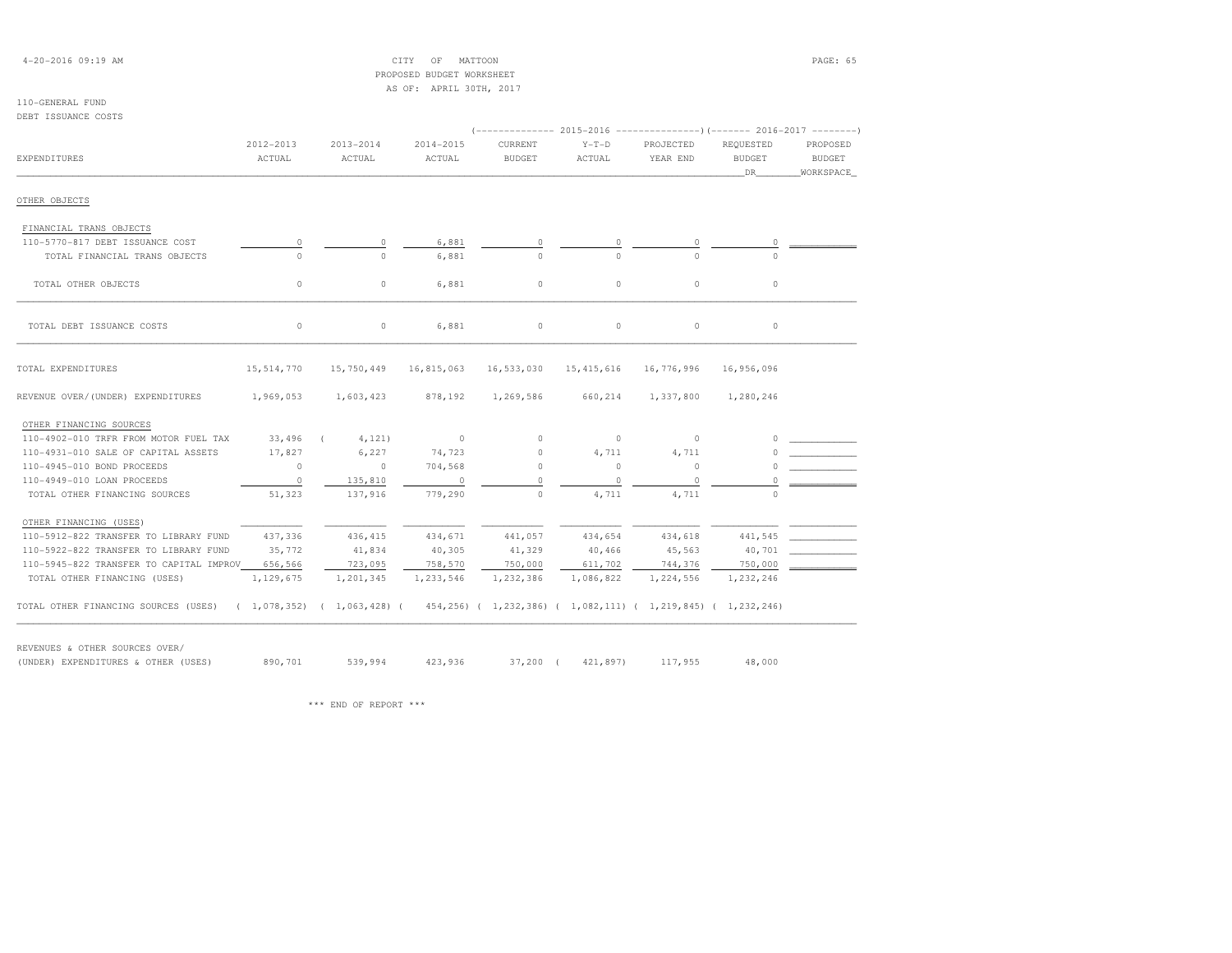| $4 - 20 - 2016$ 09:19 AM |  |  |  |  |
|--------------------------|--|--|--|--|
|--------------------------|--|--|--|--|

 $\begin{array}{cccccccccc} \text{CITY} & \text{OF} & \text{MATION} & \text{PAGE:} & 1 \end{array}$  PROPOSED BUDGET WORKSHEETAS OF: APRIL 30TH, 2017

### 121-MOTOR FUEL TAX FUND

|                                         |                         |                         |                         |                          |                   |                       | (-------------- 2015-2016 ---------------) (------- 2016-2017 --------) |                                 |
|-----------------------------------------|-------------------------|-------------------------|-------------------------|--------------------------|-------------------|-----------------------|-------------------------------------------------------------------------|---------------------------------|
| <b>REVENUES</b>                         | $2012 - 2013$<br>ACTUAL | $2013 - 2014$<br>ACTUAL | $2014 - 2015$<br>ACTUAL | CURRENT<br><b>BUDGET</b> | $Y-T-D$<br>ACTUAL | PROJECTED<br>YEAR END | REQUESTED<br><b>BUDGET</b><br>DR                                        | PROPOSED<br>BUDGET<br>WORKSPACE |
|                                         |                         |                         |                         |                          |                   |                       |                                                                         |                                 |
| INTERGOVERNMENTAL REV                   |                         |                         |                         |                          |                   |                       |                                                                         |                                 |
| FEDERAL GOVT GRANTS                     |                         |                         |                         |                          |                   |                       |                                                                         |                                 |
| 121-4313-023 FEDERAL CAPITAL GRANTS     | $\circ$                 | 0                       | 174,156                 |                          | 0                 |                       | 450,000                                                                 |                                 |
| TOTAL FEDERAL GOVT GRANTS               | $\circ$                 | $\Omega$                | 174,156                 | $\cap$                   | $\cap$            | $\Omega$              | 450,000                                                                 |                                 |
| STATE GOVT GRANTS                       |                         |                         |                         |                          |                   |                       |                                                                         |                                 |
| STATE GOVT SHARED REV                   |                         |                         |                         |                          |                   |                       |                                                                         |                                 |
| 121-4332-010 MOTOR FUEL TAX             | 521,274                 | 616,946                 | 574,681                 | 535,000                  | 391,869           | 472,145               | 472,000                                                                 |                                 |
| TOTAL STATE GOVT SHARED REV             | 521,274                 | 616,946                 | 574,681                 | 535,000                  | 391,869           | 472,145               | 472,000                                                                 |                                 |
| TOTAL INTERGOVERNMENTAL REV             | 521,274                 | 616,946                 | 748,837                 | 535,000                  | 391,869           | 472,145               | 922,000                                                                 |                                 |
| CHARGES FOR SERVICES                    |                         |                         |                         |                          |                   |                       |                                                                         |                                 |
| PUBLIC WORKS DEPT CHRGS                 |                         |                         |                         |                          |                   |                       |                                                                         |                                 |
| 121-4444-010 IDOT TRAFFIC SIGNAL MAINT  | 16,434                  | 14,402                  | 13,880                  | 13,000                   | 0                 | 16,205                | 14,000                                                                  |                                 |
| TOTAL PUBLIC WORKS DEPT CHRGS           | 16,434                  | 14,402                  | 13,880                  | 13,000                   | $\circ$           | 16,205                | 14,000                                                                  |                                 |
| TOTAL CHARGES FOR SERVICES              | 16,434                  | 14,402                  | 13,880                  | 13,000                   | $\circ$           | 16,205                | 14,000                                                                  |                                 |
| INVESTMENT EARNINGS                     |                         |                         |                         |                          |                   |                       |                                                                         |                                 |
| INTEREST EARNINGS                       |                         |                         |                         |                          |                   |                       |                                                                         |                                 |
| 121-4610-010 INTEREST EARNINGS          | 1,110                   | 271                     | 323                     | 300                      | 1,072             | 469                   | 300                                                                     |                                 |
| TOTAL INTEREST EARNINGS                 | 1,110                   | 271                     | 323                     | 300                      | 1,072             | 469                   | 300                                                                     |                                 |
| TOTAL INVESTMENT EARNINGS               | 1,110                   | 271                     | 323                     | 300                      | 1,072             | 469                   | 300                                                                     |                                 |
| CONTRIB & OTHER MISC REV                |                         |                         |                         |                          |                   |                       |                                                                         |                                 |
| CONTRIBUTIONS & MISC REV                |                         |                         |                         |                          |                   |                       |                                                                         |                                 |
| 121-4800-010 CONTRIBUTIONS & OTHER MIS( | 2,519                   | $\circ$                 | $\circ$                 | $\circ$                  | 0                 | $\circ$               | $\circ$                                                                 |                                 |
| TOTAL CONTRIBUTIONS & MISC REV          | $2,519$ )               | $\Omega$                | $\circ$                 | $\circ$                  | $\Omega$          | $\circ$               | 0                                                                       |                                 |
| TOTAL CONTRIB & OTHER MISC REV          | $2,519$ )<br>€.         | $\mathbb O$             | $\circ$                 | $\circ$                  | $\circ$           | $\circ$               | $\circ$                                                                 |                                 |
| TOTAL REVENUES                          | 536,299                 | 631,619                 | 763,041                 | 548,300                  | 392,941           | 488,819               | 936,300                                                                 |                                 |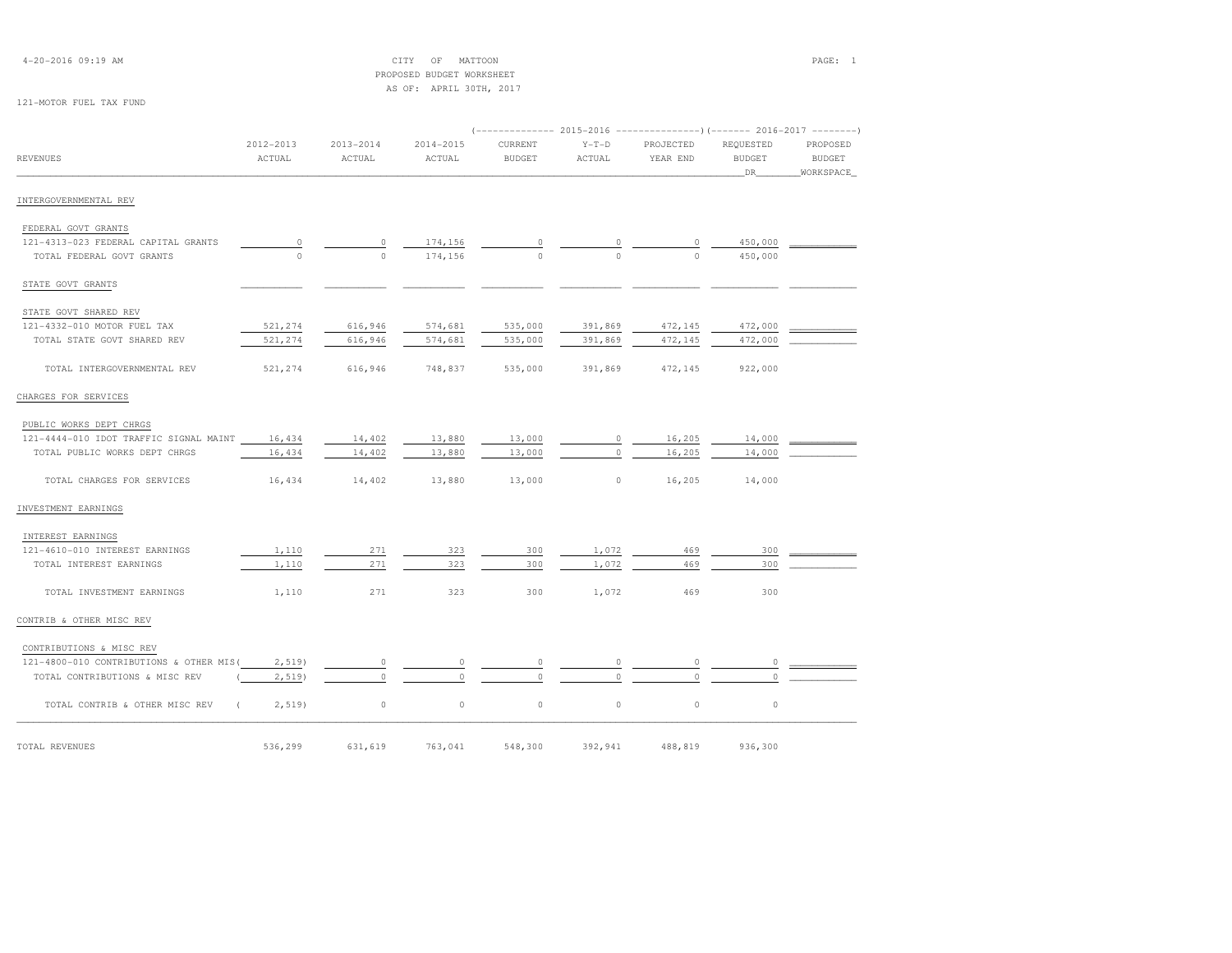| $4 - 20 - 2016$ 09:19 AM                |           |               | OF<br>MATTOON<br>CITY<br>PROPOSED BUDGET WORKSHEET |                |         |                                                                          |                | PAGE: 2       |
|-----------------------------------------|-----------|---------------|----------------------------------------------------|----------------|---------|--------------------------------------------------------------------------|----------------|---------------|
|                                         |           |               | AS OF: APRIL 30TH, 2017                            |                |         |                                                                          |                |               |
| 121-MOTOR FUEL TAX FUND                 |           |               |                                                    |                |         |                                                                          |                |               |
| <b>STREETS</b>                          |           |               |                                                    |                |         |                                                                          |                |               |
|                                         |           |               |                                                    |                |         | (-------------- 2015-2016 ----------------) (------- 2016-2017 --------) |                |               |
|                                         | 2012-2013 | $2013 - 2014$ | 2014-2015                                          | CURRENT        | $Y-T-D$ | PROJECTED                                                                | REQUESTED      | PROPOSED      |
| <b>EXPENDITURES</b>                     | ACTUAL    | ACTUAL        | ACTUAL                                             | <b>BUDGET</b>  | ACTUAL  | YEAR END                                                                 | <b>BUDGET</b>  | <b>BUDGET</b> |
|                                         |           |               |                                                    |                |         |                                                                          | DR             | WORKSPACE     |
|                                         |           |               |                                                    |                |         |                                                                          |                |               |
| PERSONNEL SERVICES                      |           |               |                                                    |                |         |                                                                          |                |               |
|                                         |           |               |                                                    |                |         |                                                                          |                |               |
| SALARIES & WAGES                        |           |               |                                                    |                |         |                                                                          |                |               |
| SUPPLIES                                |           |               |                                                    |                |         |                                                                          |                |               |
| STREET MAINT SUPPLIES                   |           |               |                                                    |                |         |                                                                          |                |               |
| 121-5321-351 CONCRETE                   | 37,770    | 73,838        | 47,624                                             | 50,000         | 29,499  | 28,847                                                                   | 50,000         |               |
| 121-5321-352 AGGREGATE SURFACE COAT     | 15,486    | 26,418        | 14,168                                             | 20,000         | 11,856  | 24,951                                                                   | 20,000         |               |
| 121-5321-353 COLD MIX ASPHALT           | 42,863    | 17,245        | 15,809                                             | 20,000         | 11,102  | 15,551                                                                   | 20,000         |               |
| 121-5321-354 HOT MIX ASPHALT            | $\circ$   | $\circ$       | 39,654                                             | 80,000         | 9,612   | 9,612                                                                    | 80,000         |               |
| 121-5321-355 CRACK SEALER               | $\circ$   | $\circ$       | $\circ$                                            | 1,000          | $\circ$ | $\circ$                                                                  | 1,000          |               |
| 121-5321-359 OTHER STREET MTCE SUPPLIES | 13,698    | 1,198         | 8,241                                              | 7,500          | 7,699   | 7,725                                                                    | 7,500          |               |
| TOTAL STREET MAINT SUPPLIES             | 109,818   | 118,698       | 125,497                                            | 178,500        | 69,767  | 86,686                                                                   | 178,500        |               |
| SWR SYSTM MAINT SUPPLIES                |           |               |                                                    |                |         |                                                                          |                |               |
| 121-5321-360 MISC CONCR SUPPLIES, FORMS | 6,385     | 7,641         | 8,109                                              | 7,500          | 5,802   | 4,541                                                                    | 7,500          |               |
| 121-5321-361 AGGREGATE, CA-07           | $\circ$   | $\circ$       | $\circ$                                            | 1,000          | 5,988   | 5,988                                                                    | 1,000          |               |
| 121-5321-362 FLOWABLE FILL (CLSM)       | $\circ$   | 242           | 336                                                | 1,000          | $\circ$ | $\Omega$                                                                 | 1,000          |               |
| TOTAL SWR SYSTM MAINT SUPPLIES          | 6,385     | 7,883         | 8,445                                              | 9,500          | 11,791  | 10,529                                                                   | 9,500          |               |
| TOTAL SUPPLIES                          | 116,203   | 126,582       | 133,942                                            | 188,000        | 81,558  | 97,215                                                                   | 188,000        |               |
| PURCHASED PROP MAINT SRV                |           |               |                                                    |                |         |                                                                          |                |               |
| RENTALS                                 |           |               |                                                    |                |         |                                                                          |                |               |
|                                         |           |               |                                                    |                |         |                                                                          |                |               |
| CONSTRUCTION SERVICES                   |           |               |                                                    |                |         |                                                                          |                |               |
| 121-5321-451 SEAL COAT                  | 134,736   | $\circ$       | 119,409                                            | 133,000        | 112,050 | 112,050                                                                  | 133,000        |               |
| 121-5321-452 AGGREGATE SURFACE COAT     | 24,762    | $\circ$       | 32,216                                             | 33,000         | 23,007  | 23,007                                                                   | 33,000         |               |
| TOTAL CONSTRUCTION SERVICES             | 159,498   | $\circ$       | 151,625                                            | 166,000        | 135,056 | 135,057                                                                  | 166,000        |               |
| TOTAL PURCHASED PROP MAINT SRV          | 159,498   | $\circ$       | 151,625                                            | 166,000        | 135,056 | 135,057                                                                  | 166,000        |               |
| OTHER PURCHASED SERVICES                |           |               |                                                    |                |         |                                                                          |                |               |
| PROFESSIONAL SERVICES                   |           |               |                                                    |                |         |                                                                          |                |               |
| 121-5321-519 OTHER PROFESSIONAL SERVICE | 75        | $\circ$       |                                                    | $\overline{0}$ |         |                                                                          | $\overline{0}$ |               |
| TOTAL PROFESSIONAL SERVICES             | 75        | $\circ$       | $\circ$                                            |                |         |                                                                          | $\circ$        |               |
| ADVERTISING                             |           |               |                                                    |                |         |                                                                          |                |               |
| 121-5321-540 ADVERTISING                | 54        | 110           | 25                                                 | 100            | 146     | 70                                                                       | 100            |               |
| TOTAL ADVERTISING                       | 54        | 110           | 25                                                 | 100            | 146     | 70                                                                       | 100            |               |
|                                         |           |               |                                                    |                |         |                                                                          |                |               |
| TOTAL OTHER PURCHASED SERVICES          | 129       | 110           | 2.5                                                | 100            | 146     | 70                                                                       | 100            |               |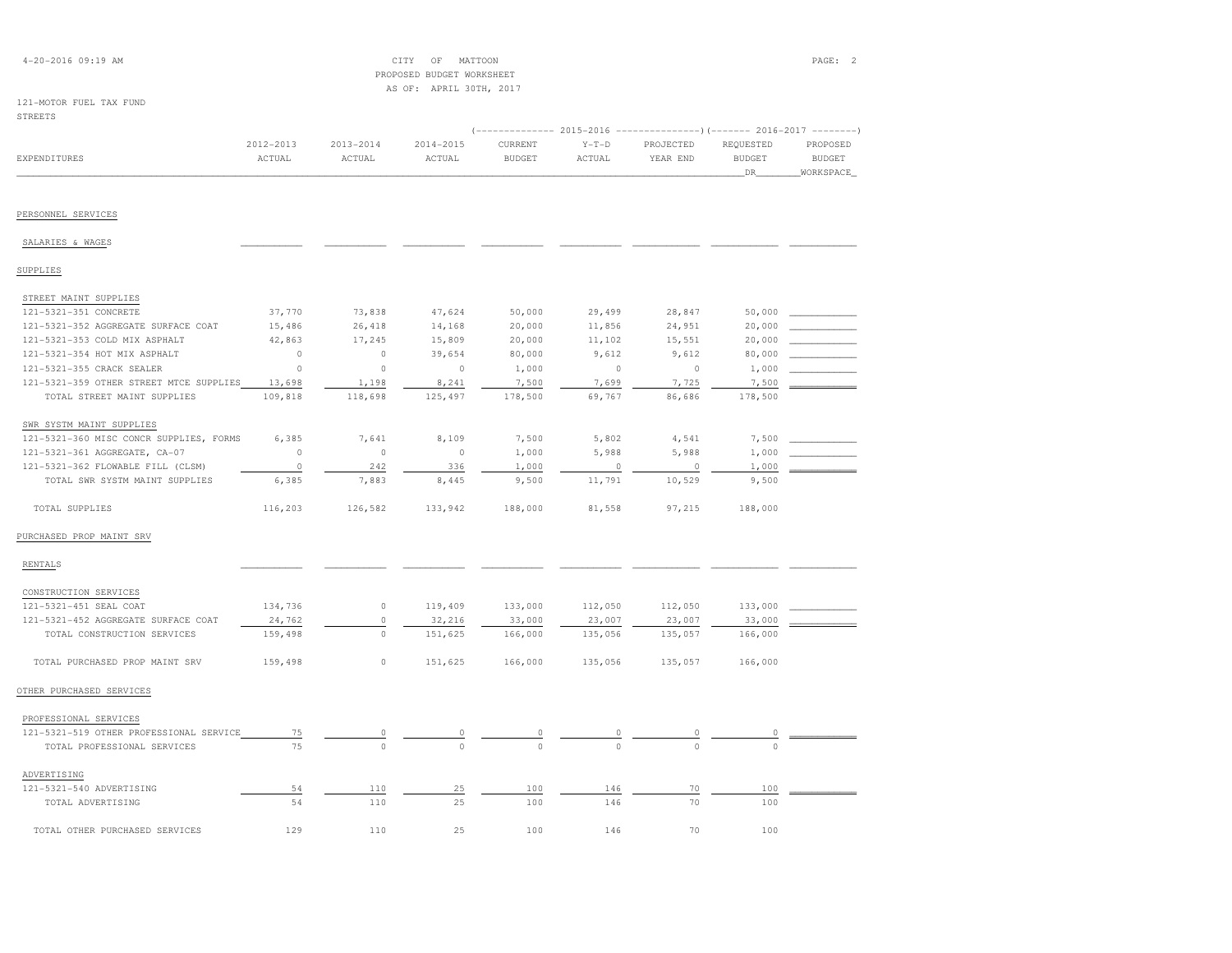| $4 - 20 - 2016$ 09:19 AM                |           |           | MATTOON<br>CITY<br>OF     |               |         |           |               | PAGE: 3       |
|-----------------------------------------|-----------|-----------|---------------------------|---------------|---------|-----------|---------------|---------------|
|                                         |           |           | PROPOSED BUDGET WORKSHEET |               |         |           |               |               |
|                                         |           |           | AS OF: APRIL 30TH, 2017   |               |         |           |               |               |
| 121-MOTOR FUEL TAX FUND                 |           |           |                           |               |         |           |               |               |
| <b>STREETS</b>                          |           |           |                           |               |         |           |               |               |
|                                         |           |           |                           |               |         |           |               |               |
|                                         | 2012-2013 | 2013-2014 | 2014-2015                 | CURRENT       | $Y-T-D$ | PROJECTED | REQUESTED     | PROPOSED      |
| <b>EXPENDITURES</b>                     | ACTUAL    | ACTUAL    | ACTUAL                    | <b>BUDGET</b> | ACTUAL  | YEAR END  | <b>BUDGET</b> | <b>BUDGET</b> |
|                                         |           |           |                           |               |         |           | DR            | WORKSPACE     |
| PROPERTY                                |           |           |                           |               |         |           |               |               |
| IMPROVEMENTS-NOT BLDNGS                 |           |           |                           |               |         |           |               |               |
| 121-5321-730 IMPROVEMENTS OTHER THAN BL | 159,788   | 31,257    | 276,668                   | 364,000       | 228,006 | 277,583   | 828,000       |               |
| TOTAL IMPROVEMENTS-NOT BLDNGS           | 159,788   | 31,257    | 276,668                   | 364,000       | 228,006 | 277,583   | 828,000       |               |
| TOTAL PROPERTY                          | 159,788   | 31,257    | 276,668                   | 364,000       | 228,006 | 277,583   | 828,000       |               |
| OTHER OBJECTS                           |           |           |                           |               |         |           |               |               |
| FINANCIAL TRANS OBJECTS                 |           |           |                           |               |         |           |               |               |
|                                         |           |           |                           |               |         |           |               |               |
| TOTAL STREETS                           | 435,619   | 157,948   | 562,261                   | 718,100       | 444,766 | 509,925   | 1,182,100     |               |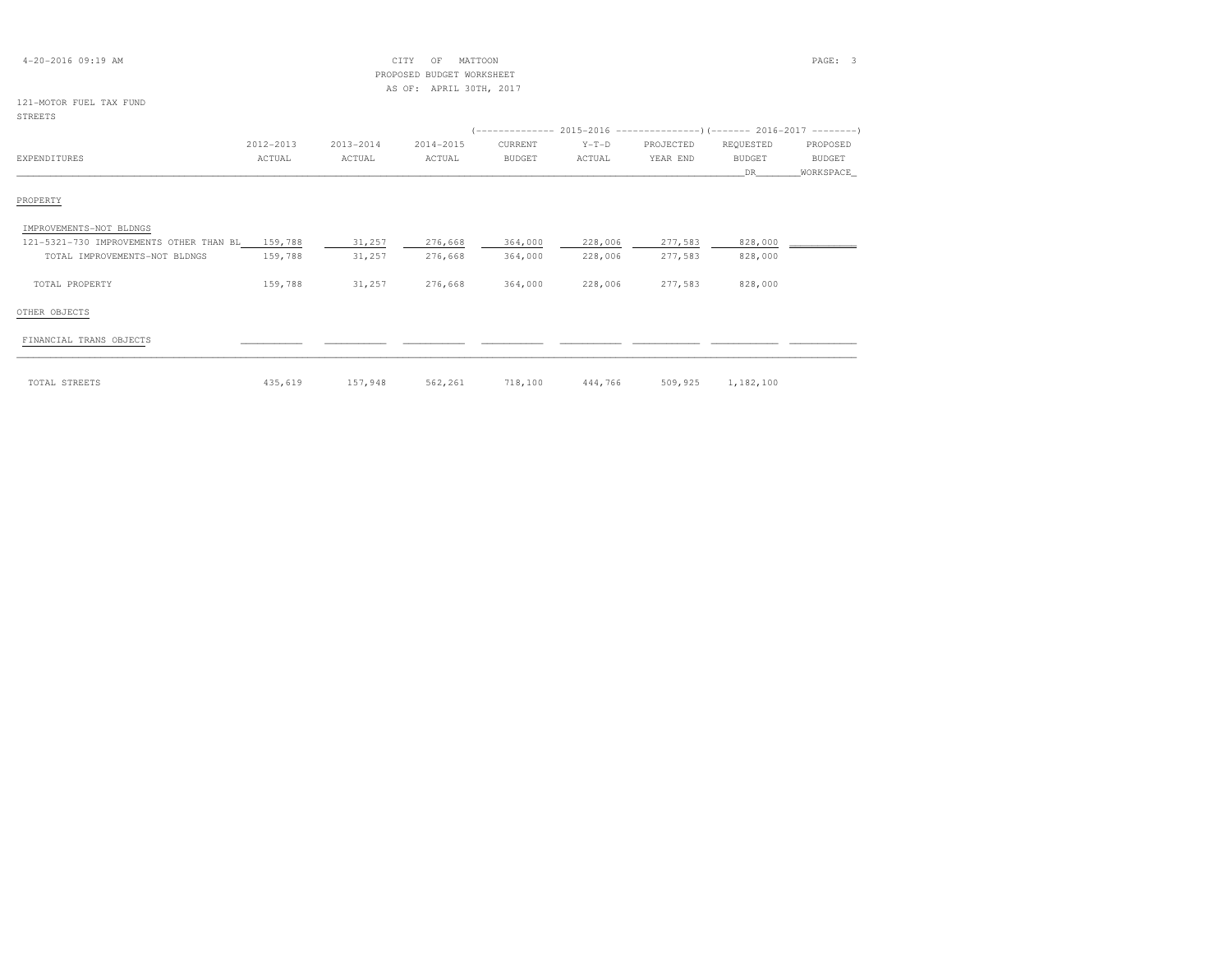| $4 - 20 - 2016$ 09:19 AM                          |           |           | MATTOON<br>CITY<br>OF     |          |         |           |               | PAGE: 4                     |
|---------------------------------------------------|-----------|-----------|---------------------------|----------|---------|-----------|---------------|-----------------------------|
|                                                   |           |           | PROPOSED BUDGET WORKSHEET |          |         |           |               |                             |
|                                                   |           |           | AS OF: APRIL 30TH, 2017   |          |         |           |               |                             |
| 121-MOTOR FUEL TAX FUND<br>SIDEWALKS & CROSSWALKS |           |           |                           |          |         |           |               |                             |
|                                                   |           |           |                           |          |         |           |               |                             |
|                                                   | 2012-2013 | 2013-2014 | 2014-2015                 | CURRENT  | $Y-T-D$ | PROJECTED | REQUESTED     | PROPOSED                    |
| EXPENDITURES                                      | ACTUAL    | ACTUAL    | ACTUAL                    | BUDGET   | ACTUAL  | YEAR END  | <b>BUDGET</b> | <b>BUDGET</b>               |
|                                                   |           |           |                           |          |         |           | DR .          | WORKSPACE                   |
|                                                   |           |           |                           |          |         |           |               |                             |
|                                                   |           |           |                           |          |         |           |               |                             |
| SUPPLIES                                          |           |           |                           |          |         |           |               |                             |
| STREET MAINT SUPPLIES                             |           |           |                           |          |         |           |               |                             |
| 121-5323-351 CONCRETE                             | 558       | $\circ$   | $\circ$                   | $\circ$  | $\circ$ | $\circ$   |               |                             |
| TOTAL STREET MAINT SUPPLIES                       | 558       | $\circ$   | $\Omega$                  | $\Omega$ | $\circ$ | 0         | $\circ$       | $\ddot{\ }$ $\qquad \qquad$ |
|                                                   |           |           |                           |          |         |           |               |                             |
| TOTAL SUPPLIES                                    | 558       | $\circ$   | $\circ$                   | $\circ$  | $\circ$ | $\circ$   | $\circ$       |                             |
|                                                   |           |           |                           |          |         |           |               |                             |
| PURCHASED PROP MAINT SRV                          |           |           |                           |          |         |           |               |                             |
|                                                   |           |           |                           |          |         |           |               |                             |
| CONSTRUCTION SERVICES                             |           |           |                           |          |         |           |               |                             |
|                                                   |           |           |                           |          |         |           |               |                             |
| PROPERTY                                          |           |           |                           |          |         |           |               |                             |
| IMPROVEMENTS-NOT BLDNGS                           |           |           |                           |          |         |           |               |                             |
|                                                   |           |           |                           |          |         |           |               |                             |

\_\_\_\_\_\_\_\_\_\_\_\_\_\_\_\_\_\_\_\_\_\_\_\_\_\_\_\_\_\_\_\_\_\_\_\_\_\_\_\_\_\_\_\_\_\_\_\_\_\_\_\_\_\_\_\_\_\_\_\_\_\_\_\_\_\_\_\_\_\_\_\_\_\_\_\_\_\_\_\_\_\_\_\_\_\_\_\_\_\_\_\_\_\_\_\_\_\_\_\_\_\_\_\_\_\_\_\_\_\_\_\_\_\_\_\_\_\_\_\_\_\_\_\_\_\_\_\_\_\_\_\_\_\_\_\_\_\_\_\_\_\_\_\_\_\_\_\_\_\_ TOTAL SIDEWALKS & CROSSWALKS 558 0 0 0 0 0 0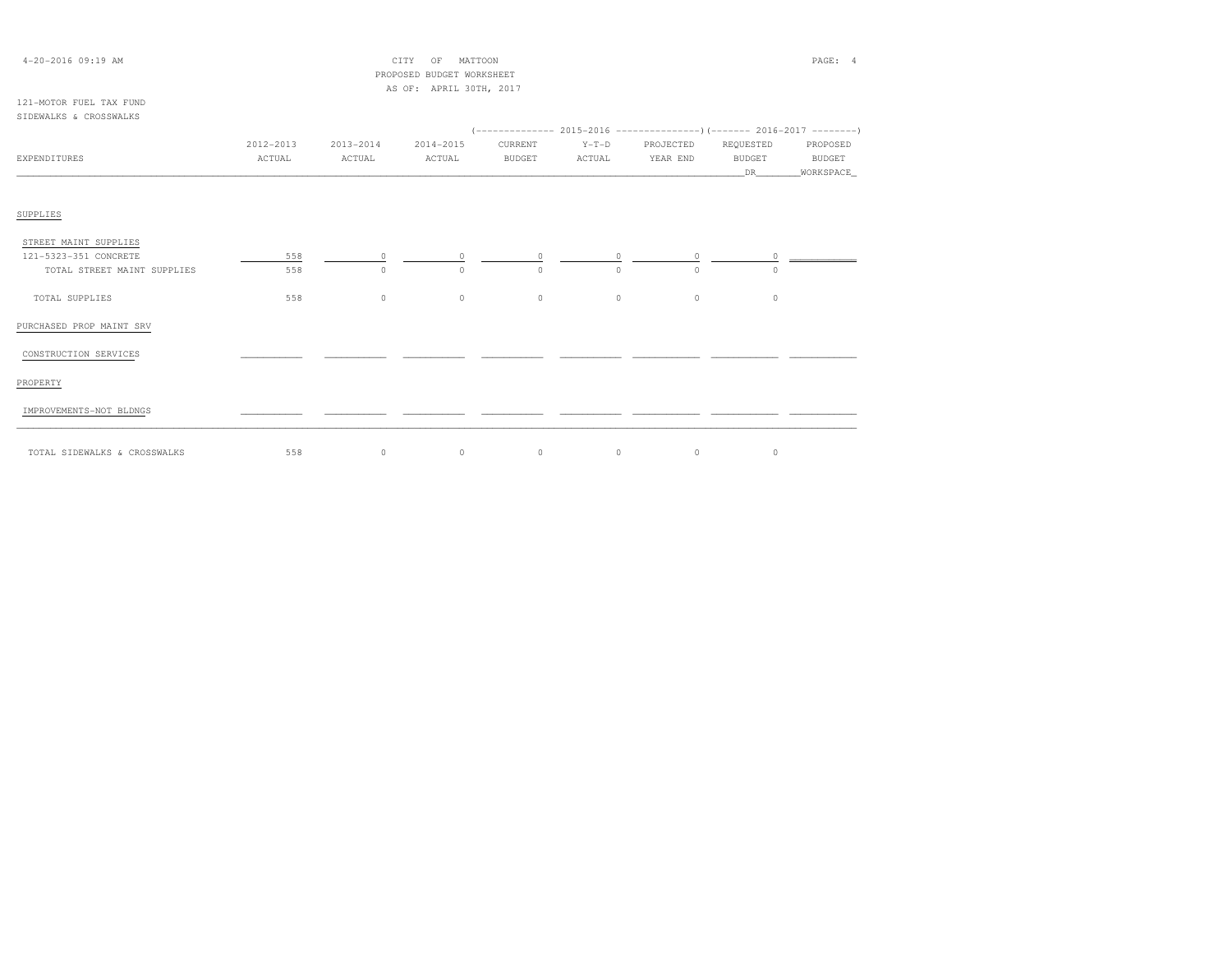| $4 - 20 - 2016$ 09:19 AM  |           |           | CITY<br>OF                | MATTOON       |         |                                                                          |               | PAGE: 5   |
|---------------------------|-----------|-----------|---------------------------|---------------|---------|--------------------------------------------------------------------------|---------------|-----------|
|                           |           |           | PROPOSED BUDGET WORKSHEET |               |         |                                                                          |               |           |
|                           |           |           | AS OF: APRIL 30TH, 2017   |               |         |                                                                          |               |           |
| 121-MOTOR FUEL TAX FUND   |           |           |                           |               |         |                                                                          |               |           |
| BRIDGES, VIADUCTS & GRADE |           |           |                           |               |         |                                                                          |               |           |
|                           |           |           |                           |               |         | (-------------- 2015-2016 ----------------) (------- 2016-2017 --------) |               |           |
|                           | 2012-2013 | 2013-2014 | 2014-2015                 | CURRENT       | $Y-T-D$ | PROJECTED                                                                | REQUESTED     | PROPOSED  |
| EXPENDITURES              | ACTUAL    | ACTUAL    | ACTUAL                    | <b>BUDGET</b> | ACTUAL  | YEAR END                                                                 | <b>BUDGET</b> | BUDGET    |
|                           |           |           |                           |               |         |                                                                          | DR.           | WORKSPACE |
|                           |           |           |                           |               |         |                                                                          |               |           |
|                           |           |           |                           |               |         |                                                                          |               |           |
| PROPERTY                  |           |           |                           |               |         |                                                                          |               |           |
|                           |           |           |                           |               |         |                                                                          |               |           |

| IMPROVEMENTS-NOT BLDNGS         |        |        |  |  |  |
|---------------------------------|--------|--------|--|--|--|
| 121-5324-731 CAPITAL OUTLAY     | 18,935 | 49,795 |  |  |  |
| TOTAL IMPROVEMENTS-NOT BLDNGS   | 18,935 | 49,795 |  |  |  |
| TOTAL PROPERTY                  | 18,935 | 49,795 |  |  |  |
| TOTAL BRIDGES, VIADUCTS & GRADE | 18,935 | 49,795 |  |  |  |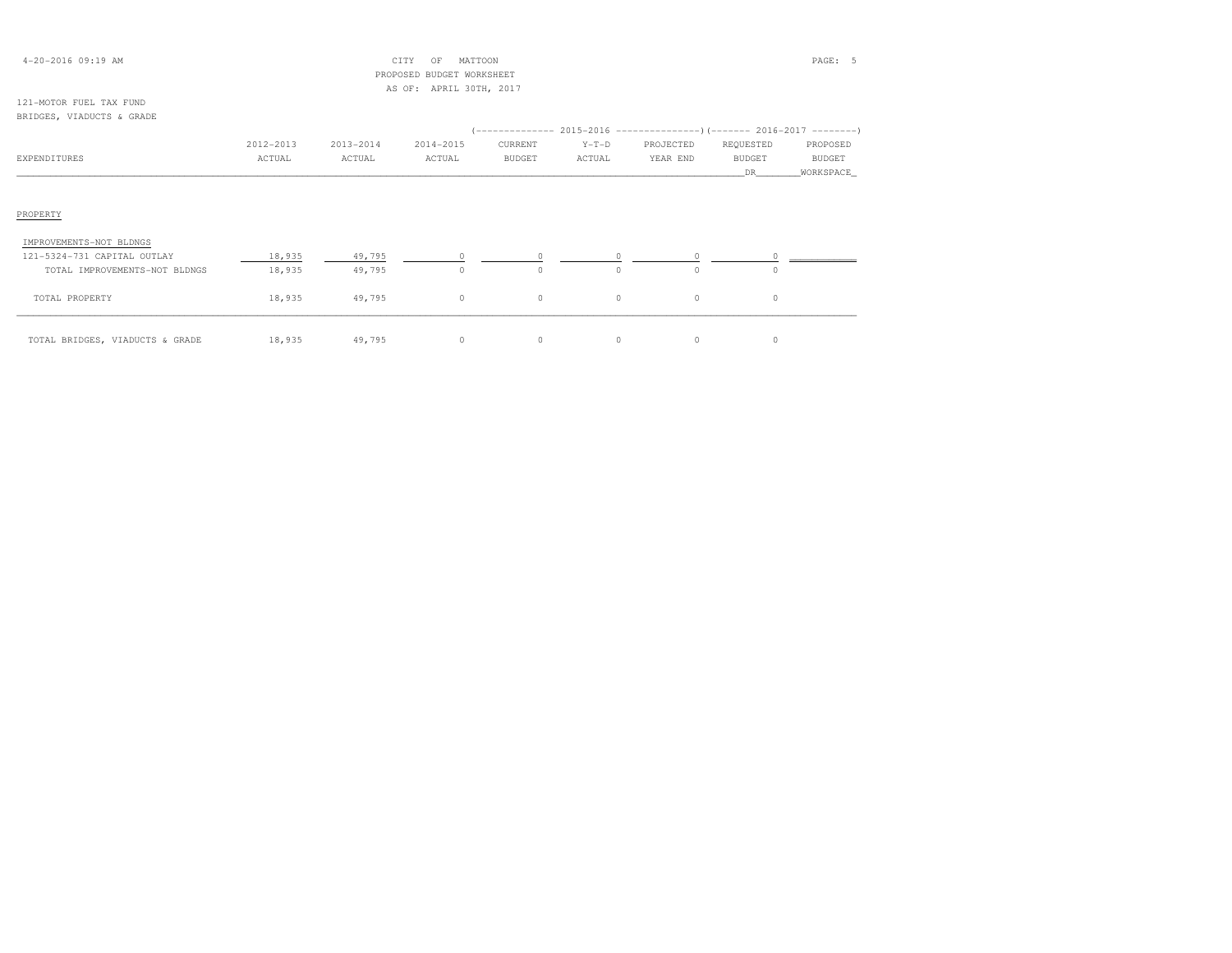## 4-20-2016 09:19 AM CITY OF MATTOON PAGE: 6 PROPOSED BUDGET WORKSHEETAS OF: APRIL 30TH, 2017

### 121-MOTOR FUEL TAX FUNDSNOW & ICE REMOVAL

|                                    |           |           |           |               |         | (-------------- 2015-2016 ---------------) (------- 2016-2017 --------) |               |               |
|------------------------------------|-----------|-----------|-----------|---------------|---------|-------------------------------------------------------------------------|---------------|---------------|
|                                    | 2012-2013 | 2013-2014 | 2014-2015 | CURRENT       | $Y-T-D$ | PROJECTED                                                               | REQUESTED     | PROPOSED      |
| EXPENDITURES                       | ACTUAL    | ACTUAL    | ACTUAL    | <b>BUDGET</b> | ACTUAL  | YEAR END                                                                | <b>BUDGET</b> | <b>BUDGET</b> |
|                                    |           |           |           |               |         |                                                                         | DR            | WORKSPACE     |
| SUPPLIES                           |           |           |           |               |         |                                                                         |               |               |
| STREET MAINT SUPPLIES              |           |           |           |               |         |                                                                         |               |               |
| 121-5325-354 ICE REMOVAL CHEMICALS | 5,662     | 27,970    | 17,780    | 35,000        | 11,504  | 17,780                                                                  | 20,000        |               |
| TOTAL STREET MAINT SUPPLIES        | 5,662     | 27,970    | 17,780    | 35,000        | 11,504  | 17,780                                                                  | 20,000        |               |
| TOTAL SUPPLIES                     | 5,662     | 27,970    | 17,780    | 35,000        | 11,504  | 17,780                                                                  | 20,000        |               |

\_\_\_\_\_\_\_\_\_\_\_\_\_\_\_\_\_\_\_\_\_\_\_\_\_\_\_\_\_\_\_\_\_\_\_\_\_\_\_\_\_\_\_\_\_\_\_\_\_\_\_\_\_\_\_\_\_\_\_\_\_\_\_\_\_\_\_\_\_\_\_\_\_\_\_\_\_\_\_\_\_\_\_\_\_\_\_\_\_\_\_\_\_\_\_\_\_\_\_\_\_\_\_\_\_\_\_\_\_\_\_\_\_\_\_\_\_\_\_\_\_\_\_\_\_\_\_\_\_\_\_\_\_\_\_\_\_\_\_\_\_\_\_\_\_\_\_\_\_\_ TOTAL SNOW & ICE REMOVAL 5,662 27,970 17,780 35,000 11,504 17,780 20,000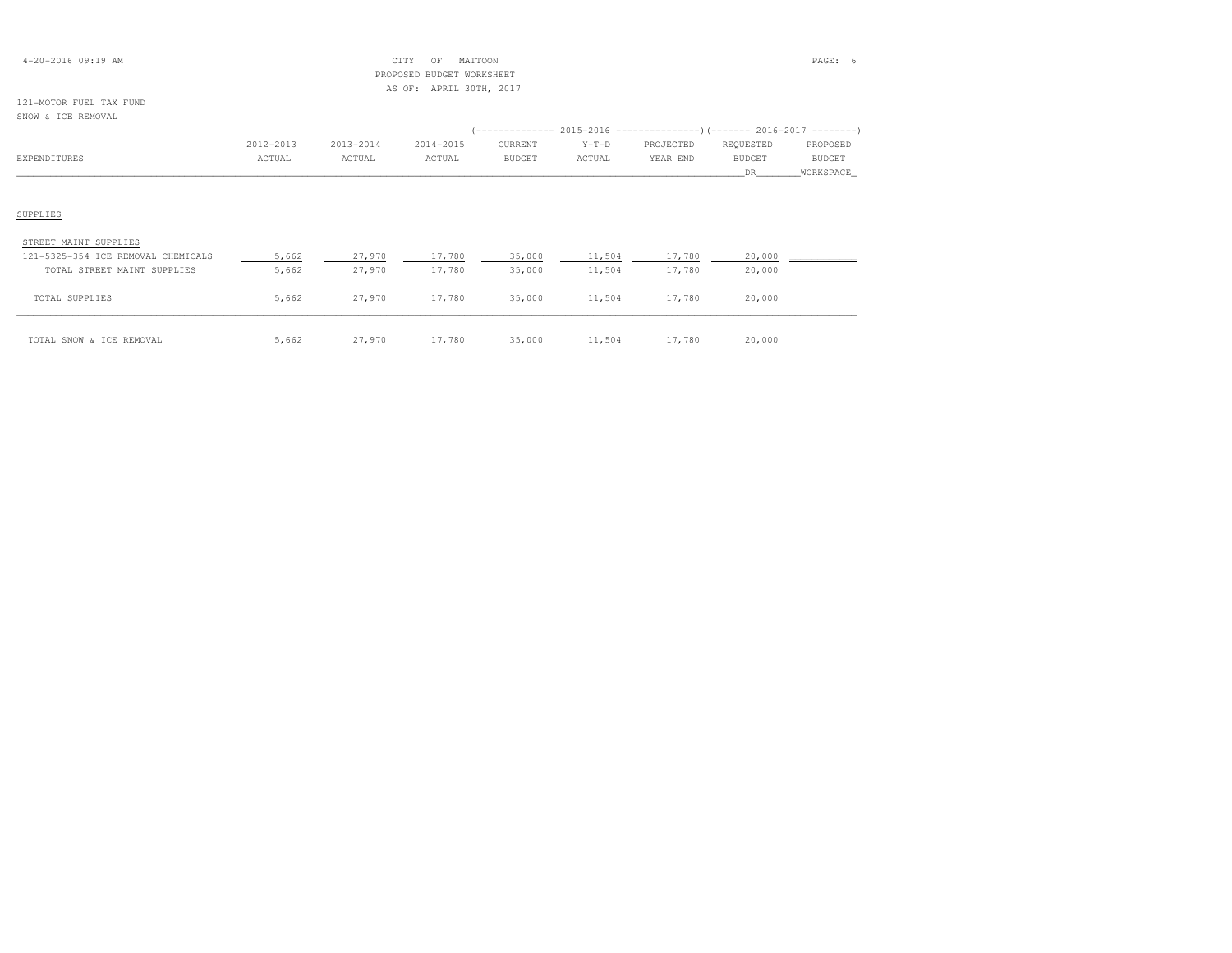## 4-20-2016 09:19 AM CITY OF MATTOON PAGE: 7 PROPOSED BUDGET WORKSHEETAS OF: APRIL 30TH, 2017

### 121-MOTOR FUEL TAX FUNDSTREET LIGHTING

| DINDER BIGHTING                        |           |           |           |               |         |           |                                                                      |               |
|----------------------------------------|-----------|-----------|-----------|---------------|---------|-----------|----------------------------------------------------------------------|---------------|
|                                        |           |           |           |               |         |           | (-------------- 2015-2016 ---------------------- 2016-2017 --------- |               |
|                                        | 2012-2013 | 2013-2014 | 2014-2015 | CURRENT       | $Y-T-D$ | PROJECTED | REQUESTED                                                            | PROPOSED      |
| <b>EXPENDITURES</b>                    | ACTUAL    | ACTUAL    | ACTUAL    | <b>BUDGET</b> | ACTUAL  | YEAR END  | <b>BUDGET</b>                                                        | <b>BUDGET</b> |
|                                        |           |           |           |               |         |           | DR                                                                   | WORKSPACE     |
|                                        |           |           |           |               |         |           |                                                                      |               |
| SUPPLIES                               |           |           |           |               |         |           |                                                                      |               |
| ENERGY                                 |           |           |           |               |         |           |                                                                      |               |
| 121-5326-321 NATURAL GAS & ELECTRIC    | 125,357   | 103,458   | 109,812   | 125,000       | 134,185 | 129,079   | 125,000                                                              |               |
| 121-5326-322 ELECTRIC (COLES MOULTRIE) | 6,330     | 6,689     | 7,665     | 7,000         | 5,041   | 7,183     | 7,000                                                                |               |
| TOTAL ENERGY                           | 131,687   | 110,148   | 117,477   | 132,000       | 139,226 | 136,262   | 132,000                                                              |               |
| TOTAL SUPPLIES                         | 131,687   | 110,148   | 117,477   | 132,000       | 139,226 | 136,262   | 132,000                                                              |               |
| PURCHASED PROP MAINT SRV               |           |           |           |               |         |           |                                                                      |               |
| REPAIR & MAINT SERVICES                |           |           |           |               |         |           |                                                                      |               |

| 121-5326-432 REPAIR OF STRUCTURES | 22,152  | 12,729  | 2,448   | 15,000  | 15,178  | 9,804   | 15,000  |  |
|-----------------------------------|---------|---------|---------|---------|---------|---------|---------|--|
| TOTAL REPAIR & MAINT SERVICES     | 22,152  | 12,729  | 2,448   | 15,000  | 15,178  | 9,804   | 15,000  |  |
|                                   |         |         |         |         |         |         |         |  |
| TOTAL PURCHASED PROP MAINT SRV    | 22,152  | 12,729  | 2,448   | 15,000  | 15,178  | 9,804   | 15,000  |  |
|                                   |         |         |         |         |         |         |         |  |
| TOTAL STREET LIGHTING             | 153,839 | 122,876 | 119,926 | 147,000 | 154,403 | 146,066 | 147,000 |  |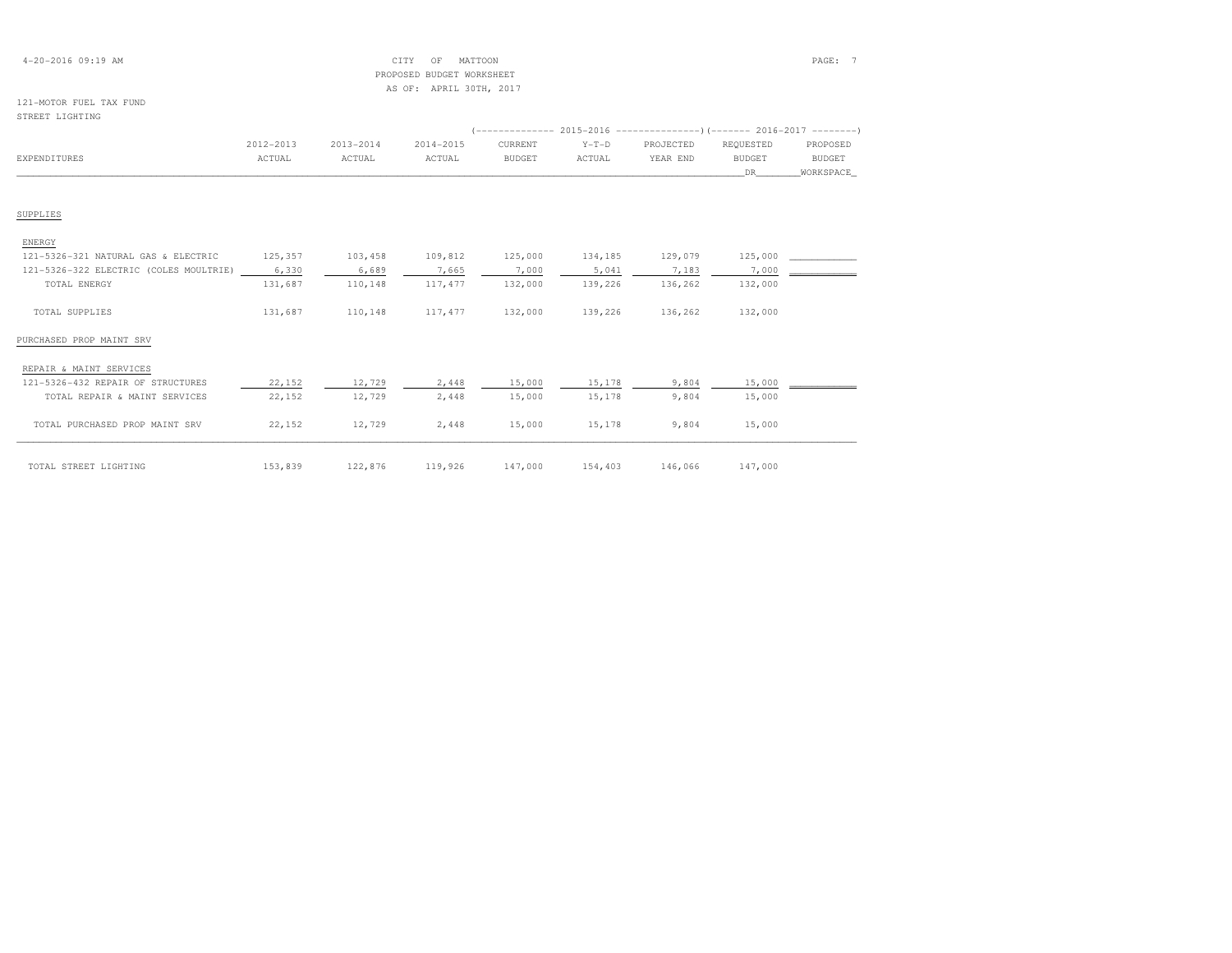| $4 - 20 - 2016$ 09:19 AM |  |
|--------------------------|--|
|--------------------------|--|

### 4-20-2016 09:19 AM CITY OF MATTOON PAGE: 8 PROPOSED BUDGET WORKSHEETAS OF: APRIL 30TH, 2017

#### 121-MOTOR FUEL TAX FUNDTRAFFIC CONTROL DEVICES

| IRAPPIC CONIROL DEVICES                 |           |           |           |               |         |           |               |           |
|-----------------------------------------|-----------|-----------|-----------|---------------|---------|-----------|---------------|-----------|
|                                         | 2012-2013 | 2013-2014 | 2014-2015 | CURRENT       | $Y-T-D$ | PROJECTED | REQUESTED     | PROPOSED  |
| <b>EXPENDITURES</b>                     | ACTUAL    | ACTUAL    | ACTUAL    | <b>BUDGET</b> | ACTUAL  | YEAR END  | <b>BUDGET</b> | BUDGET    |
|                                         |           |           |           |               |         |           | DR            | WORKSPACE |
|                                         |           |           |           |               |         |           |               |           |
| SUPPLIES                                |           |           |           |               |         |           |               |           |
| STREET MAINT SUPPLIES                   |           |           |           |               |         |           |               |           |
| 121-5327-356 STREET SIGNS               | 14,921    | 1,581     | 2,456     | 8,000         | 1,496   | 1,546     | 8,000         |           |
| 121-5327-359 OTHER STREET MAINT SUPPLIE | 5,734     | $\circ$   | 1,168     | 2,500         | 487     | 487       | 2,500         |           |
| TOTAL STREET MAINT SUPPLIES             | 20,655    | 1,581     | 3,623     | 10,500        | 1,983   | 2,033     | 10,500        |           |
| TOTAL SUPPLIES                          | 20,655    | 1,581     | 3,623     | 10,500        | 1,983   | 2,033     | 10,500        |           |
| PURCHASED PROP MAINT SRV                |           |           |           |               |         |           |               |           |
| REPAIR & MAINT SERVICES                 |           |           |           |               |         |           |               |           |
| 121-5327-432 REPAIR OF STRUCTURE        | 7,132     | 7,708     | 3,537     | 7,000         | 12,657  | 13,682    | 8,000         |           |
| TOTAL REPAIR & MAINT SERVICES           | 7,132     | 7,708     | 3,537     | 7,000         | 12,657  | 13,682    | 8,000         |           |
| TOTAL PURCHASED PROP MAINT SRV          | 7,132     | 7,708     | 3,537     | 7,000         | 12,657  | 13,682    | 8,000         |           |
| PROPERTY                                |           |           |           |               |         |           |               |           |
| IMPROVEMENTS-NOT BLDNGS                 |           |           |           |               |         |           |               |           |
| TOTAL TRAFFIC CONTROL DEVICES           | 27,787    | 9,289     | 7,161     | 17,500        | 14,640  | 15,715    | 18,500        |           |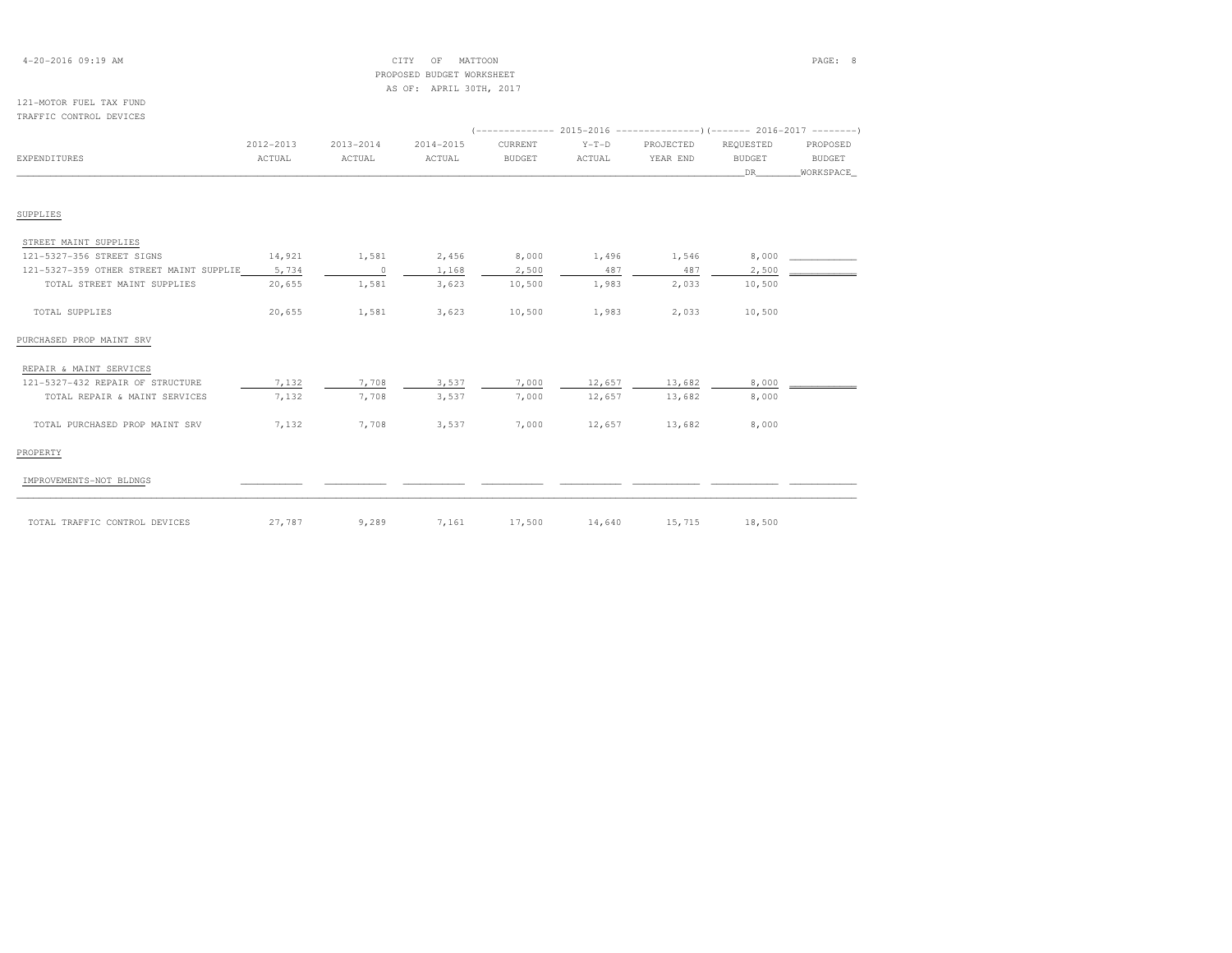| $4 - 20 - 2016$ 09:19 AM |  |  |
|--------------------------|--|--|
|--------------------------|--|--|

### $\begin{array}{ccc} \text{CITY} & \text{OF} & \text{MATTOON} \end{array}$  PROPOSED BUDGET WORKSHEETAS OF: APRIL 30TH, 2017

#### 121-MOTOR FUEL TAX FUNDSTORM DRAINAGE

| EXPENDITURES                         | 2012-2013<br>ACTUAL    | $2013 - 2014$<br>ACTUAL | $2014 - 2015$<br>ACTUAL | CURRENT<br><b>BUDGET</b> | $Y-T-D$<br>ACTUAL | PROJECTED<br>YEAR END | REOUESTED<br><b>BUDGET</b><br>DR | PROPOSED<br><b>BUDGET</b><br>WORKSPACE |
|--------------------------------------|------------------------|-------------------------|-------------------------|--------------------------|-------------------|-----------------------|----------------------------------|----------------------------------------|
|                                      |                        |                         |                         |                          |                   |                       |                                  |                                        |
| SUPPLIES                             |                        |                         |                         |                          |                   |                       |                                  |                                        |
| STREET MAINT SUPPLIES                |                        |                         |                         |                          |                   |                       |                                  |                                        |
| 121-5328-357 CATCH BASINS            | 6,292                  | 7,658                   | 4,765                   | 7,000                    | 15,350            | 14,969                | 8,000                            |                                        |
| 121-5328-358 PIPE                    | 3,600                  | 1,440                   | 2,370                   | 2,000                    | $\overline{0}$    | 2,056                 | 2,000                            |                                        |
| TOTAL STREET MAINT SUPPLIES          | 9,891                  | 9,098                   | 7,135                   | 9,000                    | 15,350            | 17,025                | 10,000                           |                                        |
| TOTAL SUPPLIES                       | 9,891                  | 9,098                   | 7,135                   | 9,000                    | 15,350            | 17,025                | 10,000                           |                                        |
| PURCHASED PROP MAINT SRV             |                        |                         |                         |                          |                   |                       |                                  |                                        |
| CONSTRUCTION SERVICES                |                        |                         |                         |                          |                   |                       |                                  |                                        |
| TOTAL STORM DRAINAGE                 | 9,891                  | 9,098                   | 7,135                   | 9,000                    | 15,350            | 17,025                | 10,000                           |                                        |
| TOTAL EXPENDITURES                   | 652,291                | 376,977                 | 714,261                 | 926,600                  | 640,664           | 706,511               | 1,377,600                        |                                        |
| REVENUE OVER/(UNDER) EXPENDITURES    | 115,992)<br>$\sqrt{2}$ | 254,643                 |                         | 48,779 (378,300) (       | 247,723) (        |                       | 217,692) (441,300)               |                                        |
| OTHER FINANCING SOURCES              |                        |                         |                         |                          |                   |                       |                                  |                                        |
| OTHER FINANCING (USES)               |                        |                         |                         |                          |                   |                       |                                  |                                        |
| 121-5901-100 TRFR TO GENERAL FUND    | 33,496                 | 4,121)                  | 0                       | $\circ$                  | 0                 | $\circ$               | 0                                |                                        |
| TOTAL OTHER FINANCING (USES)         | 33,496                 | 4, 121)                 | $\Omega$                | $\Omega$                 | $\Omega$          | $\Omega$              | $\Omega$                         |                                        |
| TOTAL OTHER FINANCING SOURCES (USES) | 33,496                 | 4,121                   | $\circ$                 | $\circ$                  | $\circ$           | $\circ$               | $\circ$                          |                                        |

REVENUES & OTHER SOURCES OVER/

(UNDER) EXPENDITURES & OTHER (USES) ( 149,488) 258,763 48,779 ( 378,300) ( 247,723) ( 217,692) ( 441,300)

\*\*\* END OF REPORT \*\*\*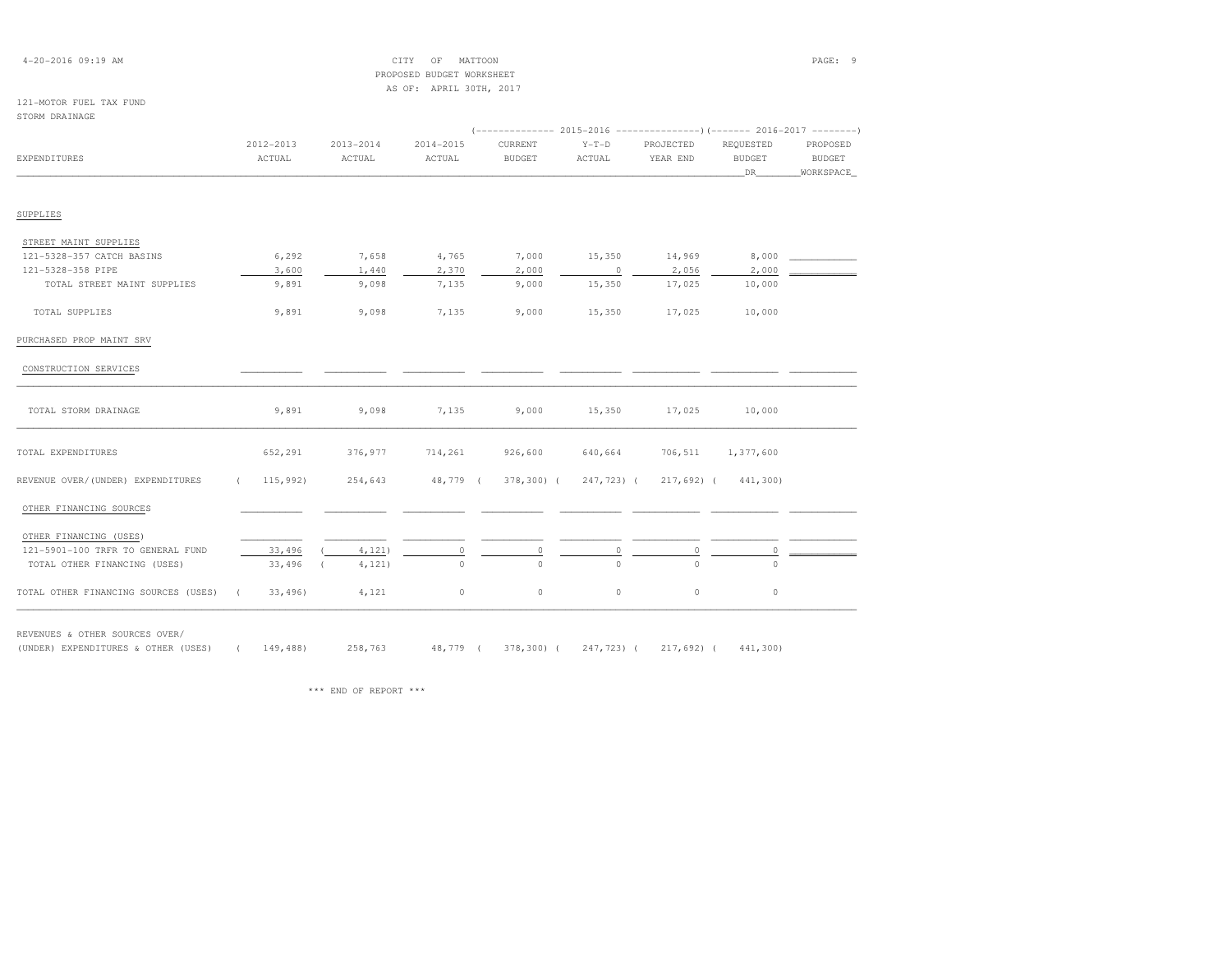| $4 - 20 - 2016$ 09:19 AM |  |  |
|--------------------------|--|--|
|--------------------------|--|--|

### 4-20-2016 09:19 AM CITY OF MATTOON PAGE: 1 PROPOSED BUDGET WORKSHEETAS OF: APRIL 30TH, 2017

### 122-HOTEL TAX FUND

|                                         | 2012-2013 | $2013 - 2014$ | 2014-2015 | CURRENT         | $Y-T-D$ | PROJECTED | REQUESTED    | PROPOSED            |
|-----------------------------------------|-----------|---------------|-----------|-----------------|---------|-----------|--------------|---------------------|
| <b>REVENUES</b>                         | ACTUAL    | ACTUAL        | ACTUAL    | <b>BUDGET</b>   | ACTUAL  | YEAR END  | BUDGET<br>DR | BUDGET<br>WORKSPACE |
|                                         |           |               |           |                 |         |           |              |                     |
| TAXES                                   |           |               |           |                 |         |           |              |                     |
| HOTEL & MOTEL TAX                       |           |               |           |                 |         |           |              |                     |
| 122-4170-100 HOTEL & MOTEL TAXES        | 342, 427  | 352,684       | 361,014   | 328,138         | 293,693 | 341,746   | 335,000      |                     |
| TOTAL HOTEL & MOTEL TAX                 | 342,427   | 352,684       | 361,014   | 328,138         | 293,693 | 341,746   | 335,000      |                     |
| TOTAL TAXES                             | 342,427   | 352,684       |           | 361,014 328,138 | 293,693 | 341,746   | 335,000      |                     |
| CHARGES FOR SERVICES                    |           |               |           |                 |         |           |              |                     |
| GENERAL GOVT CHARGES                    |           |               |           |                 |         |           |              |                     |
| 122-4419-100 OTHER MISC GENERAL GOVT CH | 187       | $\circ$       | 2,025     | $\circ$         | 80      | $\circ$   |              |                     |
| TOTAL GENERAL GOVT CHARGES              | 187       | $\Omega$      | 2,025     | $\Omega$        | 80      | $\Omega$  |              |                     |
| TOTAL CHARGES FOR SERVICES              | 187       | $\circ$       | 2,025     | $\circ$         | 80      | $\circ$   | $\circ$      |                     |
| CONTRIB & OTHER MISC REV                |           |               |           |                 |         |           |              |                     |
| CONTRIBUTIONS & MISC REV                |           |               |           |                 |         |           |              |                     |
| 122-4800-100 CONTRIBUTIONS & OTHER MISC | $\circ$   | 55            | 215       | $\circ$         | 80      | 120       |              |                     |
| TOTAL CONTRIBUTIONS & MISC REV          | $\Omega$  | 55            | 215       | $\Omega$        | 80      | 120       | $\Omega$     |                     |
| TOTAL CONTRIB & OTHER MISC REV          | $\circ$   | 55            | 215       | $\circ$         | 80      | 120       | $\circ$      |                     |

TOTAL REVENUES 342,614 352,739 363,255 328,138 293,853 341,866 335,000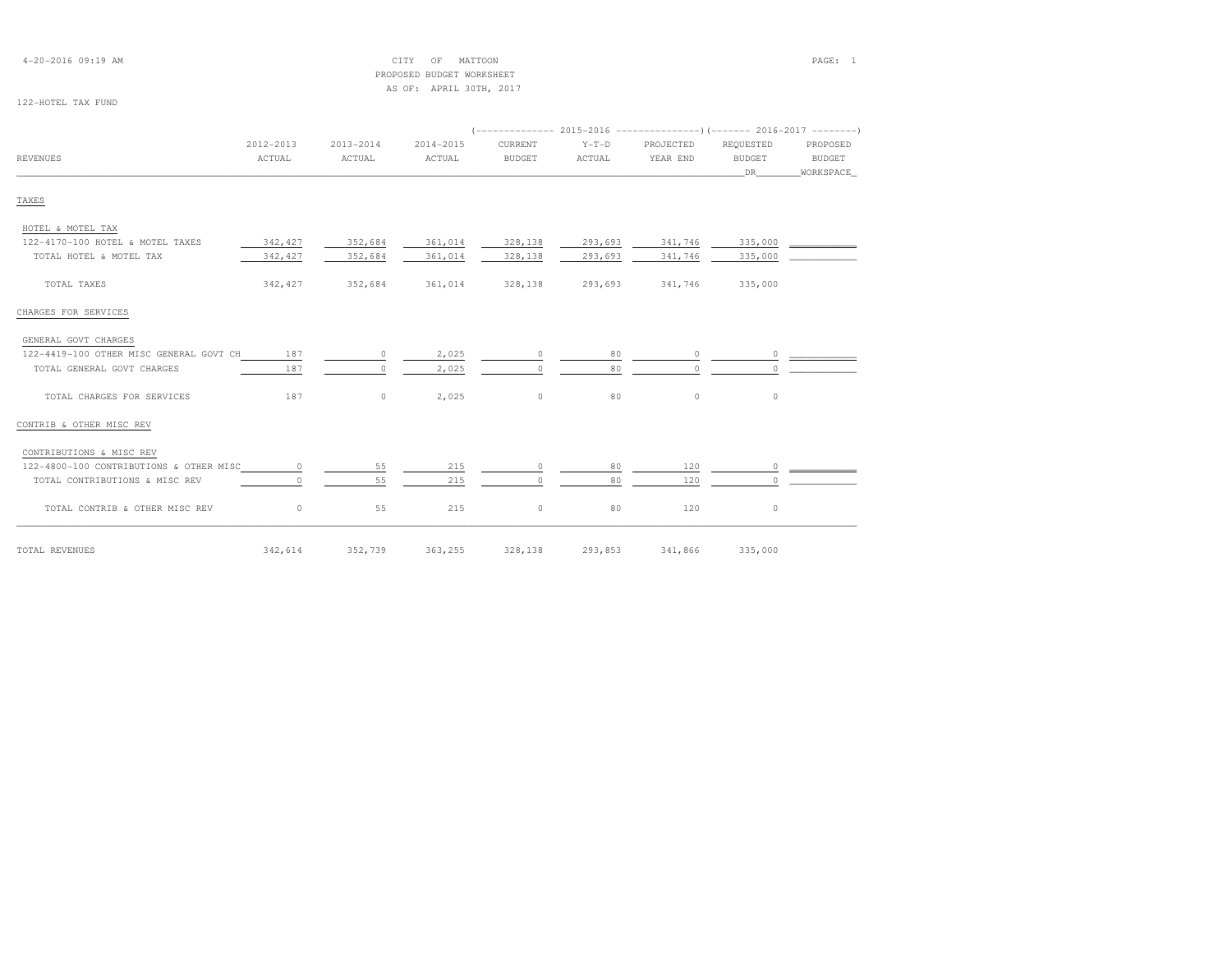### 4-20-2016 09:19 AM CITY OF MATTOON PAGE: 2 PROPOSED BUDGET WORKSHEETAS OF: APRIL 30TH, 2017

# 122-HOTEL TAX FUND

| HOTEL TAX ADMINISTRATION                |                     |                         |                         |                          |                   |                                                                                                |                                   |                                        |
|-----------------------------------------|---------------------|-------------------------|-------------------------|--------------------------|-------------------|------------------------------------------------------------------------------------------------|-----------------------------------|----------------------------------------|
| <b>EXPENDITURES</b>                     | 2012-2013<br>ACTUAL | $2013 - 2014$<br>ACTUAL | $2014 - 2015$<br>ACTUAL | CURRENT<br><b>BUDGET</b> | $Y-T-D$<br>ACTUAL | ------------- 2015-2016 ----------------) (------- 2016-2017 --------<br>PROJECTED<br>YEAR END | REQUESTED<br><b>BUDGET</b><br>DR_ | PROPOSED<br><b>BUDGET</b><br>WORKSPACE |
|                                         |                     |                         |                         |                          |                   |                                                                                                |                                   |                                        |
| PERSONNEL SERVICES                      |                     |                         |                         |                          |                   |                                                                                                |                                   |                                        |
| SALARIES & WAGES                        |                     |                         |                         |                          |                   |                                                                                                |                                   |                                        |
| 122-5653-111 SALARIES OF REG EMPLOYEES  | 45,192              | 45,983                  | 46,932                  | 50,950                   | 46,382            | 48,000                                                                                         | 52,224                            |                                        |
| 122-5653-112 SALARIES OF TEMP EMPLOYEES | 8,303               | 18,746                  | 13,622                  | 32,090                   | 16,539            | 17,769                                                                                         | 40,000                            |                                        |
| 122-5653-113 OVERTIME                   | 1,195               | 1,346                   | 1,429                   | 1,500                    | 1,785             | 2,678                                                                                          | 1,500                             |                                        |
| 122-5653-114 COMPENSATED ABSENCES       | 2,276               | 2,705                   | 2,720                   | $\circ$                  | 3,023             | 2,706                                                                                          | $\theta$                          |                                        |
| TOTAL SALARIES & WAGES                  | 56,967              | 68,780                  | 64,702                  | 84,540                   | 67,729            | 71,153                                                                                         | 93,724                            |                                        |
| TOTAL PERSONNEL SERVICES                | 56,967              | 68,780                  | 64,702                  | 84,540                   | 67,729            | 71,153                                                                                         | 93,724                            |                                        |
| EMPLOYEE BENEFITS                       |                     |                         |                         |                          |                   |                                                                                                |                                   |                                        |
| GROUP INSURANCE                         |                     |                         |                         |                          |                   |                                                                                                |                                   |                                        |
| 122-5653-211 GROUP HEALTH INSURANCE     | 9,653               | 10,441                  | 15,533                  | 15,350                   | 14,710            | 15,350                                                                                         | 14,772                            |                                        |
| 122-5653-212 GROUP LIFE INSURANCE       | 150                 | 150                     | 134                     | 134                      | 134               | 134                                                                                            | 143                               |                                        |
| TOTAL GROUP INSURANCE                   | 9,803               | 10,591                  | 15,667                  | 15,484                   | 14,844            | 15,484                                                                                         | 14,915                            |                                        |
| SOCIAL SECURITY CONTRIB                 |                     |                         |                         |                          |                   |                                                                                                |                                   |                                        |
| 122-5653-221 FICA CONTRIBUTIONS         | 3,365               | 4,055                   | 3,785                   | 5,241                    | 3,928             | 4,373                                                                                          | 5,811                             |                                        |
| 122-5653-222 MEDICARE CONTRIBUTIONS     | 787                 | 948                     | 885                     | 1,226                    | 919               | 1,023                                                                                          | 1,359                             |                                        |
| TOTAL SOCIAL SECURITY CONTRIB           | 4,152               | 5,003                   | 4,670                   | 6,467                    | 4,847             | 5,396                                                                                          | 7,170                             |                                        |
| RETIREMENT CONTRIBTUIONS                |                     |                         |                         |                          |                   |                                                                                                |                                   |                                        |
| 122-5653-231 IMRF CONTRIBUTIONS         | 6,591               | 6,442                   | 5,911                   | 6,022                    | 5,089             | 5,770                                                                                          | 5,995                             |                                        |
| TOTAL RETIREMENT CONTRIBTUIONS          | 6,591               | 6,442                   | 5,911                   | 6,022                    | 5,089             | 5,770                                                                                          | 5,995                             |                                        |
| UNEMPLOYMNT COMPENSATION                |                     |                         |                         |                          |                   |                                                                                                |                                   |                                        |
| 122-5653-240 UNEMPLOYMENT COMP.         | 790                 | 1,029                   | 1,135                   | 879                      | 879               | 879                                                                                            | 874                               |                                        |
| TOTAL UNEMPLOYMNT COMPENSATION          | 790                 | 1,029                   | 1,135                   | 879                      | 879               | 879                                                                                            | 874                               |                                        |
| WORKER'S COMPENSATION                   |                     |                         |                         |                          |                   |                                                                                                |                                   |                                        |
| 122-5653-250 WORKERS' COMPENSATION      | 134                 | 141                     | 136                     | 147                      | 147               | 147                                                                                            | 161                               |                                        |
| TOTAL WORKER'S COMPENSATION             | 134                 | 141                     | 136                     | 147                      | 147               | 147                                                                                            | 161                               |                                        |
| TOTAL EMPLOYEE BENEFITS                 | 21,470              | 23,206                  | 27,518                  | 28,999                   | 25,806            | 27,675                                                                                         | 29,115                            |                                        |
| SUPPLIES                                |                     |                         |                         |                          |                   |                                                                                                |                                   |                                        |
| GENERAL SUPPLIES                        |                     |                         |                         |                          |                   |                                                                                                |                                   |                                        |
| 122-5653-311 OFFICE SUPPLIES            | 1,443               | 2,821                   | 1,957                   | 1,000                    | 1,307             | 1,569                                                                                          | 1,500                             |                                        |
| 122-5653-316 TOOLS & EQUIPMENT          | $\circ$             | 19                      | $\circ$                 | $\circ$                  | $\circ$           | $\circ$                                                                                        | $\Omega$                          |                                        |
| 122-5653-317 CONCESSION & SOUVENIR SUPP | 247                 | 432                     | $\circ$                 | 1,000                    | 318               | $\circ$                                                                                        | 1,000                             |                                        |
| 122-5653-319 MISCELLANEOUS SUPPLIES     | 6                   | 60                      | 1,303                   | $\circ$                  | 1,724             | 2,345                                                                                          | 500                               |                                        |
| TOTAL GENERAL SUPPLIES                  | 1,696               | 3,332                   | 3,260                   | 2,000                    | 3,349             | 3,915                                                                                          | 3,000                             |                                        |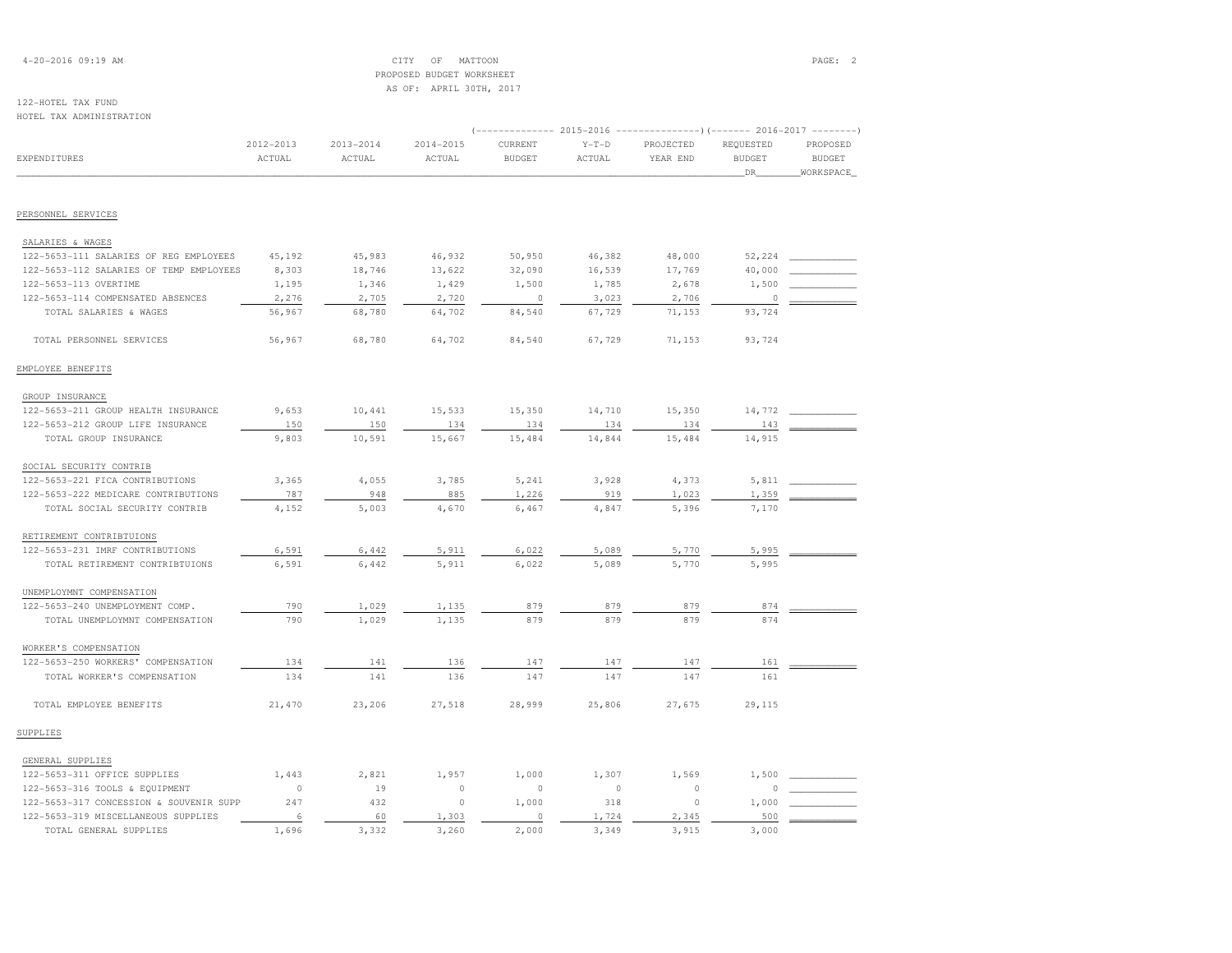### 4-20-2016 09:19 AM CITY OF MATTOON PAGE: 3 PROPOSED BUDGET WORKSHEETAS OF: APRIL 30TH, 2017

## 122-HOTEL TAX FUND

HOTEL TAX ADMINISTRATION

| NOILL IAA ADMINISIRAIION                |                         |                         |                         |                          |                   |                                                                                                  |                                  |                                        |
|-----------------------------------------|-------------------------|-------------------------|-------------------------|--------------------------|-------------------|--------------------------------------------------------------------------------------------------|----------------------------------|----------------------------------------|
| EXPENDITURES                            | $2012 - 2013$<br>ACTUAL | $2013 - 2014$<br>ACTUAL | $2014 - 2015$<br>ACTUAL | CURRENT<br><b>BUDGET</b> | $Y-T-D$<br>ACTUAL | (-------------- 2015-2016 ----------------) (------- 2016-2017 --------<br>PROJECTED<br>YEAR END | REQUESTED<br><b>BUDGET</b><br>DR | PROPOSED<br><b>BUDGET</b><br>WORKSPACE |
|                                         |                         |                         |                         |                          |                   |                                                                                                  |                                  |                                        |
| ENERGY                                  |                         |                         |                         |                          |                   |                                                                                                  |                                  |                                        |
| 122-5653-321 NATURAL GAS & ELECTRIC (CI | 508                     | 1,803                   | 1,757                   | 1,500                    | 1,907             | 1,766                                                                                            | 1,800                            |                                        |
| 122-5653-322 ELECTRICITY (COLES MOULTRI | 719                     | 374                     | 455                     | 500                      | 388               | 408                                                                                              | 500                              |                                        |
| TOTAL ENERGY                            | 1,228                   | 2,176                   | 2,213                   | 2,000                    | 2,296             | 2,174                                                                                            | 2,300                            |                                        |
| TOTAL SUPPLIES                          | 2,924                   | 5,508                   | 5,473                   | 4,000                    | 5,644             | 6,089                                                                                            | 5,300                            |                                        |
| PURCHASED PROP MAINT SRV                |                         |                         |                         |                          |                   |                                                                                                  |                                  |                                        |
| REPAIR & MAINT SERVICES                 |                         |                         |                         |                          |                   |                                                                                                  |                                  |                                        |
| 122-5653-432 REPAIR OF STRUCTURES       | 2,115                   | $\circ$                 | $\Omega$                | 0                        |                   | 0                                                                                                | 0                                |                                        |
| TOTAL REPAIR & MAINT SERVICES           | 2,115                   | $\circ$                 | $\Omega$                | $\Omega$                 | $\Omega$          | $\Omega$                                                                                         | $\Omega$                         |                                        |
| TOTAL PURCHASED PROP MAINT SRV          | 2,115                   | $\circ$                 | $\circ$                 | $\circ$                  | $\circ$           | $\circ$                                                                                          | $\circ$                          |                                        |
| OTHER PURCHASED SERVICES                |                         |                         |                         |                          |                   |                                                                                                  |                                  |                                        |
| PROFESSIONAL SERVICES                   |                         |                         |                         |                          |                   |                                                                                                  |                                  |                                        |
| 122-5653-513 AUDITING SERVICES          | 1,683                   | 1,485                   | 1,485                   | 1,200                    | 1,530             | 1,530                                                                                            | 1,530                            |                                        |
| 122-5653-516 TECHNOLOGY SERVICES        | 2,964                   | 2,964                   | 2,964                   | 2,964                    | 2,964             | 2,964                                                                                            | 2,964                            |                                        |
| TOTAL PROFESSIONAL SERVICES             | 4,647                   | 4,449                   | 4,449                   | 4,164                    | 4,494             | 4,494                                                                                            | 4,494                            |                                        |
| COMMUNICATION                           |                         |                         |                         |                          |                   |                                                                                                  |                                  |                                        |
| 122-5653-531 POSTAGE                    | 101                     | 225                     | 189                     | 200                      | 6                 | 9                                                                                                | 100                              |                                        |
| 122-5653-532 TELEPHONE                  | 2,082                   | 2,192                   | 2,702                   | 2,000                    | 2,310             | 2,297                                                                                            | 2,000                            |                                        |
| 122-5653-533 CELLULAR PHONE             | 2,243                   | 1,200                   | 1,200                   | 1,200                    | 1,200             | 1,200                                                                                            | 1,200                            |                                        |
| TOTAL COMMUNICATION                     | 4,427                   | 3,617                   | 4,091                   | 3,400                    | 3,516             | 3,506                                                                                            | 3,300                            |                                        |
| ADVERTISING                             |                         |                         |                         |                          |                   |                                                                                                  |                                  |                                        |
| 122-5653-540 ADVERTISING                | 33,364                  | 21,359                  | 27,371                  | 25,000                   | 10,107            | 13,313                                                                                           | 20,000                           |                                        |
| TOTAL ADVERTISING                       | 33,364                  | 21,359                  | 27,371                  | 25,000                   | 10,107            | 13,313                                                                                           | 20,000                           |                                        |
| PRINTING & BINDING                      |                         |                         |                         |                          |                   |                                                                                                  |                                  |                                        |
| 122-5653-550 PRINTING & BINDING         | $\circ$                 | 474                     | 0                       | 2,000                    | $\circ$           | 0                                                                                                | 2,000                            |                                        |
| TOTAL PRINTING & BINDING                | $\Omega$                | 474                     | $\Omega$                | 2,000                    | $\Omega$          | $\cap$                                                                                           | 2,000                            |                                        |
| EMPLOYEE BUSINESS EXP                   |                         |                         |                         |                          |                   |                                                                                                  |                                  |                                        |
| 122-5653-561 BUSINESS MEETING EXPENSE   | 1,194                   | 2,059                   | 956                     | 1,000                    | 379               | 380                                                                                              | 1,000                            |                                        |
| 122-5653-562 TRAVEL & TRAINING          | 6,396                   | 7,406                   | 7,479                   | 5,000                    | 3,552             | 3,928                                                                                            | 5,000                            |                                        |
| TOTAL EMPLOYEE BUSINESS EXP             | 7,590                   | 9,465                   | 8,435                   | 6,000                    | 3,931             | 4,307                                                                                            | 6,000                            |                                        |
| OTHER PURCHASED SERVICES                |                         |                         |                         |                          |                   |                                                                                                  |                                  |                                        |
| 122-5653-571 DUES & MEMBERSHIPS         | $\circ$                 | 3,125                   | 1,500                   | 1,750                    | 500               | 750                                                                                              | 500                              |                                        |
| 122-5653-572 COMMUNITY PROMOTION & RELA | 6,809                   | 3,778                   | 994                     | 1,000                    | 2,786             | 2,527                                                                                            | 1,000                            |                                        |
| TOTAL OTHER PURCHASED SERVICES          | 6,809                   | 6,903                   | 2,494                   | 2,750                    | 3,286             | 3,277                                                                                            | 1,500                            |                                        |
| TOTAL OTHER PURCHASED SERVICES          | 56,836                  | 46,267                  | 46,839                  | 43, 314                  | 25,333            | 28,897                                                                                           | 37,294                           |                                        |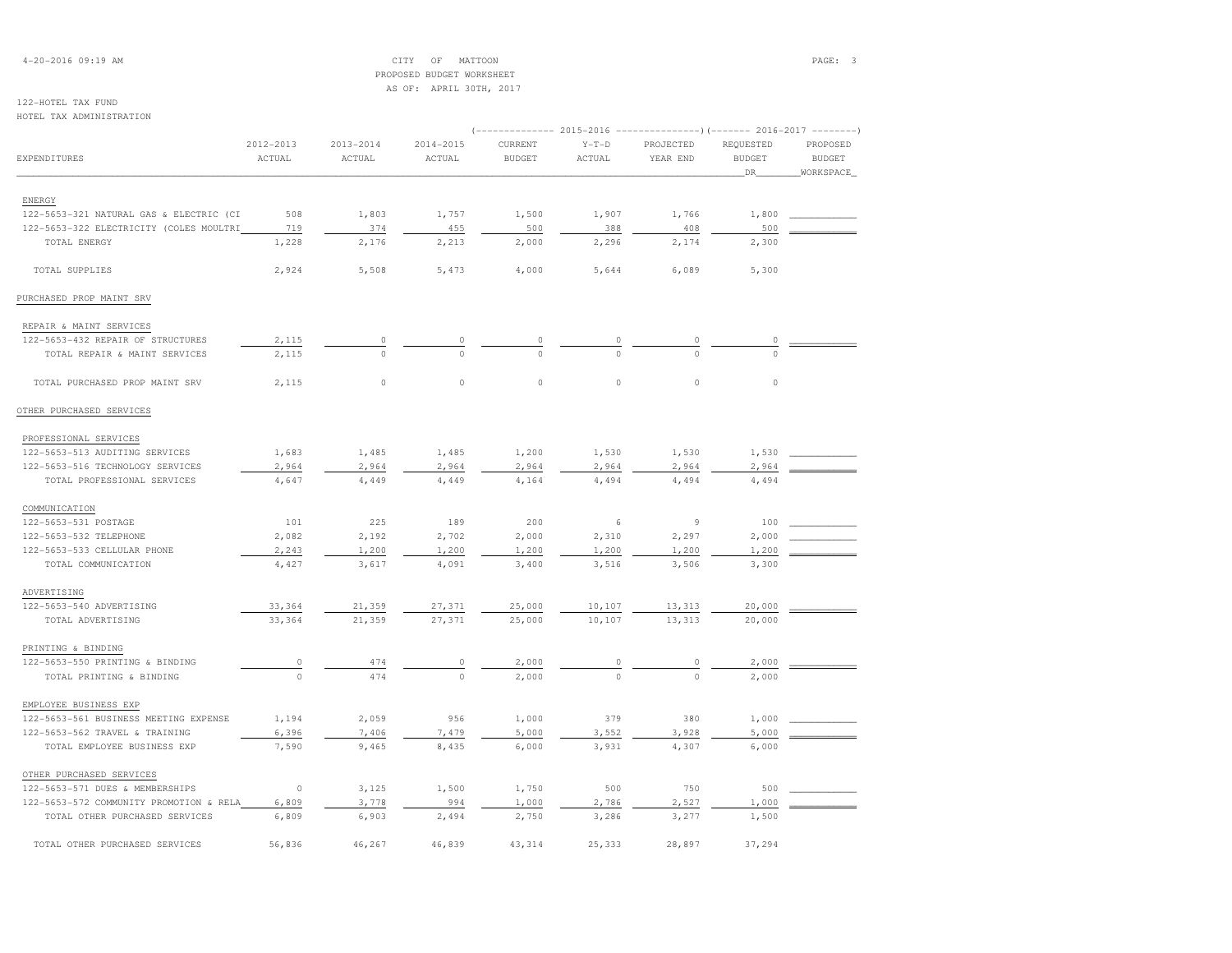| $4 - 20 - 2016$ 09:19 AM |  |  |
|--------------------------|--|--|
|--------------------------|--|--|

### $CITY$  OF MATTOON PAGE: 4 PROPOSED BUDGET WORKSHEETAS OF: APRIL 30TH, 2017

# 122-HOTEL TAX FUND

| HOTEL TAX ADMINISTRATION                |                         |            |                         | (-------------- 2015-2016 ---------------) (------- 2016-2017 --------) |                          |                   |                       |                                  |                                        |
|-----------------------------------------|-------------------------|------------|-------------------------|-------------------------------------------------------------------------|--------------------------|-------------------|-----------------------|----------------------------------|----------------------------------------|
| <b>EXPENDITURES</b>                     | $2012 - 2013$<br>ACTUAL |            | $2013 - 2014$<br>ACTUAL | 2014-2015<br>ACTUAL                                                     | CURRENT<br><b>BUDGET</b> | $Y-T-D$<br>ACTUAL | PROJECTED<br>YEAR END | REQUESTED<br><b>BUDGET</b><br>DR | PROPOSED<br><b>BUDGET</b><br>WORKSPACE |
| PROPERTY                                |                         |            |                         |                                                                         |                          |                   |                       |                                  |                                        |
| IMPROVEMENTS-NOT BLDNGS                 |                         |            |                         |                                                                         |                          |                   |                       |                                  |                                        |
| 122-5653-730 IMPROVEMENTS OTHER THAN BL | $\circ$                 |            | 49,634                  | 0                                                                       | $\circ$                  | 0                 | $\circ$               | 0                                |                                        |
| TOTAL IMPROVEMENTS-NOT BLDNGS           | $\Omega$                |            | 49,634                  | $\Omega$                                                                | $\Omega$                 | $\Omega$          | $\Omega$              | $\Omega$                         |                                        |
| TOTAL PROPERTY                          | $\circ$                 |            | 49,634                  | $\circ$                                                                 | $\circ$                  | $\circ$           | $\circ$               | $\circ$                          |                                        |
| OTHER OBJECTS                           |                         |            |                         |                                                                         |                          |                   |                       |                                  |                                        |
| FINANCIAL TRANS OBJECTS                 |                         |            |                         |                                                                         |                          |                   |                       |                                  |                                        |
| 122-5653-814 PRINTING/COPY MACH LEASE/M | $\circ$                 |            | 599                     | 704                                                                     | 599                      | 778               | 801                   | 700                              |                                        |
| TOTAL FINANCIAL TRANS OBJECTS           | $\Omega$                |            | 599                     | 704                                                                     | 599                      | 778               | 801                   | 700                              |                                        |
| FINANCIAL TRANS OBJECTS                 |                         |            |                         |                                                                         |                          |                   |                       |                                  |                                        |
| 122-5653-825 TOURISM GRANTS             | 139,660                 |            | 192,181                 | 120,226                                                                 | 120,000                  | 153,644           | 165,966               | 120,000                          |                                        |
| TOTAL FINANCIAL TRANS OBJECTS           | 139,660                 |            | 192,181                 | 120,226                                                                 | 120,000                  | 153,644           | 165,966               | 120,000                          |                                        |
| COMPUTER INFO SYS OBJECT                |                         |            |                         |                                                                         |                          |                   |                       |                                  |                                        |
| 122-5653-863 COMPUTERS                  | 595                     |            | 3,810                   | 153                                                                     | $\circ$                  | 0                 | $\mathbb O$           | $\circ$                          |                                        |
| TOTAL COMPUTER INFO SYS OBJECT          | 595                     |            | 3,810                   | 153                                                                     | $\Omega$                 | $\Omega$          | $\Omega$              | $\Omega$                         |                                        |
| TOTAL OTHER OBJECTS                     | 140,255                 |            | 196,590                 | 121,083                                                                 | 120,599                  | 154,422           | 166,767               | 120,700                          |                                        |
| TOTAL HOTEL TAX ADMINISTRATION          | 280,566                 |            | 389,986                 | 265,615                                                                 | 281,452                  | 278,935           | 300,581               | 286,133                          |                                        |
| TOTAL EXPENDITURES                      | 280,566                 |            | 389,986                 | 265,615                                                                 | 281,452                  | 278,935           | 300,581               | 286,133                          |                                        |
| REVENUE OVER/(UNDER) EXPENDITURES       | 62,048                  |            | 37, 247                 | 97,639                                                                  | 46,686                   | 14,918            | 41,285                | 48,867                           |                                        |
| OTHER FINANCING (USES)                  |                         |            |                         |                                                                         |                          |                   |                       |                                  |                                        |
| 122-5904-822 TRFR TO FESTIVAL MANAGEMEN | 47,500                  |            | 47,500                  | 44,500                                                                  | 45,000                   | $\circ$           | $\mathbb O$           | $\circ$                          |                                        |
| TOTAL OTHER FINANCING (USES)            | 47,500                  |            | 47,500                  | 44,500                                                                  | 45,000                   | $\Omega$          | $\Omega$              | $\Omega$                         |                                        |
| TOTAL OTHER FINANCING SOURCES (USES)    | 47,500)                 | $\sqrt{ }$ | $47,500$ (              | $44,500$ ) (                                                            | $45,000$ )               | $\circ$           | $\circ$               | $\circ$                          |                                        |

REVENUES & OTHER SOURCES OVER/

(UNDER) EXPENDITURES & OTHER (USES) 14,548 ( 84,747) 53,139 1,686 14,918 41,285 48,867

\*\*\* END OF REPORT \*\*\*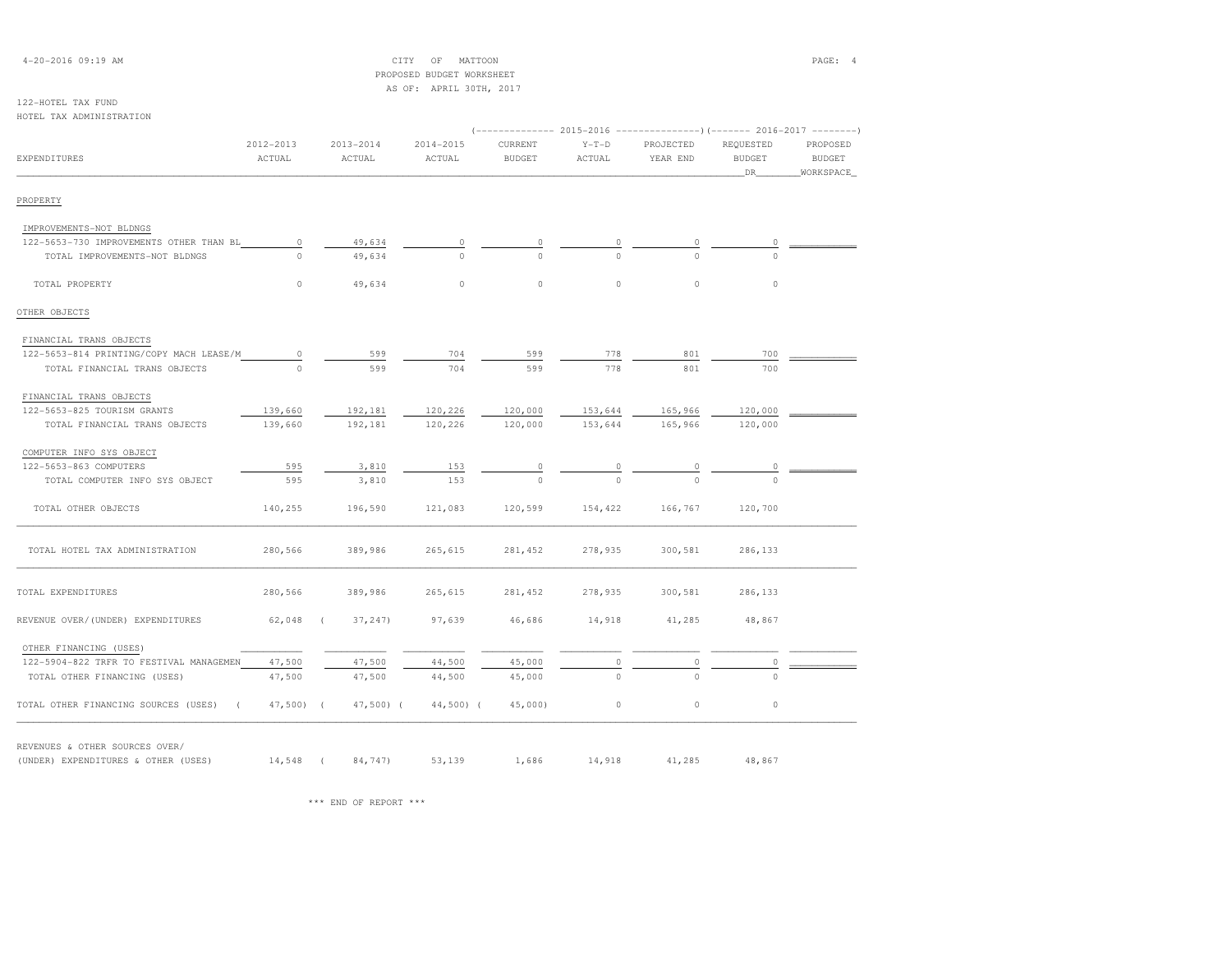4-20-2016 09:19 AM CITY OF MATTOON PAGE: 1 PROPOSED BUDGET WORKSHEETAS OF: APRIL 30TH, 2017

#### 123-FESTIVAL MGMT FUND

| <b>REVENUES</b>                         | 2012-2013<br>ACTUAL | 2013-2014<br>ACTUAL | 2014-2015<br>ACTUAL | CURRENT<br><b>BUDGET</b> | $Y-T-D$<br>ACTUAL | PROJECTED<br>YEAR END | REQUESTED<br><b>BUDGET</b><br>DR. | PROPOSED<br>BUDGET<br>WORKSPACE |
|-----------------------------------------|---------------------|---------------------|---------------------|--------------------------|-------------------|-----------------------|-----------------------------------|---------------------------------|
| CHARGES FOR SERVICES                    |                     |                     |                     |                          |                   |                       |                                   |                                 |
| CEMETERY DEPT CHRGS                     |                     |                     |                     |                          |                   |                       |                                   |                                 |
| 123-4491-010 CONTRIBUTIONS FOR FIREWORK | 13,245              | 13,347              | 13,369              | 13,000                   | 13,522            | 13,522                | 13,000                            |                                 |
| 123-4492-010 CONTRIBUTIONS FOR LIGHTWOR | 40,744              | 40,136              | 48,622              | 40,000                   | 49,683            | 47,025                | 40,000                            |                                 |
| 123-4494-010 CONTRIBUTIONS FOR BAGELFES | 71,068              | 71,185              | 93,088              | 70,000                   | 80,090            | 72,640                | 75,000                            |                                 |
| TOTAL CEMETERY DEPT CHRGS               | 125,057             | 124,668             | 155,080             | 123,000                  | 143,295           | 133,187               | 128,000                           |                                 |
| TOTAL CHARGES FOR SERVICES              | 125,057             | 124,668             | 155,080             | 123,000                  | 143,295           | 133,187               | 128,000                           |                                 |
| CONTRIB & OTHER MISC REV                |                     |                     |                     |                          |                   |                       |                                   |                                 |
| CONTRIBUTIONS & MISC REV                |                     |                     |                     |                          |                   |                       |                                   |                                 |
| 123-4802-010 ARTS COUNCIL PROGRAM REVEN | $\Omega$            | $\circ$             | $\circ$             | 19,260                   | $\Omega$          | $\Omega$              | $\Omega$                          |                                 |
| 123-4803-010 ARTS COUNCIL CONTRIBUTIONS | $\circ$             |                     |                     | 71,450                   |                   |                       | 0                                 |                                 |
| TOTAL CONTRIBUTIONS & MISC REV          | $\Omega$            |                     | $\Omega$            | 90,710                   | $\cap$            | $\cap$                | $\Omega$                          |                                 |
| TOTAL CONTRIB & OTHER MISC REV          | $\circ$             | $\circ$             | $\circ$             | 90,710                   | $\circ$           | $\circ$               | $\circ$                           |                                 |
| TOTAL REVENUES                          | 125,057             | 124,668 155,080     |                     |                          | 213,710 143,295   | 133, 187              | 128,000                           |                                 |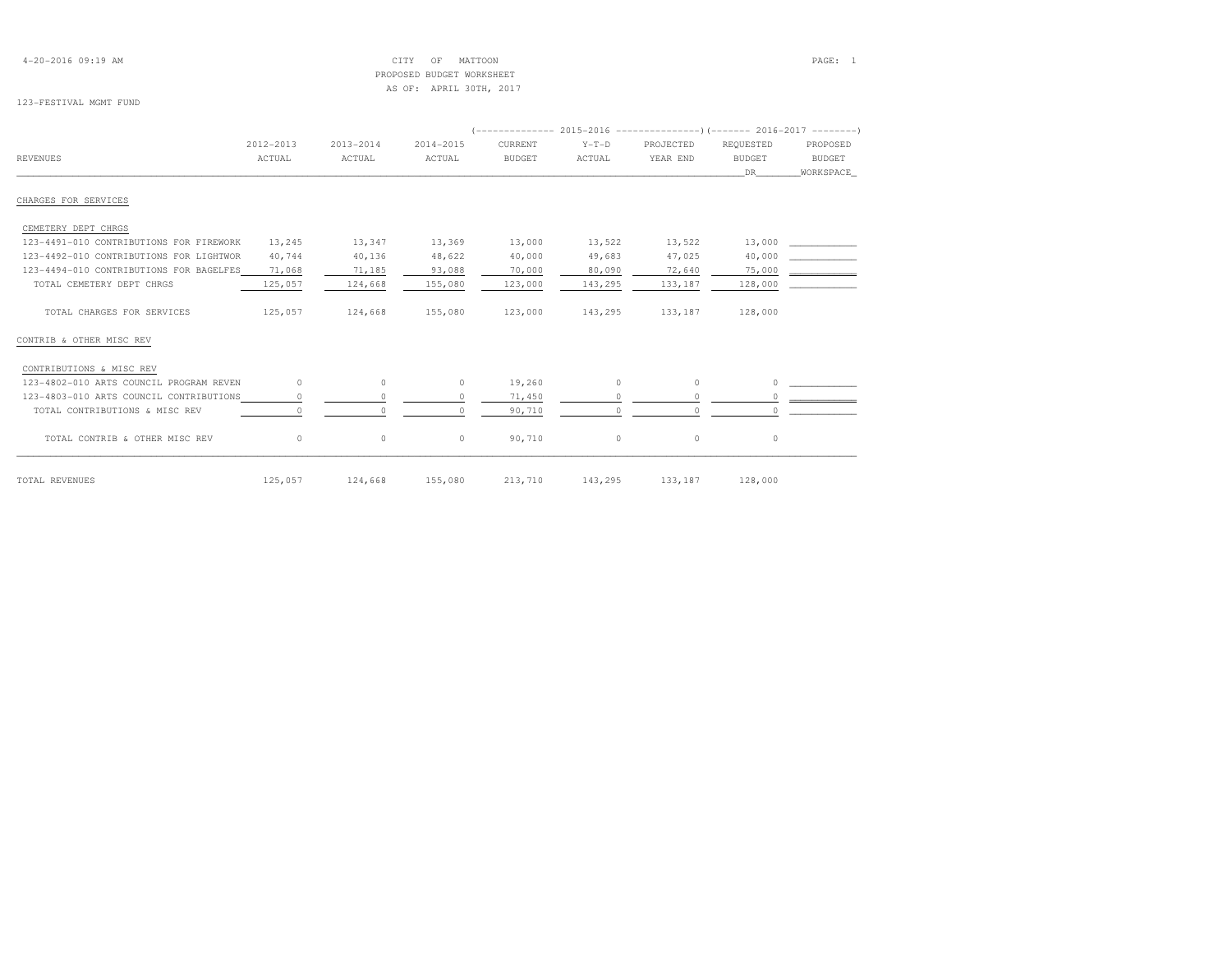### 4-20-2016 09:19 AM CITY OF MATTOON PAGE: 2 PROPOSED BUDGET WORKSHEETAS OF: APRIL 30TH, 2017

### 123-FESTIVAL MGMT FUNDMAT

| MATTOON ARTS COUNCIL                    |                         |                         |                         |                          |                   |                       |                                  |                                        |
|-----------------------------------------|-------------------------|-------------------------|-------------------------|--------------------------|-------------------|-----------------------|----------------------------------|----------------------------------------|
| EXPENDITURES                            | $2012 - 2013$<br>ACTUAL | $2013 - 2014$<br>ACTUAL | $2014 - 2015$<br>ACTUAL | CURRENT<br><b>BUDGET</b> | $Y-T-D$<br>ACTUAL | PROJECTED<br>YEAR END | REQUESTED<br><b>BUDGET</b><br>DR | PROPOSED<br><b>BUDGET</b><br>WORKSPACE |
| SUPPLIES                                |                         |                         |                         |                          |                   |                       |                                  |                                        |
| GENERAL SUPPLIES                        |                         |                         |                         |                          |                   |                       |                                  |                                        |
| 123-5505-319 SUPPLIES                   | 0                       |                         | 0                       | 210                      | 0                 |                       | 0                                |                                        |
| TOTAL GENERAL SUPPLIES                  | $\circ$                 | $\Omega$                | $\cap$                  | 210                      | $\triangle$       |                       | $\Omega$                         |                                        |
| TOTAL SUPPLIES                          | $\circ$                 | $\circ$                 | $\circ$                 | 210                      | $\circ$           | $\circ$               | $\circ$                          |                                        |
| OTHER PURCHASED SERVICES                |                         |                         |                         |                          |                   |                       |                                  |                                        |
| COMMUNICATION                           |                         |                         |                         |                          |                   |                       |                                  |                                        |
| 123-5505-531 POSTAGE & SHIPPING         | 0                       | 0                       | 0                       | 210                      | $\theta$          | 0                     | $\circ$                          |                                        |
| TOTAL COMMUNICATION                     | $\Omega$                | $\Omega$                |                         | 210                      |                   | $\Omega$              | $\Omega$                         |                                        |
| ADVERTISING                             |                         |                         |                         |                          |                   |                       |                                  |                                        |
| 123-5505-540 ADVERTISING                | 0                       |                         | 0                       | 1,050                    | 0                 | 0                     | $\circ$                          |                                        |
| TOTAL ADVERTISING                       | $\Omega$                | $\Omega$                | $\Omega$                | 1,050                    | $\Omega$          | $\Omega$              | $\Omega$                         |                                        |
| PRINTING & BINDING                      |                         |                         |                         |                          |                   |                       |                                  |                                        |
| 123-5505-550 PRINTING & PHOTOGRAPHY     | $\circ$                 | 0                       | $\mathbb O$             | 1,050                    | $\overline{0}$    | $\overline{0}$        | $\circ$                          |                                        |
| TOTAL PRINTING & BINDING                | $\Omega$                | $\Omega$                | $\theta$                | 1,050                    | $\Omega$          | $\Omega$              | $\Omega$                         |                                        |
| OTHER PURCHASED SERVICES                |                         |                         |                         |                          |                   |                       |                                  |                                        |
| 123-5505-570 FUNDRAISING EXPENSE        | $\circ$                 | $\circ$                 | $\circ$                 | 500                      | $\circ$           | $\circ$               | 0                                |                                        |
| 123-5505-571 MARKETING MEMBERSHIPS      | $\circ$                 | $\circ$                 | $\circ$                 | 375                      | $\mathbb O$       | $\circ$               | 0                                |                                        |
| 123-5505-575 WEB DESIGN & MAINTENANCE   | $\circ$                 | $\circ$                 | $\circ$                 | 2,500                    | $\mathbb O$       | $\circ$               | 0                                |                                        |
| 123-5505-579 MISC OTHER PURCHASED SERVI | $\circ$                 | $\circ$                 | $\circ$                 | 210                      | $\circ$           | $\Omega$              | 0                                |                                        |
| TOTAL OTHER PURCHASED SERVICES          | $\Omega$                | $\Omega$                | $\circ$                 | 3,585                    | $\circ$           | $\Omega$              | $\Omega$                         |                                        |
| TOTAL OTHER PURCHASED SERVICES          | $\circ$                 | $\circ$                 | $\circ$                 | 5,895                    | $\mathbb O$       | $\circ$               | $\circ$                          |                                        |
| PROPERTY                                |                         |                         |                         |                          |                   |                       |                                  |                                        |
| IMPROVEMENTS-NOT BLDNGS                 |                         |                         |                         |                          |                   |                       |                                  |                                        |
| OTHER OBJECTS                           |                         |                         |                         |                          |                   |                       |                                  |                                        |
| SPECIAL EVENT OBJECTS                   |                         |                         |                         |                          |                   |                       |                                  |                                        |
| 123-5505-831 CHILDREN'S PROGRAMMING     | $\circ$                 | $\circ$                 | $\circ$                 | 7,175                    | $\circ$           | $\circ$               |                                  |                                        |
| 123-5505-832 ADULT EDUCATION            | $\circ$                 | $\circ$                 | $\circ$                 | 4,800                    | $\circ$           | $\circ$               |                                  |                                        |
| 123-5505-833 EXHIBITS/PERFORMANCES      | $\circ$                 | $\circ$                 | $\circ$                 | 4,400                    | $\circ$           | $\circ$               |                                  |                                        |
| 123-5505-834 EVENTS                     | $\circ$                 | $\circ$                 | $\circ$                 | 4,620                    | $\circ$           | $\circ$               | 0                                |                                        |
| 123-5505-835 SPECIAL EVENTS/SALES       | $\Omega$                | $\circ$                 | $\Omega$                | 700                      | $\circ$           | $\circ$               | 0                                |                                        |

123-5505-836 ARTS FESTIVALS 0 0 0 3,000 0 0 0 \_\_\_\_\_\_\_\_\_\_\_\_

TOTAL OTHER OBJECTS 0 0 0 24,695 0 0 0

TOTAL SPECIAL EVENT OBJECTS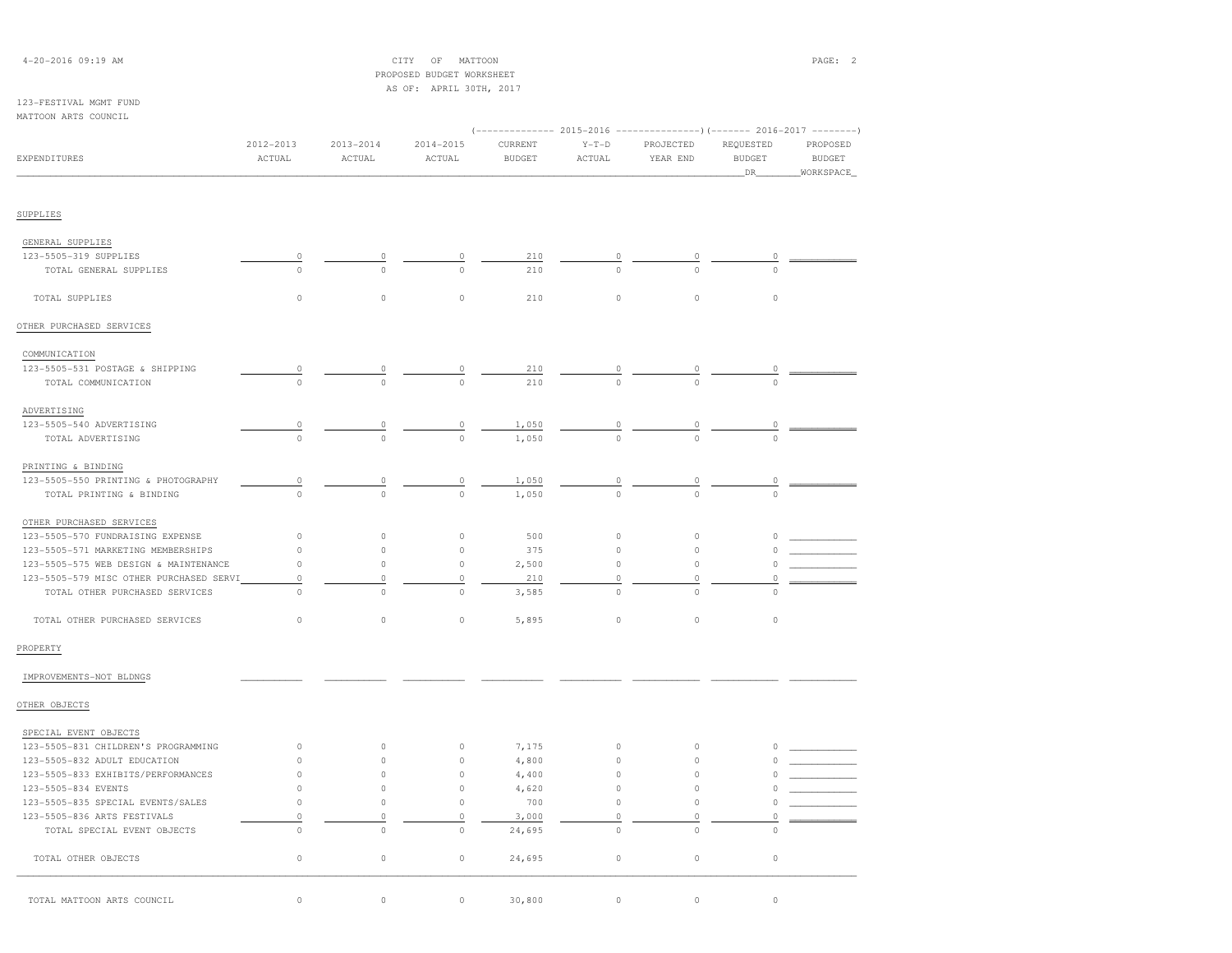| $4 - 20 - 2016$ 09:19 AM |           |           | CITY<br>OF                | MATTOON       |         |           |               | PAGE: 3       |
|--------------------------|-----------|-----------|---------------------------|---------------|---------|-----------|---------------|---------------|
|                          |           |           | PROPOSED BUDGET WORKSHEET |               |         |           |               |               |
|                          |           |           | AS OF: APRIL 30TH, 2017   |               |         |           |               |               |
| 123-FESTIVAL MGMT FUND   |           |           |                           |               |         |           |               |               |
| FESTIVAL ADMINISTRATION  |           |           |                           |               |         |           |               |               |
|                          |           |           |                           |               |         |           |               |               |
|                          | 2012-2013 | 2013-2014 | 2014-2015                 | CURRENT       | $Y-T-D$ | PROJECTED | REOUESTED     | PROPOSED      |
| EXPENDITURES             | ACTUAL    | ACTUAL    | ACTUAL                    | <b>BUDGET</b> | ACTUAL  | YEAR END  | <b>BUDGET</b> | <b>BUDGET</b> |

SUPPLIES

# GENERAL SUPPLIES123-5581-311 OFFICE SUPPLIES  $123-5581-311$  OFFICE SUPPLIES  $\begin{array}{cccccccc} 0 & \text{---} & 78 & \text{---} & 0 & \text{---} & 0 & \text{---} & 0 & \text{---} & 0 & \text{---} & 0 & \text{---} & 0 & \text{---} & 0 & \text{---} & 0 & \text{---} & 0 & \text{---} & 0 & \text{---} & 0 & 0 & \text{---} & 0 & \text{---} & 0 & \text{---} & 0 & \text{---} & 0 & \text{---} & 0 & \text{---} & 0 & \text{---} & 0 & \text{$  TOTAL SUPPLIES 0 78 0 0 0 0 0OTHER PURCHASED SERVICESEMPLOYEE BUSINESS EXP \_\_\_\_\_\_\_\_\_\_\_ \_\_\_\_\_\_\_\_\_\_\_ \_\_\_\_\_\_\_\_\_\_\_ \_\_\_\_\_\_\_\_\_\_\_ \_\_\_\_\_\_\_\_\_\_\_ \_\_\_\_\_\_\_\_\_\_\_\_ \_\_\_\_\_\_\_\_\_\_\_\_ \_\_\_\_\_\_\_\_\_\_\_\_

\_\_\_\_\_\_\_\_\_\_\_\_\_\_\_\_\_\_\_\_\_\_\_\_\_\_\_\_\_\_\_\_\_\_\_\_\_\_\_\_\_\_\_\_\_\_\_\_\_\_\_\_\_\_\_\_\_\_\_\_\_\_\_\_\_\_\_\_\_\_\_\_\_\_\_\_\_\_\_\_\_\_\_\_\_\_\_\_\_\_\_\_\_\_\_\_\_\_\_\_\_\_\_\_\_\_\_\_\_\_\_\_\_\_\_\_\_\_\_\_\_\_\_\_\_\_\_\_\_\_DR\_\_\_\_\_\_\_\_WORKSPACE\_

\_\_\_\_\_\_\_\_\_\_\_\_\_\_\_\_\_\_\_\_\_\_\_\_\_\_\_\_\_\_\_\_\_\_\_\_\_\_\_\_\_\_\_\_\_\_\_\_\_\_\_\_\_\_\_\_\_\_\_\_\_\_\_\_\_\_\_\_\_\_\_\_\_\_\_\_\_\_\_\_\_\_\_\_\_\_\_\_\_\_\_\_\_\_\_\_\_\_\_\_\_\_\_\_\_\_\_\_\_\_\_\_\_\_\_\_\_\_\_\_\_\_\_\_\_\_\_\_\_\_\_\_\_\_\_\_\_\_\_\_\_\_\_\_\_\_\_\_\_\_ TOTAL FESTIVAL ADMINISTRATION 0 78 0 0 0 0 0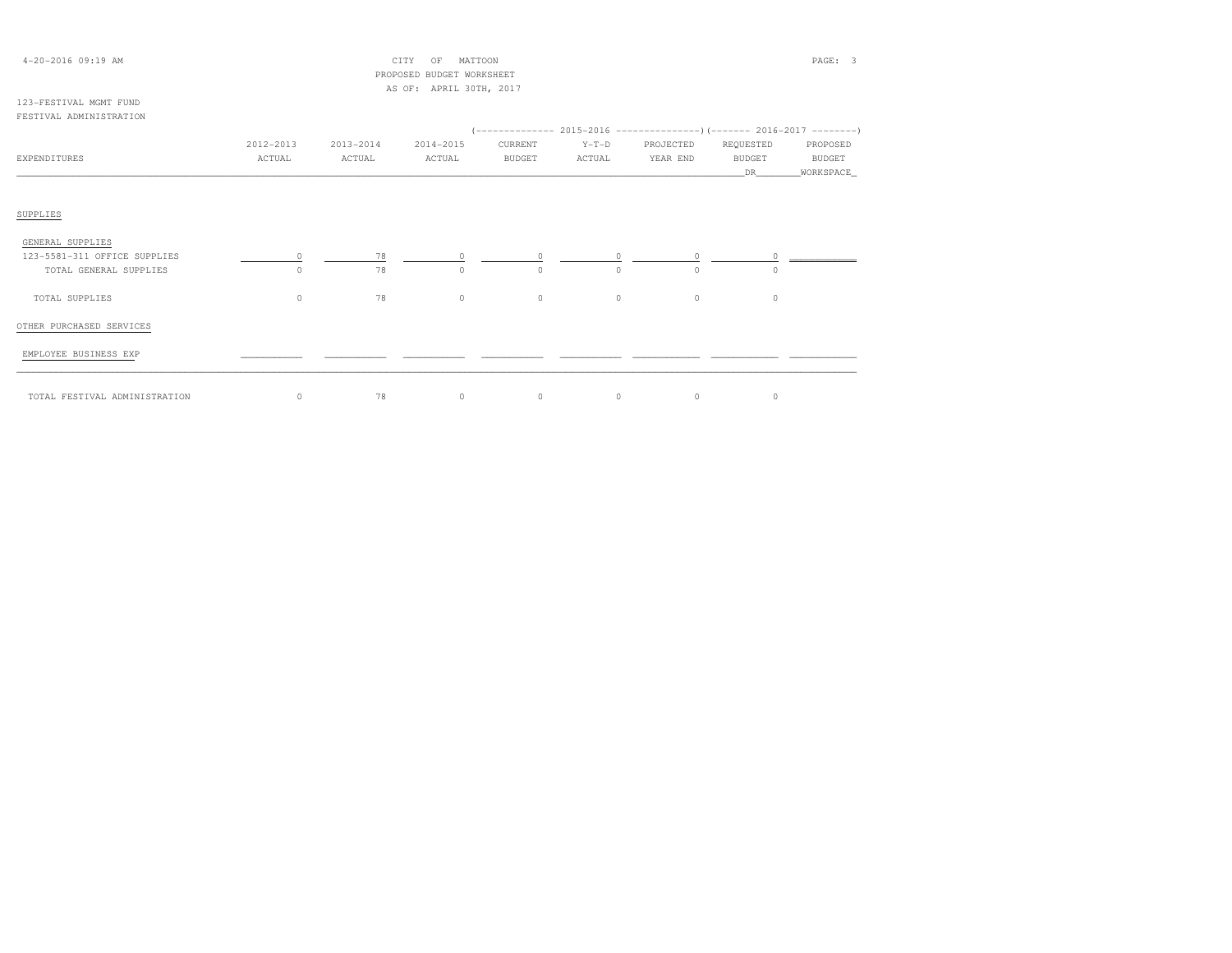| $4 - 20 - 2016$ 09:19 AM |  |  |
|--------------------------|--|--|
|--------------------------|--|--|

CITY OF MATTOON **PAGE: 4**  PROPOSED BUDGET WORKSHEETAS OF: APRIL 30TH, 2017

## 123-FESTIVAL MGMT FUND

## JULY 4TH FIREWORKS (-------------- 2015-2016 ---------------)(------- 2016-2017 --------) 2012-2013 2013-2014 2014-2015 CURRENT Y-T-D PROJECTED REQUESTED PROPOSED**BUDGET** EXPENDITURES ACTUAL ACTUAL ACTUAL BUDGET ACTUAL YEAR END BUDGET BUDGETWORKSPACE \_\_\_\_\_\_\_\_\_\_\_\_\_\_\_\_\_\_\_\_\_\_\_\_\_\_\_\_\_\_\_\_\_\_\_\_\_\_\_\_\_\_\_\_\_\_\_\_\_\_\_\_\_\_\_\_\_\_\_\_\_\_\_\_\_\_\_\_\_\_\_\_\_\_\_\_\_\_\_\_\_\_\_\_\_\_\_\_\_\_\_\_\_\_\_\_\_\_\_\_\_\_\_\_\_\_\_\_\_\_\_\_\_\_\_\_\_\_\_\_\_\_\_\_\_\_\_\_\_\_DR\_\_\_\_\_\_\_\_WORKSPACE\_SUPPLIES GENERAL SUPPLIES123-5582-319 MISCELLANEOUS SUPPLIES 123-5582-319 MISCELLANEOUS SUPPLIES 0 0 0 0 100 100 100 \_\_\_\_\_\_\_\_\_\_\_\_ TOTAL GENERAL SUPPLIES 0 0 0 0 100 100 100 FOOD123-5582-330 FOOD 123-5582-330 FOOD 187 45 435 200 232 232 200 \_\_\_\_\_\_\_\_\_\_\_\_ TOTAL FOOD 187 45 435 200 232 232 200 TOTAL SUPPLIES 187 45 435 200 332 332 300PURCHASED PROP MAINT SRV RENTALS 123-5582-440 RENTALS 1,020 2,675 1,910 2,000 0 0 2,000 \_\_\_\_\_\_\_\_\_\_\_\_ TOTAL RENTALS 1,020 2,675 1,910 2,000 0 0 2,000 TOTAL PURCHASED PROP MAINT SRV 1,020 2,675 1,910 2,000 0 0 2,000OTHER PURCHASED SERVICES PROFESSIONAL SERVICES 123-5582-519 OTHER PROFESSIONAL SERVICE 4,802 3,143 5,322 5,000 6,354 6,354 5,000 \_\_\_\_\_\_\_\_\_\_\_\_ TOTAL PROFESSIONAL SERVICES 4,802 3,143 5,322 5,000 6,354 6,354 5,000 COMMUNICATION \_\_\_\_\_\_\_\_\_\_\_ \_\_\_\_\_\_\_\_\_\_\_ \_\_\_\_\_\_\_\_\_\_\_ \_\_\_\_\_\_\_\_\_\_\_ \_\_\_\_\_\_\_\_\_\_\_ \_\_\_\_\_\_\_\_\_\_\_\_ \_\_\_\_\_\_\_\_\_\_\_\_ \_\_\_\_\_\_\_\_\_\_\_\_ ADVERTISING 123-5582-540 ADVERTISING 2,450 3,230 761 2,500 4,100 4,100 2,000 \_\_\_\_\_\_\_\_\_\_\_\_TOTAL ADVERTISING 2,450 3,230 761 2,500 4,100 4,100 2,000 OTHER PURCHASED SERVICES 123-5582-574 SPECIAL EVENT SERVICES 215 500 100 100 100 100 100 \_\_\_\_\_\_\_\_\_\_\_\_123-5582-579 MISC. OTHER PURCHASED SERV 0 165 500 500 44 44 500 \_\_\_\_\_\_\_\_\_\_\_\_

| TOTAL OTHER PURCHASED SERVICES | 7,467  | 7,037  | 6,683  | 8,100  | 10,598 | 10,598 | 7,600  |  |
|--------------------------------|--------|--------|--------|--------|--------|--------|--------|--|
| OTHER OBJECTS                  |        |        |        |        |        |        |        |  |
| SPECIAL EVENT OBJECTS          |        |        |        |        |        |        |        |  |
| 123-5582-831 PARADES           | 610    | 610    | 400    | 600    | 540    | 540    | 400    |  |
| 123-5582-835 FIREWORKS         | 15,000 | 15,000 | 15,000 | 15,000 | 15,000 | 15,000 | 15,000 |  |
| TOTAL SPECIAL EVENT OBJECTS    | 15,610 | 15,610 | 15,400 | 15,600 | 15,540 | 15,540 | 15,400 |  |
| TOTAL OTHER OBJECTS            | 15,610 | 15,610 | 15,400 | 15,600 | 15,540 | 15,540 | 15,400 |  |
| TOTAL JULY 4TH FIREWORKS       | 24,285 | 25,367 | 24,428 | 25,900 | 26,470 | 26,470 | 25,300 |  |

TOTAL OTHER PURCHASED SERVICES  $215$  665 600 600 144 144 600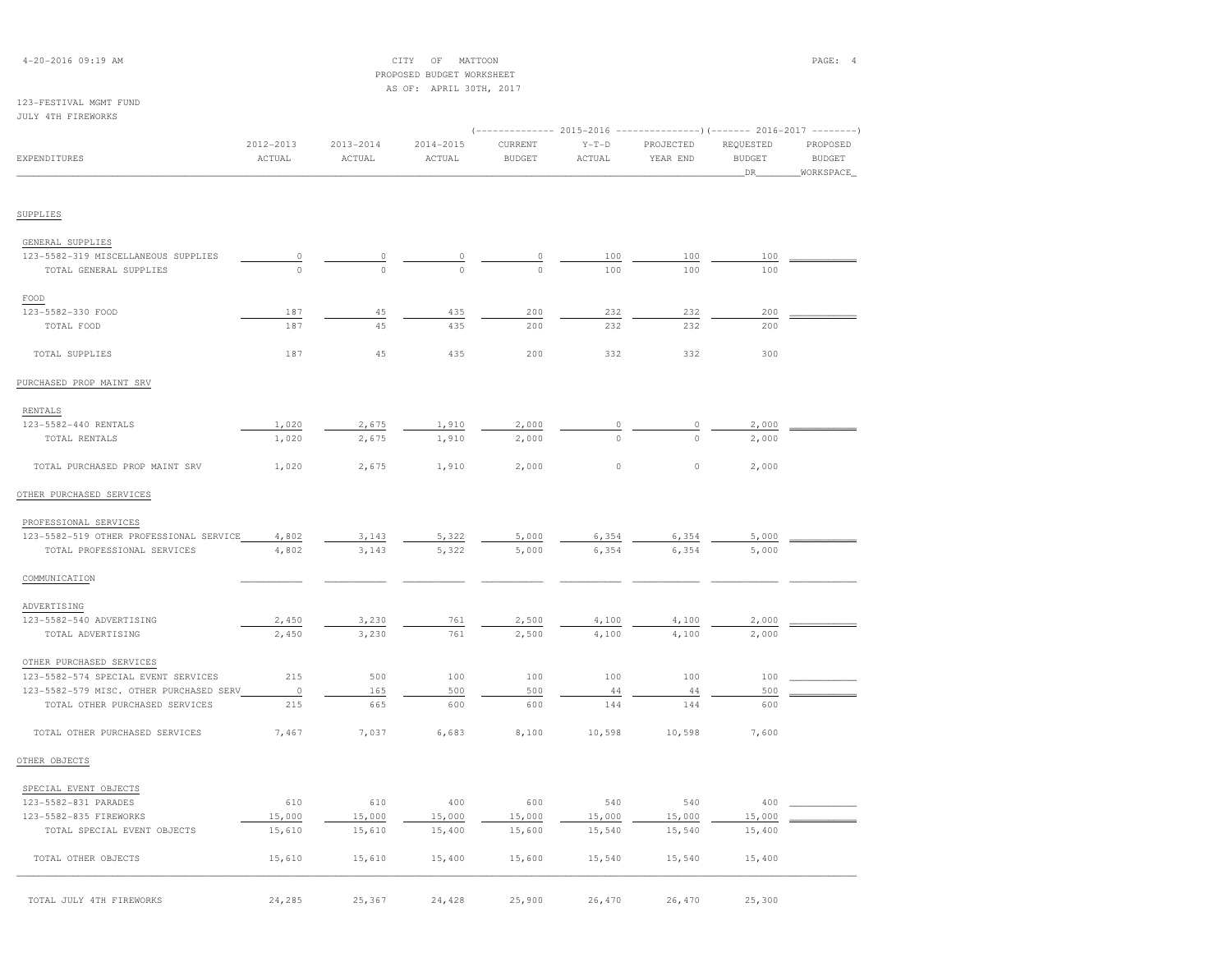| $4 - 20 - 2016$ 09:19 AM |  |  |
|--------------------------|--|--|
|--------------------------|--|--|

### $\begin{array}{cccccccccc} \text{CITY} & \text{OF} & \text{MATION} & \text{PAGE:} & \text{5} \end{array}$  PROPOSED BUDGET WORKSHEETAS OF: APRIL 30TH, 2017

#### 123-FESTIVAL MGMT FUND

PRINTING & BINDING

| BAGELFES' |  |
|-----------|--|
|-----------|--|

|                                         | $2012 - 2013$ | $2013 - 2014$ | $2014 - 2015$ | CURRENT       | $Y-T-D$ | PROJECTED   | REQUESTED             | PROPOSED                   |
|-----------------------------------------|---------------|---------------|---------------|---------------|---------|-------------|-----------------------|----------------------------|
| <b>EXPENDITURES</b>                     | ACTUAL        | ACTUAL        | ACTUAL        | <b>BUDGET</b> | ACTUAL  | YEAR END    | <b>BUDGET</b><br>_DR_ | <b>BUDGET</b><br>WORKSPACE |
|                                         |               |               |               |               |         |             |                       |                            |
| SUPPLIES                                |               |               |               |               |         |             |                       |                            |
| GENERAL SUPPLIES                        |               |               |               |               |         |             |                       |                            |
| 123-5584-311 OFFICE SUPPLIES            | 26            | $\circ$       | $\circ$       | $\circ$       | $\circ$ | $\circ$     | $\circ$               |                            |
| 123-5584-312 CLEANING SUPPLIES          | $\circ$       | 11            | 213           | 100           | 368     | 368         | 200                   |                            |
| 123-5584-317 CONCESSION & SOUVENIR SUPP | 1,614         | 1,800         | 3,178         | 2,500         | 3,615   | 3,615       | 3,000                 |                            |
| 123-5584-319 MISCELLANEOUS SUPPLIES     | 469           | 106           | 1,650         | 1,500         | 64      | 64          | 500                   |                            |
| TOTAL GENERAL SUPPLIES                  | 2,108         | 1,917         | 5,041         | 4,100         | 4,047   | 4,047       | 3,700                 |                            |
| ENERGY                                  |               |               |               |               |         |             |                       |                            |
| 123-5584-321 NATURAL GAS & ELECTRIC     | 0             | 307           | 0             | $\circ$       | 0       | 0           | $\circ$               |                            |
| TOTAL ENERGY                            | $\mathbb O$   | 307           | $\circ$       | $\circ$       | $\circ$ | $\circ$     | $\circ$               |                            |
| FOOD                                    |               |               |               |               |         |             |                       |                            |
| 123-5584-330 FOOD                       | 68            | 28            | 89            | 100           | $\circ$ | $\mathbb O$ | 100                   |                            |
| TOTAL FOOD                              | 68            | 28            | 89            | 100           | $\circ$ | $\circ$     | 100                   |                            |
| TOTAL SUPPLIES                          | 2,176         | 2,252         | 5,130         | 4,200         | 4,047   | 4,047       | 3,800                 |                            |
| PURCHASED PROP MAINT SRV                |               |               |               |               |         |             |                       |                            |
| RENTALS                                 |               |               |               |               |         |             |                       |                            |
| 123-5584-440 RENTALS                    | 7,638         | 21,119        | 7,452         | 20,000        | 3,885   | 3,885       | 20,000                |                            |
| TOTAL RENTALS                           | 7,638         | 21,119        | 7,452         | 20,000        | 3,885   | 3,885       | 20,000                |                            |
| TOTAL PURCHASED PROP MAINT SRV          | 7,638         | 21,119        | 7,452         | 20,000        | 3,885   | 3,885       | 20,000                |                            |
| OTHER PURCHASED SERVICES                |               |               |               |               |         |             |                       |                            |
| INSURANCE                               |               |               |               |               |         |             |                       |                            |
| 123-5584-525 SPECIAL EVENT INSURANCE    | 2,400         | 2,100         | 2,610         | 3,500         | 2,700   | 2,700       | 3,000                 |                            |
| TOTAL INSURANCE                         | 2,400         | 2,100         | 2,610         | 3,500         | 2,700   | 2,700       | 3,000                 |                            |
| COMMUNICATION                           |               |               |               |               |         |             |                       |                            |
| 123-5584-531 POSTAGE                    | 471           | 117           | 217           | 250           | 27      | 27          | 100                   |                            |
| TOTAL COMMUNICATION                     | 471           | 117           | 217           | 250           | 27      | 27          | 100                   |                            |
| ADVERTISING                             |               |               |               |               |         |             |                       |                            |
| 123-5584-540 ADVERTISING                | 10,630        | 13,187        | 10,027        | 10,000        | 11,361  | 10,978      | 10,000                |                            |
| TOTAL ADVERTISING                       | 10,630        | 13,187        | 10,027        | 10,000        | 11,361  | 10,978      | 10,000                |                            |

 123-5584-550 PRINTING & BINDING 2,376 660 5,588 2,000 780 780 2,000 \_\_\_\_\_\_\_\_\_\_\_\_ $-5584-550$  PRINTING & BINDING  $\begin{array}{ccccccccc} & 2,376 & & -660 & & 5,588 & & 2,000 & & -780 & & -780 & & -2,000 \end{array}$ <br>
TOTAL PRINTING & BINDING  $\begin{array}{ccccccccc} & 2,376 & & -660 & & 5,588 & & 2,000 & & -780 & & -780 & & 780 & & 2,000 \end{array}$ 

| $2016 - 2017 - -$ |  |
|-------------------|--|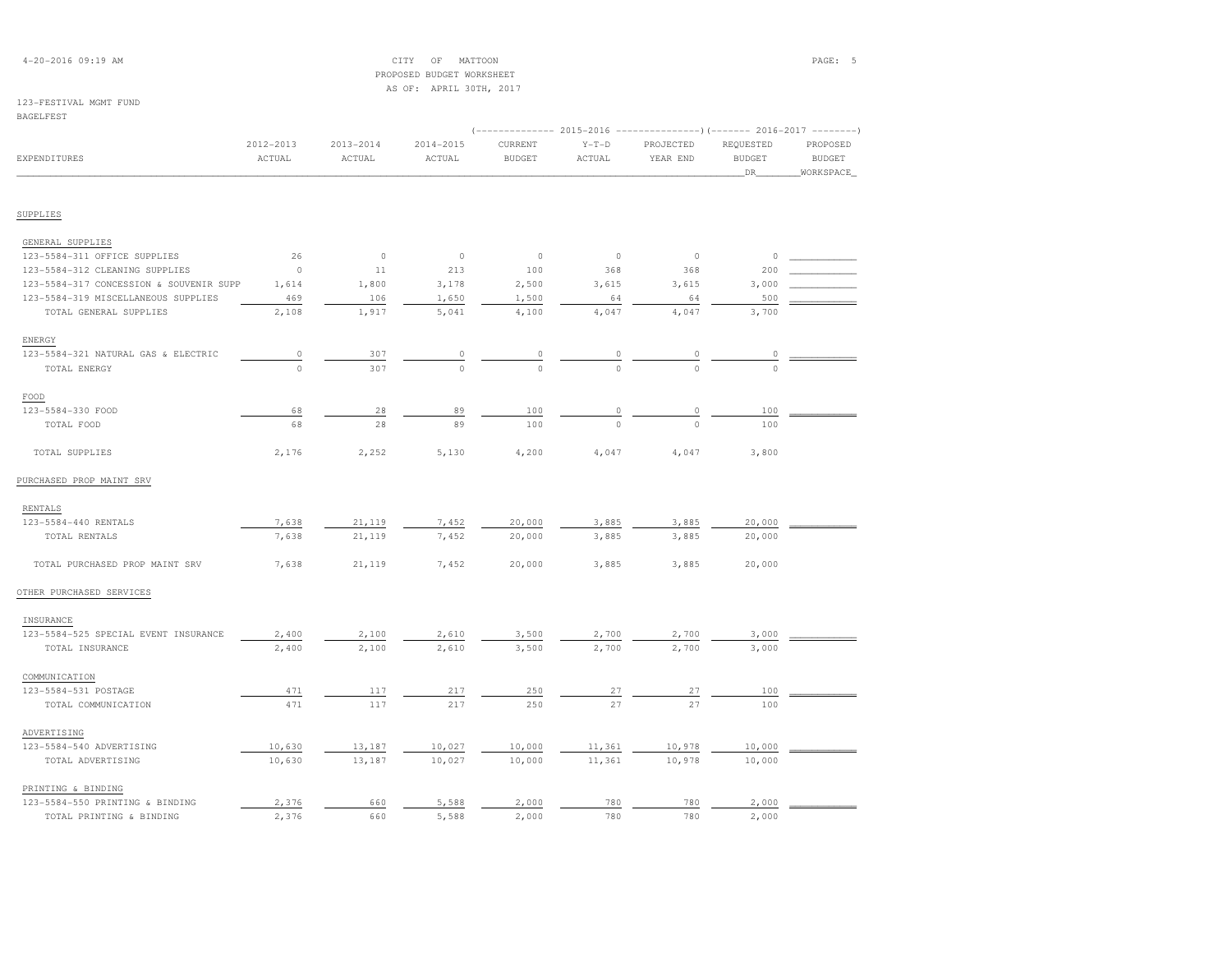4-20-2016 09:19 AM CITY OF MATTOON PAGE: 6 PROPOSED BUDGET WORKSHEETAS OF: APRIL 30TH, 2017

### 123-FESTIVAL MGMT FUND

| . .<br>۰. |  | $\sim$ |  |  |
|-----------|--|--------|--|--|

|                                         | 2012-2013 | 2013-2014 | 2014-2015 | CURRENT | $Y-T-D$ | PROJECTED | REOUESTED | PROPOSED  |
|-----------------------------------------|-----------|-----------|-----------|---------|---------|-----------|-----------|-----------|
| EXPENDITURES                            | ACTUAL    | ACTUAL    | ACTUAL    | BUDGET  | ACTUAL  | YEAR END  | BUDGET    | BUDGET    |
|                                         |           |           |           |         |         |           | DR        | WORKSPACE |
| EMPLOYEE BUSINESS EXP                   |           |           |           |         |         |           |           |           |
| 123-5584-561 BUSINESS MEETING EXPENSE   | 129       | 49        | 57        | 100     | 25      | 25        | 100       |           |
| TOTAL EMPLOYEE BUSINESS EXP             | 129       | 49        | 57        | 100     | 25      | 25        | 100       |           |
| OTHER PURCHASED SERVICES                |           |           |           |         |         |           |           |           |
| 123-5584-574 SPECIAL EVENT SERVICES     | 3,001     | 3,000     | 3,000     | 3,000   | 3,000   | 3,000     | 3,000     |           |
| 123-5584-579 MISC OTHER PURCHASED SERVI | 6,401     | 9,517     | 9,218     | 10,000  | 8,968   | 8,968     | 10,000    |           |
| TOTAL OTHER PURCHASED SERVICES          | 9,402     | 12,517    | 12,218    | 13,000  | 11,968  | 11,968    | 13,000    |           |
| TOTAL OTHER PURCHASED SERVICES          | 25,408    | 28,630    | 30,717    | 28,850  | 26,860  | 26,478    | 28,200    |           |
| OTHER OBJECTS                           |           |           |           |         |         |           |           |           |
| FINANCIAL TRANS OBJECTS                 |           |           |           |         |         |           |           |           |
| SPECIAL EVENT OBJECTS                   |           |           |           |         |         |           |           |           |
| 123-5584-831 PARADES                    | 400       | 400       | 400       | 400     | 400     | 400       | 400       |           |
| 123-5584-832 BEER TENT                  | 10,196    | 11,116    | 9,673     | 13,000  | 7,592   | 7,592     | 13,000    |           |
| 123-5584-833 QUEEN PAGEANT              | 445       | 346       | 223       | 500     | 363     | 363       | 500       |           |
| 123-5584-834 ENTERTAINMENT              | 54,904    | 39,502    | 64,257    | 45,000  | 84,716  | 72,479    | 45,000    |           |
| TOTAL SPECIAL EVENT OBJECTS             | 65,945    | 51,364    | 74,552    | 58,900  | 93,071  | 80,834    | 58,900    |           |
| TOTAL OTHER OBJECTS                     | 65,945    | 51,364    | 74,552    | 58,900  | 93,071  | 80,834    | 58,900    |           |
| TOTAL BAGELFEST                         | 101,168   | 103,365   | 117,851   | 111,950 | 127,863 | 115,243   | 110,900   |           |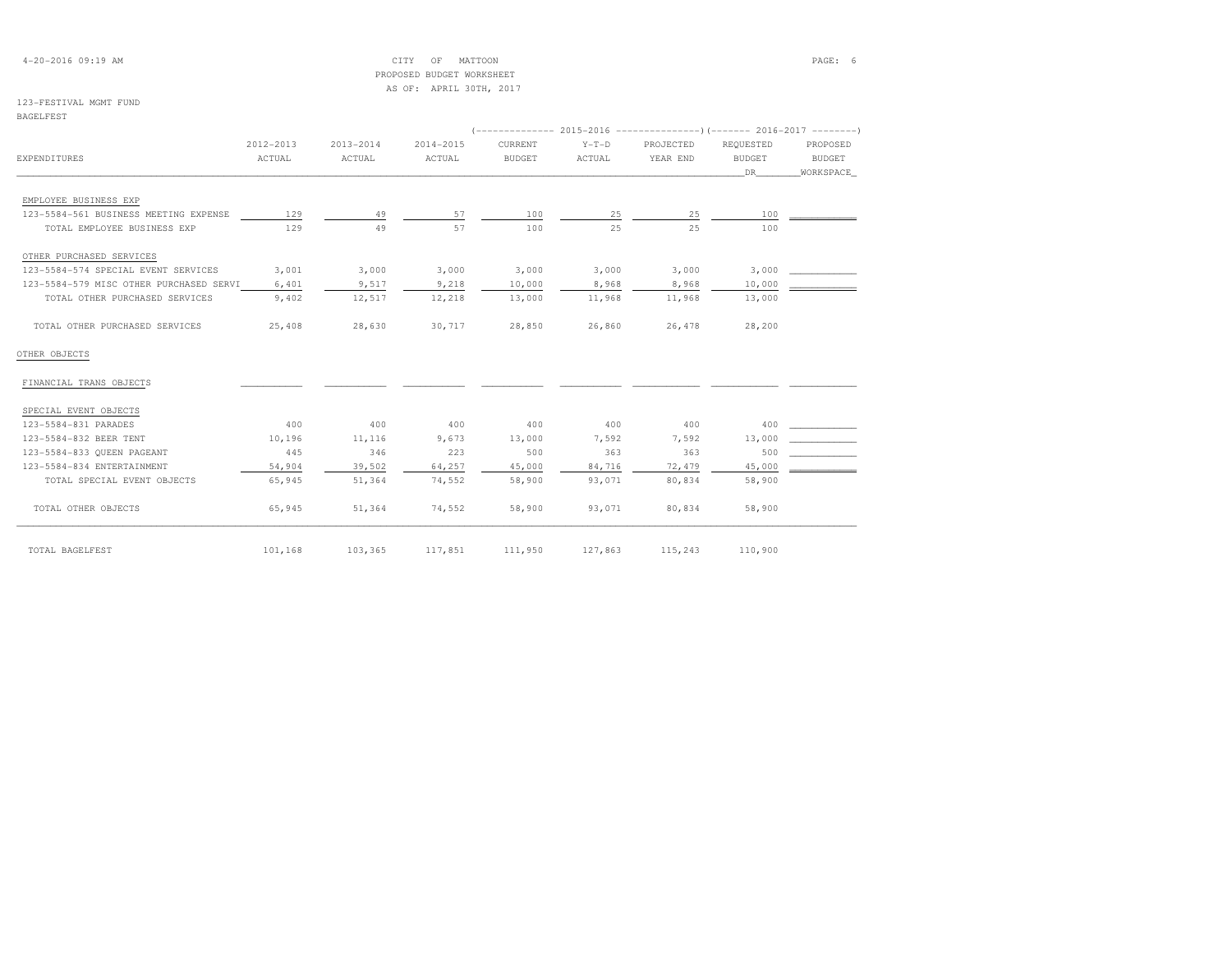| $4 - 20 - 2016$ 09:19 AM |  |  |
|--------------------------|--|--|
|--------------------------|--|--|

4-2017 CHEMP OF MATTOON CONTROL CONTROL CONTROL CONTROL CONTROL CONTROL CONTROL CONTROL CONTROL CONTROL CONTROL CONTROL CONTROL CONTROL CONTROL CONTROL CONTROL CONTROL CONTROL CONTROL CONTROL CONTROL CONTROL CONTROL CONTRO

#### 123-FESTIVAL MGMT FUNDLIGHTWORKS

## PROPOSED BUDGET WORKSHEET AS OF: APRIL 30TH, 2017 (-------------- 2015-2016 ---------------)(------- 2016-2017 --------) 2012-2013 2013-2014 2014-2015 CURRENT Y-T-D PROJECTED REQUESTED PROPOSED**BUDGET** EXPENDITURES ACTUAL ACTUAL ACTUAL BUDGET ACTUAL YEAR END BUDGET BUDGET\_\_\_\_\_\_\_\_\_\_\_\_\_\_\_\_\_\_\_\_\_\_\_\_\_\_\_\_\_\_\_\_\_\_\_\_\_\_\_\_\_\_\_\_\_\_\_\_\_\_\_\_\_\_\_\_\_\_\_\_\_\_\_\_\_\_\_\_\_\_\_\_\_\_\_\_\_\_\_\_\_\_\_\_\_\_\_\_\_\_\_\_\_\_\_\_\_\_\_\_\_\_\_\_\_\_\_\_\_\_\_\_\_\_\_\_\_\_\_\_\_\_\_\_\_\_\_\_\_\_DR\_\_\_\_\_\_\_\_WORKSPACE\_

### SUPPLIES

| GENERAL SUPPLIES                    |       |        |       |          |          |          |          |  |
|-------------------------------------|-------|--------|-------|----------|----------|----------|----------|--|
| 123-5586-316 TOOLS & EQUIPMENT      | 244   | 1,847  | 185   | 1,500    | $\circ$  | $\circ$  | 1,500    |  |
| 123-5586-319 MISCELLANEOUS SUPPLIES | 485   | 19,000 | 157   | $\Omega$ | 1,084    | 1,083    | $\Omega$ |  |
| TOTAL GENERAL SUPPLIES              | 729   | 20,847 | 342   | 1,500    | 1,084    | 1,083    | 1,500    |  |
| ENERGY                              |       |        |       |          |          |          |          |  |
| 123-5586-321 NATURAL GAS & ELECTRIC | 217   | 177    | 24    | 250      | $\Omega$ | $\Omega$ | 250      |  |
| TOTAL ENERGY                        | 217   | 177    | 24    | 250      | $\circ$  | $\circ$  | 250      |  |
| FOOD                                |       |        |       |          |          |          |          |  |
| 123-5586-330 FOOD                   | 2,524 | 2,524  | 2,614 | 2,500    | 2,785    | 2,785    | 2,800    |  |
| TOTAL FOOD                          | 2,524 | 2,524  | 2,614 | 2,500    | 2,785    | 2,785    | 2,800    |  |
| TOTAL SUPPLIES                      | 3,470 | 23,548 | 2,979 | 4,250    | 3,870    | 3,868    | 4,550    |  |
| PURCHASED PROP MAINT SRV            |       |        |       |          |          |          |          |  |
| REPAIR & MAINT SERVICES             |       |        |       |          |          |          |          |  |

| 123-5586-432 REPAIR OF STRUCTURES | 30,178 | 2,579 | 15,446 | 5,000 | 23,340 | 10,878 | 5,000 |  |
|-----------------------------------|--------|-------|--------|-------|--------|--------|-------|--|
| TOTAL REPAIR & MAINT SERVICES     | 30,178 | 2,579 | 15,446 | 5,000 | 23,340 | 10,878 | 5,000 |  |
|                                   |        |       |        |       |        |        |       |  |
| TOTAL PURCHASED PROP MAINT SRV    | 30,178 | 2,579 | 15,446 | 5,000 | 23,340 | 10,878 | 5,000 |  |

### OTHER PURCHASED SERVICES

| PROFESSIONAL SERVICES               |          |         |         |         |          |         |          |  |
|-------------------------------------|----------|---------|---------|---------|----------|---------|----------|--|
| COMMUNICATION                       |          |         |         |         |          |         |          |  |
| 123-5586-531 POSTAGE                | 0        | 17      | $\circ$ | $\circ$ | $\circ$  | $\circ$ | 100      |  |
| TOTAL COMMUNICATION                 | $\Omega$ | 17      | $\circ$ | $\circ$ | $\Omega$ | $\circ$ | 100      |  |
| ADVERTISING                         |          |         |         |         |          |         |          |  |
| 123-5586-540 ADVERTISING            | 5,070    | 4,848   | 3,941   | 3,000   | 1,983    | 1,983   | 3,000    |  |
| TOTAL ADVERTISING                   | 5,070    | 4,848   | 3,941   | 3,000   | 1,983    | 1,983   | 3,000    |  |
| PRINTING & BINDING                  |          |         |         |         |          |         |          |  |
| 123-5586-550 PRINTING & BINDING     | 2,380    | 2,380   | $\cap$  | 2,500   | 2,000    | 2,000   | 2,500    |  |
| TOTAL PRINTING & BINDING            | 2,380    | 2,380   | $\circ$ | 2,500   | 2,000    | 2,000   | 2,500    |  |
| OTHER PURCHASED SERVICES            |          |         |         |         |          |         |          |  |
| 123-5586-574 SPECIAL EVENT SERVICES |          |         |         |         | 31       |         |          |  |
| TOTAL OTHER PURCHASED SERVICES      | 0        | $\circ$ | $\circ$ | $\circ$ | 31       | $\circ$ | $\Omega$ |  |
| TOTAL OTHER PURCHASED SERVICES      | 7,450    | 7,244   | 3,941   | 5,500   | 4,014    | 3,983   | 5,600    |  |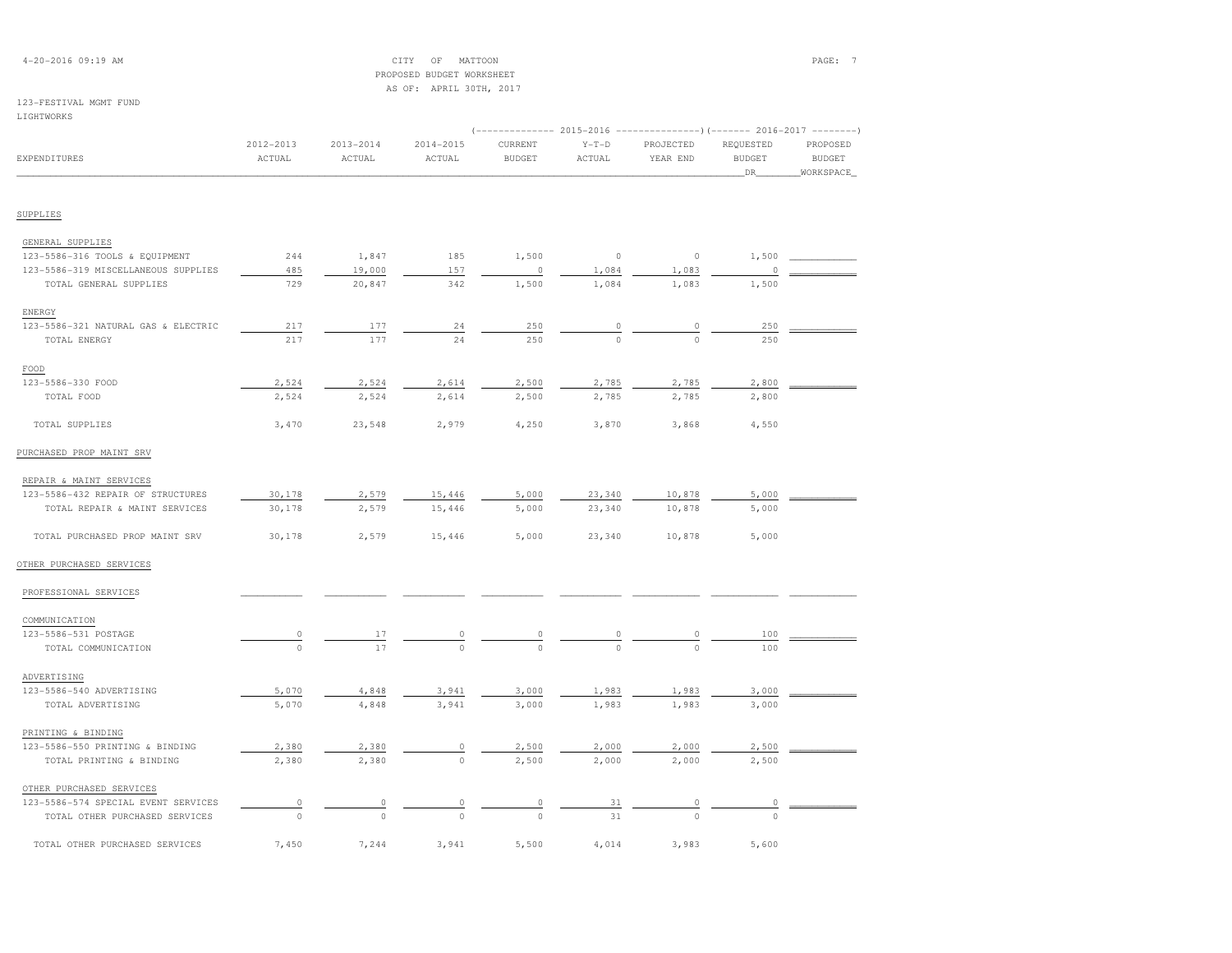### 4-20-2016 09:19 AM CITY OF MATTOON PAGE: 8 PROPOSED BUDGET WORKSHEETAS OF: APRIL 30TH, 2017

### 123-FESTIVAL MGMT FUND

### LIGHTWORKS

|                                         | 2012-2013     | $2013 - 2014$ | $2014 - 2015$ | CURRENT       | $Y-T-D$      | PROJECTED           | REQUESTED     | PROPOSED      |
|-----------------------------------------|---------------|---------------|---------------|---------------|--------------|---------------------|---------------|---------------|
| EXPENDITURES                            | ACTUAL        | ACTUAL        | ACTUAL        | <b>BUDGET</b> | ACTUAL       | YEAR END            | <b>BUDGET</b> | <b>BUDGET</b> |
|                                         |               |               |               |               |              |                     | DR.           | WORKSPACE     |
| OTHER OBJECTS                           |               |               |               |               |              |                     |               |               |
| SPECIAL EVENT OBJECTS                   |               |               |               |               |              |                     |               |               |
| 123-5586-831 PARADES                    | 1,752         | 1,445         | 1,640         | 1,000         | 1,150        | 1,150               | 1,500         |               |
| TOTAL SPECIAL EVENT OBJECTS             | 1,752         | 1,445         | 1,640         | 1,000         | 1,150        | 1,150               | 1,500         |               |
| TOTAL OTHER OBJECTS                     | 1,752         | 1,445         | 1,640         | 1,000         | 1,150        | 1,150               | 1,500         |               |
| TOTAL LIGHTWORKS                        | 42,850        | 34,817        | 24,006        | 15,750        | 32,373       | 19,878              | 16,650        |               |
| TOTAL EXPENDITURES                      | 168,302       | 163,627       | 166,284       | 184,400       | 186,706      | 161,591             | 152,850       |               |
| REVENUE OVER/(UNDER) EXPENDITURES       | $43, 245$ ) ( | $38,959$ (    | 11,204)       | $29,310$ (    | $43, 410)$ ( | $28,403$ (          | 24,850)       |               |
| OTHER FINANCING SOURCES                 |               |               |               |               |              |                     |               |               |
| 123-4903-011 TRFR FRM H&M TAX-FIREWORKS | 15,000        | 15,000        | 13,000        | 12,500        | $\circ$      | $\circ$             | $\Omega$      |               |
| 123-4903-012 TRFR FRM H&M TAX-LIGHTWORK | 2,500         | 2,500         | 2,500         | 2,500         | 0            | $\circ$             | 0             |               |
| 123-4903-014 TRFR FRM H&M TAX-BAGELFEST | 30,000        | 30,000        | 29,000        | 30,000        | 0            | $\circ$             | $\circ$       |               |
| TOTAL OTHER FINANCING SOURCES           | 47,500        | 47,500        | 44,500        | 45,000        | $\circ$      | $\circ$             | $\Omega$      |               |
| TOTAL OTHER FINANCING SOURCES (USES)    | 47,500        | 47,500        | 44,500        | 45,000        | 0            | $\circ$             | $\circ$       |               |
| REVENUES & OTHER SOURCES OVER/          |               |               |               |               |              |                     |               |               |
| (UNDER) EXPENDITURES & OTHER (USES)     | 4,255         | 8,541         | 33,296        | 74,310 (      |              | 43,410) ( 28,403) ( | 24,850)       |               |

\*\*\* END OF REPORT \*\*\*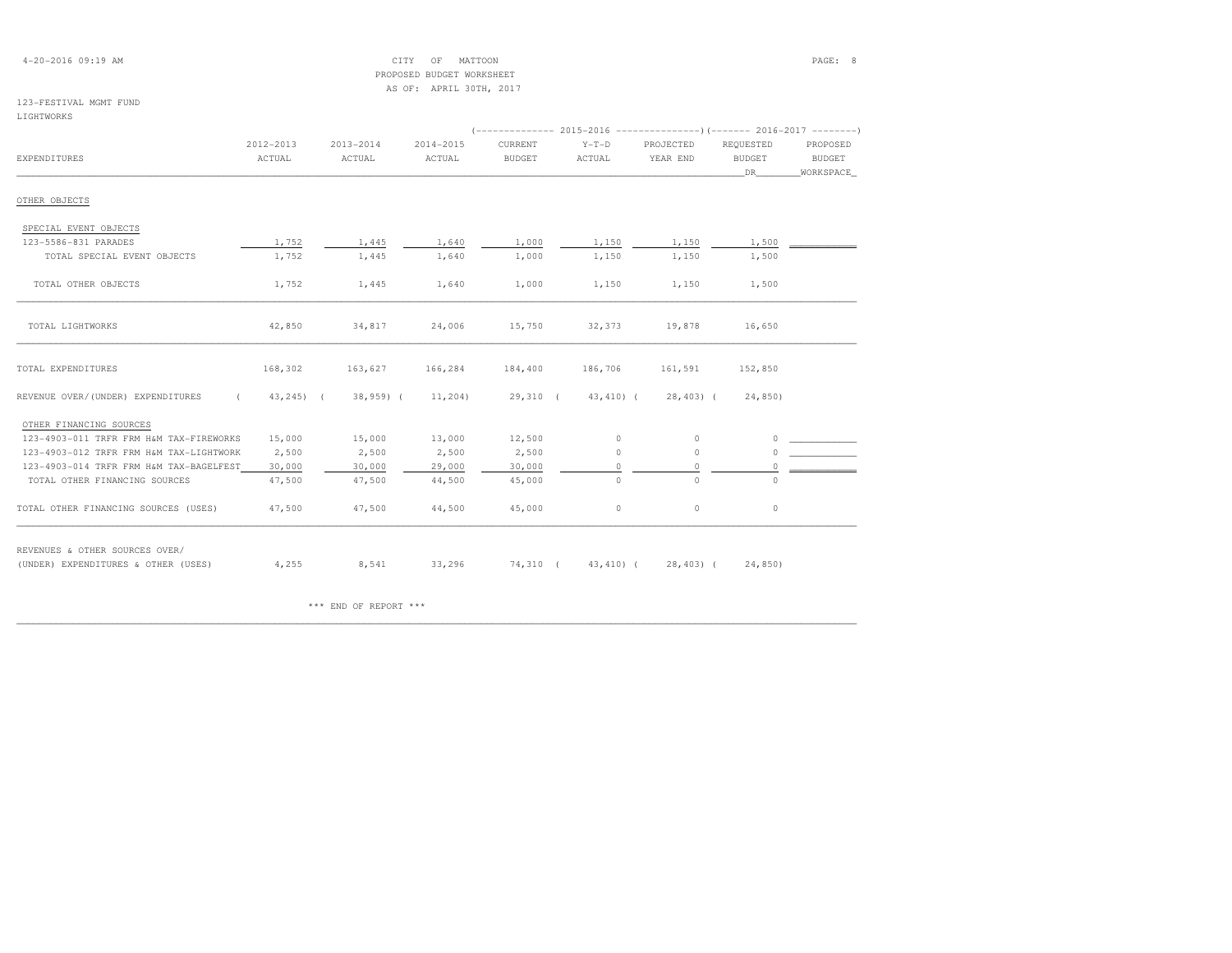| 4-20-2016 09:19 AM |  |  |
|--------------------|--|--|
|--------------------|--|--|

### 4-20-2016 09:19 AM CITY OF MATTOON PAGE: 1 PROPOSED BUDGET WORKSHEETAS OF: APRIL 30TH, 2017

#### 124-MOBILE EQUIPMENT FUNDPOLICE VEH & MACH

| 2012-2013 | 2013-2014 | 2014-2015        | CURRENT       | $Y-T-D$ | PROJECTED | REQUESTED                             | PROPOSED                                                                            |
|-----------|-----------|------------------|---------------|---------|-----------|---------------------------------------|-------------------------------------------------------------------------------------|
| ACTUAL    | ACTUAL    | ACTUAL           | <b>BUDGET</b> | ACTUAL  | YEAR END  | <b>BUDGET</b>                         | <b>BUDGET</b>                                                                       |
|           |           |                  |               |         |           | DR                                    | WORKSPACE                                                                           |
|           |           |                  |               |         |           |                                       |                                                                                     |
|           |           |                  |               |         |           |                                       |                                                                                     |
|           |           |                  |               |         |           |                                       |                                                                                     |
| 60,919    | 73, 211   | 79,765           | 55,000        | 17,941  |           | 80,000                                |                                                                                     |
| 60,919    | 73,211    | 79,765           | 55,000        | 17,941  |           | 80,000                                |                                                                                     |
| 60,919    | 73,211    | 79,765           | 55,000        | 17,941  | $\circ$   | 80,000                                |                                                                                     |
|           |           |                  |               |         |           |                                       |                                                                                     |
|           |           | 73,211<br>60,919 |               |         |           | 79,765<br>55,000<br>17,941<br>$\circ$ | (-------------- 2015-2016 ----------------) (------- 2016-2017 ---------)<br>80,000 |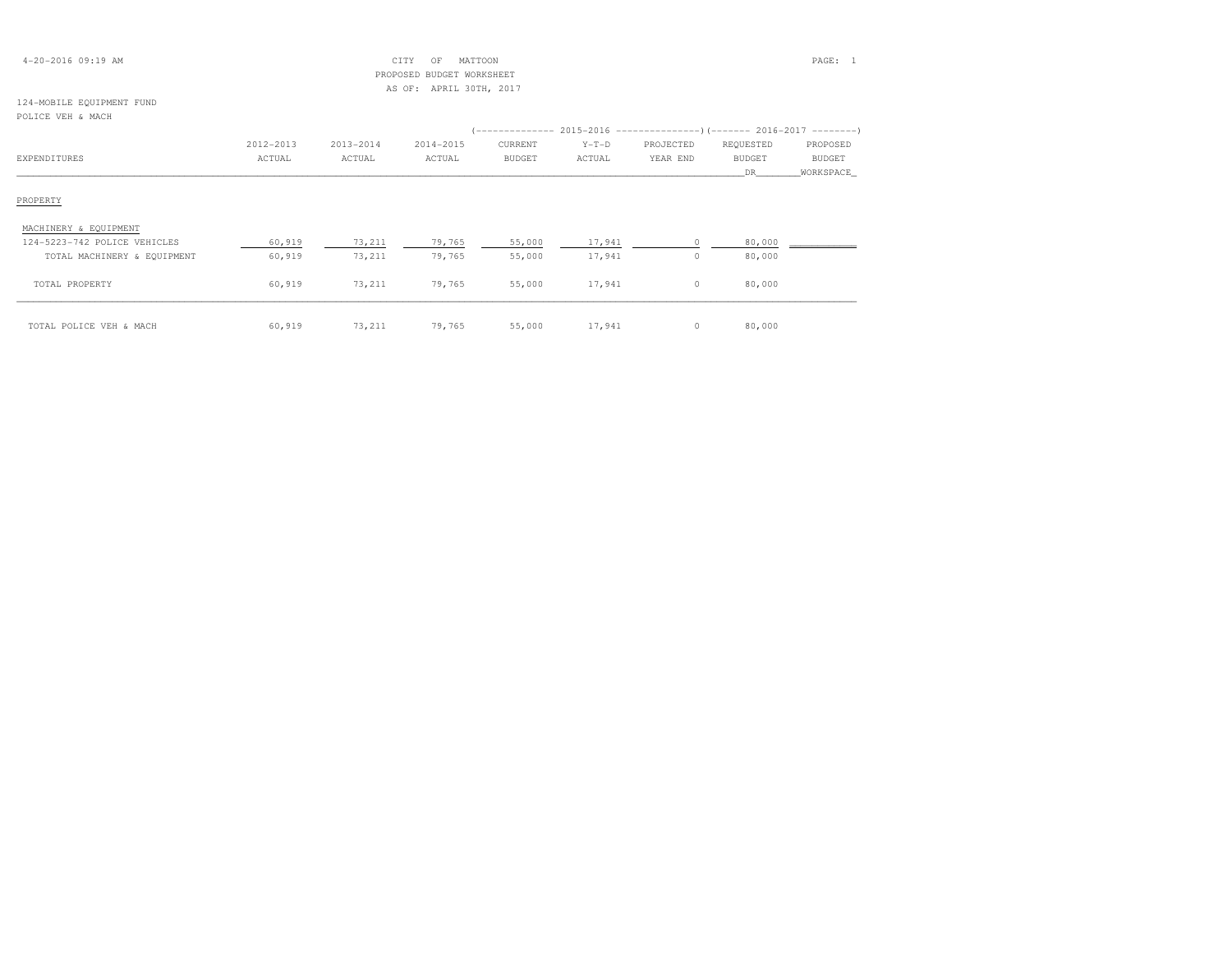| $4 - 20 - 2016$ 09:19 AM |  |
|--------------------------|--|
|--------------------------|--|

### 4-20-2016 09:19 AM CITY OF MATTOON PAGE: 2 PROPOSED BUDGET WORKSHEETAS OF: APRIL 30TH, 2017

#### 124-MOBILE EQUIPMENT FUNDFIRE VEH & MACH

| FIKE VEH & MACH             |           |           |           |               |         |           |               |               |
|-----------------------------|-----------|-----------|-----------|---------------|---------|-----------|---------------|---------------|
|                             |           |           |           |               |         |           |               |               |
|                             | 2012-2013 | 2013-2014 | 2014-2015 | CURRENT       | $Y-T-D$ | PROJECTED | REQUESTED     | PROPOSED      |
| EXPENDITURES                | ACTUAL    | ACTUAL    | ACTUAL    | <b>BUDGET</b> | ACTUAL  | YEAR END  | <b>BUDGET</b> | <b>BUDGET</b> |
|                             |           |           |           |               |         |           | DR.           | WORKSPACE     |
|                             |           |           |           |               |         |           |               |               |
|                             |           |           |           |               |         |           |               |               |
| PROPERTY                    |           |           |           |               |         |           |               |               |
|                             |           |           |           |               |         |           |               |               |
| MACHINERY & EQUIPMENT       |           |           |           |               |         |           |               |               |
| 124-5241-742 FIRE VEHICLES  | 219,240   | 64,452    | 64,452    | 153,682       | 174,743 | 174,743   | 64,452        |               |
| TOTAL MACHINERY & EQUIPMENT | 219,240   | 64,452    | 64,452    | 153,682       | 174,743 | 174,743   | 64,452        |               |
|                             |           |           |           |               |         |           |               |               |
| TOTAL PROPERTY              | 219,240   | 64,452    | 64,452    | 153,682       | 174,743 | 174,743   | 64,452        |               |
|                             |           |           |           |               |         |           |               |               |

174,743 64,452 64,452 64,452 64,452 174,743 174,743 64,452 1753,682 174,743 64,452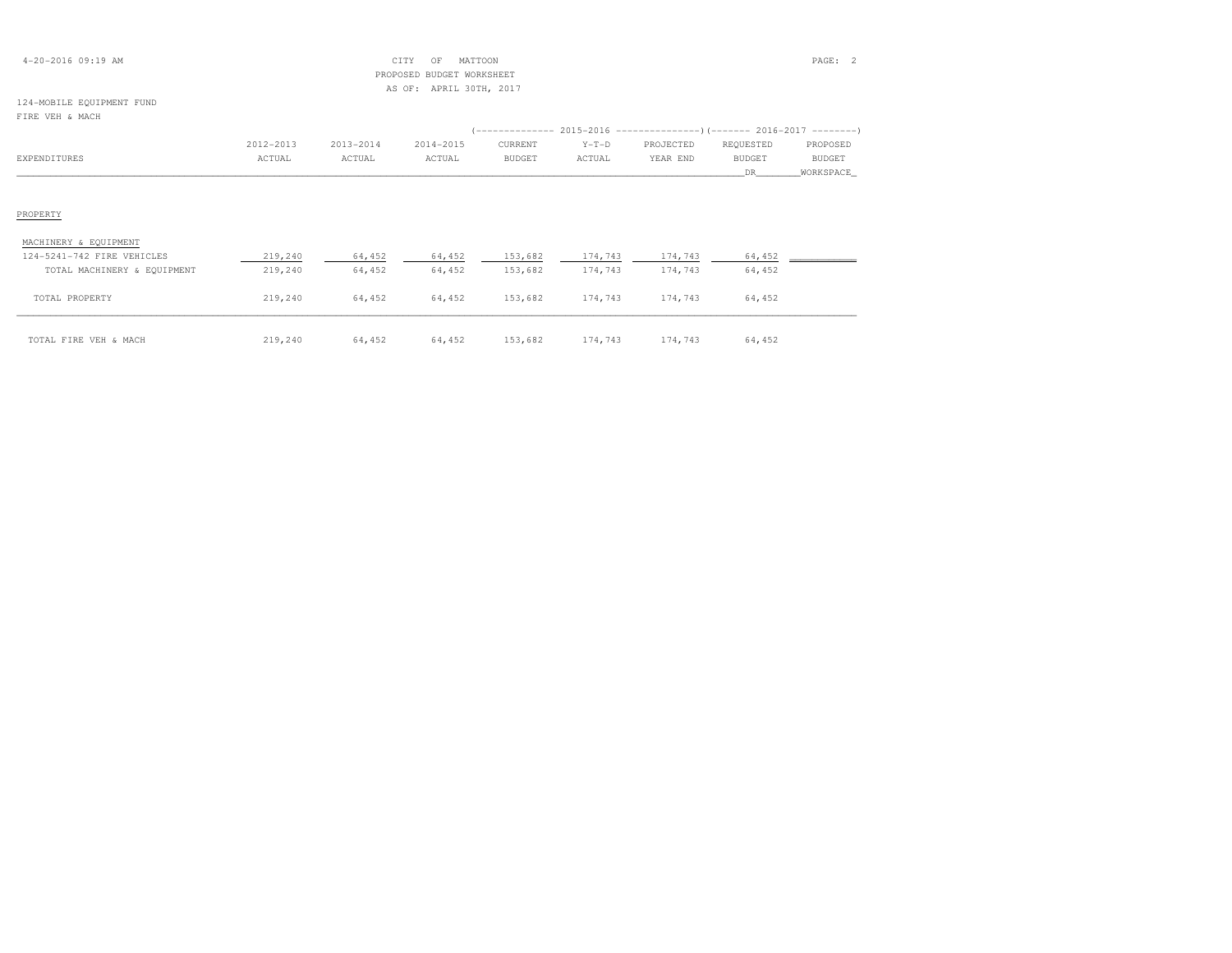| $4 - 20 - 2016$ 09:19 AM  |           |           | CITY<br>OF<br>PROPOSED BUDGET WORKSHEET | MATTOON       |         |                                                                          |               | PAGE: 3   |
|---------------------------|-----------|-----------|-----------------------------------------|---------------|---------|--------------------------------------------------------------------------|---------------|-----------|
|                           |           |           | AS OF: APRIL 30TH, 2017                 |               |         |                                                                          |               |           |
| 124-MOBILE EQUIPMENT FUND |           |           |                                         |               |         |                                                                          |               |           |
| PUBLIC WORKS VEH & MACH   |           |           |                                         |               |         |                                                                          |               |           |
|                           |           |           |                                         |               |         | (-------------- 2015-2016 ----------------) (------- 2016-2017 --------) |               |           |
|                           | 2012-2013 | 2013-2014 | 2014-2015                               | CURRENT       | $Y-T-D$ | PROJECTED                                                                | REQUESTED     | PROPOSED  |
| EXPENDITURES              | ACTUAL    | ACTUAL    | ACTUAL                                  | <b>BUDGET</b> | ACTUAL  | YEAR END                                                                 | <b>BUDGET</b> | BUDGET    |
|                           |           |           |                                         |               |         |                                                                          | DR.           | WORKSPACE |
|                           |           |           |                                         |               |         |                                                                          |               |           |
|                           |           |           |                                         |               |         |                                                                          |               |           |
| PROPERTY                  |           |           |                                         |               |         |                                                                          |               |           |
|                           |           |           |                                         |               |         |                                                                          |               |           |

MACHINERY & EQUIPMENT \_\_\_\_\_\_\_\_\_\_\_ \_\_\_\_\_\_\_\_\_\_\_ \_\_\_\_\_\_\_\_\_\_\_ \_\_\_\_\_\_\_\_\_\_\_ \_\_\_\_\_\_\_\_\_\_\_ \_\_\_\_\_\_\_\_\_\_\_\_ \_\_\_\_\_\_\_\_\_\_\_\_ \_\_\_\_\_\_\_\_\_\_\_\_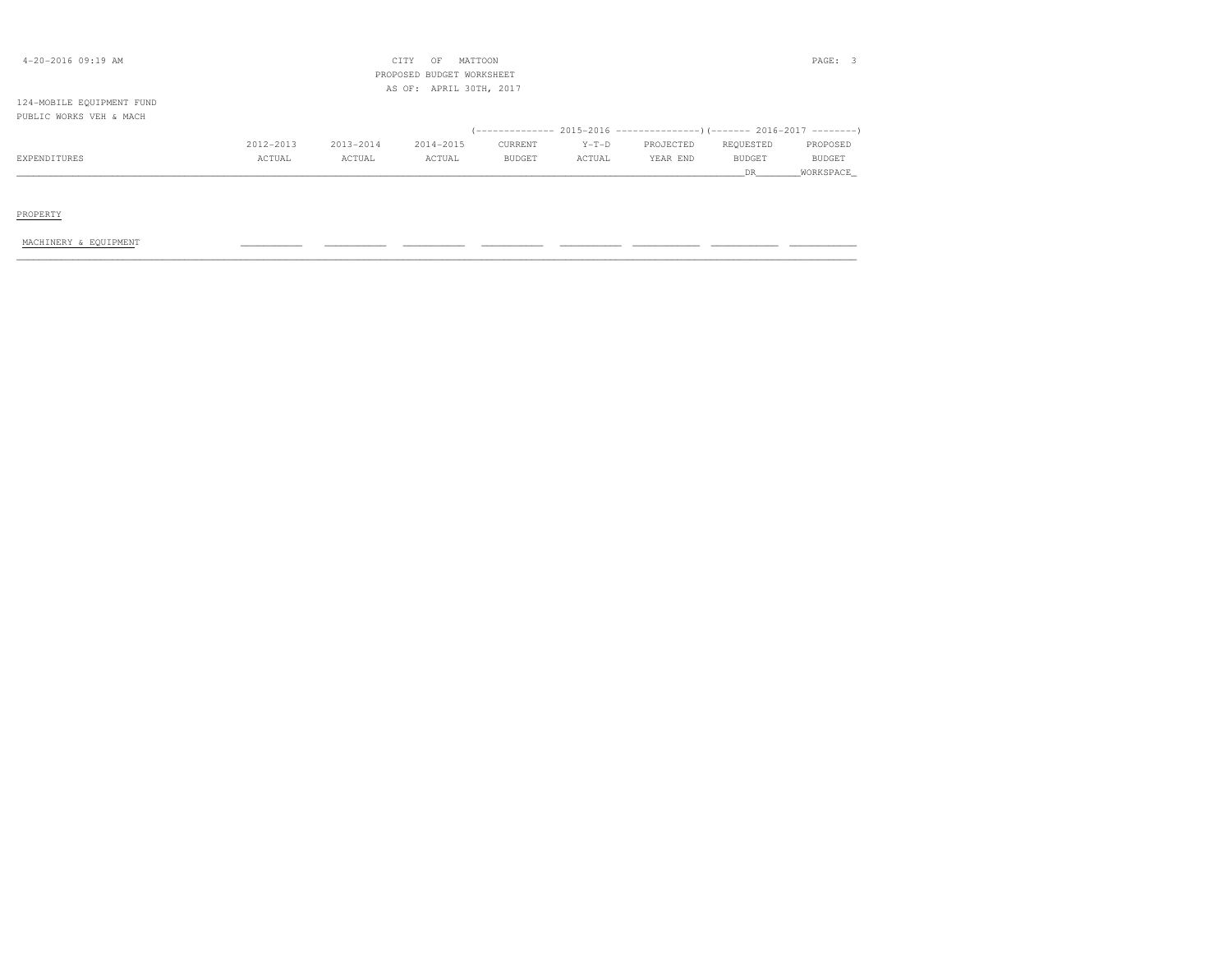### 4-20-2016 09:19 AM CITY OF MATTOON PAGE: 4 PROPOSED BUDGET WORKSHEETAS OF: APRIL 30TH, 2017

## 124-MOBILE EQUIPMENT FUND

## STREETS VEH & MACH (-------------- 2015-2016 ---------------)(------- 2016-2017 --------) 2012-2013 2013-2014 2014-2015 CURRENT Y-T-D PROJECTED REQUESTED PROPOSED**BUDGET** EXPENDITURES ACTUAL ACTUAL ACTUAL BUDGET ACTUAL YEAR END BUDGET BUDGET \_\_\_\_\_\_\_\_\_\_\_\_\_\_\_\_\_\_\_\_\_\_\_\_\_\_\_\_\_\_\_\_\_\_\_\_\_\_\_\_\_\_\_\_\_\_\_\_\_\_\_\_\_\_\_\_\_\_\_\_\_\_\_\_\_\_\_\_\_\_\_\_\_\_\_\_\_\_\_\_\_\_\_\_\_\_\_\_\_\_\_\_\_\_\_\_\_\_\_\_\_\_\_\_\_\_\_\_\_\_\_\_\_\_\_\_\_\_\_\_\_\_\_\_\_\_\_\_\_\_DR\_\_\_\_\_\_\_\_WORKSPACE\_PROPERTY MACHINERY & EQUIPMENT 124-5320-741 STREETS MACHINERY & EQUIPM 22,705 39,960 55,013 63,718 28,718 28,718 63,718 \_\_\_\_\_\_\_\_\_\_\_\_ 124-5320-742 STREET VEHICLES 5,458 0 0 0 0 0 0 \_\_\_\_\_\_\_\_\_\_\_\_ TOTAL MACHINERY & EQUIPMENT 28,163 39,960 55,013 63,718 28,718 28,718 63,718 TOTAL PROPERTY 28,163 39,960 55,013 63,718 28,718 28,718 63,718\_\_\_\_\_\_\_\_\_\_\_\_\_\_\_\_\_\_\_\_\_\_\_\_\_\_\_\_\_\_\_\_\_\_\_\_\_\_\_\_\_\_\_\_\_\_\_\_\_\_\_\_\_\_\_\_\_\_\_\_\_\_\_\_\_\_\_\_\_\_\_\_\_\_\_\_\_\_\_\_\_\_\_\_\_\_\_\_\_\_\_\_\_\_\_\_\_\_\_\_\_\_\_\_\_\_\_\_\_\_\_\_\_\_\_\_\_\_\_\_\_\_\_\_\_\_\_\_\_\_\_\_\_\_\_\_\_\_\_\_\_\_\_\_\_\_\_\_\_\_ TOTAL STREETS VEH & MACH 28,163 39,960 55,013 63,718 28,718 28,718 63,718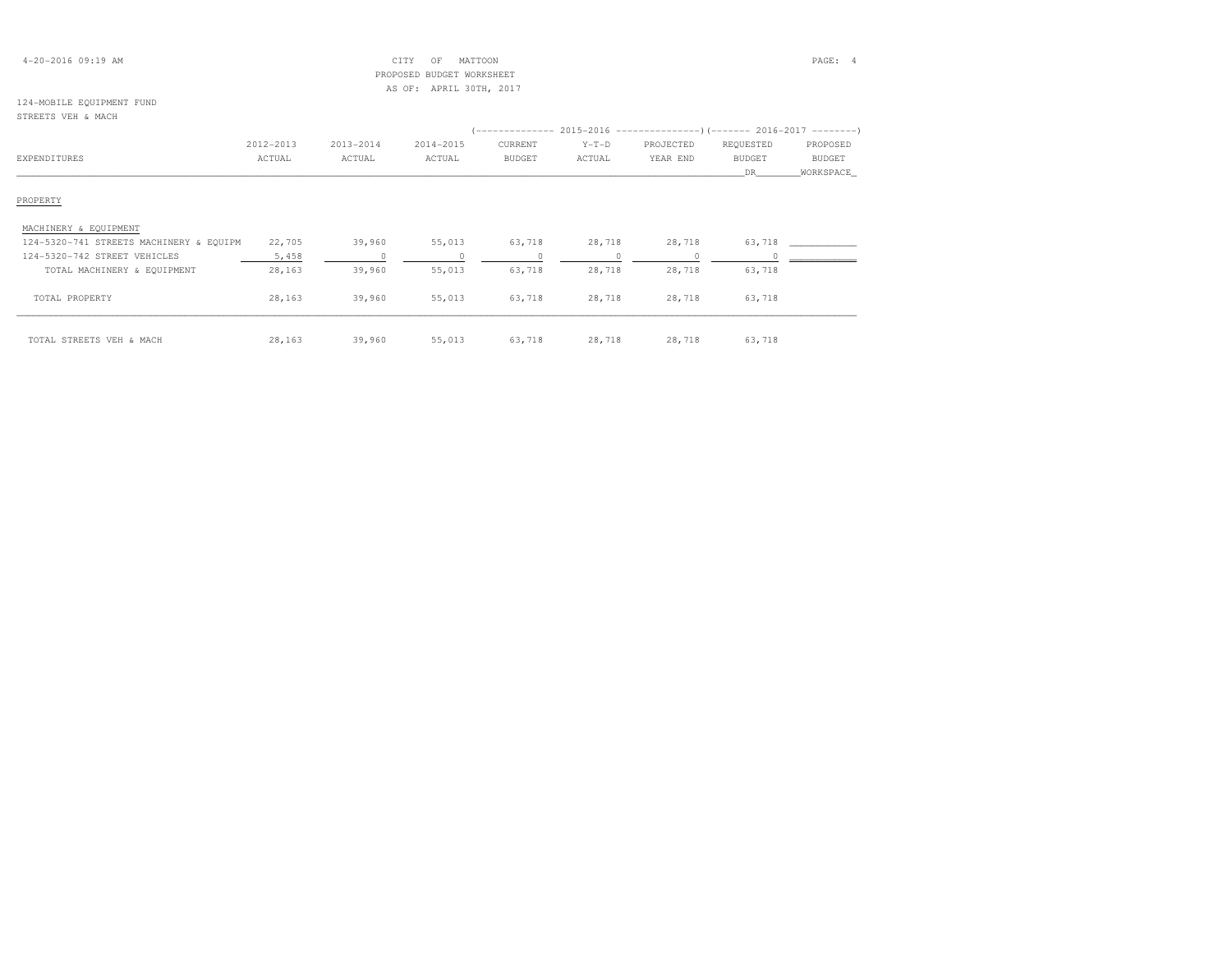| $4 - 20 - 2016$ 09:19 AM                            |           |           | CITY<br>OF<br>PROPOSED BUDGET WORKSHEET | MATTOON |         |                                                                            |           | PAGE: 5   |
|-----------------------------------------------------|-----------|-----------|-----------------------------------------|---------|---------|----------------------------------------------------------------------------|-----------|-----------|
|                                                     |           |           | AS OF: APRIL 30TH, 2017                 |         |         |                                                                            |           |           |
| 124-MOBILE EQUIPMENT FUND<br>YARD WASTER VEH & MACH |           |           |                                         |         |         |                                                                            |           |           |
|                                                     |           |           |                                         |         |         | (-------------- 2015-2016 -----------------) (------- 2016-2017 ---------) |           |           |
|                                                     | 2012-2013 | 2013-2014 | 2014-2015                               | CURRENT | $Y-T-D$ | PROJECTED                                                                  | REQUESTED | PROPOSED  |
| EXPENDITURES                                        | ACTUAL    | ACTUAL    | ACTUAL                                  | BUDGET  | ACTUAL  | YEAR END                                                                   | BUDGET    | BUDGET    |
|                                                     |           |           |                                         |         |         |                                                                            | DR.       | WORKSPACE |
|                                                     |           |           |                                         |         |         |                                                                            |           |           |
| PROPERTY                                            |           |           |                                         |         |         |                                                                            |           |           |

MACHINERY & EQUIPMENT \_\_\_\_\_\_\_\_\_\_\_ \_\_\_\_\_\_\_\_\_\_\_ \_\_\_\_\_\_\_\_\_\_\_ \_\_\_\_\_\_\_\_\_\_\_ \_\_\_\_\_\_\_\_\_\_\_ \_\_\_\_\_\_\_\_\_\_\_\_ \_\_\_\_\_\_\_\_\_\_\_\_ \_\_\_\_\_\_\_\_\_\_\_\_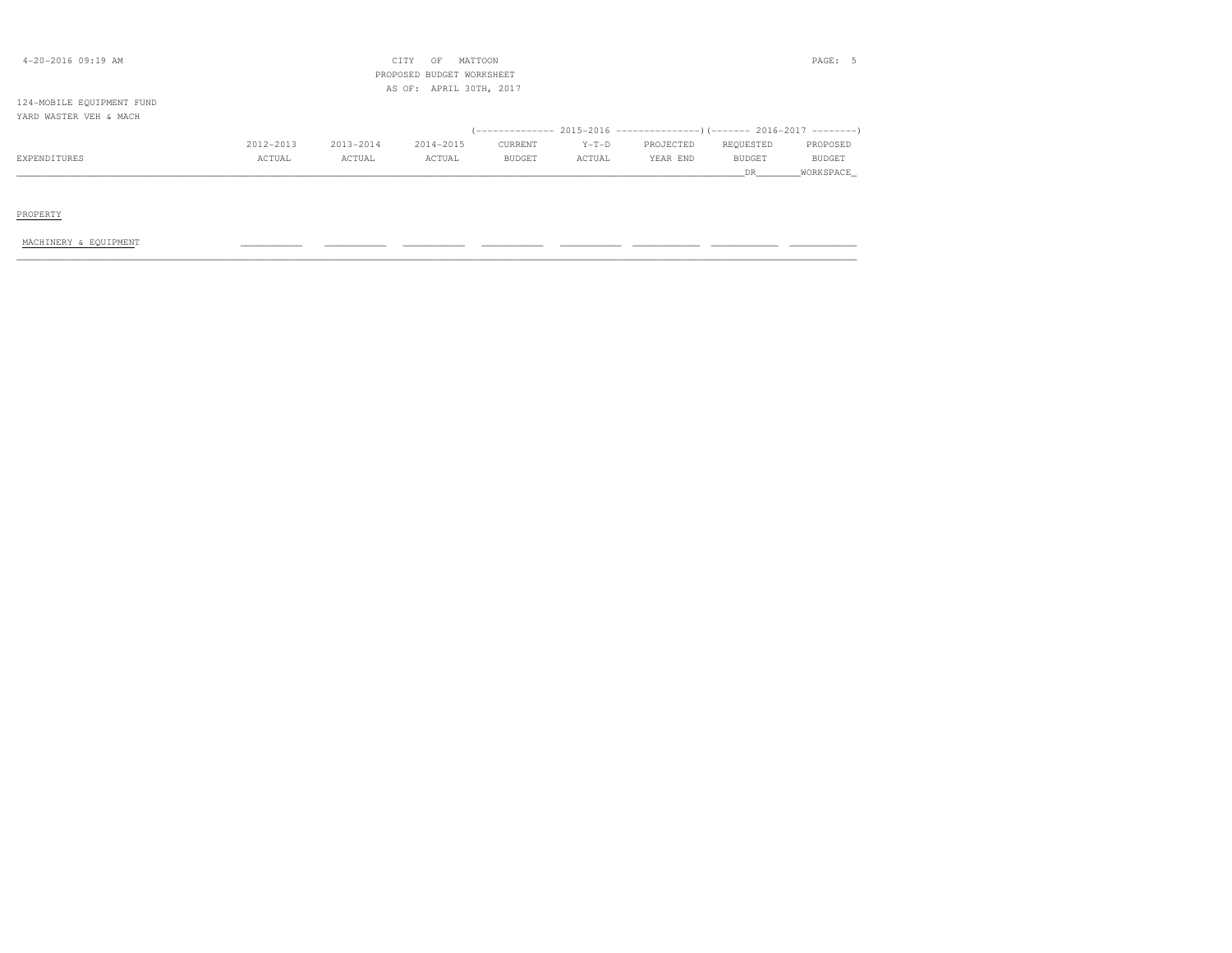### 4-20-2016 09:19 AM CITY OF MATTOON PAGE: 6 PROPOSED BUDGET WORKSHEETAS OF: APRIL 30TH, 2017

## 124-MOBILE EQUIPMENT FUND

### SEWER VEH & MACH

| EXPENDITURES                           | 2012-2013<br>ACTUAL | 2013-2014<br>ACTUAL | 2014-2015<br>ACTUAL | CURRENT<br><b>BUDGET</b> | $Y-T-D$<br>ACTUAL | PROJECTED<br>YEAR END | REQUESTED<br><b>BUDGET</b><br>DR | PROPOSED<br><b>BUDGET</b><br>WORKSPACE |
|----------------------------------------|---------------------|---------------------|---------------------|--------------------------|-------------------|-----------------------|----------------------------------|----------------------------------------|
| PROPERTY                               |                     |                     |                     |                          |                   |                       |                                  |                                        |
| MACHINERY & EQUIPMENT                  |                     |                     |                     |                          |                   |                       |                                  |                                        |
| 124-5342-741 SEWER COLL MACH & EQUIP   | 1,890               | $\circ$             | 0                   | $\circ$                  | 0                 | $\circ$               | $\Omega$                         |                                        |
| 124-5342-742 SEWER COLLECTION VEHICLES | 5,675               |                     |                     | 77,000                   |                   |                       | 142,000                          |                                        |
| TOTAL MACHINERY & EQUIPMENT            | 7,565               | $\circ$             | 0                   | 77,000                   | 0                 | $\circ$               | 142,000                          |                                        |
| TOTAL PROPERTY                         | 7,565               | $\circ$             | $\circ$             | 77,000                   | 0                 | $\circ$               | 142,000                          |                                        |
| TOTAL SEWER VEH & MACH                 | 7,565               | $\circ$             | $\circ$             | 77,000                   | $\Omega$          | $\circ$               | 142,000                          |                                        |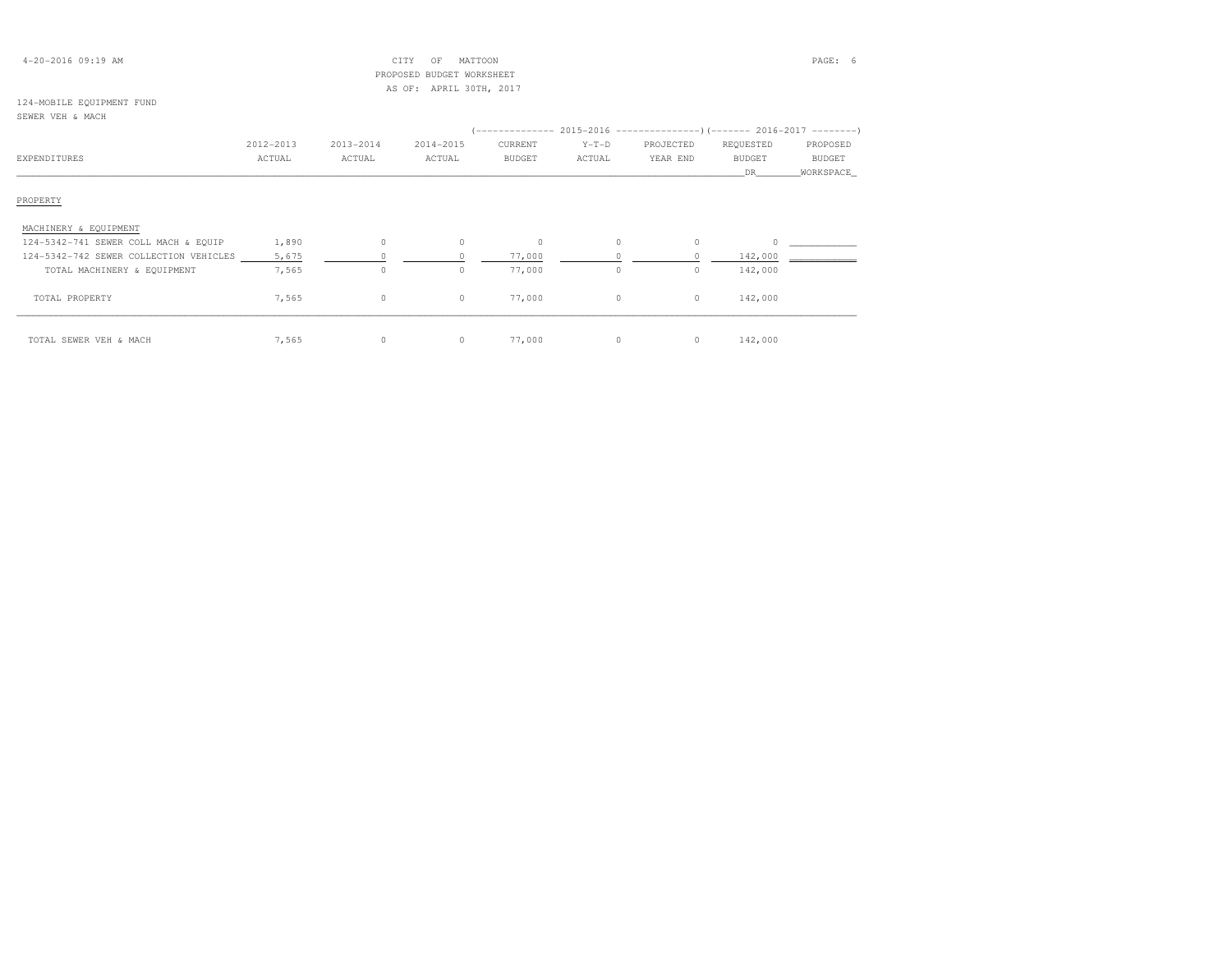### 4-20-2016 09:19 AM CITY OF MATTOON PAGE: 7 PROPOSED BUDGET WORKSHEETAS OF: APRIL 30TH, 2017

#### 124-MOBILE EQUIPMENT FUNDWASTEWATER TRTMT VEH & M

| EXPENDITURES                              | 2012-2013<br>ACTUAL | 2013-2014<br>ACTUAL | 2014-2015<br>ACTUAL | (-------------- 2015-2016 ---------------) (------- 2016-2017 --------)<br>CURRENT<br>BUDGET | $Y-T-D$<br>ACTUAL | PROJECTED<br>YEAR END | REQUESTED<br><b>BUDGET</b> | PROPOSED<br>BUDGET |
|-------------------------------------------|---------------------|---------------------|---------------------|----------------------------------------------------------------------------------------------|-------------------|-----------------------|----------------------------|--------------------|
|                                           |                     |                     |                     |                                                                                              |                   |                       | DR 1                       | WORKSPACE          |
|                                           |                     |                     |                     |                                                                                              |                   |                       |                            |                    |
|                                           |                     |                     |                     |                                                                                              |                   |                       |                            |                    |
| PROPERTY                                  |                     |                     |                     |                                                                                              |                   |                       |                            |                    |
| MACHINERY & EQUIPMENT                     |                     |                     |                     |                                                                                              |                   |                       |                            |                    |
| 124-5344-742 WASTEWATER TRTMT PLANT VEH 0 |                     |                     |                     | 30,000                                                                                       | 38,495            | $\overline{0}$        | 39,000                     |                    |
| TOTAL MACHINERY & EQUIPMENT               | $\Omega$            | $\Omega$            | $\Omega$            | 30,000                                                                                       | 38,495            | $\circ$               | 39,000                     |                    |
| TOTAL PROPERTY                            | $\circ$             | $\circ$             | $\circ$             | 30,000                                                                                       | 38,495            | $\circ$               | 39,000                     |                    |
| TOTAL WASTEWATER TRTMT VEH & M            | 0                   | 0                   | $\circ$             | 30,000                                                                                       | 38,495            | $\circ$               | 39,000                     |                    |

| VEH 。<br>TOTAL WASTEWATER<br>TRTMT<br>M<br>$\alpha$ $\alpha$ |  | 000 | $\Delta$ Q $\Gamma$<br>3 Q | 000 |
|--------------------------------------------------------------|--|-----|----------------------------|-----|
|                                                              |  |     |                            |     |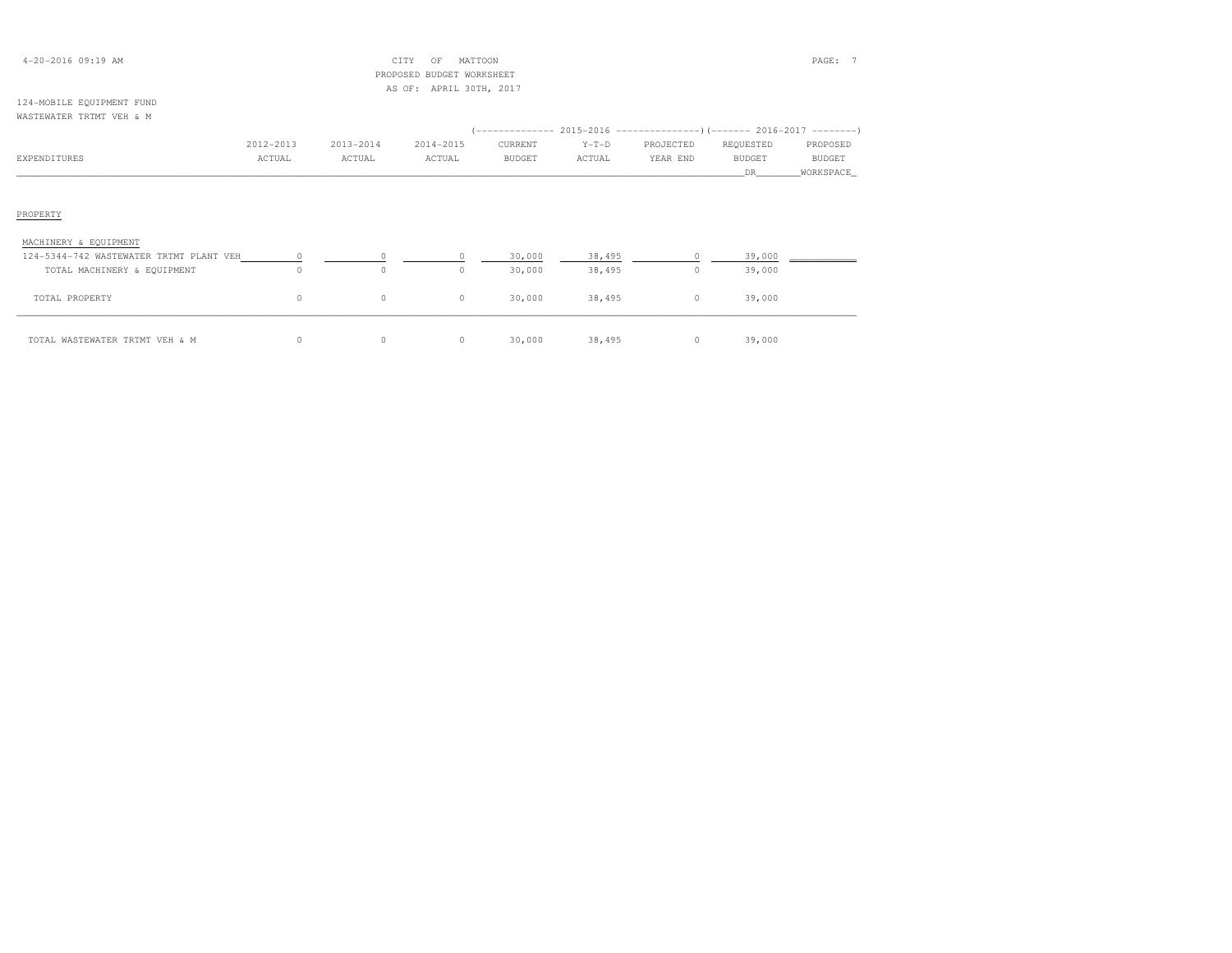| $4 - 20 - 2016$ 09:19 AM  |           |           | MATTOON<br>CITY<br>OF<br>PROPOSED BUDGET WORKSHEET |               |         |                                                                         |               | PAGE: 8   |
|---------------------------|-----------|-----------|----------------------------------------------------|---------------|---------|-------------------------------------------------------------------------|---------------|-----------|
|                           |           |           | AS OF: APRIL 30TH, 2017                            |               |         |                                                                         |               |           |
| 124-MOBILE EQUIPMENT FUND |           |           |                                                    |               |         |                                                                         |               |           |
| SEWER ACCTG & COLL VEH &  |           |           |                                                    |               |         |                                                                         |               |           |
|                           |           |           |                                                    |               |         | (-------------- 2015-2016 ---------------) (------- 2016-2017 --------) |               |           |
|                           | 2012-2013 | 2013-2014 | 2014-2015                                          | CURRENT       | $Y-T-D$ | PROJECTED                                                               | REQUESTED     | PROPOSED  |
| EXPENDITURES              | ACTUAL    | ACTUAL    | ACTUAL                                             | <b>BUDGET</b> | ACTUAL  | YEAR END                                                                | <b>BUDGET</b> | BUDGET    |
|                           |           |           |                                                    |               |         |                                                                         | DR.           | WORKSPACE |
|                           |           |           |                                                    |               |         |                                                                         |               |           |
|                           |           |           |                                                    |               |         |                                                                         |               |           |
| PROPERTY                  |           |           |                                                    |               |         |                                                                         |               |           |

MACHINERY & EQUIPMENT \_\_\_\_\_\_\_\_\_\_\_ \_\_\_\_\_\_\_\_\_\_\_ \_\_\_\_\_\_\_\_\_\_\_ \_\_\_\_\_\_\_\_\_\_\_ \_\_\_\_\_\_\_\_\_\_\_ \_\_\_\_\_\_\_\_\_\_\_\_ \_\_\_\_\_\_\_\_\_\_\_\_ \_\_\_\_\_\_\_\_\_\_\_\_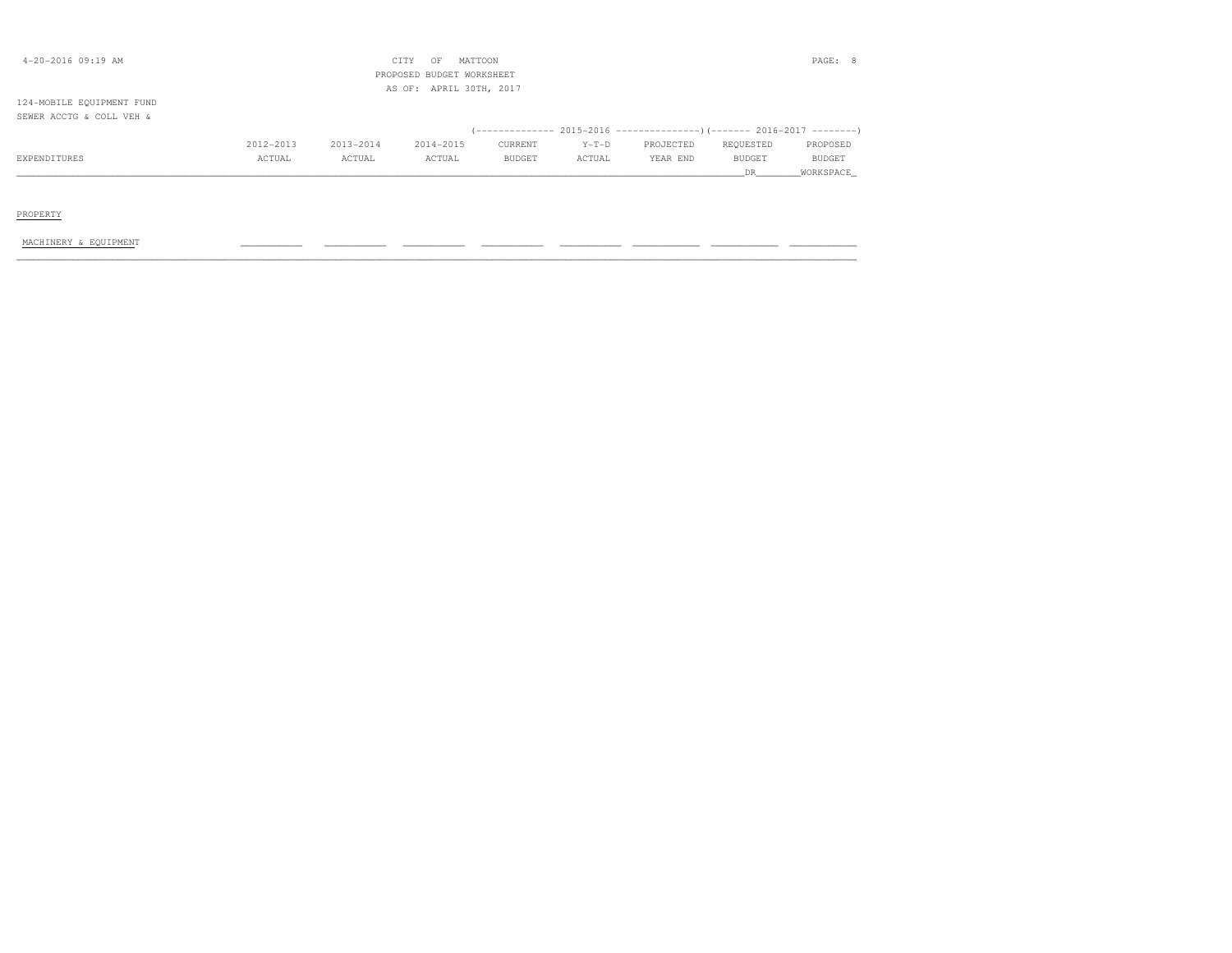| $4 - 20 - 2016$ 09:19 AM  |           |           | CITY<br>OF              | MATTOON |         |                                                                                 |           | PAGE: 9       |
|---------------------------|-----------|-----------|-------------------------|---------|---------|---------------------------------------------------------------------------------|-----------|---------------|
|                           |           |           |                         |         |         |                                                                                 |           |               |
|                           |           |           | AS OF: APRIL 30TH, 2017 |         |         |                                                                                 |           |               |
| 124-MOBILE EQUIPMENT FUND |           |           |                         |         |         |                                                                                 |           |               |
| WATER TREATMENT VEH & MA  |           |           |                         |         |         |                                                                                 |           |               |
|                           |           |           |                         |         |         | (-------------- 2015-2016 -------------------- ) (------- 2016-2017 --------- ) |           |               |
|                           | 2012-2013 | 2013-2014 | 2014-2015               | CURRENT | $Y-T-D$ | PROJECTED                                                                       | REQUESTED | PROPOSED      |
| EXPENDITURES              | ACTUAL    | ACTUAL    | ACTUAL                  | BUDGET  | ACTUAL  | YEAR END                                                                        | BUDGET    | <b>BUDGET</b> |
|                           |           |           |                         |         |         |                                                                                 | DR.       | WORKSPACE     |
|                           |           |           |                         |         |         |                                                                                 |           |               |

### PROPERTY

| MACHINERY & EQUIPMENT                   |       |  |  |  |
|-----------------------------------------|-------|--|--|--|
| 124-5353-741 WATER TRTMT PLANT MACH & E | 2,644 |  |  |  |
| TOTAL MACHINERY & EQUIPMENT             | 2,644 |  |  |  |
|                                         |       |  |  |  |
| TOTAL PROPERTY                          | 2,644 |  |  |  |
|                                         |       |  |  |  |
| TOTAL WATER TREATMENT VEH & MA          | 2,644 |  |  |  |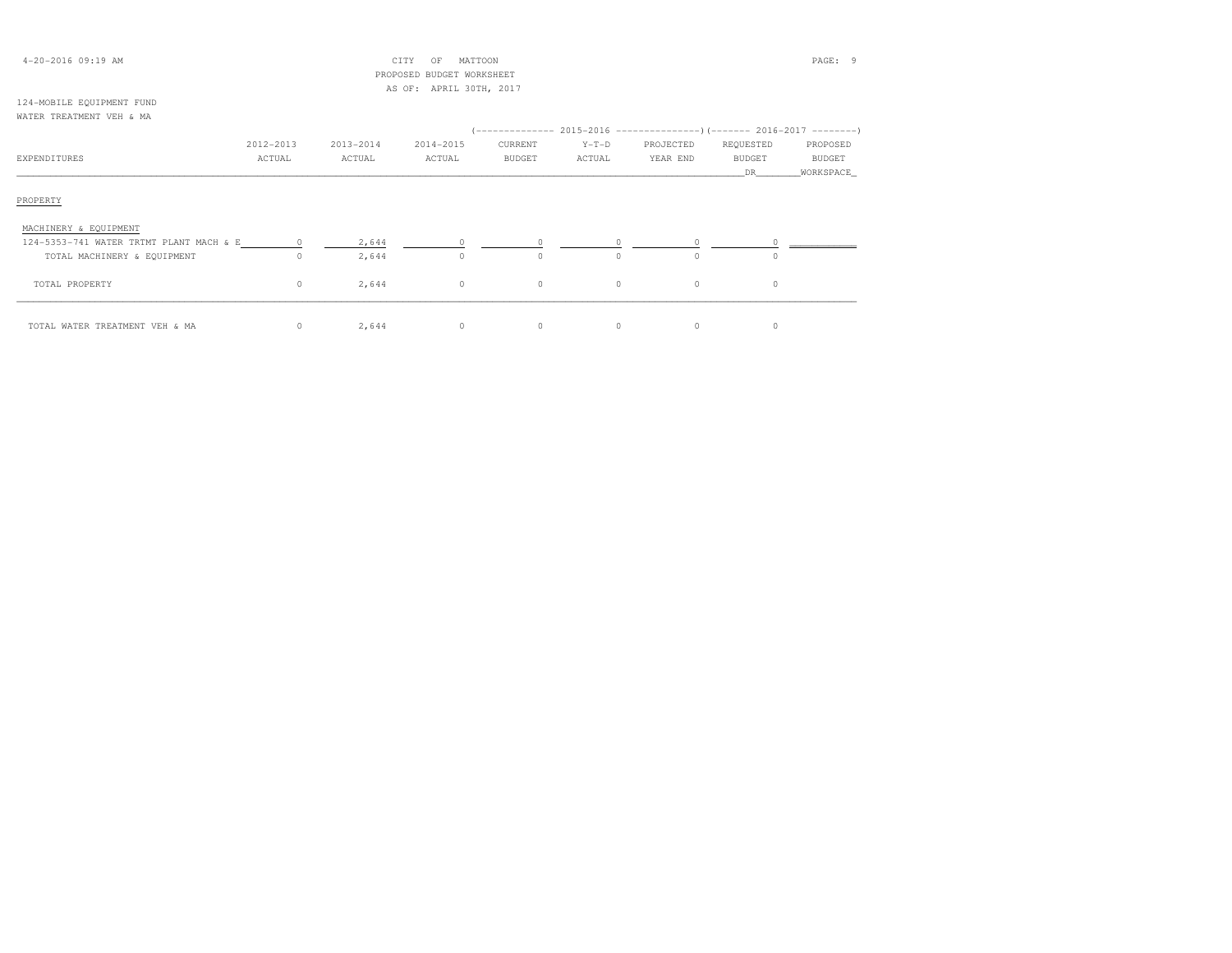### 4-20-2016 09:19 AM CITY OF MATTOON PAGE: 10 PROPOSED BUDGET WORKSHEETAS OF: APRIL 30TH, 2017

#### 124-MOBILE EQUIPMENT FUNDWATER DIST VEH & MACH

|                                      |           |           |           |               |         | (-------------- 2015-2016 ----------------) (------- 2016-2017 ---------) |               |               |
|--------------------------------------|-----------|-----------|-----------|---------------|---------|---------------------------------------------------------------------------|---------------|---------------|
|                                      | 2012-2013 | 2013-2014 | 2014-2015 | CURRENT       | $Y-T-D$ | PROJECTED                                                                 | REQUESTED     | PROPOSED      |
| EXPENDITURES                         | ACTUAL    | ACTUAL    | ACTUAL    | <b>BUDGET</b> | ACTUAL  | YEAR END                                                                  | <b>BUDGET</b> | <b>BUDGET</b> |
|                                      |           |           |           |               |         |                                                                           | DR.           | WORKSPACE_    |
|                                      |           |           |           |               |         |                                                                           |               |               |
|                                      |           |           |           |               |         |                                                                           |               |               |
| PROPERTY                             |           |           |           |               |         |                                                                           |               |               |
| MACHINERY & EQUIPMENT                |           |           |           |               |         |                                                                           |               |               |
| 124-5354-741 WATER DIST MACH & EQUIP | 1,890     | $\circ$   | $\circ$   | $\circ$       | $\circ$ |                                                                           |               |               |
| 124-5354-742 WATER DIST VEHICLES     | 8,876     | $\Omega$  | $\Omega$  | 107,000       |         |                                                                           | 142,000       |               |
| TOTAL MACHINERY & EQUIPMENT          | 10,766    | $\circ$   | $\circ$   | 107,000       | $\circ$ | 0                                                                         | 142,000       |               |
| TOTAL PROPERTY                       | 10,766    | $\circ$   | $\circ$   | 107,000       | $\circ$ | $\circ$                                                                   | 142,000       |               |
|                                      |           |           |           |               |         |                                                                           |               |               |
| TOTAL WATER DIST VEH & MACH          | 10,766    | 0         | $\circ$   | 107,000       | $\circ$ | 0                                                                         | 142,000       |               |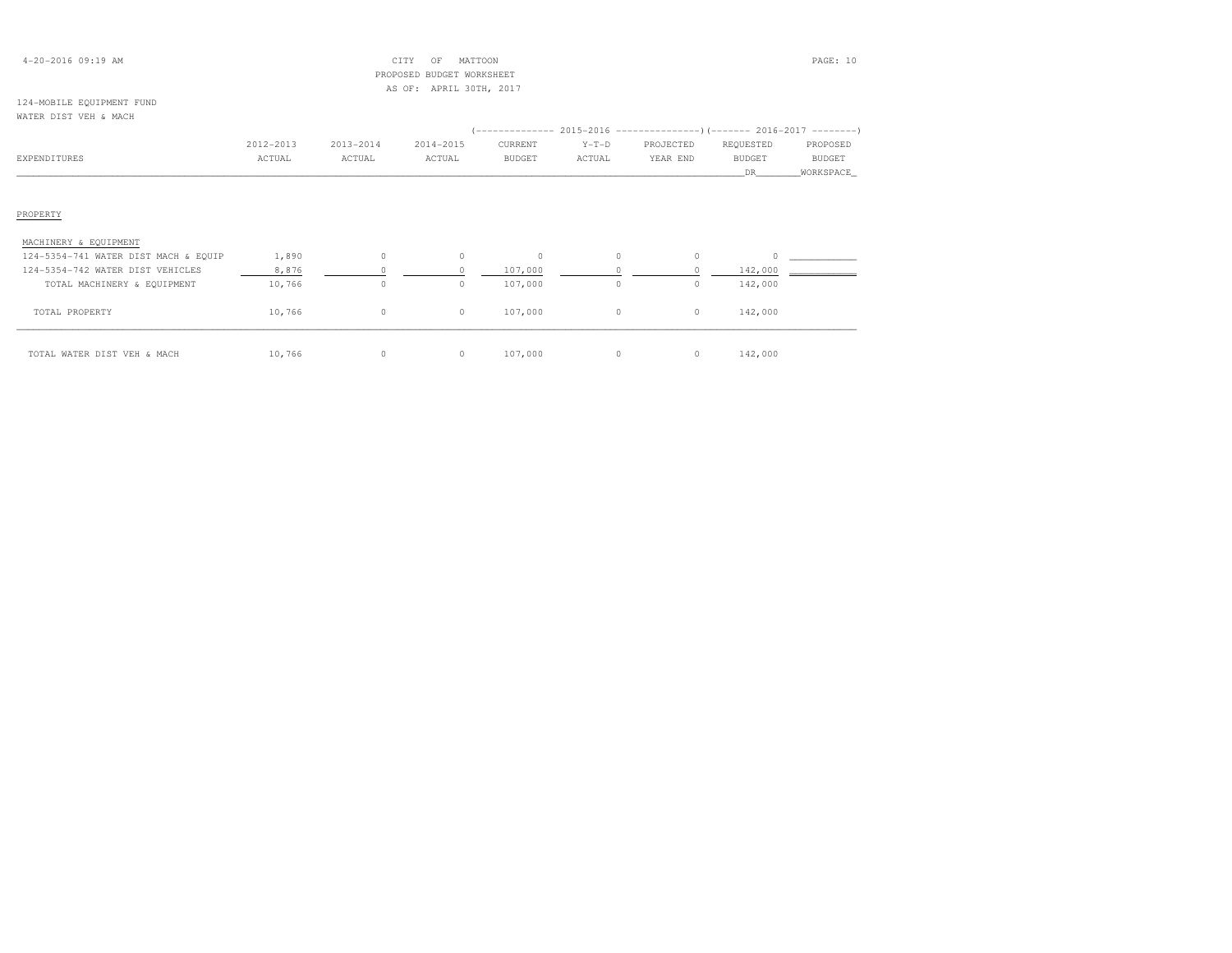| $4 - 20 - 2016$ 09:19 AM  |           |           | OF<br>CITY<br>PROPOSED BUDGET WORKSHEET | MATTOON |         |                                                                      |               | PAGE: 11  |
|---------------------------|-----------|-----------|-----------------------------------------|---------|---------|----------------------------------------------------------------------|---------------|-----------|
| 124-MOBILE EQUIPMENT FUND |           |           | AS OF: APRIL 30TH, 2017                 |         |         |                                                                      |               |           |
| WATER ACCTG & COLL VEH &  |           |           |                                         |         |         | (-------------- 2015-2016 --------------------- 2016-2017 ---------) |               |           |
|                           | 2012-2013 | 2013-2014 | 2014-2015                               | CURRENT | $Y-T-D$ | PROJECTED                                                            | REQUESTED     | PROPOSED  |
| EXPENDITURES              | ACTUAL    | ACTUAL    | ACTUAL                                  | BUDGET  | ACTUAL  | YEAR END                                                             | <b>BUDGET</b> | BUDGET    |
|                           |           |           |                                         |         |         |                                                                      | DR.           | WORKSPACE |
|                           |           |           |                                         |         |         |                                                                      |               |           |
| PROPERTY                  |           |           |                                         |         |         |                                                                      |               |           |

MACHINERY & EQUIPMENT \_\_\_\_\_\_\_\_\_\_\_ \_\_\_\_\_\_\_\_\_\_\_ \_\_\_\_\_\_\_\_\_\_\_ \_\_\_\_\_\_\_\_\_\_\_ \_\_\_\_\_\_\_\_\_\_\_ \_\_\_\_\_\_\_\_\_\_\_\_ \_\_\_\_\_\_\_\_\_\_\_\_ \_\_\_\_\_\_\_\_\_\_\_\_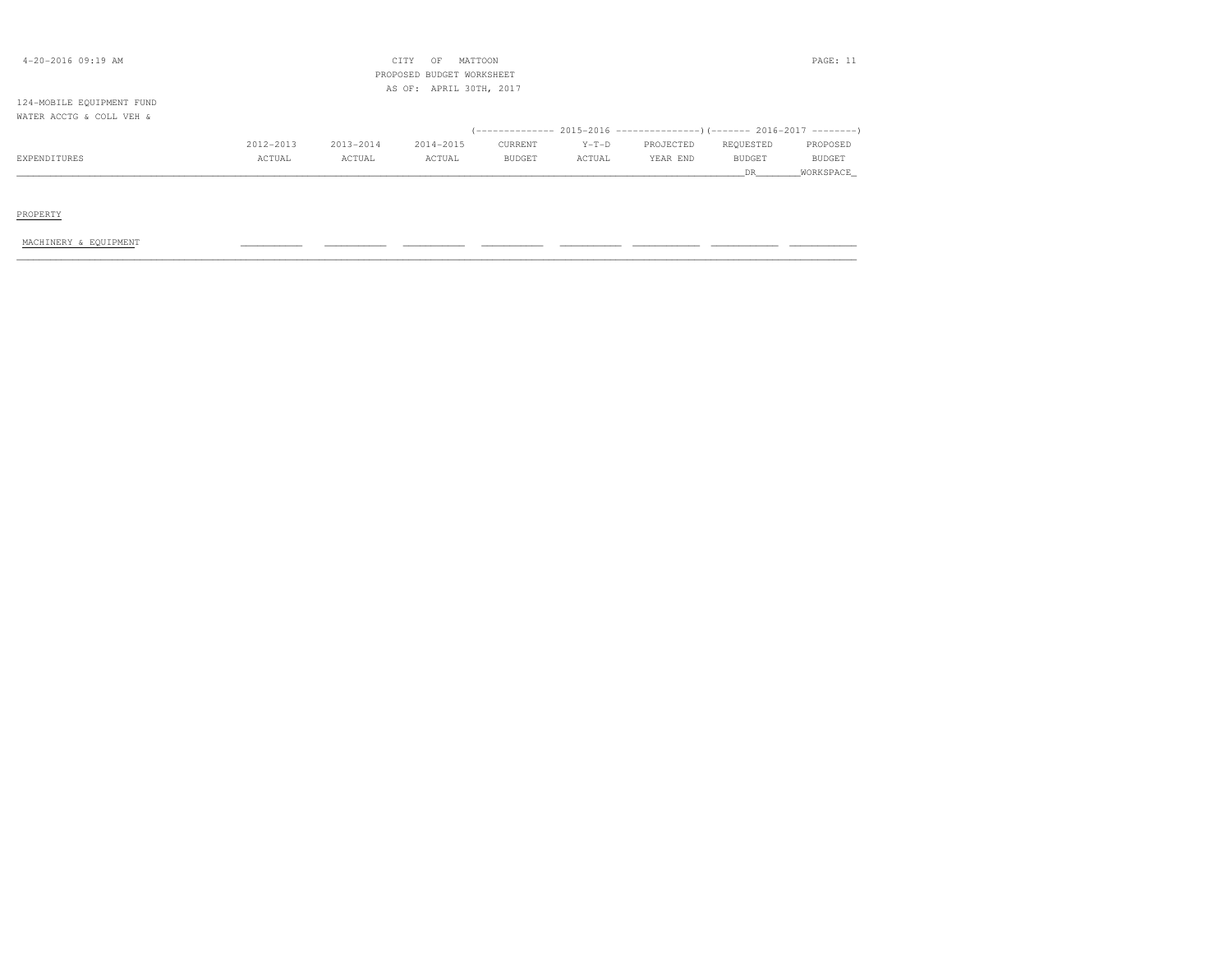| 4-20-2016 09:19 AM        |           |           | MATTOON<br>CITY<br>OF<br>PROPOSED BUDGET WORKSHEET<br>AS OF: APRIL 30TH, 2017 |         |         |           |               | PAGE: 12      |
|---------------------------|-----------|-----------|-------------------------------------------------------------------------------|---------|---------|-----------|---------------|---------------|
| 124-MOBILE EQUIPMENT FUND |           |           |                                                                               |         |         |           |               |               |
| PARKS VEH & MACH          |           |           |                                                                               |         |         |           |               |               |
|                           |           |           |                                                                               |         |         |           |               |               |
|                           | 2012-2013 | 2013-2014 | 2014-2015                                                                     | CURRENT | $Y-T-D$ | PROJECTED | REQUESTED     | PROPOSED      |
| EXPENDITURES              | ACTUAL    | ACTUAL    | ACTUAL                                                                        | BUDGET  | ACTUAL  | YEAR END  | <b>BUDGET</b> | <b>BUDGET</b> |
|                           |           |           |                                                                               |         |         |           | DR            | WORKSPACE     |
| PROPERTY                  |           |           |                                                                               |         |         |           |               |               |
| MACHINERY & EQUIPMENT     |           |           |                                                                               |         |         |           |               |               |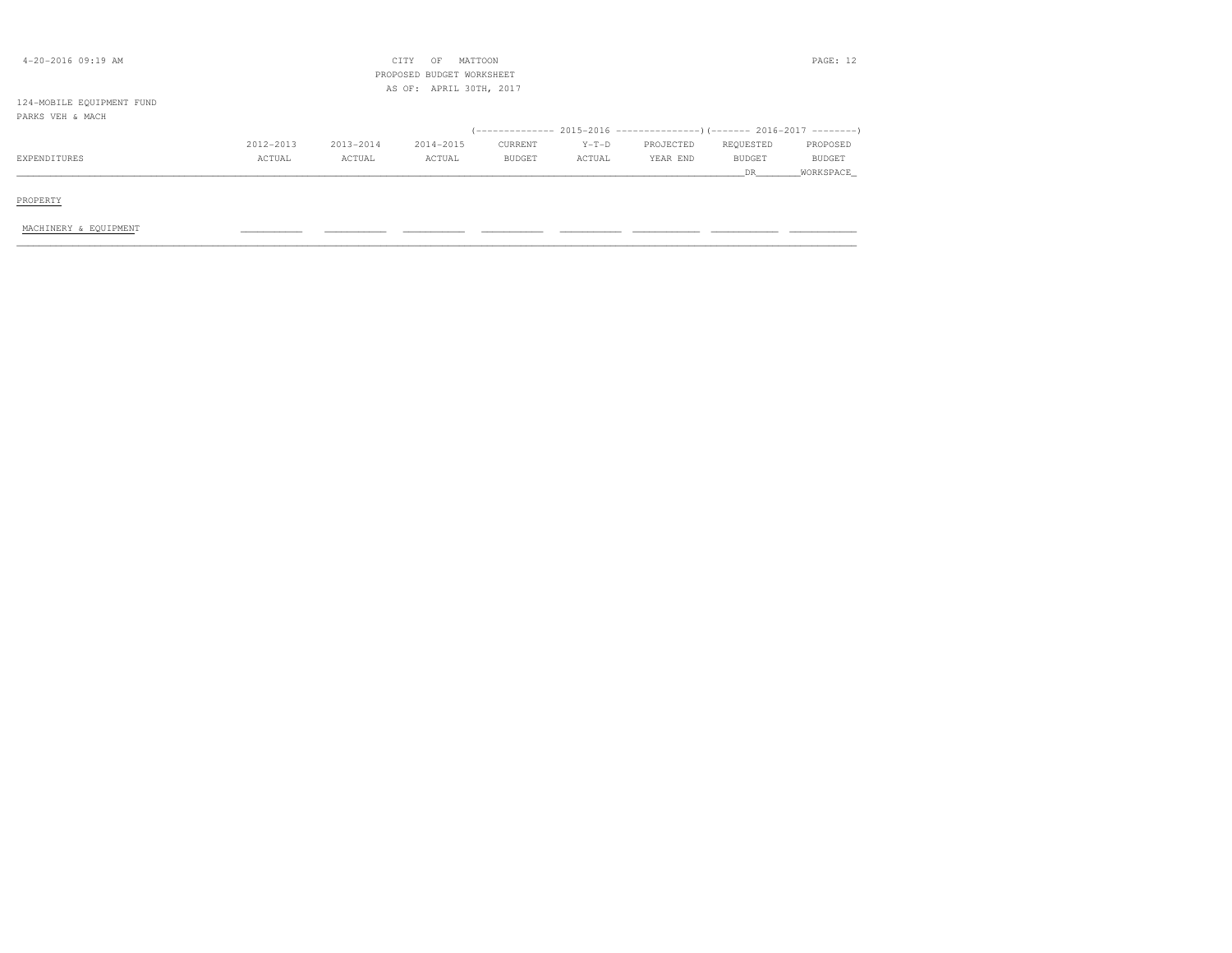| $4 - 20 - 2016$ 09:19 AM |  |  |
|--------------------------|--|--|
|--------------------------|--|--|

### $\text{CITY}$  OF MATTOON  $\blacksquare$  PROPOSED BUDGET WORKSHEETAS OF: APRIL 30TH, 2017

#### 124-MOBILE EQUIPMENT FUNDLAKES VEH & MACH

| LAKES VEH & MACH            |           |           |           |               |         |                                                                           |               |               |
|-----------------------------|-----------|-----------|-----------|---------------|---------|---------------------------------------------------------------------------|---------------|---------------|
|                             |           |           |           |               |         | (-------------- 2015-2016 ----------------) (------- 2016-2017 ---------) |               |               |
|                             | 2012-2013 | 2013-2014 | 2014-2015 | CURRENT       | $Y-T-D$ | PROJECTED                                                                 | REQUESTED     | PROPOSED      |
| EXPENDITURES                | ACTUAL    | ACTUAL    | ACTUAL    | <b>BUDGET</b> | ACTUAL  | YEAR END                                                                  | <b>BUDGET</b> | <b>BUDGET</b> |
|                             |           |           |           |               |         |                                                                           | DR.           | WORKSPACE     |
| PROPERTY                    |           |           |           |               |         |                                                                           |               |               |
| MACHINERY & EQUIPMENT       |           |           |           |               |         |                                                                           |               |               |
| 124-5512-742 LAKE VEHICLES  | $\Omega$  | 18,054    | $\Omega$  | $\Omega$      | 16,946  | 16,946                                                                    |               |               |
| TOTAL MACHINERY & EQUIPMENT | 0         | 18,054    | $\circ$   | $\circ$       | 16,946  | 16,946                                                                    | $\Omega$      |               |
| TOTAL PROPERTY              | $\circ$   | 18,054    | $\circ$   | $\circ$       | 16,946  | 16,946                                                                    | $\circ$       |               |
| TOTAL LAKES VEH & MACH      | $\circ$   | 18,054    | $\circ$   | $\circ$       | 16,946  | 16,946                                                                    | 0             |               |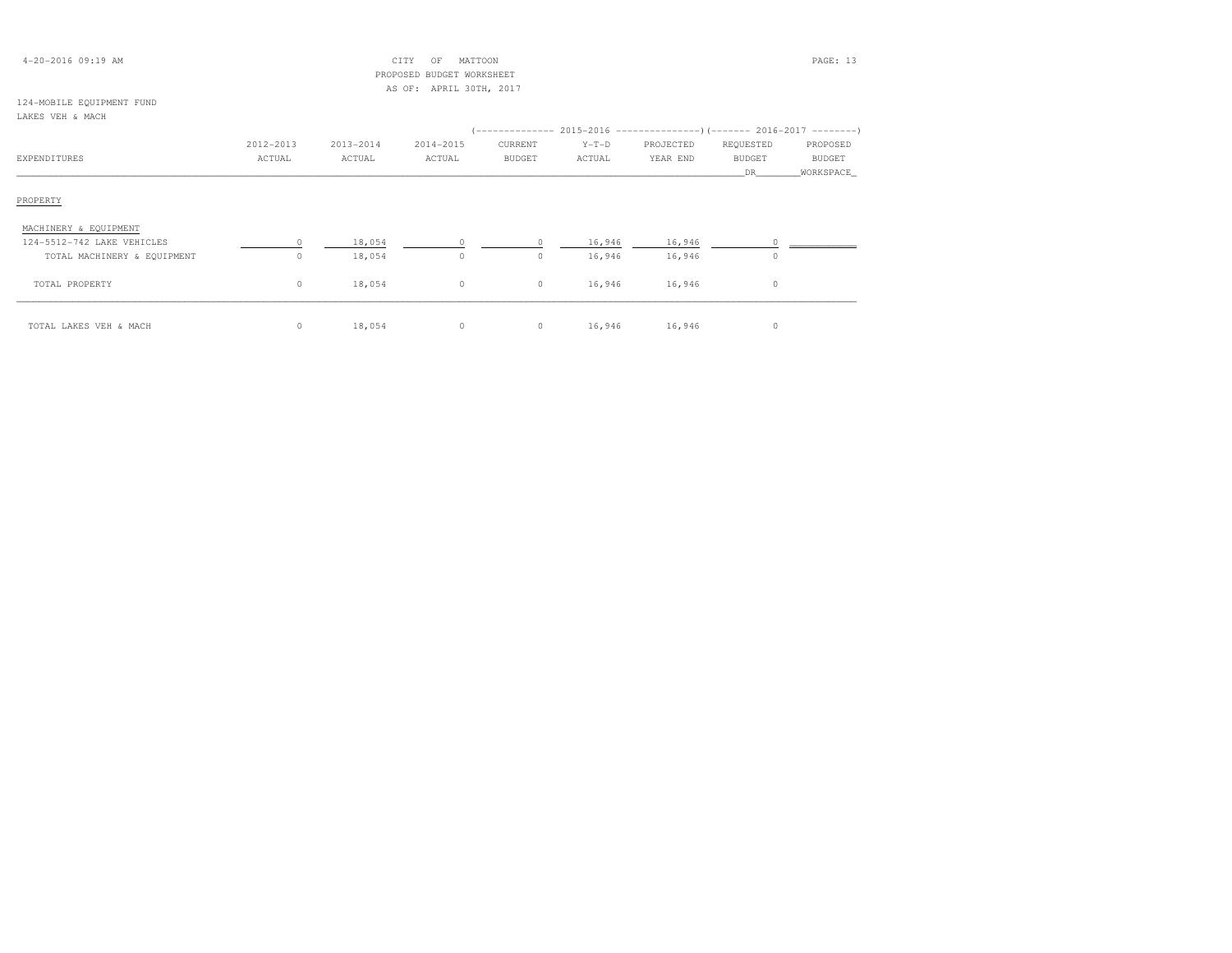### 4-20-2016 09:19 AM CITY OF MATTOON PAGE: 14 PROPOSED BUDGET WORKSHEETAS OF: APRIL 30TH, 2017

### 124-MOBILE EQUIPMENT FUNDCEMETERY VEH & MACH

|                                         | 2012-2013      | $2013 - 2014$ | $2014 - 2015$ | CURRENT       | $Y-T-D$       | PROJECTED      | REQUESTED     | PROPOSED      |
|-----------------------------------------|----------------|---------------|---------------|---------------|---------------|----------------|---------------|---------------|
| EXPENDITURES                            | ACTUAL         | ACTUAL        | ACTUAL        | <b>BUDGET</b> | ACTUAL        | YEAR END       | <b>BUDGET</b> | <b>BUDGET</b> |
|                                         |                |               |               |               |               |                | DR            | WORKSPACE     |
|                                         |                |               |               |               |               |                |               |               |
|                                         |                |               |               |               |               |                |               |               |
| PROPERTY                                |                |               |               |               |               |                |               |               |
| MACHINERY & EQUIPMENT                   |                |               |               |               |               |                |               |               |
| 124-5570-741 CEMETERY MACHINERY & EQUIP | $\circ$        | 9,989         | $\circ$       | 14,500        | $\circ$       | $\circ$        | 0             |               |
| TOTAL MACHINERY & EQUIPMENT             | $\Omega$       | 9,989         | $\circ$       | 14,500        | $\Omega$      | $\Omega$       | $\Omega$      |               |
| TOTAL PROPERTY                          | 0              | 9,989         | $\circ$       | 14,500        | 0             | $\circ$        | $\circ$       |               |
|                                         |                |               |               |               |               |                |               |               |
| TOTAL CEMETERY VEH & MACH               | $\circ$        | 9,989         | $\circ$       | 14,500        | $\circ$       | $\circ$        | $\circ$       |               |
|                                         |                |               |               |               |               |                |               |               |
| TOTAL EXPENDITURES                      | 326,653        | 208,311       | 199,230       | 500,900       | 276,843       | 220,407        | 531,170       |               |
| REVENUE OVER/(UNDER) EXPENDITURES       | $326, 653$ ) ( | $208, 311)$ ( | $199, 230$ (  | $500, 900)$ ( | $276,843$ ) ( | $220, 407$ ) ( | 531, 170      |               |
| OTHER FINANCING SOURCES                 |                |               |               |               |               |                |               |               |
| 124-4901-021 TRFR FROM GEN FUND         | 443,470        | 265,329       | 408,170       | 335,558       | 332,858       | 332,858        | 237,652       |               |
| 124-4911-021 TRFR FROM WATER FUND       | 77,479         | 105,500       | 121,700       | 107,000       | 107,000       | 107,000        | $\circ$       |               |
| 124-4912-021 TRFR FROM SEWER FUND       | 58,718         | 87,000        | 116,400       | 107,000       | 107,000       | 107,000        | 45,000        |               |
| TOTAL OTHER FINANCING SOURCES           | 579,667        | 457,829       | 646,270       | 549,558       | 546,858       | 546,858        | 282,652       |               |
| TOTAL OTHER FINANCING SOURCES (USES)    | 579,667        | 457,829       | 646,270       | 549,558       | 546,858       | 546,858        | 282,652       |               |

\*\*\* END OF REPORT \*\*\*

(UNDER) EXPENDITURES & OTHER (USES) 253,014 249,518 447,040 48,658 270,015 326,451 ( 248,518)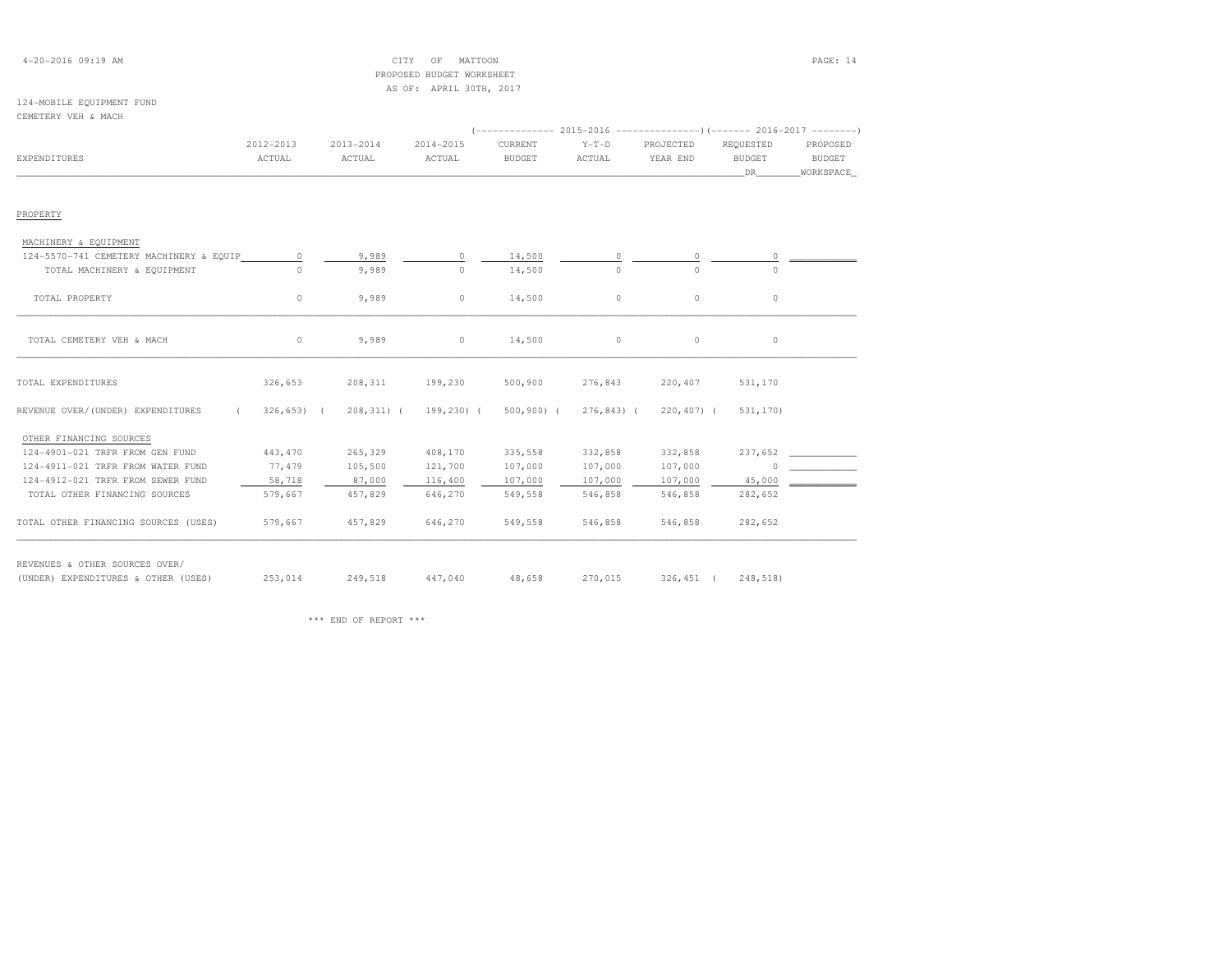| $4 - 20 - 2016$ 09:19 AM                |           |               | MATTOON<br>CITY<br>OF<br>PROPOSED BUDGET WORKSHEET<br>AS OF: APRIL 30TH, 2017 |               |         |           |                     | PAGE: 1                    |
|-----------------------------------------|-----------|---------------|-------------------------------------------------------------------------------|---------------|---------|-----------|---------------------|----------------------------|
| 125-INSURANCE & TORT JDGMNT             |           |               |                                                                               |               |         |           |                     |                            |
|                                         |           |               |                                                                               |               |         |           |                     |                            |
|                                         | 2012-2013 | $2013 - 2014$ | 2014-2015                                                                     | CURRENT       | $Y-T-D$ | PROJECTED | REQUESTED           | PROPOSED                   |
| <b>REVENUES</b>                         | ACTUAL    | ACTUAL        | ACTUAL                                                                        | <b>BUDGET</b> | ACTUAL  | YEAR END  | <b>BUDGET</b><br>DR | <b>BUDGET</b><br>WORKSPACE |
|                                         |           |               |                                                                               |               |         |           |                     |                            |
| TAXES                                   |           |               |                                                                               |               |         |           |                     |                            |
| UNLIMITED RATE PROP TAX                 |           |               |                                                                               |               |         |           |                     |                            |
| INVESTMENT EARNINGS                     |           |               |                                                                               |               |         |           |                     |                            |
| INTEREST EARNINGS                       |           |               |                                                                               |               |         |           |                     |                            |
| CONTRIB & OTHER MISC REV                |           |               |                                                                               |               |         |           |                     |                            |
| CONTRIBUTIONS & MISC REV                |           |               |                                                                               |               |         |           |                     |                            |
| 125-4807-010 MISC. FINANCE DEPT REVENUE | 101,219   | 94,096        | 141,380                                                                       | 138,837       | 87,919  | 46,190    | 154,281             |                            |
| TOTAL CONTRIBUTIONS & MISC REV          | 101,219   | 94,096        | 141,380                                                                       | 138,837       | 87,919  | 46,190    | 154,281             |                            |
| TOTAL CONTRIB & OTHER MISC REV          | 101,219   | 94,096        | 141,380                                                                       | 138,837       | 87,919  | 46,190    | 154,281             |                            |
| TOTAL REVENUES                          | 101,219   | 94,096        | 141,380                                                                       | 138,837       | 87,919  | 46,190    | 154,281             |                            |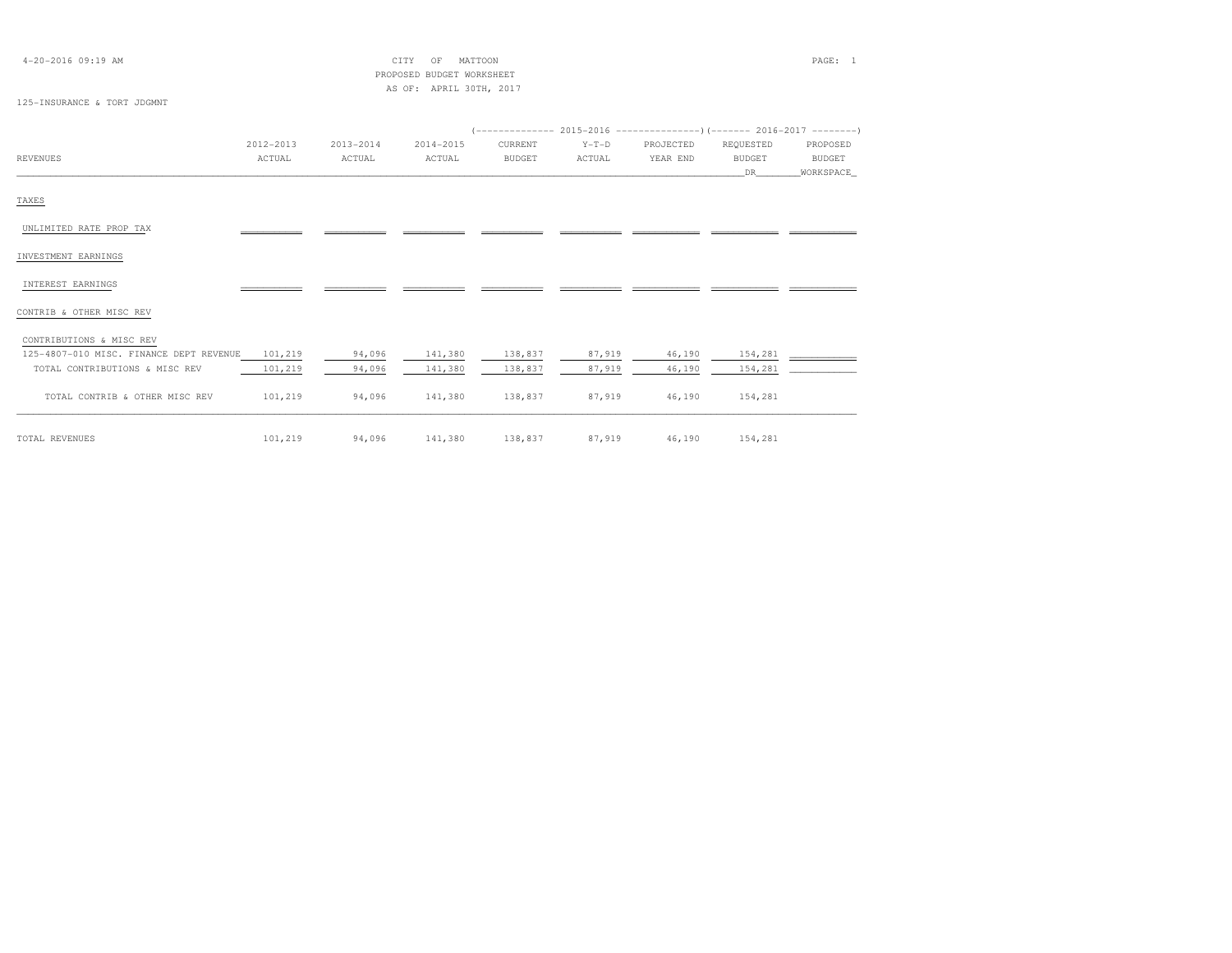| $4 - 20 - 2016$ 09:19 AM |  |  |
|--------------------------|--|--|
|--------------------------|--|--|

### 4-20-2016 09:19 AM CITY OF MATTOON PAGE: 2 PROPOSED BUDGET WORKSHEETAS OF: APRIL 30TH, 2017

# 125-INSURANCE & TORT JDGMNT

| FINANCIAL ADMINISTRATION                |                     |                          |                         |                          |                   | (-------------- 2015-2016 ---------------------- 2016-2017 -------- |                                    |                                        |
|-----------------------------------------|---------------------|--------------------------|-------------------------|--------------------------|-------------------|---------------------------------------------------------------------|------------------------------------|----------------------------------------|
| EXPENDITURES                            | 2012-2013<br>ACTUAL | $2013 - 2014$<br>ACTUAL  | $2014 - 2015$<br>ACTUAL | CURRENT<br><b>BUDGET</b> | $Y-T-D$<br>ACTUAL | PROJECTED<br>YEAR END                                               | REQUESTED<br><b>BUDGET</b><br>_DR_ | PROPOSED<br><b>BUDGET</b><br>WORKSPACE |
|                                         |                     |                          |                         |                          |                   |                                                                     |                                    |                                        |
| EMPLOYEE BENEFITS                       |                     |                          |                         |                          |                   |                                                                     |                                    |                                        |
| UNEMPLOYMNT COMPENSATION                |                     |                          |                         |                          |                   |                                                                     |                                    |                                        |
| 125-5150-240 UNEMPLOYMENT COMP.         | 47,373              | 56,512                   | 40,283                  | 38,350                   | 32,998            | 6,443                                                               | 32,782                             |                                        |
| TOTAL UNEMPLOYMNT COMPENSATION          | 47,373              | 56,512                   | 40,283                  | 38,350                   | 32,998            | 6,443                                                               | 32,782                             |                                        |
| WORKER'S COMPENSATION                   |                     |                          |                         |                          |                   |                                                                     |                                    |                                        |
| 125-5150-250 WORKERS' COMPENSATION      | 433,240             | 504,965                  | 456,924                 | 531,925                  | 543,122           | 531,924                                                             | 549,012                            |                                        |
| TOTAL WORKER'S COMPENSATION             | 433,240             | 504,965                  | 456,924                 | 531,925                  | 543,122           | 531,924                                                             | 549,012                            |                                        |
| TOTAL EMPLOYEE BENEFITS                 | 480,613             | 561, 477                 | 497,207                 | 570,275                  | 576,120           | 538,367                                                             | 581,794                            |                                        |
| OTHER PURCHASED SERVICES                |                     |                          |                         |                          |                   |                                                                     |                                    |                                        |
| PROFESSIONAL SERVICES                   |                     |                          |                         |                          |                   |                                                                     |                                    |                                        |
| 125-5150-519 OTHER PROFESSIONAL SERVICE | 25,382              | 36,323                   | 105,382                 | 100,000                  | 53,405            | 58,160                                                              | 102,500                            |                                        |
| TOTAL PROFESSIONAL SERVICES             | 25,382              | 36,323                   | 105,382                 | 100,000                  | 53,405            | 58,160                                                              | 102,500                            |                                        |
| INSURANCE                               |                     |                          |                         |                          |                   |                                                                     |                                    |                                        |
| 125-5150-523 PROPERTY & CASUALTY INSURA | 213,112             | 224,537                  | 215,941                 | 233,159                  | 352,776           | 222,103                                                             | 226,130                            |                                        |
| 125-5150-527 SELF INSURED RETENTION/DED | 17,836              | 27,591)                  | 22,552                  | 15,000                   | 32,038            | 11,338                                                              | 20,000                             |                                        |
| TOTAL INSURANCE                         | 230,948             | 196,946                  | 238,493                 | 248,159                  | 384,814           | 233, 441                                                            | 246,130                            |                                        |
| COMMUNICATION                           |                     |                          |                         |                          |                   |                                                                     |                                    |                                        |
| TOTAL OTHER PURCHASED SERVICES          | 256,330             | 233,269                  | 343,875                 | 348,159                  | 438,219           | 291,601                                                             | 348,630                            |                                        |
| TOTAL FINANCIAL ADMINISTRATION          | 736,942             | 794,746                  | 841,082                 | 918,434                  | 1,014,339         | 829,968                                                             | 930, 424                           |                                        |
| TOTAL EXPENDITURES                      | 736,942             | 794,746                  | 841,082                 | 918,434                  | 1,014,339         | 829,968                                                             | 930, 424                           |                                        |
| REVENUE OVER/(UNDER) EXPENDITURES       | 635,723)            | 700,650) (<br>$\sqrt{ }$ | 699,702) (              | 779,597) (               | $926, 421)$ (     | 783,778) (                                                          | 776, 143)                          |                                        |
| OTHER FINANCING SOURCES                 |                     |                          |                         |                          |                   |                                                                     |                                    |                                        |
| 125-4901-010 INTERFUND XFRS FROM GEN FU | 109,825             | $\circ$                  | $\circ$                 | $\circ$                  | $\circ$           | $\circ$                                                             | $\circ$                            |                                        |
| 125-4901-021 INTERFUND CHG - GENERAL FU | 337,736             | 490,463                  | 501,363                 | 572,657                  | 566,494           | 566,494                                                             | 571,875                            |                                        |
| 125-4903-021 INTERFUND CHG - HOTEL TAX  | 924                 | 1,170                    | 1,271                   | 1,026                    | 1,026             | 1,026                                                               | 1,035                              |                                        |
| 125-4911-021 INTERFUND CHG - WATER FUND | 69,385              | 75,980                   | 73,914                  | 74,053                   | 74,295            | 74,295                                                              | 72,300                             |                                        |
| 125-4912-021 INTERFUND CHG - SEWER FUND | 107,554             | 121,144                  | 113,719                 | 120,641                  | 120,526           | 120,526                                                             | 120,267                            |                                        |
| 125-4917-021 INTERFUND CHG - LIBRARY FU | 10,299              | 11,893                   | 9,435                   | 11,220                   | 9,338             | 8,415                                                               | 10,666                             |                                        |
| TOTAL OTHER FINANCING SOURCES           | 635,723             | 700,650                  | 699,702                 | 779,597                  | 771,679           | 770,755                                                             | 776,143                            |                                        |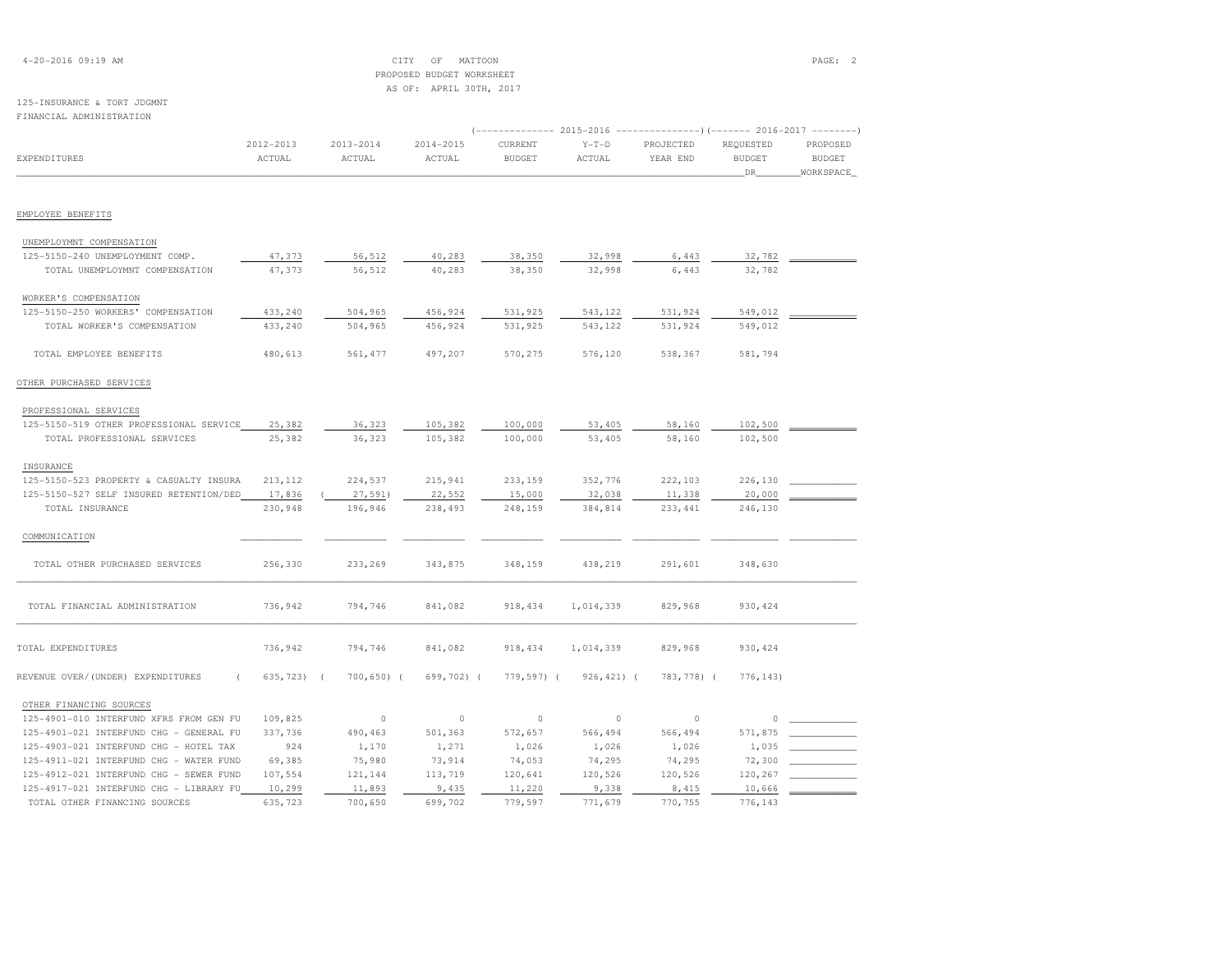| $4 - 20 - 2016$ 09:19 AM             |           |           | CITY<br>MATTOON<br>OF     |               |         |           |               | PAGE: 3       |
|--------------------------------------|-----------|-----------|---------------------------|---------------|---------|-----------|---------------|---------------|
|                                      |           |           | PROPOSED BUDGET WORKSHEET |               |         |           |               |               |
|                                      |           |           | AS OF: APRIL 30TH, 2017   |               |         |           |               |               |
| 125-INSURANCE & TORT JDGMNT          |           |           |                           |               |         |           |               |               |
| FINANCIAL ADMINISTRATION             |           |           |                           |               |         |           |               |               |
|                                      |           |           |                           |               |         |           |               |               |
|                                      | 2012-2013 | 2013-2014 | 2014-2015                 | CURRENT       | $Y-T-D$ | PROJECTED | REQUESTED     | PROPOSED      |
| EXPENDITURES                         | ACTUAL    | ACTUAL    | ACTUAL                    | <b>BUDGET</b> | ACTUAL  | YEAR END  | <b>BUDGET</b> | <b>BUDGET</b> |
|                                      |           |           |                           |               |         |           | DR.           | WORKSPACE     |
| OTHER FINANCING (USES)               |           |           |                           |               |         |           |               |               |
| TOTAL OTHER FINANCING SOURCES (USES) | 635,723   | 700,650   | 699,702                   | 779,597       | 771,679 | 770,755   | 776,143       |               |
|                                      |           |           |                           |               |         |           |               |               |

REVENUES & OTHER SOURCES OVER/

(UNDER) EXPENDITURES & OTHER (USES) 0 0 ( 0 ) 0 ( 154,742) ( 13,023) 0

\*\*\* END OF REPORT \*\*\*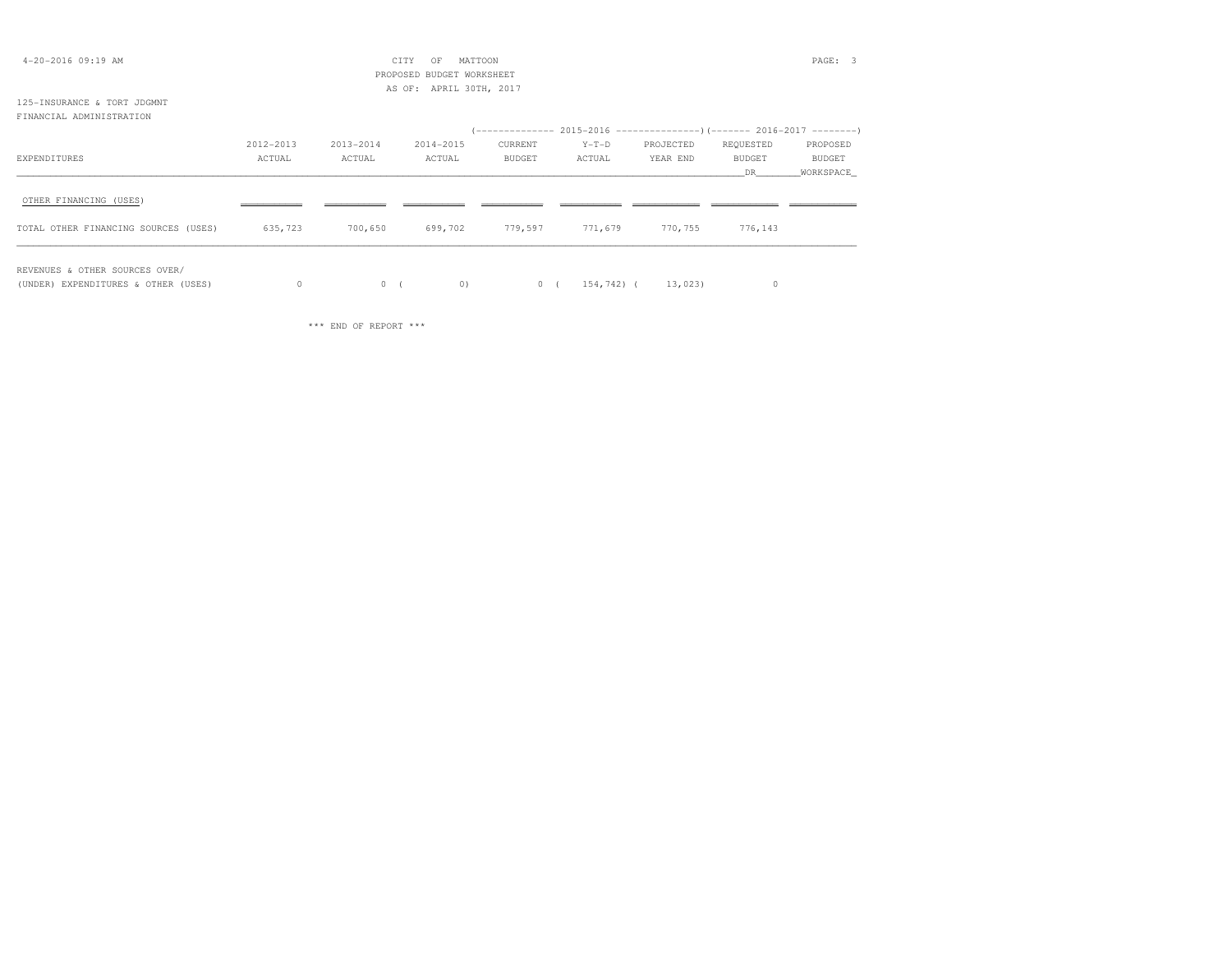| $4 - 20 - 2016$ 09:19 AM |  |  |  |  |
|--------------------------|--|--|--|--|
|--------------------------|--|--|--|--|

### $\text{CITY}$  of MATTOON  $\text{PAGE:}$  1 PROPOSED BUDGET WORKSHEETAS OF: APRIL 30TH, 2017

### 127-REVOLVING LOAN FUND

|                                         |           |           |           |               |         | (------------- 2015-2016 -----------------) (------- 2016-2017 --------' |               |           |
|-----------------------------------------|-----------|-----------|-----------|---------------|---------|--------------------------------------------------------------------------|---------------|-----------|
|                                         | 2012-2013 | 2013-2014 | 2014-2015 | CURRENT       | $Y-T-D$ | PROJECTED                                                                | REQUESTED     | PROPOSED  |
| <b>REVENUES</b>                         | ACTUAL    | ACTUAL    | ACTUAL    | <b>BUDGET</b> | ACTUAL  | YEAR END                                                                 | <b>BUDGET</b> | BUDGET    |
|                                         |           |           |           |               |         |                                                                          | DR.           | WORKSPACE |
| INVESTMENT EARNINGS                     |           |           |           |               |         |                                                                          |               |           |
| INTEREST EARNINGS                       |           |           |           |               |         |                                                                          |               |           |
| 127-4610-022 INTEREST EARNINGS          | 11,308    | 11,958    | 9,518     | 1,900         | 2,066   | 2,219                                                                    | 2,200         |           |
| TOTAL INTEREST EARNINGS                 | 11,308    | 11,958    | 9,518     | 1,900         | 2,066   | 2,219                                                                    | 2,200         |           |
| REVOLVING LOAN FUND                     |           |           |           |               |         |                                                                          |               |           |
| 127-4630-022 REVOLVING LOAN FUND REPAYM | $\Omega$  | $\Omega$  | $\Omega$  | 57,444        | 120,820 | 125,226                                                                  | 28,861        |           |
| TOTAL REVOLVING LOAN FUND               | $\Omega$  | $\circ$   | $\Omega$  | 57,444        | 120,820 | 125,226                                                                  | 28,861        |           |
| NET INCREASE (DECREASE)                 |           |           |           |               |         |                                                                          |               |           |
| RENTS & ROYALTIES                       |           |           |           |               |         |                                                                          |               |           |
| TOTAL INVESTMENT EARNINGS               | 11,308    | 11,958    | 9,518     | 59,344        | 122,886 | 127,444                                                                  | 31,061        |           |
| TOTAL REVENUES                          | 11,308    | 11,958    | 9,518     | 59,344        | 122,886 | 127,444                                                                  | 31,061        |           |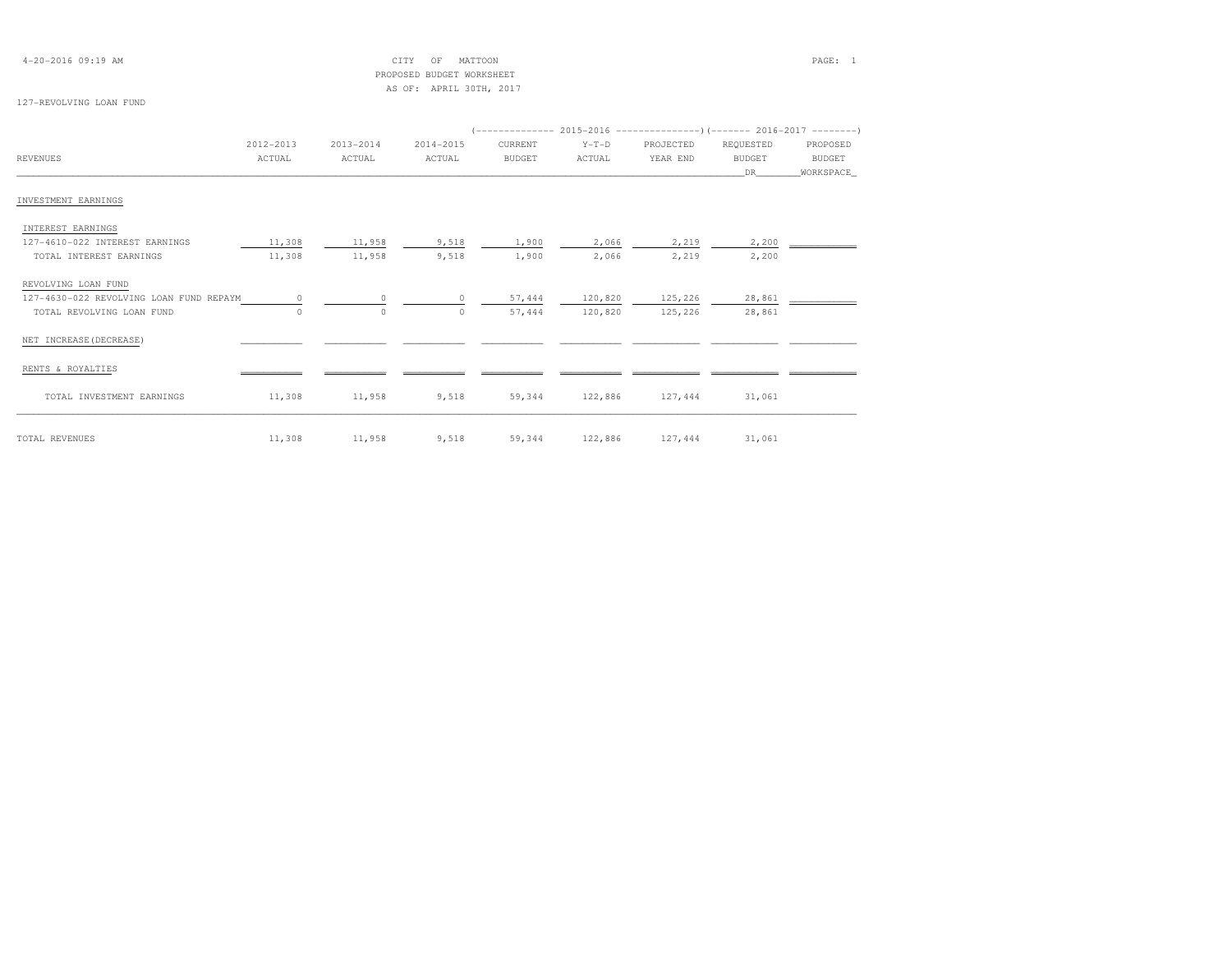| $4 - 20 - 2016$ 09:19 AM |  |  |
|--------------------------|--|--|
|--------------------------|--|--|

4-2017 OF MATTOON PAGE: 2 PROPOSED BUDGET WORKSHEETAS OF: APRIL 30TH, 2017

### 127-REVOLVING LOAN FUND

# REVOLVING LOANS (-------------- 2015-2016 ---------------)(------- 2016-2017 --------) 2012-2013 2013-2014 2014-2015 CURRENT Y-T-D PROJECTED REQUESTED PROPOSEDEXPENDITURES ACTUAL ACTUAL ACTUAL BUDGET ACTUAL YEAR END BUDGET BUDGET\_\_\_\_\_\_\_\_\_\_\_\_\_\_\_\_\_\_\_\_\_\_\_\_\_\_\_\_\_\_\_\_\_\_\_\_\_\_\_\_\_\_\_\_\_\_\_\_\_\_\_\_\_\_\_\_\_\_\_\_\_\_\_\_\_\_\_\_\_\_\_\_\_\_\_\_\_\_\_\_\_\_\_\_\_\_\_\_\_\_\_\_\_\_\_\_\_\_\_\_\_\_\_\_\_\_\_\_\_\_\_\_\_\_\_\_\_\_\_\_\_\_\_\_\_\_\_\_\_\_DR\_\_\_\_\_\_\_\_WORKSPACE\_OTHER PURCHASED SERVICES PROFESSIONAL SERVICES 127-5652-513 AUDITING SERVICES 1,683 1,485 1,485 1,530 1,530 1,530 1,575 \_\_\_\_\_\_\_\_\_\_\_\_127-5652-519 OTHER PROFESSIONAL SERVICE 2,853 0 0 24 2,500 1 180 180 135 2,500 = TOTAL PROFESSIONAL SERVICES 4,536 1,485 1,509 4,030 1,710 1,665 4,075 TOTAL OTHER PURCHASED SERVICES 4,536 1,485 1,509 4,030 1,710 1,665 4,075OTHER OBJECTS FINANCIAL TRANS OBJECTS127-5652-826 SPECIAL ITEMS 0 0 55,314 0 0 26,986 \_\_\_\_\_\_\_\_\_\_\_\_\_\_\_ TOTAL FINANCIAL TRANS OBJECTS 0 0 0 55,314 0 0 26,986 SPECIAL EVENT OBJECTS 127-5652-830 BAD DEBT EXPENSE 0 0 ( 70,739) 0 0 0 0 \_\_\_\_\_\_\_\_\_\_\_\_TOTAL SPECIAL EVENT OBJECTS  $0$  0 ( 70,739) 0 0 0 0 TOTAL OTHER OBJECTS 0 0 ( 70,739) 55,314 0 0 26,986\_\_\_\_\_\_\_\_\_\_\_\_\_\_\_\_\_\_\_\_\_\_\_\_\_\_\_\_\_\_\_\_\_\_\_\_\_\_\_\_\_\_\_\_\_\_\_\_\_\_\_\_\_\_\_\_\_\_\_\_\_\_\_\_\_\_\_\_\_\_\_\_\_\_\_\_\_\_\_\_\_\_\_\_\_\_\_\_\_\_\_\_\_\_\_\_\_\_\_\_\_\_\_\_\_\_\_\_\_\_\_\_\_\_\_\_\_\_\_\_\_\_\_\_\_\_\_\_\_\_\_\_\_\_\_\_\_\_\_\_\_\_\_\_\_\_\_\_\_\_ TOTAL REVOLVING LOANS 4,536 1,485 ( 69,230) 59,344 1,710 1,665 31,061TOTAL EXPENDITURES 4,536 1,485 ( 69,230) 59,344 1,710 1,665 31,061

OTHER FINANCING SOURCES

OTHER FINANCING (USES)

REVENUES & OTHER SOURCES OVER/

(UNDER) EXPENDITURES & OTHER (USES)  $6,772$  10,473  $78,748$  0 121,176 125,779 0 0

REVENUE OVER/(UNDER) EXPENDITURES 6,772 10,473 78,748 0 121,176 125,779 0 0

\*\*\* END OF REPORT \*\*\*

**BUDGET** 

WORKSPACE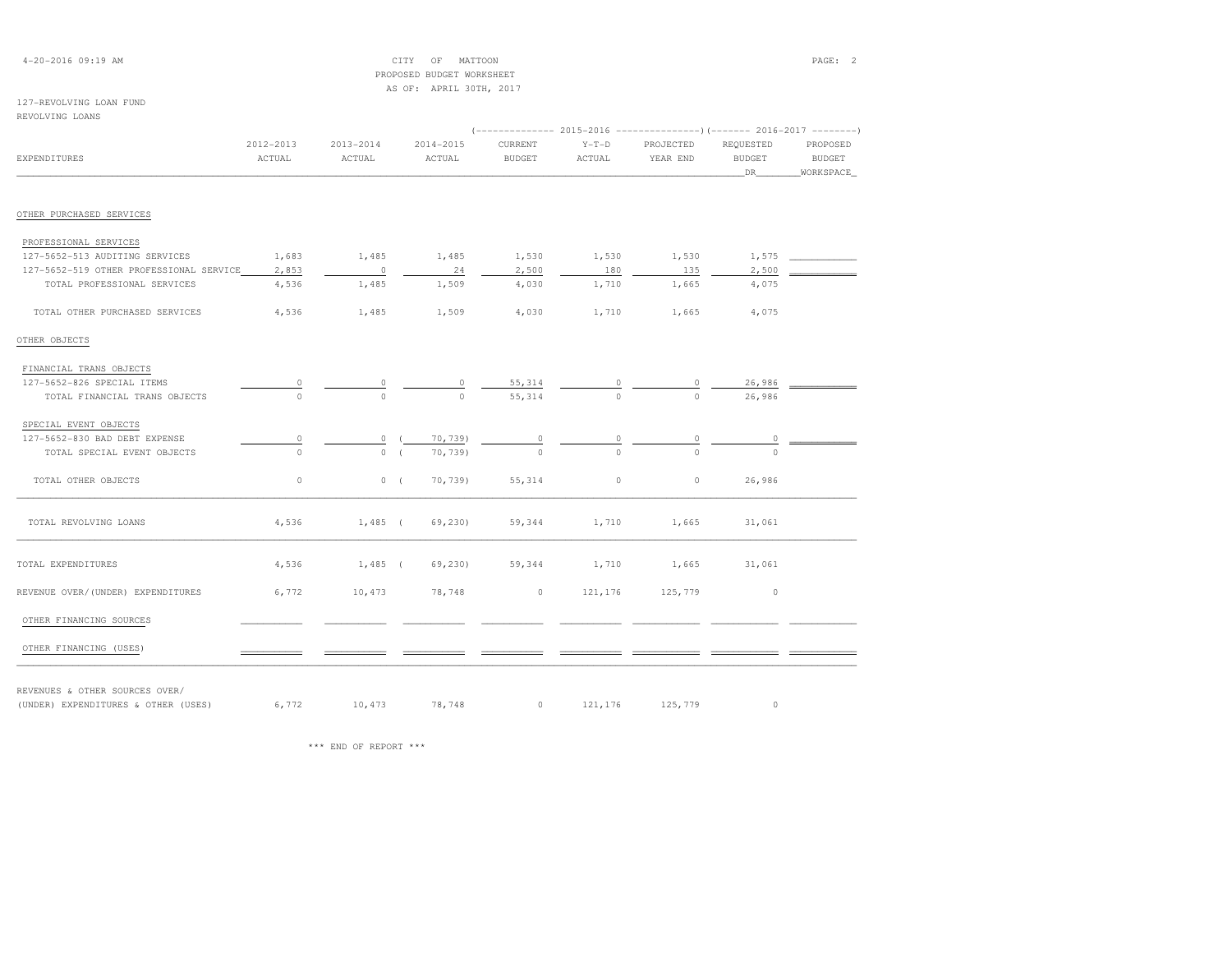| $4 - 20 - 2016$ 09:19 AM |  |  |
|--------------------------|--|--|
|--------------------------|--|--|

### $\text{CITY}$  of MATTOON  $\text{PAGE:}$  1 PROPOSED BUDGET WORKSHEETAS OF: APRIL 30TH, 2017

#### 128-MIDTOWN TIF FUND

|                                         | 2012-2013 | $2013 - 2014$ | 2014-2015 | CURRENT       | $Y-T-D$ | PROJECTED | REQUESTED     | PROPOSED      |
|-----------------------------------------|-----------|---------------|-----------|---------------|---------|-----------|---------------|---------------|
| <b>REVENUES</b>                         | ACTUAL    | ACTUAL        | ACTUAL    | <b>BUDGET</b> | ACTUAL  | YEAR END  | <b>BUDGET</b> | <b>BUDGET</b> |
|                                         |           |               |           |               |         |           | DR.           | WORKSPACE     |
| TAXES                                   |           |               |           |               |         |           |               |               |
| TIF/BD TAX RECEIPTS                     |           |               |           |               |         |           |               |               |
| 128-4192-023 PROPERTY TAX RECEIPTS      | 283,401   | 298,473       | 299,478   | 300,000       | 298,246 | 298,246   | 300,000       |               |
| TOTAL TIF/BD TAX RECEIPTS               | 283,401   | 298,473       | 299,478   | 300,000       | 298,246 | 298,246   | 300,000       |               |
| TOTAL TAXES                             | 283,401   | 298,473       | 299,478   | 300,000       | 298,246 | 298,246   | 300,000       |               |
| INVESTMENT EARNINGS                     |           |               |           |               |         |           |               |               |
| INTEREST EARNINGS                       |           |               |           |               |         |           |               |               |
| 128-4610-023 INTEREST EARNINGS          | 360       | 316           | 352       | 250           | 315     | 354       | 300           |               |
| TOTAL INTEREST EARNINGS                 | 360       | 316           | 352       | 250           | 315     | 354       | 300           |               |
| TOTAL INVESTMENT EARNINGS               | 360       | 316           | 352       | 250           | 315     | 354       | 300           |               |
| CONTRIB & OTHER MISC REV                |           |               |           |               |         |           |               |               |
| CONTRIBUTIONS & MISC REV                |           |               |           |               |         |           |               |               |
| 128-4805-023 CONTRIBUTIONS & OTHER MISC | $\circ$   | $\circ$       | 286,118   | 694,000       | 46,603  | 57,850    | 600,000       |               |
| TOTAL CONTRIBUTIONS & MISC REV          | $\circ$   | $\Omega$      | 286,118   | 694,000       | 46,603  | 57,850    | 600,000       |               |
| TOTAL CONTRIB & OTHER MISC REV          | $\circ$   | $\circ$       | 286,118   | 694,000       | 46,603  | 57,850    | 600,000       |               |
| TOTAL REVENUES                          | 283,761   | 298,789       | 585,948   | 994,250       | 345,164 | 356,451   | 900,300       |               |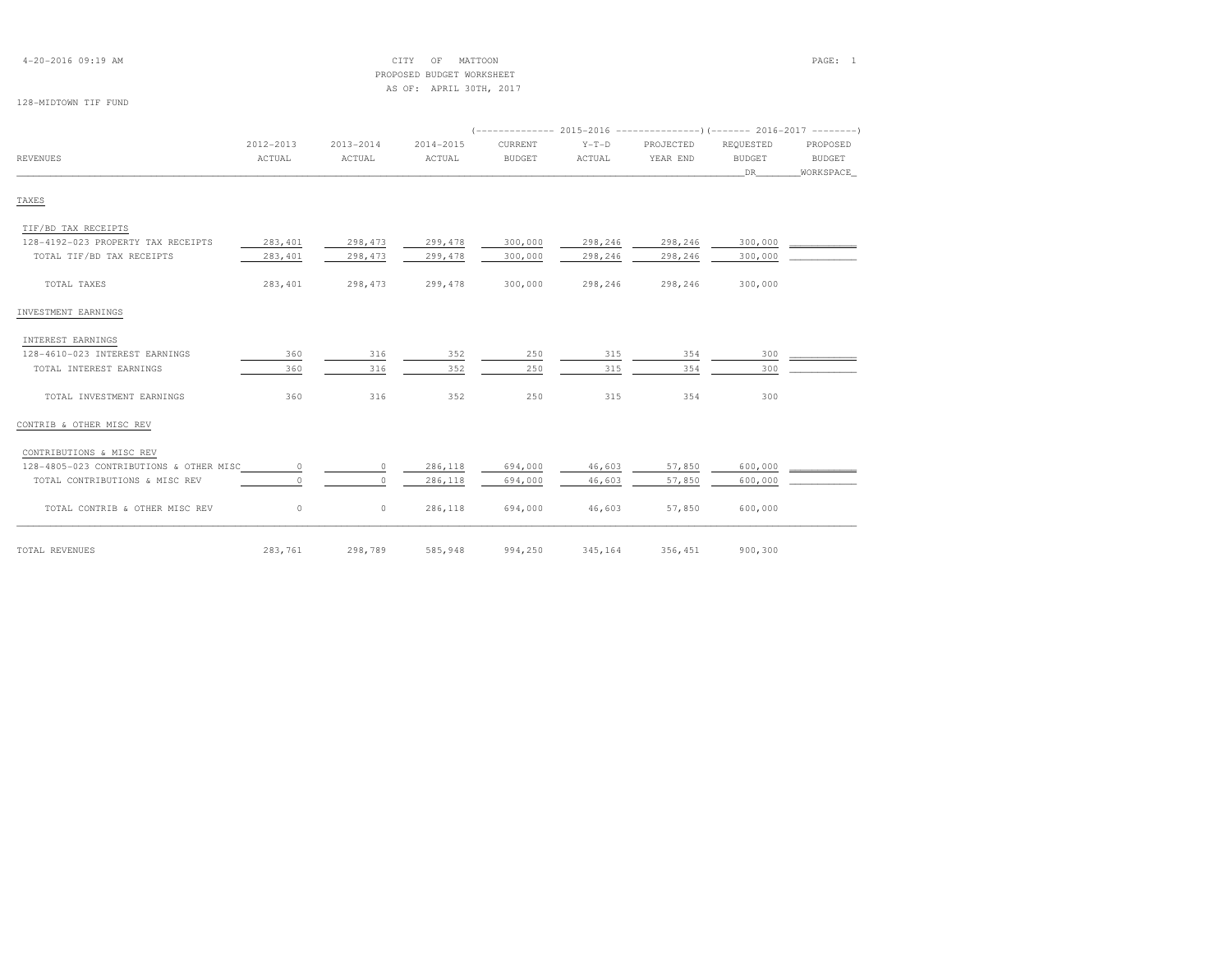| 4-20-2016 09:19 AM                                             |                   |                   | CITY<br>$\mathbb{O}\mathbb{F}$<br>PROPOSED BUDGET WORKSHEET | MATTOON                                                                           |                   |                   |                       | PAGE: 2                      |
|----------------------------------------------------------------|-------------------|-------------------|-------------------------------------------------------------|-----------------------------------------------------------------------------------|-------------------|-------------------|-----------------------|------------------------------|
| 128-MIDTOWN TIF FUND                                           |                   |                   | AS OF: APRIL 30TH, 2017                                     |                                                                                   |                   |                   |                       |                              |
| MIDTOWN TIF DISTRICT                                           |                   |                   |                                                             |                                                                                   |                   |                   |                       |                              |
|                                                                | 2012-2013         | 2013-2014         | 2014-2015                                                   | (------------- 2015-2016 ---------------) (------- 2016-2017 --------)<br>CURRENT | $Y-T-D$           | PROJECTED         | REQUESTED             | PROPOSED                     |
| <b>EXPENDITURES</b>                                            | ACTUAL            | ACTUAL            | ACTUAL                                                      | <b>BUDGET</b>                                                                     | ACTUAL            | YEAR END          | <b>BUDGET</b><br>_DR_ | <b>BUDGET</b><br>_WORKSPACE_ |
|                                                                |                   |                   |                                                             |                                                                                   |                   |                   |                       |                              |
| SUPPLIES                                                       |                   |                   |                                                             |                                                                                   |                   |                   |                       |                              |
| GENERAL SUPPLIES                                               |                   |                   |                                                             |                                                                                   |                   |                   |                       |                              |
| OTHER PURCHASED SERVICES                                       |                   |                   |                                                             |                                                                                   |                   |                   |                       |                              |
| PROFESSIONAL SERVICES                                          |                   |                   |                                                             |                                                                                   |                   |                   |                       |                              |
| 128-5604-513 AUDITING SERVICES<br>TOTAL PROFESSIONAL SERVICES  | 1,683<br>1,683    | 1,485<br>1,485    | 1,485<br>1,485                                              | 1,200<br>1,200                                                                    | 1,530<br>1,530    | 1,485<br>1,485    | 1,485<br>1,485        |                              |
|                                                                |                   |                   |                                                             |                                                                                   |                   |                   |                       |                              |
| COMMUNICATION                                                  |                   |                   |                                                             |                                                                                   |                   |                   |                       |                              |
| ADVERTISING                                                    |                   |                   |                                                             |                                                                                   |                   |                   |                       |                              |
| PRINTING & BINDING                                             |                   |                   |                                                             |                                                                                   |                   |                   |                       |                              |
| EMPLOYEE BUSINESS EXP                                          |                   |                   |                                                             |                                                                                   |                   |                   |                       |                              |
| OTHER PURCHASED SERVICES                                       |                   |                   |                                                             |                                                                                   |                   |                   |                       |                              |
| TOTAL OTHER PURCHASED SERVICES                                 | 1,683             | 1,485             | 1,485                                                       | 1,200                                                                             | 1,530             | 1,485             | 1,485                 |                              |
| OTHER OBJECTS                                                  |                   |                   |                                                             |                                                                                   |                   |                   |                       |                              |
| FINANCIAL TRANS OBJECTS                                        |                   |                   |                                                             |                                                                                   |                   |                   |                       |                              |
| FINANCIAL TRANS OBJECTS                                        |                   |                   |                                                             |                                                                                   |                   |                   |                       |                              |
| 128-5604-821 SHARED INCREMENT (20%)<br>128-5604-825 TIF GRANTS | 56,680<br>115,955 | 59,701<br>124,735 | 59,896<br>119,914                                           | 60,000<br>182,000                                                                 | 59,649<br>144,539 | 59,649<br>144,539 | 60,000<br>237,161     |                              |
| TOTAL FINANCIAL TRANS OBJECTS                                  | 172,635           | 184,436           | 179,809                                                     | 242,000                                                                           | 204,188           | 204,188           | 297,161               |                              |
| TOTAL OTHER OBJECTS                                            | 172,635           | 184,436           | 179,809                                                     | 242,000                                                                           | 204,188           | 204,188           | 297,161               |                              |
| CAPITAL PROJECTS                                               |                   |                   |                                                             |                                                                                   |                   |                   |                       |                              |
| CAPITAL PROJECTS                                               |                   |                   |                                                             |                                                                                   |                   |                   |                       |                              |
| 128-5604-900 PARKS                                             | 18,255            | $\circ$           | 1,863                                                       | 794,000                                                                           | 96,208            | 51,495            | 700,000               |                              |
| 128-5604-902 SIDEWALKS & CROSSWALKS                            | 15,462            | $\circ$           | $\circ$                                                     | $\circ$                                                                           | $\circ$           | $\circ$           | $\circ$               |                              |
| 128-5604-908 PARKING LOTS                                      | $\circ$           | 4,030             | 7,828                                                       | 6,000                                                                             | $\circ$           | $\circ$           | 150,000               |                              |
| 128-5604-909 PUBLIC BUILDINGS                                  | $\circ$           | 25,742            | 365,289                                                     | $\circ$                                                                           | 5,925             | 5,925             | $\circ$               |                              |
| TOTAL CAPITAL PROJECTS                                         | 33,717            | 29,772            | 374,979                                                     | 800,000                                                                           | 102,133           | 57,420            | 850,000               |                              |
| TOTAL CAPITAL PROJECTS                                         | 33,717            | 29,772            | 374,979                                                     | 800,000                                                                           | 102,133           | 57,420            | 850,000               |                              |
| TOTAL MIDTOWN TIF DISTRICT                                     | 208,036           | 215,693           | 556,273                                                     | 1,043,200                                                                         | 307,851           | 263,093           | 1,148,646             |                              |
| TOTAL EXPENDITURES                                             | 208,036           | 215,693           | 556,273                                                     | 1,043,200                                                                         | 307,851           | 263,093           | 1,148,646             |                              |
| REVENUE OVER/(UNDER) EXPENDITURES                              | 75,725            | 83,096            | 29,675                                                      | 48,950)                                                                           | 37,313            | $93,357$ (        | 248,346)              |                              |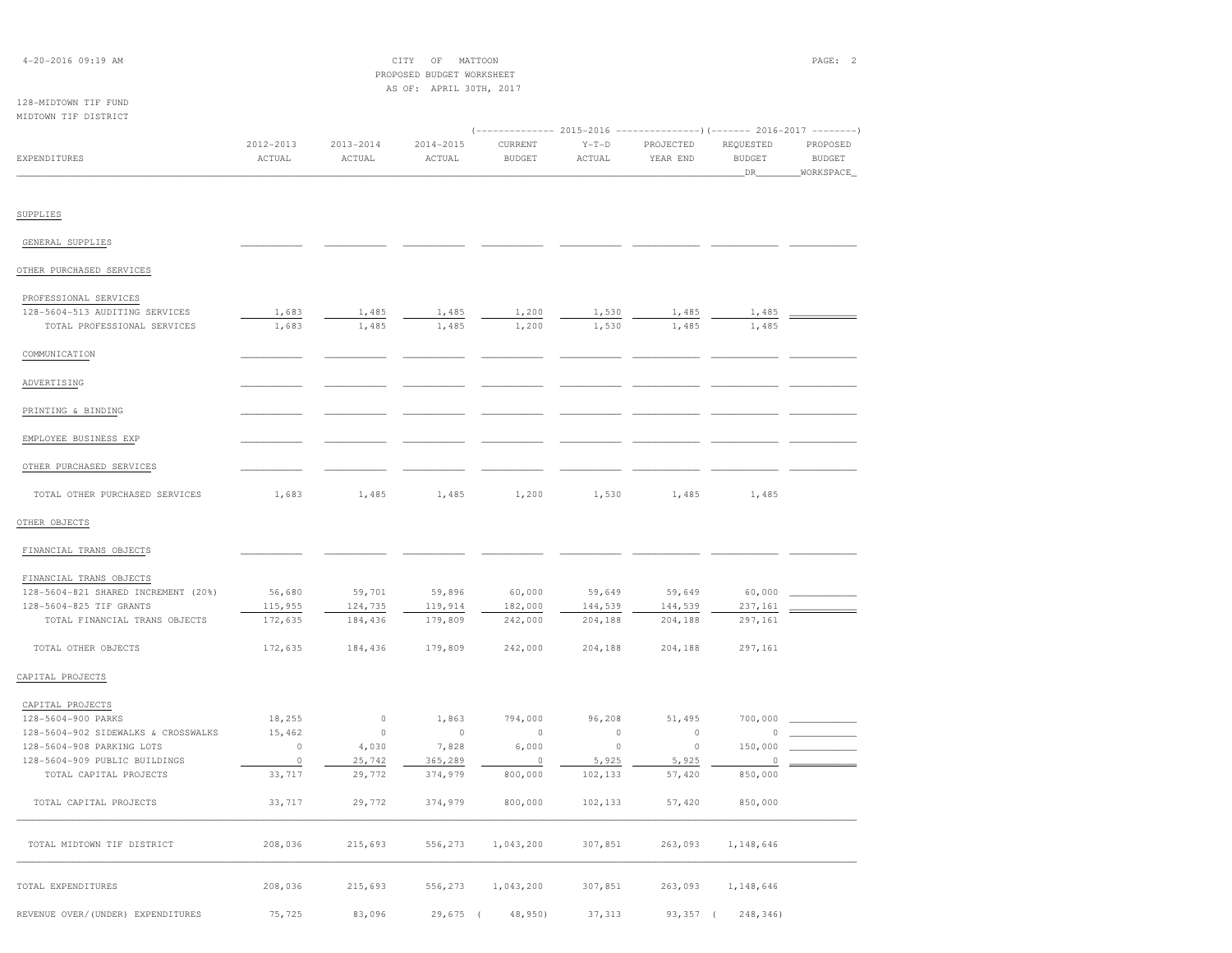| $4 - 20 - 2016$ 09:19 AM       |           |           | MATTOON<br>CITY<br>OF     |         |         |                                                                          |           | PAGE: 3   |
|--------------------------------|-----------|-----------|---------------------------|---------|---------|--------------------------------------------------------------------------|-----------|-----------|
|                                |           |           | PROPOSED BUDGET WORKSHEET |         |         |                                                                          |           |           |
|                                |           |           | AS OF: APRIL 30TH, 2017   |         |         |                                                                          |           |           |
| 128-MIDTOWN TIF FUND           |           |           |                           |         |         |                                                                          |           |           |
| MIDTOWN TIF DISTRICT           |           |           |                           |         |         |                                                                          |           |           |
|                                |           |           |                           |         |         | (-------------- 2015-2016 ----------------) (------- 2016-2017 --------) |           |           |
|                                | 2012-2013 | 2013-2014 | 2014-2015                 | CURRENT | $Y-T-D$ | PROJECTED                                                                | REQUESTED | PROPOSED  |
| EXPENDITURES                   | ACTUAL    | ACTUAL    | ACTUAL                    | BUDGET  | ACTUAL  | YEAR END                                                                 | BUDGET    | BUDGET    |
|                                |           |           |                           |         |         |                                                                          | DR.       | WORKSPACE |
|                                |           |           |                           |         |         |                                                                          |           |           |
| OTHER FINANCING SOURCES        |           |           |                           |         |         |                                                                          |           |           |
|                                |           |           |                           |         |         |                                                                          |           |           |
|                                |           |           |                           |         |         |                                                                          |           |           |
| REVENUES & OTHER SOURCES OVER/ |           |           |                           |         |         |                                                                          |           |           |

(UNDER) EXPENDITURES & OTHER (USES) 75,725 83,096 29,675 ( 48,950) 37,313 93,357 ( 248,346)

\*\*\* END OF REPORT \*\*\*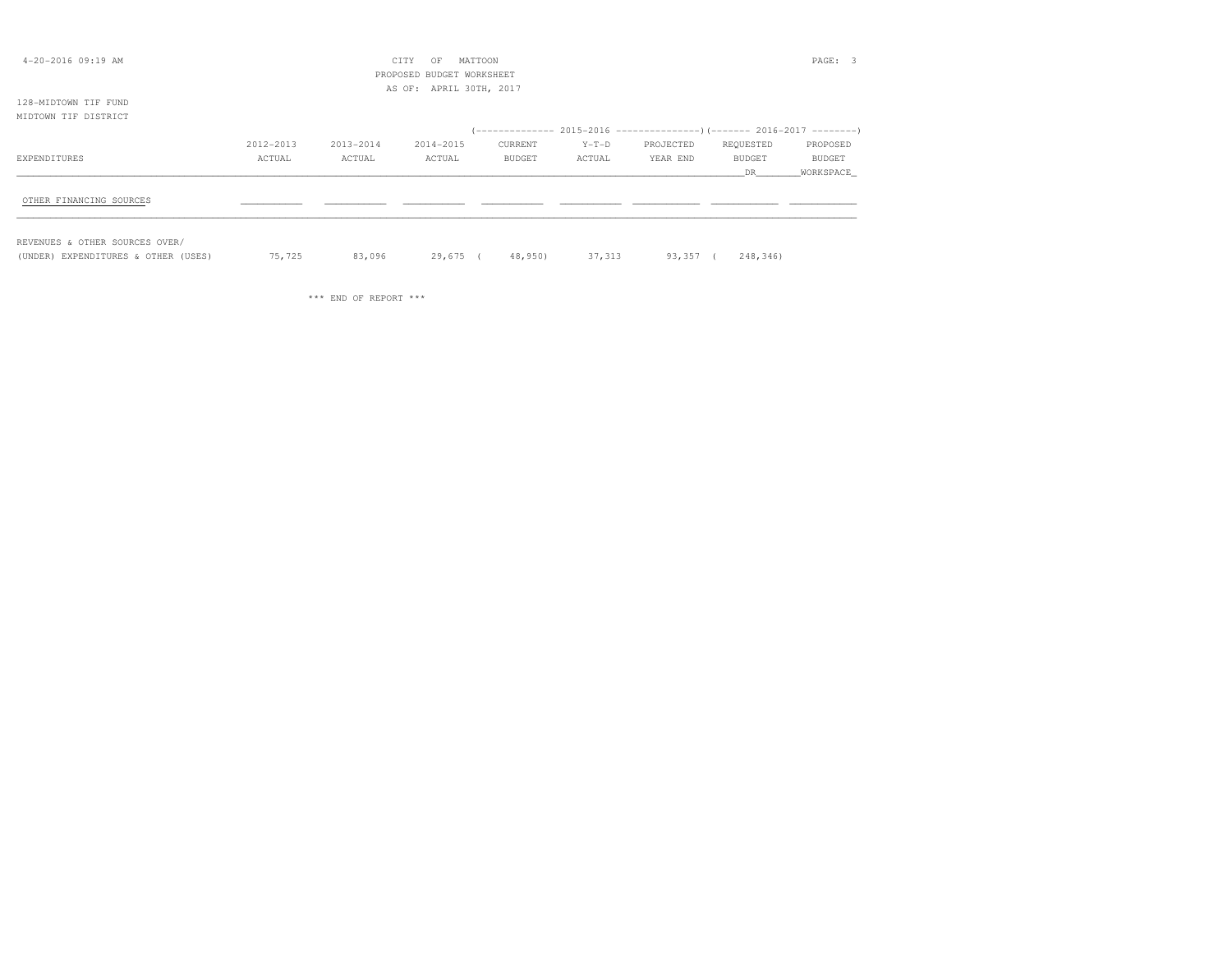| $4 - 20 - 2016$ 09:19 AM |  |  |
|--------------------------|--|--|
|--------------------------|--|--|

# 4-20-2016 09:19 AM CITY OF MATTOON PAGE: 1 PROPOSED BUDGET WORKSHEETAS OF: APRIL 30TH, 2017

# 130-CAPITAL PROJECT FUND

|                                         | 2012-2013 | 2013-2014 | 2014-2015 | CURRENT       | $Y-T-D$ | PROJECTED | REQUESTED     | PROPOSED      |
|-----------------------------------------|-----------|-----------|-----------|---------------|---------|-----------|---------------|---------------|
| <b>REVENUES</b>                         | ACTUAL    | ACTUAL    | ACTUAL    | <b>BUDGET</b> | ACTUAL  | YEAR END  | <b>BUDGET</b> | <b>BUDGET</b> |
|                                         |           |           |           |               |         |           | DR            | WORKSPACE     |
| INTERGOVERNMENTAL REV                   |           |           |           |               |         |           |               |               |
| FEDERAL GOVT GRANTS                     |           |           |           |               |         |           |               |               |
| STATE GOVT GRANTS                       |           |           |           |               |         |           |               |               |
| 130-4323-023 STATE CAPITAL GRANTS       | 526,657   | $\circ$   | 198,345   | 469,000       | 412,144 | 413,390   | $\circ$       |               |
| TOTAL STATE GOVT GRANTS                 | 526,657   | $\circ$   | 198,345   | 469,000       | 412,144 | 413,390   | $\circ$       |               |
| TOTAL INTERGOVERNMENTAL REV             | 526,657   | $\circ$   | 198,345   | 469,000       | 412,144 | 413,390   | $\circ$       |               |
| INVESTMENT EARNINGS                     |           |           |           |               |         |           |               |               |
| INTEREST EARNINGS                       |           |           |           |               |         |           |               |               |
| 130-4610-010 INTEREST EARNINGS          | 4,378     | 1,854     | 1,968     | 1,000         | 4,026   | 4,593     | 4,000         |               |
| TOTAL INTEREST EARNINGS                 | 4,378     | 1,854     | 1,968     | 1,000         | 4,026   | 4,593     | 4,000         |               |
| RENTS & ROYALTIES                       |           |           |           |               |         |           |               |               |
| 130-4650-010 FARM INCOME                | 23,073    | 19,379    | 19,501    | 19,000        | 17,473  | 17,473    | 17,500        |               |
| TOTAL RENTS & ROYALTIES                 | 23,073    | 19,379    | 19,501    | 19,000        | 17,473  | 17,473    | 17,500        |               |
| TOTAL INVESTMENT EARNINGS               | 27,450    | 21,233    | 21,469    | 20,000        | 21,499  | 22,066    | 21,500        |               |
| CONTRIB & OTHER MISC REV                |           |           |           |               |         |           |               |               |
| CONTRIBUTIONS & MISC REV                |           |           |           |               |         |           |               |               |
| 130-4805-023 CONTRIBUTIONS & OTHER MISC | 18,102    | 6,001     | 1,330     | 32,500        | 34,556  | 15,453    | 0             |               |
| TOTAL CONTRIBUTIONS & MISC REV          | 18,102    | 6,001     | 1,330     | 32,500        | 34,556  | 15,453    | $\cap$        |               |
| CONTRIBUTIONS & MISC REV                |           |           |           |               |         |           |               |               |
| TOTAL CONTRIB & OTHER MISC REV          | 18,102    | 6,001     | 1,330     | 32,500        | 34,556  | 15,453    | $\circ$       |               |
| TOTAL REVENUES                          | 572,209   | 27,234    | 221,144   | 521,500       | 468,199 | 450,910   | 21,500        |               |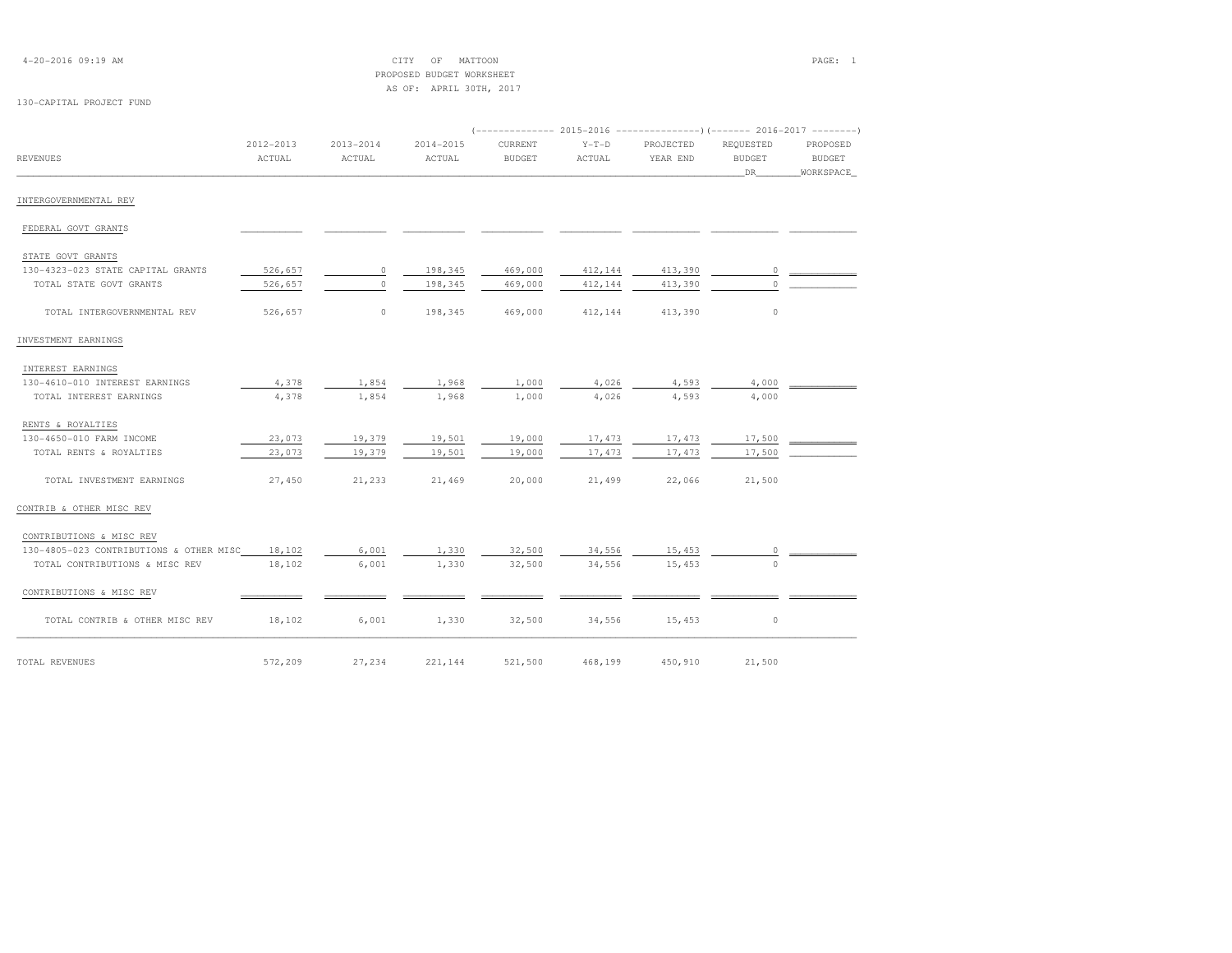| $4 - 20 - 2016$ 09:19 AM          |               |                | CITY<br>MATTOON<br>OF     |                                                                        |         |           |               | PAGE: 2       |
|-----------------------------------|---------------|----------------|---------------------------|------------------------------------------------------------------------|---------|-----------|---------------|---------------|
|                                   |               |                | PROPOSED BUDGET WORKSHEET |                                                                        |         |           |               |               |
|                                   |               |                | AS OF: APRIL 30TH, 2017   |                                                                        |         |           |               |               |
| 130-CAPITAL PROJECT FUND          |               |                |                           |                                                                        |         |           |               |               |
| FINANCIAL ADMINISTRATION          |               |                |                           |                                                                        |         |           |               |               |
|                                   |               |                |                           | (-------------- 2015-2016 ---------------)(------- 2016-2017 --------) |         |           |               |               |
|                                   | $2012 - 2013$ | $2013 - 2014$  | 2014-2015                 | CURRENT                                                                | $Y-T-D$ | PROJECTED | REQUESTED     | PROPOSED      |
| <b>EXPENDITURES</b>               | ACTUAL        | ACTUAL         | ACTUAL                    | <b>BUDGET</b>                                                          | ACTUAL  | YEAR END  | <b>BUDGET</b> | <b>BUDGET</b> |
|                                   |               |                |                           |                                                                        |         |           | DR.           | WORKSPACE     |
|                                   |               |                |                           |                                                                        |         |           |               |               |
|                                   |               |                |                           |                                                                        |         |           |               |               |
| OTHER PURCHASED SERVICES          |               |                |                           |                                                                        |         |           |               |               |
|                                   |               |                |                           |                                                                        |         |           |               |               |
| PROFESSIONAL SERVICES             |               |                |                           |                                                                        |         |           |               |               |
|                                   |               |                |                           |                                                                        |         |           |               |               |
| OTHER OBJECTS                     |               |                |                           |                                                                        |         |           |               |               |
|                                   |               |                |                           |                                                                        |         |           |               |               |
| FINANCIAL TRANS OBJECTS           |               |                |                           |                                                                        |         |           |               |               |
| 130-5150-811 BANK SERVICE CHARGES | 1             | $\overline{0}$ | $\circ$                   | $\circ$                                                                | 5       | 5         |               |               |
| 130-5150-816 FARM EXPENSES        | 1,748         | 7,053          | 2,182                     | 5,000                                                                  | 1,683   | 2,251     | 4,000         |               |
| TOTAL FINANCIAL TRANS OBJECTS     | 1,749         | 7,053          | 2,182                     | 5,000                                                                  | 1,688   | 2,256     | 4,000         |               |
|                                   |               |                |                           |                                                                        |         |           |               |               |
| TOTAL OTHER OBJECTS               | 1,749         | 7,053          | 2,182                     | 5,000                                                                  | 1,688   | 2,256     | 4,000         |               |
|                                   |               |                |                           |                                                                        |         |           |               |               |
|                                   |               |                |                           |                                                                        |         |           |               |               |
| TOTAL FINANCIAL ADMINISTRATION    | 1,749         | 7,053          | 2,182                     | 5,000                                                                  | 1,688   | 2,256     | 4,000         |               |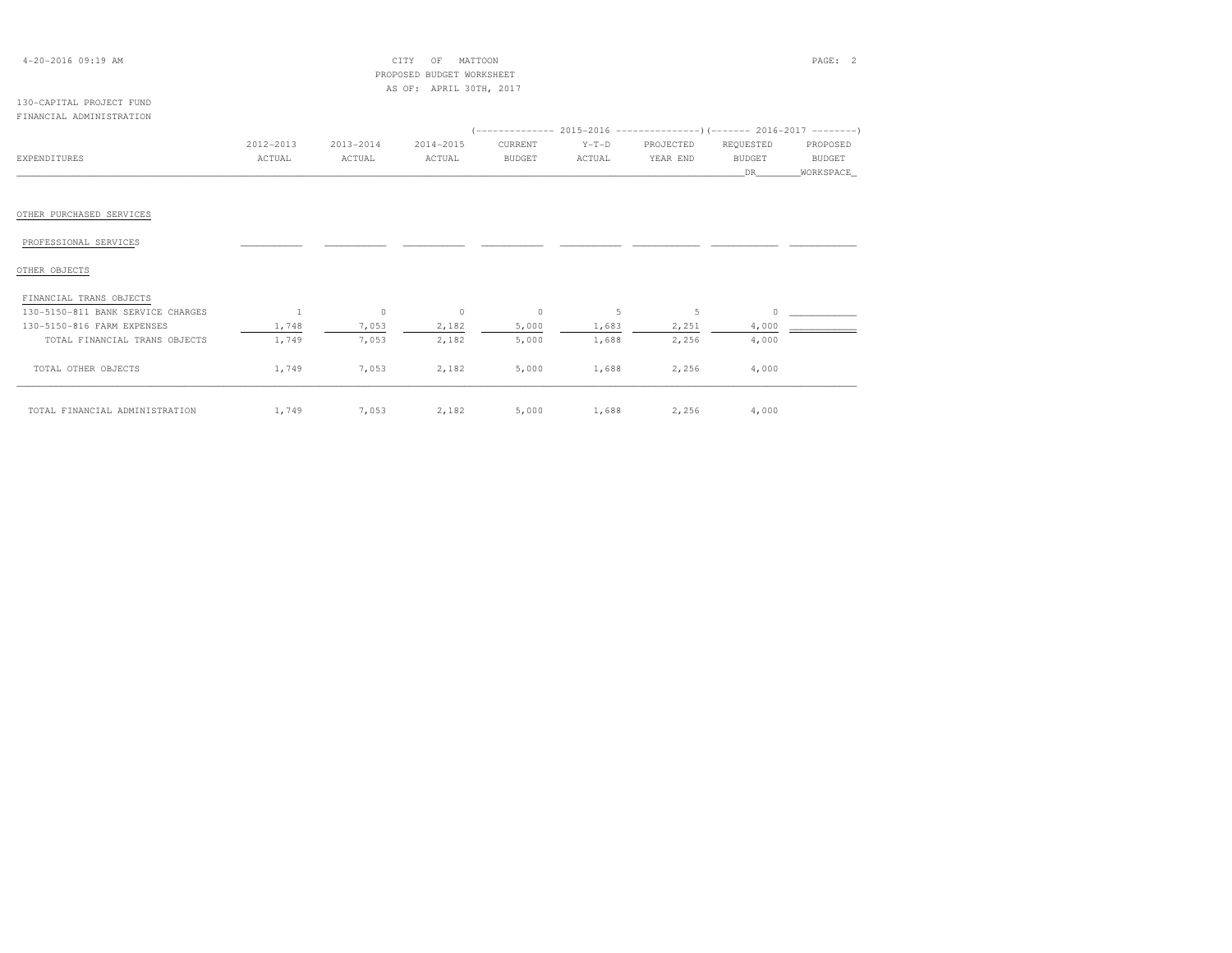|  | $4 - 20 - 2016$ 09:19 AM |  |
|--|--------------------------|--|
|--|--------------------------|--|

# 4-20-2016 09:19 AM CITY OF MATTOON PAGE: 3 PROPOSED BUDGET WORKSHEETAS OF: APRIL 30TH, 2017

## 130-CAPITAL PROJECT FUNDPOLICE ADMINISTRATION

| L OLICE INDIIINIU INII LON    |           |           |           |               |         |           |               |           |
|-------------------------------|-----------|-----------|-----------|---------------|---------|-----------|---------------|-----------|
|                               |           |           |           |               |         |           |               |           |
|                               | 2012-2013 | 2013-2014 | 2014-2015 | CURRENT       | $Y-T-D$ | PROJECTED | REQUESTED     | PROPOSED  |
| EXPENDITURES                  | ACTUAL    | ACTUAL    | ACTUAL    | <b>BUDGET</b> | ACTUAL  | YEAR END  | <b>BUDGET</b> | BUDGET    |
|                               |           |           |           |               |         |           | DR.           | WORKSPACE |
|                               |           |           |           |               |         |           |               |           |
| PROPERTY                      |           |           |           |               |         |           |               |           |
| BUILDINGS                     |           |           |           |               |         |           |               |           |
| 130-5211-720 POLICE BUILDINGS | 68,292    | 47,065    | 81,980    | 150,000       | 9,940   | 9,940     | 35,000        |           |
| TOTAL BUILDINGS               | 68,292    | 47,065    | 81,980    | 150,000       | 9,940   | 9,940     | 35,000        |           |
| TOTAL PROPERTY                | 68,292    | 47,065    | 81,980    | 150,000       | 9,940   | 9,940     | 35,000        |           |
| TOTAL POLICE ADMINISTRATION   | 68,292    | 47,065    | 81,980    | 150,000       | 9,940   | 9,940     | 35,000        |           |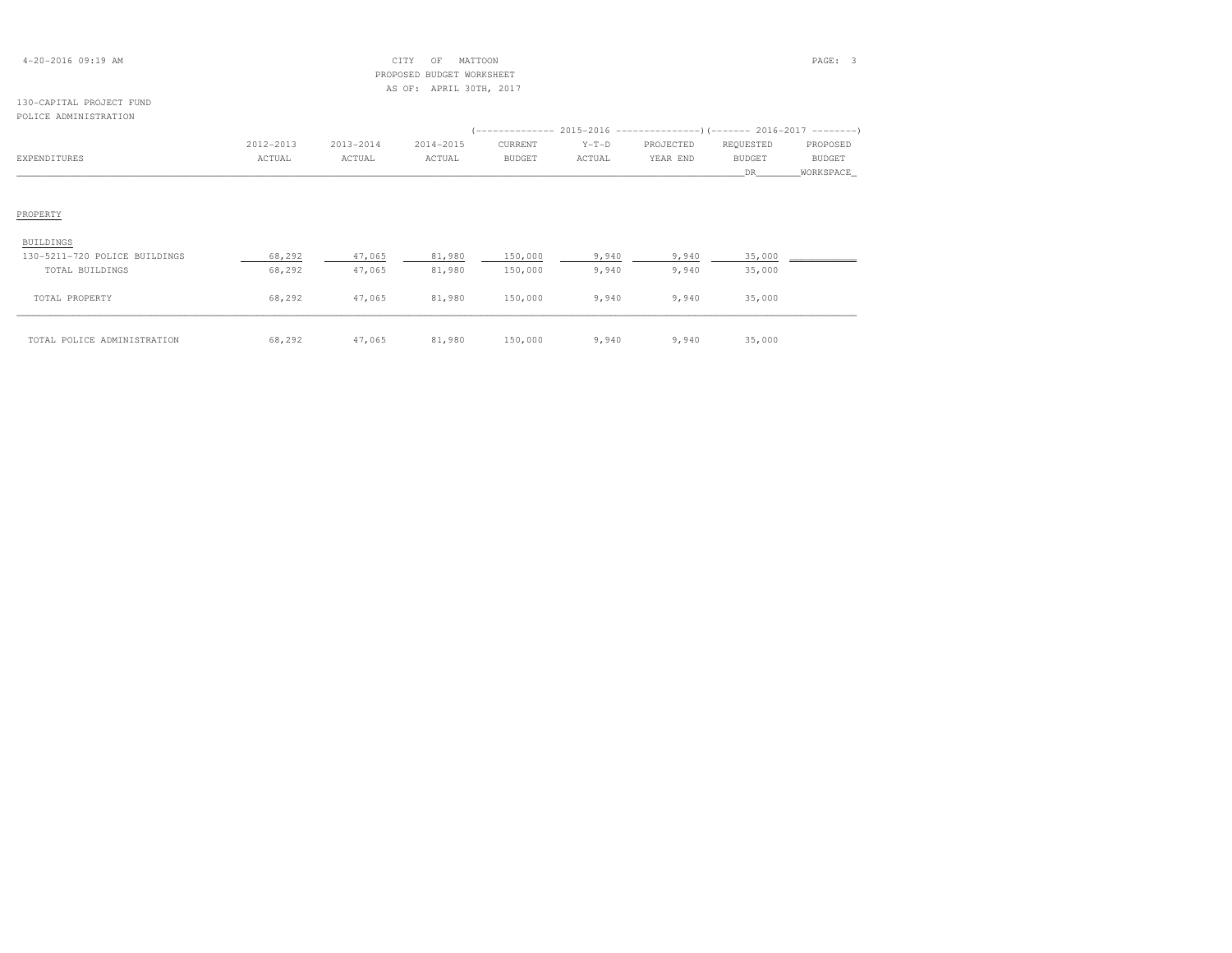| $4 - 20 - 2016$ 09:19 AM |  |
|--------------------------|--|
|--------------------------|--|

# $CITY$  OF MATTOON PAGE: 4 PROPOSED BUDGET WORKSHEETAS OF: APRIL 30TH, 2017

## 130-CAPITAL PROJECT FUNDFIRE ADMINISTRATION

|                             |           |           |           |         |         | $(----------2015-2016$ ---------------) (------- 2016-2017 -------) |               |           |  |  |
|-----------------------------|-----------|-----------|-----------|---------|---------|---------------------------------------------------------------------|---------------|-----------|--|--|
|                             | 2012-2013 | 2013-2014 | 2014-2015 | CURRENT | $Y-T-D$ | PROJECTED                                                           | REQUESTED     | PROPOSED  |  |  |
| EXPENDITURES                | ACTUAL    | ACTUAL    | ACTUAL    | BUDGET  | ACTUAL  | YEAR END                                                            | <b>BUDGET</b> | BUDGET    |  |  |
|                             |           |           |           |         |         |                                                                     | DR.           | WORKSPACE |  |  |
| PROPERTY                    |           |           |           |         |         |                                                                     |               |           |  |  |
| BUILDINGS                   |           |           |           |         |         |                                                                     |               |           |  |  |
| 130-5241-720 FIRE BUILDINGS | 8,581     | 17,220    |           | 25,000  | 64,552  | 57,240                                                              | 25,000        |           |  |  |
| TOTAL BUILDINGS             | 8,581     | 17,220    | $\circ$   | 25,000  | 64,552  | 57,240                                                              | 25,000        |           |  |  |
| TOTAL PROPERTY              | 8,581     | 17,220    | $\circ$   | 25,000  | 64,552  | 57,240                                                              | 25,000        |           |  |  |
| TOTAL FIRE ADMINISTRATION   | 8,581     | 17,220    | $\circ$   | 25,000  | 64,552  | 57,240                                                              | 25,000        |           |  |  |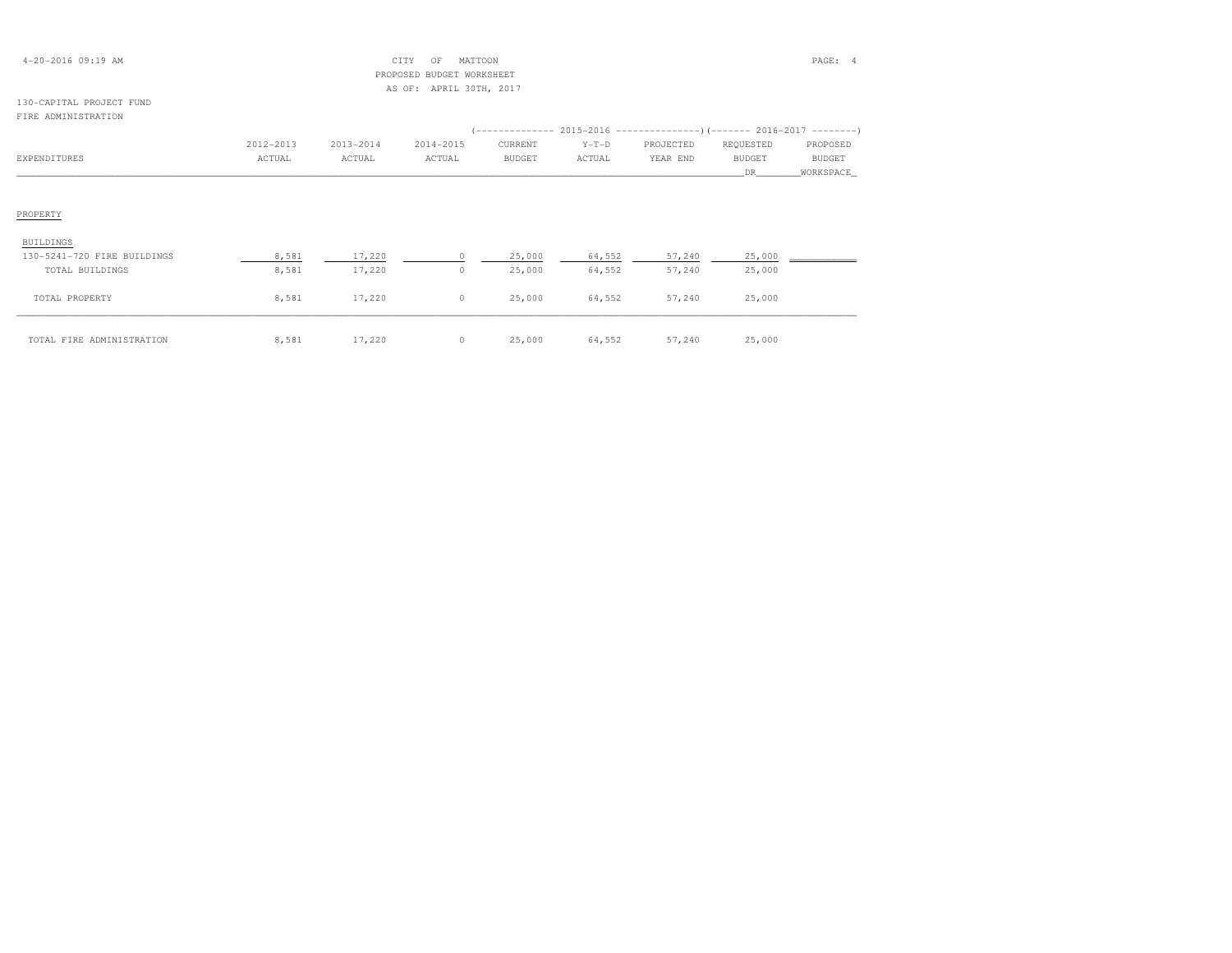| $4 - 20 - 2016$ 09:19 AM                | CITY<br>MATTOON<br>OF<br>PROPOSED<br>BUDGET WORKSHEET<br>AS OF: APRIL 30TH, 2017 |               |           |               |         |           |               |               |
|-----------------------------------------|----------------------------------------------------------------------------------|---------------|-----------|---------------|---------|-----------|---------------|---------------|
| 130-CAPITAL PROJECT FUND                |                                                                                  |               |           |               |         |           |               |               |
| <b>STREETS</b>                          |                                                                                  |               |           |               |         |           |               |               |
|                                         |                                                                                  |               |           |               |         |           |               |               |
|                                         | 2012-2013                                                                        | $2013 - 2014$ | 2014-2015 | CURRENT       | $Y-T-D$ | PROJECTED | REQUESTED     | PROPOSED      |
| <b>EXPENDITURES</b>                     | ACTUAL                                                                           | ACTUAL        | ACTUAL    | <b>BUDGET</b> | ACTUAL  | YEAR END  | <b>BUDGET</b> | <b>BUDGET</b> |
|                                         |                                                                                  |               |           |               |         |           | DR.           | WORKSPACE     |
|                                         |                                                                                  |               |           |               |         |           |               |               |
| PROPERTY                                |                                                                                  |               |           |               |         |           |               |               |
| <b>BUILDINGS</b>                        |                                                                                  |               |           |               |         |           |               |               |
| 130-5321-720 PUBLIC WORKS BUILDINGS     | $\Omega$                                                                         | 105,317       | 20,000    | 2,900,000     | 212,209 | 176,816   | 2,900,000     |               |
| TOTAL BUILDINGS                         | $\circ$                                                                          | 105,317       | 20,000    | 2,900,000     | 212,209 | 176,816   | 2,900,000     |               |
| IMPROVEMENTS-NOT BLDNGS                 |                                                                                  |               |           |               |         |           |               |               |
| 130-5321-730 IMPROVEMENTS OTHER THAN BL | 71,946                                                                           | 150,768       | 232,719   | 602,000       | 524,607 | 527,626   | 154,000       |               |
| TOTAL IMPROVEMENTS-NOT BLDNGS           | 71,946                                                                           | 150,768       | 232,719   | 602,000       | 524,607 | 527,626   | 154,000       |               |
| TOTAL PROPERTY                          | 71,946                                                                           | 256,085       | 252,719   | 3,502,000     | 736,816 | 704,442   | 3,054,000     |               |

| TOTAL STREETS | 71,946 | 256,085 | 252,719 | 3,502,000 | 736,816 | 704,442 | 3,054,000 |
|---------------|--------|---------|---------|-----------|---------|---------|-----------|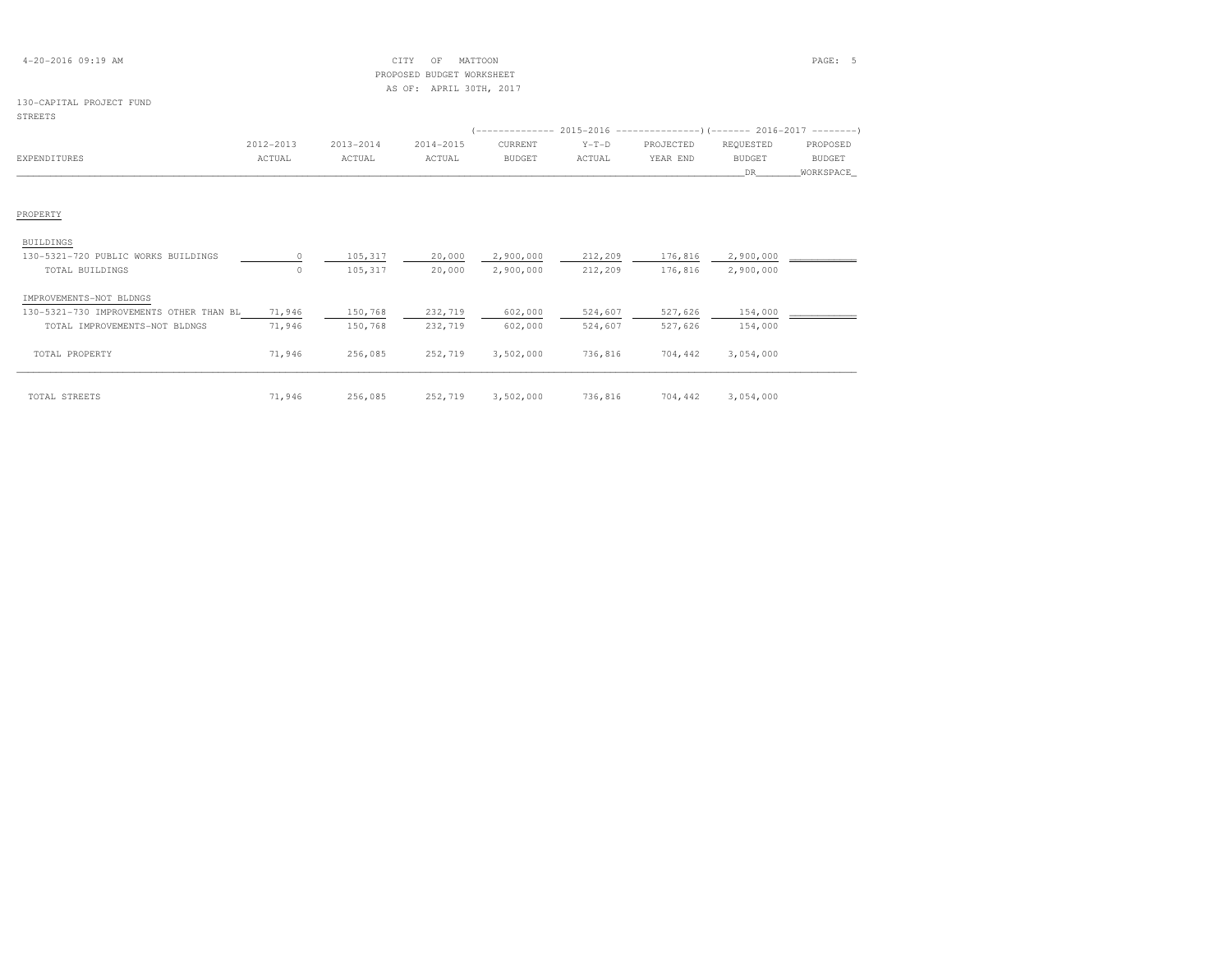| $4 - 20 - 2016$ 09:19 AM |  |  |
|--------------------------|--|--|
|--------------------------|--|--|

# $\begin{array}{ccc} \text{CITY} & \text{OF} & \text{MATION} \end{array}$  PROPOSED BUDGET WORKSHEETAS OF: APRIL 30TH, 2017

## 130-CAPITAL PROJECT FUNDSTORM DRAINAGE

| JIUN'I DNAINAGE                         |           |           |           |               |         |                                                            |               |               |
|-----------------------------------------|-----------|-----------|-----------|---------------|---------|------------------------------------------------------------|---------------|---------------|
|                                         |           |           |           |               |         | $(-------- 2015-2016 --------- 0(---- 2016-2017 ------ 1)$ |               |               |
|                                         | 2012-2013 | 2013-2014 | 2014-2015 | CURRENT       | $Y-T-D$ | PROJECTED                                                  | REQUESTED     | PROPOSED      |
| EXPENDITURES                            | ACTUAL    | ACTUAL    | ACTUAL    | <b>BUDGET</b> | ACTUAL  | YEAR END                                                   | <b>BUDGET</b> | <b>BUDGET</b> |
|                                         |           |           |           |               |         |                                                            | DR            | WORKSPACE     |
|                                         |           |           |           |               |         |                                                            |               |               |
|                                         |           |           |           |               |         |                                                            |               |               |
| PROPERTY                                |           |           |           |               |         |                                                            |               |               |
|                                         |           |           |           |               |         |                                                            |               |               |
| IMPROVEMENTS-NOT BLDNGS                 |           |           |           |               |         |                                                            |               |               |
| 130-5328-730 IMPROVEMENTS OTHER THAN BL | 3,987     | 144,916   | 494,586   | 275,000       | 20,066  | 20,065                                                     | 87,500        |               |
| TOTAL IMPROVEMENTS-NOT BLDNGS           | 3,987     | 144,916   | 494,586   | 275,000       | 20,066  | 20,065                                                     | 87,500        |               |
|                                         |           |           |           |               |         |                                                            |               |               |
| TOTAL PROPERTY                          | 3,987     | 144,916   | 494,586   | 275,000       | 20,066  | 20,065                                                     | 87,500        |               |
|                                         |           |           |           |               |         |                                                            |               |               |
|                                         |           |           |           |               |         |                                                            |               |               |

| STORM DRAINAGE<br>TOTAL | 987ء | 144,916 | 494,586<br>. | 275,000 | 20,066<br>. | 20,065<br>. | 7,500 |
|-------------------------|------|---------|--------------|---------|-------------|-------------|-------|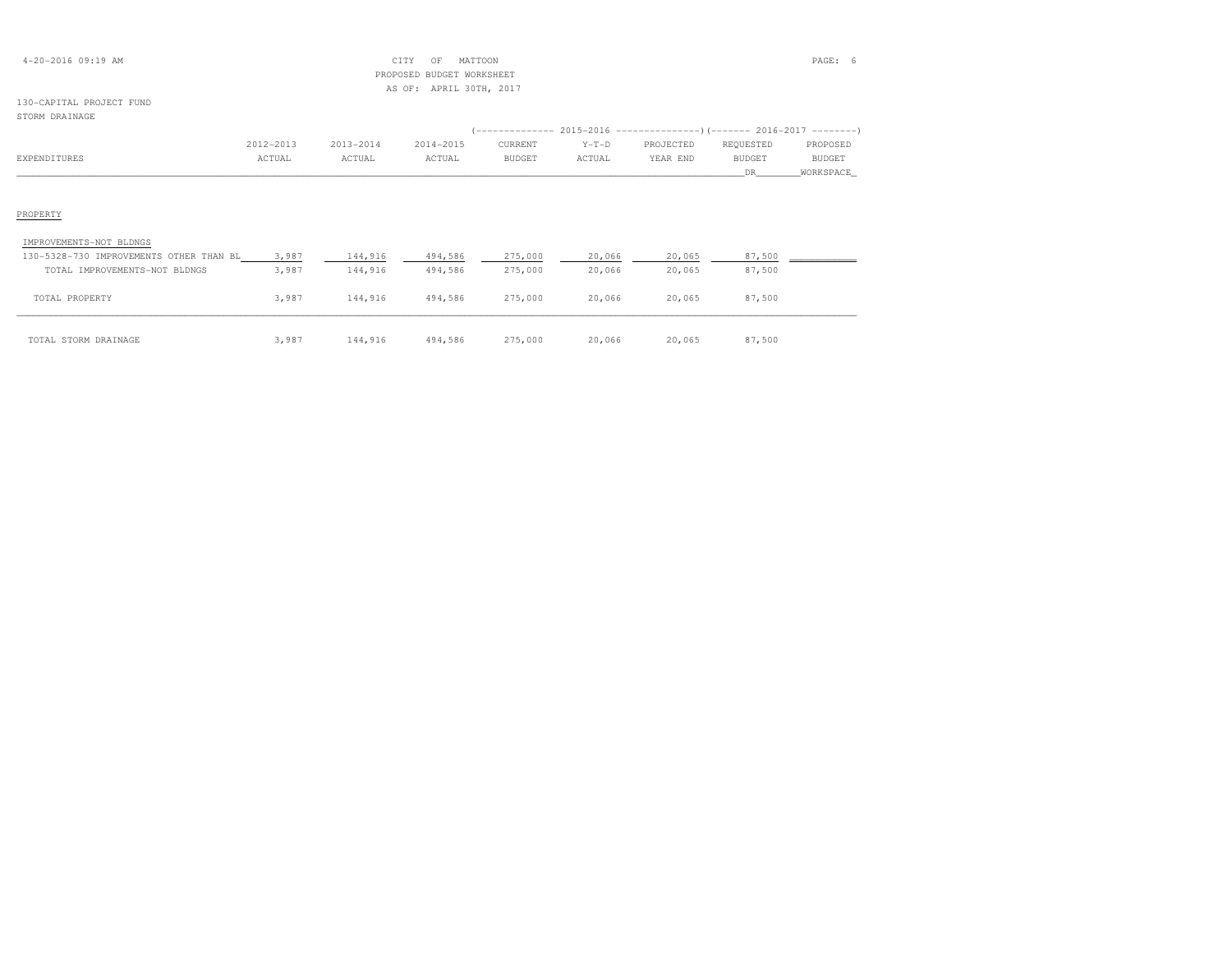| 4-20-2016 09:19 AM                      |           |           | CITY<br>OF<br>MATTOON     |          |         |           |               | PAGE:      |
|-----------------------------------------|-----------|-----------|---------------------------|----------|---------|-----------|---------------|------------|
|                                         |           |           | PROPOSED BUDGET WORKSHEET |          |         |           |               |            |
|                                         |           |           | AS OF: APRIL 30TH, 2017   |          |         |           |               |            |
| 130-CAPITAL PROJECT FUND                |           |           |                           |          |         |           |               |            |
| ENGINEERING ALLOCATION                  |           |           |                           |          |         |           |               |            |
|                                         |           |           |                           |          |         |           |               |            |
|                                         | 2012-2013 | 2013-2014 | 2014-2015                 | CURRENT  | $Y-T-D$ | PROJECTED | REQUESTED     | PROPOSED   |
| EXPENDITURES                            | ACTUAL    | ACTUAL    | ACTUAL                    | BUDGET   | ACTUAL  | YEAR END  | <b>BUDGET</b> | BUDGET     |
|                                         |           |           |                           |          |         |           | DR.           | WORKSPACE_ |
|                                         |           |           |                           |          |         |           |               |            |
|                                         |           |           |                           |          |         |           |               |            |
| PERSONNEL SERVICES                      |           |           |                           |          |         |           |               |            |
|                                         |           |           |                           |          |         |           |               |            |
| SALARIES & WAGES                        |           |           |                           |          |         |           |               |            |
| 130-5356-111 ENGINEERING SALARIES ALLOC | 24,351    | 465       |                           | $\Omega$ | $\circ$ | $\Omega$  |               |            |
| TOTAL SALARIES & WAGES                  | 24,351    | 465       | $\circ$                   | $\circ$  | $\circ$ | $\cap$    | $\Omega$      |            |
|                                         |           |           |                           |          |         |           |               |            |
| TOTAL PERSONNEL SERVICES                | 24,351    | 465       | $\circ$                   | $\circ$  | $\circ$ | $\circ$   | $\circ$       |            |
|                                         |           |           |                           |          |         |           |               |            |

\_\_\_\_\_\_\_\_\_\_\_\_\_\_\_\_\_\_\_\_\_\_\_\_\_\_\_\_\_\_\_\_\_\_\_\_\_\_\_\_\_\_\_\_\_\_\_\_\_\_\_\_\_\_\_\_\_\_\_\_\_\_\_\_\_\_\_\_\_\_\_\_\_\_\_\_\_\_\_\_\_\_\_\_\_\_\_\_\_\_\_\_\_\_\_\_\_\_\_\_\_\_\_\_\_\_\_\_\_\_\_\_\_\_\_\_\_\_\_\_\_\_\_\_\_\_\_\_\_\_\_\_\_\_\_\_\_\_\_\_\_\_\_\_\_\_\_\_\_\_ TOTAL ENGINEERING ALLOCATION 24,351 465 0 0 0 0 0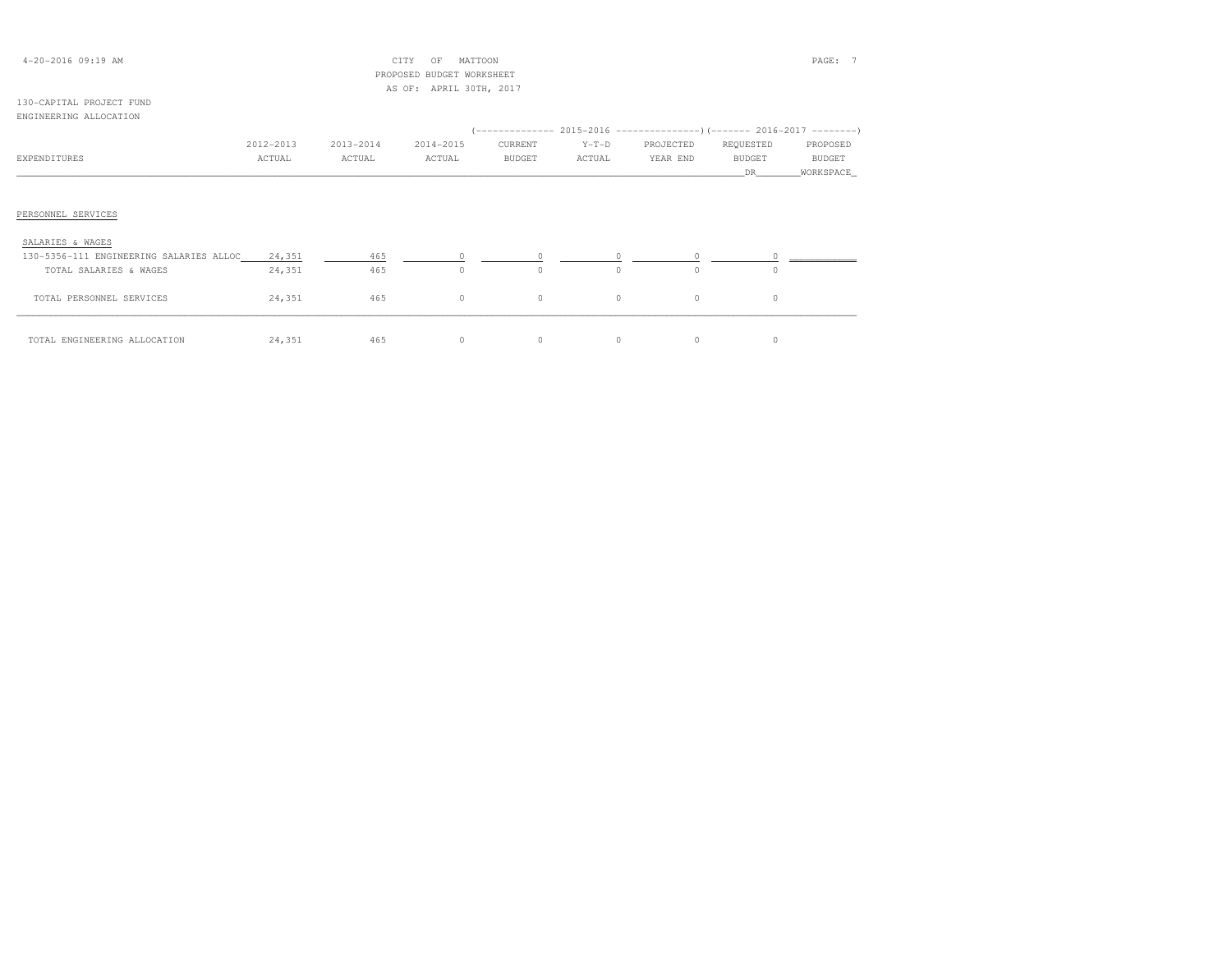|  | $4 - 20 - 2016$ 09:19 AM |  |  |
|--|--------------------------|--|--|
|--|--------------------------|--|--|

# 4-20-2016 09:19 AM CITY OF MATTOON PAGE: 8 PROPOSED BUDGET WORKSHEETAS OF: APRIL 30TH, 2017

# 130-CAPITAL PROJECT FUND

| CITY HALL                        |           |           |           |               |         |                                                                                        |               |             |
|----------------------------------|-----------|-----------|-----------|---------------|---------|----------------------------------------------------------------------------------------|---------------|-------------|
|                                  | 2012-2013 | 2013-2014 | 2014-2015 | CURRENT       | $Y-T-D$ | (-------------- 2015-2016 ----------------) (------- 2016-2017 ---------)<br>PROJECTED | REQUESTED     | PROPOSED    |
| EXPENDITURES                     | ACTUAL    | ACTUAL    | ACTUAL    | <b>BUDGET</b> | ACTUAL  | YEAR END                                                                               | <b>BUDGET</b> | BUDGET      |
|                                  |           |           |           |               |         |                                                                                        | DR.           | _WORKSPACE_ |
|                                  |           |           |           |               |         |                                                                                        |               |             |
| PROPERTY                         |           |           |           |               |         |                                                                                        |               |             |
| BUILDINGS                        |           |           |           |               |         |                                                                                        |               |             |
| 130-5382-721 BUILDINGS & GROUNDS |           | 57,137    | 1,350     | 58,000        | 63,603  | 58,406                                                                                 | 90,000        |             |
| TOTAL BUILDINGS                  | $\circ$   | 57,137    | 1,350     | 58,000        | 63,603  | 58,406                                                                                 | 90,000        |             |
| TOTAL PROPERTY                   | $\circ$   | 57,137    | 1,350     | 58,000        | 63,603  | 58,406                                                                                 | 90,000        |             |
| TOTAL CITY HALL                  | $\circ$   | 57,137    | 1,350     | 58,000        | 63,603  | 58,406                                                                                 | 90,000        |             |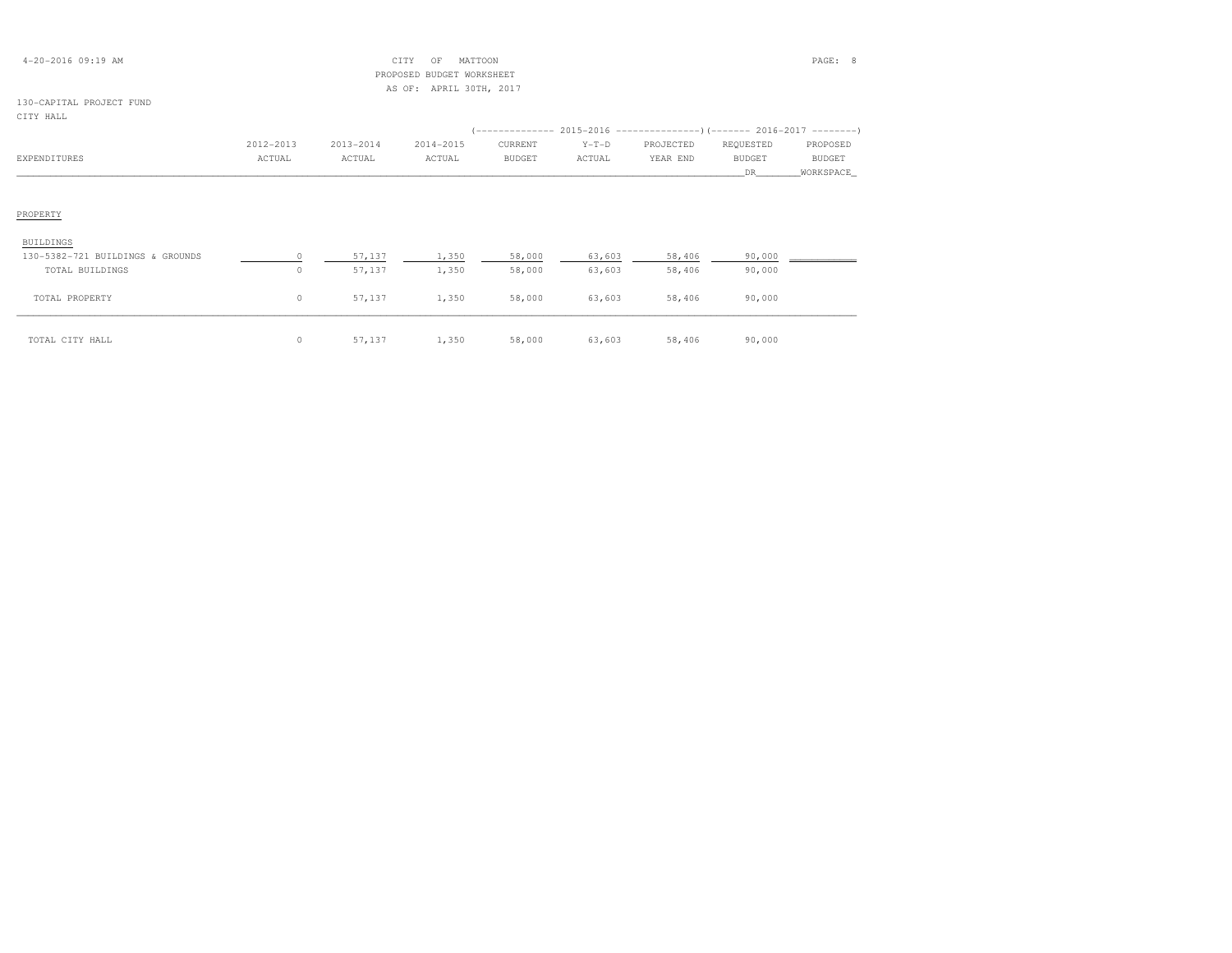| $4 - 20 - 2016$ 09:19 AM          |           |           | CITY<br>MATTOON<br>OF     |               |          |           |                                                                          | PAGE: 9       |
|-----------------------------------|-----------|-----------|---------------------------|---------------|----------|-----------|--------------------------------------------------------------------------|---------------|
|                                   |           |           | PROPOSED BUDGET WORKSHEET |               |          |           |                                                                          |               |
|                                   |           |           | AS OF: APRIL 30TH, 2017   |               |          |           |                                                                          |               |
| 130-CAPITAL PROJECT FUND          |           |           |                           |               |          |           |                                                                          |               |
| RAILROAD                          |           |           |                           |               |          |           |                                                                          |               |
|                                   |           |           |                           |               |          |           | (-------------- 2015-2016 ----------------)(------- 2016-2017 ---------) |               |
|                                   | 2012-2013 | 2013-2014 | 2014-2015                 | CURRENT       | $Y-T-D$  | PROJECTED | REQUESTED                                                                | PROPOSED      |
| EXPENDITURES                      | ACTUAL    | ACTUAL    | ACTUAL                    | <b>BUDGET</b> | ACTUAL   | YEAR END  | <b>BUDGET</b>                                                            | <b>BUDGET</b> |
|                                   |           |           |                           |               |          |           | DR.                                                                      | WORKSPACE     |
|                                   |           |           |                           |               |          |           |                                                                          |               |
| PROPERTY<br><b>BUILDINGS</b>      |           |           |                           |               |          |           |                                                                          |               |
| 130-5384-720 IC DEPOT RESTORATION | 281       | $\Omega$  | $\Omega$                  |               | $\Omega$ | $\Omega$  |                                                                          |               |
| TOTAL BUILDINGS                   | 281       | $\circ$   | $\circ$                   | 0             | $\Omega$ | $\Omega$  | $\cap$                                                                   |               |
|                                   |           |           |                           |               |          |           |                                                                          |               |
| TOTAL PROPERTY                    | 281       | $\circ$   | $\circ$                   | $\circ$       | $\circ$  | $\circ$   | $\circ$                                                                  |               |
|                                   |           |           |                           |               |          |           |                                                                          |               |
|                                   |           |           |                           |               |          |           |                                                                          |               |
| TOTAL RAILROAD                    | 281       | $\circ$   | $\circ$                   | $\circ$       | $\circ$  | $\circ$   | 0                                                                        |               |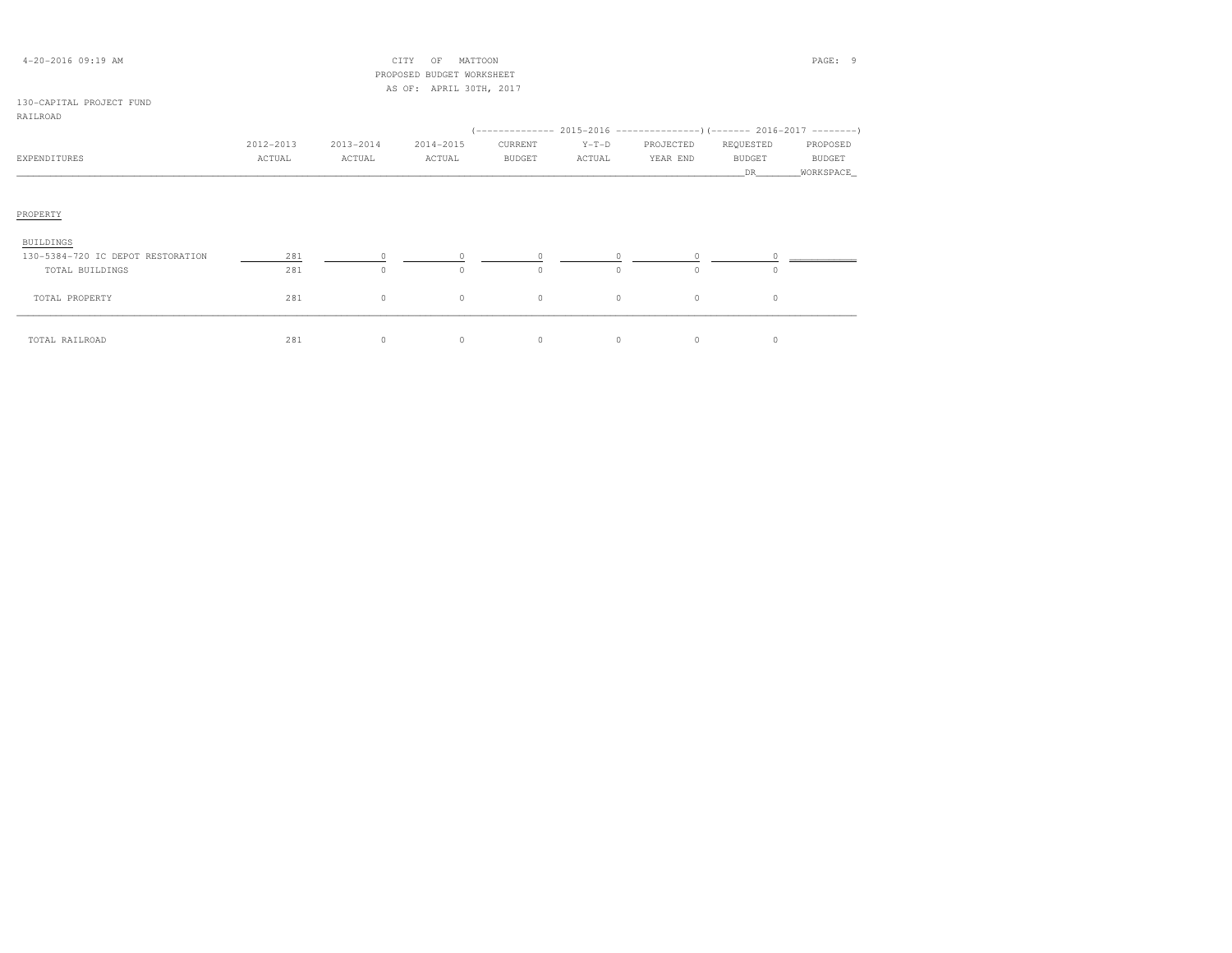| $4 - 20 - 2016$ 09:19 AM |  |  |
|--------------------------|--|--|
|--------------------------|--|--|

# $\begin{array}{ccc} \text{CITY} & \text{OF} & \text{MATION} \end{array}$  PROPOSED BUDGET WORKSHEETAS OF: APRIL 30TH, 2017

# 130-CAPITAL PROJECT FUNDCULTURE AND RECREATION

|                                     |           |           |           |         |         | (-------------- 2015-2016 ---------------) (------- 2016-2017 --------) |           |           |
|-------------------------------------|-----------|-----------|-----------|---------|---------|-------------------------------------------------------------------------|-----------|-----------|
|                                     | 2012-2013 | 2013-2014 | 2014-2015 | CURRENT | $Y-T-D$ | PROJECTED                                                               | REQUESTED | PROPOSED  |
| EXPENDITURES                        | ACTUAL    | ACTUAL    | ACTUAL    | BUDGET  | ACTUAL  | YEAR END                                                                | BUDGET    | BUDGET    |
|                                     |           |           |           |         |         |                                                                         | DR —      | WORKSPACE |
|                                     |           |           |           |         |         |                                                                         |           |           |
| PROPERTY                            |           |           |           |         |         |                                                                         |           |           |
| BUILDINGS                           |           |           |           |         |         |                                                                         |           |           |
| 130-5385-720 CULTURE AND RECREATION | 21,863    | 5,273     | 12,403    | 53,500  | 41,598  | 68,174                                                                  | 45,000    |           |
| TOTAL BUILDINGS                     | 21,863    | 5,273     | 12,403    | 53,500  | 41,598  | 68,174                                                                  | 45,000    |           |
| TOTAL PROPERTY                      | 21,863    | 5,273     | 12,403    | 53,500  | 41,598  | 68,174                                                                  | 45,000    |           |
| TOTAL CULTURE AND RECREATION        | 21,863    | 5,273     | 12,403    | 53,500  | 41,598  | 68,174                                                                  | 45,000    |           |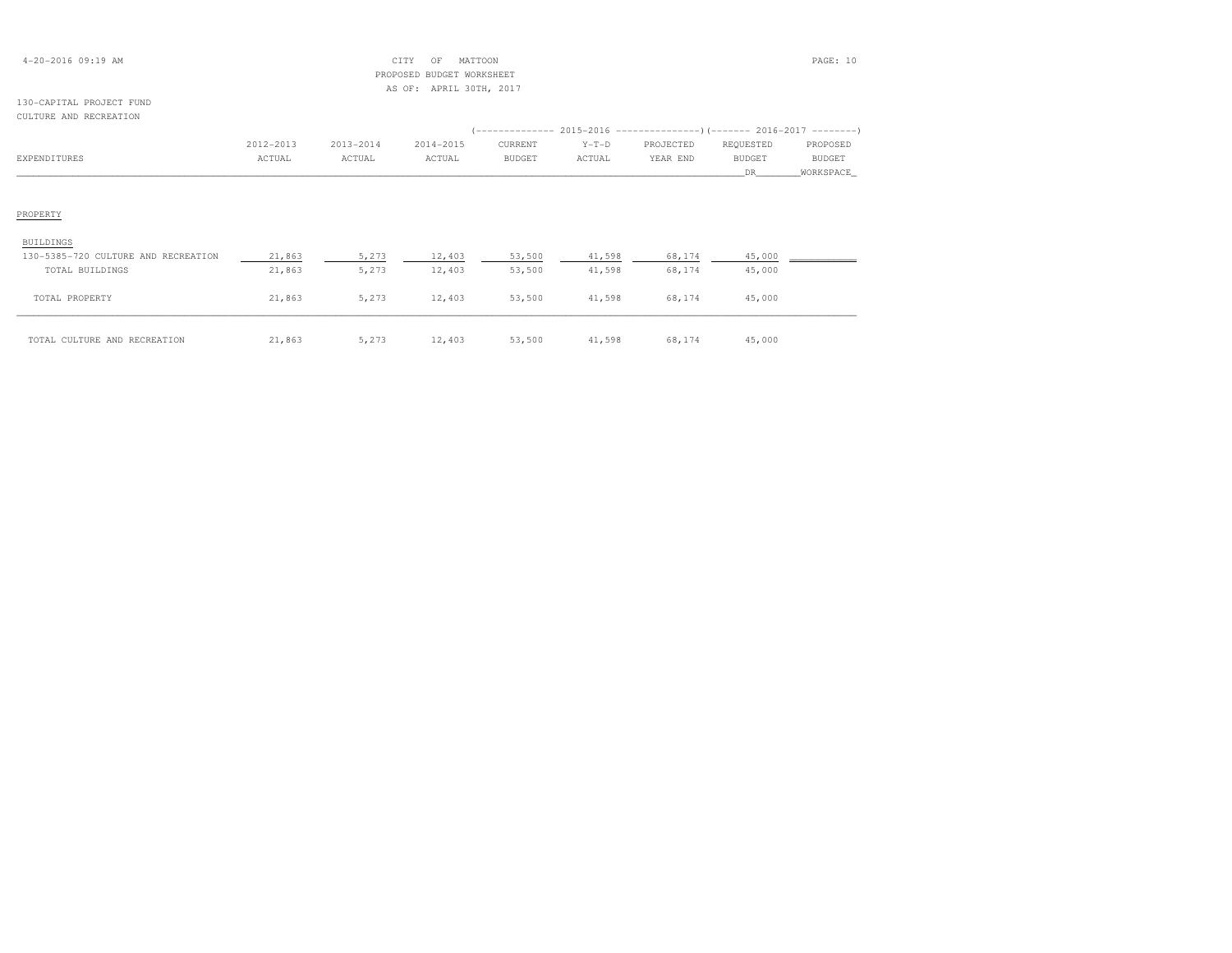|  | $4 - 20 - 2016$ 09:19 AM |  |  |
|--|--------------------------|--|--|
|--|--------------------------|--|--|

# $\text{CITY}$  OF MATTOON PAGE: 11 PROPOSED BUDGET WORKSHEETAS OF: APRIL 30TH, 2017

## 130-CAPITAL PROJECT FUNDCAPITAL OUTLAY

| CAFIIAD OUIDAI              |             |           |           |               |          |           |               |           |
|-----------------------------|-------------|-----------|-----------|---------------|----------|-----------|---------------|-----------|
|                             |             |           |           |               |          |           |               |           |
|                             | 2012-2013   | 2013-2014 | 2014-2015 | CURRENT       | $Y-T-D$  | PROJECTED | REQUESTED     | PROPOSED  |
| EXPENDITURES                | ACTUAL      | ACTUAL    | ACTUAL    | <b>BUDGET</b> | ACTUAL   | YEAR END  | <b>BUDGET</b> | BUDGET    |
|                             |             |           |           |               |          |           | DR            | WORKSPACE |
|                             |             |           |           |               |          |           |               |           |
| CAPITAL OUTLAY              |             |           |           |               |          |           |               |           |
| CAPITAL OUTLAY              |             |           |           |               |          |           |               |           |
| 130-5600-000 CAPITAL OUTLAY | 1,133,977   | $\circ$   | $\circ$   | $\circ$       |          |           |               |           |
| TOTAL CAPITAL OUTLAY        | 1,133,977   | $\circ$   | $\Omega$  | $\Omega$      | $\Omega$ | $\Omega$  | $\Omega$      |           |
| TOTAL CAPITAL OUTLAY        | 1, 133, 977 | $\circ$   | $\circ$   | $\circ$       | $\circ$  | $\circ$   | $\circ$       |           |
| TOTAL CAPITAL OUTLAY        | 1, 133, 977 | $\circ$   | $\circ$   | $\circ$       | $\circ$  | $\circ$   | $\circ$       |           |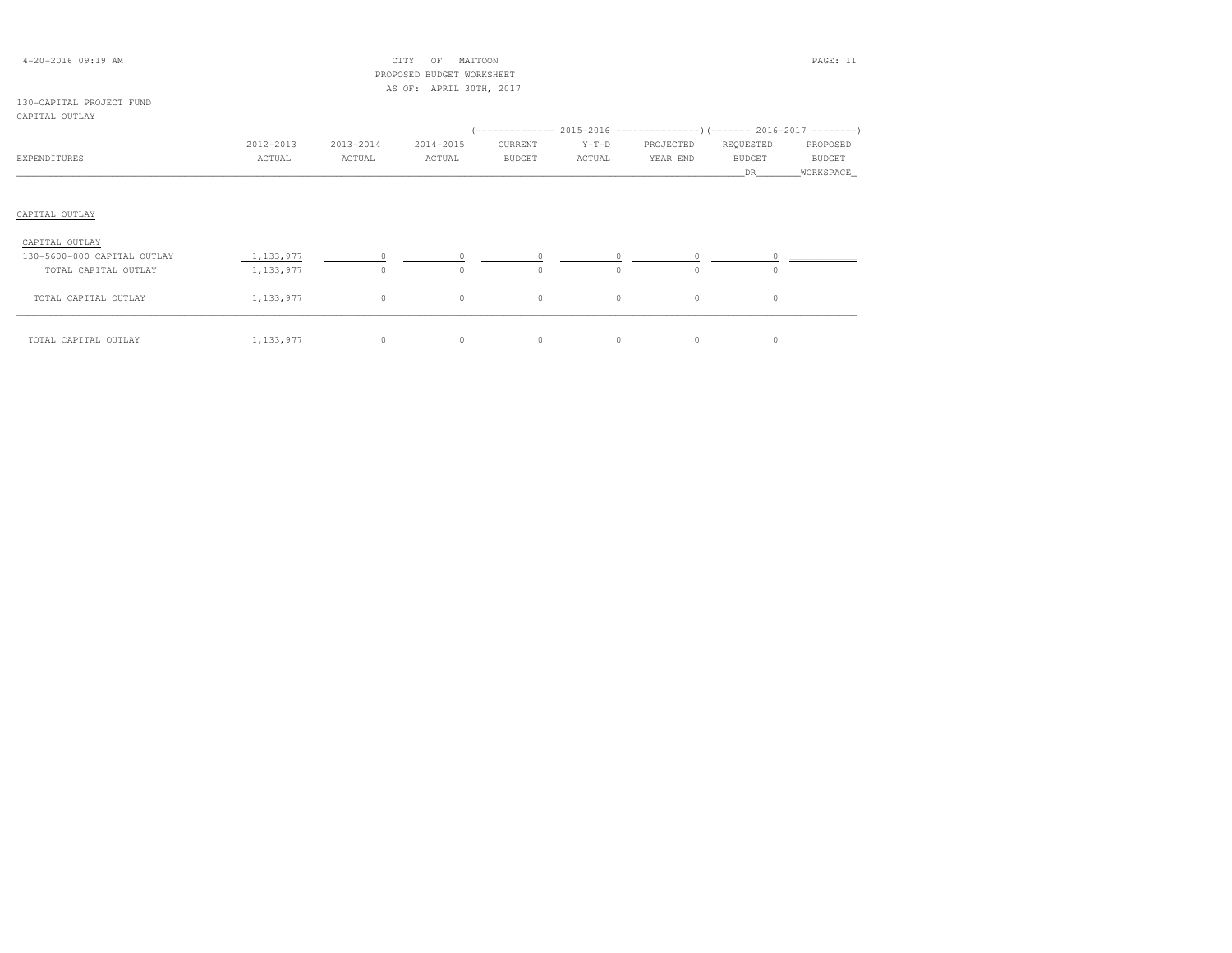| $4 - 20 - 2016$ 09:19 AM                           |           |           | CITY<br>OF<br>PROPOSED BUDGET WORKSHEET | MATTOON       |         |                                                                                       |                      | PAGE: 12            |
|----------------------------------------------------|-----------|-----------|-----------------------------------------|---------------|---------|---------------------------------------------------------------------------------------|----------------------|---------------------|
| 130-CAPITAL PROJECT FUND<br>I-57 EAST TIF DISTRICT |           |           | AS OF: APRIL 30TH, 2017                 |               |         |                                                                                       |                      |                     |
|                                                    | 2012-2013 | 2013-2014 | 2014-2015                               | CURRENT       | $Y-T-D$ | (-------------- 2015-2016 ----------------) (------- 2016-2017 --------)<br>PROJECTED | REQUESTED            | PROPOSED            |
| EXPENDITURES                                       | ACTUAL    | ACTUAL    | ACTUAL                                  | <b>BUDGET</b> | ACTUAL  | YEAR END                                                                              | <b>BUDGET</b><br>DR. | BUDGET<br>WORKSPACE |
| OTHER PURCHASED SERVICES                           |           |           |                                         |               |         |                                                                                       |                      |                     |

PROFESSIONAL SERVICES \_\_\_\_\_\_\_\_\_\_\_ \_\_\_\_\_\_\_\_\_\_\_ \_\_\_\_\_\_\_\_\_\_\_ \_\_\_\_\_\_\_\_\_\_\_ \_\_\_\_\_\_\_\_\_\_\_ \_\_\_\_\_\_\_\_\_\_\_\_ \_\_\_\_\_\_\_\_\_\_\_\_ \_\_\_\_\_\_\_\_\_\_\_\_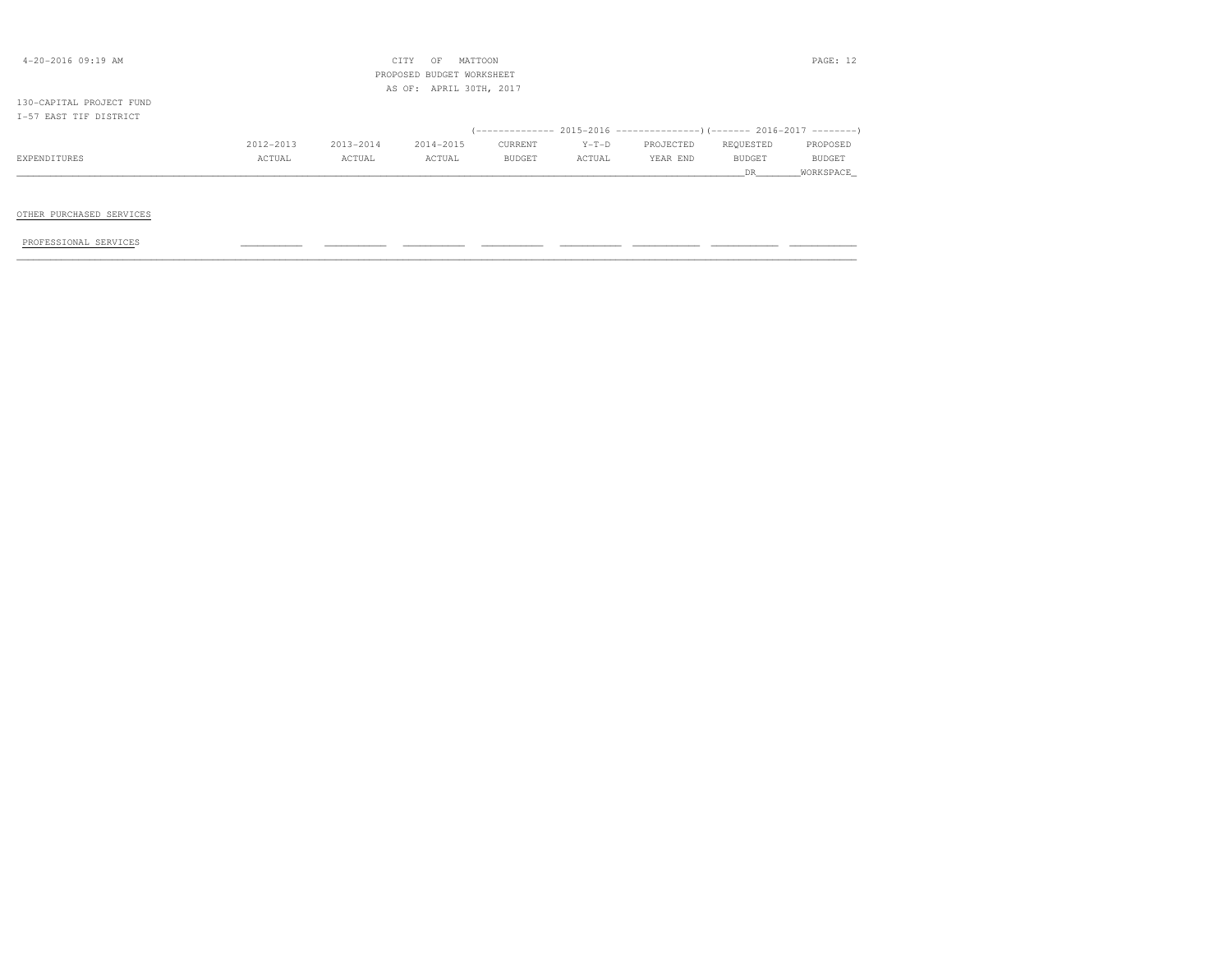|           |           | OF        |         |                                                                 |           |           | PAGE: 13                                                                 |
|-----------|-----------|-----------|---------|-----------------------------------------------------------------|-----------|-----------|--------------------------------------------------------------------------|
|           |           |           |         |                                                                 |           |           |                                                                          |
|           |           |           |         |                                                                 |           |           |                                                                          |
|           |           |           |         |                                                                 |           |           |                                                                          |
| 2012-2013 | 2013-2014 | 2014-2015 | CURRENT | $Y-T-D$                                                         | PROJECTED | REQUESTED | PROPOSED                                                                 |
| ACTUAL    | ACTUAL    | ACTUAL    | BUDGET  | ACTUAL                                                          | YEAR END  | BUDGET    | BUDGET                                                                   |
|           |           |           |         |                                                                 |           | DR —      | WORKSPACE                                                                |
|           |           |           |         |                                                                 |           |           |                                                                          |
|           |           |           | CITY    | MATTOON<br>PROPOSED BUDGET WORKSHEET<br>AS OF: APRIL 30TH, 2017 |           |           | (-------------- 2015-2016 ----------------) (------- 2016-2017 --------) |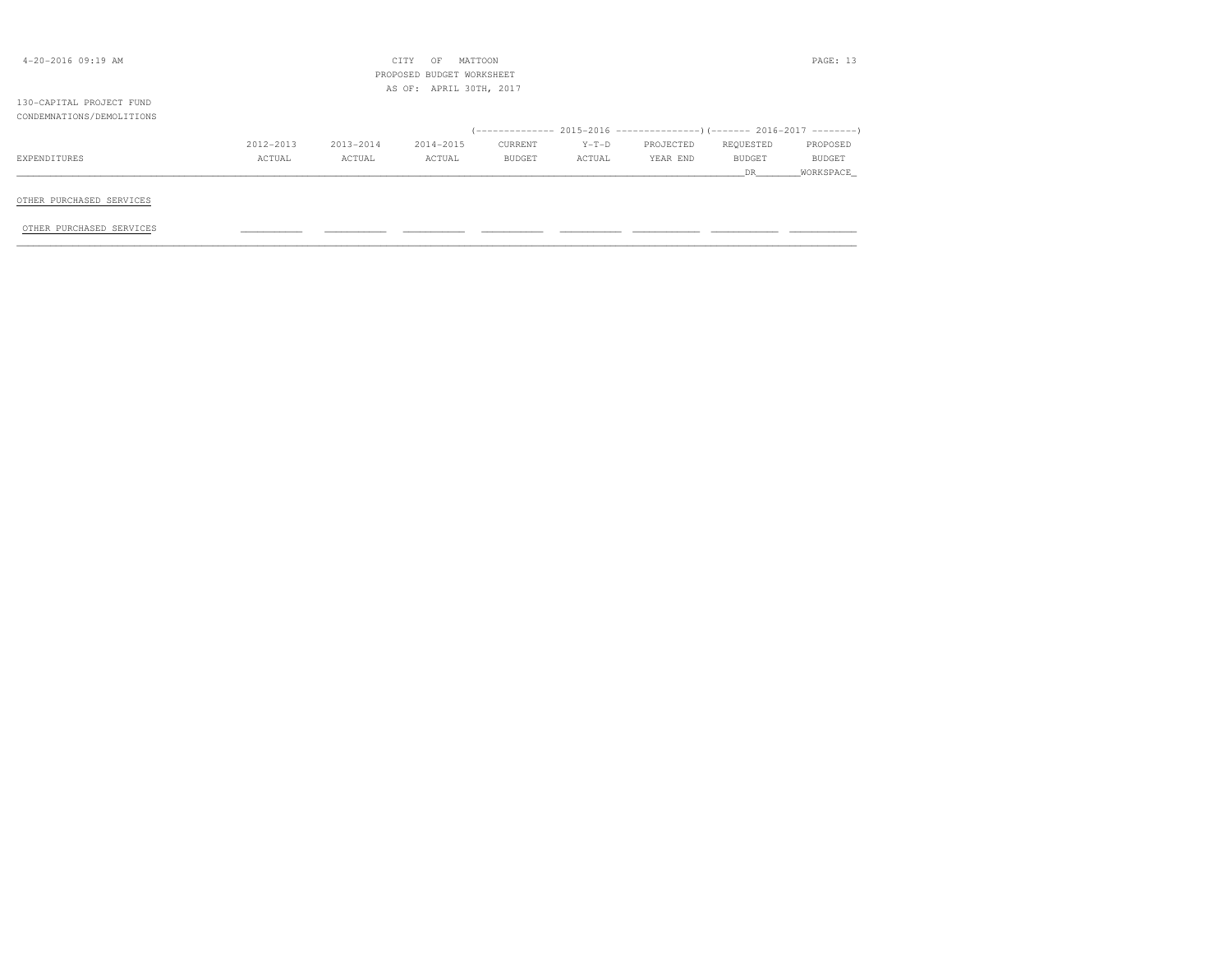| $4 - 20 - 2016$ 09:19 AM |           |           | MATTOON<br>CITY<br>OF     |               |         |           |               | PAGE: 14  |
|--------------------------|-----------|-----------|---------------------------|---------------|---------|-----------|---------------|-----------|
|                          |           |           | PROPOSED BUDGET WORKSHEET |               |         |           |               |           |
|                          |           |           | AS OF: APRIL 30TH, 2017   |               |         |           |               |           |
| 130-CAPITAL PROJECT FUND |           |           |                           |               |         |           |               |           |
| SOUTH 45 TIF DISTRICT    |           |           |                           |               |         |           |               |           |
|                          |           |           |                           |               |         |           |               |           |
|                          | 2012-2013 | 2013-2014 | 2014-2015                 | CURRENT       | $Y-T-D$ | PROJECTED | REQUESTED     | PROPOSED  |
| EXPENDITURES             | ACTUAL    | ACTUAL    | ACTUAL                    | <b>BUDGET</b> | ACTUAL  | YEAR END  | <b>BUDGET</b> | BUDGET    |
|                          |           |           |                           |               |         |           | DR            | WORKSPACE |
|                          |           |           |                           |               |         |           |               |           |
| OTHER PURCHASED SERVICES |           |           |                           |               |         |           |               |           |
|                          |           |           |                           |               |         |           |               |           |
| PROFESSIONAL SERVICES    |           |           |                           |               |         |           |               |           |
|                          |           |           |                           |               |         |           |               |           |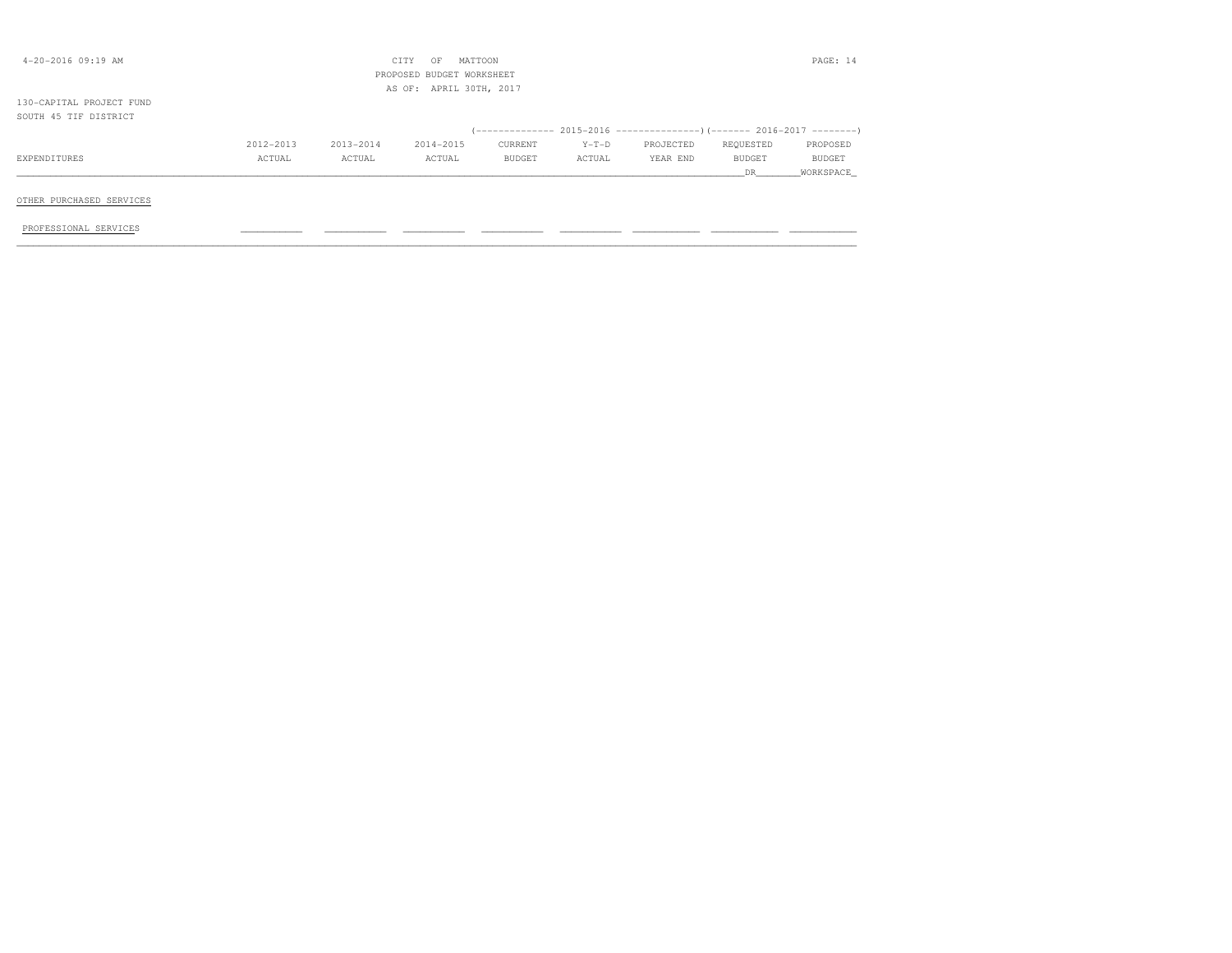| 4-20-2016 09:19 AM       |           |           | CITY<br>OF<br>MATTOON<br>PROPOSED BUDGET WORKSHEET<br>AS OF: APRIL 30TH, 2017 |         |         |                                                                      |           | PAGE: 15  |
|--------------------------|-----------|-----------|-------------------------------------------------------------------------------|---------|---------|----------------------------------------------------------------------|-----------|-----------|
| 130-CAPITAL PROJECT FUND |           |           |                                                                               |         |         |                                                                      |           |           |
| YMCA PARKING LOT         |           |           |                                                                               |         |         |                                                                      |           |           |
|                          |           |           |                                                                               |         |         | (-------------- 2015-2016 --------------------- 2016-2017 ---------) |           |           |
|                          | 2012-2013 | 2013-2014 | 2014-2015                                                                     | CURRENT | $Y-T-D$ | PROJECTED                                                            | REQUESTED | PROPOSED  |
| EXPENDITURES             | ACTUAL    | ACTUAL    | ACTUAL                                                                        | BUDGET  | ACTUAL  | YEAR END                                                             | BUDGET    | BUDGET    |
|                          |           |           |                                                                               |         |         |                                                                      | DR.       | WORKSPACE |
| OTHER PURCHASED SERVICES |           |           |                                                                               |         |         |                                                                      |           |           |
| OTHER PURCHASED SERVICES |           |           |                                                                               |         |         |                                                                      |           |           |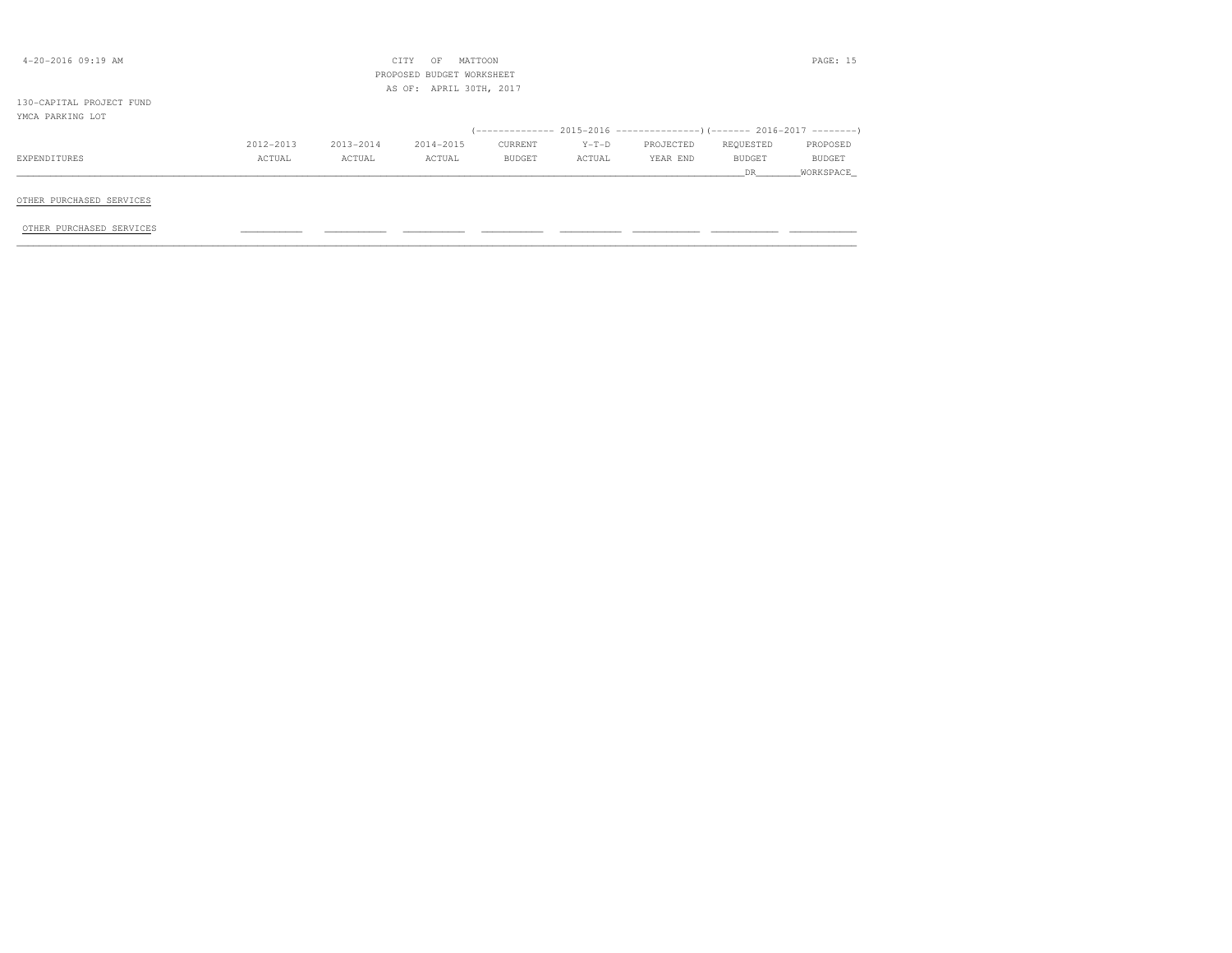| $4 - 20 - 2016$ 09:19 AM                             |           |           | OF<br>CITY<br>PROPOSED BUDGET WORKSHEET<br>AS OF: APRIL 30TH, 2017 | MATTOON |         |                                                                          |           | PAGE: 16  |
|------------------------------------------------------|-----------|-----------|--------------------------------------------------------------------|---------|---------|--------------------------------------------------------------------------|-----------|-----------|
| 130-CAPITAL PROJECT FUND                             |           |           |                                                                    |         |         |                                                                          |           |           |
| JUSTRITE CDAP EXPENSES                               |           |           |                                                                    |         |         |                                                                          |           |           |
|                                                      |           |           |                                                                    |         |         | (-------------- 2015-2016 ----------------) (------- 2016-2017 --------) |           |           |
|                                                      | 2012-2013 | 2013-2014 | 2014-2015                                                          | CURRENT | $Y-T-D$ | PROJECTED                                                                | REQUESTED | PROPOSED  |
| EXPENDITURES                                         | ACTUAL    | ACTUAL    | ACTUAL                                                             | BUDGET  | ACTUAL  | YEAR END                                                                 | BUDGET    | BUDGET    |
|                                                      |           |           |                                                                    |         |         |                                                                          | DR DR     | WORKSPACE |
| OTHER PURCHASED SERVICES<br>OTHER PURCHASED SERVICES |           |           |                                                                    |         |         |                                                                          |           |           |
|                                                      |           |           |                                                                    |         |         |                                                                          |           |           |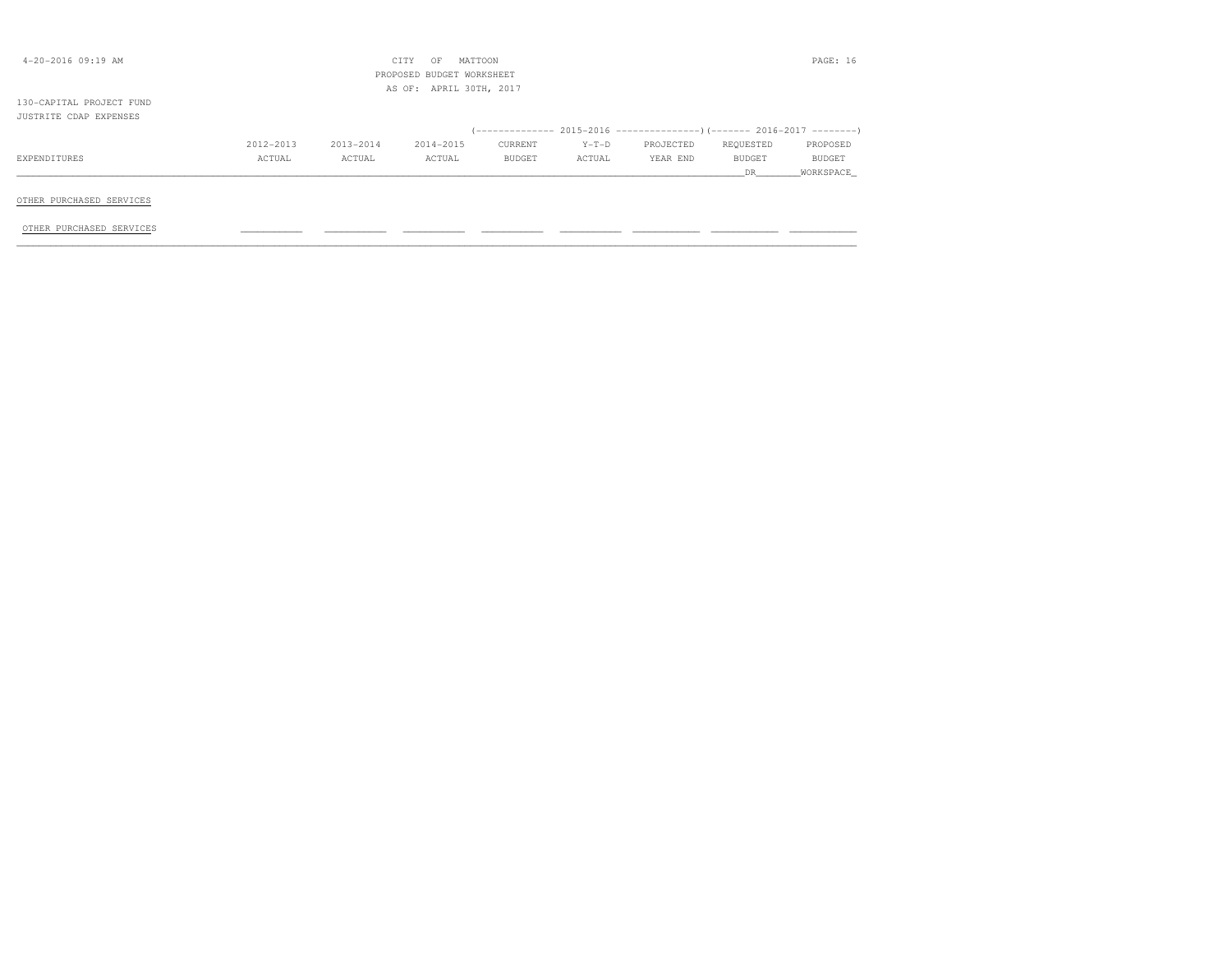| $4 - 20 - 2016$ 09:19 AM |  |
|--------------------------|--|
|--------------------------|--|

# $\text{CITY}$  OF MATTOON PAGE: 17 PROPOSED BUDGET WORKSHEETAS OF: APRIL 30TH, 2017

# 130-CAPITAL PROJECT FUND

# GO BONDS

|                                       | 2012-2013 | 2013-2014 | 2014-2015 | CURRENT       | $Y-T-D$ | PROJECTED | REQUESTED     | PROPOSED      |
|---------------------------------------|-----------|-----------|-----------|---------------|---------|-----------|---------------|---------------|
| EXPENDITURES                          | ACTUAL    | ACTUAL    | ACTUAL    | <b>BUDGET</b> | ACTUAL  | YEAR END  | <b>BUDGET</b> | <b>BUDGET</b> |
|                                       |           |           |           |               |         |           | DR.           | WORKSPACE     |
| OTHER OBJECTS                         |           |           |           |               |         |           |               |               |
| FINANCIAL TRANS OBJECTS               |           |           |           |               |         |           |               |               |
| 130-5719-817 GENERAL OBLIGATION BONDS | 235,000   | 240,000   | 250,000   | 260,000       | 260,000 | 260,000   | 270,000       |               |
| TOTAL FINANCIAL TRANS OBJECTS         | 235,000   | 240,000   | 250,000   | 260,000       | 260,000 | 260,000   | 270,000       |               |
| TOTAL OTHER OBJECTS                   | 235,000   | 240,000   | 250,000   | 260,000       | 260,000 | 260,000   | 270,000       |               |
| TOTAL GO BONDS                        | 235,000   | 240,000   | 250,000   | 260,000       | 260,000 | 260,000   | 270,000       |               |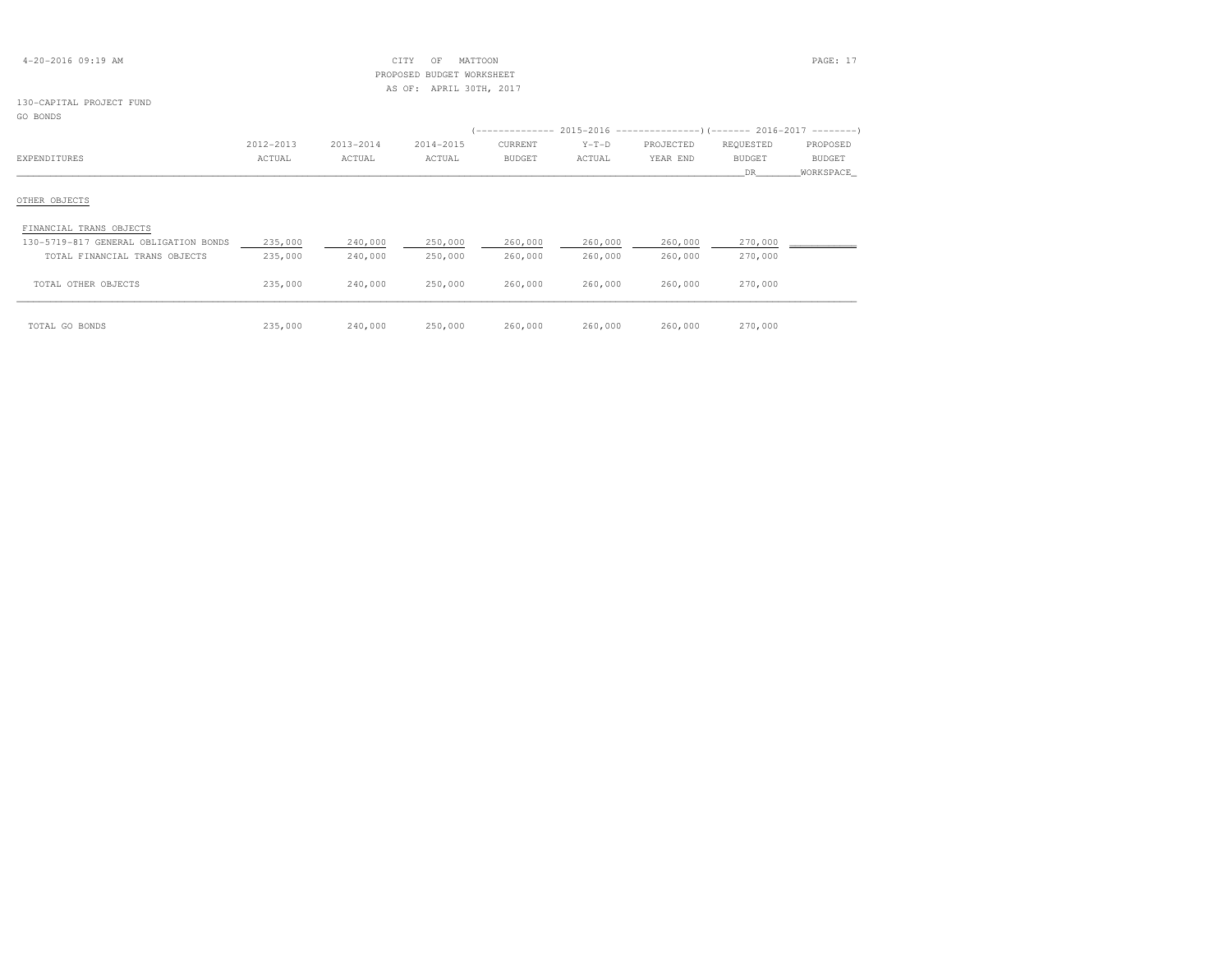| $4 - 20 - 2016$ 09:19 AM |  |  |
|--------------------------|--|--|
|--------------------------|--|--|

# $\begin{array}{ccc} \text{CITY} & \text{OF} & \text{MATTOON} \end{array}$  PROPOSED BUDGET WORKSHEETAS OF: APRIL 30TH, 2017

#### 130-CAPITAL PROJECT FUNDINTEREST EXPENSE

| TMITUTOI PULPIMOD             |           |           |           |         |         |           |           |           |
|-------------------------------|-----------|-----------|-----------|---------|---------|-----------|-----------|-----------|
|                               |           |           |           |         |         |           |           |           |
|                               | 2012-2013 | 2013-2014 | 2014-2015 | CURRENT | $Y-T-D$ | PROJECTED | REQUESTED | PROPOSED  |
| EXPENDITURES                  | ACTUAL    | ACTUAL    | ACTUAL    | BUDGET  | ACTUAL  | YEAR END  | BUDGET    | BUDGET    |
|                               |           |           |           |         |         |           | DR        | WORKSPACE |
|                               |           |           |           |         |         |           |           |           |
| OTHER OBJECTS                 |           |           |           |         |         |           |           |           |
| FINANCIAL TRANS OBJECTS       |           |           |           |         |         |           |           |           |
| 130-5795-817 INTEREST EXPENSE | 212,870   | 205,820   | 294,180   | 191,120 | 95,560  | 191,120   | 183,320   |           |
| TOTAL FINANCIAL TRANS OBJECTS | 212,870   | 205,820   | 294,180   | 191,120 | 95,560  | 191,120   | 183,320   |           |
| TOTAL OTHER OBJECTS           | 212,870   | 205,820   | 294,180   | 191,120 | 95,560  | 191,120   | 183,320   |           |
|                               |           |           |           |         |         |           |           |           |

| TOTAL INTEREST EXPENSE | 212,870 | 205,820 | 294,180<br>. | 191,120<br>$\sim$ $\sim$ $\sim$ $\sim$ | 95,560 | 191,120<br>$\sim$ $\sim$ $\sim$ $\sim$ $\sim$ | 183,320 |
|------------------------|---------|---------|--------------|----------------------------------------|--------|-----------------------------------------------|---------|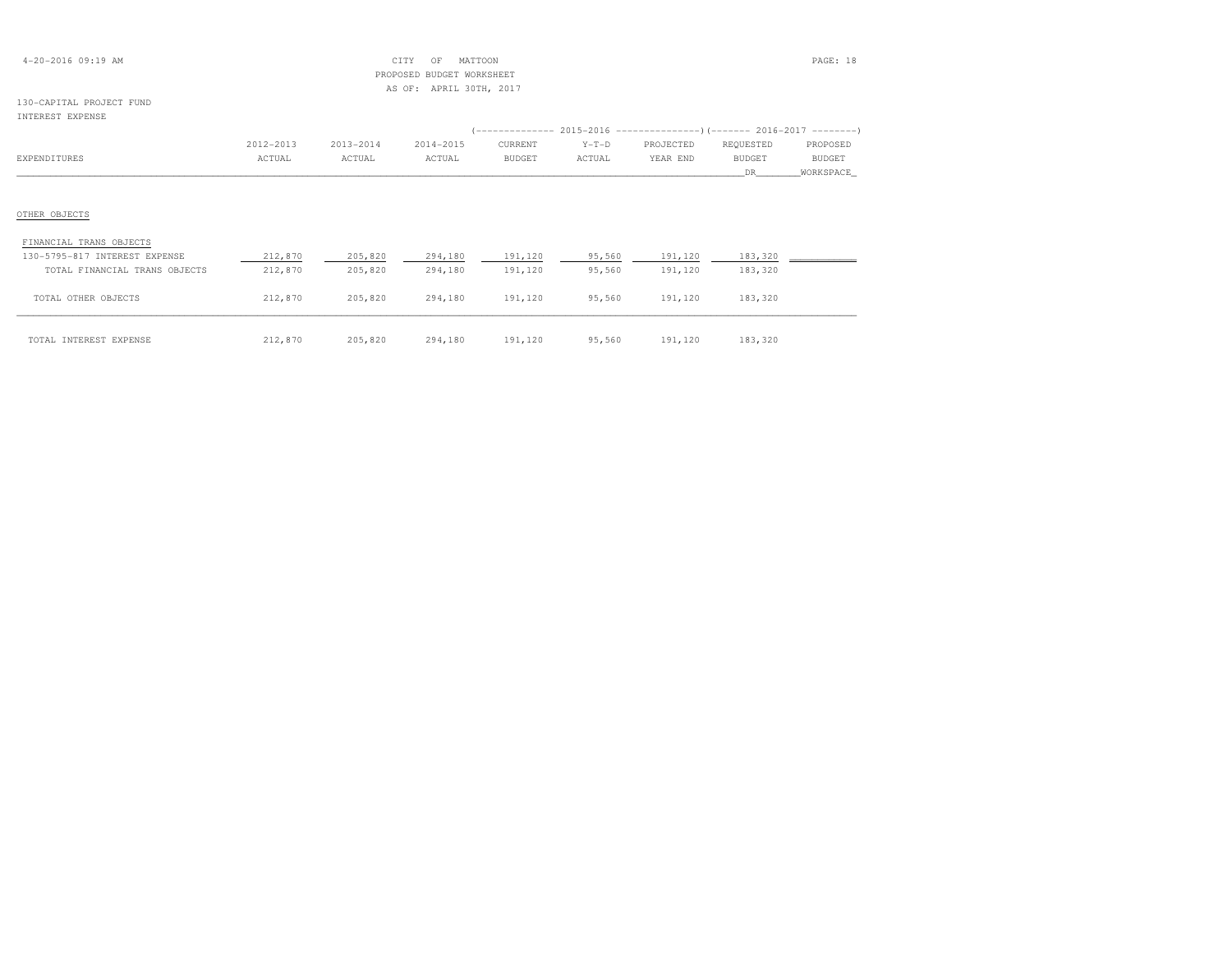# 4-20-2016 09:19 AM CITY OF MATTOON PAGE: 19 PROPOSED BUDGET WORKSHEETAS OF: APRIL 30TH, 2017

## 130-CAPITAL PROJECT FUNDDEBT SERVICES

|                                                 | $2012 - 2013$ | $2013 - 2014$                                                                                     | 2014-2015         | CURRENT       | $Y-T-D$   | PROJECTED | REQUESTED     | PROPOSED      |
|-------------------------------------------------|---------------|---------------------------------------------------------------------------------------------------|-------------------|---------------|-----------|-----------|---------------|---------------|
| EXPENDITURES                                    | ACTUAL        | ACTUAL                                                                                            | ACTUAL            | <b>BUDGET</b> | ACTUAL    | YEAR END  | <b>BUDGET</b> | <b>BUDGET</b> |
|                                                 |               |                                                                                                   |                   |               |           |           | DR.           | WORKSPACE     |
| OTHER OBJECTS                                   |               |                                                                                                   |                   |               |           |           |               |               |
| FINANCIAL TRANS OBJECTS                         |               |                                                                                                   |                   |               |           |           |               |               |
| 130-5800-817 DEBT ISSUANCE COSTS                | 428           | $\circ$                                                                                           | 1,605             | 803           | 3,303     | 2,500     | 2,500         |               |
| TOTAL FINANCIAL TRANS OBJECTS                   | 428           | $\circ$                                                                                           | 1,605             | 803           | 3,303     | 2,500     | 2,500         |               |
| TOTAL OTHER OBJECTS                             | 428           | $\circ$                                                                                           | 1,605             | 803           | 3,303     | 2,500     | 2,500         |               |
| TOTAL DEBT SERVICES                             | 428           | $0 \qquad \qquad$                                                                                 | 1,605             | 803           | 3,303     | 2,500     | 2,500         |               |
| TOTAL EXPENDITURES                              | 1,783,324     |                                                                                                   | 981,034 1,391,006 | 4,520,423     | 1,297,125 | 1,374,143 | 3,796,320     |               |
| REVENUE OVER/(UNDER) EXPENDITURES               |               | $(1,211,114)$ ( $953,800)$ ( $1,169,861)$ ( $3,998,923)$ ( $828,926)$ ( $923,234)$ ( $3,774,820)$ |                   |               |           |           |               |               |
| OTHER FINANCING SOURCES                         |               |                                                                                                   |                   |               |           |           |               |               |
| 130-4901-010 INTERFUND XFRS FROM GEN. F 656,566 |               | 750,841                                                                                           | 758,570           | 750,000       | 611,702   | 753,848   | 750,000       |               |
| TOTAL OTHER FINANCING SOURCES                   | 656,566       | 750,841                                                                                           | 758,570           | 750,000       | 611,702   | 753,848   | 750,000       |               |
| OTHER FINANCING (USES)                          |               |                                                                                                   |                   |               |           |           |               |               |
| TOTAL OTHER FINANCING SOURCES (USES)            | 656,566       | 750,841                                                                                           | 758,570           | 750,000       | 611,702   | 753,848   | 750,000       |               |

REVENUES & OTHER SOURCES OVER/

(UNDER) EXPENDITURES & OTHER (USES) ( 554,548) ( 202,959) ( 411,291) ( 3,248,923) ( 217,225) ( 169,386) ( 3,024,820)

\*\*\* END OF REPORT \*\*\*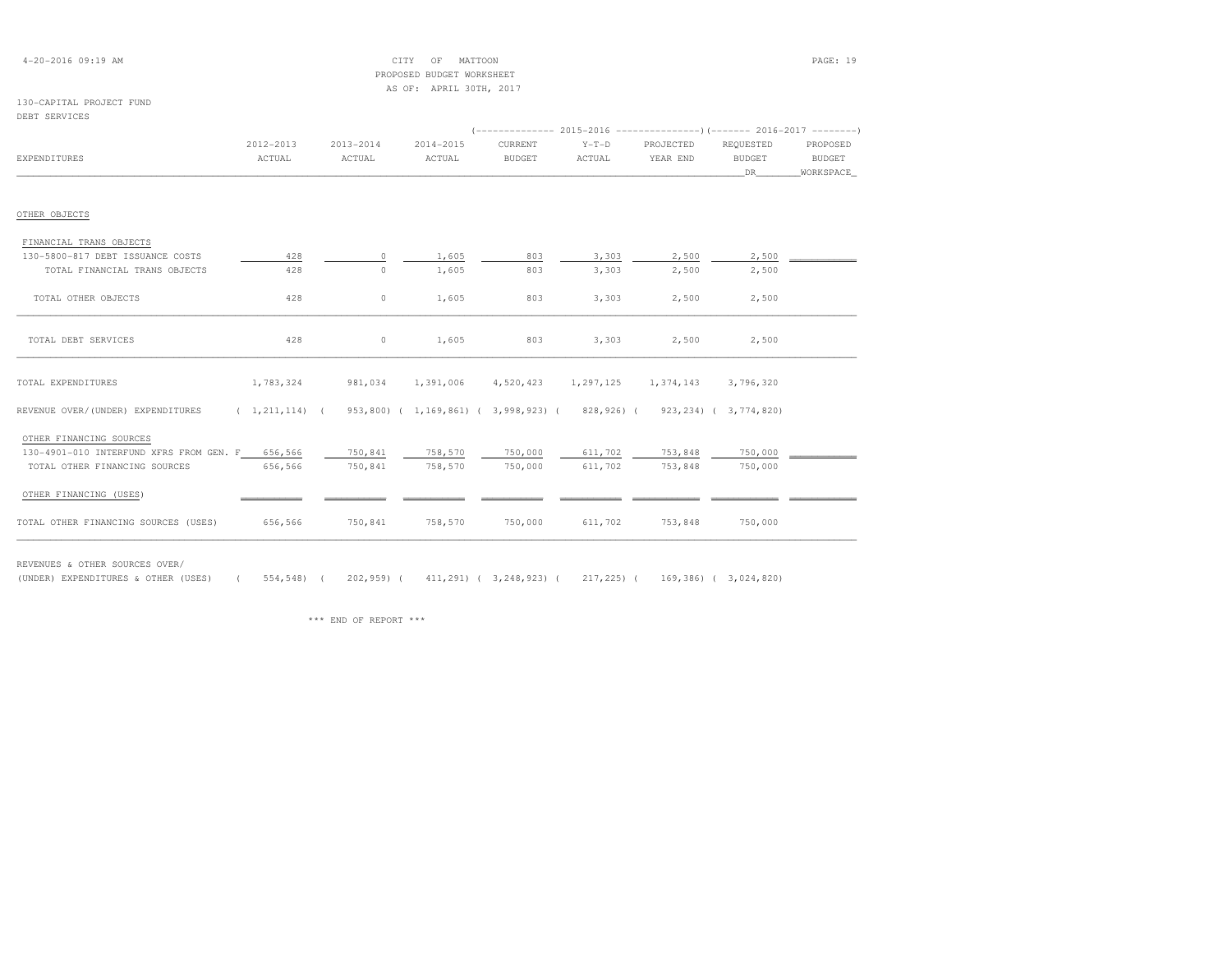| $4 - 20 - 2016$ 09:19 AM |  |
|--------------------------|--|
|--------------------------|--|

# 4-20-2016 09:19 AM CITY OF MATTOON PAGE: 1 PROPOSED BUDGET WORKSHEETAS OF: APRIL 30TH, 2017

## 150-I-57 EAST TIF DISTRICT

|                                    | 2012-2013 | 2013-2014 | 2014-2015      | CURRENT       | $Y-T-D$ | PROJECTED | REQUESTED     | PROPOSED  |  |  |  |
|------------------------------------|-----------|-----------|----------------|---------------|---------|-----------|---------------|-----------|--|--|--|
| <b>REVENUES</b>                    | ACTUAL    | ACTUAL    | ACTUAL         | <b>BUDGET</b> | ACTUAL  | YEAR END  | <b>BUDGET</b> | BUDGET    |  |  |  |
|                                    |           |           |                |               |         |           | DR            | WORKSPACE |  |  |  |
| TAXES                              |           |           |                |               |         |           |               |           |  |  |  |
| TIF/BD TAX RECEIPTS                |           |           |                |               |         |           |               |           |  |  |  |
| 150-4192-023 PROPERTY TAX RECEIPTS | 58,337    | 35,345    | 36,115         | 36,115        | 36,636  | 36,636    | 36,636        |           |  |  |  |
| TOTAL TIF/BD TAX RECEIPTS          | 58,337    | 35,345    | 36,115         | 36,115        | 36,636  | 36,636    | 36,636        |           |  |  |  |
| TOTAL TAXES                        | 58,337    | 35,345    | 36,115         | 36,115        | 36,636  | 36,636    | 36,636        |           |  |  |  |
| INVESTMENT EARNINGS                |           |           |                |               |         |           |               |           |  |  |  |
| INTEREST EARNINGS                  |           |           |                |               |         |           |               |           |  |  |  |
| 150-4610-023 INTEREST EARNINGS     |           | $\Omega$  |                | 6             | 3       | 3         | 3             |           |  |  |  |
| TOTAL INTEREST EARNINGS            |           |           |                |               |         |           |               |           |  |  |  |
| TOTAL INVESTMENT EARNINGS          | 9         | $\circ$   | $\overline{4}$ | 6             | 3       | 3         | 3             |           |  |  |  |
| CONTRIB & OTHER MISC REV           |           |           |                |               |         |           |               |           |  |  |  |
| CONTRIBUTIONS & MISC REV           |           |           |                |               |         |           |               |           |  |  |  |
| TOTAL REVENUES                     | 58,346    | 35,345    | 36,119         | 36,121        | 36,639  | 36,639    | 36,639        |           |  |  |  |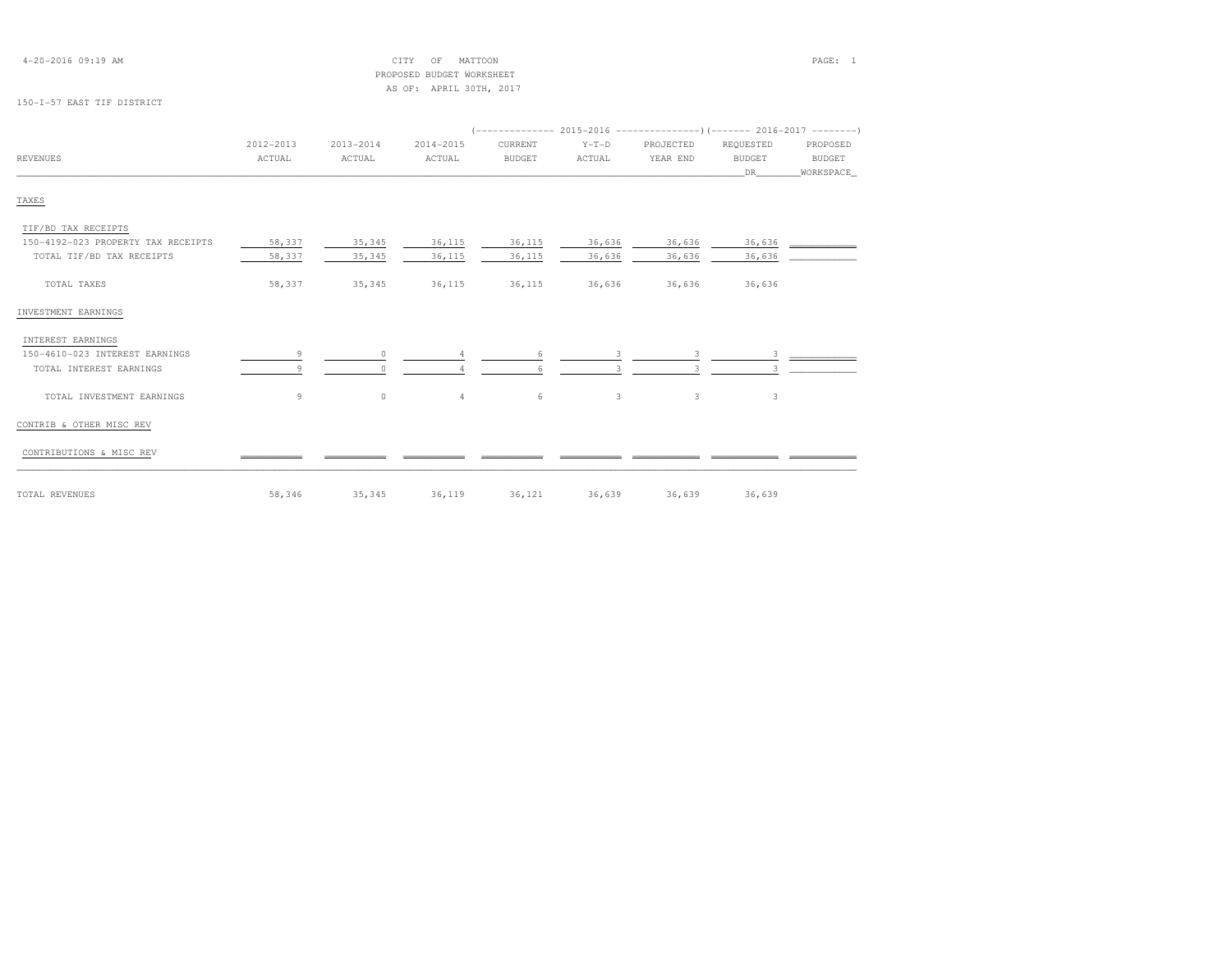| $4 - 20 - 2016$ 09:19 AM   |           |           | CITY<br>OF<br>PROPOSED BUDGET WORKSHEET | MATTOON |         |                                                                           |               | PAGE: 2   |
|----------------------------|-----------|-----------|-----------------------------------------|---------|---------|---------------------------------------------------------------------------|---------------|-----------|
|                            |           |           | AS OF: APRIL 30TH, 2017                 |         |         |                                                                           |               |           |
| 150-I-57 EAST TIF DISTRICT |           |           |                                         |         |         |                                                                           |               |           |
| TRAFFIC CONTROL DEVICES    |           |           |                                         |         |         |                                                                           |               |           |
|                            |           |           |                                         |         |         | (-------------- 2015-2016 --------------------        2016-2017 --------' |               |           |
|                            | 2012-2013 | 2013-2014 | 2014-2015                               | CURRENT | $Y-T-D$ | PROJECTED                                                                 | REQUESTED     | PROPOSED  |
| EXPENDITURES               | ACTUAL    | ACTUAL    | ACTUAL                                  | BUDGET  | ACTUAL  | YEAR END                                                                  | <b>BUDGET</b> | BUDGET    |
|                            |           |           |                                         |         |         |                                                                           | DR.           | WORKSPACE |
|                            |           |           |                                         |         |         |                                                                           |               |           |
|                            |           |           |                                         |         |         |                                                                           |               |           |
| PROPERTY                   |           |           |                                         |         |         |                                                                           |               |           |
|                            |           |           |                                         |         |         |                                                                           |               |           |

IMPROVEMENTS-NOT BLDNGS \_\_\_\_\_\_\_\_\_\_\_ \_\_\_\_\_\_\_\_\_\_\_ \_\_\_\_\_\_\_\_\_\_\_ \_\_\_\_\_\_\_\_\_\_\_ \_\_\_\_\_\_\_\_\_\_\_ \_\_\_\_\_\_\_\_\_\_\_\_ \_\_\_\_\_\_\_\_\_\_\_\_ \_\_\_\_\_\_\_\_\_\_\_\_ \_\_\_\_\_\_\_\_\_\_\_\_\_\_\_\_\_\_\_\_\_\_\_\_\_\_\_\_\_\_\_\_\_\_\_\_\_\_\_\_\_\_\_\_\_\_\_\_\_\_\_\_\_\_\_\_\_\_\_\_\_\_\_\_\_\_\_\_\_\_\_\_\_\_\_\_\_\_\_\_\_\_\_\_\_\_\_\_\_\_\_\_\_\_\_\_\_\_\_\_\_\_\_\_\_\_\_\_\_\_\_\_\_\_\_\_\_\_\_\_\_\_\_\_\_\_\_\_\_\_\_\_\_\_\_\_\_\_\_\_\_\_\_\_\_\_\_\_\_\_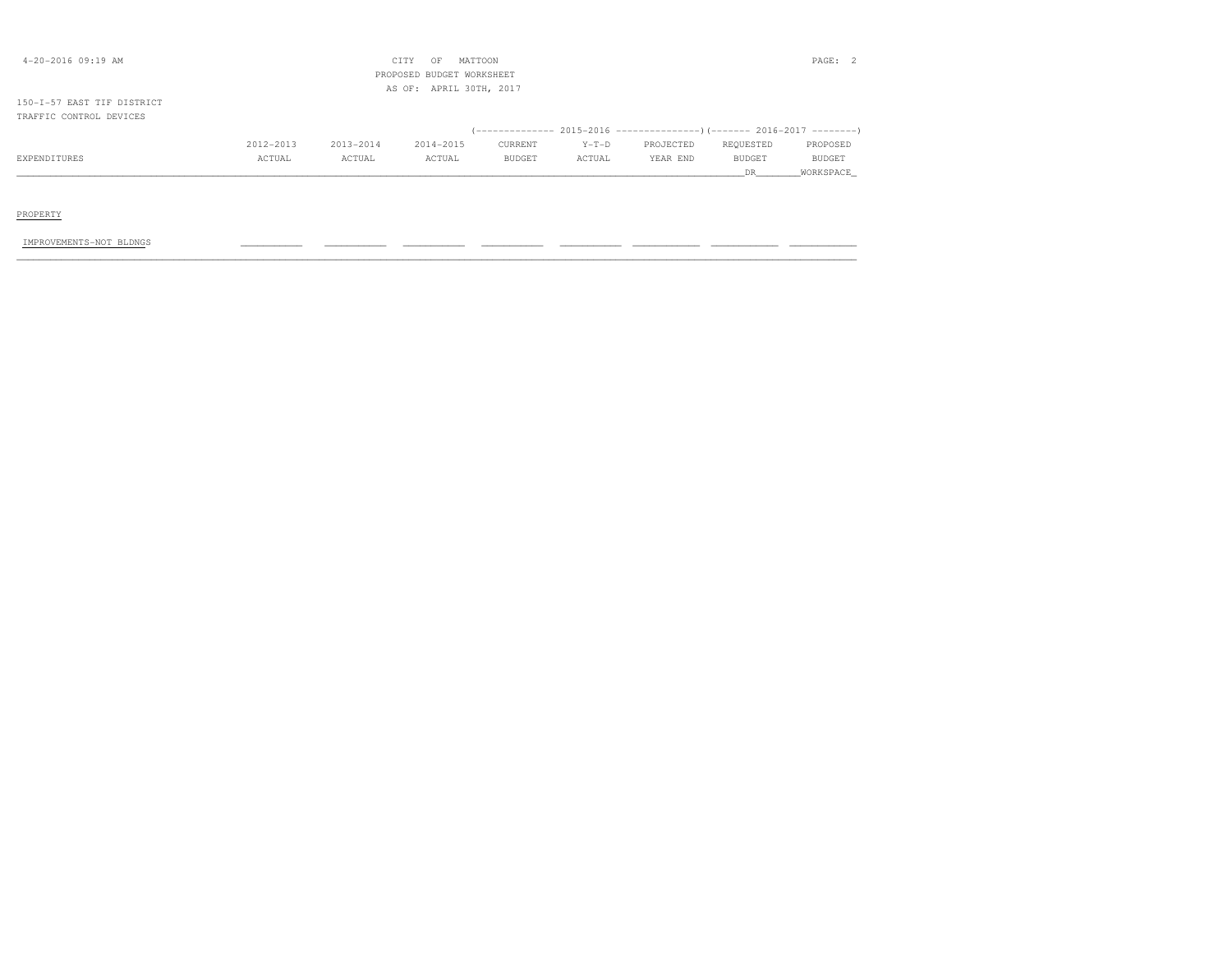| $4 - 20 - 2016$ 09:19 AM   |           |           | MATTOON<br>CITY<br>OF<br>PROPOSED BUDGET WORKSHEET<br>AS OF: APRIL 30TH, 2017 |         |         |                                                                      |               | PAGE: 3   |
|----------------------------|-----------|-----------|-------------------------------------------------------------------------------|---------|---------|----------------------------------------------------------------------|---------------|-----------|
| 150-I-57 EAST TIF DISTRICT |           |           |                                                                               |         |         |                                                                      |               |           |
| STORM DRAINAGE             |           |           |                                                                               |         |         |                                                                      |               |           |
|                            |           |           |                                                                               |         |         | (-------------- 2015-2016 ---------------------- 2016-2017 --------- |               |           |
|                            | 2012-2013 | 2013-2014 | 2014-2015                                                                     | CURRENT | $Y-T-D$ | PROJECTED                                                            | REQUESTED     | PROPOSED  |
| EXPENDITURES               | ACTUAL    | ACTUAL    | ACTUAL                                                                        | BUDGET  | ACTUAL  | YEAR END                                                             | <b>BUDGET</b> | BUDGET    |
|                            |           |           |                                                                               |         |         |                                                                      | DR.           | WORKSPACE |
| PROPERTY                   |           |           |                                                                               |         |         |                                                                      |               |           |
| IMPROVEMENTS-NOT BLDNGS    |           |           |                                                                               |         |         |                                                                      |               |           |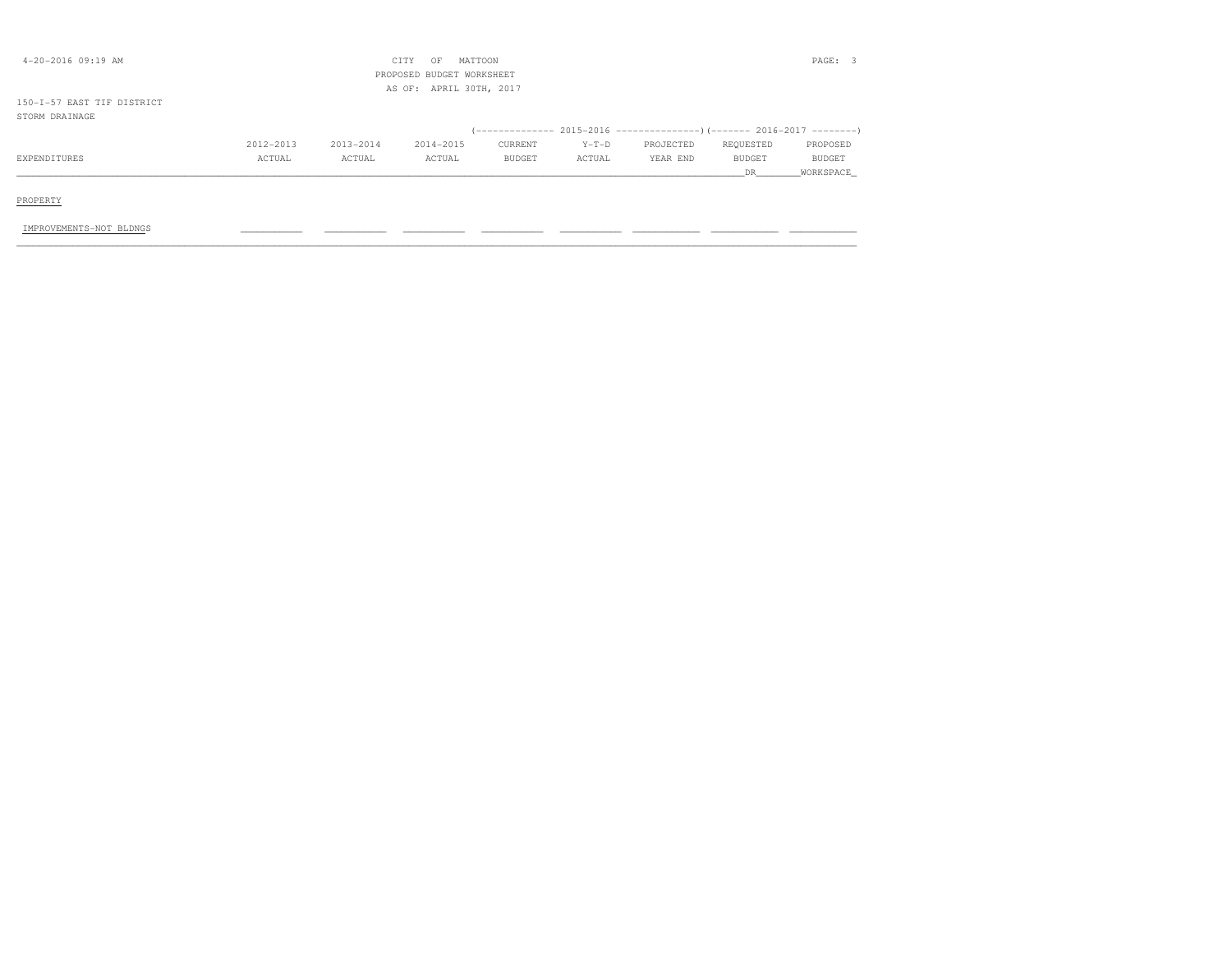| $4 - 20 - 2016$ 09:19 AM                     |           |           | MATTOON<br>CITY<br>OF<br>PROPOSED BUDGET WORKSHEET<br>AS OF: APRIL 30TH, 2017 |         |         |                                                                          |                      | PAGE: 4             |
|----------------------------------------------|-----------|-----------|-------------------------------------------------------------------------------|---------|---------|--------------------------------------------------------------------------|----------------------|---------------------|
| 150-I-57 EAST TIF DISTRICT<br>SANITARY SEWER |           |           |                                                                               |         |         |                                                                          |                      |                     |
|                                              |           |           |                                                                               |         |         | (-------------- 2015-2016 ----------------) (------- 2016-2017 --------) |                      |                     |
|                                              | 2012-2013 | 2013-2014 | 2014-2015                                                                     | CURRENT | $Y-T-D$ | PROJECTED                                                                | REQUESTED            | PROPOSED            |
| EXPENDITURES                                 | ACTUAL    | ACTUAL    | ACTUAL                                                                        | BUDGET  | ACTUAL  | YEAR END                                                                 | <b>BUDGET</b><br>DR. | BUDGET<br>WORKSPACE |
| PROPERTY                                     |           |           |                                                                               |         |         |                                                                          |                      |                     |
| IMPROVEMENTS-NOT BLDNGS                      |           |           |                                                                               |         |         |                                                                          |                      |                     |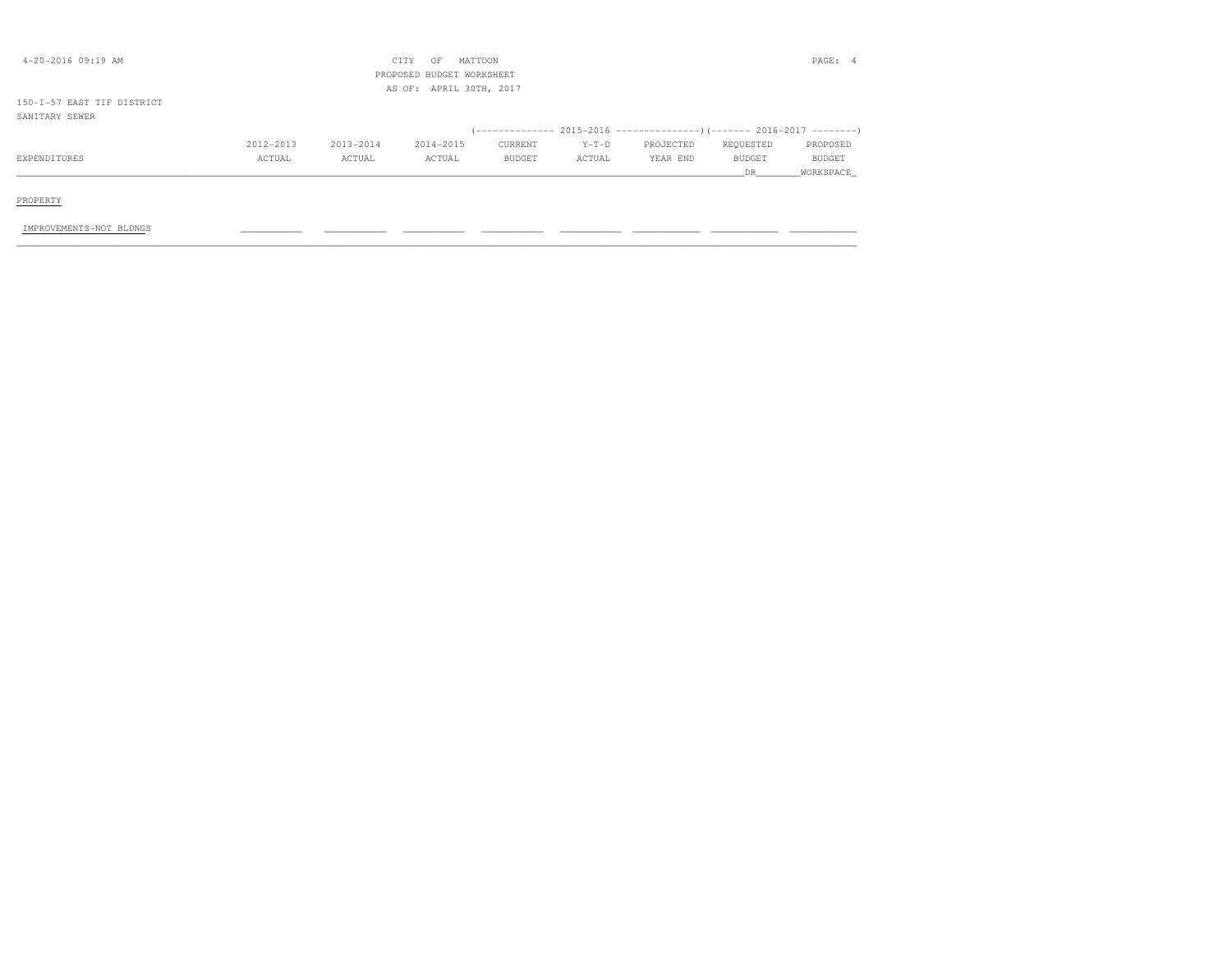| $4 - 20 - 2016$ 09:19 AM                         |           |           | MATTOON<br>CITY<br>OF<br>PROPOSED BUDGET WORKSHEET |         |         |           |           | PAGE: 5   |
|--------------------------------------------------|-----------|-----------|----------------------------------------------------|---------|---------|-----------|-----------|-----------|
|                                                  |           |           | AS OF: APRIL 30TH, 2017                            |         |         |           |           |           |
| 150-I-57 EAST TIF DISTRICT<br>WATER DISTRIBUTION |           |           |                                                    |         |         |           |           |           |
|                                                  |           |           |                                                    |         |         |           |           |           |
|                                                  | 2012-2013 | 2013-2014 | 2014-2015                                          | CURRENT | $Y-T-D$ | PROJECTED | REQUESTED | PROPOSED  |
| EXPENDITURES                                     | ACTUAL    | ACTUAL    | ACTUAL                                             | BUDGET  | ACTUAL  | YEAR END  | BUDGET    | BUDGET    |
|                                                  |           |           |                                                    |         |         |           | DR.       | WORKSPACE |
| PROPERTY                                         |           |           |                                                    |         |         |           |           |           |
| IMPROVEMENTS-NOT BLDNGS                          |           |           |                                                    |         |         |           |           |           |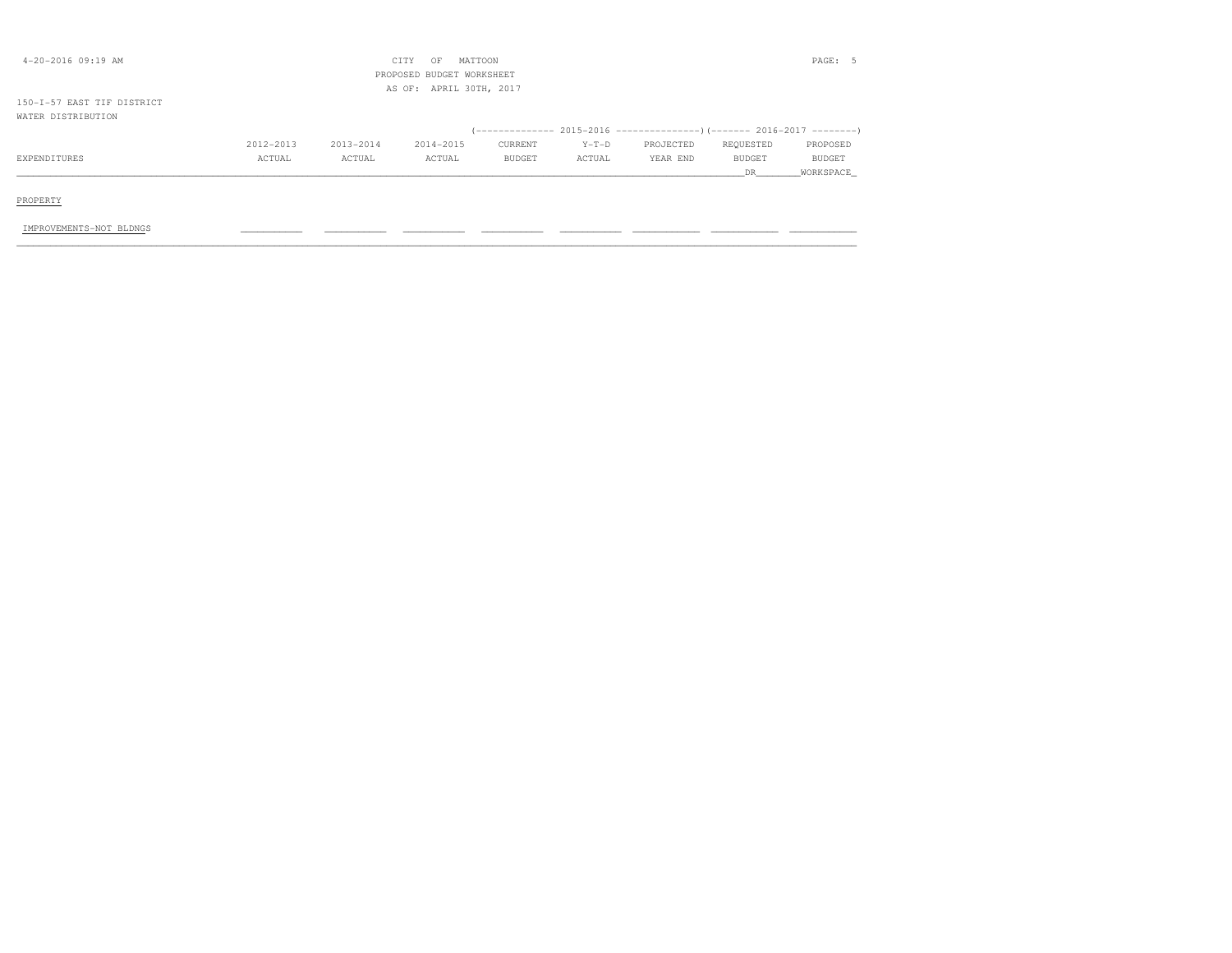| $4 - 20 - 2016$ 09:19 AM                   |           |           | MATTOON<br>CITY<br>OF<br>PROPOSED BUDGET WORKSHEET<br>AS OF: APRIL 30TH, 2017 |         |         |                                                                      |           | PAGE: 6   |
|--------------------------------------------|-----------|-----------|-------------------------------------------------------------------------------|---------|---------|----------------------------------------------------------------------|-----------|-----------|
| 150-I-57 EAST TIF DISTRICT<br>PARKING LOTS |           |           |                                                                               |         |         |                                                                      |           |           |
|                                            |           |           |                                                                               |         |         | (-------------- 2015-2016 ---------------------- 2016-2017 --------- |           |           |
|                                            | 2012-2013 | 2013-2014 | 2014-2015                                                                     | CURRENT | $Y-T-D$ | PROJECTED                                                            | REQUESTED | PROPOSED  |
| EXPENDITURES                               | ACTUAL    | ACTUAL    | ACTUAL                                                                        | BUDGET  | ACTUAL  | YEAR END                                                             | BUDGET    | BUDGET    |
|                                            |           |           |                                                                               |         |         |                                                                      | DR.       | WORKSPACE |
| PROPERTY                                   |           |           |                                                                               |         |         |                                                                      |           |           |
| IMPROVEMENTS-NOT BLDNGS                    |           |           |                                                                               |         |         |                                                                      |           |           |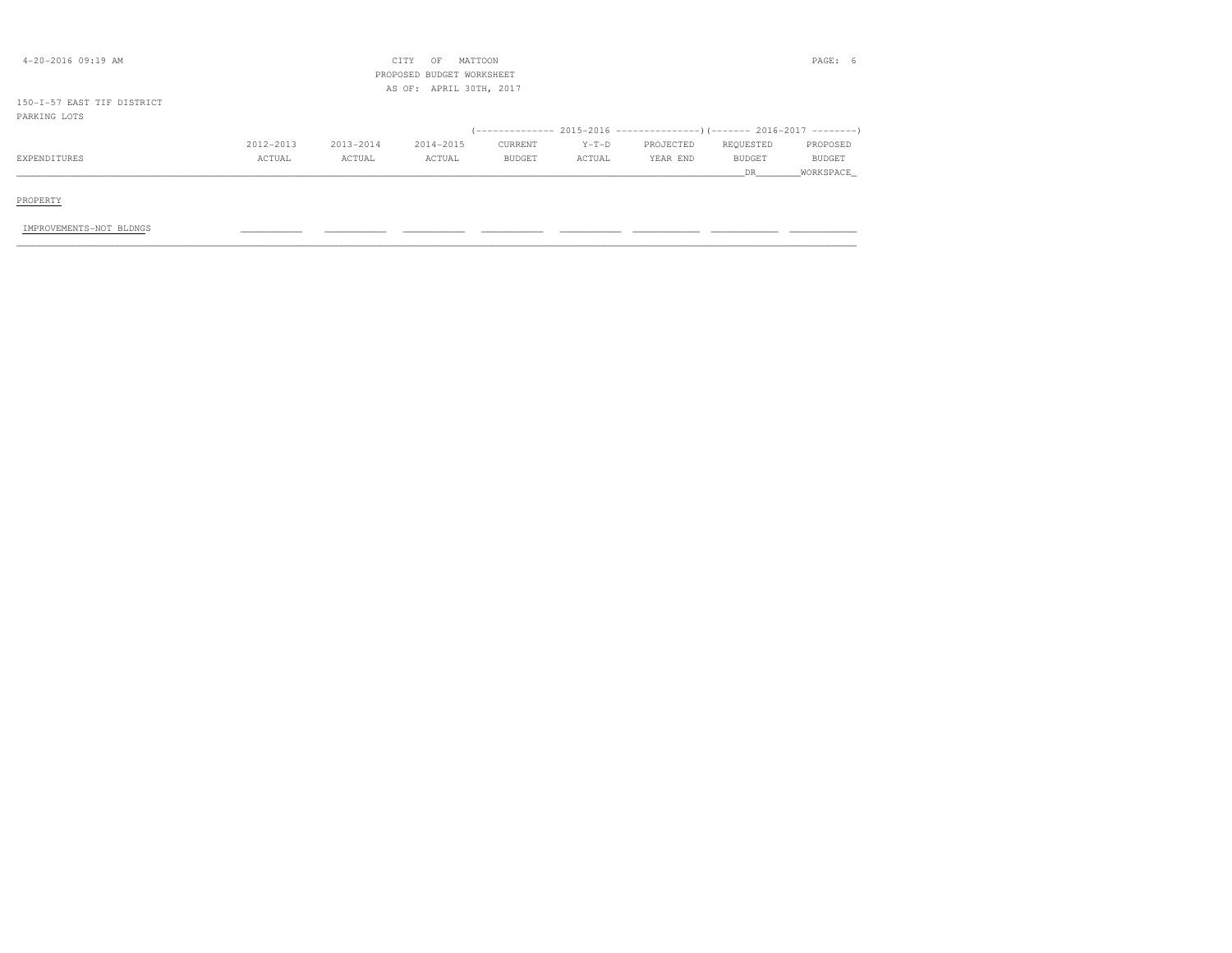| $4 - 20 - 2016$ 09:19 AM                       |           |           | MATTOON<br>CITY<br>OF<br>PROPOSED BUDGET WORKSHEET<br>AS OF: APRIL 30TH, 2017 |         |         |           |           | PAGE: 7       |
|------------------------------------------------|-----------|-----------|-------------------------------------------------------------------------------|---------|---------|-----------|-----------|---------------|
| 150-I-57 EAST TIF DISTRICT<br>PUBLIC BUILDINGS |           |           |                                                                               |         |         |           |           |               |
|                                                |           |           |                                                                               |         |         |           |           |               |
|                                                | 2012-2013 | 2013-2014 | 2014-2015                                                                     | CURRENT | $Y-T-D$ | PROJECTED | REQUESTED | PROPOSED      |
| EXPENDITURES                                   | ACTUAL    | ACTUAL    | ACTUAL                                                                        | BUDGET  | ACTUAL  | YEAR END  | BUDGET    | <b>BUDGET</b> |
|                                                |           |           |                                                                               |         |         |           | DR        | WORKSPACE     |
| PROPERTY                                       |           |           |                                                                               |         |         |           |           |               |
| <b>BUILDINGS</b>                               |           |           |                                                                               |         |         |           |           |               |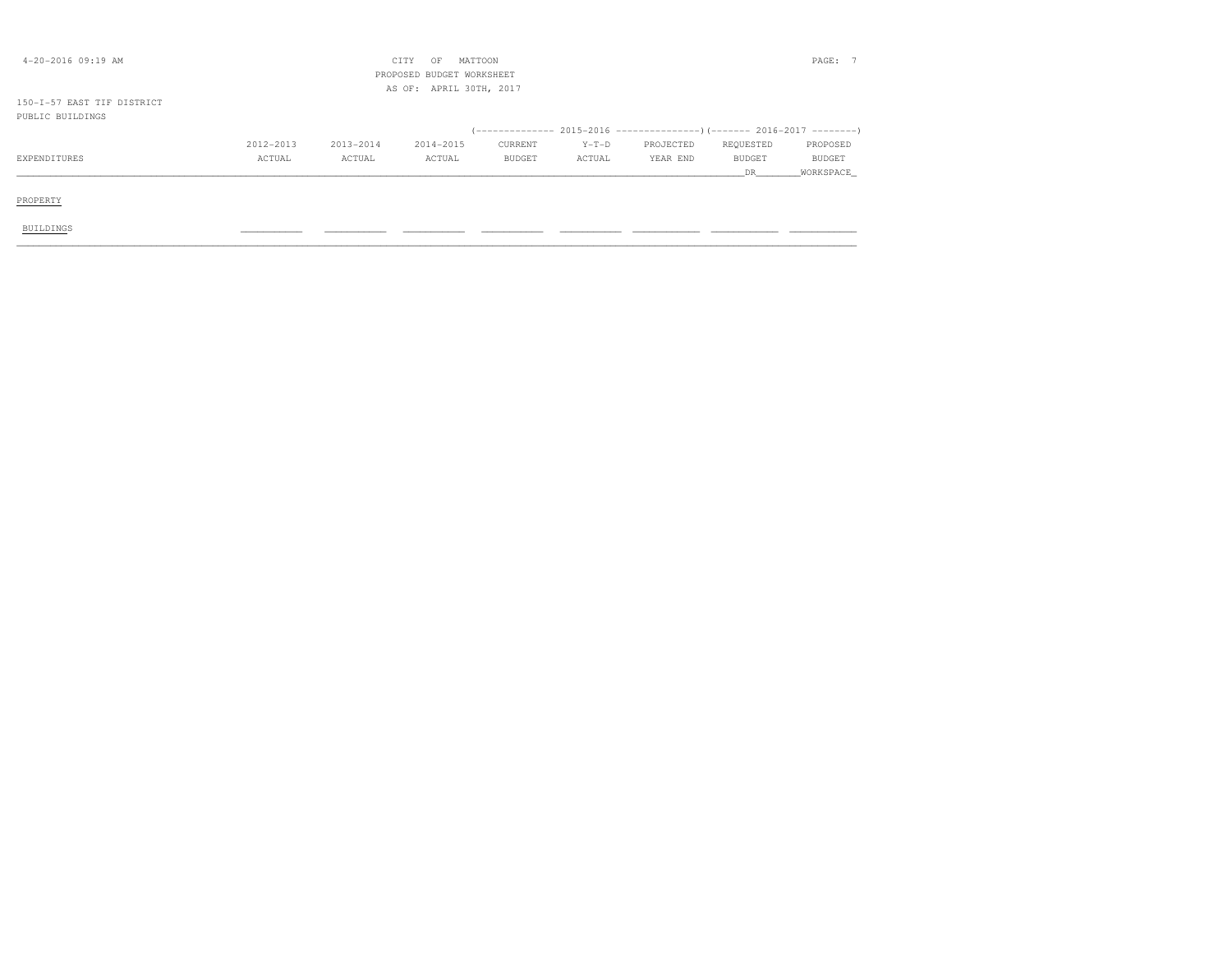| $4 - 20 - 2016$ 09:19 AM   |           |           | MATTOON<br>CITY<br>OF<br>PROPOSED BUDGET WORKSHEET<br>AS OF: APRIL 30TH, 2017 |         |         |                                                                         |               | PAGE: 8   |
|----------------------------|-----------|-----------|-------------------------------------------------------------------------------|---------|---------|-------------------------------------------------------------------------|---------------|-----------|
| 150-I-57 EAST TIF DISTRICT |           |           |                                                                               |         |         |                                                                         |               |           |
| PARKS                      |           |           |                                                                               |         |         |                                                                         |               |           |
|                            |           |           |                                                                               |         |         | (------------- 2015-2016 ----------------) (------- 2016-2017 --------) |               |           |
|                            | 2012-2013 | 2013-2014 | 2014-2015                                                                     | CURRENT | $Y-T-D$ | PROJECTED                                                               | REQUESTED     | PROPOSED  |
| EXPENDITURES               | ACTUAL    | ACTUAL    | ACTUAL                                                                        | BUDGET  | ACTUAL  | YEAR END                                                                | <b>BUDGET</b> | BUDGET    |
|                            |           |           |                                                                               |         |         |                                                                         | DR.           | WORKSPACE |
|                            |           |           |                                                                               |         |         |                                                                         |               |           |
| PROPERTY                   |           |           |                                                                               |         |         |                                                                         |               |           |
|                            |           |           |                                                                               |         |         |                                                                         |               |           |
| IMPROVEMENTS-NOT BLDNGS    |           |           |                                                                               |         |         |                                                                         |               |           |
|                            |           |           |                                                                               |         |         |                                                                         |               |           |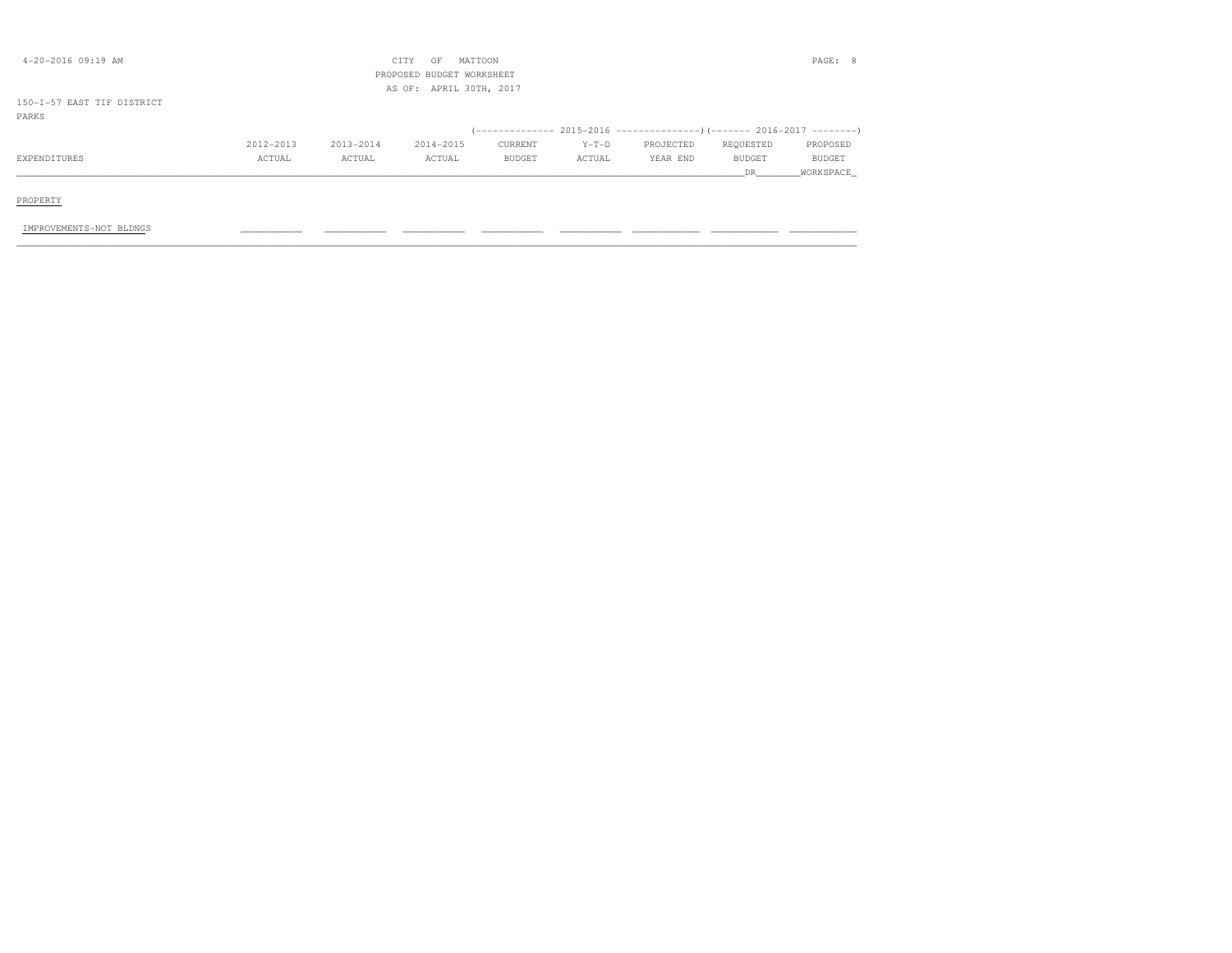| $4 - 20 - 2016$ 09:19 AM   |           |               | MATTOON<br>CITY<br>OF     |               |         |           |               | PAGE: 9       |
|----------------------------|-----------|---------------|---------------------------|---------------|---------|-----------|---------------|---------------|
|                            |           |               | PROPOSED BUDGET WORKSHEET |               |         |           |               |               |
|                            |           |               | AS OF: APRIL 30TH, 2017   |               |         |           |               |               |
| 150-I-57 EAST TIF DISTRICT |           |               |                           |               |         |           |               |               |
| ADMINISTRATIVE EXPENSES    |           |               |                           |               |         |           |               |               |
|                            |           |               |                           |               |         |           |               |               |
|                            | 2012-2013 | $2013 - 2014$ | 2014-2015                 | CURRENT       | $Y-T-D$ | PROJECTED | REQUESTED     | PROPOSED      |
| EXPENDITURES               | ACTUAL    | ACTUAL        | ACTUAL                    | <b>BUDGET</b> | ACTUAL  | YEAR END  | <b>BUDGET</b> | <b>BUDGET</b> |
|                            |           |               |                           |               |         |           | DR            | _WORKSPACE_   |
|                            |           |               |                           |               |         |           |               |               |
| SUPPLIES                   |           |               |                           |               |         |           |               |               |
| GENERAL SUPPLIES           |           |               |                           |               |         |           |               |               |
|                            |           |               |                           |               |         |           |               |               |
| OTHER PURCHASED SERVICES   |           |               |                           |               |         |           |               |               |
|                            |           |               |                           |               |         |           |               |               |
| PROFESSIONAL SERVICES      |           |               |                           |               |         |           |               |               |
|                            |           |               |                           |               |         |           |               |               |
| COMMUNICATION              |           |               |                           |               |         |           |               |               |
| ADVERTISING                |           |               |                           |               |         |           |               |               |
|                            |           |               |                           |               |         |           |               |               |
| PRINTING & BINDING         |           |               |                           |               |         |           |               |               |
|                            |           |               |                           |               |         |           |               |               |
| EMPLOYEE BUSINESS EXP      |           |               |                           |               |         |           |               |               |
|                            |           |               |                           |               |         |           |               |               |
| OTHER PURCHASED SERVICES   |           |               |                           |               |         |           |               |               |
| CAPITAL PROJECTS           |           |               |                           |               |         |           |               |               |
|                            |           |               |                           |               |         |           |               |               |
| CAPITAL PROJECTS           |           |               |                           |               |         |           |               |               |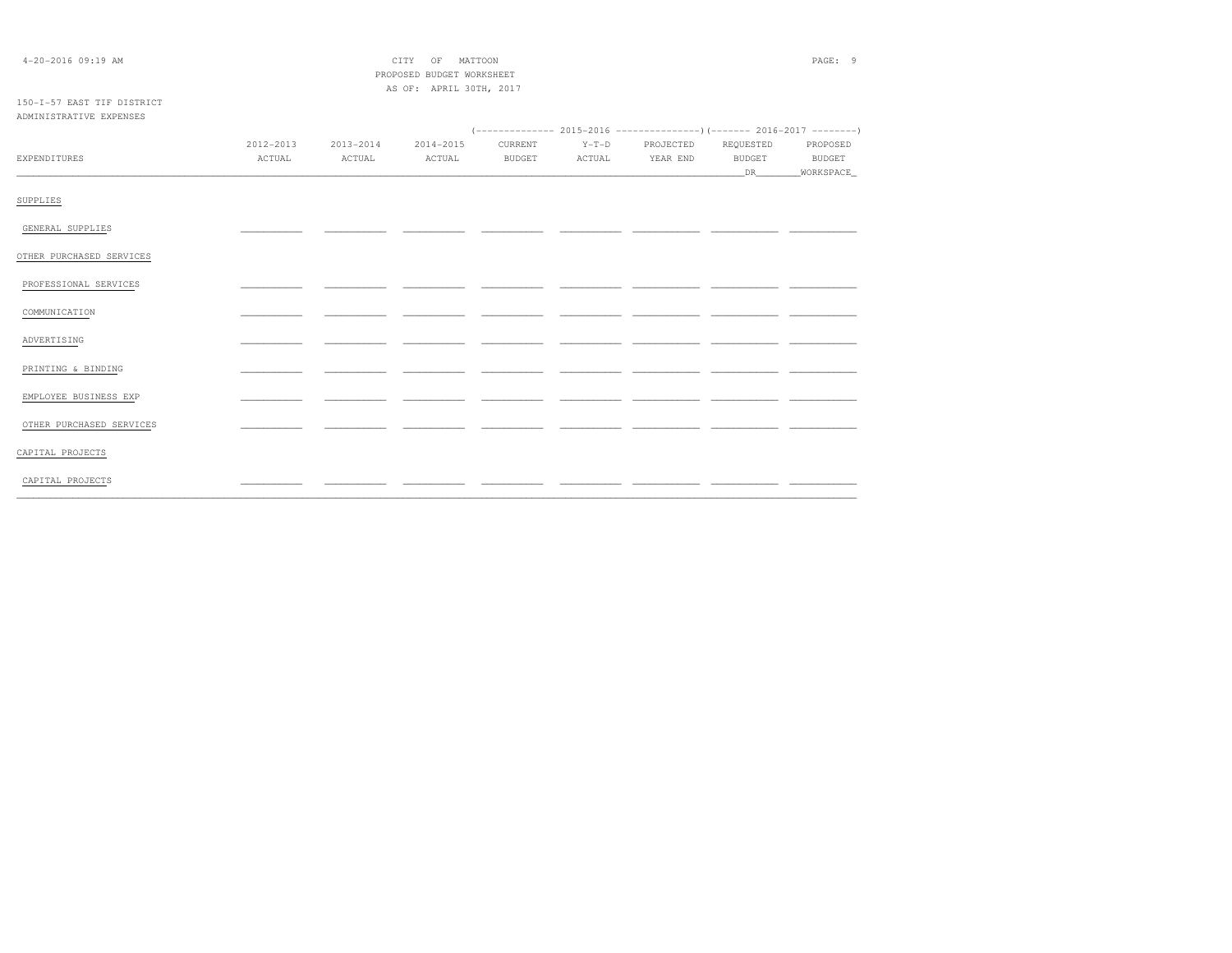| $4 - 20 - 2016$ 09:19 AM   |           |           | CITY<br>OF<br>PROPOSED BUDGET WORKSHEET<br>AS OF: APRIL 30TH, 2017 | MATTOON |         |                                                                           |           | PAGE: 10  |
|----------------------------|-----------|-----------|--------------------------------------------------------------------|---------|---------|---------------------------------------------------------------------------|-----------|-----------|
| 150-I-57 EAST TIF DISTRICT |           |           |                                                                    |         |         |                                                                           |           |           |
| TIF GRANTS                 |           |           |                                                                    |         |         |                                                                           |           |           |
|                            |           |           |                                                                    |         |         | (-------------- 2015–2016 -----------------) (------- 2016–2017 --------' |           |           |
|                            | 2012-2013 | 2013-2014 | 2014-2015                                                          | CURRENT | $Y-T-D$ | PROJECTED                                                                 | REQUESTED | PROPOSED  |
| EXPENDITURES               | ACTUAL    | ACTUAL    | ACTUAL                                                             | BUDGET  | ACTUAL  | YEAR END                                                                  | BUDGET    | BUDGET    |
|                            |           |           |                                                                    |         |         |                                                                           | DR.       | WORKSPACE |
| OTHER OBJECTS              |           |           |                                                                    |         |         |                                                                           |           |           |
| FINANCIAL TRANS OBJECTS    |           |           |                                                                    |         |         |                                                                           |           |           |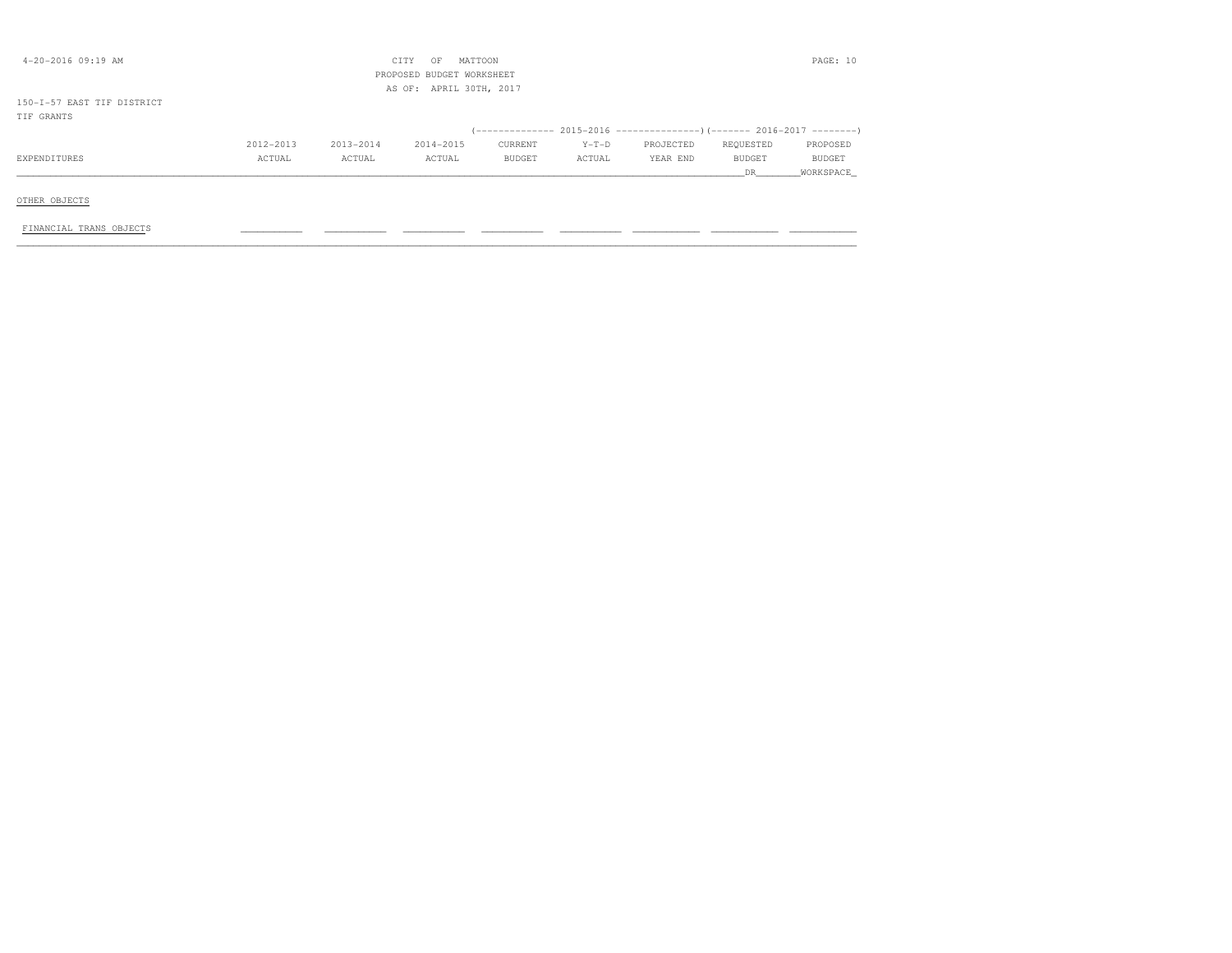| $4 - 20 - 2016$ 09:19 AM                |           |           | MATTOON<br>CITY<br>OF<br>PROPOSED BUDGET WORKSHEET<br>AS OF: APRIL 30TH, 2017 |         |         |                                                                          |                      | PAGE: 11            |
|-----------------------------------------|-----------|-----------|-------------------------------------------------------------------------------|---------|---------|--------------------------------------------------------------------------|----------------------|---------------------|
| 150-I-57 EAST TIF DISTRICT<br>TIF LOANS |           |           |                                                                               |         |         |                                                                          |                      |                     |
|                                         |           |           |                                                                               |         |         | (-------------- 2015-2016 ----------------) (------- 2016-2017 --------) |                      |                     |
|                                         | 2012-2013 | 2013-2014 | 2014-2015                                                                     | CURRENT | $Y-T-D$ | PROJECTED                                                                | REQUESTED            | PROPOSED            |
| EXPENDITURES                            | ACTUAL    | ACTUAL    | ACTUAL                                                                        | BUDGET  | ACTUAL  | YEAR END                                                                 | <b>BUDGET</b><br>DR. | BUDGET<br>WORKSPACE |
| OTHER OBJECTS                           |           |           |                                                                               |         |         |                                                                          |                      |                     |
| FINANCIAL TRANS OBJECTS                 |           |           |                                                                               |         |         |                                                                          |                      |                     |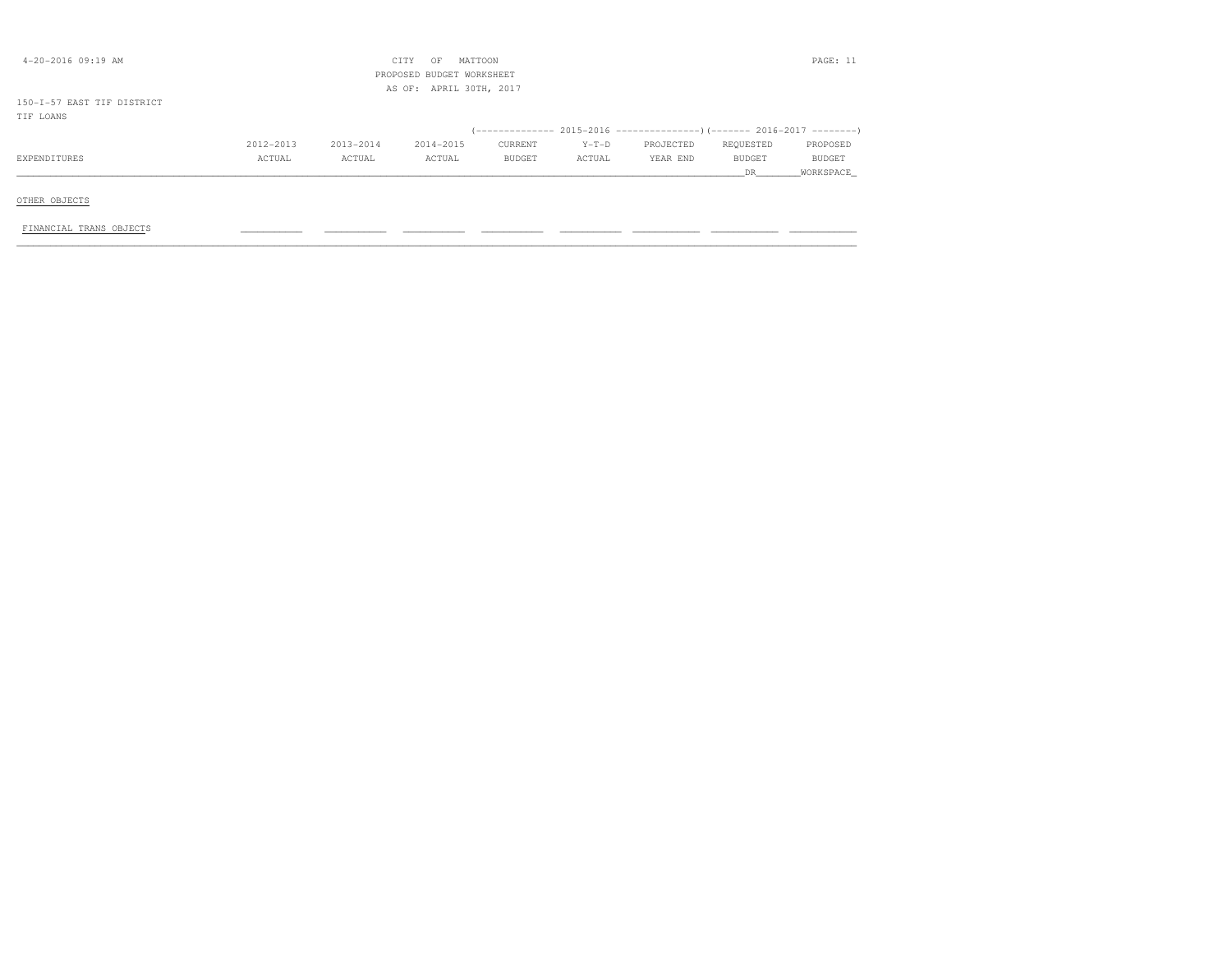|           |           | OF        |               |                                                                 |           |           | PAGE: 12  |
|-----------|-----------|-----------|---------------|-----------------------------------------------------------------|-----------|-----------|-----------|
|           |           |           |               |                                                                 |           |           |           |
|           |           |           |               |                                                                 |           |           |           |
|           |           |           |               |                                                                 |           |           |           |
|           |           |           |               |                                                                 |           |           |           |
| 2012-2013 | 2013-2014 | 2014-2015 | CURRENT       | $Y-T-D$                                                         | PROJECTED | REQUESTED | PROPOSED  |
| ACTUAL    | ACTUAL    | ACTUAL    | <b>BUDGET</b> | ACTUAL                                                          | YEAR END  | BUDGET    | BUDGET    |
|           |           |           |               |                                                                 |           | DR.       | WORKSPACE |
|           |           |           |               |                                                                 |           |           |           |
|           |           |           |               |                                                                 |           |           |           |
|           |           |           |               |                                                                 |           |           |           |
|           |           |           |               |                                                                 |           |           |           |
|           |           |           | CITY          | MATTOON<br>PROPOSED BUDGET WORKSHEET<br>AS OF: APRIL 30TH, 2017 |           |           |           |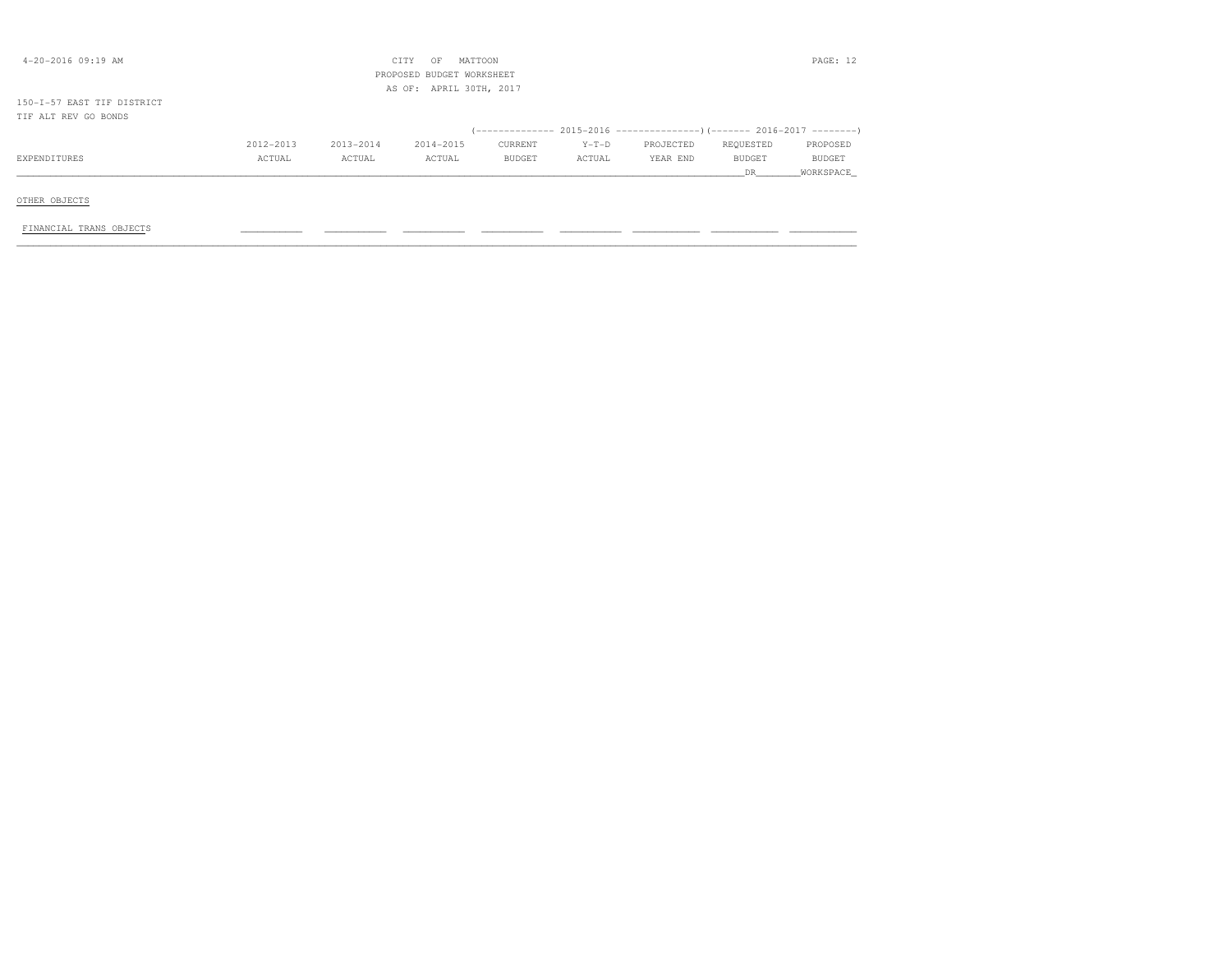| 4-20-2016 09:19 AM                                |           |           | MATTOON<br>CITY<br>OF<br>PROPOSED BUDGET WORKSHEET |               |         |           |               | PAGE: 13  |
|---------------------------------------------------|-----------|-----------|----------------------------------------------------|---------------|---------|-----------|---------------|-----------|
| 150-I-57 EAST TIF DISTRICT<br>OTHER DEBT SERVICES |           |           | AS OF: APRIL 30TH, 2017                            |               |         |           |               |           |
|                                                   |           |           |                                                    |               |         |           |               |           |
|                                                   | 2012-2013 | 2013-2014 | 2014-2015                                          | CURRENT       | $Y-T-D$ | PROJECTED | REQUESTED     | PROPOSED  |
| EXPENDITURES                                      | ACTUAL    | ACTUAL    | ACTUAL                                             | <b>BUDGET</b> | ACTUAL  | YEAR END  | <b>BUDGET</b> | BUDGET    |
|                                                   |           |           |                                                    |               |         |           | DR.           | WORKSPACE |
| OTHER OBJECTS                                     |           |           |                                                    |               |         |           |               |           |
| FINANCIAL TRANS OBJECTS                           |           |           |                                                    |               |         |           |               |           |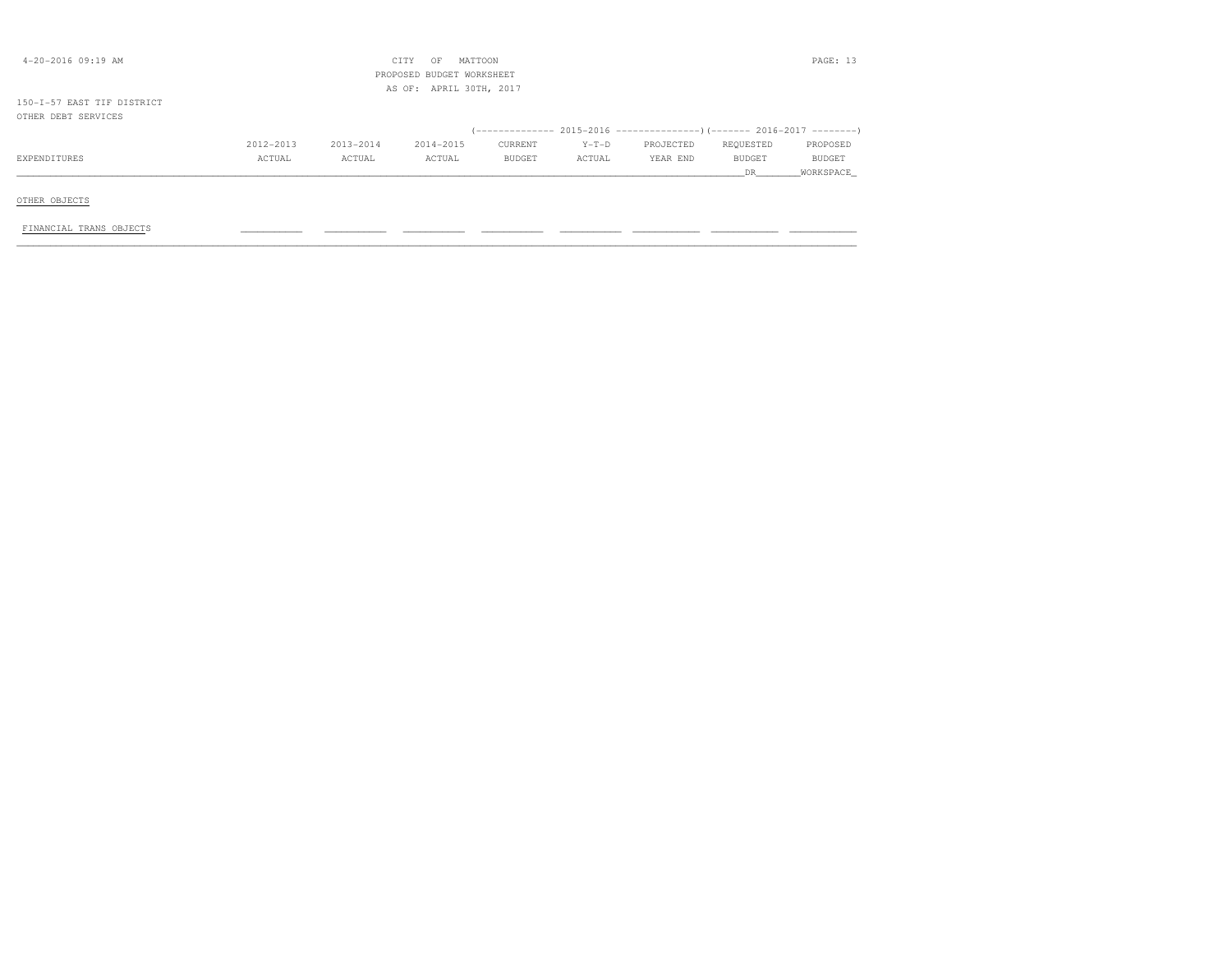| $4 - 20 - 2016$ 09:19 AM                |           |           | CITY<br>OF                | MATTOON       |         |           |               | PAGE: 14      |
|-----------------------------------------|-----------|-----------|---------------------------|---------------|---------|-----------|---------------|---------------|
|                                         |           |           | PROPOSED BUDGET WORKSHEET |               |         |           |               |               |
|                                         |           |           | AS OF: APRIL 30TH, 2017   |               |         |           |               |               |
| 150-I-57 EAST TIF DISTRICT              |           |           |                           |               |         |           |               |               |
| INTERGOVERNMENTAL EXP                   |           |           |                           |               |         |           |               |               |
|                                         |           |           |                           |               |         |           |               |               |
|                                         | 2012-2013 | 2013-2014 | 2014-2015                 | CURRENT       | $Y-T-D$ | PROJECTED | REQUESTED     | PROPOSED      |
| <b>EXPENDITURES</b>                     | ACTUAL    | ACTUAL    | ACTUAL                    | <b>BUDGET</b> | ACTUAL  | YEAR END  | <b>BUDGET</b> | <b>BUDGET</b> |
|                                         |           |           |                           |               |         |           | DR.           | WORKSPACE     |
| OTHER OBJECTS                           |           |           |                           |               |         |           |               |               |
| FINANCIAL TRANS OBJECTS                 |           |           |                           |               |         |           |               |               |
| FINANCIAL TRANS OBJECTS                 |           |           |                           |               |         |           |               |               |
| 150-5800-821 SHARED INCREMENT (20%)     | 11,667    | 7,070     | 7,223                     | 7,223         | 7,327   | 7,327     | 7,327         |               |
| 150-5800-822 PROPERTY TAX REIMBURSEMENT | 428       | 438       | 451                       | 500           | 458     | 458       | 500           |               |
| TOTAL FINANCIAL TRANS OBJECTS           | 12,095    | 7,507     | 7,674                     | 7,723         | 7,786   | 7,786     | 7,827         |               |
| TOTAL OTHER OBJECTS                     | 12,095    | 7,507     | 7,674                     | 7,723         | 7,786   | 7,786     | 7,827         |               |
| TOTAL INTERGOVERNMENTAL EXP             | 12,095    | 7,507     | 7,674                     | 7,723         | 7,786   | 7,786     | 7,827         |               |

\*\*\* END OF REPORT \*\*\*

REVENUES & OTHER SOURCES OVER/

TOTAL EXPENDITURES 12,095 7,507 7,674 7,723 7,786 7,786 7,827REVENUE OVER/(UNDER) EXPENDITURES 46,251 27,838 28,445 28,398 28,854 28,854 28,812OTHER FINANCING SOURCES \_\_\_\_\_\_\_\_\_\_\_ \_\_\_\_\_\_\_\_\_\_\_ \_\_\_\_\_\_\_\_\_\_\_ \_\_\_\_\_\_\_\_\_\_\_ \_\_\_\_\_\_\_\_\_\_\_ \_\_\_\_\_\_\_\_\_\_\_\_ \_\_\_\_\_\_\_\_\_\_\_\_ \_\_\_\_\_\_\_\_\_\_\_\_

(UNDER) EXPENDITURES & OTHER (USES) 46,251 27,838 28,445 28,398 28,854 28,854 28,812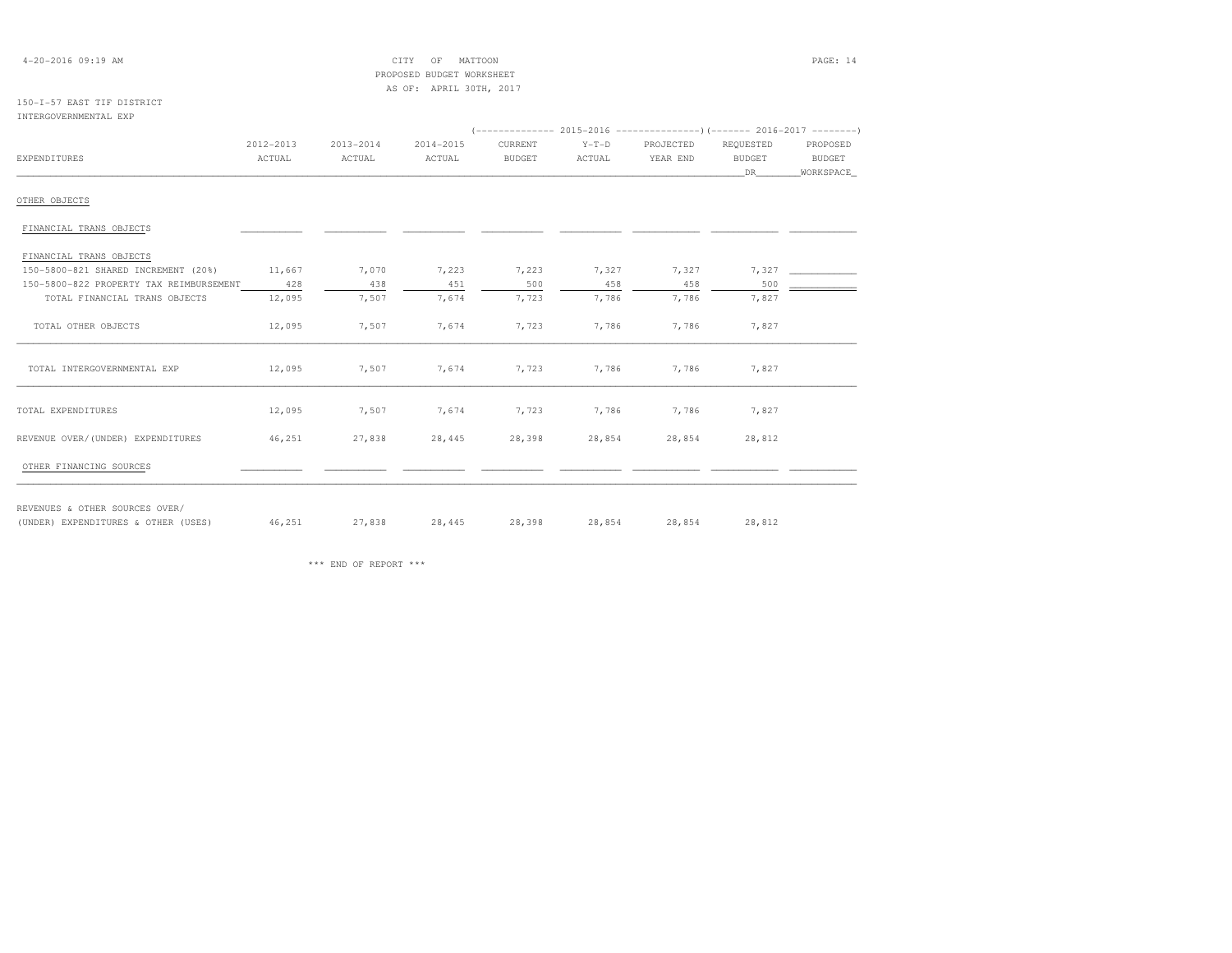| $4 - 20 - 2016$ 09:19 AM |  |  |
|--------------------------|--|--|
|--------------------------|--|--|

# $\begin{array}{ccc} \text{CITY} & \text{OF} & \text{MATTOON} \end{array}$  PROPOSED BUDGET WORKSHEETAS OF: APRIL 30TH, 2017

# 151-SOUTH RT 45 TIF DISTRICT

|                                    | 2012-2013 | $2013 - 2014$ | 2014-2015    | CURRENT       | $Y-T-D$ | PROJECTED                | REQUESTED      | PROPOSED      |
|------------------------------------|-----------|---------------|--------------|---------------|---------|--------------------------|----------------|---------------|
| <b>REVENUES</b>                    | ACTUAL    | ACTUAL        | ACTUAL       | <b>BUDGET</b> | ACTUAL  | YEAR END                 | <b>BUDGET</b>  | <b>BUDGET</b> |
|                                    |           |               |              |               |         |                          | DR             | WORKSPACE     |
| TAXES                              |           |               |              |               |         |                          |                |               |
| TIF/BD TAX RECEIPTS                |           |               |              |               |         |                          |                |               |
| 151-4192-023 PROPERTY TAX RECEIPTS | 44,714    | 27,317        | 28,013       | 28,013        | 28,623  | 28,623                   | 28,623         |               |
| TOTAL TIF/BD TAX RECEIPTS          | 44,714    | 27,317        | 28,013       | 28,013        | 28,623  | 28,623                   | 28,623         |               |
| TOTAL TAXES                        | 44,714    | 27,317        | 28,013       | 28,013        | 28,623  | 28,623                   | 28,623         |               |
| INVESTMENT EARNINGS                |           |               |              |               |         |                          |                |               |
| INTEREST EARNINGS                  |           |               |              |               |         |                          |                |               |
| 151-4610-023 INVESTMENT EARNINGS   |           | $\Omega$      | 3            | 5             | 2       | 2                        | 2              |               |
| TOTAL INTEREST EARNINGS            |           |               |              |               |         | $\overline{\mathcal{L}}$ |                |               |
| TOTAL INVESTMENT EARNINGS          | 7         | $\circ$       | $\mathbf{3}$ | 5             | 2       | 2                        | $\overline{c}$ |               |
| CONTRIB & OTHER MISC REV           |           |               |              |               |         |                          |                |               |
| CONTRIBUTIONS & MISC REV           |           |               |              |               |         |                          |                |               |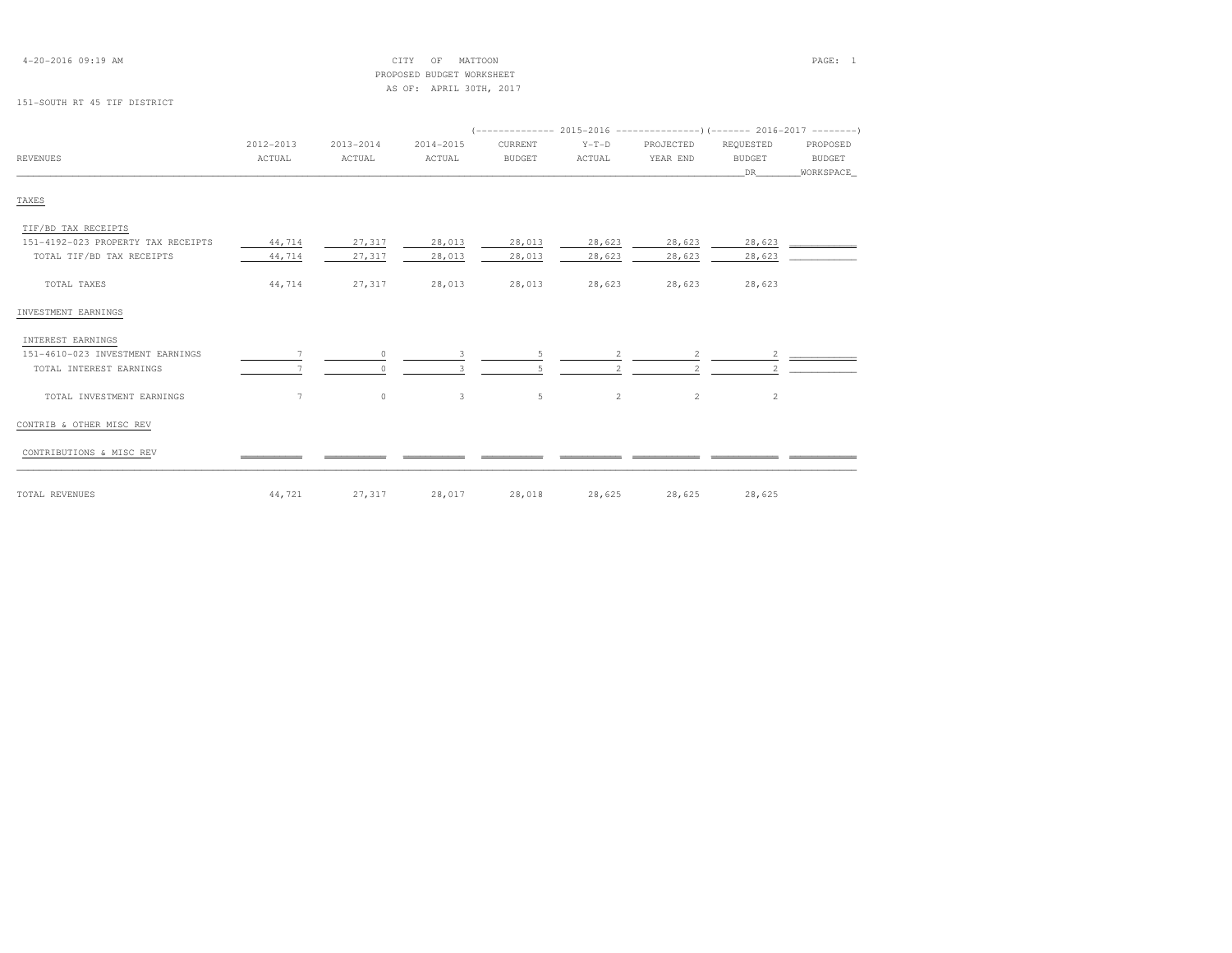| 4-20-2016 09:19 AM                                                                                                                    | CITY<br>OF<br>MATTOON<br>PROPOSED BUDGET WORKSHEET<br>AS OF: APRIL 30TH, 2017 |                            |                            |                            |                                                                                             |                            |                                  | PAGE: 2                                |
|---------------------------------------------------------------------------------------------------------------------------------------|-------------------------------------------------------------------------------|----------------------------|----------------------------|----------------------------|---------------------------------------------------------------------------------------------|----------------------------|----------------------------------|----------------------------------------|
| 151-SOUTH RT 45 TIF DISTRICT<br>SOUTH RT 45 TIF DISTRICT                                                                              |                                                                               |                            |                            |                            |                                                                                             |                            |                                  |                                        |
| <b>EXPENDITURES</b>                                                                                                                   | 2012-2013<br>ACTUAL                                                           | 2013-2014<br>ACTUAL        | $2014 - 2015$<br>ACTUAL    | CURRENT<br><b>BUDGET</b>   | (------------- 2015-2016 ---------------) (------- 2016-2017 --------)<br>$Y-T-D$<br>ACTUAL | PROJECTED<br>YEAR END      | REQUESTED<br><b>BUDGET</b><br>DR | PROPOSED<br><b>BUDGET</b><br>WORKSPACE |
| SUPPLIES                                                                                                                              |                                                                               |                            |                            |                            |                                                                                             |                            |                                  |                                        |
| GENERAL SUPPLIES                                                                                                                      |                                                                               |                            |                            |                            |                                                                                             |                            |                                  |                                        |
| OTHER PURCHASED SERVICES                                                                                                              |                                                                               |                            |                            |                            |                                                                                             |                            |                                  |                                        |
| PROFESSIONAL SERVICES                                                                                                                 |                                                                               |                            |                            |                            |                                                                                             |                            |                                  |                                        |
| COMMUNICATION                                                                                                                         |                                                                               |                            |                            |                            |                                                                                             |                            |                                  |                                        |
| ADVERTISING                                                                                                                           |                                                                               |                            |                            |                            |                                                                                             |                            |                                  |                                        |
| PRINTING & BINDING                                                                                                                    |                                                                               |                            |                            |                            |                                                                                             |                            |                                  |                                        |
| EMPLOYEE BUSINESS EXP                                                                                                                 |                                                                               |                            |                            |                            |                                                                                             |                            |                                  |                                        |
| OTHER PURCHASED SERVICES                                                                                                              |                                                                               |                            |                            |                            |                                                                                             |                            |                                  |                                        |
| OTHER OBJECTS                                                                                                                         |                                                                               |                            |                            |                            |                                                                                             |                            |                                  |                                        |
| FINANCIAL TRANS OBJECTS<br>151-5604-817 INTEREST EXPENSES<br>151-5604-818 OTHER TIF DEBT INSTRUMENTS<br>TOTAL FINANCIAL TRANS OBJECTS | 37,387<br>23,230<br>60,617                                                    | 35,901<br>24,716<br>60,617 | 34,541<br>26,075<br>60,617 | 33,101<br>27,516<br>60,617 | 33,547<br>27,070<br>60,617                                                                  | 33,547<br>27,070<br>60,617 | 33,547<br>27,070<br>60,617       |                                        |
| FINANCIAL TRANS OBJECTS<br>151-5604-821 SHARED INCREMENT (20%)<br>151-5604-825 TIF GRANTS<br>TOTAL FINANCIAL TRANS OBJECTS            | 8,943<br>6,054<br>14,997                                                      | 5,463<br>6,054<br>11,517   | 5,603<br>6,054<br>11,657   | 5,603<br>6,054<br>11,657   | 5,725<br>6,054<br>11,779                                                                    | 5,725<br>6,054<br>11,779   | 5,725<br>6,054<br>11,779         |                                        |
| TOTAL OTHER OBJECTS                                                                                                                   | 75,614                                                                        | 72,134                     | 72,274                     | 72,274                     | 72,395                                                                                      | 72,395                     | 72,396                           |                                        |
| CAPITAL PROJECTS                                                                                                                      |                                                                               |                            |                            |                            |                                                                                             |                            |                                  |                                        |
| CAPITAL PROJECTS                                                                                                                      |                                                                               |                            |                            |                            |                                                                                             |                            |                                  |                                        |
| TOTAL SOUTH RT 45 TIF DISTRICT                                                                                                        | 75,614                                                                        | 72,134                     | 72,274                     | 72,274                     | 72,395                                                                                      | 72,395                     | 72,396                           |                                        |
| TOTAL EXPENDITURES                                                                                                                    | 75,614                                                                        | 72,134                     | 72,274                     | 72,274                     | 72,395                                                                                      | 72,395                     | 72,396                           |                                        |
| REVENUE OVER/(UNDER) EXPENDITURES                                                                                                     | 30,893)                                                                       | 44,818) (                  | $44, 258$ ) (              | $44, 256$ ) (              | 43,771) (                                                                                   | 43,771) (                  | 43,771)                          |                                        |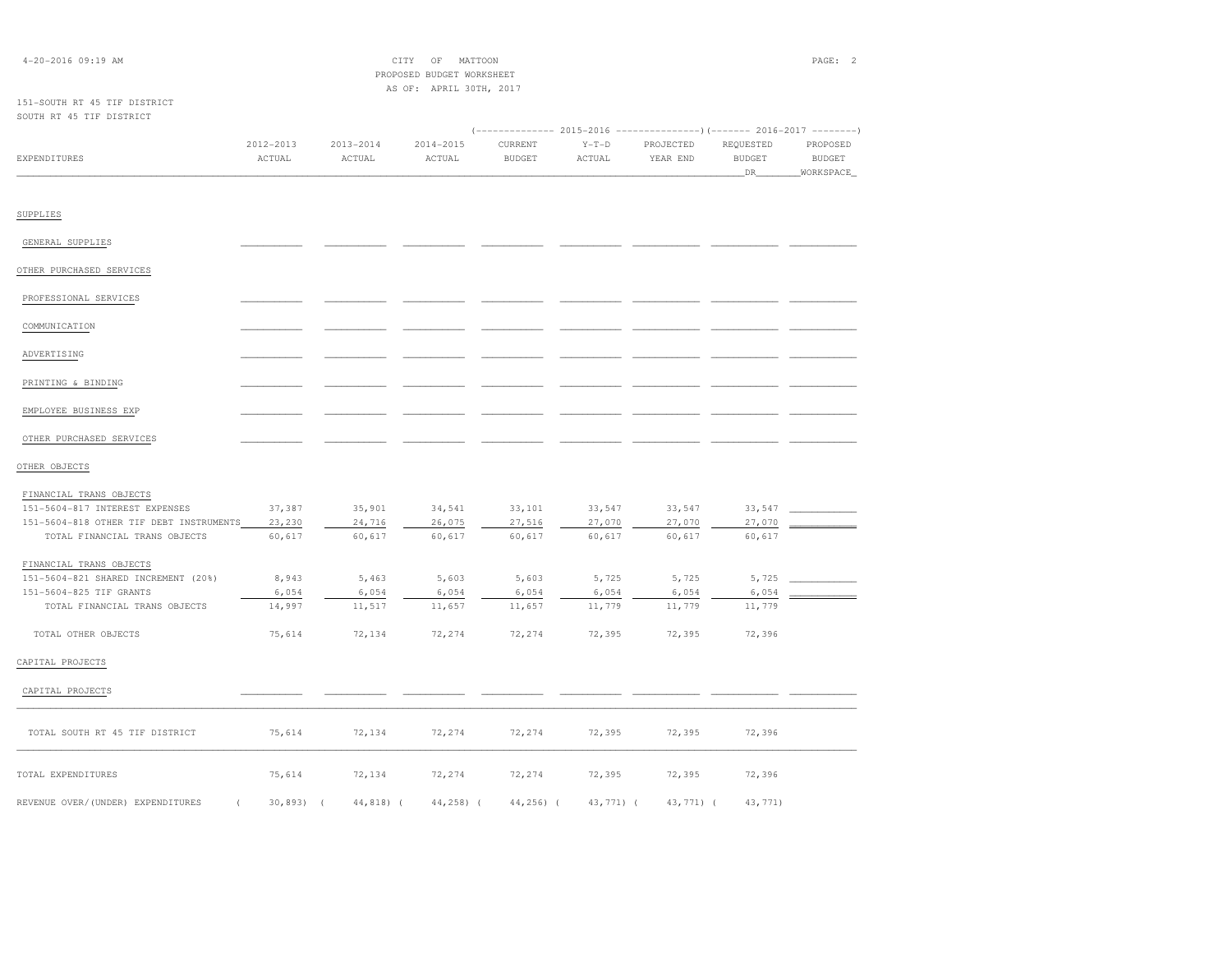| $4 - 20 - 2016$ 09:19 AM |  |  |
|--------------------------|--|--|
|--------------------------|--|--|

# 4-20-2016 09:19 AM CITY OF MATTOON PAGE: 3 PROPOSED BUDGET WORKSHEETAS OF: APRIL 30TH, 2017

# 151-SOUTH RT 45 TIF DISTRICTSOUTH RT 45 TIF DISTRICT

|                                        |           |           |           | (-------------- 2015-2016 ----------------) (------- 2016-2017 --------) |         |           |           |               |  |
|----------------------------------------|-----------|-----------|-----------|--------------------------------------------------------------------------|---------|-----------|-----------|---------------|--|
|                                        | 2012-2013 | 2013-2014 | 2014-2015 | CURRENT                                                                  | $Y-T-D$ | PROJECTED | REQUESTED | PROPOSED      |  |
| EXPENDITURES                           | ACTUAL    | ACTUAL    | ACTUAL    | BUDGET                                                                   | ACTUAL  | YEAR END  | BUDGET    | <b>BUDGET</b> |  |
|                                        |           |           |           |                                                                          |         |           | DR.       | WORKSPACE     |  |
| OTHER FINANCING SOURCES                |           |           |           |                                                                          |         |           |           |               |  |
| 151-4901-021 INTRFD TRANS FROM S 45 BD | 30,900    | 45,000    | 45,000    | 45,000                                                                   | 45,000  | 45,000    | 44,000    |               |  |
| TOTAL OTHER FINANCING SOURCES          | 30,900    | 45,000    | 45,000    | 45,000                                                                   | 45,000  | 45,000    | 44,000    |               |  |
| TOTAL OTHER FINANCING SOURCES (USES)   | 30,900    | 45,000    | 45,000    | 45,000                                                                   | 45,000  | 45,000    | 44,000    |               |  |
| REVENUES & OTHER SOURCES OVER/         |           |           |           |                                                                          |         |           |           |               |  |

(UNDER) EXPENDITURES & OTHER (USES) 7 182 742 744 1,229 1,229 229

\*\*\* END OF REPORT \*\*\*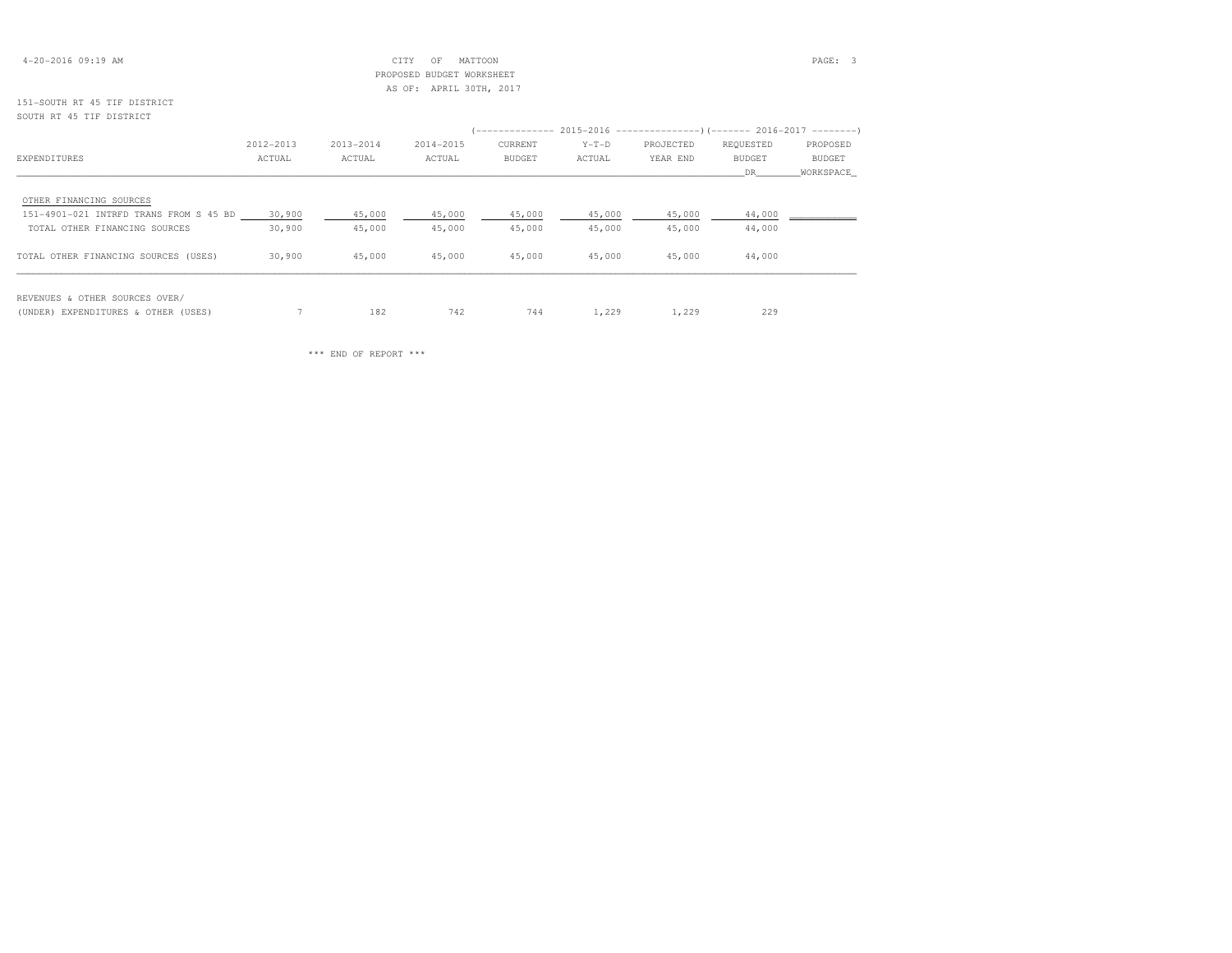| $4 - 20 - 2016$ 09:19 AM |  |  |
|--------------------------|--|--|
|--------------------------|--|--|

 4-20-2016 09:19 AM CITY OF MATTOON PAGE: 1 PROPOSED BUDGET WORKSHEETAS OF: APRIL 30TH, 2017

### 152-SOUTH RT 45 BUSINESS DIST

| REVENUES                              | 2012-2013<br>ACTUAL | $2013 - 2014$<br>ACTUAL | $2014 - 2015$<br>ACTUAL | CURRENT<br><b>BUDGET</b> | $Y-T-D$<br>ACTUAL | PROJECTED<br>YEAR END | REQUESTED<br><b>BUDGET</b> | PROPOSED<br><b>BUDGET</b> |
|---------------------------------------|---------------------|-------------------------|-------------------------|--------------------------|-------------------|-----------------------|----------------------------|---------------------------|
|                                       |                     |                         |                         |                          |                   |                       | DR                         | WORKSPACE                 |
|                                       |                     |                         |                         |                          |                   |                       |                            |                           |
| TAXES                                 |                     |                         |                         |                          |                   |                       |                            |                           |
| TIF/BD TAX RECEIPTS                   |                     |                         |                         |                          |                   |                       |                            |                           |
| 152-4193-023 SALES TAX RECEIPTS       | 44,560              | 42,793                  | 35,369                  | 40,000                   | 23,604            | 29,414                | 30,000                     |                           |
| 152-4194-023 HOTEL/MOTEL TAX RECEIPTS | 12,193              | 5,728                   | 9,800                   | 6,000                    | 5,843             | 3,061                 | 7,800                      |                           |
| TOTAL TIF/BD TAX RECEIPTS             | 56,753              | 48,521                  | 45,170                  | 46,000                   | 29,447            | 32, 475               | 37,800                     |                           |
| TOTAL TAXES                           | 56,753              | 48,521                  | 45,170                  | 46,000                   | 29,447            | 32,475                | 37,800                     |                           |
| INVESTMENT EARNINGS                   |                     |                         |                         |                          |                   |                       |                            |                           |
| INTEREST EARNINGS                     |                     |                         |                         |                          |                   |                       |                            |                           |
| 152-4610-023 INVESTMENT INCOME        | 24                  | 24                      | 24                      | 20                       | 22                | 25                    | 25                         |                           |
| TOTAL INTEREST EARNINGS               | 24                  | 24                      | 24                      | 20                       | 22                | 25                    | 25                         |                           |
| TOTAL INVESTMENT EARNINGS             | 24                  | 24                      | 24                      | 20                       | 22                | 25                    | 25                         |                           |
| CONTRIB & OTHER MISC REV              |                     |                         |                         |                          |                   |                       |                            |                           |
| CONTRIBUTIONS & MISC REV              |                     |                         |                         |                          |                   |                       |                            |                           |
| TOTAL REVENUES                        | 56,778              | 48,545                  | 45,194                  | 46,020                   | 29,470            | 32,499                | 37,825                     |                           |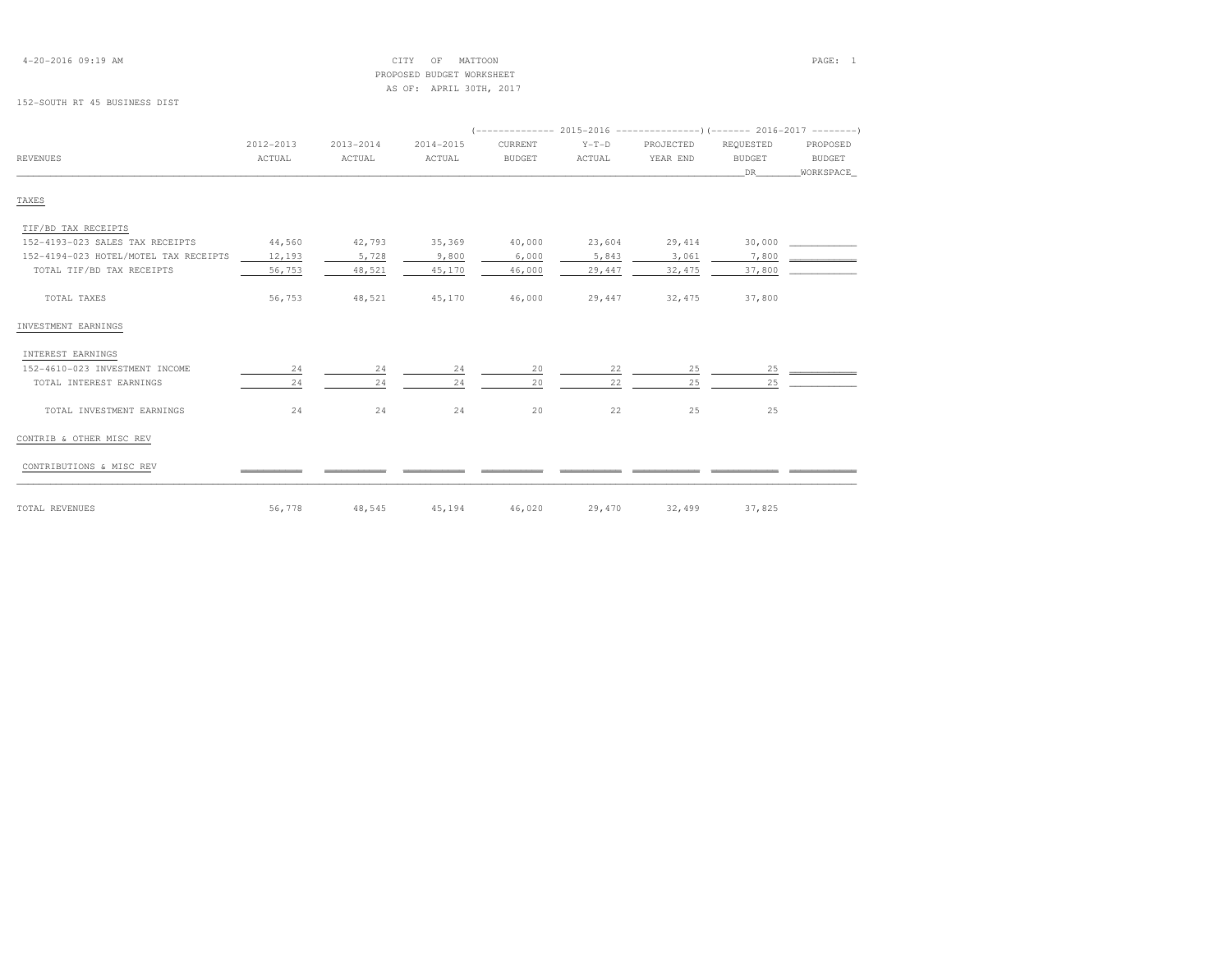| 4-20-2016 09:19 AM                                     |           |                       | $\mathrm{OF}$<br>CITY     | MATTOON       |            |                                                                       |                      | PAGE: 2             |
|--------------------------------------------------------|-----------|-----------------------|---------------------------|---------------|------------|-----------------------------------------------------------------------|----------------------|---------------------|
|                                                        |           |                       | PROPOSED BUDGET WORKSHEET |               |            |                                                                       |                      |                     |
| 152-SOUTH RT 45 BUSINESS DIST                          |           |                       | AS OF: APRIL 30TH, 2017   |               |            |                                                                       |                      |                     |
| SOUTH RT 45 BUSINESS DIS                               |           |                       |                           |               |            |                                                                       |                      |                     |
|                                                        |           |                       |                           |               |            | (------------- 2015-2016 ---------------)(------- 2016-2017 --------) |                      |                     |
|                                                        | 2012-2013 | $2013 - 2014$         | $2014 - 2015$             | CURRENT       | $Y-T-D$    | PROJECTED                                                             | REQUESTED            | PROPOSED            |
| EXPENDITURES                                           | ACTUAL    | ACTUAL                | ACTUAL                    | <b>BUDGET</b> | ACTUAL     | YEAR END                                                              | <b>BUDGET</b><br>DR. | BUDGET<br>WORKSPACE |
|                                                        |           |                       |                           |               |            |                                                                       |                      |                     |
| SUPPLIES                                               |           |                       |                           |               |            |                                                                       |                      |                     |
| GENERAL SUPPLIES                                       |           |                       |                           |               |            |                                                                       |                      |                     |
| OTHER PURCHASED SERVICES                               |           |                       |                           |               |            |                                                                       |                      |                     |
| PROFESSIONAL SERVICES                                  |           |                       |                           |               |            |                                                                       |                      |                     |
| COMMUNICATION                                          |           |                       |                           |               |            |                                                                       |                      |                     |
| ADVERTISING                                            |           |                       |                           |               |            |                                                                       |                      |                     |
| PRINTING & BINDING                                     |           |                       |                           |               |            |                                                                       |                      |                     |
| EMPLOYEE BUSINESS EXP                                  |           |                       |                           |               |            |                                                                       |                      |                     |
| OTHER PURCHASED SERVICES                               |           |                       |                           |               |            |                                                                       |                      |                     |
| OTHER OBJECTS                                          |           |                       |                           |               |            |                                                                       |                      |                     |
| FINANCIAL TRANS OBJECTS                                |           |                       |                           |               |            |                                                                       |                      |                     |
| FINANCIAL TRANS OBJECTS                                |           |                       |                           |               |            |                                                                       |                      |                     |
| CAPITAL PROJECTS                                       |           |                       |                           |               |            |                                                                       |                      |                     |
| CAPITAL PROJECTS                                       |           |                       |                           |               |            |                                                                       |                      |                     |
| REVENUE OVER/(UNDER) EXPENDITURES                      | 56,778    | 48,545                | 45,194                    | 46,020        | 29,470     | 32,499                                                                | 37,825               |                     |
| OTHER FINANCING (USES)                                 |           |                       |                           |               |            |                                                                       |                      |                     |
| 152-5901-822 INTRFD TRANS TO S 45 TIF                  | 30,900    | 45,000                | 45,000                    | 45,000        | 45,000     | 45,000                                                                | 44,000               |                     |
| TOTAL OTHER FINANCING (USES)                           | 30,900    | 45,000                | 45,000                    | 45,000        | 45,000     | 45,000                                                                | 44,000               |                     |
| TOTAL OTHER FINANCING SOURCES (USES)<br>$\overline{ }$ | 30,900    | 45,000) (<br>$\left($ | 45,000) (                 | 45,000) (     | 45,000) (  | 45,000) (                                                             | 44,000)              |                     |
| REVENUES & OTHER SOURCES OVER/                         |           |                       |                           |               |            |                                                                       |                      |                     |
| (UNDER) EXPENDITURES & OTHER (USES)                    | 25,878    | 3,545                 | 194                       | $1,020$ (     | $15,530$ ( | $12,501$ (                                                            | 6, 175)              |                     |

\*\*\* END OF REPORT \*\*\*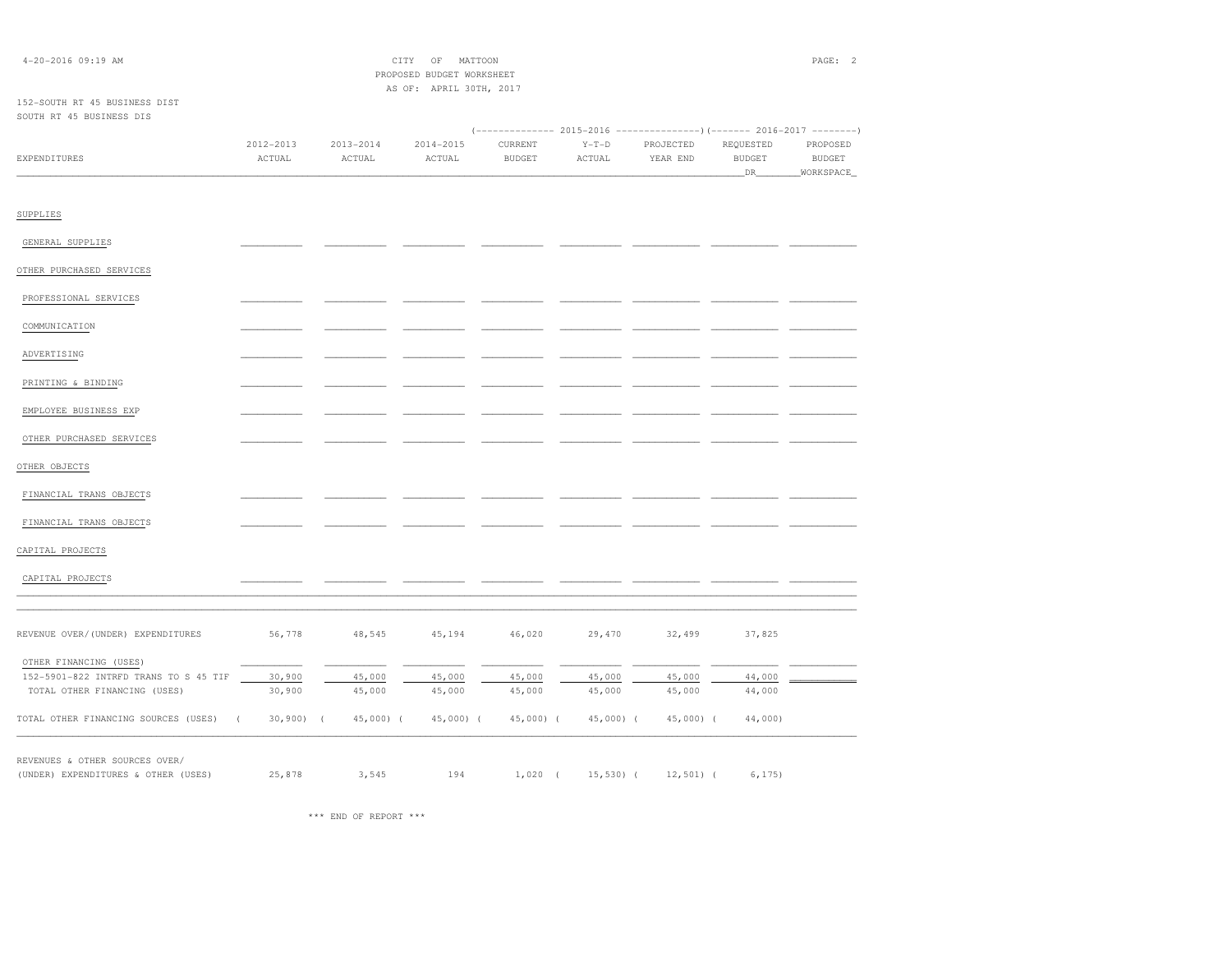| $4 - 20 - 2016$ 09:19 AM |  |  |
|--------------------------|--|--|
|--------------------------|--|--|

## 4-20-2016 09:19 AM CITY OF MATTOON PAGE: 1 PROPOSED BUDGET WORKSHEETAS OF: APRIL 30TH, 2017

### 153-BROADWAY EAST TIF DIST

|                                    | 2012-2013 | $2013 - 2014$ | $2014 - 2015$  | CURRENT       | $Y-T-D$ | PROJECTED | REQUESTED     | PROPOSED      |
|------------------------------------|-----------|---------------|----------------|---------------|---------|-----------|---------------|---------------|
| <b>REVENUES</b>                    | ACTUAL    | ACTUAL        | ACTUAL         | <b>BUDGET</b> | ACTUAL  | YEAR END  | <b>BUDGET</b> | <b>BUDGET</b> |
|                                    |           |               |                |               |         |           | DR            | WORKSPACE     |
| TAXES                              |           |               |                |               |         |           |               |               |
| TIF/BD TAX RECEIPTS                |           |               |                |               |         |           |               |               |
| 153-4192-023 PROPERTY TAX RECEIPTS | 32,779    | 33,762        | 35,682         | 35,682        | 36,787  | 36,787    | 36,787        |               |
| TOTAL TIF/BD TAX RECEIPTS          | 32,779    | 33,762        | 35,682         | 35,682        | 36,787  | 36,787    | 36,787        |               |
| TOTAL TAXES                        | 32,779    | 33,762        | 35,682         | 35,682        | 36,787  | 36,787    | 36,787        |               |
| INVESTMENT EARNINGS                |           |               |                |               |         |           |               |               |
| INTEREST EARNINGS                  |           |               |                |               |         |           |               |               |
| 153-4610-023 INVESTMENT INCOME     | -5        | $\Omega$      |                | 6             |         | 3         | 3             |               |
| TOTAL INTEREST EARNINGS            |           |               |                |               |         |           |               |               |
| TOTAL INVESTMENT EARNINGS          | 5         | $\circ$       | $\overline{4}$ | 6             | 3       | 3         | 3             |               |
| CONTRIB & OTHER MISC REV           |           |               |                |               |         |           |               |               |
| CONTRIBUTIONS & MISC REV           |           |               |                |               |         |           |               |               |
| TOTAL REVENUES                     | 32,784    | 33,762        | 35,686         | 35,688        | 36,790  | 36,790    | 36,790        |               |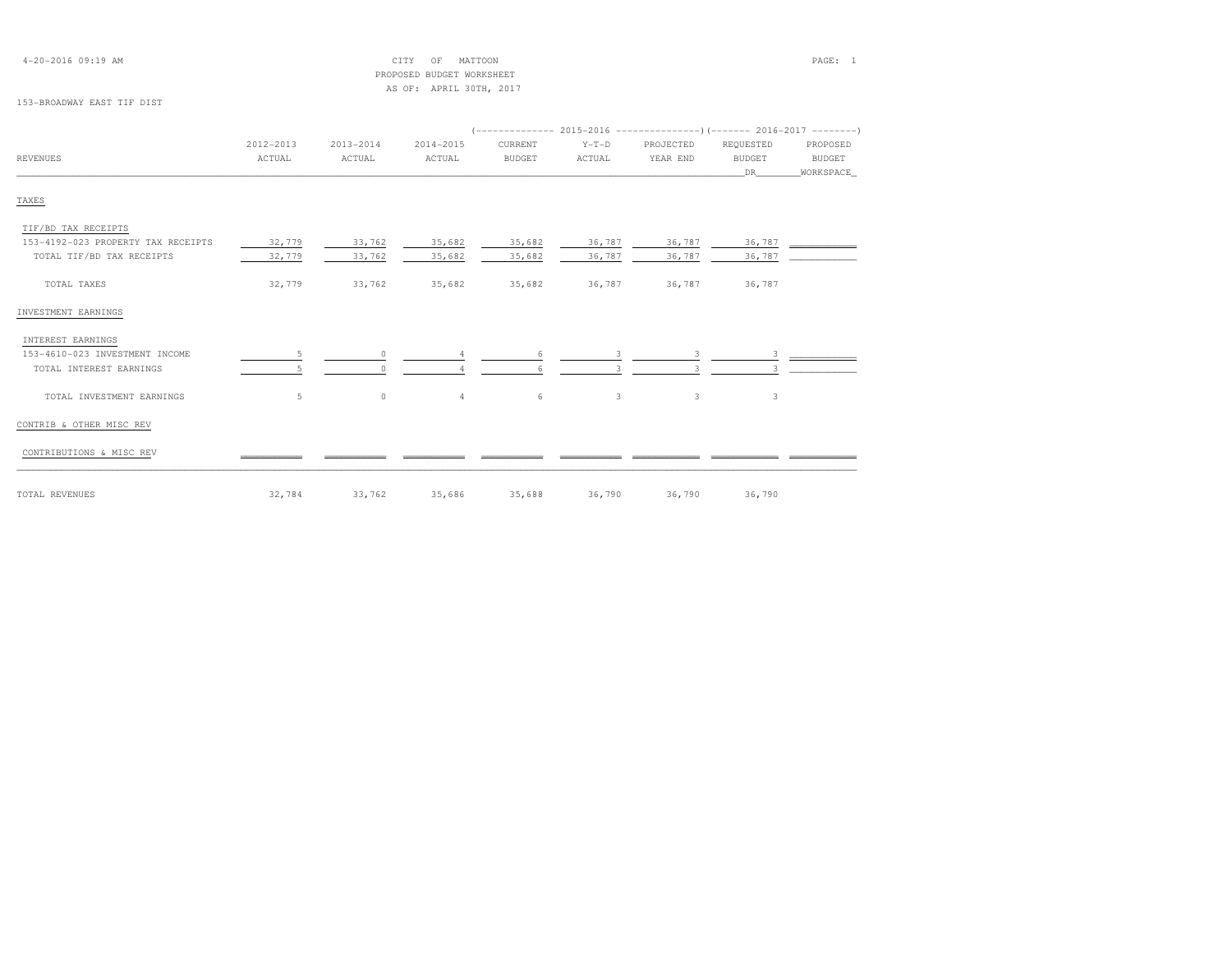| $4 - 20 - 2016$ 09:19 AM                                       |                     |                     | CITY<br>OF<br>MATTOON                                |                          |                   |                       |                                  | PAGE: 2                                |
|----------------------------------------------------------------|---------------------|---------------------|------------------------------------------------------|--------------------------|-------------------|-----------------------|----------------------------------|----------------------------------------|
|                                                                |                     |                     | PROPOSED BUDGET WORKSHEET<br>AS OF: APRIL 30TH, 2017 |                          |                   |                       |                                  |                                        |
| 153-BROADWAY EAST TIF DIST<br>BROADWAY EAST TIF DIST           |                     |                     |                                                      |                          |                   |                       |                                  |                                        |
| <b>EXPENDITURES</b>                                            | 2012-2013<br>ACTUAL | 2013-2014<br>ACTUAL | 2014-2015<br>ACTUAL                                  | CURRENT<br><b>BUDGET</b> | $Y-T-D$<br>ACTUAL | PROJECTED<br>YEAR END | REQUESTED<br><b>BUDGET</b><br>DR | PROPOSED<br><b>BUDGET</b><br>WORKSPACE |
| OTHER PURCHASED SERVICES                                       |                     |                     |                                                      |                          |                   |                       |                                  |                                        |
| PROFESSIONAL SERVICES                                          |                     |                     |                                                      |                          |                   |                       |                                  |                                        |
| OTHER OBJECTS                                                  |                     |                     |                                                      |                          |                   |                       |                                  |                                        |
| FINANCIAL TRANS OBJECTS<br>153-5604-821 SHARED INCREMENT (20%) | 6,556               | 6,753               | 7,136                                                | 7,136                    | 7,357             | 7,357                 | 7,357                            |                                        |
| 153-5604-825 TIF GRANTS                                        | 4,238               | 4,348               | 4,443                                                | 4,443                    | 4,507             | 4,507                 | 4,507                            |                                        |
| TOTAL FINANCIAL TRANS OBJECTS                                  | 10,794              | 11,101              | 11,580                                               | 11,579                   | 11,865            | 11,865                | 11,864                           |                                        |
| TOTAL OTHER OBJECTS                                            | 10,794              | 11,101              | 11,580                                               | 11,579                   | 11,865            | 11,865                | 11,864                           |                                        |
| TOTAL BROADWAY EAST TIF DIST                                   | 10,794              | 11,101              | 11,580                                               | 11,579                   | 11,865            | 11,865                | 11,864                           |                                        |
| TOTAL EXPENDITURES                                             | 10,794              | 11,101              | 11,580                                               | 11,579                   | 11,865            | 11,865                | 11,864                           |                                        |
| REVENUE OVER/(UNDER) EXPENDITURES                              | 21,991              | 22,662              | 24,107                                               | 24,109                   | 24,925            | 24,925                | 24,926                           |                                        |

 $\;\;$  \*\*\* END OF REPORT \*\*\*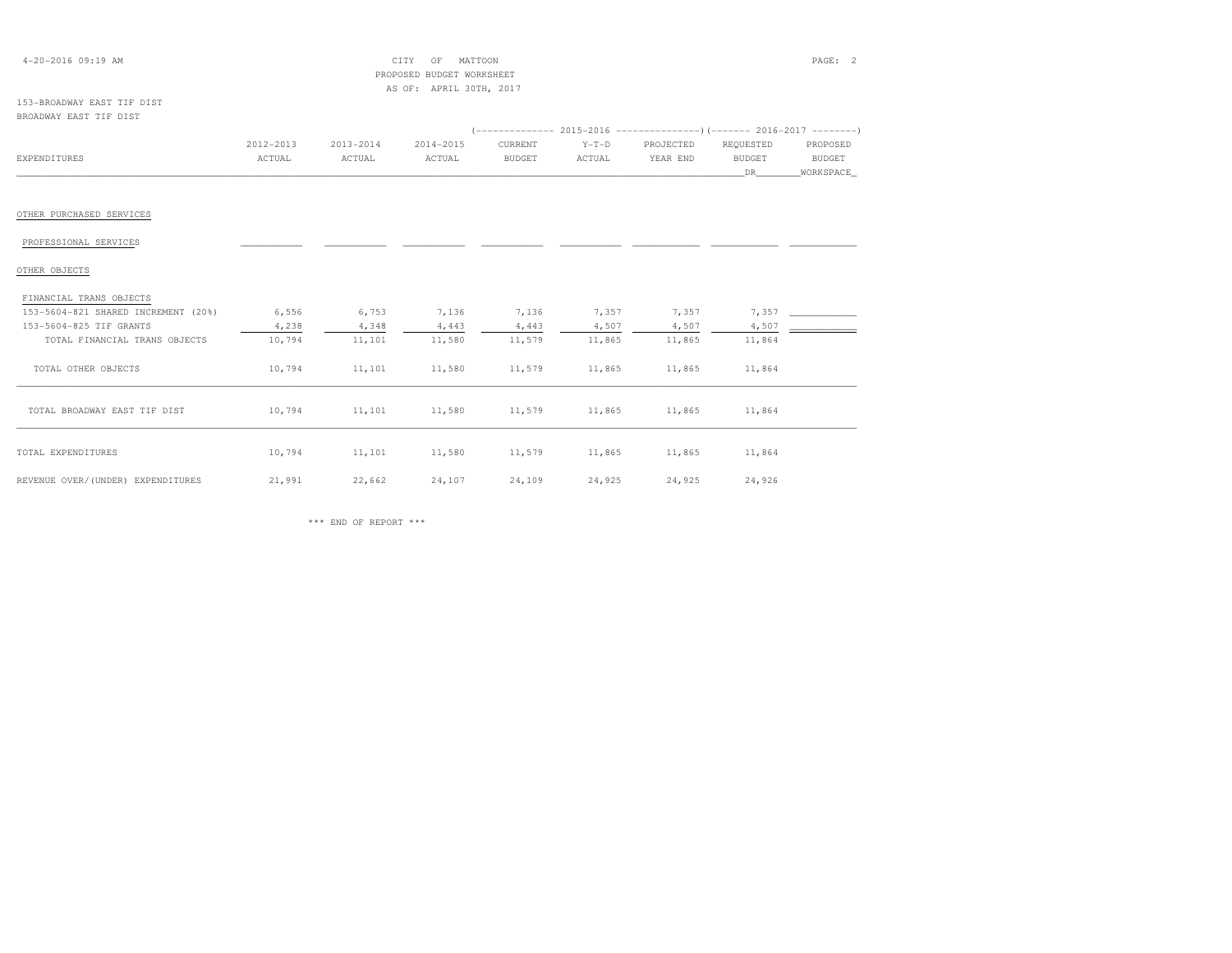|  |  | $4 - 20 - 2016$ 09:19 AM |  |
|--|--|--------------------------|--|
|--|--|--------------------------|--|

## 4-20-2016 09:19 AM CITY OF MATTOON PAGE: 1 PROPOSED BUDGET WORKSHEETAS OF: APRIL 30TH, 2017

## 154-BROADWAY EAST BUS DIST

| <b>REVENUES</b>                       | ACTUAL  | ACTUAL  | ACTUAL  | <b>BUDGET</b> |         |          |               |               |
|---------------------------------------|---------|---------|---------|---------------|---------|----------|---------------|---------------|
|                                       |         |         |         |               | ACTUAL  | YEAR END | <b>BUDGET</b> | <b>BUDGET</b> |
|                                       |         |         |         |               |         |          | DR.           | WORKSPACE     |
|                                       |         |         |         |               |         |          |               |               |
| TAXES                                 |         |         |         |               |         |          |               |               |
| TIF/BD TAX RECEIPTS                   |         |         |         |               |         |          |               |               |
| 154-4193-023 SALES TAX RECEIPTS       | 319,701 | 312,250 | 278,405 | 250,000       | 236,329 | 259,949  | 260,000       |               |
| 154-4194-023 HOTEL/MOTEL TAX RECEIPTS | 3,535   | 9,542   | 8,336   | 6,185         | 6,245   | 2,186    | 8,700         |               |
| TOTAL TIF/BD TAX RECEIPTS             | 323,235 | 321,793 | 286,740 | 256,185       | 242,574 | 262,135  | 268,700       |               |
| TOTAL TAXES                           | 323,235 | 321,793 | 286,740 | 256,185       | 242,574 | 262,135  | 268,700       |               |
| INVESTMENT EARNINGS                   |         |         |         |               |         |          |               |               |
| INTEREST EARNINGS                     |         |         |         |               |         |          |               |               |
| 154-4610-023 INVESTMENT INCOME        | 374     | 170     | 213     | 150           | 433     | 500      | 500           |               |
| TOTAL INTEREST EARNINGS               | 374     | 170     | 213     | 150           | 433     | 500      | 500           |               |
| TOTAL INVESTMENT EARNINGS             | 374     | 170     | 213     | 150           | 433     | 500      | 500           |               |
| CONTRIB & OTHER MISC REV              |         |         |         |               |         |          |               |               |
| CONTRIBUTIONS & MISC REV              |         |         |         |               |         |          |               |               |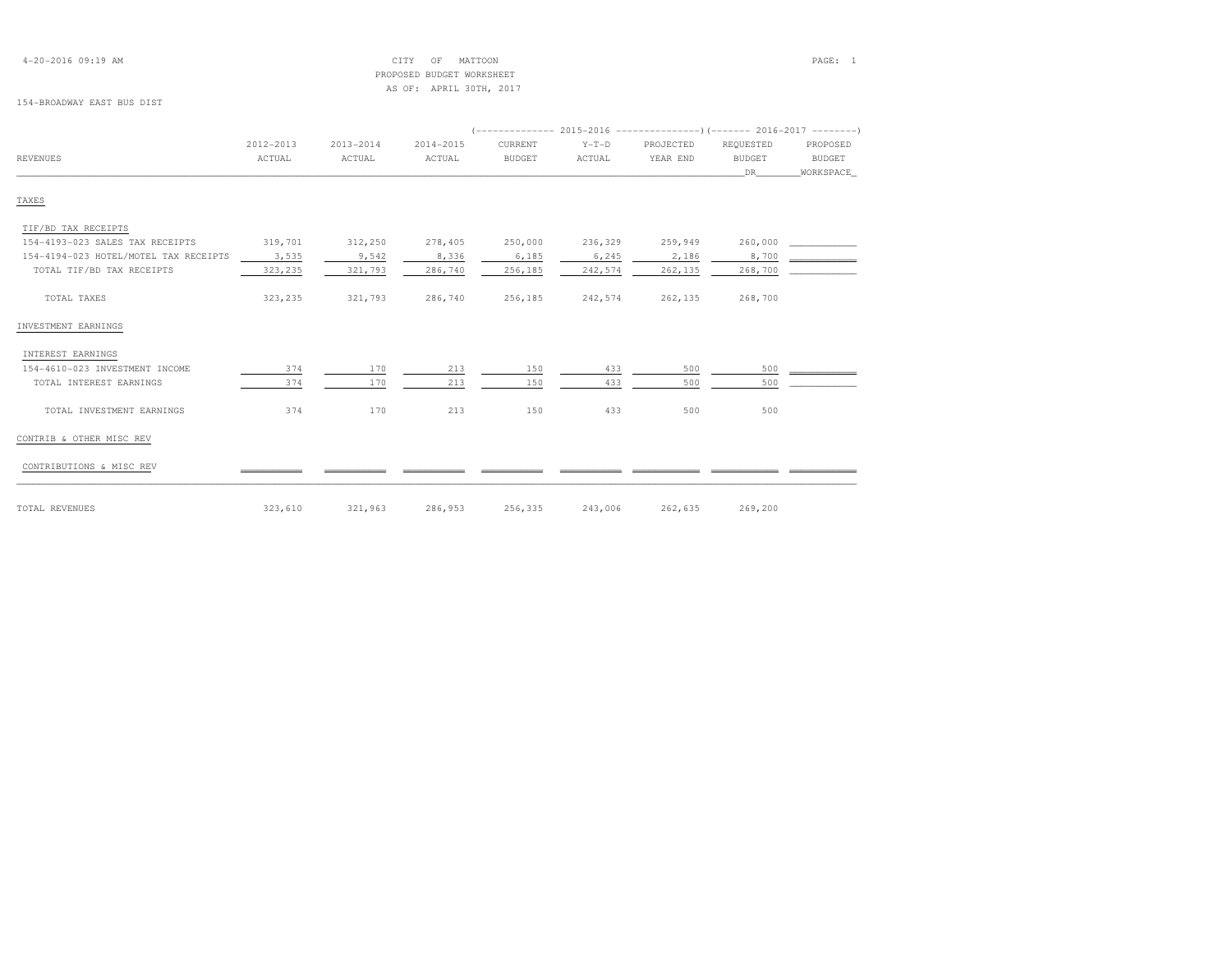| $4 - 20 - 2016$ 09:19 AM              |           |               | CITY<br>OF<br>MATTOON     |               |         |           |               | PAGE: 2       |
|---------------------------------------|-----------|---------------|---------------------------|---------------|---------|-----------|---------------|---------------|
|                                       |           |               | PROPOSED BUDGET WORKSHEET |               |         |           |               |               |
|                                       |           |               | AS OF: APRIL 30TH, 2017   |               |         |           |               |               |
| 154-BROADWAY EAST BUS DIST            |           |               |                           |               |         |           |               |               |
| BROADWAY EAST BUSINESS D              |           |               |                           |               |         |           |               |               |
|                                       |           |               |                           |               |         |           |               |               |
|                                       | 2012-2013 | $2013 - 2014$ | $2014 - 2015$             | CURRENT       | $Y-T-D$ | PROJECTED | REQUESTED     | PROPOSED      |
| <b>EXPENDITURES</b>                   | ACTUAL    | ACTUAL        | ACTUAL                    | <b>BUDGET</b> | ACTUAL  | YEAR END  | <b>BUDGET</b> | <b>BUDGET</b> |
|                                       |           |               |                           |               |         |           | DR            | WORKSPACE     |
| OTHER PURCHASED SERVICES              |           |               |                           |               |         |           |               |               |
| PROFESSIONAL SERVICES                 |           |               |                           |               |         |           |               |               |
| COMMUNICATION                         |           |               |                           |               |         |           |               |               |
| PRINTING & BINDING                    |           |               |                           |               |         |           |               |               |
| OTHER OBJECTS                         |           |               |                           |               |         |           |               |               |
| FINANCIAL TRANS OBJECTS               |           |               |                           |               |         |           |               |               |
| 154-5604-811 BANK SERVICE CHARGES     | $\circ$   | 0             | 0                         | 0             |         |           |               |               |
| TOTAL FINANCIAL TRANS OBJECTS         |           | $\Omega$      | $\cap$                    | $\cap$        |         |           |               |               |
| FINANCIAL TRANS OBJECTS               |           |               |                           |               |         |           |               |               |
| 154-5604-825 BUSINESS DISTRICT GRANTS | 133, 121  | 29,777        | 34,050                    | 32,214        | 29,130  | 36,763    | 36,763        |               |
| TOTAL FINANCIAL TRANS OBJECTS         | 133, 121  | 29,777        | 34,050                    | 32,214        | 29,130  | 36,763    | 36,763        |               |
| TOTAL OTHER OBJECTS                   | 133, 121  | 29,777        | 34,050                    | 32,214        | 29,135  | 36,768    | 36,768        |               |
| TOTAL BROADWAY EAST BUSINESS D        | 133, 121  | 29,777        | 34,050                    | 32,214        | 29,135  | 36,768    | 36,768        |               |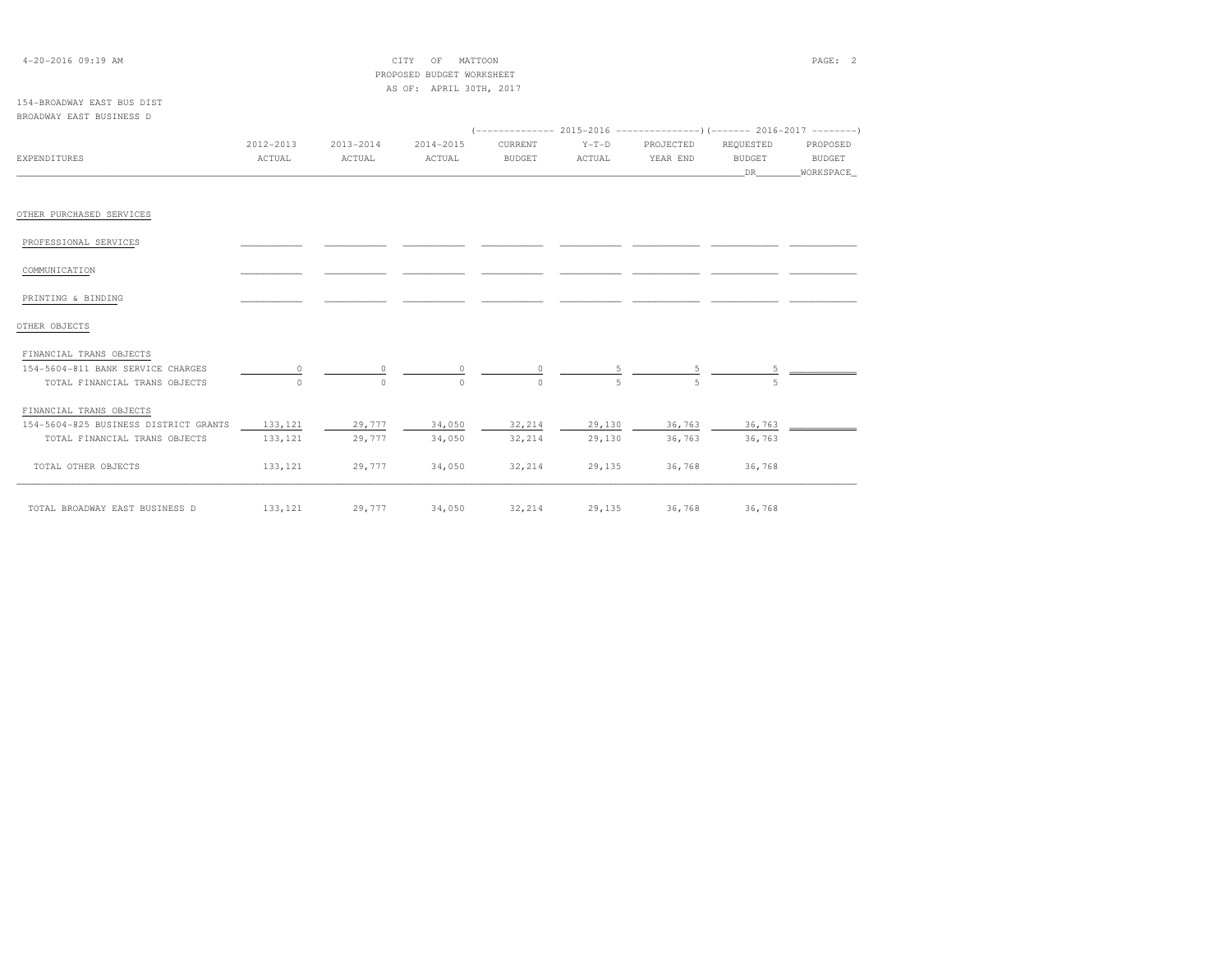| $4 - 20 - 2016$ 09:19 AM |
|--------------------------|
|--------------------------|

## $\begin{array}{ccc} \text{CITY} & \text{OF} & \text{MATION} \end{array}$  PROPOSED BUDGET WORKSHEETAS OF: APRIL 30TH, 2017

## 154-BROADWAY EAST BUS DIST

# GO BONDS (-------------- 2015-2016 ---------------)(------- 2016-2017 --------) 2012-2013 2013-2014 2014-2015 CURRENT Y-T-D PROJECTED REQUESTED PROPOSED**BUDGET** EXPENDITURES ACTUAL ACTUAL ACTUAL BUDGET ACTUAL YEAR END BUDGET BUDGET \_\_\_\_\_\_\_\_\_\_\_\_\_\_\_\_\_\_\_\_\_\_\_\_\_\_\_\_\_\_\_\_\_\_\_\_\_\_\_\_\_\_\_\_\_\_\_\_\_\_\_\_\_\_\_\_\_\_\_\_\_\_\_\_\_\_\_\_\_\_\_\_\_\_\_\_\_\_\_\_\_\_\_\_\_\_\_\_\_\_\_\_\_\_\_\_\_\_\_\_\_\_\_\_\_\_\_\_\_\_\_\_\_\_\_\_\_\_\_\_\_\_\_\_\_\_\_\_\_\_DR\_\_\_\_\_\_\_\_WORKSPACE\_OTHER OBJECTS FINANCIAL TRANS OBJECTS 154-5719-817 BD ALTERNATE REVENUE SOURC 135,000 145,000 150,000 160,000 160,000 160,000 170,000 \_\_\_\_\_\_\_\_\_\_\_\_ TOTAL FINANCIAL TRANS OBJECTS 135,000 145,000 150,000 160,000 160,000 160,000 170,000TOTAL OTHER OBJECTS 135,000 145,000 150,000 160,000 160,000 160,000 170,000

| TOTAL GO BONDS | 135,000 | 145,000 | 150,000 | 160,000 | 160,000 | 160,000 | 170,000 |
|----------------|---------|---------|---------|---------|---------|---------|---------|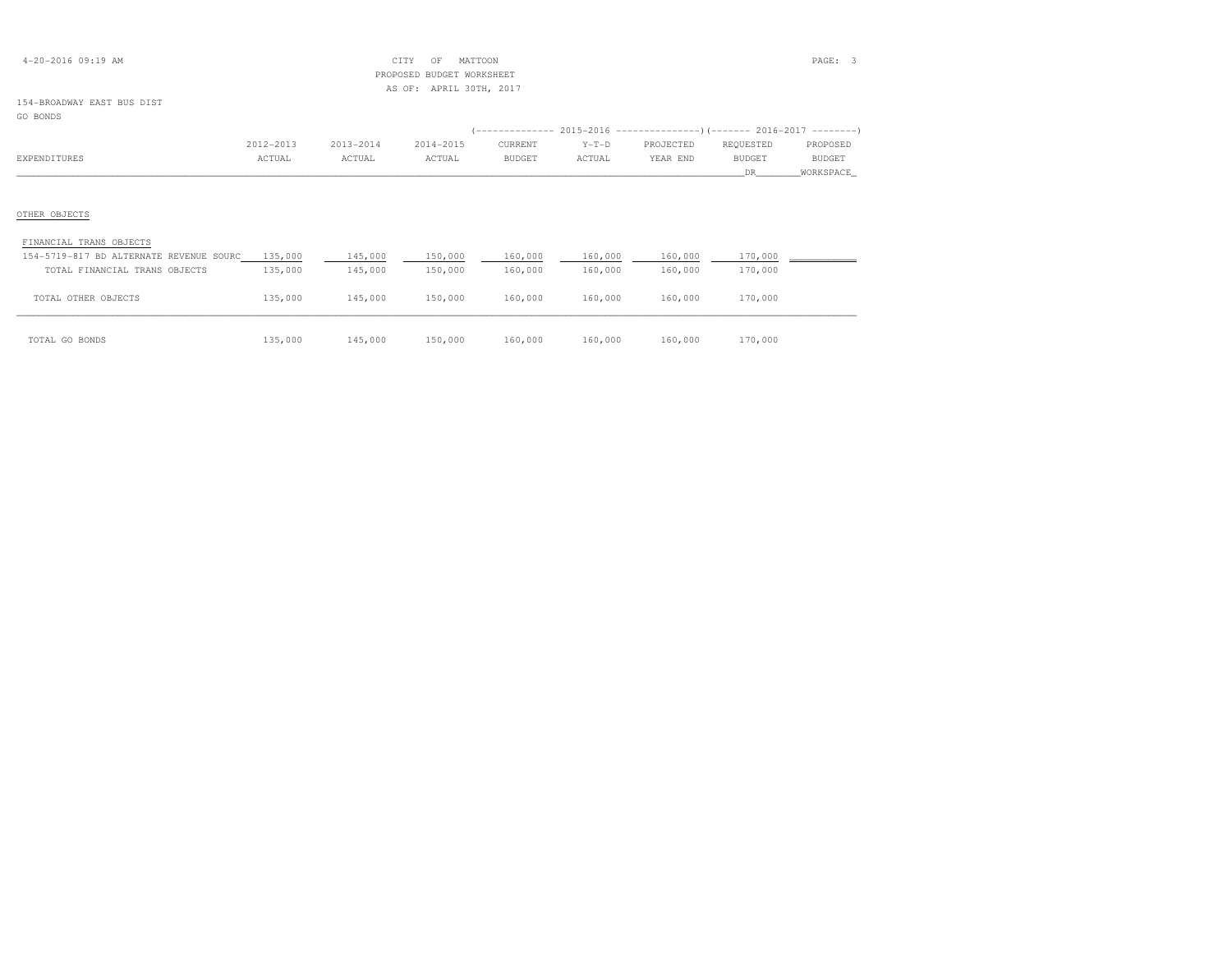| $4 - 20 - 2016$ 09:19 AM |  |
|--------------------------|--|
|--------------------------|--|

## 4-20-2016 09:19 AM CITY OF MATTOON PAGE: 4 PROPOSED BUDGET WORKSHEETAS OF: APRIL 30TH, 2017

### 154-BROADWAY EAST BUS DISTINTEREST EXPENSE

|                                                          | 2012-2013           | 2013-2014          | 2014-2015          | CURRENT            | $Y-T-D$          | PROJECTED          | REQUESTED          | PROPOSED      |
|----------------------------------------------------------|---------------------|--------------------|--------------------|--------------------|------------------|--------------------|--------------------|---------------|
| EXPENDITURES                                             | ACTUAL              | ACTUAL             | ACTUAL             | <b>BUDGET</b>      | ACTUAL           | YEAR END           | <b>BUDGET</b>      | <b>BUDGET</b> |
|                                                          |                     |                    |                    |                    |                  |                    | DR.                | WORKSPACE     |
|                                                          |                     |                    |                    |                    |                  |                    |                    |               |
| OTHER OBJECTS                                            |                     |                    |                    |                    |                  |                    |                    |               |
| FINANCIAL TRANS OBJECTS<br>154-5795-817 INTEREST EXPENSE |                     |                    |                    |                    |                  |                    |                    |               |
| TOTAL FINANCIAL TRANS OBJECTS                            | 193,113<br>193, 113 | 187,713<br>187,713 | 269,869<br>269,869 | 175,913<br>175,913 | 87,956<br>87,956 | 175,913<br>175,913 | 169,113<br>169,113 |               |

| TOTAL INTEREST EXPENSE | 193,113 | 187 713<br>101, 110 | 269,869 | 175,913 | 87,956 | '75,913 | 169 113<br>L V J 7 1 1 J |
|------------------------|---------|---------------------|---------|---------|--------|---------|--------------------------|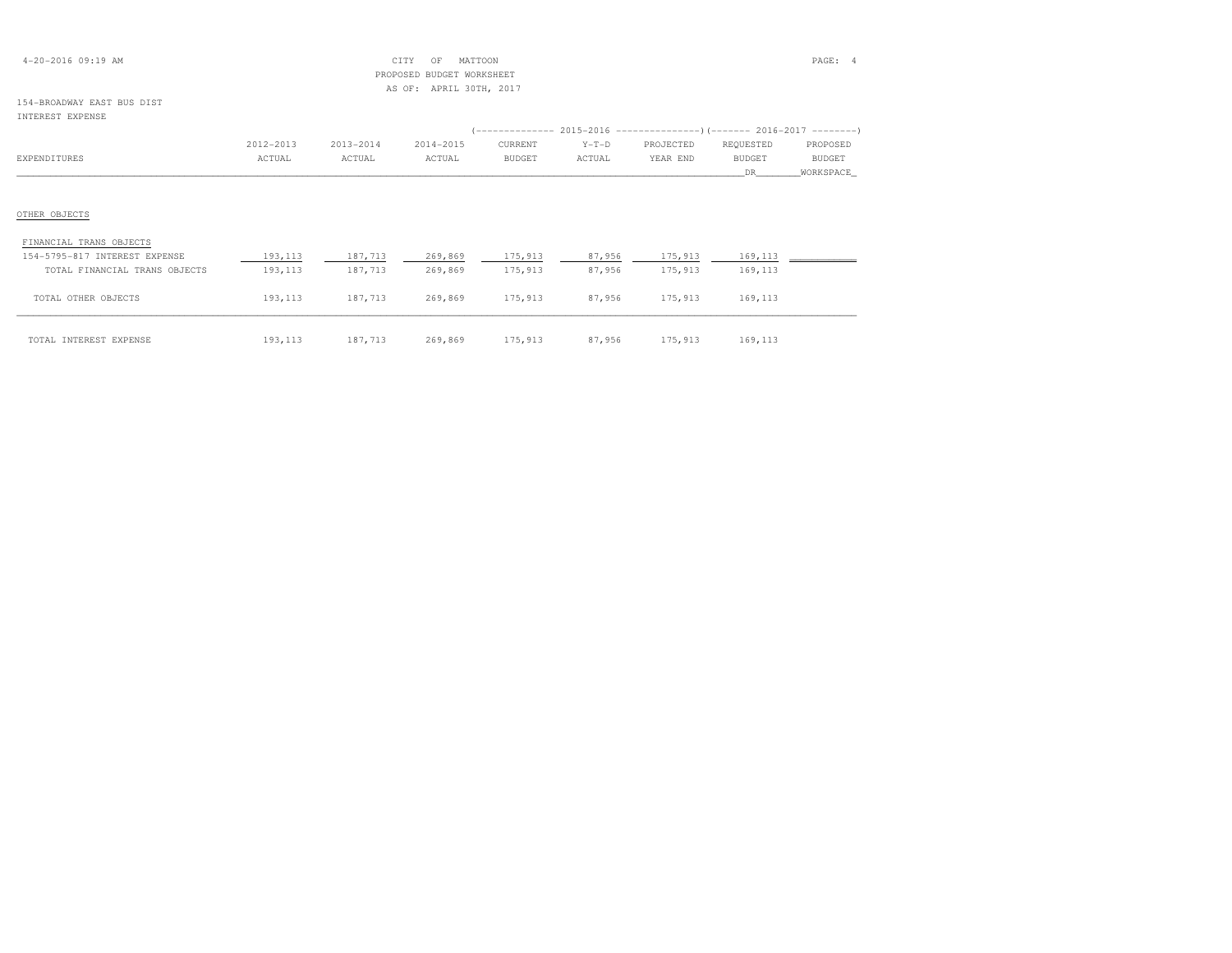|--|

 $\begin{array}{ccccccc}\n\text{CITY} & \text{OF} & \text{MATTOON}\n\end{array}$  PROPOSED BUDGET WORKSHEETAS OF: APRIL 30TH, 2017

### 154-BROADWAY EAST BUS DISTDEBT SERVICES

| EXPENDITURES                                                                                          | 2012-2013<br>ACTUAL | 2013-2014<br>ACTUAL             | 2014-2015<br>ACTUAL | CURRENT<br><b>BUDGET</b> | $Y-T-D$<br>ACTUAL | $(-$ -------------- 2015-2016 --------------------- 2016-2017 ---------<br>PROJECTED<br>YEAR END | REQUESTED<br><b>BUDGET</b> | PROPOSED<br>BUDGET |
|-------------------------------------------------------------------------------------------------------|---------------------|---------------------------------|---------------------|--------------------------|-------------------|--------------------------------------------------------------------------------------------------|----------------------------|--------------------|
|                                                                                                       |                     |                                 |                     |                          |                   |                                                                                                  | DR —                       | WORKSPACE          |
|                                                                                                       |                     |                                 |                     |                          |                   |                                                                                                  |                            |                    |
| OTHER OBJECTS                                                                                         |                     |                                 |                     |                          |                   |                                                                                                  |                            |                    |
| FINANCIAL TRANS OBJECTS                                                                               |                     |                                 |                     |                          |                   |                                                                                                  |                            |                    |
| 154-5800-817 DEBT ISSUANCE COSTS                                                                      | 428                 | $\circ$                         | 1,605               | 803                      | 803               | $\circ$                                                                                          | $\circ$                    |                    |
| TOTAL FINANCIAL TRANS OBJECTS                                                                         | 428                 | $\circ$                         | 1,605               | 803                      | 803               | $\circ$                                                                                          | $\circ$                    |                    |
| TOTAL OTHER OBJECTS                                                                                   | 428                 | $\circ$                         | 1,605               | 803                      | 803               | $\circ$                                                                                          | $\circ$                    |                    |
| TOTAL DEBT SERVICES                                                                                   | 428                 |                                 | $0 \t 1,605$        | 803                      | 803               | $\circ$                                                                                          | $\circ$                    |                    |
| TOTAL EXPENDITURES                                                                                    |                     | 461,661 362,489 455,523 368,930 |                     |                          |                   | 277,894 372,680                                                                                  | 375,881                    |                    |
| REVENUE OVER/(UNDER) EXPENDITURES (138,052) (40,526) (168,570) (112,595) (34,887) (110,045) (106,681) |                     |                                 |                     |                          |                   |                                                                                                  |                            |                    |
| OTHER FINANCING SOURCES                                                                               |                     |                                 |                     |                          |                   |                                                                                                  |                            |                    |

REVENUES & OTHER SOURCES OVER/

(UNDER) EXPENDITURES & OTHER (USES) ( 138,052) ( 40,526) ( 168,570) ( 112,595) ( 34,887) ( 110,045) ( 106,681)

\*\*\* END OF REPORT \*\*\*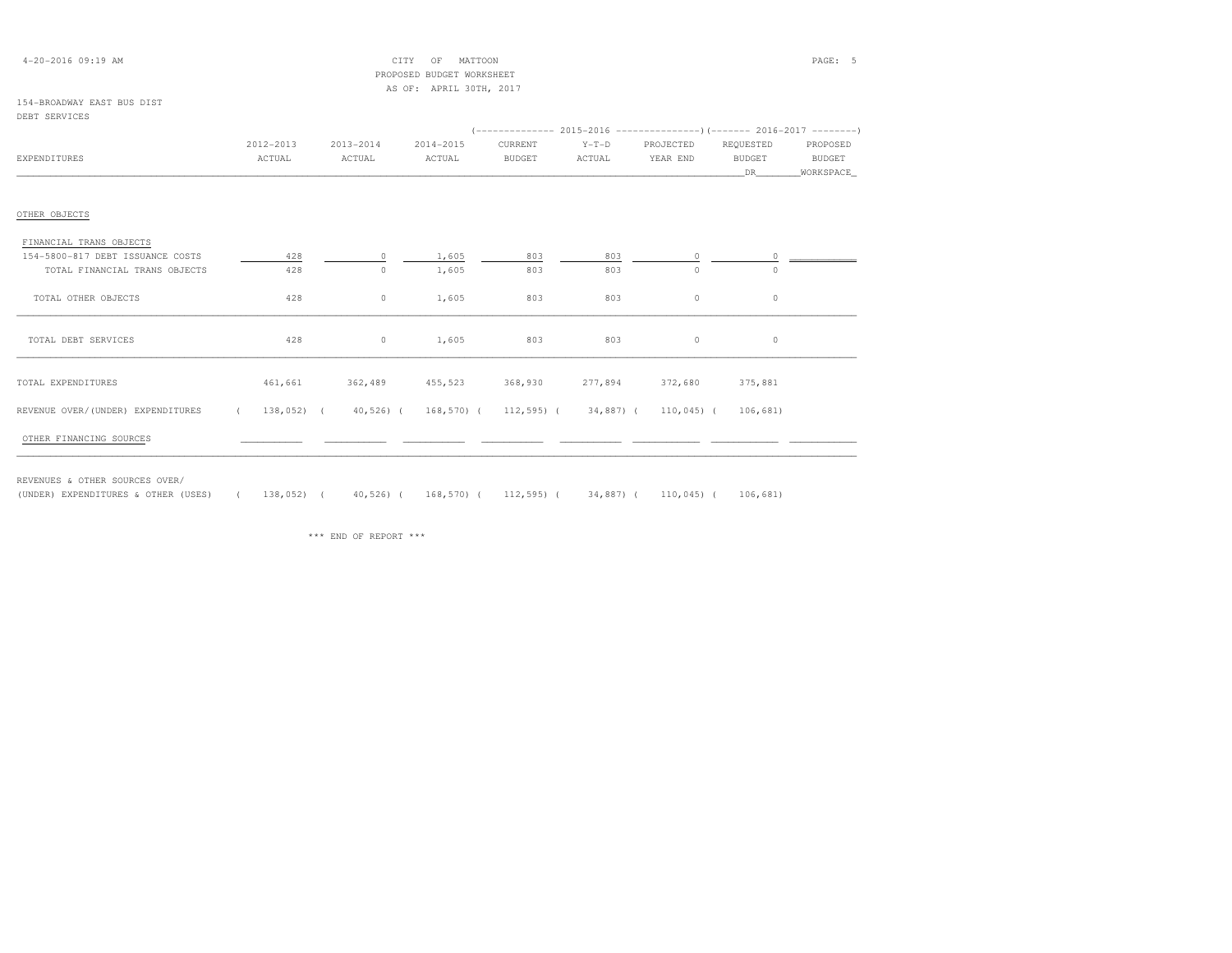| $4 - 20 - 2016$ 09:19 AM        |               | CITY<br>PROPOSED | PAGE: 1                                     |               |         |           |               |               |
|---------------------------------|---------------|------------------|---------------------------------------------|---------------|---------|-----------|---------------|---------------|
|                                 |               |                  | BUDGET WORKSHEET<br>AS OF: APRIL 30TH, 2017 |               |         |           |               |               |
| 155-1-57 EAST BUSINESS DIST     |               |                  |                                             |               |         |           |               |               |
|                                 |               |                  |                                             |               |         |           |               |               |
|                                 | $2012 - 2013$ | 2013-2014        | 2014-2015                                   | CURRENT       | $Y-T-D$ | PROJECTED | REQUESTED     | PROPOSED      |
| REVENUES                        | ACTUAL        | ACTUAL           | ACTUAL                                      | <b>BUDGET</b> | ACTUAL  | YEAR END  | <b>BUDGET</b> | <b>BUDGET</b> |
|                                 |               |                  |                                             |               |         |           | DR            | WORKSPACE     |
| TAXES                           |               |                  |                                             |               |         |           |               |               |
| TIF/BD TAX RECEIPTS             |               |                  |                                             |               |         |           |               |               |
| 155-4193-023 SALES TAX RECEIPTS | 3,803         | 2,826            | 2,132                                       | 2,100         | 1,894   | 2,327     | 2,300         |               |
| TOTAL TIF/BD TAX RECEIPTS       | 3,803         | 2,826            | 2,132                                       | 2,100         | 1,894   | 2,327     | 2,300         |               |
| TOTAL TAXES                     | 3,803         | 2,826            | 2,132                                       | 2,100         | 1,894   | 2,327     | 2,300         |               |
| INVESTMENT EARNINGS             |               |                  |                                             |               |         |           |               |               |
| INTEREST EARNINGS               |               |                  |                                             |               |         |           |               |               |

CONTRIB & OTHER MISC REV

CONTRIBUTIONS & MISC REV \_\_\_\_\_\_\_\_\_\_\_ \_\_\_\_\_\_\_\_\_\_\_ \_\_\_\_\_\_\_\_\_\_\_ \_\_\_\_\_\_\_\_\_\_\_ \_\_\_\_\_\_\_\_\_\_\_ \_\_\_\_\_\_\_\_\_\_\_\_ \_\_\_\_\_\_\_\_\_\_\_\_ \_\_\_\_\_\_\_\_\_\_\_\_

TOTAL REVENUES 3,803 2,826 2,132 2,100 1,894 2,327 2,300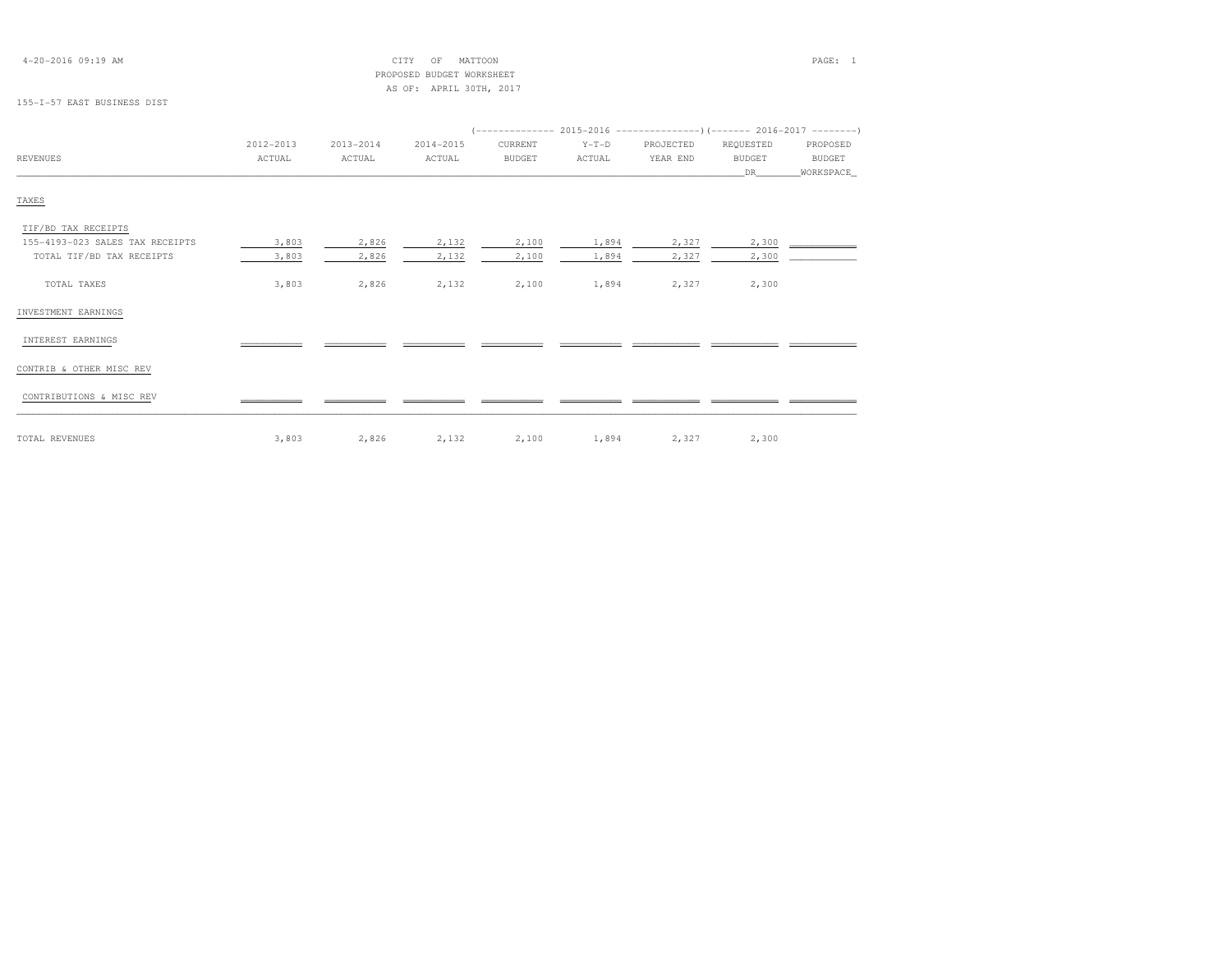| $4 - 20 - 2016$ 09:19 AM          |           |           | CITY<br>OF<br>PROPOSED BUDGET WORKSHEET | MATTOON       |         |                                                                         |                 | PAGE: 2             |
|-----------------------------------|-----------|-----------|-----------------------------------------|---------------|---------|-------------------------------------------------------------------------|-----------------|---------------------|
|                                   |           |           | AS OF: APRIL 30TH, 2017                 |               |         |                                                                         |                 |                     |
| 155-1-57 EAST BUSINESS DIST       |           |           |                                         |               |         |                                                                         |                 |                     |
| I-57 EAST BUSINESS DIST           |           |           |                                         |               |         | (-------------- 2015-2016 ---------------) (------- 2016-2017 --------) |                 |                     |
|                                   | 2012-2013 | 2013-2014 | 2014-2015                               | CURRENT       | $Y-T-D$ | PROJECTED                                                               | REQUESTED       | PROPOSED            |
| EXPENDITURES                      | ACTUAL    | ACTUAL    | ACTUAL                                  | <b>BUDGET</b> | ACTUAL  | YEAR END                                                                | BUDGET<br>DR DR | BUDGET<br>WORKSPACE |
|                                   |           |           |                                         |               |         |                                                                         |                 |                     |
| OTHER PURCHASED SERVICES          |           |           |                                         |               |         |                                                                         |                 |                     |
| PROFESSIONAL SERVICES             |           |           |                                         |               |         |                                                                         |                 |                     |
|                                   |           |           |                                         |               |         |                                                                         |                 |                     |
| REVENUE OVER/(UNDER) EXPENDITURES | 3,803     | 2,826     | 2,132                                   | 2,100         | 1,894   | 2,327                                                                   | 2,300           |                     |

\*\*\* END OF REPORT \*\*\*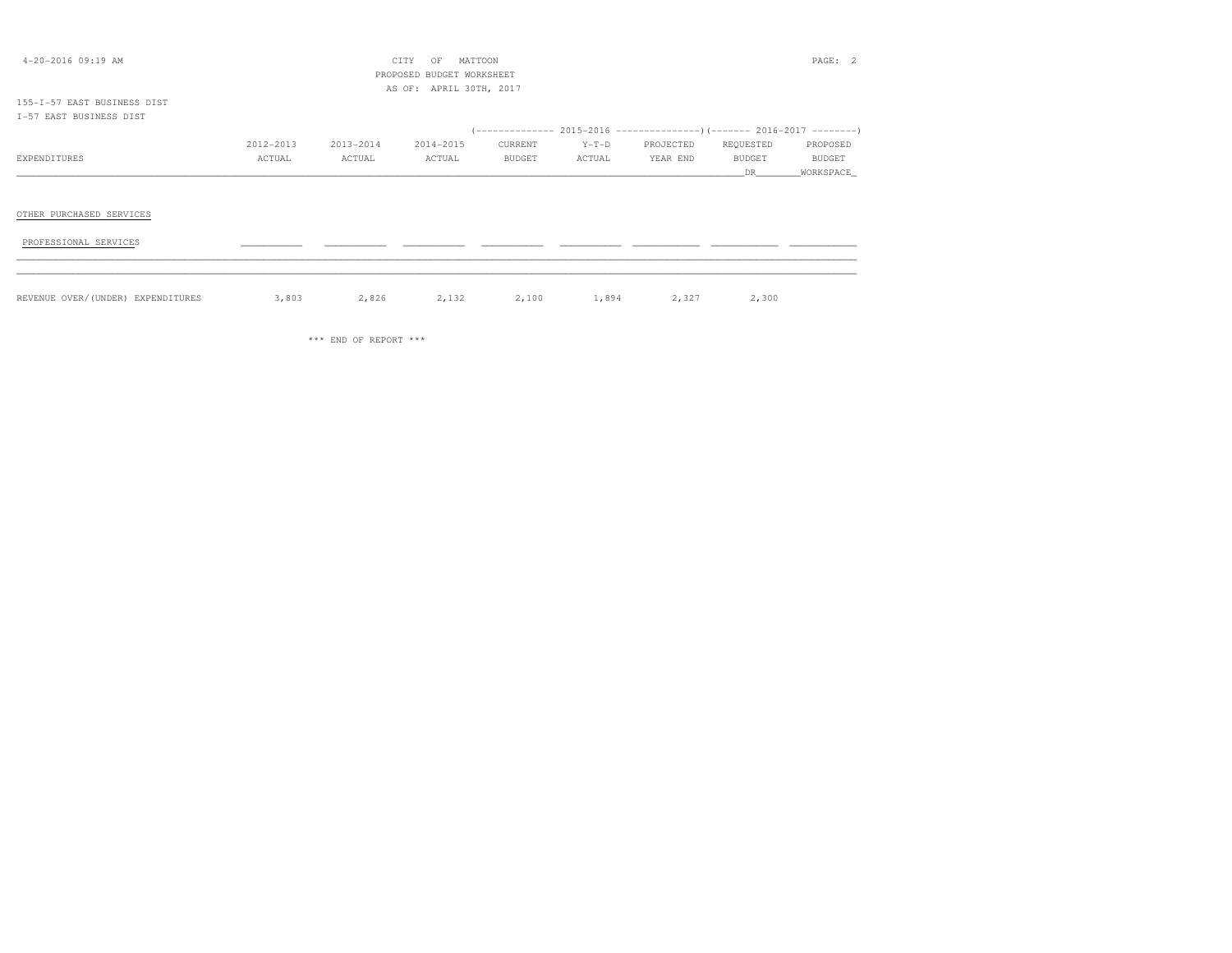| $4 - 20 - 2016$ 09:19 AM |  |  |
|--------------------------|--|--|
|--------------------------|--|--|

4-2017 OF MATTOON CITY OF MATTOON PAGE: 1 PROPOSED BUDGET WORKSHEETAS OF: APRIL 30TH, 2017

| <b>REVENUES</b>                         | 2012-2013<br>ACTUAL | 2013-2014<br>ACTUAL | 2014-2015<br>ACTUAL | <b>CURRENT</b><br>BUDGET | $Y-T-D$<br>ACTUAL | PROJECTED<br>YEAR END | REOUESTED<br><b>BUDGET</b><br>DR. | PROPOSED<br><b>BUDGET</b><br>WORKSPACE |
|-----------------------------------------|---------------------|---------------------|---------------------|--------------------------|-------------------|-----------------------|-----------------------------------|----------------------------------------|
| INTERGOVERNMENTAL REV                   |                     |                     |                     |                          |                   |                       |                                   |                                        |
| FEDERAL GOVT GRANTS                     |                     |                     |                     |                          |                   |                       |                                   |                                        |
| STATE GOVT GRANTS                       |                     |                     |                     |                          |                   |                       |                                   |                                        |
| 211-4323-023 STATE CAPITAL GRANTS       | 20,083              | 0                   | 0                   | 6,150                    | 0                 | $\circ$               | $\circ$                           |                                        |
| TOTAL STATE GOVT GRANTS                 | 20,083              | $\Omega$            | $\Omega$            | 6,150                    |                   |                       | $\Omega$                          |                                        |
| TOTAL INTERGOVERNMENTAL REV             | 20,083              | $\circ$             | $\circ$             | 6,150                    | $\circ$           | $\circ$               | $\circ$                           |                                        |
| CHARGES FOR SERVICES                    |                     |                     |                     |                          |                   |                       |                                   |                                        |
| WTR FD REVENUES & OTHER                 |                     |                     |                     |                          |                   |                       |                                   |                                        |
| 211-4461-021 WATER SALES                | 3,554,721           | 3,620,539           | 3,614,029           | 3,625,000                | 3,279,601         | 3,549,209             |                                   |                                        |
| 211-4462-021 UTILITY TAX                | 120,737             | 122,682             | 120,826             | 121,000                  | 118,355           | 119,632               | 121,000                           |                                        |
| 211-4463-021 RELIANT ENERGY SALES       | 83,275              | 79,795              | 78,281              | 79,000                   | 79,057            | 79,027                |                                   | 79,000                                 |
| 211-4464-021 FARM INCOME                | 6,775               | 8,575               | 6,775               | 6,700                    | 6,775             | 6,775                 |                                   | 7,000                                  |
| 211-4465-021 LEASES & RENTALS           | 14,294              | 13,974              | 7,865               | 12,300                   | 8,815             | 13,761                | 12,000                            |                                        |
| 211-4466-021 PERMITS & TAPPING FEES     | 2,250               | 5,232               | 5,875               | 6,000                    | 3,010             | 4,135                 | 5,000                             |                                        |
| 211-4469-021 MISC. & SUNDRY WATER CHARG | 234,993             | 25,044              | 24,201              | 24,000                   | 21,208            | 25,526                | 24,500                            |                                        |
| TOTAL WTR FD REVENUES & OTHER           | 4,017,044           | 3,875,840           | 3,857,852           | 3,874,000                | 3,516,820         | 3,798,065             | 3,848,500                         |                                        |
| TOTAL CHARGES FOR SERVICES              | 4,017,044           | 3,875,840           | 3,857,852           | 3,874,000                | 3,516,820         | 3,798,065             | 3,848,500                         |                                        |
| INVESTMENT EARNINGS                     |                     |                     |                     |                          |                   |                       |                                   |                                        |
| INTEREST EARNINGS                       |                     |                     |                     |                          |                   |                       |                                   |                                        |
| 211-4610-021 INTEREST EARNINGS          |                     | <sup>1</sup>        | 138                 | $\mathbf{1}$             | 1,404             | 1,447                 | 1,500                             |                                        |
| TOTAL INTEREST EARNINGS                 | Q                   |                     | 138                 |                          | 1,404             | 1,447                 | 1,500                             |                                        |
| TOTAL INVESTMENT EARNINGS               | 9                   | $\mathbf{1}$        | 138                 | $\mathbf{1}$             | 1,404             | 1,447                 | 1,500                             |                                        |
| TOTAL REVENUES                          | 4,037,136           | 3,875,841           | 3,857,990           | 3,880,151                | 3,518,225         | 3,799,512             | 3,850,000                         |                                        |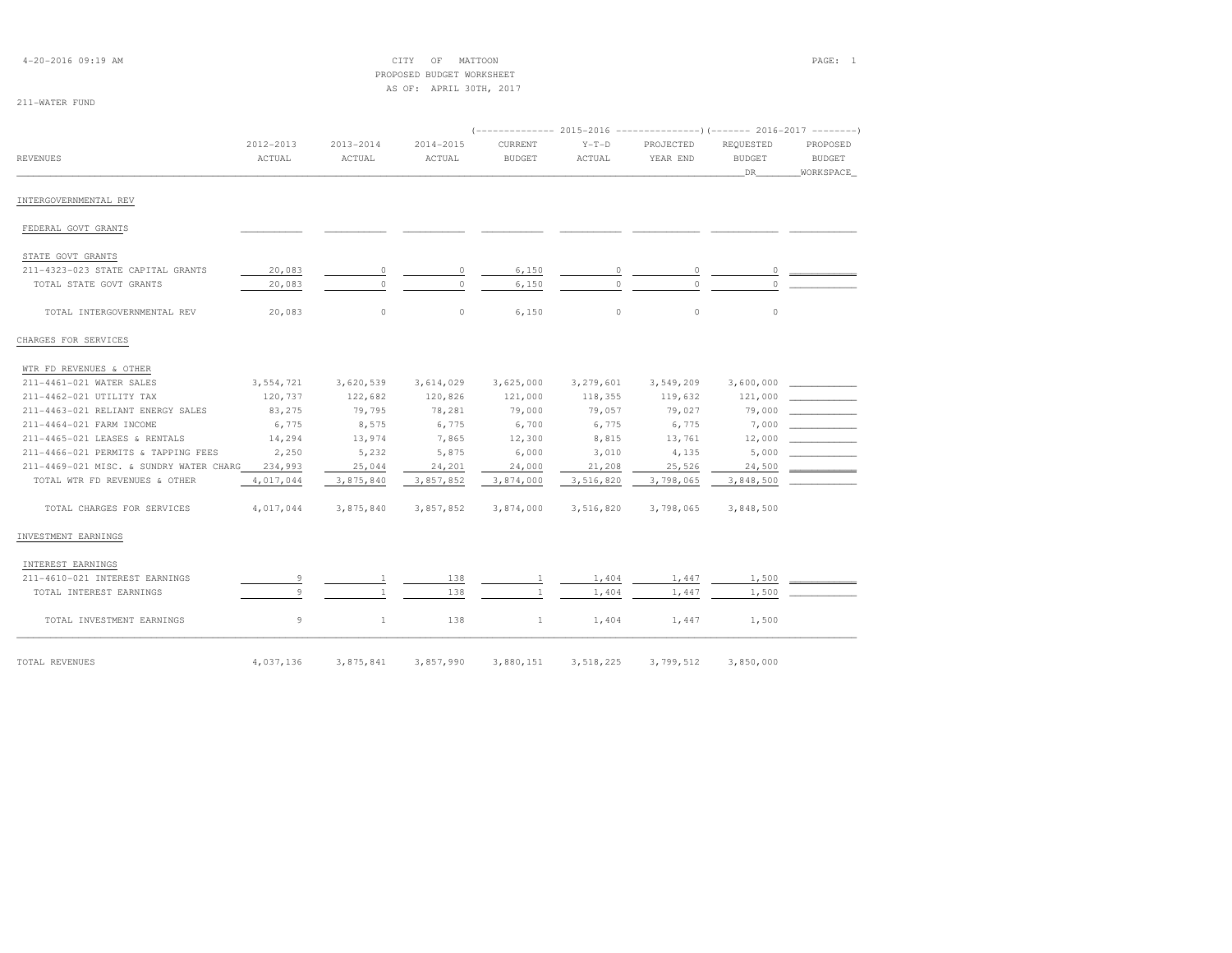## 4-20-2016 09:19 AM CITY OF MATTOON PAGE: 2 PROPOSED BUDGET WORKSHEETAS OF: APRIL 30TH, 2017

| RESERVOIRS & WTR SOURCES               |                         |                         |                         |                                                                                                 |                   |                       |                            |                           |
|----------------------------------------|-------------------------|-------------------------|-------------------------|-------------------------------------------------------------------------------------------------|-------------------|-----------------------|----------------------------|---------------------------|
| <b>EXPENDITURES</b>                    | $2012 - 2013$<br>ACTUAL | $2013 - 2014$<br>ACTUAL | $2014 - 2015$<br>ACTUAL | $(----------2015-2016$ ---------------) (------- 2016-2017 -------)<br>CURRENT<br><b>BUDGET</b> | $Y-T-D$<br>ACTUAL | PROJECTED<br>YEAR END | REQUESTED<br><b>BUDGET</b> | PROPOSED<br><b>BUDGET</b> |
|                                        |                         |                         |                         |                                                                                                 |                   |                       | DR                         | WORKSPACE                 |
| PERSONNEL SERVICES                     |                         |                         |                         |                                                                                                 |                   |                       |                            |                           |
| SALARIES & WAGES                       |                         |                         |                         |                                                                                                 |                   |                       |                            |                           |
| 211-5351-111 SALARIES OF REG EMPLOYEES | $\circ$                 | 2,642                   | 1,643                   | $\circ$                                                                                         | $\circ$           | $\mathbb O$           | $\circ$                    |                           |
| 211-5351-113 OVERTIME                  | $\circ$                 | 133                     | 28                      | $\circ$                                                                                         | $\circ$           | $\circ$               | $\circ$                    |                           |
| TOTAL SALARIES & WAGES                 | $\circ$                 | 2,775                   | 1,672                   | $\circ$                                                                                         | $\circ$           | $\Omega$              | $\Omega$                   |                           |
| TOTAL PERSONNEL SERVICES               | $\circ$                 | 2,775                   | 1,672                   | $\circ$                                                                                         | $\circ$           | $\circ$               | $\circ$                    |                           |
| EMPLOYEE BENEFITS                      |                         |                         |                         |                                                                                                 |                   |                       |                            |                           |
| GROUP INSURANCE                        |                         |                         |                         |                                                                                                 |                   |                       |                            |                           |
| 211-5351-211 GROUP HEALTH INSURANCE    | $\circ$                 | 542                     | 409                     | $\circ$                                                                                         | 0                 | 0                     | 0                          |                           |
| TOTAL GROUP INSURANCE                  | $\circ$                 | 542                     | 409                     | $\circ$                                                                                         | $\circ$           | $\circ$               | $\circ$                    |                           |
| SOCIAL SECURITY CONTRIB                |                         |                         |                         |                                                                                                 |                   |                       |                            |                           |
| 211-5351-221 FICA CONTRIBUTIONS        | $\circ$                 | 168                     | 102                     | $\circ$                                                                                         | $\circ$           | $\circ$               | $\circ$                    |                           |
| 211-5351-222 MEDICARE CONTRIBUTIONS    | $\circ$                 | 39                      | 24                      | $\circ$                                                                                         | $\mathbb O$       | 0                     | $\theta$                   |                           |
| TOTAL SOCIAL SECURITY CONTRIB          | $\circ$                 | 207                     | 126                     | $\circ$                                                                                         | $\Omega$          | $\Omega$              | $\triangle$                |                           |
| RETIREMENT CONTRIBTUIONS               |                         |                         |                         |                                                                                                 |                   |                       |                            |                           |
| 211-5351-231 IMRF CONTRIBUTIONS        | $\circ$                 | 372                     | 224                     | 0                                                                                               | $\circ$           | 0                     | $\circ$                    |                           |
| TOTAL RETIREMENT CONTRIBTUIONS         | $\Omega$                | 372                     | 224                     | $\Omega$                                                                                        |                   | $\cap$                | $\cap$                     |                           |
| UNEMPLOYMNT COMPENSATION               |                         |                         |                         |                                                                                                 |                   |                       |                            |                           |
| WORKER'S COMPENSATION                  |                         |                         |                         |                                                                                                 |                   |                       |                            |                           |
| TOTAL EMPLOYEE BENEFITS                | $\circ$                 | 1,121                   | 760                     | $\mathbb O$                                                                                     | $\circ$           | $\mathbb O$           | $\circ$                    |                           |
| SUPPLIES                               |                         |                         |                         |                                                                                                 |                   |                       |                            |                           |
| GENERAL SUPPLIES                       |                         |                         |                         |                                                                                                 |                   |                       |                            |                           |
| 211-5351-312 CLEANING SUPPLIES         | $\circ$                 | 83                      | 146                     | 100                                                                                             | 265               | 317                   | 100                        |                           |
| 211-5351-316 TOOLS & EQUIPMENT         | 1,304                   | 1,299                   | 765                     | 1,200                                                                                           | 778               | 736                   | 1,000                      |                           |
| 211-5351-318 VEHICLE PARTS             | 135                     | 40                      | 634                     | 300                                                                                             | 363               | 363                   | 400                        |                           |
| 211-5351-319 MISCELLANEOUS SUPPLIES    | 953                     | 1,538                   | 1,840                   | 1,500                                                                                           | 1,558             | 1,972                 | 1,800                      |                           |
| TOTAL GENERAL SUPPLIES                 | 2,392                   | 2,960                   | 3,385                   | 3,100                                                                                           | 2,963             | 3,388                 | 3,300                      |                           |
| ENERGY                                 |                         |                         |                         |                                                                                                 |                   |                       |                            |                           |
| 211-5351-321 NATURAL GAS & ELECTRIC    | 1,808                   | 1,873                   | 3,951                   | 2,200                                                                                           | 2,000             | 1,714                 | 2,000                      |                           |
| 211-5351-322 ELECTRICITY               | 90                      | 60                      | 90                      | $\mathbb O$                                                                                     | $\mathbb O$       | $\mathbb O$           | $\Omega$                   |                           |
| 211-5351-326 FUEL                      | 1,114                   | 217                     | $\circ$                 | 500                                                                                             | $\circ$           | $\circ$               | 500                        |                           |
| TOTAL ENERGY                           | 3,012                   | 2,150                   | 4,041                   | 2,700                                                                                           | 2,000             | 1,714                 | 2.500                      |                           |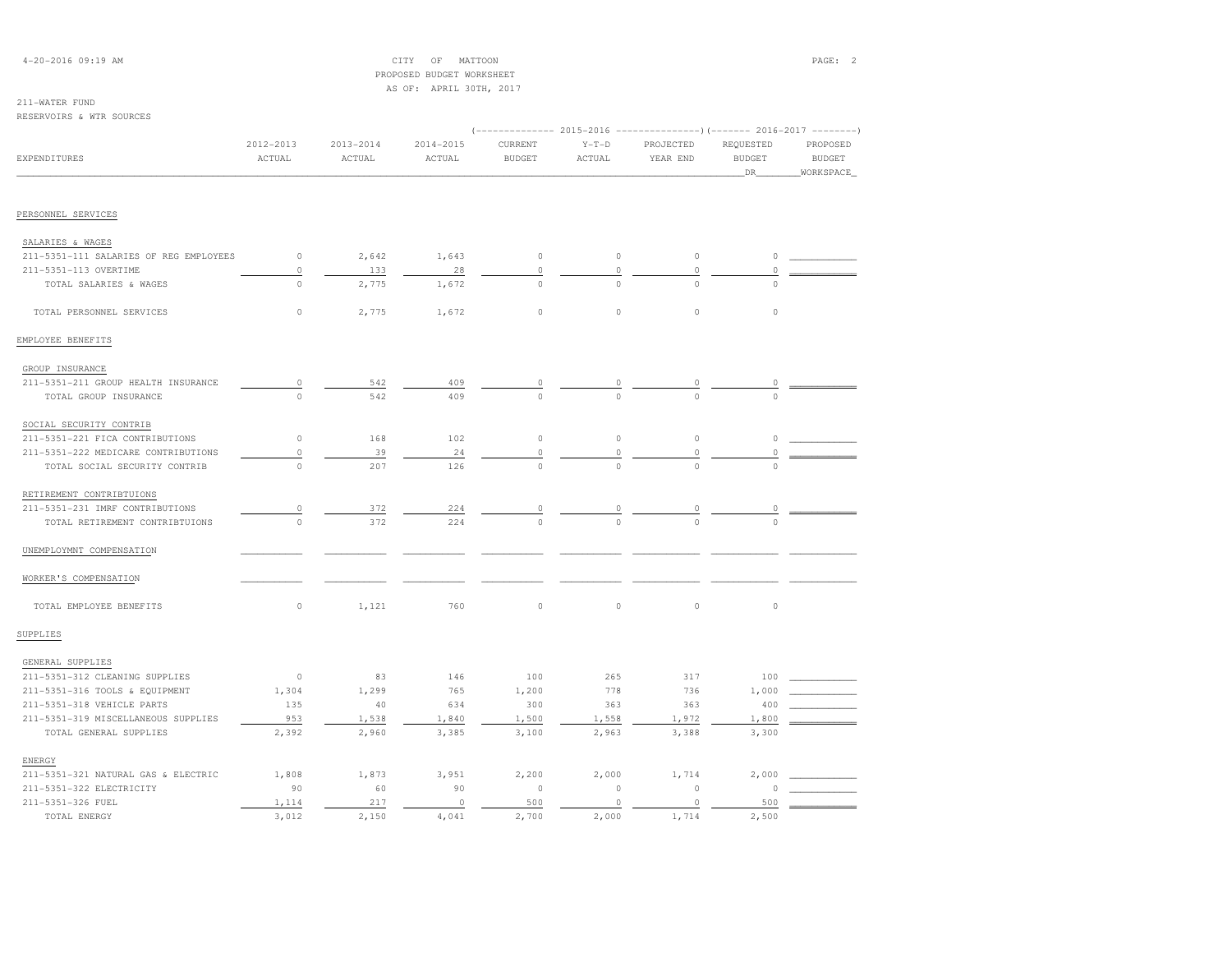4-20-2016 09:19 AM CITY OF MATTOON PAGE: 3 PROPOSED BUDGET WORKSHEETAS OF: APRIL 30TH, 2017

## 211-WATER FUND

### RESERVOIRS & WTR SOURCES

| <b>EXPENDITURES</b><br>STREET MAINT SUPPLIES<br>211-5351-351 CONCRETE<br>211-5351-352 AGGREGATE<br>TOTAL STREET MAINT SUPPLIES | 2012-2013<br>ACTUAL<br>$\mathbb O$<br>$\circ$ | 2013-2014<br>ACTUAL | 2014-2015<br>ACTUAL | CURRENT<br><b>BUDGET</b> | $Y-T-D$<br>ACTUAL | PROJECTED<br>YEAR END | REQUESTED<br><b>BUDGET</b><br>DR_ | PROPOSED<br><b>BUDGET</b><br>WORKSPACE |
|--------------------------------------------------------------------------------------------------------------------------------|-----------------------------------------------|---------------------|---------------------|--------------------------|-------------------|-----------------------|-----------------------------------|----------------------------------------|
|                                                                                                                                |                                               |                     |                     |                          |                   |                       |                                   |                                        |
|                                                                                                                                |                                               |                     |                     |                          |                   |                       |                                   |                                        |
|                                                                                                                                |                                               |                     |                     |                          |                   |                       |                                   |                                        |
|                                                                                                                                |                                               | $\circ$             | $\mathbb O$         | 2,000                    | $\circ$           | $\mathbb O$           | 2,000                             |                                        |
|                                                                                                                                |                                               | 2,600               | 3,134               | 2,000                    | 1,718             | 1,718                 | 2,000                             |                                        |
|                                                                                                                                | $\circ$                                       | 2,600               | 3,134               | 4,000                    | 1,718             | 1,718                 | 4,000                             |                                        |
| TOTAL SUPPLIES                                                                                                                 | 5,404                                         | 7,710               | 10,561              | 9,800                    | 6,681             | 6,820                 | 9,800                             |                                        |
| PURCHASED PROP MAINT SRV                                                                                                       |                                               |                     |                     |                          |                   |                       |                                   |                                        |
| REPAIR & MAINT SERVICES                                                                                                        |                                               |                     |                     |                          |                   |                       |                                   |                                        |
| 211-5351-432 REPAIR OF STRUCTURES                                                                                              | 46                                            | 1,487               | 171                 | 1,000                    | 12,082            | 12,082                | 5,000                             |                                        |
| 211-5351-433 REPAIR OF MACHINERY                                                                                               | 4,187                                         | 3,036               | 3,612               | 3,000                    | 11,975            | 12,381                | 5,000                             |                                        |
| 211-5351-434 REPAIR OF VEHICLES                                                                                                | 11                                            | $\circ$             | $\circ$             | $\circ$                  | $\circ$           | $\mathbb O$           | $\circ$                           |                                        |
| TOTAL REPAIR & MAINT SERVICES                                                                                                  | 4,244                                         | 4,523               | 3,783               | 4,000                    | 24,057            | 24,463                | 10,000                            |                                        |
| RENTALS                                                                                                                        |                                               |                     |                     |                          |                   |                       |                                   |                                        |
| 211-5351-440 EQUIPMENT RENTAL                                                                                                  | $\circ$                                       | 5,510               | 5,250               | 6,000                    | 1,405             | 1,645                 | 5,000                             |                                        |
| TOTAL RENTALS                                                                                                                  | $\circ$                                       | 5,510               | 5,250               | 6,000                    | 1,405             | 1,645                 | 5,000                             |                                        |
| OTHER PROP MAINT SERVICE                                                                                                       |                                               |                     |                     |                          |                   |                       |                                   |                                        |
| 211-5351-460 OTHER PROPERTY MAINT. SVCS                                                                                        | 3,424                                         | 760                 |                     | $\frac{0}{0}$            | $\frac{0}{0}$     |                       | $\overline{0}$                    |                                        |
| TOTAL OTHER PROP MAINT SERVICE                                                                                                 | 3,424                                         | 760                 |                     |                          |                   |                       |                                   |                                        |
| TOTAL PURCHASED PROP MAINT SRV                                                                                                 | 7,668                                         | 10,794              | 9,033               | 10,000                   | 25,463            | 26,108                | 15,000                            |                                        |
| OTHER PURCHASED SERVICES                                                                                                       |                                               |                     |                     |                          |                   |                       |                                   |                                        |
| PROFESSIONAL SERVICES                                                                                                          |                                               |                     |                     |                          |                   |                       |                                   |                                        |
| INSURANCE                                                                                                                      |                                               |                     |                     |                          |                   |                       |                                   |                                        |
| 211-5351-524 WATER RESERVOIR DAM INSURA                                                                                        | $\circ$                                       | 3,527               | 3,695               | 3,700                    | 3,815             | 3,815                 | 3,700                             |                                        |
| TOTAL INSURANCE                                                                                                                | $\circ$                                       | 3,527               | 3,695               | 3,700                    | 3,815             | 3,815                 | 3,700                             |                                        |
| OTHER PURCHASED SERVICES                                                                                                       |                                               |                     |                     |                          |                   |                       |                                   |                                        |
| 211-5351-579 MISC OTHER PURCHASED SERVI                                                                                        | 0                                             | 253                 |                     |                          |                   |                       |                                   |                                        |
| TOTAL OTHER PURCHASED SERVICES                                                                                                 | $\Omega$                                      | 253                 | $\Omega$            |                          |                   |                       |                                   |                                        |
| TOTAL OTHER PURCHASED SERVICES                                                                                                 | $\circ$                                       | 3,780               | 3,695               | 3,700                    | 3,815             | 3,815                 | 3,700                             |                                        |
| PROPERTY                                                                                                                       |                                               |                     |                     |                          |                   |                       |                                   |                                        |
| IMPROVEMENTS-NOT BLDNGS                                                                                                        |                                               |                     |                     |                          |                   |                       |                                   |                                        |
| MACHINERY & EQUIPMENT                                                                                                          |                                               |                     |                     |                          |                   |                       |                                   |                                        |

TOTAL RESERVOIRS & WTR SOURCES  $13,071$   $26,181$   $25,720$   $23,500$   $35,959$   $36,743$   $28,500$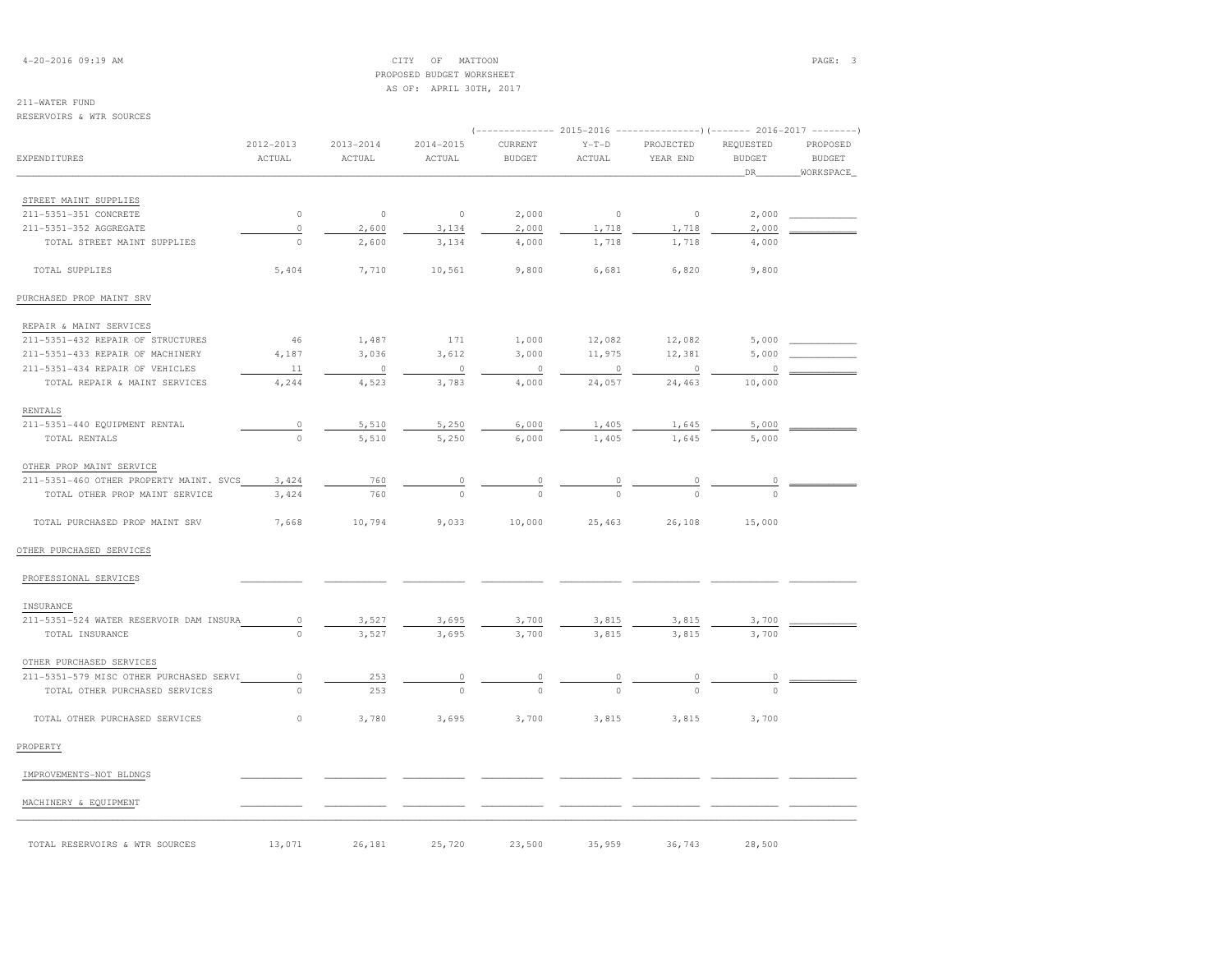| $4 - 20 - 2016$ 09:19 AM |  |  |
|--------------------------|--|--|
|--------------------------|--|--|

## $CITY$  OF MATTOON PAGE: 4 PROPOSED BUDGET WORKSHEETAS OF: APRIL 30TH, 2017

| RESTRICTED RELIANT EXPS                 |           |           |           |                                                                                      |         |           |               |               |  |
|-----------------------------------------|-----------|-----------|-----------|--------------------------------------------------------------------------------------|---------|-----------|---------------|---------------|--|
|                                         | 2012-2013 | 2013-2014 | 2014-2015 | (-------------- 2015–2016 -----------------) (------- 2016–2017 --------'<br>CURRENT | $Y-T-D$ | PROJECTED | REQUESTED     | PROPOSED      |  |
| <b>EXPENDITURES</b>                     | ACTUAL    | ACTUAL    | ACTUAL    | <b>BUDGET</b>                                                                        | ACTUAL  | YEAR END  | <b>BUDGET</b> | <b>BUDGET</b> |  |
|                                         |           |           |           |                                                                                      |         |           | DR.           | WORKSPACE     |  |
|                                         |           |           |           |                                                                                      |         |           |               |               |  |
| PROPERTY                                |           |           |           |                                                                                      |         |           |               |               |  |
| IMPROVEMENTS-NOT BLDNGS                 |           |           |           |                                                                                      |         |           |               |               |  |
| 211-5352-730 IMPROVEMNTS OTHER THAN BUI | 21,865    |           |           | 12,300                                                                               | 1,037   | 1,037     | 3,000         |               |  |
| TOTAL IMPROVEMENTS-NOT BLDNGS           | 21,865    | 0         | $\circ$   | 12,300                                                                               | 1,037   | 1,037     | 3,000         |               |  |
| TOTAL PROPERTY                          | 21,865    | $\circ$   | $\circ$   | 12,300                                                                               | 1,037   | 1,037     | 3,000         |               |  |
| TOTAL RESTRICTED RELIANT EXPS           | 21,865    | 0         | $\circ$   | 12,300                                                                               | 1,037   | 1,037     | 3,000         |               |  |

| TAL RESTRICTED RELIANT EXPS | ,865 |  | .2.300 | $\cdot$ $\circ$ | 037 | 000 |
|-----------------------------|------|--|--------|-----------------|-----|-----|
|                             |      |  |        |                 |     |     |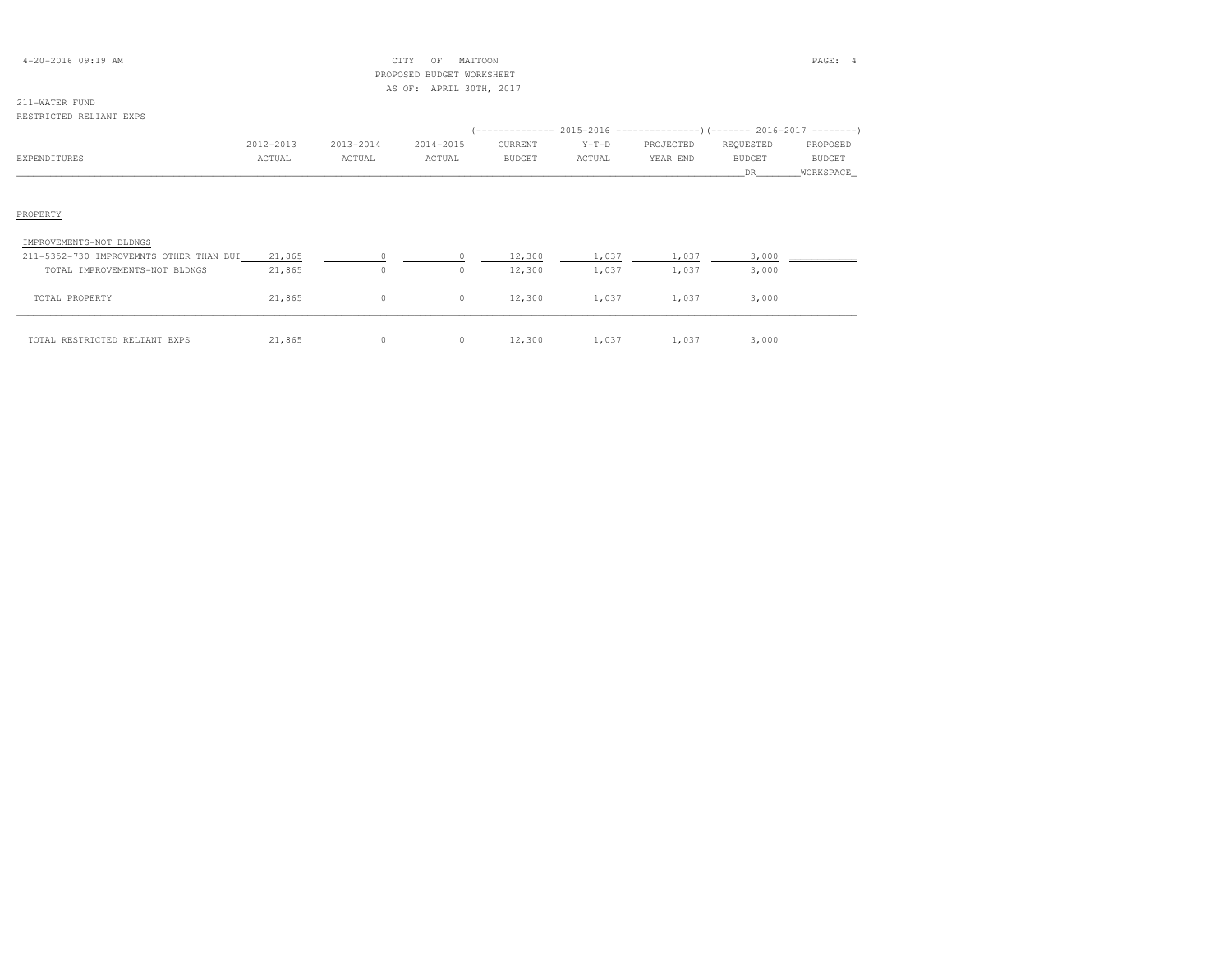## 4-20-2016 09:19 AM CITY OF MATTOON PAGE: 5 PROPOSED BUDGET WORKSHEETAS OF: APRIL 30TH, 2017

# 211-WATER FUND

| WATER TREATMENT PLANT                   |                     |                         |                         |                          |                   | (-------------- 2015-2016 -----------------) (------- 2016-2017 -------- |                                   |                                        |
|-----------------------------------------|---------------------|-------------------------|-------------------------|--------------------------|-------------------|--------------------------------------------------------------------------|-----------------------------------|----------------------------------------|
| <b>EXPENDITURES</b>                     | 2012-2013<br>ACTUAL | $2013 - 2014$<br>ACTUAL | $2014 - 2015$<br>ACTUAL | CURRENT<br><b>BUDGET</b> | $Y-T-D$<br>ACTUAL | PROJECTED<br>YEAR END                                                    | REQUESTED<br><b>BUDGET</b><br>DR_ | PROPOSED<br><b>BUDGET</b><br>WORKSPACE |
| PERSONNEL SERVICES                      |                     |                         |                         |                          |                   |                                                                          |                                   |                                        |
| SALARIES & WAGES                        |                     |                         |                         |                          |                   |                                                                          |                                   |                                        |
| 211-5353-111 SALARIES OF REG EMPLOYEES  | 279,759             | 282,532                 | 264,903                 | 330,546                  | 248,189           | 289,753                                                                  | 327,226                           |                                        |
| 211-5353-112 SALARIES OF TEMP EMPLOYEES | $\circ$             | 3,140                   | 5,390                   | 5,900                    | 5,114             | 5,114                                                                    | 5,900                             |                                        |
| 211-5353-113 OVERTIME                   | 17,588              | 28,127                  | 30,416                  | 22,000                   | 27,358            | 33,180                                                                   | 22,000                            |                                        |
| 211-5353-114 COMPENSATED ABSENCES       | 35, 312             | 40,504                  | 64,046                  | $\circ$                  | 21,613            | 49,246                                                                   | $\circ$                           |                                        |
| TOTAL SALARIES & WAGES                  | 332,659             | 354,302                 | 364,756                 | 358,446                  | 302,273           | 377,293                                                                  | 355,126                           |                                        |
| TOTAL PERSONNEL SERVICES                | 332,659             | 354,302                 | 364,756                 | 358,446                  | 302,273           | 377,293                                                                  | 355,126                           |                                        |
| EMPLOYEE BENEFITS                       |                     |                         |                         |                          |                   |                                                                          |                                   |                                        |
| GROUP INSURANCE                         |                     |                         |                         |                          |                   |                                                                          |                                   |                                        |
| 211-5353-211 GROUP HEALTH INSURANCE     | 47,496              | 54,865                  | 63,627                  | 54,228                   | 52,117            | 55,587                                                                   | 55,364                            |                                        |
| 211-5353-212 GROUP LIFE INSURANCE       | 901                 | 901                     | 803                     | 803                      | 803               | 803                                                                      | 861                               |                                        |
| TOTAL GROUP INSURANCE                   | 48,398              | 55,767                  | 64,430                  | 55,031                   | 52,920            | 56,390                                                                   | 56,225                            |                                        |
| SOCIAL SECURITY CONTRIB                 |                     |                         |                         |                          |                   |                                                                          |                                   |                                        |
| 211-5353-221 FICA CONTRIBUTIONS         | 19,778              | 21,074                  | 23,395                  | 22,224                   | 20,138            | 22,461                                                                   | 22,018                            |                                        |
| 211-5353-222 MEDICARE CONTRIBUTIONS     | 4,625               | 4,929                   | 5,471                   | 5,197                    | 4,710             | 5,253                                                                    | 5,149                             |                                        |
| TOTAL SOCIAL SECURITY CONTRIB           | 24,403              | 26,003                  | 28,867                  | 27,421                   | 24,848            | 27,714                                                                   | 27,167                            |                                        |
| RETIREMENT CONTRIBTUIONS                |                     |                         |                         |                          |                   |                                                                          |                                   |                                        |
| 211-5353-231 IMRF CONTRIBUTIONS         | 47,157              | 47,551                  | 48,023                  | 41,671                   | 36,089            | 42,149                                                                   | 40,091                            |                                        |
| TOTAL RETIREMENT CONTRIBTUIONS          | 47,157              | 47,551                  | 48,023                  | 41,671                   | 36,089            | 42,149                                                                   | 40,091                            |                                        |
| UNEMPLOYMNT COMPENSATION                |                     |                         |                         |                          |                   |                                                                          |                                   |                                        |
| 211-5353-240 UNEMPLOYMENT COMP.         | 1,866               | 2,220                   | 2,310                   | 1,631                    | 1,631             | 1,690                                                                    | 1,380                             |                                        |
| TOTAL UNEMPLOYMNT COMPENSATION          | 1,866               | 2,220                   | 2,310                   | 1,631                    | 1,631             | 1,690                                                                    | 1,380                             |                                        |
| WORKER'S COMPENSATION                   |                     |                         |                         |                          |                   |                                                                          |                                   |                                        |
| 211-5353-250 WORKERS' COMPENSATION      | 16,106              | 15,070                  | 13,946                  | 14,675                   | 14,675            | 13,817                                                                   | 13,520                            |                                        |
| TOTAL WORKER'S COMPENSATION             | 16,106              | 15,070                  | 13,946                  | 14,675                   | 14,675            | 13,817                                                                   | 13,520                            |                                        |
| TOTAL EMPLOYEE BENEFITS                 | 137,930             | 146,611                 | 157,575                 | 140,429                  | 130,163           | 141,760                                                                  | 138,383                           |                                        |
| SUPPLIES                                |                     |                         |                         |                          |                   |                                                                          |                                   |                                        |
| GENERAL SUPPLIES                        |                     |                         |                         |                          |                   |                                                                          |                                   |                                        |
| 211-5353-311 OFFICE SUPPLIES            | 567                 | 560                     | 693                     | 600                      | 643               | 931                                                                      | 700                               |                                        |
| 211-5353-312 CLEANING SUPPLIES          | 370                 | 1,080                   | 1,007                   | 800                      | 704               | 1,097                                                                    | 900                               |                                        |
| 211-5353-313 MEDICAL & SAFETY SUPPLIES  | 242                 | 327                     | 324                     | 300                      | 336               | 525                                                                      | 400                               |                                        |
| 211-5353-314 CHEMICALS                  | 179, 431            | 184,501                 | 148,192                 | 200,000                  | 162,269           | 181,677                                                                  | 200,000                           |                                        |
| 211-5353-316 TOOLS & EQUIPMENT          | 1,446               | 2,632                   | 820                     | 2,000                    | 2,391             | 641                                                                      | 1,400                             |                                        |
| 211-5353-318 VEHICLE PARTS              | 600                 | 609                     | 1,085                   | 600                      | 779               | 724                                                                      | 700                               |                                        |

211-5353-319 MISCELLANEOUS SUPPLIES 14,351 18,300 30,221 18,000 13,114 25,776 20,000 \_\_\_\_\_\_\_\_\_\_\_\_

TOTAL GENERAL SUPPLIES 197,007 208,009 182,343 222,300 180,236 211,371 224,100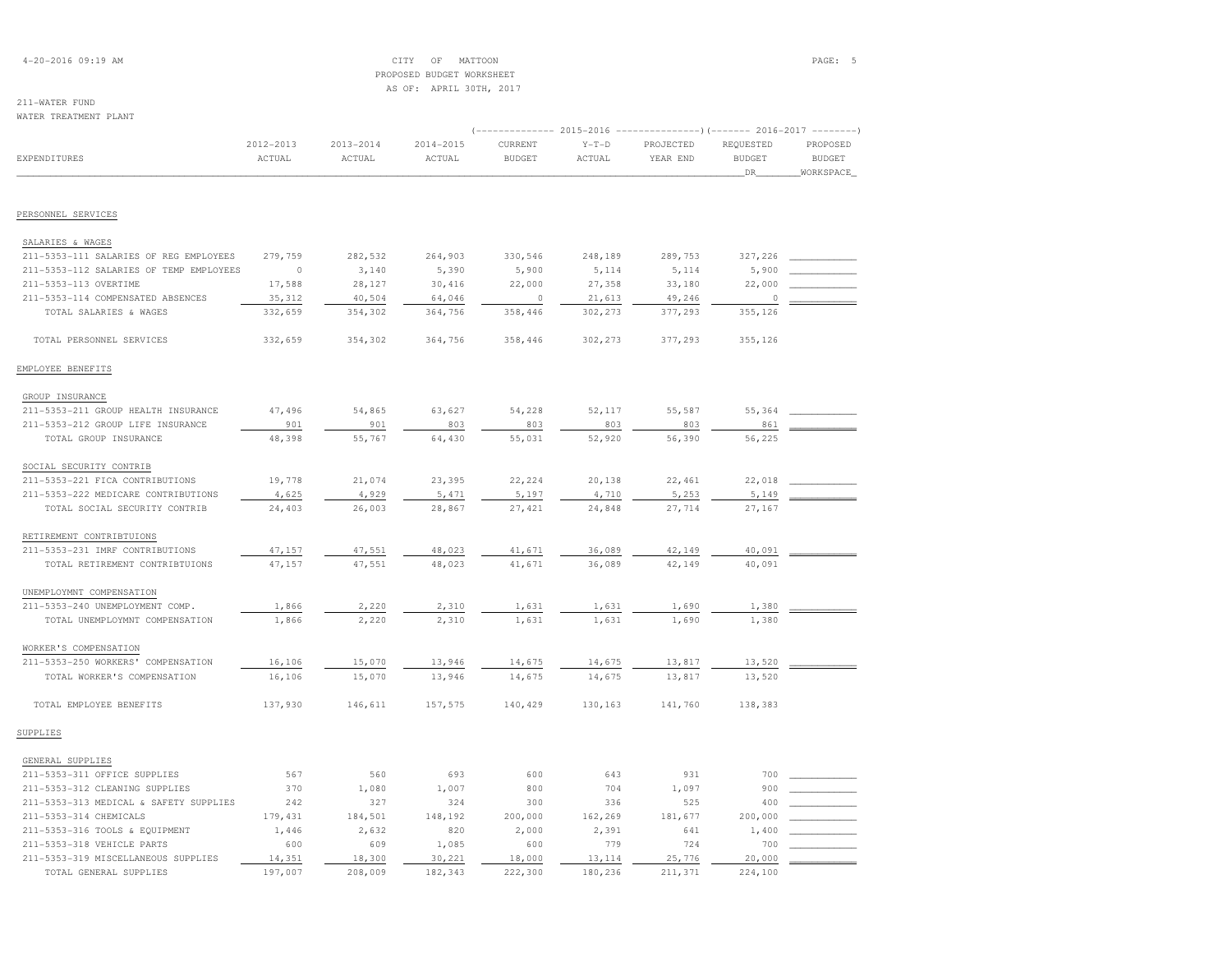## 4-20-2016 09:19 AM CITY OF MATTOON PAGE: 6 PROPOSED BUDGET WORKSHEETAS OF: APRIL 30TH, 2017

## 211-WATER FUND

WATER TREATMENT PLANT

| WATER TREATMENT PLANT                    |               |               |               |               |          |           |                                                                                  |               |
|------------------------------------------|---------------|---------------|---------------|---------------|----------|-----------|----------------------------------------------------------------------------------|---------------|
|                                          | $2012 - 2013$ | $2013 - 2014$ | $2014 - 2015$ | CURRENT       | $Y-T-D$  | PROJECTED | (------------- 2015-2016 -------------------- 2016-2017 --------- )<br>REQUESTED | PROPOSED      |
| EXPENDITURES                             | ACTUAL        | ACTUAL        | ACTUAL        | <b>BUDGET</b> | ACTUAL   | YEAR END  | <b>BUDGET</b>                                                                    | <b>BUDGET</b> |
|                                          |               |               |               |               |          |           | DR                                                                               | WORKSPACE     |
|                                          |               |               |               |               |          |           |                                                                                  |               |
| ENERGY                                   |               |               |               |               |          |           |                                                                                  |               |
| 211-5353-321 NATURAL GAS & ELECTRIC      | 59,768        | 93,682        | 59,745        | 135,000       | 109,739  | 138,787   | 135,000                                                                          |               |
| 211-5353-326 FUEL                        | 1,294         | 371           | $\circ$       | 1,500         | 589      | 589       | 600                                                                              |               |
| TOTAL ENERGY                             | 61,062        | 94,053        | 59,745        | 136,500       | 110,328  | 139,376   | 135,600                                                                          |               |
| BOOKS & PERIODICALS                      |               |               |               |               |          |           |                                                                                  |               |
| 211-5353-340 BOOKS & PERIODICALS         | $\circ$       | 224           | $\circ$       | 200           | 0        | 0         | 200                                                                              |               |
| TOTAL BOOKS & PERIODICALS                | $\Omega$      | 224           | $\Omega$      | 200           |          |           | 200                                                                              |               |
| WTR SYSTM MAINT SUPPLIES                 |               |               |               |               |          |           |                                                                                  |               |
| 211-5353-377 PLANT EQUIPMENT             | 16,952        | 30,485        | $\circ$       | 30,000        | 25,974   | 20,000    | 30,000                                                                           |               |
| 211-5353-378 PLANT MTCE & REPAIR         | 9,615         | 8,862         | 10,280        | 10,000        | 7,329    | 9,164     | 10,000                                                                           |               |
| 211-5353-379 OTHER WATER MNTCE MATERIA ( | 42)           | $\circ$       | $\circ$       | $\circ$       | $\circ$  | $\circ$   | 0                                                                                |               |
| TOTAL WTR SYSTM MAINT SUPPLIES           | 26,525        | 39,347        | 10,280        | 40,000        | 33,303   | 29,164    | 40,000                                                                           |               |
| TOTAL SUPPLIES                           | 284,595       | 341,634       | 252,367       | 399,000       | 323,867  | 379,911   | 399,900                                                                          |               |
|                                          |               |               |               |               |          |           |                                                                                  |               |
| PURCHASED PROP MAINT SRV                 |               |               |               |               |          |           |                                                                                  |               |
|                                          |               |               |               |               |          |           |                                                                                  |               |
| REPAIR & MAINT SERVICES                  |               |               |               |               |          |           |                                                                                  |               |
| 211-5353-432 REPAIR OF STRUCTURES        | 1,720         | 2,097         | 11,488        | 4,000         | 6,231    | 11,298    | 7,000                                                                            |               |
| 211-5353-433 REPAIR OF MACHINERY         | 7,320         | 11,618        | 11,754        | 10,000        | 17,330   | 19,289    | 12,500                                                                           |               |
| 211-5353-434 REPAIR OF VEHICLES          | 649           | 2,537         | 1,044         | 1,000         | $\circ$  | $\circ$   | 1,000                                                                            |               |
| 211-5353-435 ELEVATOR SERVICE AGREEMENT  | 3,586         | 3,616         | 3,862         | 4,000         | 4,122    | 4,018     | 4,000                                                                            |               |
| 211-5353-439 OTHER REPAIR & MAINT. SER(  | 297)          | 2,891         | 1,629         | 4,000         | 1,546    | 1,877     | 4,000                                                                            |               |
| TOTAL REPAIR & MAINT SERVICES            | 12,977        | 22,759        | 29,777        | 23,000        | 29,229   | 36,482    | 28,500                                                                           |               |
| <b>RENTALS</b>                           |               |               |               |               |          |           |                                                                                  |               |
| CONSTRUCTION SERVICES                    |               |               |               |               |          |           |                                                                                  |               |
| 211-5353-459 OTHER CONSTRUCTION SERVICE  | 0             | 0             | 0             | 0             | 0        | 0         | 1,000                                                                            |               |
| TOTAL CONSTRUCTION SERVICES              | $\Omega$      | $\Omega$      | $\Omega$      | $\Omega$      | $\Omega$ | $\Omega$  | 1,000                                                                            |               |
| OTHER PROP MAINT SERVICE                 |               |               |               |               |          |           |                                                                                  |               |
| 211-5353-460 OTHER PROPERTY MAINT. SERV  | 38,766        | 31,188        | 29,178        | 40,000        | 31,800   | 32,976    | 35,000                                                                           |               |
| TOTAL OTHER PROP MAINT SERVICE           | 38,766        | 31,188        | 29,178        | 40,000        | 31,800   | 32,976    | 35,000                                                                           |               |
| TOTAL PURCHASED PROP MAINT SRV           | 51,743        | 53,947        | 58,955        | 63,000        | 61,028   | 69,458    | 64,500                                                                           |               |
| OTHER PURCHASED SERVICES                 |               |               |               |               |          |           |                                                                                  |               |
|                                          |               |               |               |               |          |           |                                                                                  |               |
| PROFESSIONAL SERVICES                    |               |               |               |               |          |           |                                                                                  |               |
| 211-5353-516 TECHNOLOGY SUPPORT SERVICE  | 3,073         | 2,159         | 1,330         | 4,000         | 6,749    | 7,397     | 4,000                                                                            |               |
| 211-5353-519 OTHER PROFESSIONAL SERVICE  | 3,742         | 9,334         | 7,157         | 10,000        | 5,170    | 5,203     | 10,000                                                                           |               |
| TOTAL PROFESSIONAL SERVICES              | 6,815         | 11,493        | 8,487         | 14,000        | 11,919   | 12,600    | 14,000                                                                           |               |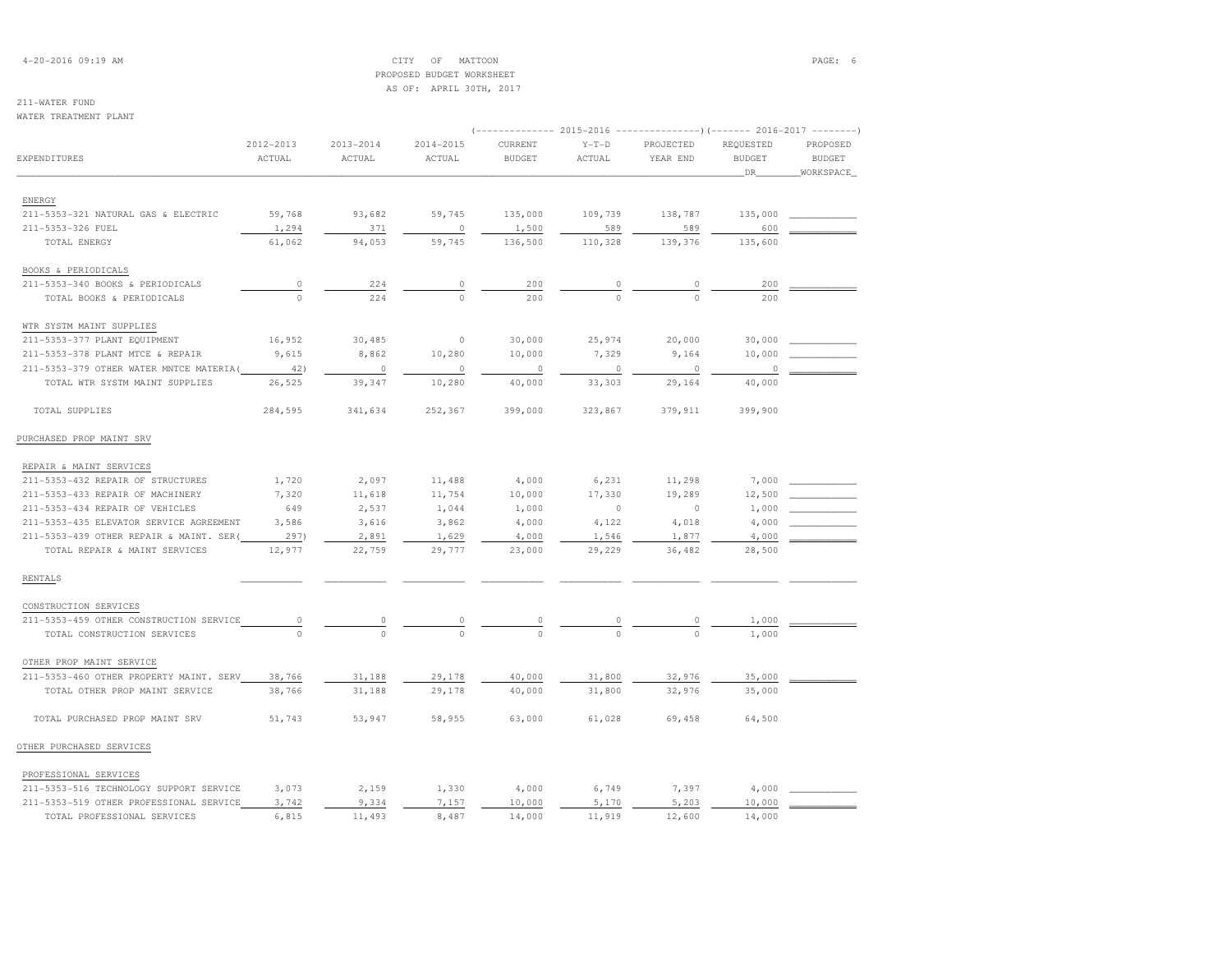4-20-2016 09:19 AM CITY OF MATTOON PAGE: 7 PROPOSED BUDGET WORKSHEETAS OF: APRIL 30TH, 2017

## 211-WATER FUND

### WATER TREATMENT PLANT

|                                         | 2012-2013 | 2013-2014 | 2014-2015 | CURRENT        | $Y-T-D$        | PROJECTED      | REQUESTED     | PROPOSED      |  |
|-----------------------------------------|-----------|-----------|-----------|----------------|----------------|----------------|---------------|---------------|--|
| EXPENDITURES                            | ACTUAL    | ACTUAL    | ACTUAL    | <b>BUDGET</b>  | ACTUAL         | YEAR END       | <b>BUDGET</b> | <b>BUDGET</b> |  |
|                                         |           |           |           |                |                |                | DR.           | WORKSPACE     |  |
| COMMUNICATION                           |           |           |           |                |                |                |               |               |  |
| 211-5353-531 POSTAGE                    | 151       | 54        | 101       | 150(           | 273)           | 39             | 100           |               |  |
| 211-5353-532 TELEPHONE                  | 1,908     | 1,946     | 2,007     | 2,000          | 1,854          | 1,903          | 2,000         |               |  |
| 211-5353-533 CELLULAR PHONE             | 1,618     | 1,654     | 2,286     | 1,700          | 1,618          | 1,656          | 1,700         |               |  |
| 211-5353-538 INTERNET ACCESS CHARGE     | 46        | 0         | $\circ$   | $\circ$        | $\circ$        | $\circ$        | 0             |               |  |
| TOTAL COMMUNICATION                     | 3,723     | 3,654     | 4,394     | 3,850          | 3,199          | 3,598          | 3,800         |               |  |
| EMPLOYEE BUSINESS EXP                   |           |           |           |                |                |                |               |               |  |
| 211-5353-562 TRAVEL & TRAINING          | 10        | 470       | 1,019     | 600            | 512            | 497            | 600           |               |  |
| TOTAL EMPLOYEE BUSINESS EXP             | 10        | 470       | 1,019     | 600            | 512            | 497            | 600           |               |  |
| OTHER PURCHASED SERVICES                |           |           |           |                |                |                |               |               |  |
| 211-5353-579 MISC OTHER PURCHASED SERVI | 2,711     | 2,654     | 2,665     | 2,500          | 2,907          | 2,907          | 3,000         |               |  |
| TOTAL OTHER PURCHASED SERVICES          | 2,711     | 2,654     | 2,665     | 2,500          | 2,907          | 2,907          | 3,000         |               |  |
| TOTAL OTHER PURCHASED SERVICES          | 13,260    | 18,271    | 16,565    | 20,950         | 18,538         | 19,602         | 21,400        |               |  |
| PROPERTY                                |           |           |           |                |                |                |               |               |  |
| <b>BUILDINGS</b>                        |           |           |           |                |                |                |               |               |  |
| IMPROVEMENTS-NOT BLDNGS                 |           |           |           |                |                |                |               |               |  |
| 211-5353-730 IMPROVEMENTS OTHER THAN BL | $\circ$   | 0         | 0         | 0              |                | 0              | 100,000       |               |  |
| TOTAL IMPROVEMENTS-NOT BLDNGS           | $\cap$    | $\Omega$  | $\Omega$  | $\Omega$       | $\Omega$       | $\Omega$       | 100,000       |               |  |
| MACHINERY & EQUIPMENT                   |           |           |           |                |                |                |               |               |  |
| 211-5353-743 MEF CONTRIBUTION           | 12,500    | 3,500     | $\circ$   | $\overline{0}$ | $\overline{0}$ |                |               |               |  |
| TOTAL MACHINERY & EQUIPMENT             | 12,500    | 3,500     | $\Omega$  | $\Omega$       | $\Omega$       |                |               |               |  |
| TOTAL PROPERTY                          | 12,500    | 3,500     | $\circ$   | 0              | $\circ$        | $\circ$        | 100,000       |               |  |
| OTHER OBJECTS                           |           |           |           |                |                |                |               |               |  |
| FINANCIAL TRANS OBJECTS                 |           |           |           |                |                |                |               |               |  |
| 211-5353-814 PRINTING & COPY MACHINE LE | 577       | 463       | 690       | 600            | 575            | 677            | 600           |               |  |
| TOTAL FINANCIAL TRANS OBJECTS           | 577       | 463       | 690       | 600            | 575            | 677            | 600           |               |  |
| COMPUTER INFO SYS OBJECT                |           |           |           |                |                |                |               |               |  |
| COMPUTER INFO SYS OBJECT                |           |           |           |                |                |                |               |               |  |
| 211-5353-863 COMPUTERS                  | 912       | 0         | 195       | 5,000          | 1,192          | $\overline{0}$ | 0             |               |  |
| TOTAL COMPUTER INFO SYS OBJECT          | 912       | $\circ$   | 195       | 5,000          | 1,192          |                | $\cap$        |               |  |
| TOTAL OTHER OBJECTS                     | 1,489     | 463       | 885       | 5,600          | 1,767          | 677            | 600           |               |  |
|                                         |           |           |           |                |                |                |               |               |  |
| TOTAL WATER TREATMENT PLANT             | 834,174   | 918,727   | 851,102   | 987, 425       | 837,636        | 988,701        | 1,079,909     |               |  |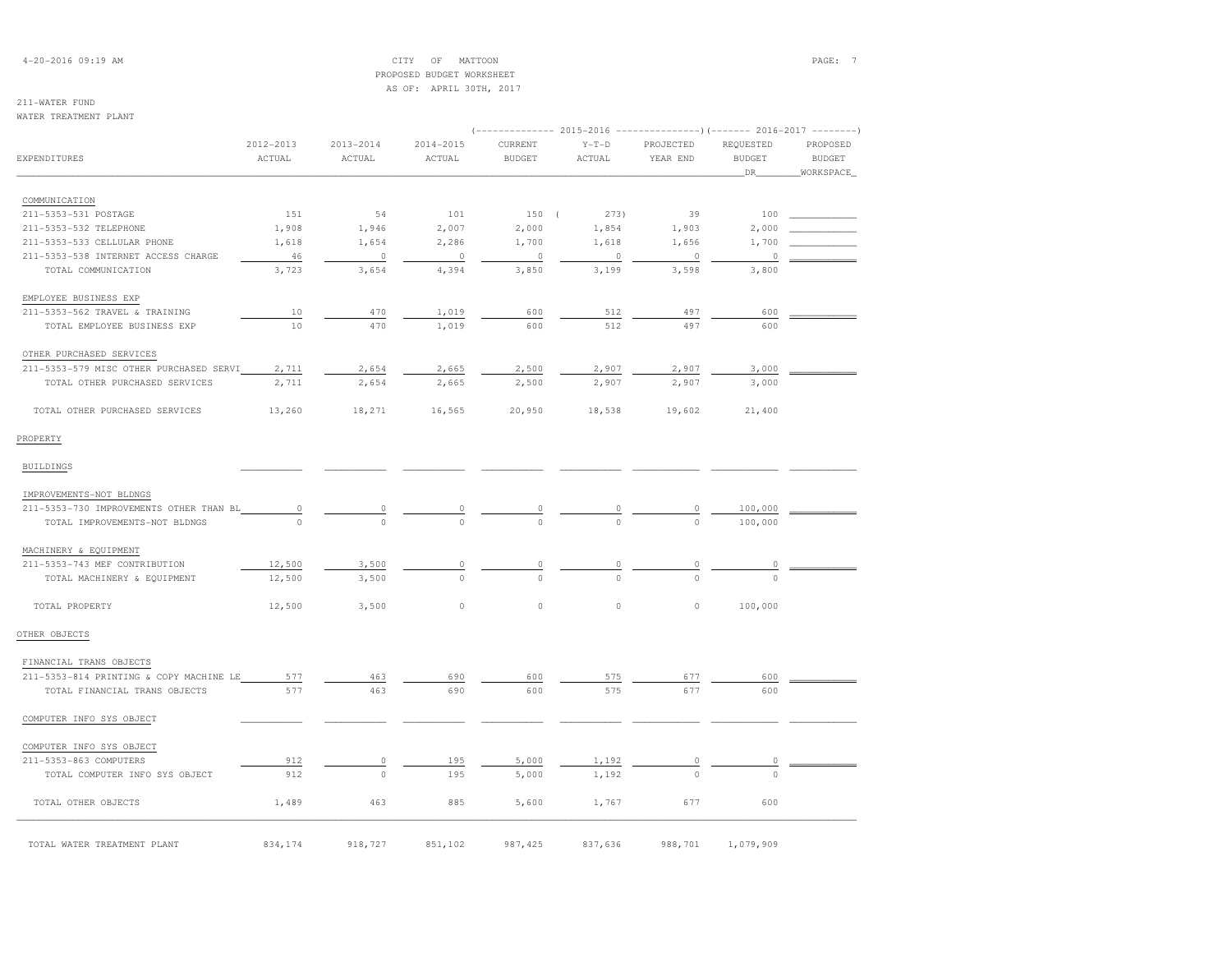## 4-20-2016 09:19 AM CITY OF MATTOON PAGE: 8 PROPOSED BUDGET WORKSHEETAS OF: APRIL 30TH, 2017

| WATER DISTRIBUTION                      |                     |                     |                     |                                                                                                      |                   |                       |                                   |                                        |
|-----------------------------------------|---------------------|---------------------|---------------------|------------------------------------------------------------------------------------------------------|-------------------|-----------------------|-----------------------------------|----------------------------------------|
| EXPENDITURES                            | 2012-2013<br>ACTUAL | 2013-2014<br>ACTUAL | 2014-2015<br>ACTUAL | (-------------- 2015-2016 -----------------) (------- 2016-2017 --------<br>CURRENT<br><b>BUDGET</b> | $Y-T-D$<br>ACTUAL | PROJECTED<br>YEAR END | REQUESTED<br><b>BUDGET</b><br>DR_ | PROPOSED<br><b>BUDGET</b><br>WORKSPACE |
| PERSONNEL SERVICES                      |                     |                     |                     |                                                                                                      |                   |                       |                                   |                                        |
|                                         |                     |                     |                     |                                                                                                      |                   |                       |                                   |                                        |
| SALARIES & WAGES                        |                     |                     |                     |                                                                                                      |                   |                       |                                   |                                        |
| 211-5354-111 SALARIES OF REG EMPLOYEES  | 129,844             | 216,488             | 188,205             | 232,288                                                                                              | 94,322            | 78,863                | 228,315                           |                                        |
| 211-5354-112 SALARIES OF TEMP EMPLOYEES | 770                 | 5,388               | 2,571               | 2,500                                                                                                | 2,804             | 2,804                 | 2,500                             |                                        |
| 211-5354-113 OVERTIME                   | 12,860              | 22,983              | 15,219              | 15,000                                                                                               | 13,028            | 15,496                | 15,000                            |                                        |
| 211-5354-114 COMPENSATED ABSENCES       | 35,003<br>178, 477  | 40,824<br>285,682   | 45,611<br>251,605   | - 0<br>249,788                                                                                       | 32,563<br>142,717 | 36,217<br>133,380     | 0<br>245,815                      |                                        |
| TOTAL SALARIES & WAGES                  |                     |                     |                     |                                                                                                      |                   |                       |                                   |                                        |
| TOTAL PERSONNEL SERVICES                | 178, 477            | 285,682             | 251,605             | 249,788                                                                                              | 142,717           | 133,380               | 245,815                           |                                        |
| EMPLOYEE BENEFITS                       |                     |                     |                     |                                                                                                      |                   |                       |                                   |                                        |
| GROUP INSURANCE                         |                     |                     |                     |                                                                                                      |                   |                       |                                   |                                        |
| 211-5354-211 GROUP HEALTH INSURANCE     | 29,124              | 45,130              | 58,333              | 52,462                                                                                               | 40,807            | 42,489                | 48,760                            |                                        |
| 211-5354-212 GROUP LIFE INSURANCE       | 658                 | 624                 | 556                 | 556                                                                                                  | 556               | 556                   | 564                               |                                        |
| TOTAL GROUP INSURANCE                   | 29,782              | 45,754              | 58,889              | 53,018                                                                                               | 41,363            | 43,045                | 49,324                            |                                        |
| SOCIAL SECURITY CONTRIB                 |                     |                     |                     |                                                                                                      |                   |                       |                                   |                                        |
| 211-5354-221 FICA CONTRIBUTIONS         | 10,468              | 16,549              | 15,400              | 15,487                                                                                               | 11,119            | 11,824                | 15,241                            |                                        |
| 211-5354-222 MEDICARE CONTRIBUTIONS     | 2,448               | 3,870               | 3,602               | 3,622                                                                                                | 2,600             | 2,765                 | 3,564                             |                                        |
| TOTAL SOCIAL SECURITY CONTRIB           | 12,916              | 20,419              | 19,002              | 19,109                                                                                               | 13,720            | 14,589                | 18,805                            |                                        |
| RETIREMENT CONTRIBTUIONS                |                     |                     |                     |                                                                                                      |                   |                       |                                   |                                        |
| 211-5354-231 IMRF CONTRIBUTIONS         | 24,807              | 36,843              | 31,688              | 29,229                                                                                               | 19,714            | 22,040                | 27,933                            |                                        |
| TOTAL RETIREMENT CONTRIBTUIONS          | 24,807              | 36,843              | 31,688              | 29,229                                                                                               | 19,714            | 22,040                | 27,933                            |                                        |
| UNEMPLOYMNT COMPENSATION                |                     |                     |                     |                                                                                                      |                   |                       |                                   |                                        |
| 211-5354-240 UNEMPLOYMENT COMP.         | 1,419               | 1,508               | 1,565               | 1,101                                                                                                | 1,101             | 1,101                 | 884                               |                                        |
| TOTAL UNEMPLOYMNT COMPENSATION          | 1,419               | 1,508               | 1,565               | 1,101                                                                                                | 1,101             | 1,101                 | 884                               |                                        |
| WORKER'S COMPENSATION                   |                     |                     |                     |                                                                                                      |                   |                       |                                   |                                        |
| 211-5354-250 WORKERS' COMPENSATION      | 13,872              | 11,702              | 12,524              | 14,323                                                                                               | 14,323            | 14,323                | 15,302                            |                                        |
| TOTAL WORKER'S COMPENSATION             | 13,872              | 11,702              | 12,524              | 14,323                                                                                               | 14,323            | 14,323                | 15,302                            |                                        |
| TOTAL EMPLOYEE BENEFITS                 | 82,797              | 116,225             | 123,668             | 116,780                                                                                              | 90,222            | 95,099                | 112,248                           |                                        |
| SUPPLIES                                |                     |                     |                     |                                                                                                      |                   |                       |                                   |                                        |
| GENERAL SUPPLIES                        |                     |                     |                     |                                                                                                      |                   |                       |                                   |                                        |
| 211-5354-313 MEDICAL & SAFETY SUPPLIES  | 1,571               | 1,875               | 918                 | 1,500                                                                                                | 1,284             | 1,322                 | 1,500                             |                                        |
| 211-5354-316 TOOLS & EQUIPMENT          | 8,428               | 8,326               | 5,819               | 7,000                                                                                                | 9,969             | 9,922                 | 7,000                             |                                        |
| 211-5354-318 VEHICLE PARTS              | 2,383               | 7,316               | 3,628               | 5,000                                                                                                | 3,320             | 3,526                 | 5,000                             |                                        |
| 211-5354-319 MISCELLANEOUS SUPPLIES     | 3,624               | 6,500               | 4,558               | 5,000                                                                                                | 3,371             | 4,780                 | 5,000                             |                                        |
| TOTAL GENERAL SUPPLIES                  | 16,006              | 24,017              | 14,923              | 18,500                                                                                               | 17,944            | 19,550                | 18,500                            |                                        |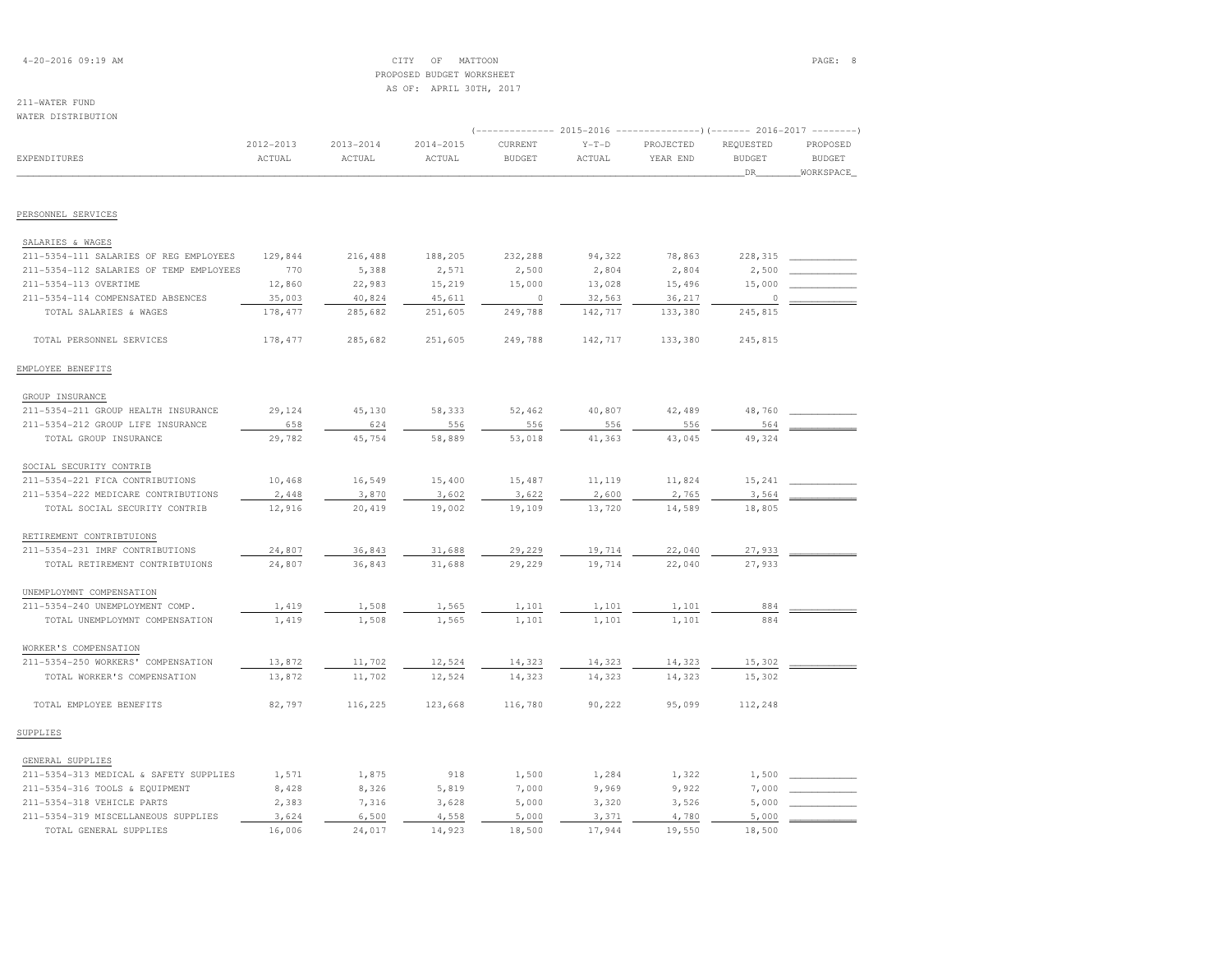## 4-20-2016 09:19 AM CITY OF MATTOON PAGE: 9 PROPOSED BUDGET WORKSHEETAS OF: APRIL 30TH, 2017

| <b>EXPENDITURES</b>                     | 2012-2013<br>ACTUAL | $2013 - 2014$<br>ACTUAL | 2014-2015<br>ACTUAL | CURRENT<br><b>BUDGET</b> | $Y-T-D$<br>ACTUAL | PROJECTED<br>YEAR END | REQUESTED<br><b>BUDGET</b> | PROPOSED<br><b>BUDGET</b> |
|-----------------------------------------|---------------------|-------------------------|---------------------|--------------------------|-------------------|-----------------------|----------------------------|---------------------------|
|                                         |                     |                         |                     |                          |                   |                       | _DR_                       | WORKSPACE                 |
| ENERGY                                  |                     |                         |                     |                          |                   |                       |                            |                           |
| 211-5354-321 NATURAL GAS & ELECTRIC     | 7,599               | 9,443                   | 11,647              | 14,000                   | 15,632            | 15,850                | 14,000                     |                           |
| 211-5354-322 ELECTRICITY                | 3,453               | 4,039                   | 4,578               | $\circ$                  | $\circ$           | $\circ$               | $\Omega$                   |                           |
| 211-5354-323 BOTTLED GAS                | $\circ$             | $\circ$                 | 0                   | $\circ$                  | 24                | 24                    | 0                          |                           |
| TOTAL ENERGY                            | 11,052              | 13,482                  | 16,225              | 14,000                   | 15,656            | 15,874                | 14,000                     |                           |
| SWR SYSTM MAINT SUPPLIES                |                     |                         |                     |                          |                   |                       |                            |                           |
| 211-5354-363 BACKFILL & SURFACE MATERIA | 365                 | $\circ$                 | 0                   | $\mathbb O$              | $\circ$           | 0                     | $\overline{0}$             |                           |
| TOTAL SWR SYSTM MAINT SUPPLIES          | 365                 | $\Omega$                | $\Omega$            | $\Omega$                 | $\Omega$          | $\Omega$              | $\Omega$                   |                           |
|                                         |                     |                         |                     |                          |                   |                       |                            |                           |
| WTR SYSTM MAINT SUPPLIES                |                     |                         |                     |                          |                   |                       |                            |                           |
| 211-5354-371 WATER PIPE                 | 1,634               | 913                     | 1,867               | 2,000                    | 5,016             | 4,855                 | 2,000                      |                           |
| 211-5354-374 SERVICE LINE MATERIALS     | 7,150               | 17,200                  | 44,130              | 16,000                   | 12,696            | 9,993                 | 16,000                     |                           |
| 211-5354-375 LEAK REPAIR MATERIALS      | 19,333              | 20,014                  | 44,598              | 20,000                   | 28,948            | 36,856                | 25,000                     |                           |
| 211-5354-376 BACKFILL & SURFACE MATERIA | 9,517               | 19,852                  | 18,709              | 16,000                   | 6,629             | 14,752                | 16,000                     |                           |
| 211-5354-379 OTHER WATER MAINT. MATERIA | 6,590               | 13,302                  | 6,759               | 7,000                    | 2,538             | 1,766                 | 7,000                      |                           |
| TOTAL WTR SYSTM MAINT SUPPLIES          | 44,223              | 71,282                  | 116,063             | 61,000                   | 55,826            | 68,222                | 66,000                     |                           |
| TOTAL SUPPLIES                          | 71,646              | 108,781                 | 147,211             | 93,500                   | 89,426            | 103,646               | 98,500                     |                           |
| PURCHASED PROP MAINT SRV                |                     |                         |                     |                          |                   |                       |                            |                           |
| REPAIR & MAINT SERVICES                 |                     |                         |                     |                          |                   |                       |                            |                           |
| 211-5354-432 REPAIR OF STRUCTURES       | 28                  | $\circ$                 | 181                 | 1,000                    | 270               | 451                   | 1,000                      |                           |
| 211-5354-433 REPAIR OF MACHINERY        | 5,808               | 11,439                  | 5,778               | 9,000                    | 10,388            | 7,790                 | 8,000                      |                           |
| 211-5354-434 REPAIR OF VEHICLES         | 9,877               | 13,939                  | 9,860               | 11,000                   | 7,046             | 8,405                 | 11,000                     |                           |
| 211-5354-439 OTHER REPAIR & MAINT. SERV | 6,789               | 4,194                   | 7,683               | 4,000                    | 7,299             | 9,043                 | 7,000                      |                           |
| TOTAL REPAIR & MAINT SERVICES           | 22,502              | 29,572                  | 23,502              | 25,000                   | 25,003            | 25,689                | 27,000                     |                           |
| <b>RENTALS</b>                          |                     |                         |                     |                          |                   |                       |                            |                           |
| 211-5354-440 RENTALS                    | 1,021               | 355                     | 7,846               | 1,000                    | 0                 | 0                     | 1,000                      |                           |
| TOTAL RENTALS                           | 1,021               | 355                     | 7,846               | 1,000                    | $\Omega$          | $\Omega$              | 1,000                      |                           |
| OTHER PROP MAINT SERVICE                |                     |                         |                     |                          |                   |                       |                            |                           |
| 211-5354-460 OTHER PROPERTY MAINT. SERV | 11,478              | 17,387                  | 11,159              | 14,000                   | 5,530             | 7,650                 | 12,000                     |                           |
| TOTAL OTHER PROP MAINT SERVICE          | 11,478              | 17,387                  | 11,159              | 14,000                   | 5,530             | 7,650                 | 12,000                     |                           |
| TOTAL PURCHASED PROP MAINT SRV          | 35,000              | 47,314                  | 42,507              | 40,000                   | 30,533            | 33,339                | 40,000                     |                           |
| OTHER PURCHASED SERVICES                |                     |                         |                     |                          |                   |                       |                            |                           |
| COMMUNICATION                           |                     |                         |                     |                          |                   |                       |                            |                           |
| 211-5354-533 CELL PHONES                | 67                  | 367                     | 400                 | 400                      | 364               | 384                   | 400                        |                           |
| 211-5354-535 RADIOS                     | $\Omega$            | 921                     | 254                 | 1,000                    | 834               | 619                   | 1,000                      |                           |

 TOTAL COMMUNICATION 67 1,288 655 1,400 1,198 1,003 1,400TOTAL OTHER PURCHASED SERVICES 67 1,288 655 1,400 1,198 1,003 1,400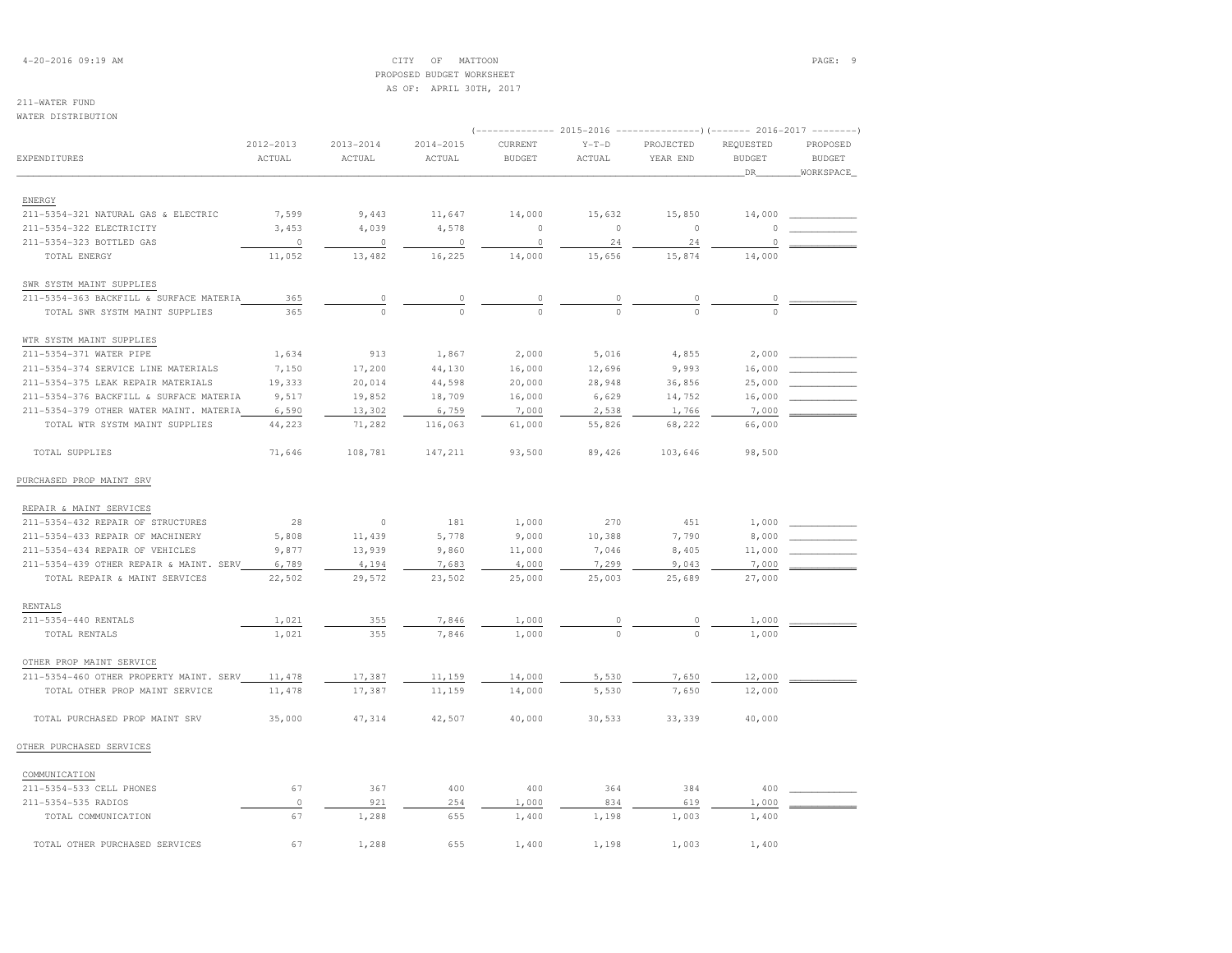| $4 - 20 - 2016$ 09:19 AM |  |
|--------------------------|--|
|--------------------------|--|

## $\begin{array}{ccc} \text{CITY} & \text{OF} & \text{MATION} \end{array}$  PROPOSED BUDGET WORKSHEETAS OF: APRIL 30TH, 2017

| WATER DISTRIBUTION                      |           |           |           |               |          |           |               |               |
|-----------------------------------------|-----------|-----------|-----------|---------------|----------|-----------|---------------|---------------|
|                                         | 2012-2013 | 2013-2014 | 2014-2015 | CURRENT       | $Y-T-D$  | PROJECTED | REQUESTED     | PROPOSED      |
| EXPENDITURES                            | ACTUAL    | ACTUAL    | ACTUAL    | <b>BUDGET</b> | ACTUAL   | YEAR END  | <b>BUDGET</b> | <b>BUDGET</b> |
|                                         |           |           |           |               |          |           | DR            | WORKSPACE     |
| PROPERTY                                |           |           |           |               |          |           |               |               |
| IMPROVEMENTS-NOT BLDNGS                 |           |           |           |               |          |           |               |               |
| 211-5354-730 IMPROVEMENTS OTHER THAN BL | 22,223    |           | $\circ$   | 115,000       | 15,305   | 26,354    | 120,000       |               |
| TOTAL IMPROVEMENTS-NOT BLDNGS           | 22,223    | $\Omega$  | $\Omega$  | 115,000       | 15,305   | 26,354    | 120,000       |               |
| MACHINERY & EQUIPMENT                   |           |           |           |               |          |           |               |               |
| 211-5354-740 MACHINERY & EQUIPMENT      | $\circ$   | $\circ$   | $\circ$   | $\circ$       | 683      | 683       | $\Omega$      |               |
| 211-5354-743 MEF CONTRIBUTION           | 53,979    | 91,000    | 121,700   | 107,000       | 107,000  | 107,000   | $\Omega$      |               |
| TOTAL MACHINERY & EQUIPMENT             | 53,979    | 91,000    | 121,700   | 107,000       | 107,683  | 107,683   | $\Omega$      |               |
| TOTAL PROPERTY                          | 76,202    | 91,000    | 121,700   | 222,000       | 122,988  | 134,037   | 120,000       |               |
| OTHER OBJECTS                           |           |           |           |               |          |           |               |               |
| FINANCIAL TRANS OBJECTS                 |           |           |           |               |          |           |               |               |
| 211-5354-828 REAL ESTATE TAXES          | 17        | 17        | 17        | 0             | 17       | 17        | 20            |               |
| TOTAL FINANCIAL TRANS OBJECTS           | 17        | 17        | 17        | $\Omega$      | 17       | 17        | 2.0           |               |
| COMPUTER INFO SYS OBJECT                |           |           |           |               |          |           |               |               |
| 211-5354-863 COMPUTERS                  | 872       | 0         | 0         | $\circ$       | 0        | $\circ$   | 400           |               |
| TOTAL COMPUTER INFO SYS OBJECT          | 872       | $\Omega$  | $\Omega$  | $\cap$        | $\Omega$ | $\cap$    | 400           |               |
| TOTAL OTHER OBJECTS                     | 889       | 17        | 17        | $\circ$       | 17       | 17        | 420           |               |
| TOTAL WATER DISTRIBUTION                | 445,076   | 650,307   | 687,363   | 723,468       | 477,101  | 500,521   | 618,383       |               |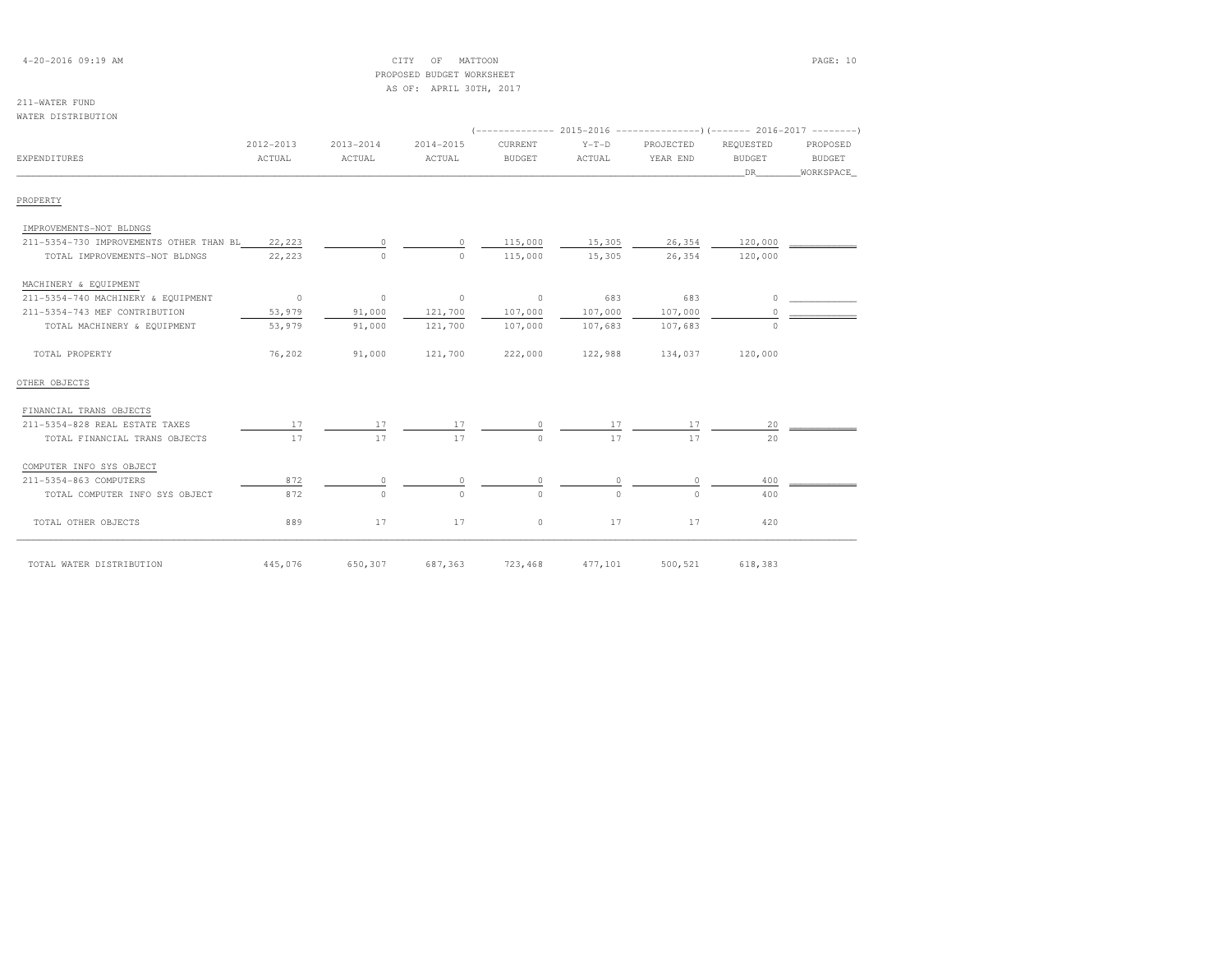## 4-20-2016 09:19 AM CITY OF MATTOON PAGE: 11 PROPOSED BUDGET WORKSHEETAS OF: APRIL 30TH, 2017

### 211-WATER FUNDACCOUNTING & COLLECTION

| ACCOUNIING & CONNECIION                 |                         |                         |                         |                          |                   | (-------------- 2015-2016 ---------------) (------- 2016-2017 --------) |                                  |                                        |
|-----------------------------------------|-------------------------|-------------------------|-------------------------|--------------------------|-------------------|-------------------------------------------------------------------------|----------------------------------|----------------------------------------|
| EXPENDITURES                            | $2012 - 2013$<br>ACTUAL | $2013 - 2014$<br>ACTUAL | $2014 - 2015$<br>ACTUAL | CURRENT<br><b>BUDGET</b> | $Y-T-D$<br>ACTUAL | PROJECTED<br>YEAR END                                                   | REQUESTED<br><b>BUDGET</b><br>DR | PROPOSED<br><b>BUDGET</b><br>WORKSPACE |
|                                         |                         |                         |                         |                          |                   |                                                                         |                                  |                                        |
| PERSONNEL SERVICES                      |                         |                         |                         |                          |                   |                                                                         |                                  |                                        |
| SALARIES & WAGES                        |                         |                         |                         |                          |                   |                                                                         |                                  |                                        |
| 211-5355-111 SALARIES OF REG EMPLOYEES  | 127,580                 | 135,217                 | 142,988                 | 159,674                  | 127,640           | 125,608                                                                 | 165,274                          |                                        |
| 211-5355-112 SALARIES OF TEMP EMPLOYEES | 5,290                   | 3,958                   | 5,198                   | 2,500                    | 2,109             | 2,109                                                                   | 4,995                            |                                        |
| 211-5355-113 OVERTIME                   | 236                     | 827                     | 358                     | 1,200                    | 634               | 560                                                                     | 1,200                            |                                        |
| 211-5355-114 COMPENSATED ABSENCES       | 13,654                  | 13,544                  | 14,995                  | $\circ$                  | 15,797            | 16,420                                                                  | 0                                |                                        |
| TOTAL SALARIES & WAGES                  | 146,760                 | 153,546                 | 163,538                 | 163,374                  | 146,180           | 144,697                                                                 | 171,469                          |                                        |
| TOTAL PERSONNEL SERVICES                | 146,760                 | 153,546                 | 163,538                 | 163,374                  | 146,180           | 144,697                                                                 | 171,469                          |                                        |
| EMPLOYEE BENEFITS                       |                         |                         |                         |                          |                   |                                                                         |                                  |                                        |
| GROUP INSURANCE                         |                         |                         |                         |                          |                   |                                                                         |                                  |                                        |
| 211-5355-211 GROUP HEALTH INSURANCE     | 23,280                  | 28,638                  | 34,891                  | 33,529                   | 32,245            | 33,551                                                                  | 34,379                           |                                        |
| 211-5355-212 GROUP LIFE INSURANCE       | 455                     | 475                     | 423                     | 423                      | 423               | 423                                                                     | 453                              |                                        |
| TOTAL GROUP INSURANCE                   | 23,735                  | 29,113                  | 35, 314                 | 33,952                   | 32,668            | 33,974                                                                  | 34,832                           |                                        |
| SOCIAL SECURITY CONTRIB                 |                         |                         |                         |                          |                   |                                                                         |                                  |                                        |
| 211-5355-221 FICA CONTRIBUTIONS         | 8,779                   | 9,193                   | 9,435                   | 10,129                   | 9,104             | 9,964                                                                   | 10,631                           |                                        |
| 211-5355-222 MEDICARE CONTRIBUTIONS     | 2,053                   | 2,150                   | 2,207                   | 2,369                    | 2,129             | 2,330                                                                   | 2,486                            |                                        |
| TOTAL SOCIAL SECURITY CONTRIB           | 10,832                  | 11,343                  | 11,642                  | 12,498                   | 11,233            | 12,294                                                                  | 13,117                           |                                        |
| RETIREMENT CONTRIBTUIONS                |                         |                         |                         |                          |                   |                                                                         |                                  |                                        |
| 211-5355-231 IMRF CONTRIBUTIONS         | 20,113                  | 20,388                  | 19,100                  | 19,015                   | 16,335            | 18,592                                                                  | 19,111                           |                                        |
| TOTAL RETIREMENT CONTRIBTUIONS          | 20,113                  | 20,388                  | 19,100                  | 19,015                   | 16,335            | 18,592                                                                  | 19,111                           |                                        |
| UNEMPLOYMNT COMPENSATION                |                         |                         |                         |                          |                   |                                                                         |                                  |                                        |
| 211-5355-240 UNEMPLOYMENT COMP.         | 1,034                   | 1,192                   | 1,273                   | 847                      | 847               | 847                                                                     | 758                              |                                        |
| TOTAL UNEMPLOYMNT COMPENSATION          | 1,034                   | 1,192                   | 1,273                   | 847                      | 847               | 847                                                                     | 758                              |                                        |
| WORKER'S COMPENSATION                   |                         |                         |                         |                          |                   |                                                                         |                                  |                                        |
| 211-5355-250 WORKERS' COMPENSATION      | 3,429                   | 3,259                   | 6,264                   | 3,574                    | 3,574             | 3,574                                                                   | 4,254                            |                                        |
| TOTAL WORKER'S COMPENSATION             | 3,429                   | 3,259                   | 6,264                   | 3,574                    | 3,574             | 3,574                                                                   | 4,254                            |                                        |
| TOTAL EMPLOYEE BENEFITS                 | 59,143                  | 65,295                  | 73,592                  | 69,886                   | 64,657            | 69,280                                                                  | 72,072                           |                                        |
| SUPPLIES                                |                         |                         |                         |                          |                   |                                                                         |                                  |                                        |
| GENERAL SUPPLIES                        |                         |                         |                         |                          |                   |                                                                         |                                  |                                        |
| 211-5355-311 OFFICE SUPPLIES            | 5,155                   | 3,502                   | 4,170                   | 4,500                    | 4,409             | 4,951                                                                   | 5,000                            |                                        |
| 211-5355-318 VEHICLE PARTS              | $\circ$                 | $\circ$                 | $\circ$                 | 500                      | 15                | $\circ$                                                                 | 500                              |                                        |
| 211-5355-319 MISCELLANEOUS SUPPLIES     | 448                     | 489                     | 1,100                   | 1,000                    | 243               | 174                                                                     | 1,000                            |                                        |
| TOTAL GENERAL SUPPLIES                  | 5,604                   | 3,992                   | 5,270                   | 6,000                    | 4,667             | 5,125                                                                   | 6,500                            |                                        |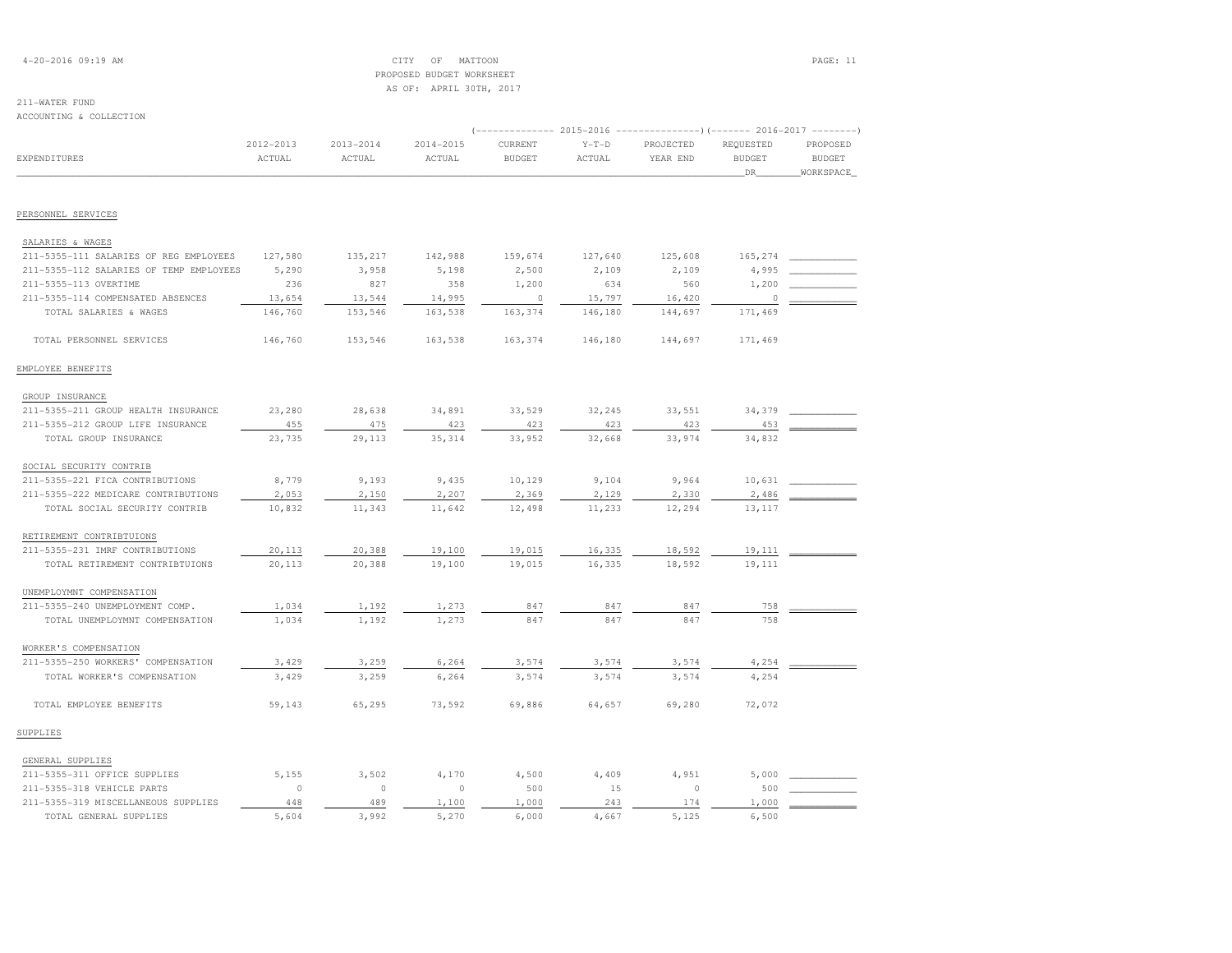## 4-20-2016 09:19 AM CITY OF MATTOON PAGE: 12 PROPOSED BUDGET WORKSHEETAS OF: APRIL 30TH, 2017

## 211-WATER FUND

ACCOUNTING & COLLECTION

|                                         |                |               |               |               |          | (-------------- 2015-2016 ----------------) (------- 2016-2017 -------- |               |               |
|-----------------------------------------|----------------|---------------|---------------|---------------|----------|-------------------------------------------------------------------------|---------------|---------------|
|                                         | 2012-2013      | $2013 - 2014$ | $2014 - 2015$ | CURRENT       | $Y-T-D$  | PROJECTED                                                               | REQUESTED     | PROPOSED      |
| EXPENDITURES                            | ACTUAL         | ACTUAL        | ACTUAL        | <b>BUDGET</b> | ACTUAL   | YEAR END                                                                | <b>BUDGET</b> | <b>BUDGET</b> |
|                                         |                |               |               |               |          |                                                                         | DR_           | WORKSPACE     |
|                                         |                |               |               |               |          |                                                                         |               |               |
| ENERGY<br>211-5355-326 FUEL             | 47,952         | 47,326        | 37,180        | 40,000        | 26,577   | 29,453                                                                  | 40,000        |               |
| TOTAL ENERGY                            | 47,952         | 47,326        | 37,180        | 40,000        | 26,577   | 29,453                                                                  | 40,000        |               |
|                                         |                |               |               |               |          |                                                                         |               |               |
| WTR SYSTM MAINT SUPPLIES                |                |               |               |               |          |                                                                         |               |               |
| 211-5355-372 METER TILES, RIMS & LIDS   | 4,524          | 10,066        | 5,411         | 6,500         | 7,239    | 7,924                                                                   | 8,000         |               |
| 211-5355-373 WATER METERS               | $\circ$        | 709           | 2,353         | 4,000         | 1,303    | 1,554                                                                   | 4,000         |               |
| TOTAL WTR SYSTM MAINT SUPPLIES          | 4,524          | 10,774        | 7,764         | 10,500        | 8,542    | 9,478                                                                   | 12,000        |               |
| TOTAL SUPPLIES                          | 58,079         | 62,092        | 50,213        | 56,500        | 39,786   | 44,056                                                                  | 58,500        |               |
| PURCHASED PROP MAINT SRV                |                |               |               |               |          |                                                                         |               |               |
| REPAIR & MAINT SERVICES                 |                |               |               |               |          |                                                                         |               |               |
| 211-5355-431 REPAIR OF OFFICE EQUIPMENT | $\overline{0}$ | $\circ$       | $\circ$       | $\circ$       | 125      | 188                                                                     | 200           |               |
| 211-5355-434 REPAIR OF VEHICLES         | 1,274          | 729           | 286           | 1,000         | 693      | 492                                                                     | 1,000         |               |
| 211-5355-439 OTHER REPAIR & MAINT. SERV | 355            | 466           | 216           | 500           | 100      | 150                                                                     | 500           |               |
| TOTAL REPAIR & MAINT SERVICES           | 1,628          | 1,194         | 501           | 1,500         | 918      | 829                                                                     | 1,700         |               |
| TOTAL PURCHASED PROP MAINT SRV          | 1,628          | 1,194         | 501           | 1,500         | 918      | 829                                                                     | 1,700         |               |
| OTHER PURCHASED SERVICES                |                |               |               |               |          |                                                                         |               |               |
| PROFESSIONAL SERVICES                   |                |               |               |               |          |                                                                         |               |               |
| 211-5355-513 AUDITING SERVICES          | 22,440         | 19,800        | 19,800        | 20,400        | 20,400   | 20,400                                                                  | 21,000        |               |
| 211-5355-516 TECHNOLOGY SUPPORT SERVICE | 15,763         | 23,741        | 17,425        | 19,000        | 19,034   | 15,933                                                                  | 19,000        |               |
| 211-5355-519 OTHER PROFESSIONAL SERVICE | 884            | 577           | 190           | 600           | 1,104    | $\circ$                                                                 | 5,000         |               |
| TOTAL PROFESSIONAL SERVICES             | 39,087         | 44,118        | 37,414        | 40,000        | 40,538   | 36,333                                                                  | 45,000        |               |
| COMMUNICATION                           |                |               |               |               |          |                                                                         |               |               |
| 211-5355-531 POSTAGE                    | 17,170         | 19,651        | 16,908        | 21,000        | 16,954   | 16,632                                                                  | 15,000        |               |
| 211-5355-532 TELEPHONE                  | 1,456          | 1,583         | 1,638         | 1,700         | 1,577    | 1,581                                                                   | 1,700         |               |
| TOTAL COMMUNICATION                     | 18,626         | 21,234        | 18,546        | 22,700        | 18,531   | 18,213                                                                  | 16,700        |               |
| EMPLOYEE BUSINESS EXP                   |                |               |               |               |          |                                                                         |               |               |
| 211-5355-562 TRAVEL & TRAINING          | $\circ$        | 0             | 200           | 0             | 0        | 0                                                                       | 0             |               |
| TOTAL EMPLOYEE BUSINESS EXP             | $\circ$        | $\circ$       | 200           | $\circ$       | $\Omega$ | $\Omega$                                                                | $\Omega$      |               |
| OTHER PURCHASED SERVICES                |                |               |               |               |          |                                                                         |               |               |
| 211-5355-579 COLLECTION FEES            | 2,441          | 1,542         | 2,529         | 2,500         | 3,142    | 3,090                                                                   | 3,000         |               |
| TOTAL OTHER PURCHASED SERVICES          | 2,441          | 1,542         | 2,529         | 2,500         | 3,142    | 3,090                                                                   | 3,000         |               |
|                                         |                |               |               |               |          |                                                                         |               |               |

TOTAL OTHER PURCHASED SERVICES 60,154 66,894 58,690 65,200 62,211 57,636 64,700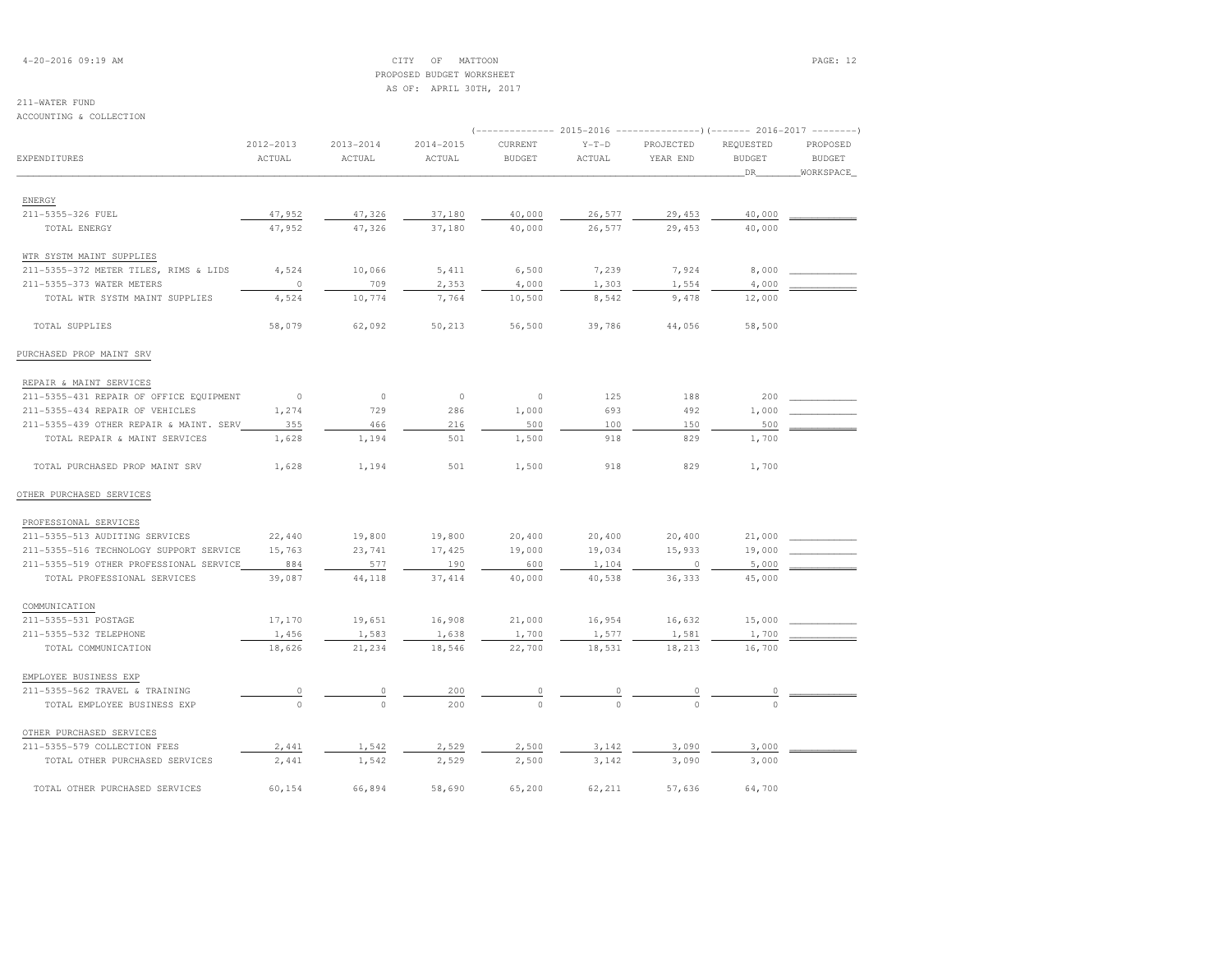| $4 - 20 - 2016$ 09:19 AM |  |
|--------------------------|--|
|--------------------------|--|

## $\begin{array}{ccc}\n\text{CITY} & \text{OF} & \text{MATION}\n\end{array}$  PROPOSED BUDGET WORKSHEETAS OF: APRIL 30TH, 2017

| ACCOUNTING & COLLECTION                 |                     |                     |                     |                          |                   |                                                                                                |                                  |                                        |
|-----------------------------------------|---------------------|---------------------|---------------------|--------------------------|-------------------|------------------------------------------------------------------------------------------------|----------------------------------|----------------------------------------|
| EXPENDITURES                            | 2012-2013<br>ACTUAL | 2013-2014<br>ACTUAL | 2014-2015<br>ACTUAL | CURRENT<br><b>BUDGET</b> | $Y-T-D$<br>ACTUAL | (-------------- 2015-2016 ---------------------- 2016-2017 ----------<br>PROJECTED<br>YEAR END | REQUESTED<br><b>BUDGET</b><br>DR | PROPOSED<br><b>BUDGET</b><br>WORKSPACE |
| PROPERTY                                |                     |                     |                     |                          |                   |                                                                                                |                                  |                                        |
| IMPROVEMENTS-NOT BLDNGS                 |                     |                     |                     |                          |                   |                                                                                                |                                  |                                        |
| 211-5355-730 IMPROVEMENTS OTHER THAN BL | 0                   | $\Omega$            | 0                   | 7,000                    |                   |                                                                                                |                                  |                                        |
| TOTAL IMPROVEMENTS-NOT BLDNGS           | $\Omega$            | $\Omega$            | $\Omega$            | 7,000                    |                   | $\Omega$                                                                                       |                                  |                                        |
| MACHINERY & EQUIPMENT                   |                     |                     |                     |                          |                   |                                                                                                |                                  |                                        |
| 211-5355-743 MEF CONTRIBUTION           | 11,000              | 11,000              | $\circ$             | 0                        | 0                 | $\circ$                                                                                        | 0                                |                                        |
| TOTAL MACHINERY & EQUIPMENT             | 11,000              | 11,000              | $\Omega$            | $\cap$                   | $\Omega$          | $\cap$                                                                                         | $\cap$                           |                                        |
| TOTAL PROPERTY                          | 11,000              | 11,000              | $\circ$             | 7,000                    | $\circ$           | $\circ$                                                                                        | $\circ$                          |                                        |
| OTHER OBJECTS                           |                     |                     |                     |                          |                   |                                                                                                |                                  |                                        |
| CITY CLERK DEPT OBJECTS                 |                     |                     |                     |                          |                   |                                                                                                |                                  |                                        |
| 211-5355-804 UTILITY TAX REMITTANCE     | 120,737             | 122,682             | 120,826             | 110,000                  | 113,188           | 125,866                                                                                        | 121,000                          |                                        |
| TOTAL CITY CLERK DEPT OBJECTS           | 120,737             | 122,682             | 120,826             | 110,000                  | 113,188           | 125,866                                                                                        | 121,000                          |                                        |
| FINANCIAL TRANS OBJECTS                 |                     |                     |                     |                          |                   |                                                                                                |                                  |                                        |
| 211-5355-811 BANK SERVICE CHARGES       | 7,947               | 11,190              | 14,562              | 12,000                   | 14,944            | 14,413                                                                                         | 15,000                           |                                        |
| 211-5355-814 PRINTING/COPY MACH LEASE/M | 1,550               | 1,161               | 951                 | 2,000                    | 986               | 952                                                                                            | 2,000                            |                                        |
| 211-5355-815 POSTAGE METER LEASE & MAIN | 1,077               | 1,161               | 1,176               | 2,000                    | 1,374             | 1,107                                                                                          | 2,000                            |                                        |
| TOTAL FINANCIAL TRANS OBJECTS           | 10,574              | 13,513              | 16,689              | 16,000                   | 17,304            | 16,472                                                                                         | 19,000                           |                                        |
| SPECIAL EVENT OBJECTS                   |                     |                     |                     |                          |                   |                                                                                                |                                  |                                        |
| 211-5355-830 BAD DEBT EXPENSE           | 6,902               | 21,947              | 21,179              | 17,208                   | 5,594             | 8,692                                                                                          | 21,000                           |                                        |
| TOTAL SPECIAL EVENT OBJECTS             | 6,902               | 21,947              | 21,179              | 17,208                   | 5,594             | 8,692                                                                                          | 21,000                           |                                        |
| COMPUTER INFO SYS OBJECT                |                     |                     |                     |                          |                   |                                                                                                |                                  |                                        |
| 211-5355-863 COMPUTERS                  | 2,543               | 0                   | 7,575               | 3,500                    | 1,580             | 1,575                                                                                          |                                  |                                        |
| TOTAL COMPUTER INFO SYS OBJECT          | 2,543               | $\bigcirc$          | 7,575               | 3,500                    | 1,580             | 1,575                                                                                          | $\cap$                           |                                        |
| TOTAL OTHER OBJECTS                     | 140,756             | 158,141             | 166,270             | 146,708                  | 137,666           | 152,605                                                                                        | 161,000                          |                                        |
| TOTAL ACCOUNTING & COLLECTION           | 477,519             | 518,162             | 512,805             | 510,168                  | 451, 417          | 469,104                                                                                        | 529,441                          |                                        |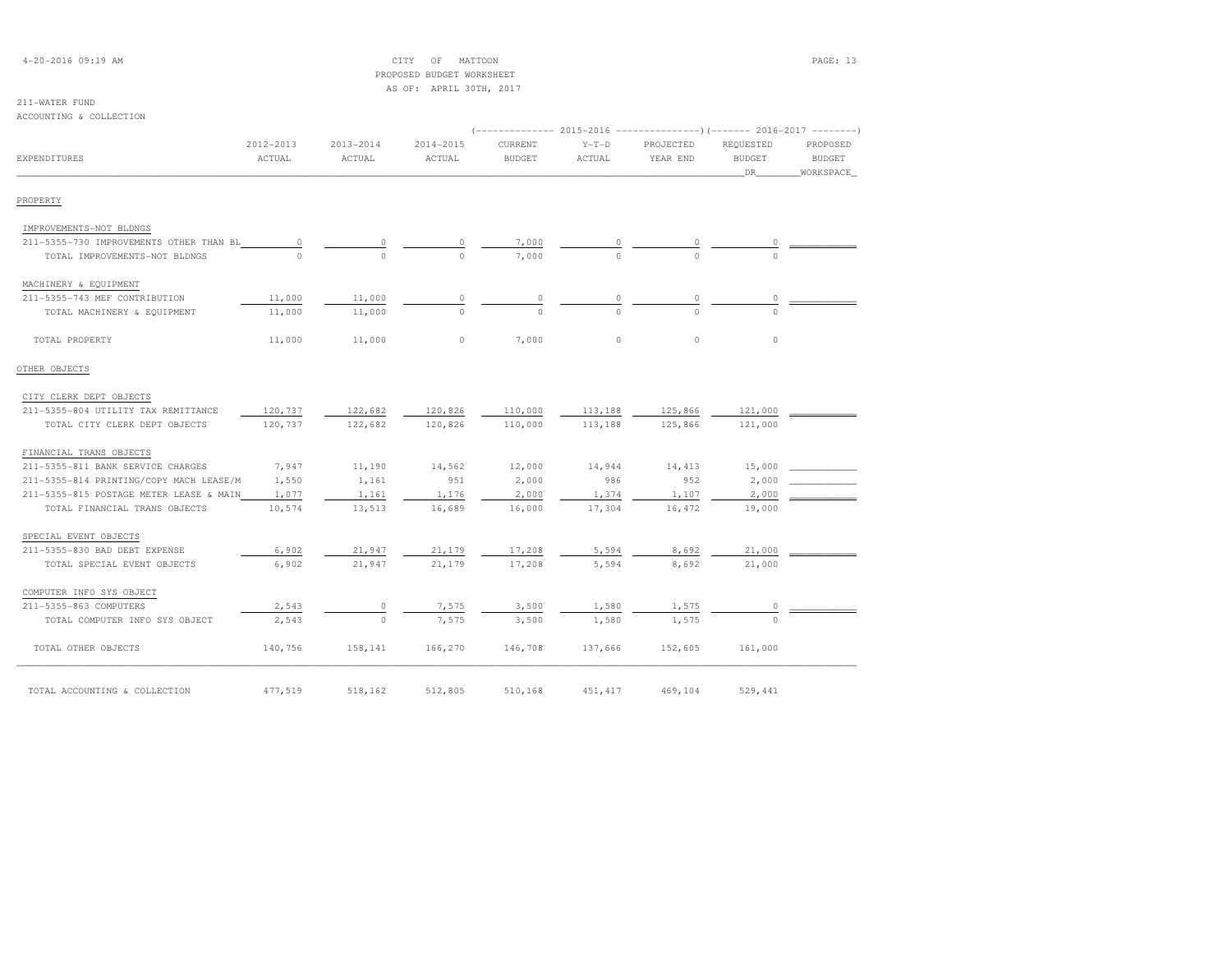## 4-20-2016 09:19 AM CITY OF MATTOON PAGE: 14 PROPOSED BUDGET WORKSHEETAS OF: APRIL 30TH, 2017

### 211-WATER FUNDADMINISTRATIVE & GENERAL

|                                         |               |               |           | (-------------- 2015-2016 ----------------)(------- 2016-2017 --------) |         |           |               |               |
|-----------------------------------------|---------------|---------------|-----------|-------------------------------------------------------------------------|---------|-----------|---------------|---------------|
|                                         | $2012 - 2013$ | $2013 - 2014$ | 2014-2015 | CURRENT                                                                 | $Y-T-D$ | PROJECTED | REQUESTED     | PROPOSED      |
| <b>EXPENDITURES</b>                     | ACTUAL        | ACTUAL        | ACTUAL    | <b>BUDGET</b>                                                           | ACTUAL  | YEAR END  | <b>BUDGET</b> | <b>BUDGET</b> |
|                                         |               |               |           |                                                                         |         |           | DR            | WORKSPACE     |
|                                         |               |               |           |                                                                         |         |           |               |               |
| PERSONNEL SERVICES                      |               |               |           |                                                                         |         |           |               |               |
|                                         |               |               |           |                                                                         |         |           |               |               |
| SALARIES & WAGES                        |               |               |           |                                                                         |         |           |               |               |
| 211-5356-111 SALARIES OF REG EMPLOYEES  | 136,629       | 142,239       | 129,045   | 148,806                                                                 | 90,135  | 127,763   | 142,168       |               |
| 211-5356-113 OVERTIME                   | $\circ$       | 93            | 269       | 200                                                                     | 581     | 681       | 200           |               |
| 211-5356-114 COMPENSATED ABSENCES       | 8,521         | 8,553         | 9,086     | $\circ$                                                                 | 17,708  | 18,491    | $\Omega$      |               |
| 211-5356-115 ENGINEERING SALARIES ALLOC | 4,877         | 40,043        | 14,879    | $\circ$                                                                 | 8,950   | 6,767     | $\circ$       |               |
| TOTAL SALARIES & WAGES                  | 150,028       | 190,928       | 153,278   | 149,006                                                                 | 117,374 | 153,702   | 142,368       |               |
| TOTAL PERSONNEL SERVICES                | 150,028       | 190,928       | 153,278   | 149,006                                                                 | 117,374 | 153,702   | 142,368       |               |
| EMPLOYEE BENEFITS                       |               |               |           |                                                                         |         |           |               |               |
| GROUP INSURANCE                         |               |               |           |                                                                         |         |           |               |               |
| 211-5356-211 GROUP HEALTH INSURANCE     | 16,872        | 19,642        | 25,507    | 27,060                                                                  | 22,525  | 23,506    | 23,331        |               |
| 211-5356-212 GROUP LIFE INSURANCE       | 357           | 373           | 312       | 312                                                                     | 312     | 312       | 303           |               |
| TOTAL GROUP INSURANCE                   | 17,229        | 20,015        | 25,820    | 27,372                                                                  | 22,837  | 23,818    | 23,634        |               |
| SOCIAL SECURITY CONTRIB                 |               |               |           |                                                                         |         |           |               |               |
| 211-5356-221 FICA CONTRIBUTIONS         | 8,652         | 8,364         | 8,068     | 9,238                                                                   | 8,438   | 8,760     | 8,827         |               |
| 211-5356-222 MEDICARE CONTRIBUTIONS     | 2,023         | 1,956         | 1,887     | 2,161                                                                   | 1,973   | 2,049     | 2,064         |               |
| TOTAL SOCIAL SECURITY CONTRIB           | 10,676        | 10,320        | 9,955     | 11,399                                                                  | 10,411  | 10,809    | 10,891        |               |
| RETIREMENT CONTRIBTUIONS                |               |               |           |                                                                         |         |           |               |               |
|                                         |               |               |           |                                                                         |         |           |               |               |
| 211-5356-231 IMRF CONTRIBUTIONS         | 20,667        | 19,038        | 16,860    | 17,612                                                                  | 15, 417 | 16,675    | 16,344        |               |
| TOTAL RETIREMENT CONTRIBTUIONS          | 20,667        | 19,038        | 16,860    | 17,612                                                                  | 15, 417 | 16,675    | 16,344        |               |
| UNEMPLOYMNT COMPENSATION                |               |               |           |                                                                         |         |           |               |               |
| 211-5356-240 UNEMPLOYMENT COMP.         | 909           | 868           | 839       | 590                                                                     | 590     | 612       | 452           |               |
| TOTAL UNEMPLOYMNT COMPENSATION          | 909           | 868           | 839       | 590                                                                     | 590     | 612       | 452           |               |
| WORKER'S COMPENSATION                   |               |               |           |                                                                         |         |           |               |               |
| 211-5356-250 WORKERS' COMPENSATION      | 4,081         | 5,743         | 6,257     | 4,360                                                                   | 4,360   | 4,531     | 4,107         |               |
| TOTAL WORKER'S COMPENSATION             | 4,081         | 5,743         | 6,257     | 4,360                                                                   | 4,360   | 4,531     | 4,107         |               |
| TOTAL EMPLOYEE BENEFITS                 | 53,561        | 55,984        | 59,730    | 61,333                                                                  | 53,616  | 56,445    | 55,428        |               |
| SUPPLIES                                |               |               |           |                                                                         |         |           |               |               |
| GENERAL SUPPLIES                        |               |               |           |                                                                         |         |           |               |               |
| 211-5356-311 OFFICE SUPPLIES            | 740           | 655           | 1,164     | 700                                                                     | 601     | 723       | 700           |               |
| 211-5356-316 TOOLS & EQUIPMENT          | 124           | 176           | 176)      | 300                                                                     | 35      | 35        | 300           |               |
| 211-5356-319 MISCELLANEOUS SUPPLIES     | 801           | 1,092         | 208       | 900                                                                     | $\circ$ | 70        | 600           |               |
| TOTAL GENERAL SUPPLIES                  | 1,666         | 1,923         | 1.197     | 1,900                                                                   | 636     | 828       | 1,600         |               |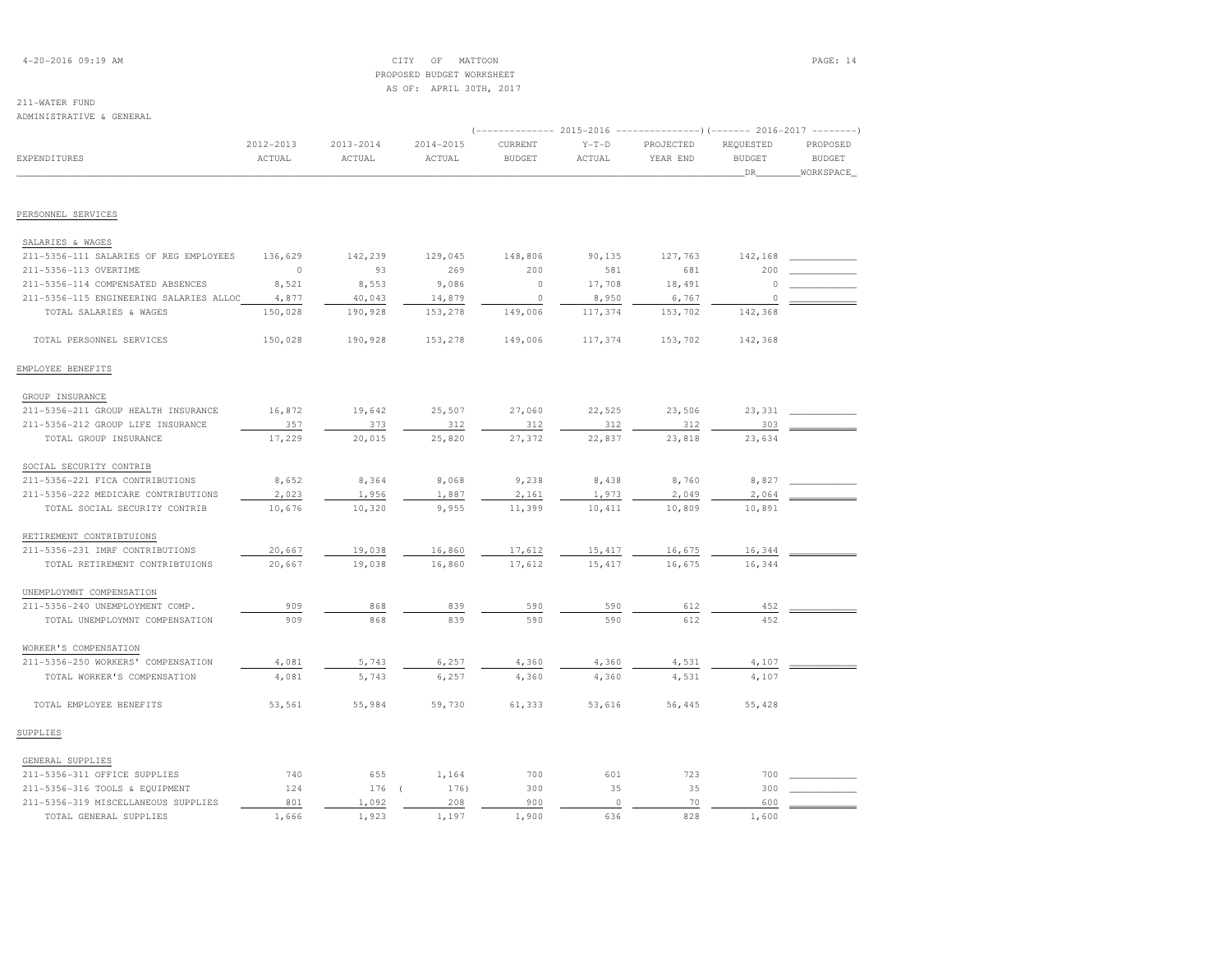4-20-2016 09:19 AM CITY OF MATTOON PAGE: 15 PROPOSED BUDGET WORKSHEETAS OF: APRIL 30TH, 2017

## 211-WATER FUND

ADMINISTRATIVE & GENERAL

|                                         |                     |                         |                         | (-------------- 2015-2016 ---------------) (------- 2016-2017 --------) |                   |                       |                                  |                                        |
|-----------------------------------------|---------------------|-------------------------|-------------------------|-------------------------------------------------------------------------|-------------------|-----------------------|----------------------------------|----------------------------------------|
| EXPENDITURES                            | 2012-2013<br>ACTUAL | $2013 - 2014$<br>ACTUAL | $2014 - 2015$<br>ACTUAL | CURRENT<br><b>BUDGET</b>                                                | $Y-T-D$<br>ACTUAL | PROJECTED<br>YEAR END | REQUESTED<br><b>BUDGET</b><br>DR | PROPOSED<br><b>BUDGET</b><br>WORKSPACE |
| ENERGY                                  |                     |                         |                         |                                                                         |                   |                       |                                  |                                        |
| 211-5356-321 NATURAL GAS & ELECTRIC     | 1,305               | 1,535                   | 1,671                   | 1,500                                                                   | 1,159             | 1,490                 | 1,500                            |                                        |
| TOTAL ENERGY                            | 1,305               | 1,535                   | 1,671                   | 1,500                                                                   | 1,159             | 1,490                 | 1,500                            |                                        |
| BOOKS & PERIODICALS                     |                     |                         |                         |                                                                         |                   |                       |                                  |                                        |
| 211-5356-340 BOOKS & PERIODICALS        | $\overline{0}$      | $\circ$                 | $\circ$                 | 100                                                                     | $\circ$           | 0                     | 100                              |                                        |
| TOTAL BOOKS & PERIODICALS               | $\circ$             | $\circ$                 | $\circ$                 | 100                                                                     | $\mathbf 0$       | $\circ$               | 100                              |                                        |
| TOTAL SUPPLIES                          | 2,971               | 3,458                   | 2,867                   | 3,500                                                                   | 1,796             | 2,318                 | 3,200                            |                                        |
| PURCHASED PROP MAINT SRV                |                     |                         |                         |                                                                         |                   |                       |                                  |                                        |
| REPAIR & MAINT SERVICES                 |                     |                         |                         |                                                                         |                   |                       |                                  |                                        |
| OTHER PURCHASED SERVICES                |                     |                         |                         |                                                                         |                   |                       |                                  |                                        |
| PROFESSIONAL SERVICES                   |                     |                         |                         |                                                                         |                   |                       |                                  |                                        |
| 211-5356-511 PLANNING & DESIGN SERVICES | 4,460               | 3,007                   | 7,522                   | 10,000                                                                  | 7,860             | 6,721                 | 10,000                           |                                        |
| TOTAL PROFESSIONAL SERVICES             | 4,460               | 3,007                   | 7,522                   | 10,000                                                                  | 7,860             | 6,721                 | 10,000                           |                                        |
| INSURANCE                               |                     |                         |                         |                                                                         |                   |                       |                                  |                                        |
| 211-5356-523 PROPERTY & CASUALTY INSURA | 26,670              | 34,418                  | 28,937                  | 31,000                                                                  | 33,192            | 30,727                | 31,641                           |                                        |
| TOTAL INSURANCE                         | 26,670              | 34,418                  | 28,937                  | 31,000                                                                  | 33,192            | 30,727                | 31,641                           |                                        |
| COMMUNICATION                           |                     |                         |                         |                                                                         |                   |                       |                                  |                                        |
| 211-5356-533 CELLULAR PHONE             | 1,079               | 827                     | 852                     | 800                                                                     | 786               | 783                   | 800                              |                                        |
| TOTAL COMMUNICATION                     | 1,079               | 827                     | 852                     | 800                                                                     | 786               | 783                   | 800                              |                                        |
| ADVERTISING                             |                     |                         |                         |                                                                         |                   |                       |                                  |                                        |
| 211-5356-540 ADVERTISING                | 169                 | 89                      | 789                     | 100                                                                     | 216               | 432                   | 200                              |                                        |
| TOTAL ADVERTISING                       | 169                 | 89                      | 789                     | 100                                                                     | 216               | 432                   | 200                              |                                        |
| EMPLOYEE BUSINESS EXP                   |                     |                         |                         |                                                                         |                   |                       |                                  |                                        |
| 211-5356-562 TRAVEL & TRAINING          | $\overline{0}$      | 0                       |                         |                                                                         |                   | 0                     | 200                              |                                        |
| TOTAL EMPLOYEE BUSINESS EXP             | $\circ$             | $\Omega$                | $\Omega$                | $\Omega$                                                                | $\Omega$          | $\Omega$              | 200                              |                                        |
| OTHER PURCHASED SERVICES                |                     |                         |                         |                                                                         |                   |                       |                                  |                                        |
| 211-5356-571 DUES & MEMBERSHIPS         | 1,794               | 1,839                   | 1,886                   | 2,000                                                                   | 1,930             | $\circ$               | 2,000                            |                                        |
| 211-5356-572 COMMUNITY PROMOTION & RELA | 3,216               | 2,662                   | 2,460                   | 3,000                                                                   | 2,550             | 2,550                 | 3,000                            |                                        |
| 211-5356-579 MISC. OTHER PURCHASED SERV | 988                 | 2,477                   | 1,668                   | 3,000                                                                   | 1,527             | 0                     | 3,000                            |                                        |
| TOTAL OTHER PURCHASED SERVICES          | 5,998               | 6,978                   | 6,014                   | 8,000                                                                   | 6,007             | 2,550                 | 8,000                            |                                        |
| TOTAL OTHER PURCHASED SERVICES          | 38,375              | 45,319                  | 44,115                  | 49,900                                                                  | 48,062            | 41,213                | 50,841                           |                                        |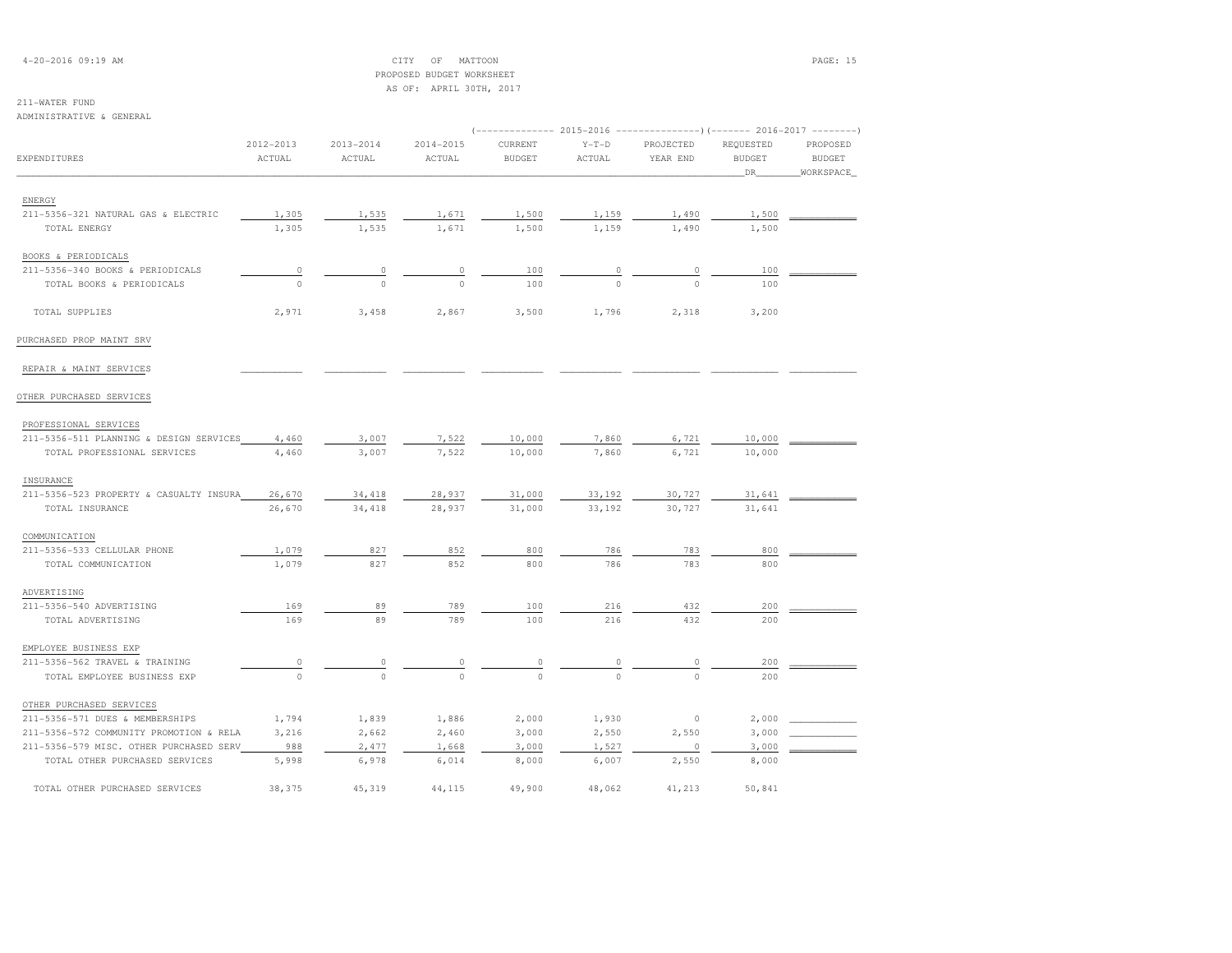## 4-20-2016 09:19 AM CITY OF MATTOON PAGE: 16 PROPOSED BUDGET WORKSHEETAS OF: APRIL 30TH, 2017

## 211-WATER FUND

ADMINISTRATIVE & GENERAL

|                                         |           |           |           |               |         | $(-------- 2015-2016 --------- 0(----2016-2017 ------ 2016-2017$ |               |           |
|-----------------------------------------|-----------|-----------|-----------|---------------|---------|------------------------------------------------------------------|---------------|-----------|
|                                         | 2012-2013 | 2013-2014 | 2014-2015 | CURRENT       | $Y-T-D$ | PROJECTED                                                        | REOUESTED     | PROPOSED  |
| <b>EXPENDITURES</b>                     | ACTUAL    | ACTUAL    | ACTUAL    | <b>BUDGET</b> | ACTUAL  | YEAR END                                                         | <b>BUDGET</b> | BUDGET    |
|                                         |           |           |           |               |         |                                                                  | DR            | WORKSPACE |
| OTHER OBJECTS                           |           |           |           |               |         |                                                                  |               |           |
| FINANCIAL TRANS OBJECTS                 |           |           |           |               |         |                                                                  |               |           |
| 211-5356-814 PRINT/COPY MACH LEASE & MA | $\circ$   | $\circ$   | 180       | $\circ$       | 543     | 554                                                              | 600           |           |
| 211-5356-816 FARM EXPENSES              | 651       | 698       | 730       | 700           | 1,052   | 1,052                                                            | 800           |           |
| TOTAL FINANCIAL TRANS OBJECTS           | 651       | 698       | 910       | 700           | 1,594   | 1,606                                                            | 1,400         |           |
| FINANCIAL TRANS OBJECTS                 |           |           |           |               |         |                                                                  |               |           |
| 211-5356-828 REAL ESTATE TAXES          | 662       | 735       | 742       | 800           | 757     | 757                                                              | 800           |           |
| TOTAL FINANCIAL TRANS OBJECTS           | 662       | 735       | 742       | 800           | 757     | 757                                                              | 800           |           |
| COMPUTER INFO SYS OBJECT                |           |           |           |               |         |                                                                  |               |           |
| COMPUTER INFO SYS OBJECT                |           |           |           |               |         |                                                                  |               |           |
| COMPUTER INFO SYS OBJECT                |           |           |           |               |         |                                                                  |               |           |
| 211-5356-863 COMPUTERS                  | 1,873     | $\Omega$  | 1,687     | 1,700         | 345     | 345                                                              | 1,700         |           |
| TOTAL COMPUTER INFO SYS OBJECT          | 1,873     | $\Omega$  | 1,687     | 1,700         | 345     | 345                                                              | 1,700         |           |
| TOTAL OTHER OBJECTS                     | 3,187     | 1,433     | 3,339     | 3,200         | 2,697   | 2,708                                                            | 3,900         |           |
| TOTAL ADMINISTRATIVE & GENERAL          | 248,122   | 297,122   | 263,329   | 266,939       | 223,545 | 256,386                                                          | 255,737       |           |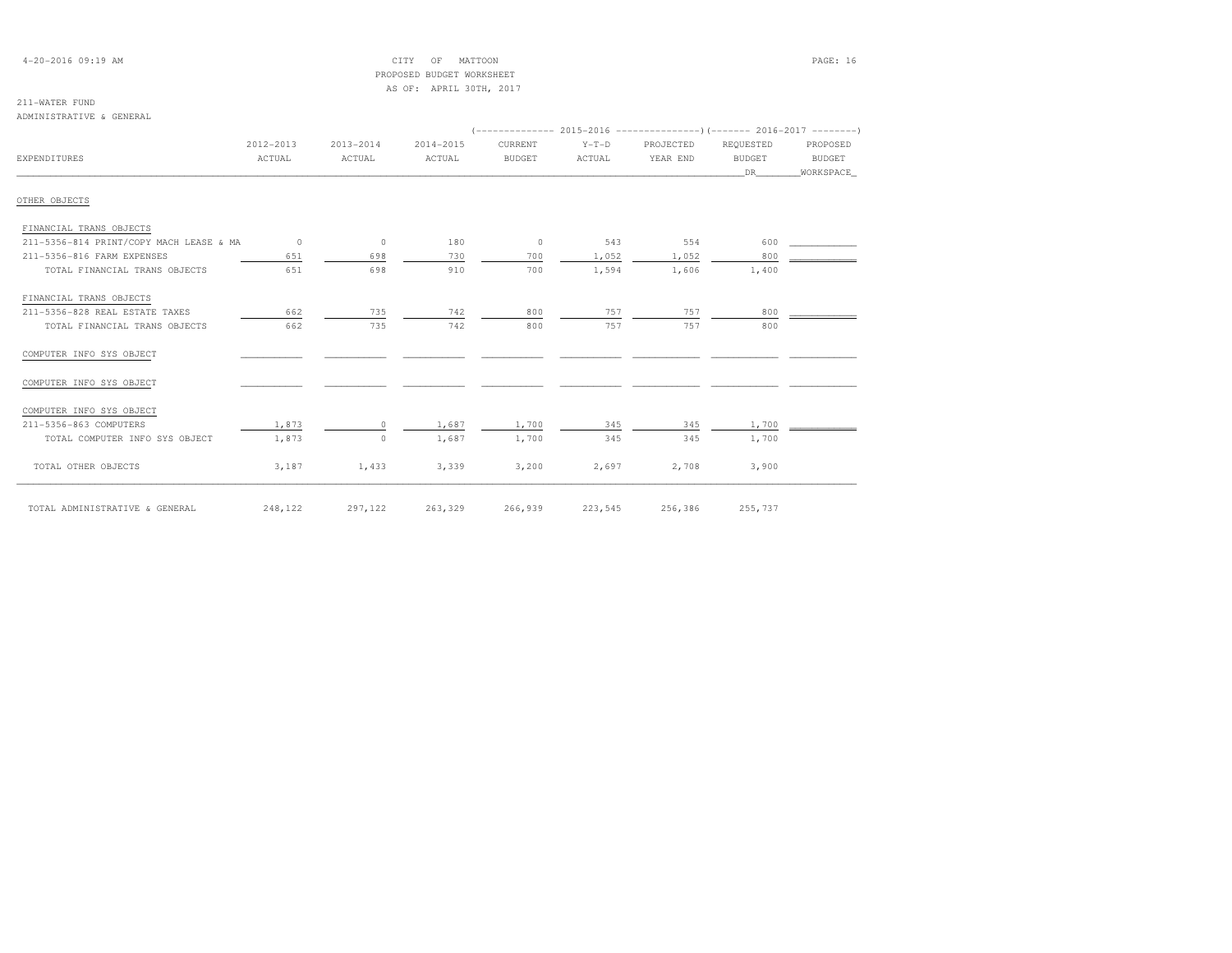| $4 - 20 - 2016$ 09:19 AM |  |
|--------------------------|--|
|--------------------------|--|

## $\text{CITY}$  OF MATTOON **PAGE:** 17 PROPOSED BUDGET WORKSHEETAS OF: APRIL 30TH, 2017

211-WATER FUND

## DEPRECIATION

| ---------------               |           |           |           |               |         |           |               |               |
|-------------------------------|-----------|-----------|-----------|---------------|---------|-----------|---------------|---------------|
|                               |           |           |           |               |         |           |               |               |
|                               | 2012-2013 | 2013-2014 | 2014-2015 | CURRENT       | $Y-T-D$ | PROJECTED | REQUESTED     | PROPOSED      |
| EXPENDITURES                  | ACTUAL    | ACTUAL    | ACTUAL    | <b>BUDGET</b> | ACTUAL  | YEAR END  | <b>BUDGET</b> | <b>BUDGET</b> |
|                               |           |           |           |               |         |           | DR.           | WORKSPACE     |
|                               |           |           |           |               |         |           |               |               |
|                               |           |           |           |               |         |           |               |               |
| OTHER OBJECTS                 |           |           |           |               |         |           |               |               |
|                               |           |           |           |               |         |           |               |               |
| FINANCIAL TRANS OBJECTS       |           |           |           |               |         |           |               |               |
| 211-5357-829 DEPRECIATION     | 663,129   | 672,217   | 684,585   | 673,000       | $\circ$ | 673,000   | 685,000       |               |
| TOTAL FINANCIAL TRANS OBJECTS | 663,129   | 672,217   | 684,585   | 673,000       | $\circ$ | 673,000   | 685,000       |               |
|                               |           |           |           |               |         |           |               |               |
| TOTAL OTHER OBJECTS           | 663,129   | 672,217   | 684,585   | 673,000       | $\circ$ | 673,000   | 685,000       |               |
|                               |           |           |           |               |         |           |               |               |

| TOTAL DEPRECIATION |  | $663,129$ $672,217$ $684,585$ $673,000$ 0 $673,000$ 685,000 |  |  |
|--------------------|--|-------------------------------------------------------------|--|--|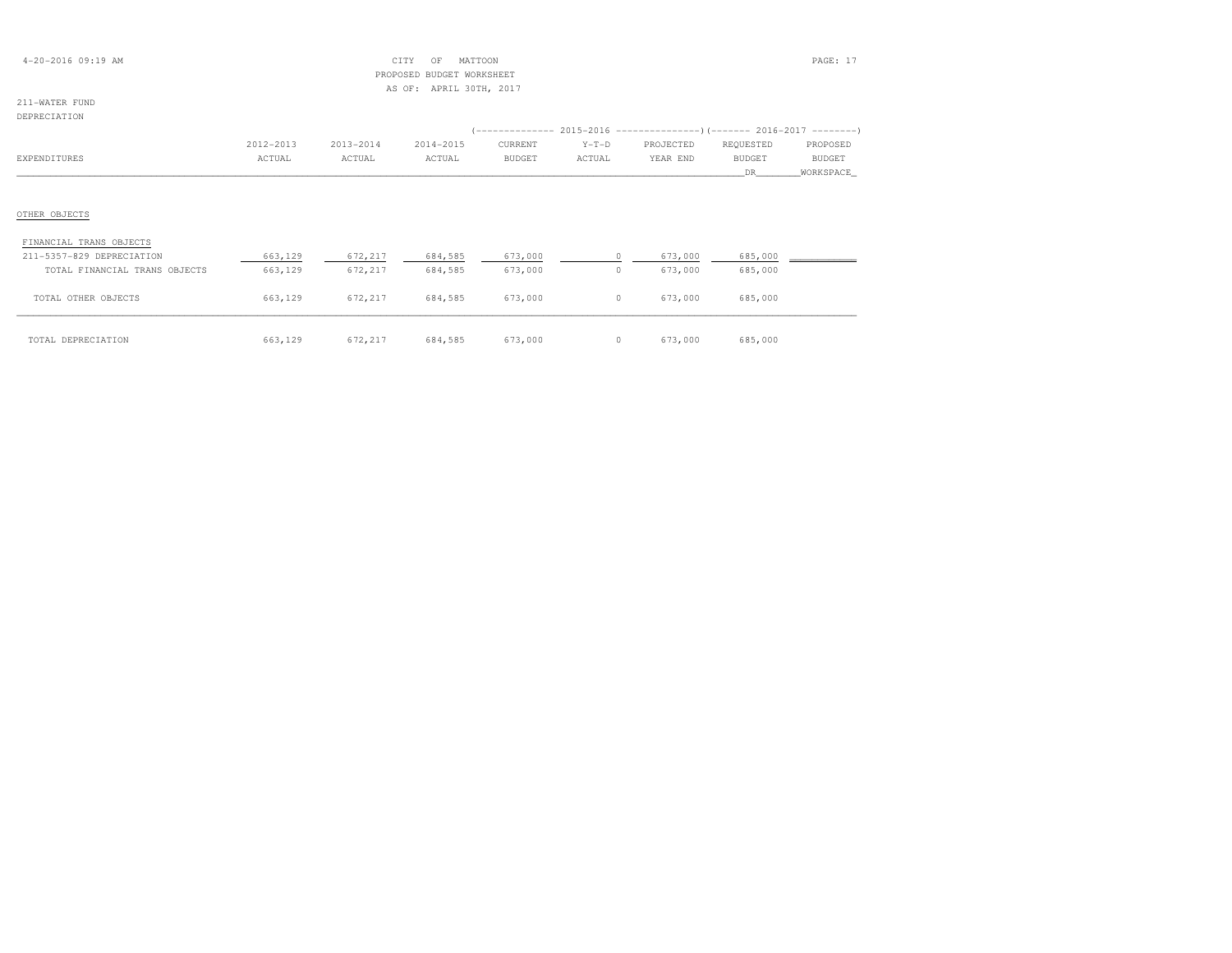| $4-20-2016$ 09:19 AM |  |  |
|----------------------|--|--|
|----------------------|--|--|

## $\begin{array}{ccc} \text{CITY} & \text{OF} & \text{MATION} \end{array}$  PROPOSED BUDGET WORKSHEETAS OF: APRIL 30TH, 2017

## 211-WATER FUND

### RETIREE HEALTH INSURANCE

|                                       | 2012-2013 | 2013-2014 | 2014-2015 | CURRENT       | $Y-T-D$ | PROJECTED | REQUESTED     | PROPOSED      |
|---------------------------------------|-----------|-----------|-----------|---------------|---------|-----------|---------------|---------------|
| EXPENDITURES                          | ACTUAL    | ACTUAL    | ACTUAL    | <b>BUDGET</b> | ACTUAL  | YEAR END  | <b>BUDGET</b> | <b>BUDGET</b> |
|                                       |           |           |           |               |         |           | DR.           | WORKSPACE     |
|                                       |           |           |           |               |         |           |               |               |
| EMPLOYEE BENEFITS                     |           |           |           |               |         |           |               |               |
| GROUP INSURANCE                       |           |           |           |               |         |           |               |               |
| 211-5710-211 RETIREE HEALTH INSURANCE | 233,636   | 285,461   | 276,966   | 139,627       | 86,999  | 139,627   | 179,562       |               |
| TOTAL GROUP INSURANCE                 | 233,636   | 285,461   | 276,966   | 139,627       | 86,999  | 139,627   | 179,562       |               |
| TOTAL EMPLOYEE BENEFITS               | 233,636   | 285,461   | 276,966   | 139,627       | 86,999  | 139,627   | 179,562       |               |
| TOTAL RETIREE HEALTH INSURANCE        | 233,636   | 285,461   | 276,966   | 139,627       | 86,999  | 139,627   | 179,562       |               |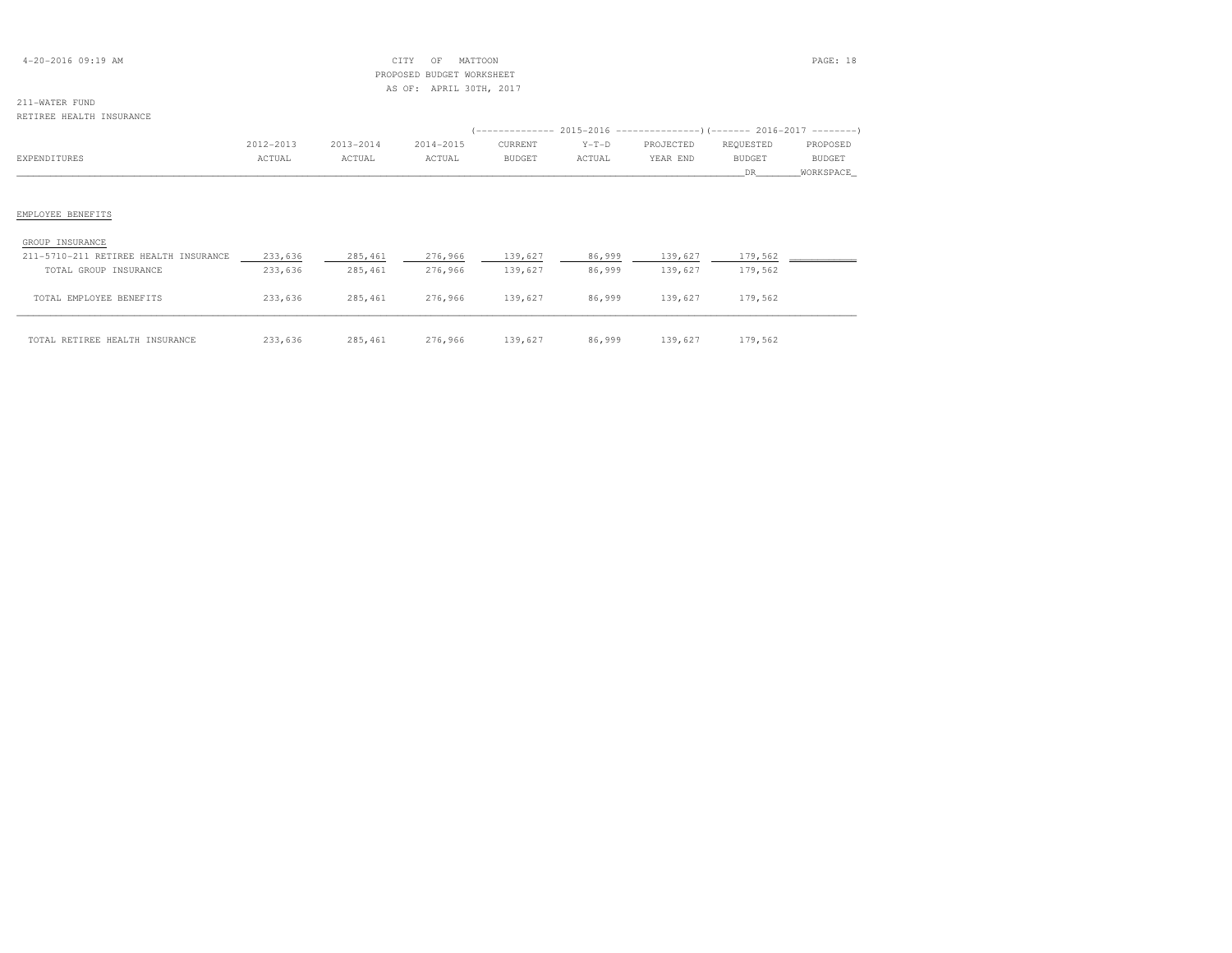| $4 - 20 - 2016$ 09:19 AM       |           |           | CITY<br>MATTOON<br>OF<br>PROPOSED BUDGET WORKSHEET |               |         |                                                                         |           | PAGE: 19  |
|--------------------------------|-----------|-----------|----------------------------------------------------|---------------|---------|-------------------------------------------------------------------------|-----------|-----------|
|                                |           |           | AS OF: APRIL 30TH, 2017                            |               |         |                                                                         |           |           |
| 211-WATER FUND<br>DEBT SERVICE |           |           |                                                    |               |         |                                                                         |           |           |
|                                |           |           |                                                    |               |         | (-------------- 2015-2016 ---------------) (------- 2016-2017 --------) |           |           |
|                                | 2012-2013 | 2013-2014 | 2014-2015                                          | CURRENT       | $Y-T-D$ | PROJECTED                                                               | REQUESTED | PROPOSED  |
| EXPENDITURES                   | ACTUAL    | ACTUAL    | ACTUAL                                             | <b>BUDGET</b> | ACTUAL  | YEAR END                                                                | BUDGET    | BUDGET    |
|                                |           |           |                                                    |               |         |                                                                         | DR.       | WORKSPACE |
|                                |           |           |                                                    |               |         |                                                                         |           |           |
| OTHER OBJECTS                  |           |           |                                                    |               |         |                                                                         |           |           |
| FINANCIAL TRANS OBJECTS        |           |           |                                                    |               |         |                                                                         |           |           |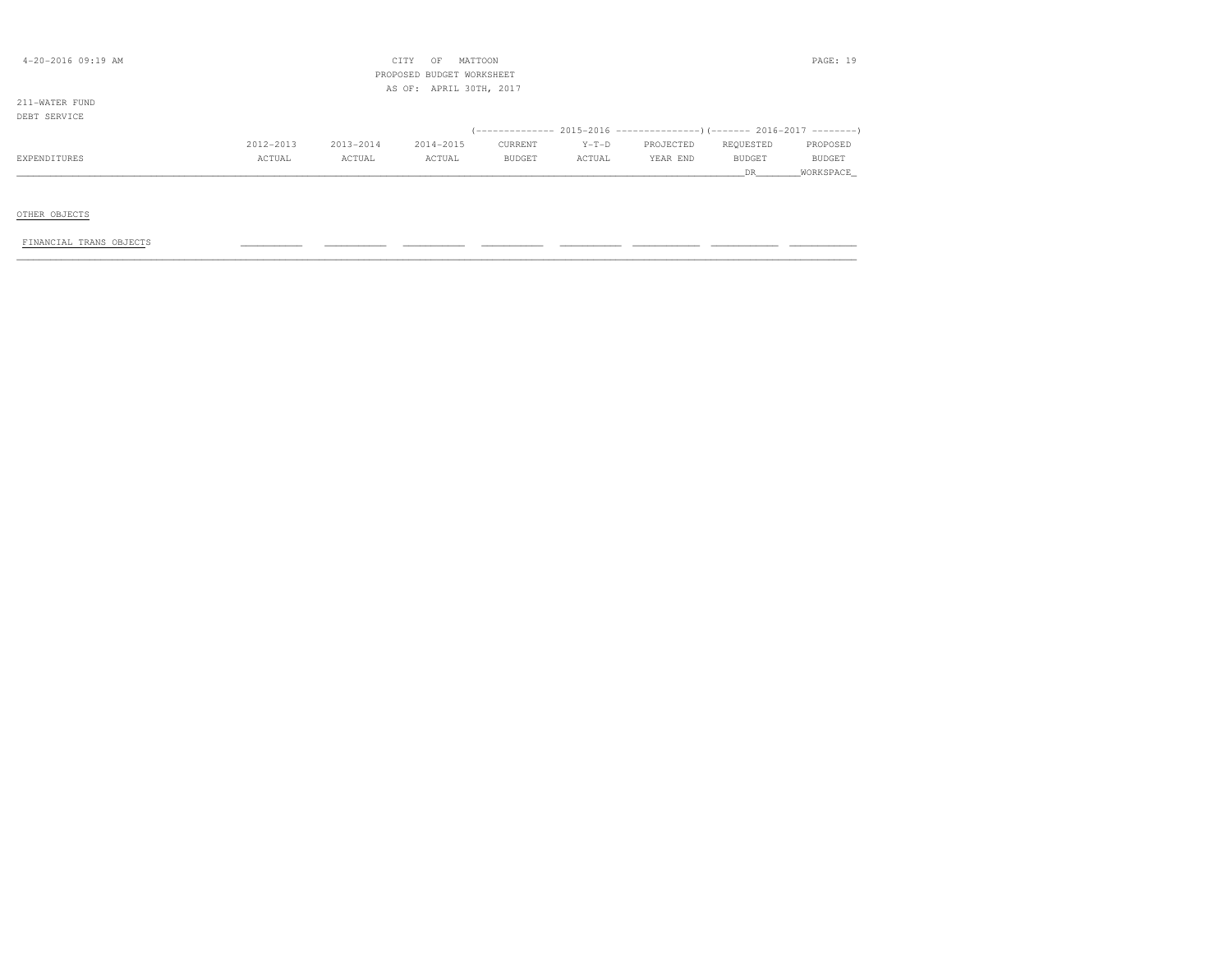| $4 - 20 - 2016$ 09:19 AM |  |  |
|--------------------------|--|--|
|--------------------------|--|--|

## $\begin{array}{ccc} \text{CITY} & \text{OF} & \text{MATION} \end{array}$  PROPOSED BUDGET WORKSHEETAS OF: APRIL 30TH, 2017

## 211-WATER FUND

### 2003 REFUNDING GO BONDS

|                                        | 2012-2013 | 2013-2014 | 2014-2015 | CURRENT       | $Y-T-D$ | PROJECTED | REQUESTED     | PROPOSED      |
|----------------------------------------|-----------|-----------|-----------|---------------|---------|-----------|---------------|---------------|
| EXPENDITURES                           | ACTUAL    | ACTUAL    | ACTUAL    | <b>BUDGET</b> | ACTUAL  | YEAR END  | <b>BUDGET</b> | <b>BUDGET</b> |
|                                        |           |           |           |               |         |           | DR            | _WORKSPACE_   |
| OTHER OBJECTS                          |           |           |           |               |         |           |               |               |
| FINANCIAL TRANS OBJECTS                |           |           |           |               |         |           |               |               |
| 211-5714-817 2003 WATERWORKS REFUNDING |           |           |           | 600,000       | 600,000 | 600,000   |               |               |
| TOTAL FINANCIAL TRANS OBJECTS          | $\circ$   | $\Omega$  | 0         | 600,000       | 600,000 | 600,000   | $\Omega$      |               |
| TOTAL OTHER OBJECTS                    | $\circ$   | $\circ$   | $\circ$   | 600,000       | 600,000 | 600,000   | $\circ$       |               |
| TOTAL 2003 REFUNDING GO BONDS          | $\circ$   | $\circ$   | $\circ$   | 600,000       | 600,000 | 600,000   | 0             |               |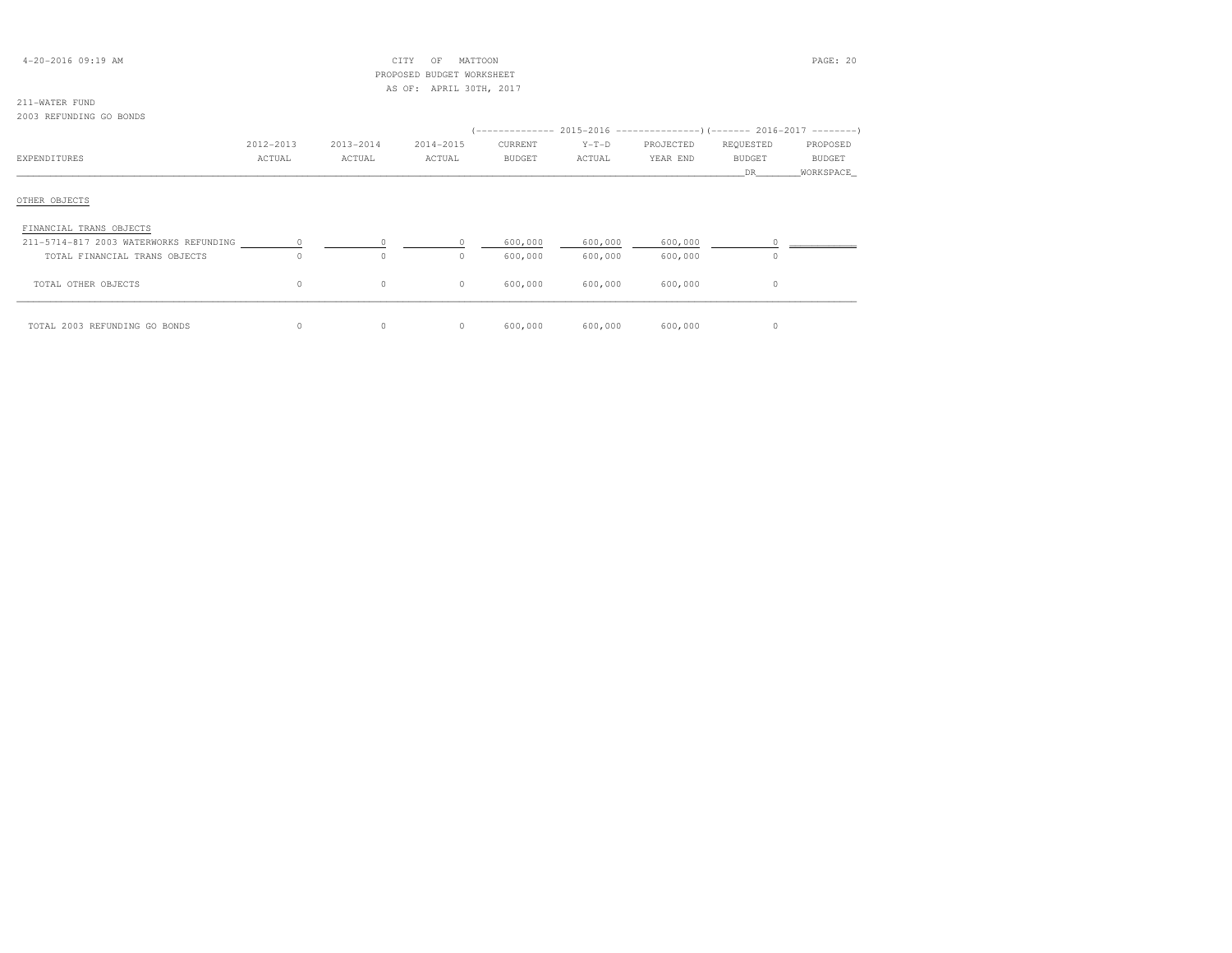| $4 - 20 - 2016$ 09:19 AM          |           |           | CITY<br>OF                | MATTOON       |          |           |               | PAGE: 21      |
|-----------------------------------|-----------|-----------|---------------------------|---------------|----------|-----------|---------------|---------------|
|                                   |           |           | PROPOSED BUDGET WORKSHEET |               |          |           |               |               |
|                                   |           |           | AS OF: APRIL 30TH, 2017   |               |          |           |               |               |
| 211-WATER FUND                    |           |           |                           |               |          |           |               |               |
| 2003A ERI GO BONDS                |           |           |                           |               |          |           |               |               |
|                                   |           |           |                           |               |          |           |               |               |
|                                   | 2012-2013 | 2013-2014 | 2014-2015                 | CURRENT       | $Y-T-D$  | PROJECTED | REQUESTED     | PROPOSED      |
| EXPENDITURES                      | ACTUAL    | ACTUAL    | ACTUAL                    | <b>BUDGET</b> | ACTUAL   | YEAR END  | <b>BUDGET</b> | <b>BUDGET</b> |
|                                   |           |           |                           |               |          |           | DR.           | WORKSPACE     |
|                                   |           |           |                           |               |          |           |               |               |
|                                   |           |           |                           |               |          |           |               |               |
| OTHER OBJECTS                     |           |           |                           |               |          |           |               |               |
|                                   |           |           |                           |               |          |           |               |               |
| FINANCIAL TRANS OBJECTS           |           |           |                           |               |          |           |               |               |
| 211-5717-817 ERI PENSION PAYMENTS | 27,539)   | 48,283    |                           | $\Omega$      | $\Omega$ | $\circ$   |               |               |
| TOTAL FINANCIAL TRANS OBJECTS     | 27,539)   | 48,283    | $\circ$                   | $\circ$       | $\circ$  | $\cap$    | 0             |               |
|                                   |           |           |                           |               |          |           |               |               |
| TOTAL OTHER OBJECTS               | 27,539    | 48,283    | $\circ$                   | $\circ$       | $\circ$  | 0         | 0             |               |
|                                   |           |           |                           |               |          |           |               |               |

\_\_\_\_\_\_\_\_\_\_\_\_\_\_\_\_\_\_\_\_\_\_\_\_\_\_\_\_\_\_\_\_\_\_\_\_\_\_\_\_\_\_\_\_\_\_\_\_\_\_\_\_\_\_\_\_\_\_\_\_\_\_\_\_\_\_\_\_\_\_\_\_\_\_\_\_\_\_\_\_\_\_\_\_\_\_\_\_\_\_\_\_\_\_\_\_\_\_\_\_\_\_\_\_\_\_\_\_\_\_\_\_\_\_\_\_\_\_\_\_\_\_\_\_\_\_\_\_\_\_\_\_\_\_\_\_\_\_\_\_\_\_\_\_\_\_\_\_\_\_ TOTAL 2003A ERI GO BONDS ( 27,539) 48,283 0 0 0 0 0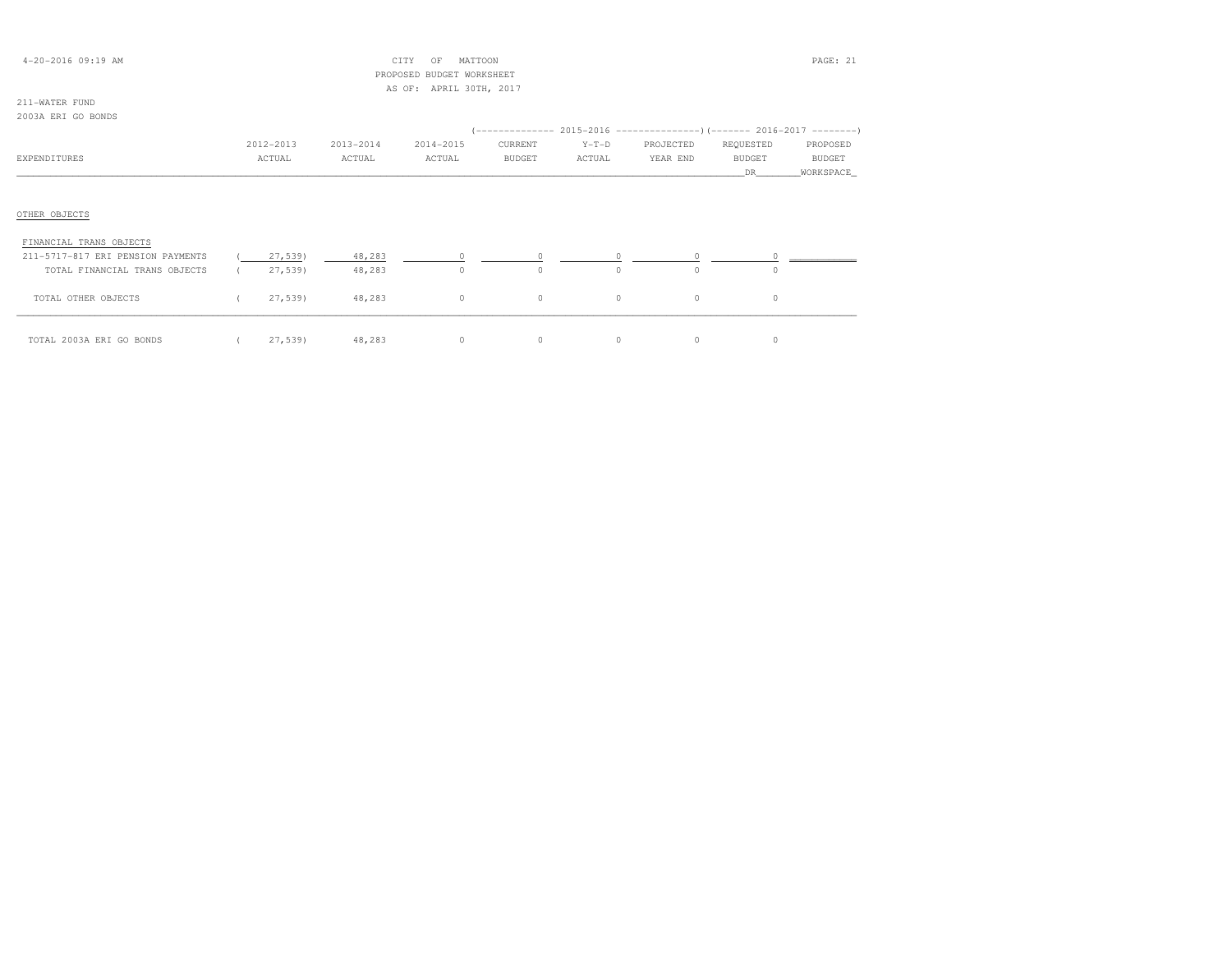| $4 - 20 - 2016$ 09:19 AM |  |
|--------------------------|--|
|--------------------------|--|

## $CITY$  OF MATTOON PAGE: 22 PROPOSED BUDGET WORKSHEETAS OF: APRIL 30TH, 2017

| 09-10 ERI DEBT PAYMENT                |           |           |           |               |         |                                                                       |           |           |
|---------------------------------------|-----------|-----------|-----------|---------------|---------|-----------------------------------------------------------------------|-----------|-----------|
|                                       |           |           |           |               |         | (-------------- 2015-2016 --------------------- 2016-2017 --------- ) |           |           |
|                                       | 2012-2013 | 2013-2014 | 2014-2015 | CURRENT       | $Y-T-D$ | PROJECTED                                                             | REQUESTED | PROPOSED  |
| EXPENDITURES                          | ACTUAL    | ACTUAL    | ACTUAL    | <b>BUDGET</b> | ACTUAL  | YEAR END                                                              | BUDGET    | BUDGET    |
|                                       |           |           |           |               |         |                                                                       | DR        | WORKSPACE |
|                                       |           |           |           |               |         |                                                                       |           |           |
|                                       |           |           |           |               |         |                                                                       |           |           |
| OTHER OBJECTS                         |           |           |           |               |         |                                                                       |           |           |
| FINANCIAL TRANS OBJECTS               |           |           |           |               |         |                                                                       |           |           |
| 211-5718-817 09 - 10 ERI DEBT PAYMENT | 75,294    |           |           | 75,294        | 75,291  | 75,291                                                                | 75,294    |           |
| TOTAL FINANCIAL TRANS OBJECTS         | 75,294    | $\circ$   | $\circ$   | 75,294        | 75,291  | 75,291                                                                | 75,294    |           |
| TOTAL OTHER OBJECTS                   | 75,294    | $\circ$   | $\circ$   | 75,294        | 75,291  | 75,291                                                                | 75,294    |           |
|                                       |           |           |           |               |         |                                                                       |           |           |

| TOTAL 09-10 ERI DEBT PAYMENT | 75,294 |  | 0 0 75,294 75,291 75,291 | 75,294 |
|------------------------------|--------|--|--------------------------|--------|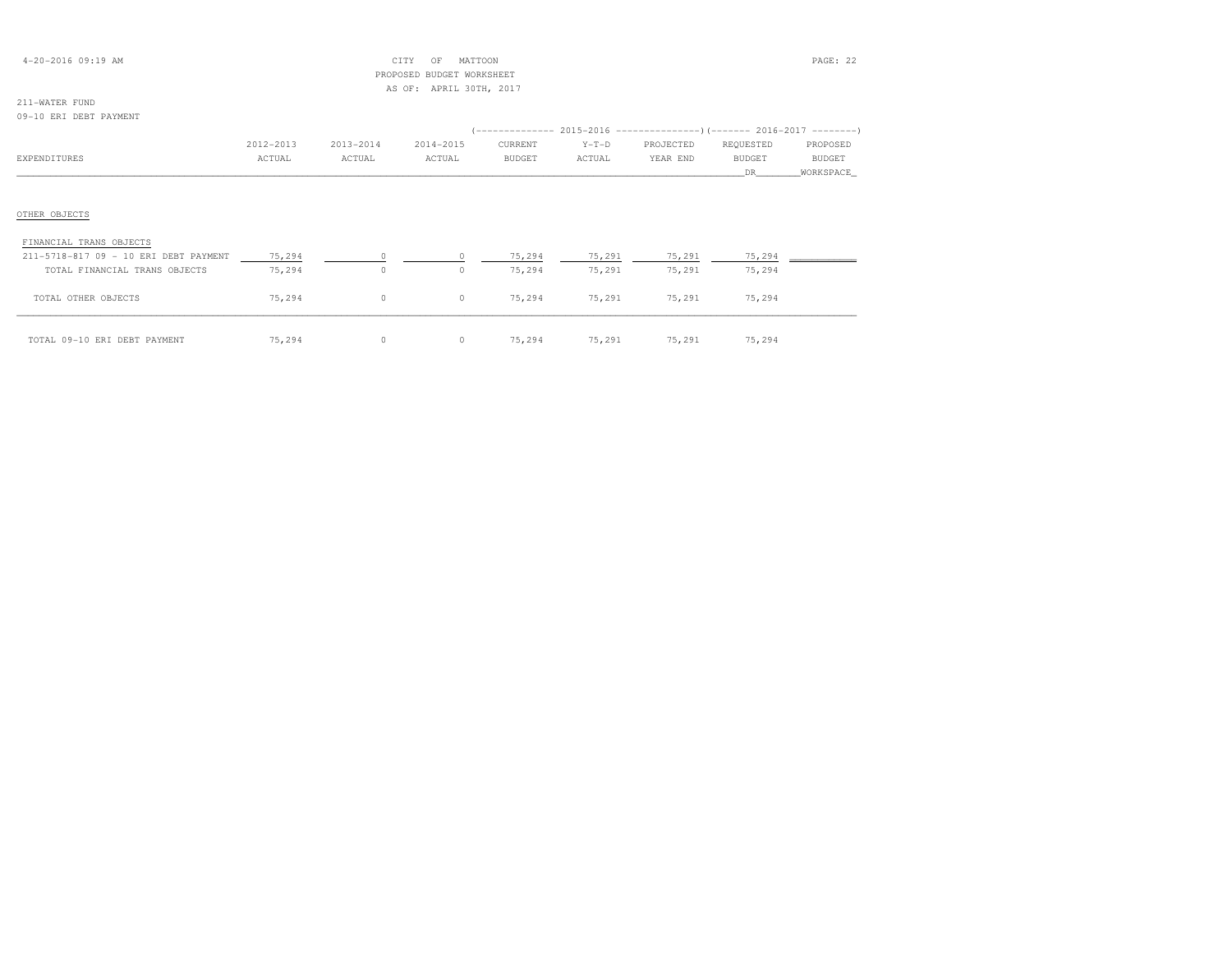| $4 - 20 - 2016$ 09:19 AM |  |
|--------------------------|--|
|--------------------------|--|

## $\begin{array}{ccc}\n\text{CITY} & \text{OF} & \text{MATTON}\n\end{array}$  PROPOSED BUDGET WORKSHEETAS OF: APRIL 30TH, 2017

# 211-WATER FUND

| 1998 IEPA NOTE                |           |           |           |               |         |                                                                           |               |               |
|-------------------------------|-----------|-----------|-----------|---------------|---------|---------------------------------------------------------------------------|---------------|---------------|
|                               |           |           |           |               |         | (-------------- 2015-2016 --------------------        2016-2017 --------' |               |               |
|                               | 2012-2013 | 2013-2014 | 2014-2015 | CURRENT       | $Y-T-D$ | PROJECTED                                                                 | REQUESTED     | PROPOSED      |
| EXPENDITURES                  | ACTUAL    | ACTUAL    | ACTUAL    | <b>BUDGET</b> | ACTUAL  | YEAR END                                                                  | <b>BUDGET</b> | <b>BUDGET</b> |
|                               |           |           |           |               |         |                                                                           | DR.           | WORKSPACE     |
|                               |           |           |           |               |         |                                                                           |               |               |
|                               |           |           |           |               |         |                                                                           |               |               |
| OTHER OBJECTS                 |           |           |           |               |         |                                                                           |               |               |
|                               |           |           |           |               |         |                                                                           |               |               |
| FINANCIAL TRANS OBJECTS       |           |           |           |               |         |                                                                           |               |               |
| 211-5731-817 DEBT SERVICES    |           | $\Omega$  |           | 460,000       | 460,000 | 460,000                                                                   | 470,000       |               |
| TOTAL FINANCIAL TRANS OBJECTS | $\Omega$  | $\circ$   | $\circ$   | 460,000       | 460,000 | 460,000                                                                   | 470,000       |               |
|                               |           |           |           |               |         |                                                                           |               |               |
| TOTAL OTHER OBJECTS           | 0         | $\circ$   | $\circ$   | 460,000       | 460,000 | 460,000                                                                   | 470,000       |               |
|                               |           |           |           |               |         |                                                                           |               |               |

\_\_\_\_\_\_\_\_\_\_\_\_\_\_\_\_\_\_\_\_\_\_\_\_\_\_\_\_\_\_\_\_\_\_\_\_\_\_\_\_\_\_\_\_\_\_\_\_\_\_\_\_\_\_\_\_\_\_\_\_\_\_\_\_\_\_\_\_\_\_\_\_\_\_\_\_\_\_\_\_\_\_\_\_\_\_\_\_\_\_\_\_\_\_\_\_\_\_\_\_\_\_\_\_\_\_\_\_\_\_\_\_\_\_\_\_\_\_\_\_\_\_\_\_\_\_\_\_\_\_\_\_\_\_\_\_\_\_\_\_\_\_\_\_\_\_\_\_\_\_ TOTAL 1998 IEPA NOTE 0 0 0 460,000 460,000 460,000 470,000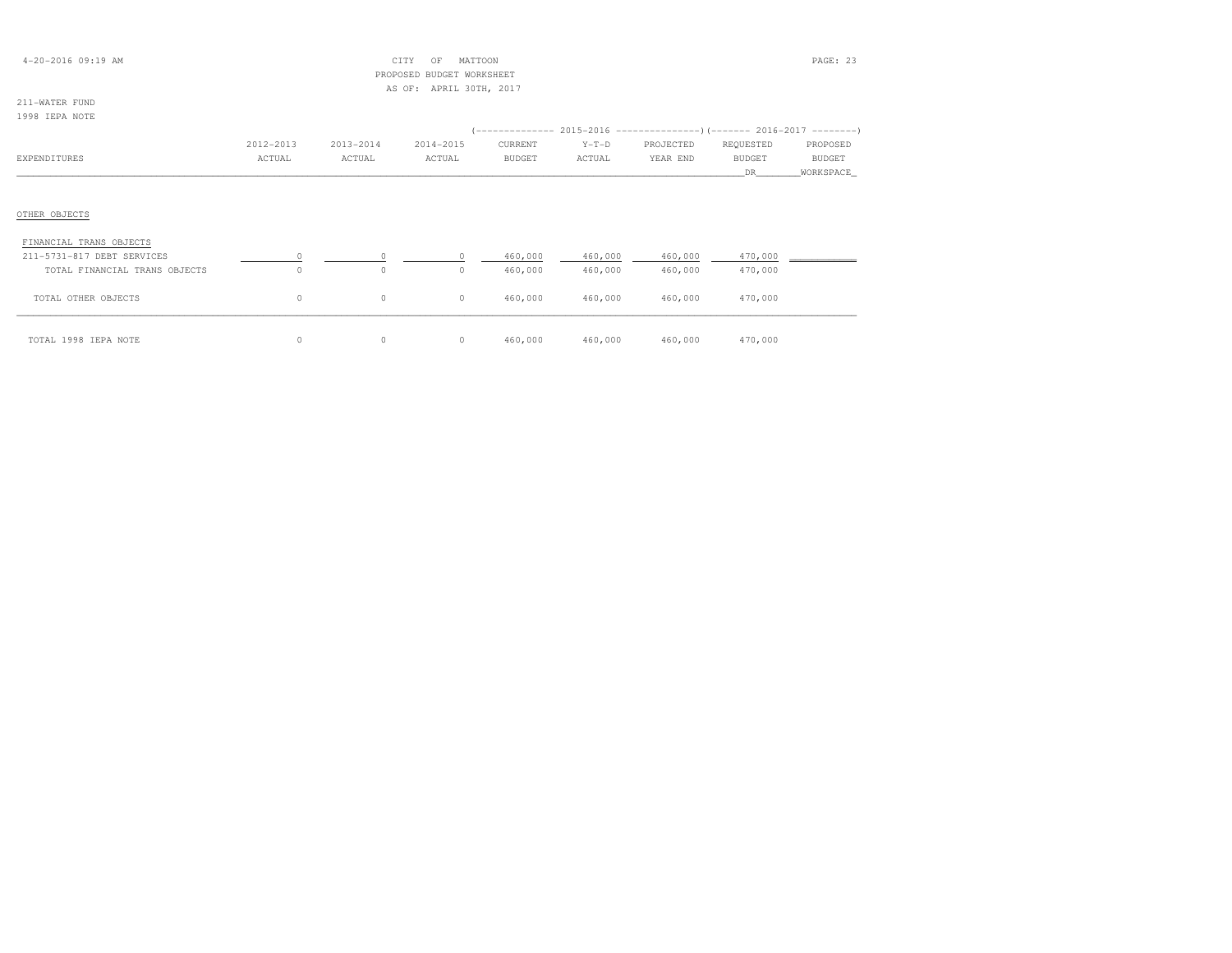|  | $4 - 20 - 2016$ 09:19 AM |  |  |  |
|--|--------------------------|--|--|--|
|--|--------------------------|--|--|--|

## $\text{CITY}$  OF MATTOON  $\text{PAGE: } 24$  PROPOSED BUDGET WORKSHEETAS OF: APRIL 30TH, 2017

# 211-WATER FUND

|                               |           |           |           |         |         |           | (-------------- 2015-2016 ---------------) (------- 2016-2017 --------) |           |
|-------------------------------|-----------|-----------|-----------|---------|---------|-----------|-------------------------------------------------------------------------|-----------|
|                               | 2012-2013 | 2013-2014 | 2014-2015 | CURRENT | $Y-T-D$ | PROJECTED | REQUESTED                                                               | PROPOSED  |
| EXPENDITURES                  | ACTUAL    | ACTUAL    | ACTUAL    | BUDGET  | ACTUAL  | YEAR END  | <b>BUDGET</b>                                                           | BUDGET    |
|                               |           |           |           |         |         |           | DR .                                                                    | WORKSPACE |
| OTHER OBJECTS                 |           |           |           |         |         |           |                                                                         |           |
| FINANCIAL TRANS OBJECTS       |           |           |           |         |         |           |                                                                         |           |
| 211-5760-817 DEBT SERVICES    | 658       | 1,678     | 955       | 1,000   | 932     | 635       | 1,000                                                                   |           |
| TOTAL FINANCIAL TRANS OBJECTS | 658       | 1,678     | 955       | 1,000   | 932     | 635       | 1,000                                                                   |           |
| TOTAL OTHER OBJECTS           | 658       | 1,678     | 955       | 1,000   | 932     | 635       | 1,000                                                                   |           |

\_\_\_\_\_\_\_\_\_\_\_\_\_\_\_\_\_\_\_\_\_\_\_\_\_\_\_\_\_\_\_\_\_\_\_\_\_\_\_\_\_\_\_\_\_\_\_\_\_\_\_\_\_\_\_\_\_\_\_\_\_\_\_\_\_\_\_\_\_\_\_\_\_\_\_\_\_\_\_\_\_\_\_\_\_\_\_\_\_\_\_\_\_\_\_\_\_\_\_\_\_\_\_\_\_\_\_\_\_\_\_\_\_\_\_\_\_\_\_\_\_\_\_\_\_\_\_\_\_\_\_\_\_\_\_\_\_\_\_\_\_\_\_\_\_\_\_\_\_\_ TOTAL FISCAL AGENT FEES 658 1,678 955 1,000 932 635 1,000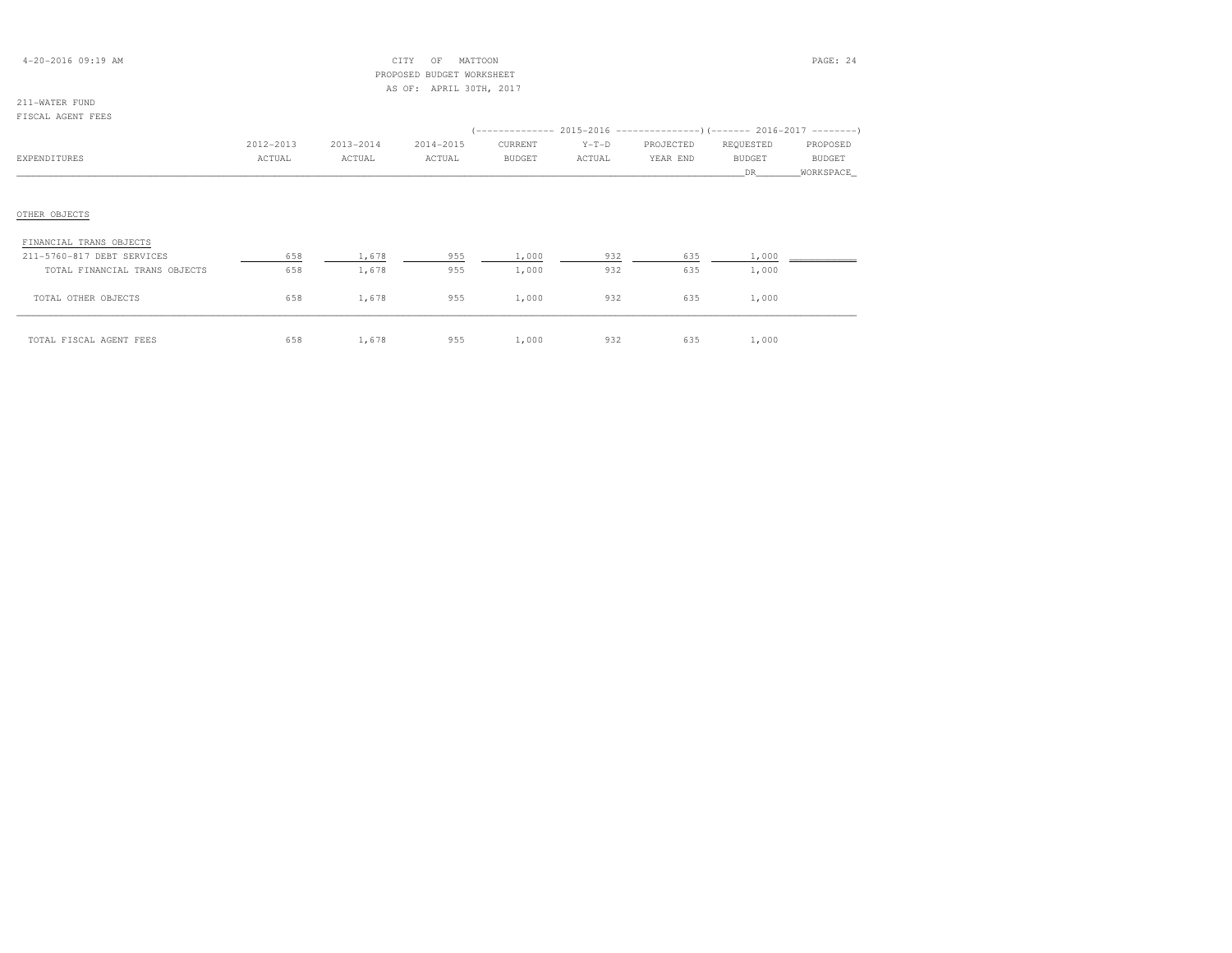## 4-20-2016 09:19 AM CITY OF MATTOON PAGE: 25 PROPOSED BUDGET WORKSHEETAS OF: APRIL 30TH, 2017

| DEBT ISSUANCE COSTS              |           |           |           |               |         | $(-------- 2015-2016 ---------)$ $(-----2016-2017 ------)$ |               |               |
|----------------------------------|-----------|-----------|-----------|---------------|---------|------------------------------------------------------------|---------------|---------------|
|                                  | 2012-2013 | 2013-2014 | 2014-2015 | CURRENT       | $Y-T-D$ | PROJECTED                                                  | REQUESTED     | PROPOSED      |
| EXPENDITURES                     | ACTUAL    | ACTUAL    | ACTUAL    | <b>BUDGET</b> | ACTUAL  | YEAR END                                                   | <b>BUDGET</b> | <b>BUDGET</b> |
|                                  |           |           |           |               |         |                                                            | DR            | WORKSPACE_    |
|                                  |           |           |           |               |         |                                                            |               |               |
| OTHER OBJECTS                    |           |           |           |               |         |                                                            |               |               |
| FINANCIAL TRANS OBJECTS          |           |           |           |               |         |                                                            |               |               |
| 211-5770-817 DEBT SERVICES       | $\circ$   | $\circ$   | 3,558     |               | $\circ$ |                                                            |               |               |
| 211-5770-819 DEBT ISSUANCE COSTS |           | 402       | 20,399    |               |         |                                                            |               |               |
| TOTAL FINANCIAL TRANS OBJECTS    | $\circ$   | 402       | 23,956    | $\circ$       | $\circ$ | $\Omega$                                                   | $\circ$       |               |
| TOTAL OTHER OBJECTS              | $\circ$   | 402       | 23,956    | $\circ$       | $\circ$ | $\circ$                                                    | $\circ$       |               |
| TOTAL DEBT ISSUANCE COSTS        | $\circ$   | 402       | 23,956    | $\Omega$      | $\circ$ | 0                                                          | $\circ$       |               |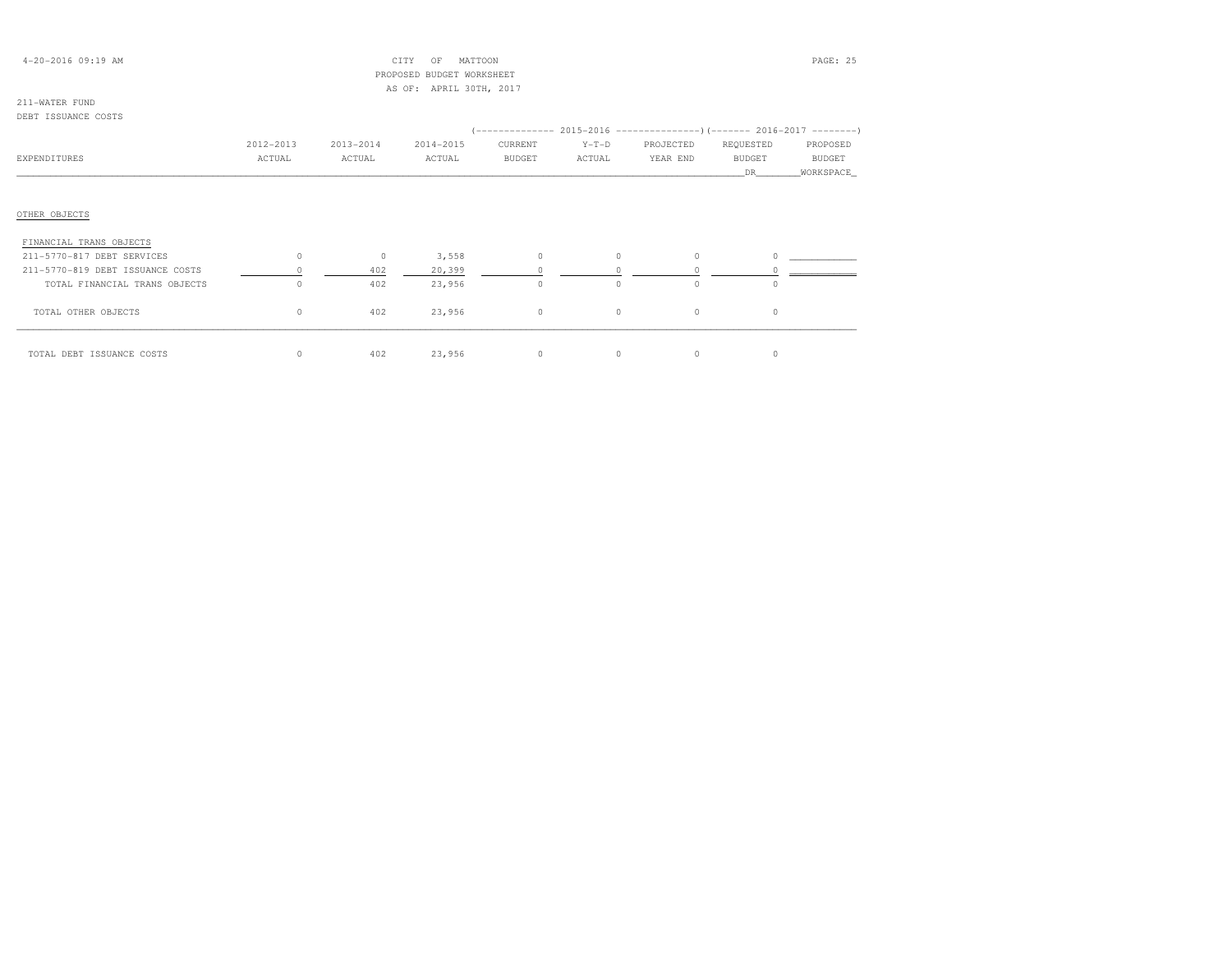## 4-20-2016 09:19 AM CITY OF MATTOON PAGE: 26 PROPOSED BUDGET WORKSHEETAS OF: APRIL 30TH, 2017

### 211-WATER FUNDINTEREST EXPENSE

|                                      |           |           |           |                   |           | (------------- 2015-2016 -----------------) (------- 2016-2017 --------' |               |           |
|--------------------------------------|-----------|-----------|-----------|-------------------|-----------|--------------------------------------------------------------------------|---------------|-----------|
|                                      | 2012-2013 | 2013-2014 | 2014-2015 | CURRENT           | $Y-T-D$   | PROJECTED                                                                | REQUESTED     | PROPOSED  |
| EXPENDITURES                         | ACTUAL    | ACTUAL    | ACTUAL    | <b>BUDGET</b>     | ACTUAL    | YEAR END                                                                 | <b>BUDGET</b> | BUDGET    |
|                                      |           |           |           |                   |           |                                                                          | DR            | WORKSPACE |
| OTHER OBJECTS                        |           |           |           |                   |           |                                                                          |               |           |
| FINANCIAL TRANS OBJECTS              |           |           |           |                   |           |                                                                          |               |           |
| 211-5795-817 INTEREST EXPENSE        | 176,054   | 150,779   | 99,860    | 59,700            | 59,700    | 59,700                                                                   | 38,500        |           |
| TOTAL FINANCIAL TRANS OBJECTS        | 176,054   | 150,779   | 99,860    | 59,700            | 59,700    | 59,700                                                                   | 38,500        |           |
| TOTAL OTHER OBJECTS                  | 176,054   | 150,779   | 99,860    | 59,700            | 59,700    | 59,700                                                                   | 38,500        |           |
| TOTAL INTEREST EXPENSE               | 176,054   | 150,779   | 99,860    | 59,700            | 59,700    | 59,700                                                                   | 38,500        |           |
| TOTAL EXPENDITURES                   | 3,161,060 | 3,569,319 | 3,426,641 | 4,532,421         | 3,309,617 | 4,260,745                                                                | 3,964,326     |           |
| REVENUE OVER/(UNDER) EXPENDITURES    | 876,076   | 306,522   |           | 431,349 (652,270) |           | 208,608 ( 461,233) (                                                     | 114,326)      |           |
| OTHER FINANCING SOURCES              |           |           |           |                   |           |                                                                          |               |           |
| 211-4931-021 SALE OF CAPITAL ASSETS  | 16,702    | 9,398     | 15,500    | $\circ$           | 17,159    | 17,159                                                                   | $\circ$       |           |
| TOTAL OTHER FINANCING SOURCES        | 16,702    | 9,398     | 15,500    | $\circ$           | 17,159    | 17,159                                                                   | $\Omega$      |           |
| OTHER FINANCING (USES)               |           |           |           |                   |           |                                                                          |               |           |
| TOTAL OTHER FINANCING SOURCES (USES) | 16,702    | 9,398     | 15,500    | $\circ$           | 17,159    | 17,159                                                                   | $\circ$       |           |

REVENUES & OTHER SOURCES OVER/

(UNDER) EXPENDITURES & OTHER (USES) 892,778 315,919 446,849 ( 652,270) 225,767 ( 444,074) ( 114,326)

\*\*\* END OF REPORT \*\*\*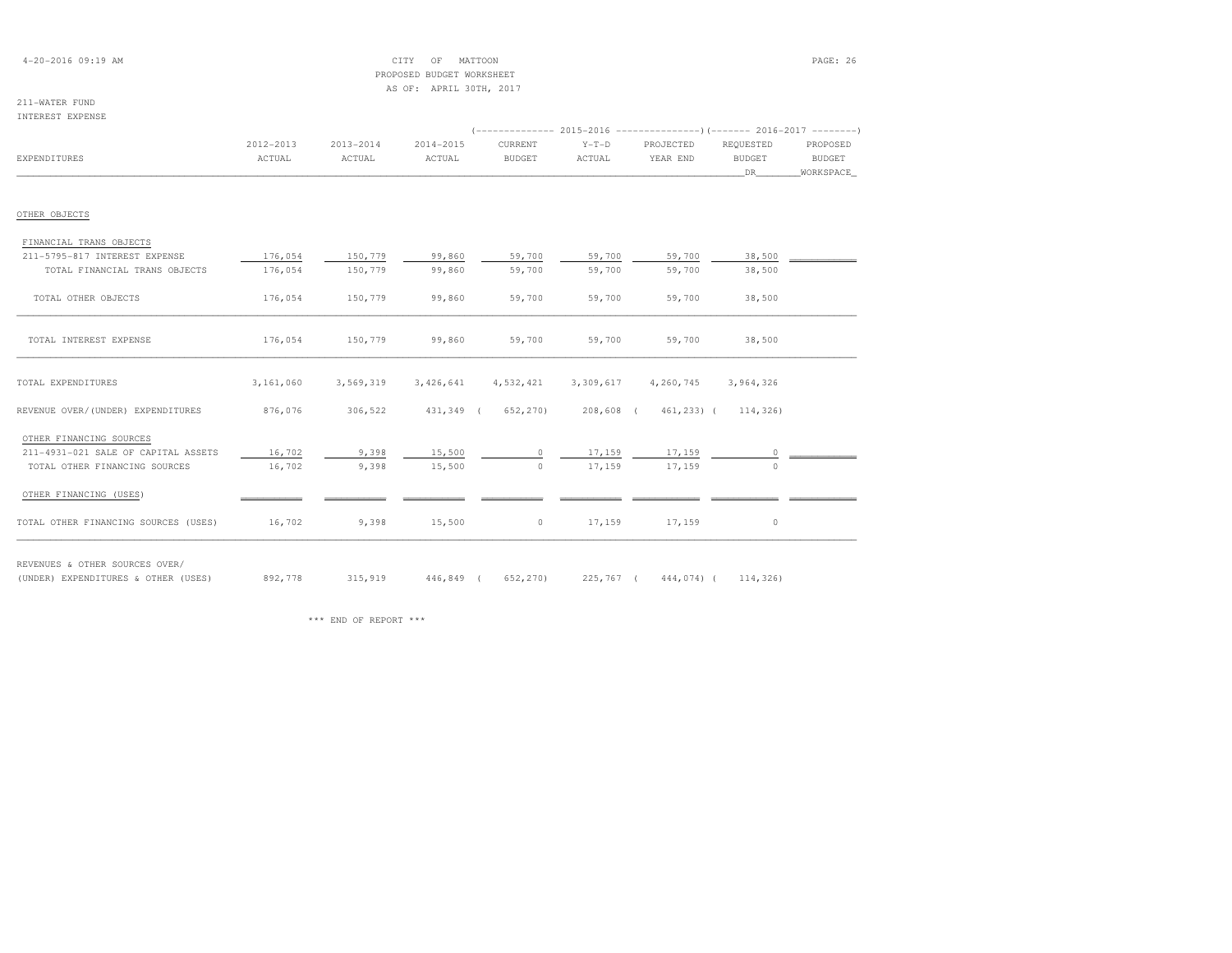| $4 - 20 - 2016$ 09:19 AM                |                     |                     | MATTOON<br>CITY<br>OF<br>PROPOSED BUDGET WORKSHEET |                          |                   |                       |                                   | PAGE: 1                                |
|-----------------------------------------|---------------------|---------------------|----------------------------------------------------|--------------------------|-------------------|-----------------------|-----------------------------------|----------------------------------------|
| 212-SEWER FUND                          |                     |                     | AS OF: APRIL 30TH, 2017                            |                          |                   |                       |                                   |                                        |
|                                         |                     |                     |                                                    |                          |                   |                       |                                   |                                        |
| <b>REVENUES</b>                         | 2012-2013<br>ACTUAL | 2013-2014<br>ACTUAL | 2014-2015<br>ACTUAL                                | CURRENT<br><b>BUDGET</b> | $Y-T-D$<br>ACTUAL | PROJECTED<br>YEAR END | REQUESTED<br><b>BUDGET</b><br>DR. | PROPOSED<br><b>BUDGET</b><br>WORKSPACE |
| INTERGOVERNMENTAL REV                   |                     |                     |                                                    |                          |                   |                       |                                   |                                        |
| FEDERAL GOVT GRANTS                     |                     |                     |                                                    |                          |                   |                       |                                   |                                        |
| STATE GOVT GRANTS                       |                     |                     |                                                    |                          |                   |                       |                                   |                                        |
| CHARGES FOR SERVICES                    |                     |                     |                                                    |                          |                   |                       |                                   |                                        |
| SWR FD REVENUES & OTHER                 |                     |                     |                                                    |                          |                   |                       |                                   |                                        |
| 212-4451-021 SEWER USE CHARGES          | 4,003,594           | 4, 243, 515         | 4,251,848                                          | 4,410,000                | 3,980,250         | 4,392,351             | 4,400,000                         |                                        |
| 212-4452-021 SEWER CHARGE PENALTIES     | 60,723              | 68,544              | 83,491                                             | 70,000                   | 65,575            | 66,815                | 70,000                            |                                        |
| 212-4453-021 BOD SURCHARGES             | 37,307              | 54,505              | 32,731                                             | 32,000                   | 41,855            | 34,966                | 35,000                            |                                        |
| 212-4454-021 SUSPENDED SOLIDS SURCHARGE | 3,106               | 26,291              | 30,546                                             | 4,000                    | 8,402             | 4,754                 | 4,000                             |                                        |
| 212-4455-021 PERMITS & TAPPING FEES     | 1,705               | 1,390               | 1,315                                              | 1,700                    | 1,570             | 1,690                 | 1,500                             |                                        |
| 212-4456-021 ERC LECHATE CHARGES        | 43,616              | 24,592              | 42,224                                             | 35,000                   | 51,272            | 41,064                | 37,000                            |                                        |
| 212-4459-021 MISC & SUNDRY SEWER CHARGE | 9,046               | 18,008              | 18,312                                             | 13,000                   | 21,250            | 23,353                | 17,000                            |                                        |
| TOTAL SWR FD REVENUES & OTHER           | 4,159,097           | 4,436,844           | 4,460,468                                          | 4,565,700                | 4,170,174         | 4,564,993             | 4,564,500                         |                                        |
| TOTAL CHARGES FOR SERVICES              | 4,159,097           | 4,436,844           | 4,460,468                                          | 4,565,700                | 4,170,174         | 4,564,993             | 4,564,500                         |                                        |
| INVESTMENT EARNINGS                     |                     |                     |                                                    |                          |                   |                       |                                   |                                        |
| INTEREST EARNINGS                       |                     |                     |                                                    |                          |                   |                       |                                   |                                        |
| 212-4610-021 INTEREST EARNINGS          | 1,808               | 1,811               | 1,938                                              | 1,700                    | 3,053             | 3,184                 | 2,000                             |                                        |
| TOTAL INTEREST EARNINGS                 | 1,808               | 1,811               | 1,938                                              | 1,700                    | 3,053             | 3,184                 | 2,000                             |                                        |
| NET INCREASE (DECREASE)                 |                     |                     |                                                    |                          |                   |                       |                                   |                                        |
| TOTAL INVESTMENT EARNINGS               | 1,808               | 1,811               | 1,938                                              | 1,700                    | 3,053             | 3,184                 | 2,000                             |                                        |
| TOTAL REVENUES                          | 4,160,905           | 4,438,655           | 4,462,406                                          | 4,567,400                | 4, 173, 228       | 4,568,177             | 4,566,500                         |                                        |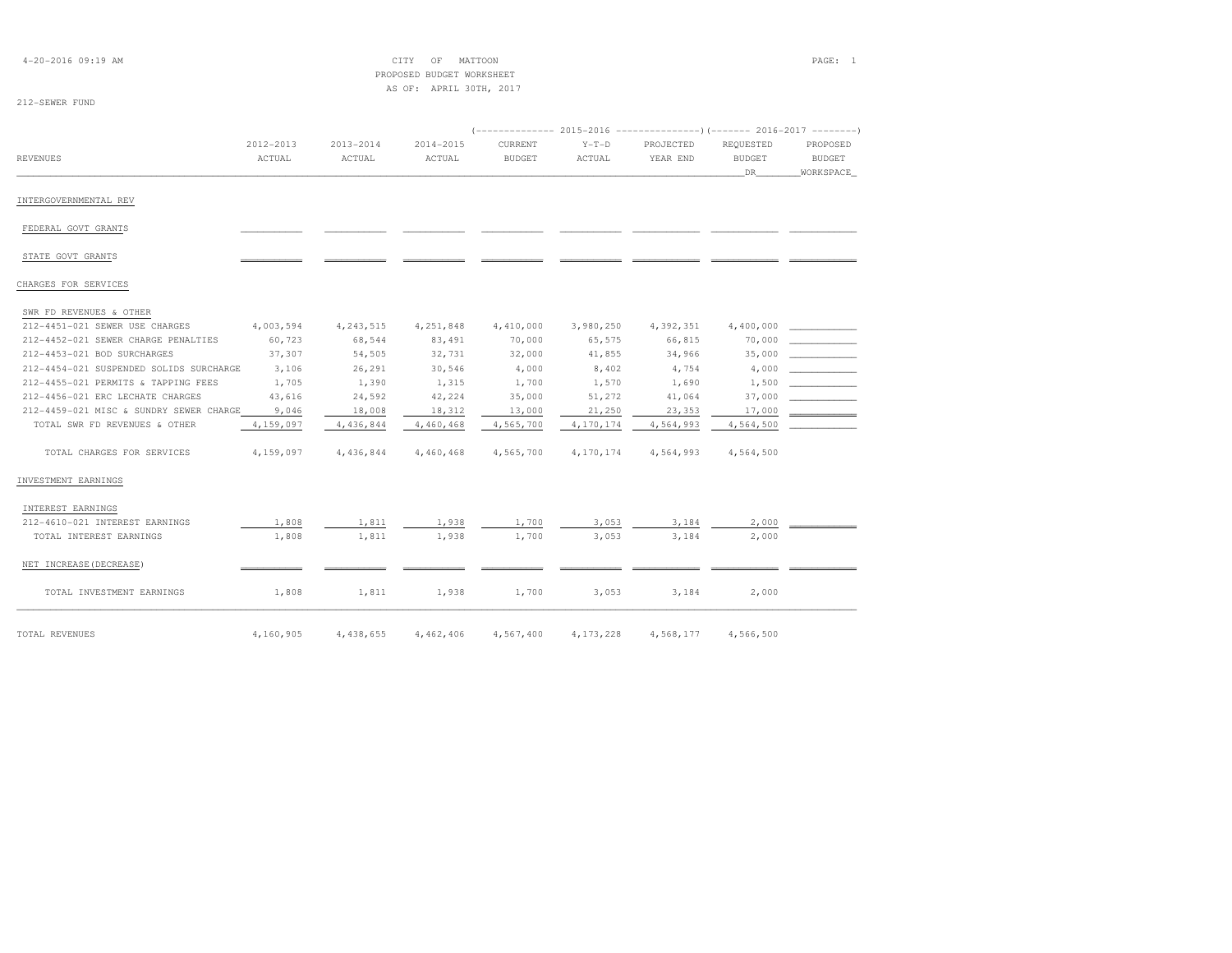## 4-20-2016 09:19 AM CITY OF MATTOON PAGE: 2 PROPOSED BUDGET WORKSHEETAS OF: APRIL 30TH, 2017

# 212-SEWER FUND

SEWER COLLECTION SYSTEM

|                                         |                     | 2015-2016<br>-)(------- 2016-2017 |                     |                          |                   |                       |                                   |                                        |  |  |
|-----------------------------------------|---------------------|-----------------------------------|---------------------|--------------------------|-------------------|-----------------------|-----------------------------------|----------------------------------------|--|--|
| EXPENDITURES                            | 2012-2013<br>ACTUAL | $2013 - 2014$<br>ACTUAL           | 2014-2015<br>ACTUAL | CURRENT<br><b>BUDGET</b> | $Y-T-D$<br>ACTUAL | PROJECTED<br>YEAR END | REQUESTED<br><b>BUDGET</b><br>DR_ | PROPOSED<br><b>BUDGET</b><br>WORKSPACE |  |  |
|                                         |                     |                                   |                     |                          |                   |                       |                                   |                                        |  |  |
| PERSONNEL SERVICES                      |                     |                                   |                     |                          |                   |                       |                                   |                                        |  |  |
| SALARIES & WAGES                        |                     |                                   |                     |                          |                   |                       |                                   |                                        |  |  |
| 212-5342-111 SALARIES OF REG EMPLOYEES  | 154,182             | 143, 477                          | 183,381             | 232,288                  | 100,096           | 166,273               | 228,315                           |                                        |  |  |
| 212-5342-112 SALARIES OF TEMP EMPLOYEES | 1,934               | 1,078                             | 2,288               | 2,000                    | 12,672            | 5,217                 | 3,000                             |                                        |  |  |
| 212-5342-113 OVERTIME                   | 8,051               | 10,502                            | 9,200               | 9,000                    | 5,732             | 7,791                 | 9,000                             |                                        |  |  |
| 212-5342-114 COMPENSATED ABSENCES       | 41,761              | 45,191                            | 48,028              | $\circ$                  | 56,466            | 55,447                | 0                                 |                                        |  |  |
| TOTAL SALARIES & WAGES                  | 205,928             | 200,249                           | 242,897             | 243,288                  | 174,967           | 234,728               | 240,315                           |                                        |  |  |
| TOTAL PERSONNEL SERVICES                | 205,928             | 200,249                           | 242,897             | 243,288                  | 174,967           | 234,728               | 240,315                           |                                        |  |  |
| EMPLOYEE BENEFITS                       |                     |                                   |                     |                          |                   |                       |                                   |                                        |  |  |
| GROUP INSURANCE                         |                     |                                   |                     |                          |                   |                       |                                   |                                        |  |  |
| 212-5342-211 GROUP HEALTH INSURANCE     | 33,149              | 33,357                            | 49,576              | 52,462                   | 42,511            | 48,726                | 48,760                            |                                        |  |  |
| 212-5342-212 GROUP LIFE INSURANCE       | 658                 | 624                               | 556                 | 556                      | 556               | 556                   | 564                               |                                        |  |  |
| TOTAL GROUP INSURANCE                   | 33,807              | 33,982                            | 50,132              | 53,018                   | 43,067            | 49,282                | 49,324                            |                                        |  |  |
| SOCIAL SECURITY CONTRIB                 |                     |                                   |                     |                          |                   |                       |                                   |                                        |  |  |
| 212-5342-221 FICA CONTRIBUTIONS         | 12,282              | 12,186                            | 13,469              | 15,084                   | 13,021            | 13,744                | 14,900                            |                                        |  |  |
| 212-5342-222 MEDICARE CONTRIBUTIONS     | 2,872               | 2,850                             | 3,150               | 3,528                    | 3,045             | 3,215                 | 3,485                             |                                        |  |  |
| TOTAL SOCIAL SECURITY CONTRIB           | 15,155              | 15,036                            | 16,618              | 18,612                   | 16,066            | 16,959                | 18,385                            |                                        |  |  |
| RETIREMENT CONTRIBTUIONS                |                     |                                   |                     |                          |                   |                       |                                   |                                        |  |  |
| 212-5342-231 IMRF CONTRIBUTIONS         | 28,957              | 27,428                            | 27,347              | 28,520                   | 21,881            | 24,043                | 27,244                            |                                        |  |  |
| TOTAL RETIREMENT CONTRIBTUIONS          | 28,957              | 27,428                            | 27,347              | 28,520                   | 21,881            | 24,043                | 27,244                            |                                        |  |  |
| UNEMPLOYMNT COMPENSATION                |                     |                                   |                     |                          |                   |                       |                                   |                                        |  |  |
| 212-5342-240 UNEMPLOYMENT COMP.         | 1,419               | 1,508                             | 1,561               | 1,089                    | 1,089             | 1,084                 | 890                               |                                        |  |  |
| TOTAL UNEMPLOYMNT COMPENSATION          | 1,419               | 1,508                             | 1,561               | 1,089                    | 1,089             | 1,084                 | 890                               |                                        |  |  |
| WORKER'S COMPENSATION                   |                     |                                   |                     |                          |                   |                       |                                   |                                        |  |  |
| 212-5342-250 WORKERS' COMPENSATION      | 26,519              | 22,497                            | 22,636              | 25,324                   | 25,324            | 23,658                | 27,314                            |                                        |  |  |
| TOTAL WORKER'S COMPENSATION             | 26,519              | 22,497                            | 22,636              | 25,324                   | 25,324            | 23,658                | 27,314                            |                                        |  |  |
| TOTAL EMPLOYEE BENEFITS                 | 105,857             | 100,451                           | 118,295             | 126,563                  | 107,427           | 115,026               | 123,157                           |                                        |  |  |
| SUPPLIES                                |                     |                                   |                     |                          |                   |                       |                                   |                                        |  |  |
| GENERAL SUPPLIES                        |                     |                                   |                     |                          |                   |                       |                                   |                                        |  |  |
| 212-5342-313 MEDICAL & SAFETY SUPPLIES  | 1,771               | 2,086                             | 939                 | 1,500                    | 1,598             | 1,895                 | 2,000                             |                                        |  |  |
| 212-5342-316 TOOLS & EQUIPMENT          | 6,351               | 4,317                             | 4,098               | 5,500                    | 7,884             | 3,676                 | 5,000                             |                                        |  |  |
| 212-5342-318 VEHICLE PARTS              | 6,323               | 5,345                             | 15,099              | 7,500                    | 15,772            | 18,209                | 10,000                            |                                        |  |  |
| 212-5342-319 MISCELLANEOUS SUPPLIES     | 3,869               | 2,833                             | 6,807               | 3,500                    | 3,571             | 7,726                 | 5,000                             |                                        |  |  |
| TOTAL GENERAL SUPPLIES                  | 18,314              | 14,581                            | 26,943              | 18,000                   | 28,825            | 31,506                | 22,000                            |                                        |  |  |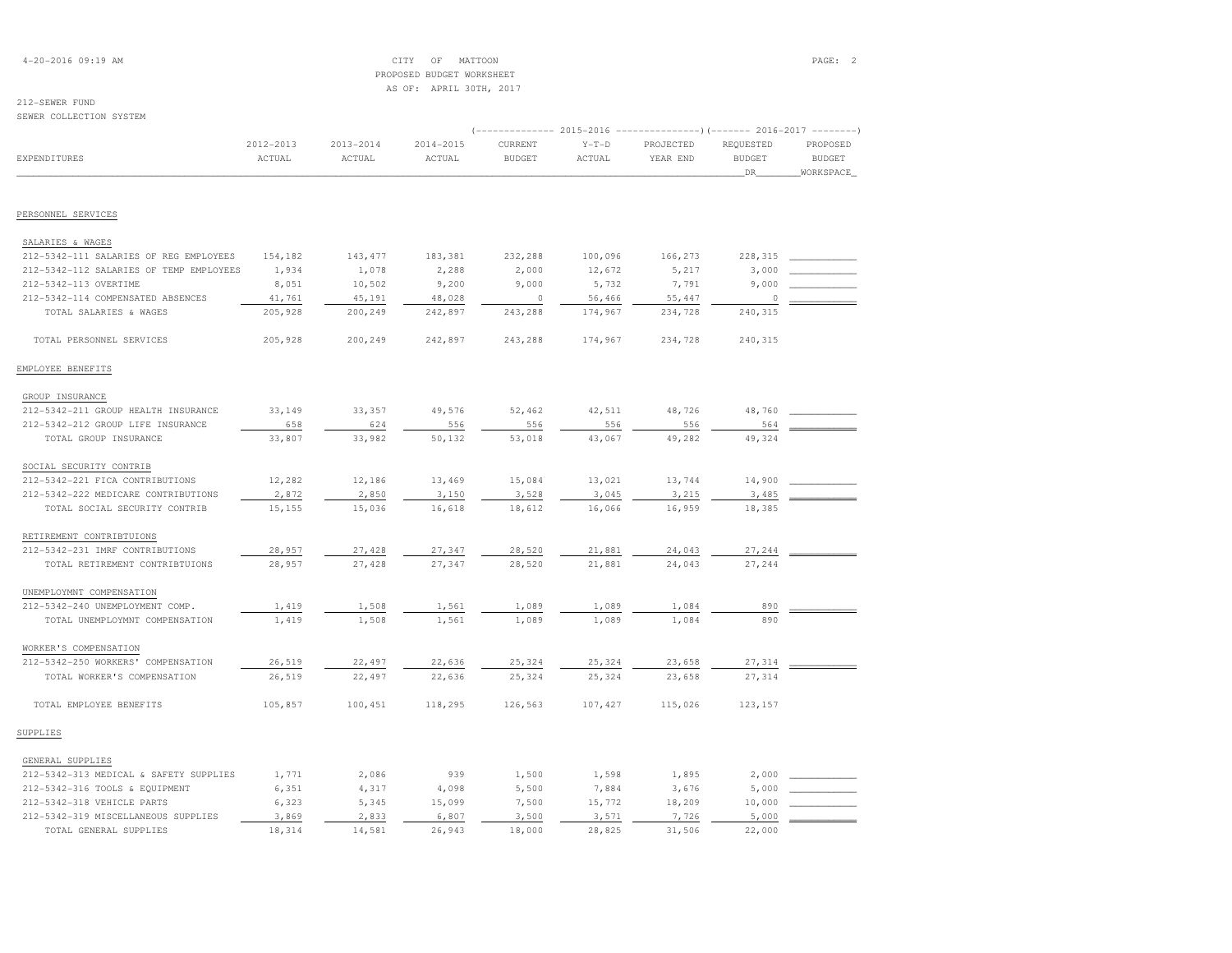4-20-2016 09:19 AM CITY OF MATTOON PAGE: 3 PROPOSED BUDGET WORKSHEETAS OF: APRIL 30TH, 2017

## 212-SEWER FUND

#### SEWER COLLECTION SYSTEM

|                                         | 2012-2013 | $2013 - 2014$ | $2014 - 2015$ | CURRENT       | $Y-T-D$  | PROJECTED      | REQUESTED     | PROPOSED      |
|-----------------------------------------|-----------|---------------|---------------|---------------|----------|----------------|---------------|---------------|
| <b>EXPENDITURES</b>                     | ACTUAL    | ACTUAL        | ACTUAL        | <b>BUDGET</b> | ACTUAL   | YEAR END       | <b>BUDGET</b> | <b>BUDGET</b> |
|                                         |           |               |               |               |          |                | DR            | WORKSPACE     |
| ENERGY                                  |           |               |               |               |          |                |               |               |
| 212-5342-326 FUEL                       | 3,278     | $\circ$       | 2,851         | $\circ$       | $\Omega$ | 0              | 0             |               |
| TOTAL ENERGY                            | 3,278     | $\Omega$      | 2,851         | $\Omega$      | $\cap$   | $\Omega$       | $\Omega$      |               |
| SWR SYSTM MAINT SUPPLIES                |           |               |               |               |          |                |               |               |
| 212-5342-361 SEWER PIPE                 | 6,117     | 833           | 2,070         | 2,500         | 1,070    | 2,653          | 3,000         |               |
| 212-5342-362 MANHOLES CASINGS & LIDS    | 10,117    | $\circ$       | $\circ$       | 4,000         | 3,559    | 3,559          | 4,000         |               |
| 212-5342-363 BACKFILL & SURFACE MATERIA | 30,880    | 16,894        | 13,743        | 23,000        | 9,958    | 15,377         | 20,000        |               |
| 212-5342-364 SEWER LINE REPAIR MATERIAL | 2,481     | 990           | 2,291         | 2,500         | 1,641    | 1,807          | 2,000         |               |
| 212-5342-369 OTHER SEWER MTCE SUPPLIES  | 1,502     | 6,468         | 449           | 3,000         | 385      | 457            | 2,000         |               |
| TOTAL SWR SYSTM MAINT SUPPLIES          | 51,097    | 25,185        | 18,552        | 35,000        | 16,612   | 23,853         | 31,000        |               |
| TOTAL SUPPLIES                          | 72,689    | 39,766        | 48,346        | 53,000        | 45, 437  | 55,359         | 53,000        |               |
| PURCHASED PROP MAINT SRV                |           |               |               |               |          |                |               |               |
| REPAIR & MAINT SERVICES                 |           |               |               |               |          |                |               |               |
| 212-5342-433 REPAIR OF MACHINERY        | 9,769     | 22,814        | 9,175         | 13,500        | 19,225   | 17,986         | 14,000        |               |
| 212-5342-434 REPAIR OF VEHICLES         | 10,265    | 14,314        | 10,796        | 12,500        | 14,387   | 17,446         | 13,000        |               |
| 212-5342-439 OTHER REPAIR & MTCE SERVIC | 2,954     | 6,406         | 15,049        | 6,000         | 2,793    | 12,480         | 6,000         |               |
| TOTAL REPAIR & MAINT SERVICES           | 22,988    | 43,534        | 35,020        | 32,000        | 36,405   | 47,912         | 33,000        |               |
| RENTALS                                 |           |               |               |               |          |                |               |               |
| 212-5342-440 RENTALS                    | 3,812     | 390           | 1,327         | 2,000         | 690      | 472            | 2,000         |               |
| TOTAL RENTALS                           | 3,812     | 390           | 1,327         | 2,000         | 690      | 472            | 2,000         |               |
| CONSTRUCTION SERVICES                   |           |               |               |               |          |                |               |               |
| OTHER PROP MAINT SERVICE                |           |               |               |               |          |                |               |               |
| 212-5342-460 OTHER PROPERTY MTCE SERVIC | 0         | 0             | $\circ$       | $\Omega$      | 2,077    | 2,077          | 2,000         |               |
| TOTAL OTHER PROP MAINT SERVICE          | $\Omega$  | $\Omega$      | $\Omega$      | $\Omega$      | 2,077    | 2,077          | 2,000         |               |
| TOTAL PURCHASED PROP MAINT SRV          | 26,800    | 43,924        | 36,348        | 34,000        | 39,172   | 50,461         | 37,000        |               |
| OTHER PURCHASED SERVICES                |           |               |               |               |          |                |               |               |
| COMMUNICATION                           |           |               |               |               |          |                |               |               |
| 212-5342-533 CELL PHONES                | $\circ$   | 350           | 400           | 400           | 364      | 368            | 400           |               |
| 212-5342-535 RADIOS                     | $\circ$   | $\circ$       | 152           | 1,000         | 911      | $\overline{0}$ | 1,000         |               |
| TOTAL COMMUNICATION                     | $\circ$   | 350           | 552           | 1,400         | 1,275    | 368            | 1,400         |               |
| TOTAL OTHER PURCHASED SERVICES          | $\circ$   | 350           | 552           | 1,400         | 1,275    | 368            | 1,400         |               |

PROPERTY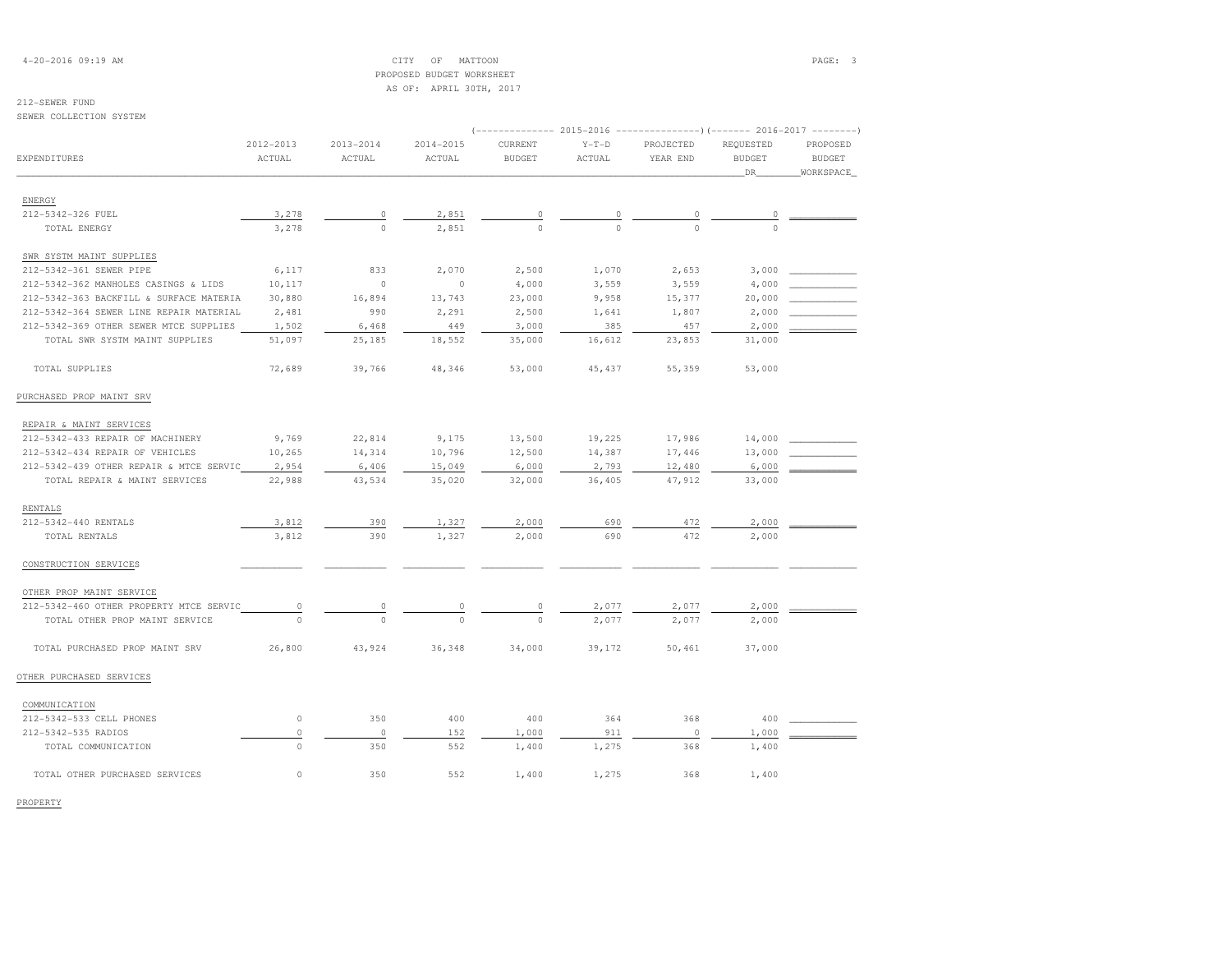| $4-20-2016$ 09:19 AM |  |
|----------------------|--|
|----------------------|--|

## $CITY$  OF MATTOON PAGE: 4 PROPOSED BUDGET WORKSHEETAS OF: APRIL 30TH, 2017

# 212-SEWER FUND

SEWER COLLECTION SYSTEM

| 2012-2013                                         | $2013 - 2014$ | $2014 - 2015$ | CURRENT       | $Y-T-D$    | PROJECTED | REOUESTED    | PROPOSED                 |
|---------------------------------------------------|---------------|---------------|---------------|------------|-----------|--------------|--------------------------|
| ACTUAL                                            | ACTUAL        | ACTUAL        | <b>BUDGET</b> | ACTUAL     | YEAR END  | BUDGET       | BUDGET                   |
|                                                   |               |               |               |            |           | DR           | WORKSPACE                |
|                                                   |               |               |               |            |           |              |                          |
| 212-5342-730 IMPROVEMENTS OTHER THAN BL<br>38,770 | $\Omega$      | $\circ$       | 10,118,000    | 530,621    | 632,721   |              |                          |
| 38,770                                            | $\Omega$      | $\Omega$      | 10,118,000    | 530,621    | 632,721   | 16,101,898   |                          |
|                                                   |               |               |               |            |           |              |                          |
| 10                                                | $\circ$       | $\circ$       | $\circ$       | 683        | 1,025     | $\circ$      |                          |
| 47,718                                            | 58,000        | 116,400       | 77,000        | 77,000     | 77,000    | 36,000       |                          |
| 47,728                                            | 58,000        | 116,400       | 77,000        | 77,683     | 78,025    | 36,000       |                          |
| 86,498                                            | 58,000        | 116,400       | 10,195,000    | 608,305    | 710,746   | 16, 137, 898 |                          |
|                                                   |               |               |               |            |           |              |                          |
|                                                   |               |               |               |            |           |              |                          |
| 0                                                 |               | 0             | 0.            | 237        | 237       | 0            |                          |
| $\Omega$                                          | $\Omega$      | $\Omega$      | $\cap$        | 237        | 237       | $\Omega$     |                          |
|                                                   |               |               |               |            |           |              |                          |
| 872                                               | 0             | 0             | 0             | $\circ$    | 0         | 400          |                          |
| 872                                               | $\Omega$      | $\Omega$      | $\cap$        | $\Omega$   | $\cap$    | 400          |                          |
| 872                                               | 0             | $\circ$       | $\circ$       | 237        | 237       | 400          |                          |
|                                                   |               |               |               |            |           |              |                          |
|                                                   | 498,644       | 442,740       | 562,838       | 10,653,251 | 976,819   | 1,166,925    | 16,101,898<br>16,593,170 |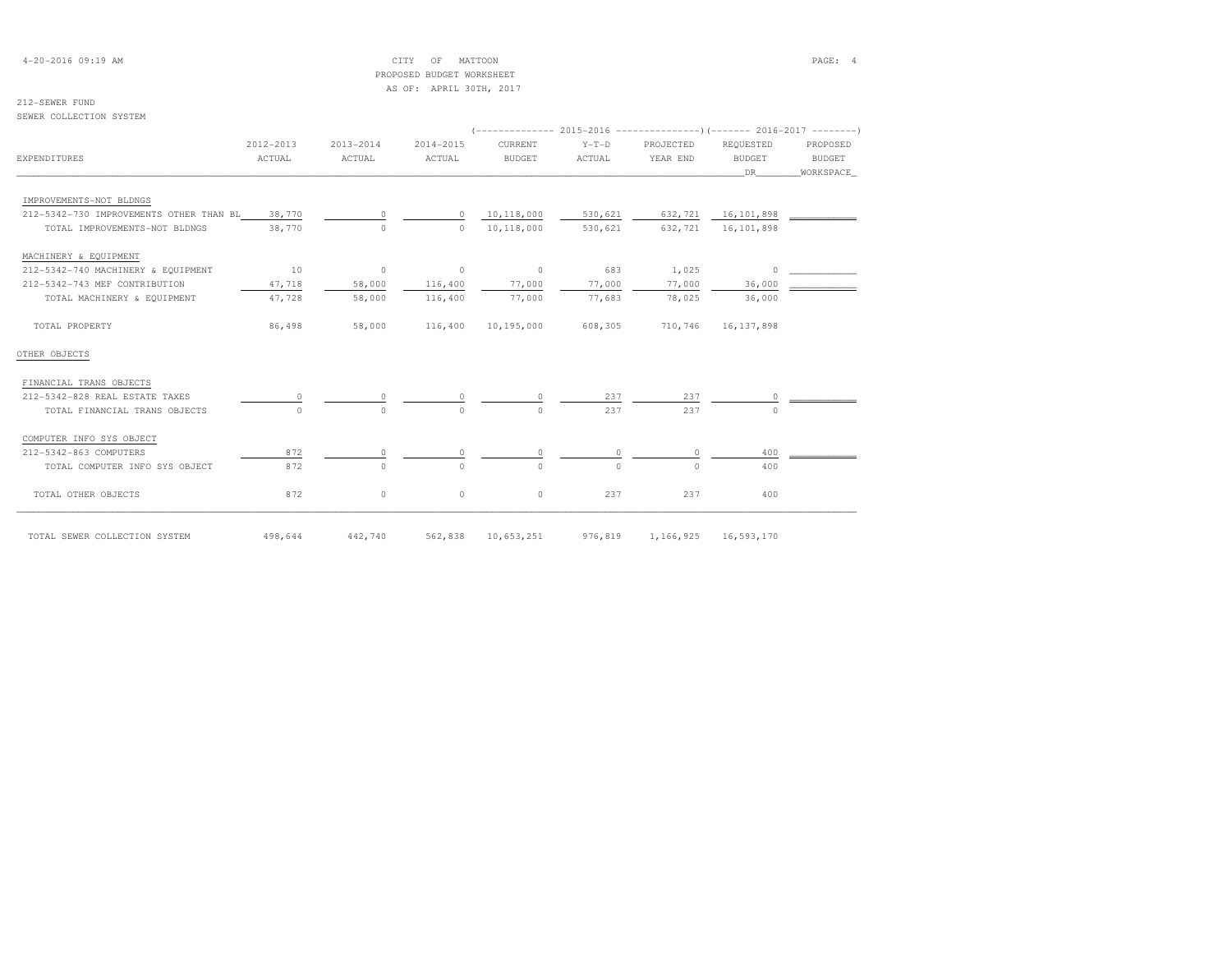## 4-20-2016 09:19 AM CITY OF MATTOON PAGE: 5 PROPOSED BUDGET WORKSHEETAS OF: APRIL 30TH, 2017

# 212-SEWER FUND

| SEWER LIFT STATIONS                     |                         |                         |                         |                          |                   |                                                                                               |                                  |                                        |
|-----------------------------------------|-------------------------|-------------------------|-------------------------|--------------------------|-------------------|-----------------------------------------------------------------------------------------------|----------------------------------|----------------------------------------|
| <b>EXPENDITURES</b>                     | $2012 - 2013$<br>ACTUAL | $2013 - 2014$<br>ACTUAL | $2014 - 2015$<br>ACTUAL | CURRENT<br><b>BUDGET</b> | $Y-T-D$<br>ACTUAL | (-------------- 2015-2016 ---------------------- 2016-2017 ---------<br>PROJECTED<br>YEAR END | REQUESTED<br><b>BUDGET</b><br>DR | PROPOSED<br><b>BUDGET</b><br>WORKSPACE |
|                                         |                         |                         |                         |                          |                   |                                                                                               |                                  |                                        |
| SUPPLIES                                |                         |                         |                         |                          |                   |                                                                                               |                                  |                                        |
| GENERAL SUPPLIES                        |                         |                         |                         |                          |                   |                                                                                               |                                  |                                        |
| 212-5343-316 TOOLS & EQUIPMENT          | $\circ$                 | 154                     | 45                      | 500                      | $\circ$           | 15                                                                                            | 500                              |                                        |
| 212-5343-319 MISCELLANEOUS SUPPLIES     | $\circ$                 | 645                     | $\circ$                 | 500                      | $\circ$           | $\circ$                                                                                       | 500                              |                                        |
| TOTAL GENERAL SUPPLIES                  | $\circ$                 | 799                     | 45                      | 1,000                    | $\circ$           | 15                                                                                            | 1,000                            |                                        |
| ENERGY                                  |                         |                         |                         |                          |                   |                                                                                               |                                  |                                        |
| 212-5343-321 NATURAL GAS & ELECTRIC     | 27,426                  | 28,832                  | 29,459                  | 38,000                   | 35,929            | 43,516                                                                                        | 39,000                           |                                        |
| 212-5343-323 BOTTLED GAS                | 525                     | 624                     | 735                     | 700                      | $\circ$           | $\circ$                                                                                       | 500                              |                                        |
| 212-5343-326 FUEL                       | 154                     | $\overline{4}$          | $\circ$                 | 100                      | $\circ$           | $\circ$                                                                                       | 500                              |                                        |
| TOTAL ENERGY                            | 28,105                  | 29,460                  | 30,194                  | 38,800                   | 35,929            | 43,516                                                                                        | 40,000                           |                                        |
| SWR SYSTM MAINT SUPPLIES                |                         |                         |                         |                          |                   |                                                                                               |                                  |                                        |
| 212-5343-365 LIFT STATION REPAIR MATERI | $\circ$                 | 551                     | 1,008                   | 1,000                    | $\circ$           | 1,008                                                                                         | 1,000                            |                                        |
| 212-5343-369 OTHER SEWER MTCE SUPPLIES  | 662                     | 1,839                   | 286                     | 1,500                    | $\circ$           | 376                                                                                           | 1,000                            |                                        |
| TOTAL SWR SYSTM MAINT SUPPLIES          | 662                     | 2,390                   | 1,294                   | 2,500                    | $\circ$           | 1,384                                                                                         | 2,000                            |                                        |
| TOTAL SUPPLIES                          | 28,767                  | 32,649                  | 31,533                  | 42,300                   | 35,929            | 44,915                                                                                        | 43,000                           |                                        |
| PURCHASED PROP MAINT SRV                |                         |                         |                         |                          |                   |                                                                                               |                                  |                                        |
| REPAIR & MAINT SERVICES                 |                         |                         |                         |                          |                   |                                                                                               |                                  |                                        |
| 212-5343-432 REPAIR OF STRUCTURES       | $\circ$                 | $\circ$                 | $\circ$                 | 1,000                    | $\circ$           | $\circ$                                                                                       | 1,000                            |                                        |
| 212-5343-433 REPAIR OF MACHINERY        | 21,710                  | 4,682                   | 2,437                   | 10,000                   | 9,283             | 10,564                                                                                        | 10,000                           |                                        |
| 212-5343-435 ELEVATOR SERVICE AGREEMENT | $\circ$                 | $\circ$                 | 649                     | 700                      | $\circ$           | $\circ$                                                                                       | 500                              |                                        |
| 212-5343-439 OTHER REPAIR & MTCE SERVIC | $\circ$                 | 690                     | $\circ$                 | 1,000                    | $\circ$           | $\circ$                                                                                       | 500                              |                                        |
| TOTAL REPAIR & MAINT SERVICES           | 21,710                  | 5,372                   | 3,086                   | 12,700                   | 9,283             | 10,564                                                                                        | 12,000                           |                                        |
| CONSTRUCTION SERVICES                   |                         |                         |                         |                          |                   |                                                                                               |                                  |                                        |
| TOTAL PURCHASED PROP MAINT SRV          | 21,710                  | 5,372                   | 3,086                   | 12,700                   | 9,283             | 10,564                                                                                        | 12,000                           |                                        |
| OTHER PURCHASED SERVICES                |                         |                         |                         |                          |                   |                                                                                               |                                  |                                        |
| PROFESSIONAL SERVICES                   |                         |                         |                         |                          |                   |                                                                                               |                                  |                                        |
| COMMUNICATION                           |                         |                         |                         |                          |                   |                                                                                               |                                  |                                        |
| 212-5343-533 CELLULAR PHONE             | 2,778                   | 1,600                   | 2,907                   | 1,700                    | 1,592             | 1,696                                                                                         | 1,700                            |                                        |
| TOTAL COMMUNICATION                     | 2,778                   | 1,600                   | 2,907                   | 1,700                    | 1,592             | 1,696                                                                                         | 1,700                            |                                        |
| EMPLOYEE BUSINESS EXP                   |                         |                         |                         |                          |                   |                                                                                               |                                  |                                        |
| TOTAL OTHER PURCHASED SERVICES          | 2,778                   | 1,600                   | 2,907                   | 1,700                    | 1,592             | 1,696                                                                                         | 1,700                            |                                        |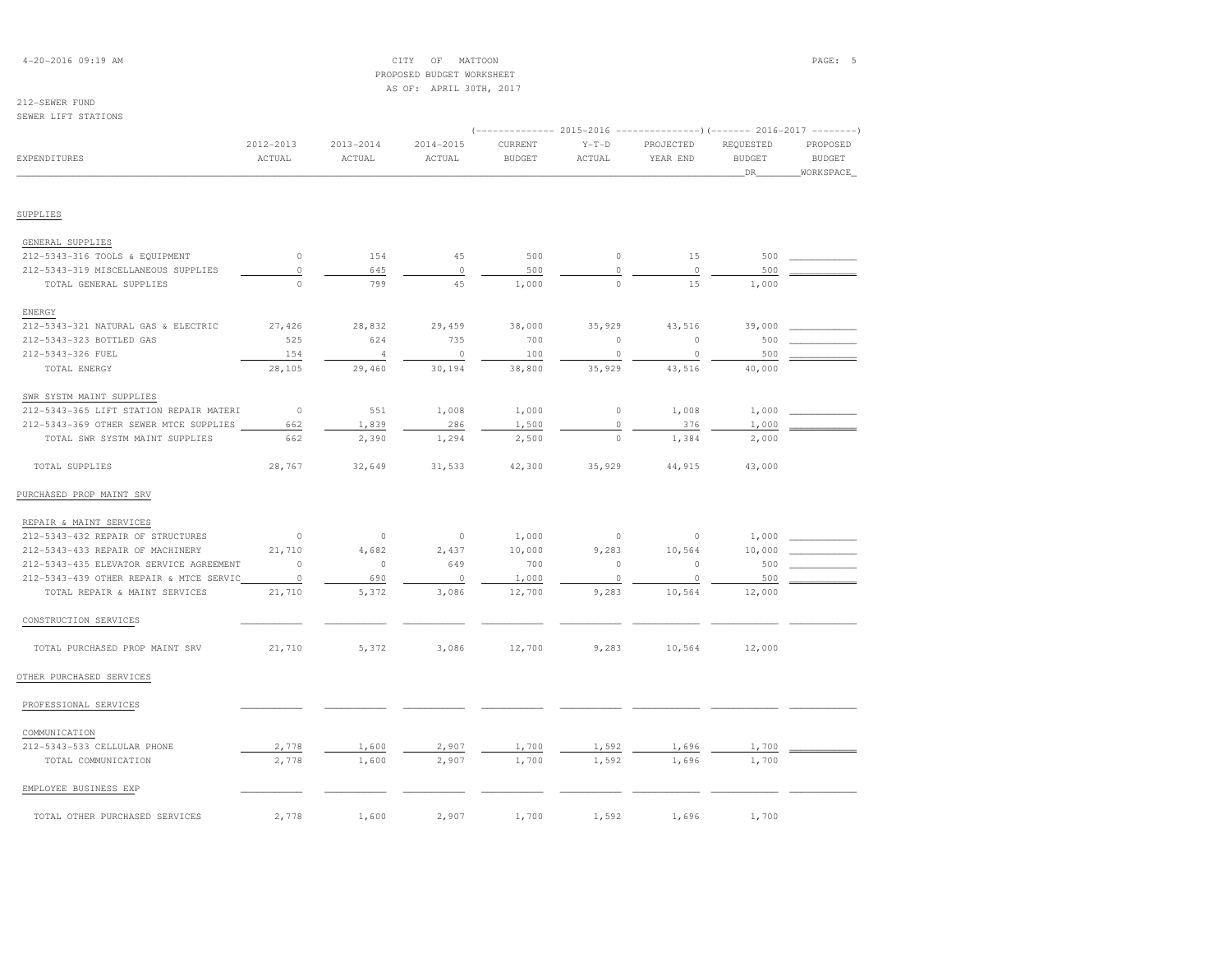| 4-20-2016 09:19 AM             |           |           | CITY<br>MATTOON<br>OF       |               |         |           |               | PAGE: 6   |
|--------------------------------|-----------|-----------|-----------------------------|---------------|---------|-----------|---------------|-----------|
|                                |           |           | PROPOSED BUDGET WORKSHEET   |               |         |           |               |           |
|                                |           |           | AS OF: APRIL 30TH, 2017     |               |         |           |               |           |
| 212-SEWER FUND                 |           |           |                             |               |         |           |               |           |
| SEWER LIFT STATIONS            |           |           |                             |               |         |           |               |           |
|                                |           |           |                             |               |         |           |               |           |
|                                | 2012-2013 | 2013-2014 | 2014-2015                   | CURRENT       | $Y-T-D$ | PROJECTED | REQUESTED     | PROPOSED  |
| EXPENDITURES                   | ACTUAL    | ACTUAL    | ACTUAL                      | <b>BUDGET</b> | ACTUAL  | YEAR END  | <b>BUDGET</b> | BUDGET    |
|                                |           |           |                             |               |         |           | DR            | WORKSPACE |
|                                |           |           |                             |               |         |           |               |           |
| PROPERTY                       |           |           |                             |               |         |           |               |           |
|                                |           |           |                             |               |         |           |               |           |
| IMPROVEMENTS-NOT BLDNGS        |           |           |                             |               |         |           |               |           |
| MACHINERY & EQUIPMENT          |           |           |                             |               |         |           |               |           |
|                                |           |           |                             |               |         |           |               |           |
| OTHER OBJECTS                  |           |           |                             |               |         |           |               |           |
|                                |           |           |                             |               |         |           |               |           |
| FINANCIAL TRANS OBJECTS        |           |           |                             |               |         |           |               |           |
| 212-5343-828 REAL ESTATE TAXES | 27        | 27        | 27                          | 50            | 25      | 25        | 50            |           |
| TOTAL FINANCIAL TRANS OBJECTS  | 27        | 27        | 27                          | 50            | 25      | 25        | 50            |           |
|                                |           |           |                             |               |         |           |               |           |
| TOTAL OTHER OBJECTS            | 27        | 27        | 27                          | 50            | 25      | 25        | 50            |           |
|                                |           |           |                             |               |         |           |               |           |
| TOTAL SEWER LIFT STATIONS      | 53,282    |           | 39,648 37,553 56,750 46,829 |               |         |           | 57,200 56,750 |           |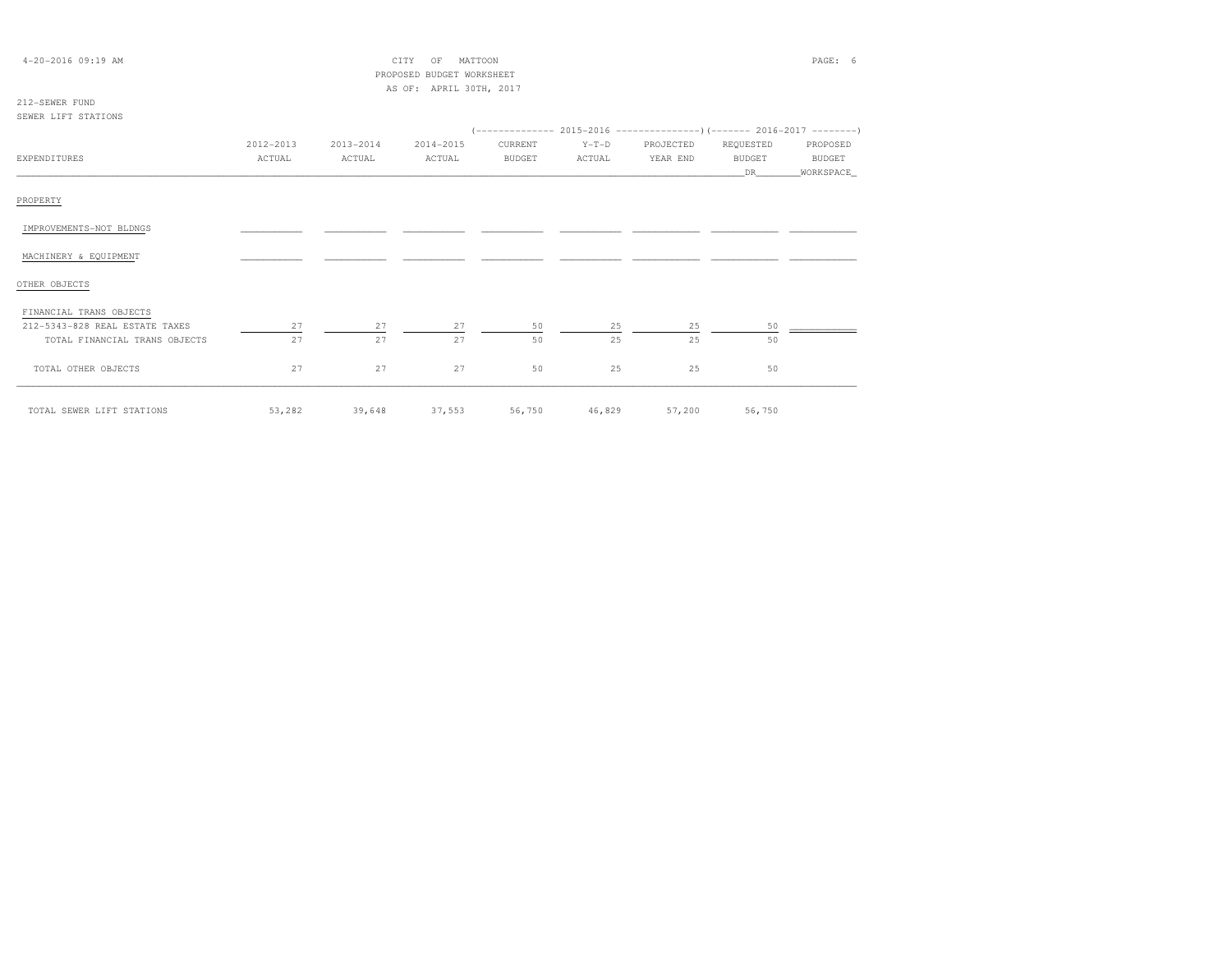## 4-20-2016 09:19 AM CITY OF MATTOON PAGE: 7 PROPOSED BUDGET WORKSHEETAS OF: APRIL 30TH, 2017

# 212-SEWER FUND

|                                                                   |                     |                         |                         |                          |                   | (-------------- 2015-2016 ----------------) (------- 2016-2017 -------- |                                  |                                        |
|-------------------------------------------------------------------|---------------------|-------------------------|-------------------------|--------------------------|-------------------|-------------------------------------------------------------------------|----------------------------------|----------------------------------------|
| EXPENDITURES                                                      | 2012-2013<br>ACTUAL | $2013 - 2014$<br>ACTUAL | $2014 - 2015$<br>ACTUAL | CURRENT<br><b>BUDGET</b> | $Y-T-D$<br>ACTUAL | PROJECTED<br>YEAR END                                                   | REQUESTED<br><b>BUDGET</b><br>DR | PROPOSED<br><b>BUDGET</b><br>WORKSPACE |
|                                                                   |                     |                         |                         |                          |                   |                                                                         |                                  |                                        |
| PERSONNEL SERVICES                                                |                     |                         |                         |                          |                   |                                                                         |                                  |                                        |
| SALARIES & WAGES                                                  |                     |                         |                         |                          |                   |                                                                         |                                  |                                        |
| 212-5344-111 SALARIES OF REG EMPLOYEES                            | 347,272             | 357,465                 | 373,211                 | 401,160                  | 347,178           | 381,589                                                                 | 419,450                          |                                        |
| 212-5344-112 SALARIES OF TEMP EMPLOYEES                           | 3,800               | $\circ$                 | $\circ$                 | 5,900                    | 5,807             | 5,806                                                                   | 5,900                            |                                        |
| 212-5344-113 OVERTIME                                             | 4,519               | 7,493                   | 1,289                   | 5,000                    | 4,516             | 4,028                                                                   | 5,000                            |                                        |
| 212-5344-114 COMPENSATED ABSENCES                                 | 27,641              | 29,926                  | 31,042                  | $\Omega$                 | 32,748            | 32,050                                                                  | $\Omega$                         |                                        |
| TOTAL SALARIES & WAGES                                            | 383,231             | 394,884                 | 405,542                 | 412,060                  | 390,248           | 423, 473                                                                | 430,350                          |                                        |
| TOTAL PERSONNEL SERVICES                                          | 383,231             | 394,884                 | 405,542                 | 412,060                  | 390,248           | 423, 473                                                                | 430,350                          |                                        |
| EMPLOYEE BENEFITS                                                 |                     |                         |                         |                          |                   |                                                                         |                                  |                                        |
| GROUP INSURANCE                                                   |                     |                         |                         |                          |                   |                                                                         |                                  |                                        |
| 212-5344-211 GROUP HEALTH INSURANCE                               | 52,706              | 48,314                  | 66,731                  | 65,489                   | 62,835            | 63,973                                                                  | 64,613                           |                                        |
| 212-5344-212 GROUP LIFE INSURANCE                                 | 1,052               | 1,052                   | 937                     | 937                      | 937               | 937                                                                     | 1,004                            |                                        |
| TOTAL GROUP INSURANCE                                             | 53,758              | 49,366                  | 67,668                  | 66,426                   | 63,771            | 64,910                                                                  | 65,617                           |                                        |
| SOCIAL SECURITY CONTRIB                                           |                     |                         |                         |                          |                   |                                                                         |                                  |                                        |
| 212-5344-221 FICA CONTRIBUTIONS                                   | 22,944              | 24,092                  | 24,375                  | 25,548                   | 24,371            | 24,564                                                                  | 26,682                           |                                        |
| 212-5344-222 MEDICARE CONTRIBUTIONS                               | 5,366               | 5,634                   | 5,701                   | 5,975                    | 5,700             | 5,745                                                                   | 6,240                            |                                        |
| TOTAL SOCIAL SECURITY CONTRIB                                     | 28,310              | 29,727                  | 30,075                  | 31,523                   | 30,071            | 30,309                                                                  | 32,922                           |                                        |
| RETIREMENT CONTRIBTUIONS                                          |                     |                         |                         |                          |                   |                                                                         |                                  |                                        |
| 212-5344-231 IMRF CONTRIBUTIONS                                   | 54,115              | 54,839                  | 50,950                  | 48,008                   | 43,706            | 44,296                                                                  | 48,727                           |                                        |
| TOTAL RETIREMENT CONTRIBTUIONS                                    | 54,115              | 54,839                  | 50,950                  | 48,008                   | 43,706            | 44,296                                                                  | 48,727                           |                                        |
| UNEMPLOYMNT COMPENSATION                                          |                     |                         |                         |                          |                   |                                                                         |                                  |                                        |
| 212-5344-240 UNEMPLOYMENT COMP.                                   | 2,314               | 2,799                   | 2,873                   | 2,022                    | 2,022             | 2,009                                                                   | 1,711                            |                                        |
| TOTAL UNEMPLOYMNT COMPENSATION                                    | 2,314               | 2,799                   | 2,873                   | 2,022                    | 2,022             | 2,009                                                                   | 1,711                            |                                        |
| WORKER'S COMPENSATION                                             |                     |                         |                         |                          |                   |                                                                         |                                  |                                        |
| 212-5344-250 WORKERS' COMPENSATION                                | 15,936              | 13,813                  | 14,168                  | 14,953                   | 14,953            | 14,060                                                                  | 14,735                           |                                        |
| TOTAL WORKER'S COMPENSATION                                       | 15,936              | 13,813                  | 14,168                  | 14,953                   | 14,953            | 14,060                                                                  | 14,735                           |                                        |
| TOTAL EMPLOYEE BENEFITS                                           | 154,434             | 150,544                 | 165,734                 | 162,932                  | 154,523           | 155,584                                                                 | 163,712                          |                                        |
| SUPPLIES                                                          |                     |                         |                         |                          |                   |                                                                         |                                  |                                        |
| GENERAL SUPPLIES                                                  |                     |                         |                         |                          |                   |                                                                         |                                  |                                        |
| 212-5344-311 OFFICE SUPPLIES                                      | 1,179               | 1,048                   | 761                     | 1,000                    | 478               | 318                                                                     | 1,000                            |                                        |
| 212-5344-312 CLEANING SUPPLIES                                    | 1,959               | 1,136                   | 1,603                   | 1,200                    | 326               | 1,362                                                                   | 1,500                            |                                        |
| 212-5344-313 MEDICAL & SAFETY SUPPLIES                            | 950                 | 1,991                   | 2,274                   | 1,500                    | 387               | 2,287                                                                   | 2,000                            |                                        |
| 212-5344-314 CHEMICALS                                            | 19,422              | 18,552                  | 22,296                  | 19,000                   | 20,503            | 22,329                                                                  | 20,000                           |                                        |
| 212-5344-316 TOOLS & EQUIPMENT                                    | 1,091)              | 2,327                   | 1,977                   | 3,500                    | 1,062             | 1,062                                                                   | 2,000                            |                                        |
| 212-5344-318 VEHICLE PARTS<br>212-5344-319 MISCELLANEOUS SUPPLIES | 423<br>12,467       | 512                     | 145<br>5,827            | 500                      | 210<br>5,761      | $\circ$<br>5,512                                                        | 500<br>7,500                     |                                        |
| TOTAL GENERAL SUPPLIES                                            | 35,309              | 5,748<br>31,314         | 34,883                  | 7,500<br>34,200          | 28,727            | 32,870                                                                  | 34,500                           |                                        |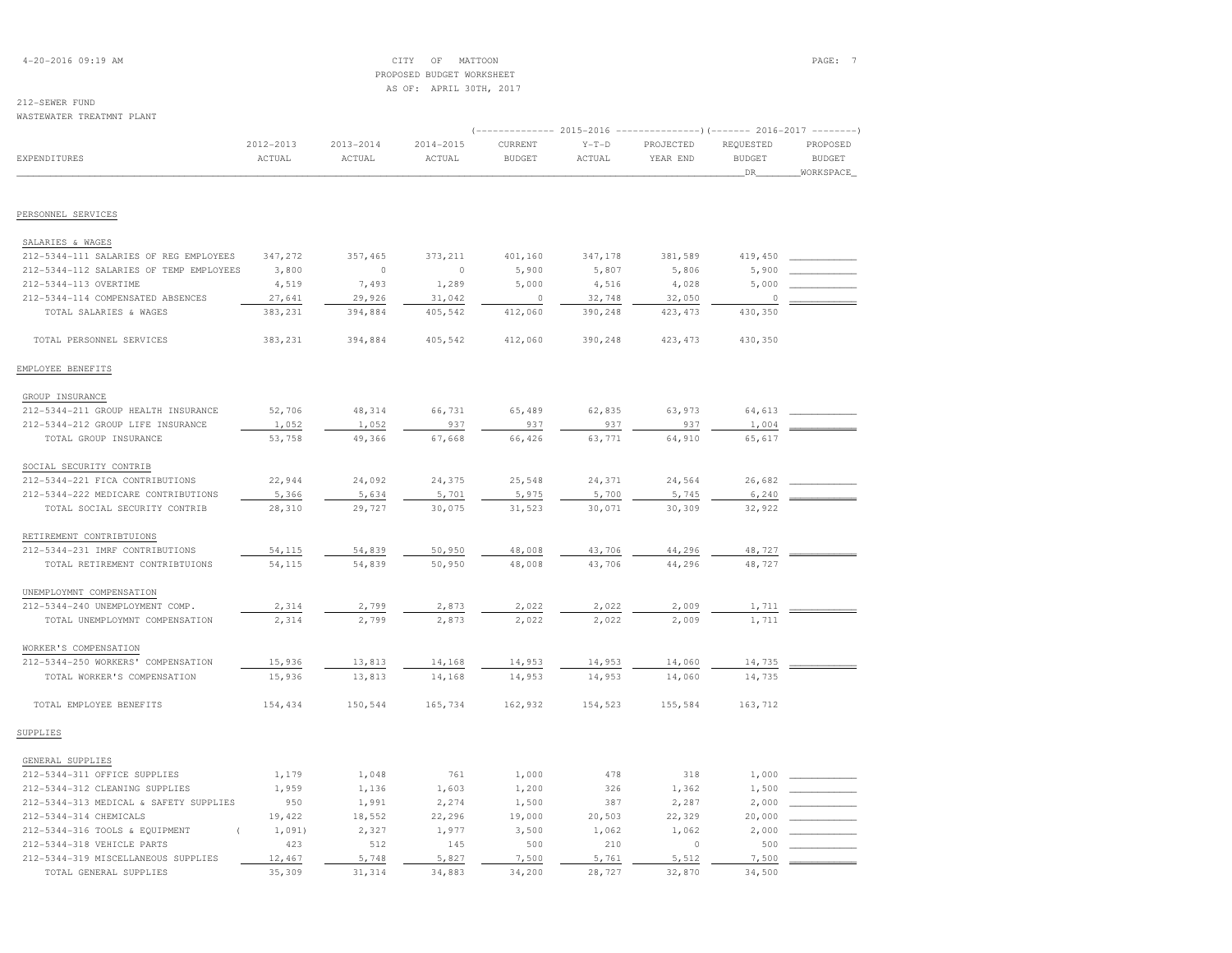4-20-2016 09:19 AM CITY OF MATTOON PAGE: 8 PROPOSED BUDGET WORKSHEETAS OF: APRIL 30TH, 2017

## 212-SEWER FUND

WASTEWATER TREATMNT PLANT

| WAQILWAILAN INSAINNI FIANI              |                     |                         |                     |                          |                   | (-------------- 2015-2016 ---------------------- 2016-2017 --------- |                            |                           |
|-----------------------------------------|---------------------|-------------------------|---------------------|--------------------------|-------------------|----------------------------------------------------------------------|----------------------------|---------------------------|
| EXPENDITURES                            | 2012-2013<br>ACTUAL | $2013 - 2014$<br>ACTUAL | 2014-2015<br>ACTUAL | CURRENT<br><b>BUDGET</b> | $Y-T-D$<br>ACTUAL | PROJECTED<br>YEAR END                                                | REQUESTED<br><b>BUDGET</b> | PROPOSED<br><b>BUDGET</b> |
|                                         |                     |                         |                     |                          |                   |                                                                      | DR                         | WORKSPACE                 |
| ENERGY                                  |                     |                         |                     |                          |                   |                                                                      |                            |                           |
| 212-5344-321 NATURAL GAS & ELECTRIC     | 198,702             | 223, 443                | 202,590             | 225,000                  | 186,972           | 212,548                                                              | 220,000                    |                           |
| 212-5344-323 BOTTLED GAS                | $\circ$             | $\circ$                 | $\circ$             | $\circ$                  | 929               | $\circ$                                                              | n                          |                           |
| 212-5344-326 FUEL                       | 95                  | 78                      | $\circ$             | 100                      | 134               | 134                                                                  | 100                        |                           |
| TOTAL ENERGY                            | 198,797             | 223,521                 | 202,590             | 225,100                  | 188,034           | 212,682                                                              | 220,100                    |                           |
| BOOKS & PERIODICALS                     |                     |                         |                     |                          |                   |                                                                      |                            |                           |
| 212-5344-340 BOOKS & PERIODICALS        | 331                 | 85)                     | 30                  | 300                      |                   |                                                                      | 200                        |                           |
| TOTAL BOOKS & PERIODICALS               | 331                 | 85)                     | 30                  | 300                      | $\Omega$          |                                                                      | 200                        |                           |
| SWR SYSTM MAINT SUPPLIES                |                     |                         |                     |                          |                   |                                                                      |                            |                           |
| 212-5344-366 PLANT MTCE & REPAIR MATERI | 29,336              | 19,285                  | 17,181              | 24,000                   | 13,116            | 14,228                                                               | 20,000                     |                           |
| TOTAL SWR SYSTM MAINT SUPPLIES          | 29,336              | 19,285                  | 17,181              | 24,000                   | 13,116            | 14,228                                                               | 20,000                     |                           |
| TOTAL SUPPLIES                          | 263,773             | 274,036                 | 254,684             | 283,600                  | 229,878           | 259,780                                                              | 274,800                    |                           |
| PURCHASED PROP MAINT SRV                |                     |                         |                     |                          |                   |                                                                      |                            |                           |
| REPAIR & MAINT SERVICES                 |                     |                         |                     |                          |                   |                                                                      |                            |                           |
| 212-5344-432 REPAIR OF STRUCTURES       | 112                 | 2,230                   | 778                 | 3,000                    | 5,540             | 4,582                                                                | 3,000                      |                           |
| 212-5344-433 REPAIR OF MACHINERY        | 20,013              | 22,858                  | 40,595              | 30,000                   | 26,552            | 28,498                                                               | 30,000                     |                           |
| 212-5344-434 REPAIR OF VEHICLES         | 4,343               | 2,248                   | 5,927               | 3,000                    | 3,020             | 5,460                                                                | 5,000                      |                           |
| 212-5344-439 OTHER REPAIR & MNTCE SERVI | 15,163              | 13,892                  | 9,596               | 13,000                   | 14,748            | 15,528                                                               | 14,000                     |                           |
| TOTAL REPAIR & MAINT SERVICES           | 39,632              | 41,228                  | 56,897              | 49,000                   | 49,860            | 54,068                                                               | 52,000                     |                           |
| RENTALS                                 |                     |                         |                     |                          |                   |                                                                      |                            |                           |
| 212-5344-440 RENTALS                    | 400                 | 760                     | 802                 | 1,000                    | 1,333             | 1,333                                                                | 1,000                      |                           |
| TOTAL RENTALS                           | 400                 | 760                     | 802                 | 1,000                    | 1,333             | 1,333                                                                | 1,000                      |                           |
| OTHER PROP MAINT SERVICE                |                     |                         |                     |                          |                   |                                                                      |                            |                           |
| 212-5344-460 OTHER PROPERTY MTCE SERVIC | 35,088              | 32,065                  | 30,902              | 38,000                   | 27, 413           | 26,262                                                               | 38,000                     |                           |
| TOTAL OTHER PROP MAINT SERVICE          | 35,088              | 32,065                  | 30,902              | 38,000                   | 27,413            | 26,262                                                               | 38,000                     |                           |
| TOTAL PURCHASED PROP MAINT SRV          | 75,119              | 74,054                  | 88,601              | 88,000                   | 78,606            | 81,663                                                               | 91,000                     |                           |
| OTHER PURCHASED SERVICES                |                     |                         |                     |                          |                   |                                                                      |                            |                           |
| PROFESSIONAL SERVICES                   |                     |                         |                     |                          |                   |                                                                      |                            |                           |
| 212-5344-516 TECHNOLOGY SUPPORT SERVICE | $\circ$             | 12,129                  | 1,201               | 5,000                    |                   |                                                                      | 5,000                      |                           |
| TOTAL PROFESSIONAL SERVICES             | $\bigcirc$          | 12,129                  | 1,201               | 5,000                    | $\Omega$          | $\cap$                                                               | 5,000                      |                           |
| COMMUNICATION                           |                     |                         |                     |                          |                   |                                                                      |                            |                           |
| 212-5344-532 TELEPHONE                  | 3,376               | 3,483                   | 3,744               | 3,500                    | 3,586             | 3,900                                                                | 4,000                      |                           |
| 212-5344-533 CELLULAR PHONE             | 1,204               | 1,410                   | 1,211               | 1,200                    | 1,207             | 1,207                                                                | 1,200                      |                           |
| TOTAL COMMUNICATION                     | 4,580               | 4,893                   | 4,955               | 4,700                    | 4,793             | 5,107                                                                | 5,200                      |                           |
|                                         |                     |                         |                     |                          |                   |                                                                      |                            |                           |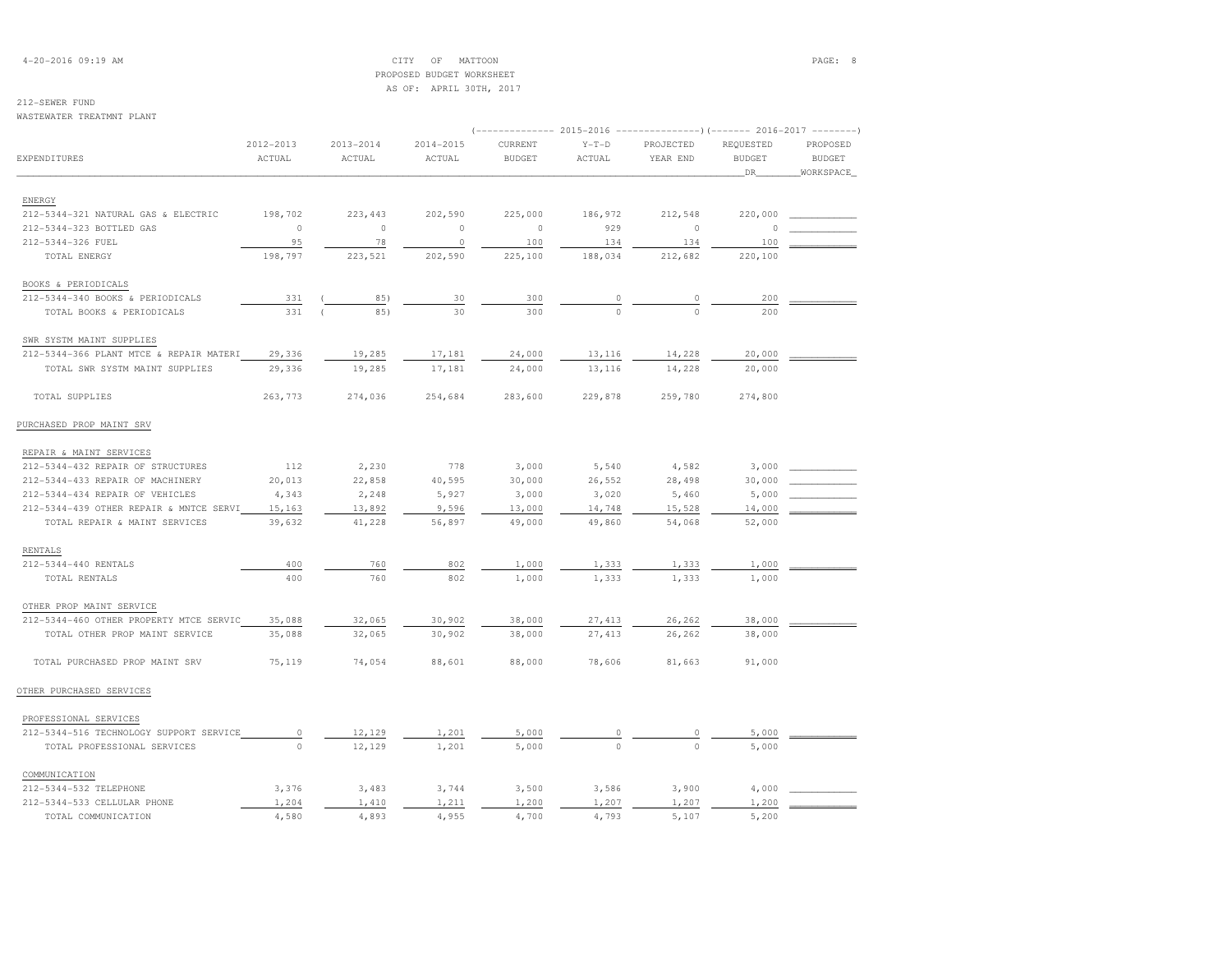4-20-2016 09:19 AM CITY OF MATTOON PAGE: 9 PROPOSED BUDGET WORKSHEETAS OF: APRIL 30TH, 2017

## 212-SEWER FUND

#### WASTEWATER TREATMNT PLANT

|                                                |                     |                     |                     |                          | (-------------- 2015-2016 ---------------------- 2016-2017 ---------- |                       |                            |                           |  |
|------------------------------------------------|---------------------|---------------------|---------------------|--------------------------|-----------------------------------------------------------------------|-----------------------|----------------------------|---------------------------|--|
| <b>EXPENDITURES</b>                            | 2012-2013<br>ACTUAL | 2013-2014<br>ACTUAL | 2014-2015<br>ACTUAL | CURRENT<br><b>BUDGET</b> | $Y-T-D$<br>ACTUAL                                                     | PROJECTED<br>YEAR END | REQUESTED<br><b>BUDGET</b> | PROPOSED<br><b>BUDGET</b> |  |
|                                                |                     |                     |                     |                          |                                                                       |                       | DR                         | WORKSPACE                 |  |
|                                                |                     |                     |                     |                          |                                                                       |                       |                            |                           |  |
| EMPLOYEE BUSINESS EXP                          |                     |                     |                     |                          |                                                                       |                       |                            |                           |  |
| 212-5344-562 TRAVEL & TRAINING                 | 430                 |                     |                     | 500                      |                                                                       |                       | 500                        |                           |  |
| TOTAL EMPLOYEE BUSINESS EXP                    | 430                 |                     |                     | 500                      |                                                                       |                       | 500                        |                           |  |
| OTHER PURCHASED SERVICES                       |                     |                     |                     |                          |                                                                       |                       |                            |                           |  |
| 212-5344-579 MISC OTHER PURCHASED SERVI        | 38,000              | 38,000              | 38,200              | 38,000                   | 38,000                                                                | 38,000                | 38,000                     |                           |  |
| TOTAL OTHER PURCHASED SERVICES                 | 38,000              | 38,000              | 38,200              | 38,000                   | 38,000                                                                | 38,000                | 38,000                     |                           |  |
|                                                |                     |                     |                     |                          |                                                                       |                       |                            |                           |  |
| TOTAL OTHER PURCHASED SERVICES                 | 43,010              | 55,022              | 44,356              | 48,200                   | 42,793                                                                | 43,107                | 48,700                     |                           |  |
|                                                |                     |                     |                     |                          |                                                                       |                       |                            |                           |  |
| PROPERTY                                       |                     |                     |                     |                          |                                                                       |                       |                            |                           |  |
| IMPROVEMENTS-NOT BLDNGS                        |                     |                     |                     |                          |                                                                       |                       |                            |                           |  |
| 212-5344-730 IMPROVEMENTS OTHER THAN BL 21,188 |                     |                     |                     | 45,000                   | 10,104                                                                | 9,439                 | 41,951                     |                           |  |
| TOTAL IMPROVEMENTS-NOT BLDNGS                  | 21,188              |                     | $\Omega$            | 45,000                   | 10,104                                                                | 9,439                 | 41,951                     |                           |  |
|                                                |                     |                     |                     |                          |                                                                       |                       |                            |                           |  |
| MACHINERY & EQUIPMENT                          |                     |                     |                     |                          |                                                                       |                       |                            |                           |  |
| 212-5344-743 MEF CONTRIBUTION                  | 0                   | 18,000              | 0                   | 30,000                   | 30,000                                                                | 30,000                | 9,000                      |                           |  |
| TOTAL MACHINERY & EQUIPMENT                    | $\Omega$            | 18,000              | $\Omega$            | 30,000                   | 30,000                                                                | 30,000                | 9,000                      |                           |  |
|                                                |                     |                     |                     |                          |                                                                       |                       |                            |                           |  |
| TOTAL PROPERTY                                 | 21,188              | 18,000              | $\circ$             | 75,000                   | 40,104                                                                | 39,439                | 50,951                     |                           |  |
|                                                |                     |                     |                     |                          |                                                                       |                       |                            |                           |  |
| OTHER OBJECTS                                  |                     |                     |                     |                          |                                                                       |                       |                            |                           |  |
| FINANCIAL TRANS OBJECTS                        |                     |                     |                     |                          |                                                                       |                       |                            |                           |  |
| 212-5344-814 COPY MACHINE                      | 749                 | 690                 | 530                 | 800                      |                                                                       |                       |                            |                           |  |
| TOTAL FINANCIAL TRANS OBJECTS                  | 749                 | 690                 | 530                 | 800                      |                                                                       |                       |                            |                           |  |
|                                                |                     |                     |                     |                          |                                                                       |                       |                            |                           |  |
| COMPUTER INFO SYS OBJECT                       |                     |                     |                     |                          |                                                                       |                       |                            |                           |  |
| 212-5344-863 COMPUTERS                         | 2,914               |                     |                     | 2,400                    | 2,287                                                                 |                       |                            |                           |  |
| TOTAL COMPUTER INFO SYS OBJECT                 | 2,914               | $\Omega$            | $\Omega$            | 2,400                    | 2,287                                                                 |                       |                            |                           |  |
| TOTAL OTHER OBJECTS                            | 3,662               | 690                 | 530                 | 3,200                    | 2,287                                                                 | $\circ$               | $\circ$                    |                           |  |
|                                                |                     |                     |                     |                          |                                                                       |                       |                            |                           |  |
| TOTAL WASTEWATER TREATMNT PLANT                | 944, 418            | 967,230             | 959,447             | 1,072,992                | 938,438                                                               | 1,003,046             | 1,059,513                  |                           |  |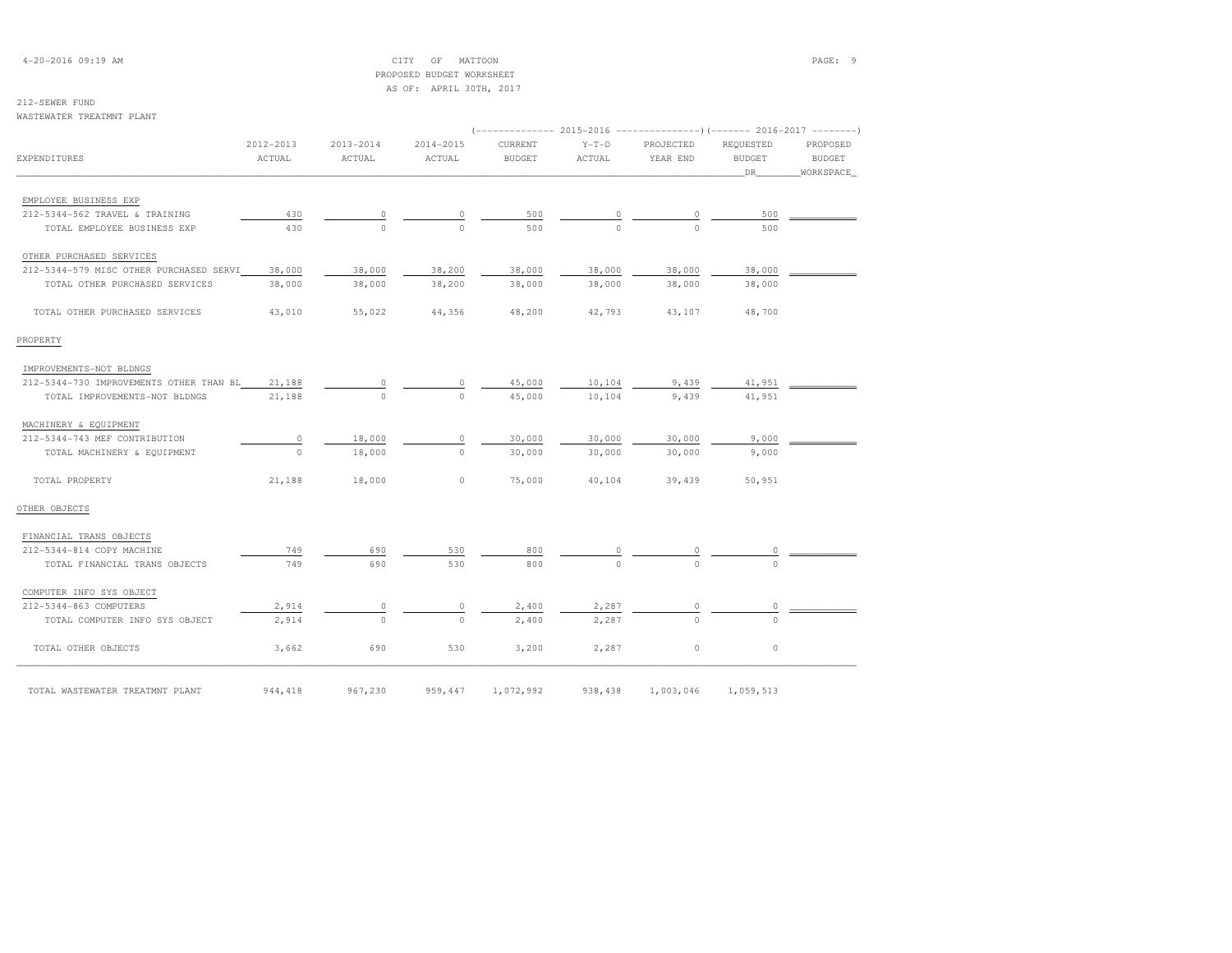## 4-20-2016 09:19 AM CITY OF MATTOON PAGE: 10 PROPOSED BUDGET WORKSHEETAS OF: APRIL 30TH, 2017

# 212-SEWER FUND

| ACCOUNTING & COLLECTION                 |           |               |           |                                                                          |         |           |               |               |
|-----------------------------------------|-----------|---------------|-----------|--------------------------------------------------------------------------|---------|-----------|---------------|---------------|
|                                         |           |               |           | (-------------- 2015-2016 ----------------) (------- 2016-2017 --------) |         |           |               |               |
|                                         | 2012-2013 | $2013 - 2014$ | 2014-2015 | CURRENT                                                                  | $Y-T-D$ | PROJECTED | REQUESTED     | PROPOSED      |
| EXPENDITURES                            | ACTUAL    | ACTUAL        | ACTUAL    | <b>BUDGET</b>                                                            | ACTUAL  | YEAR END  | <b>BUDGET</b> | <b>BUDGET</b> |
|                                         |           |               |           |                                                                          |         |           | _DR_          | WORKSPACE     |
| PERSONNEL SERVICES                      |           |               |           |                                                                          |         |           |               |               |
| SALARIES & WAGES                        |           |               |           |                                                                          |         |           |               |               |
| 212-5345-111 SALARIES OF REG EMPLOYEES  | 127,325   | 135,187       | 142,988   | 159,674                                                                  | 127,641 | 125,608   | 165,274       |               |
| 212-5345-112 SALARIES OF TEMP EMPLOYEES | 5,498     | 3,958         | 5,198     | 2,500                                                                    | 2,109   | 2,109     | 4,995         |               |
| 212-5345-113 OVERTIME                   | 204       | 874           | 358       | 1,200                                                                    | 634     | 560       | 1,200         |               |
| 212-5345-114 COMPENSATED ABSENCES       | 13,654    | 13,545        | 14,995    | $\circ$                                                                  | 15,797  | 16,421    | 0             |               |
| TOTAL SALARIES & WAGES                  | 146,680   | 153,564       | 163,539   | 163,374                                                                  | 146,181 | 144,698   | 171,469       |               |
| TOTAL PERSONNEL SERVICES                | 146,680   | 153,564       | 163,539   | 163,374                                                                  | 146,181 | 144,698   | 171,469       |               |
| EMPLOYEE BENEFITS                       |           |               |           |                                                                          |         |           |               |               |
| GROUP INSURANCE                         |           |               |           |                                                                          |         |           |               |               |
| 212-5345-211 GROUP HEALTH INSURANCE     | 23,262    | 28,646        | 34,891    | 33,529                                                                   | 32,245  | 33,551    | 34,379        |               |
| 212-5345-212 GROUP LIFE INSURANCE       | 455       | 475           | 423       | 423                                                                      | 423     | 423       | 453           |               |
| TOTAL GROUP INSURANCE                   | 23,718    | 29,120        | 35, 313   | 33,952                                                                   | 32,668  | 33,973    | 34,832        |               |
| SOCIAL SECURITY CONTRIB                 |           |               |           |                                                                          |         |           |               |               |
| 212-5345-221 FICA CONTRIBUTIONS         | 8,773     | 9,194         | 9,435     | 10,129                                                                   | 9,104   | 9,964     | 10,631        |               |
| 212-5345-222 MEDICARE CONTRIBUTIONS     | 2,052     | 2,150         | 2,206     | 2,369                                                                    | 2,129   | 2,330     | 2,486         |               |
| TOTAL SOCIAL SECURITY CONTRIB           | 10,825    | 11,344        | 11,641    | 12,498                                                                   | 11,233  | 12,294    | 13,117        |               |
| RETIREMENT CONTRIBTUIONS                |           |               |           |                                                                          |         |           |               |               |
| 212-5345-231 IMRF CONTRIBUTIONS         | 20,101    | 20,391        | 19,100    | 19,015                                                                   | 16,335  | 18,592    | 19,111        |               |
| TOTAL RETIREMENT CONTRIBTUIONS          | 20,101    | 20,391        | 19,100    | 19,015                                                                   | 16,335  | 18,592    | 19,111        |               |
| UNEMPLOYMNT COMPENSATION                |           |               |           |                                                                          |         |           |               |               |
| 212-5345-240 UNEMPLOYMENT COMP.         | 1,034     | 1,192         | 1,273     | 847                                                                      | 847     | 847       | 758           |               |
| TOTAL UNEMPLOYMNT COMPENSATION          | 1,034     | 1,192         | 1,273     | 847                                                                      | 847     | 847       | 758           |               |
| WORKER'S COMPENSATION                   |           |               |           |                                                                          |         |           |               |               |
| 212-5345-250 WORKERS' COMPENSATION      | 3,429     | 6,354         | 6,264     | 6,699                                                                    | 6,699   | 6,699     | 8,022         |               |
| TOTAL WORKER'S COMPENSATION             | 3,429     | 6,354         | 6,264     | 6,699                                                                    | 6,699   | 6,699     | 8,022         |               |
| TOTAL EMPLOYEE BENEFITS                 | 59,107    | 68,400        | 73,591    | 73,011                                                                   | 67,782  | 72,405    | 75,840        |               |
| SUPPLIES                                |           |               |           |                                                                          |         |           |               |               |
| GENERAL SUPPLIES                        |           |               |           |                                                                          |         |           |               |               |
| 212-5345-311 OFFICE SUPPLIES            | 5,170     | 3,487         | 4,169     | 4,500                                                                    | 4,409   | 4,951     | 5,000         |               |
| 212-5345-318 VEHICLE PARTS              | $\circ$   | $\circ$       | $\circ$   | 500                                                                      | 15      | $\circ$   | 500           |               |
| 212-5345-319 MISCELLANEOUS SUPPLIES     | 436       | 230           | 1,021     | 1,000                                                                    | 243     | 174       | 1,000         |               |
| TOTAL GENERAL SUPPLIES                  | 5.607     | 3,717         | 5,191     | 6,000                                                                    | 4,667   | 5,125     | 6,500         |               |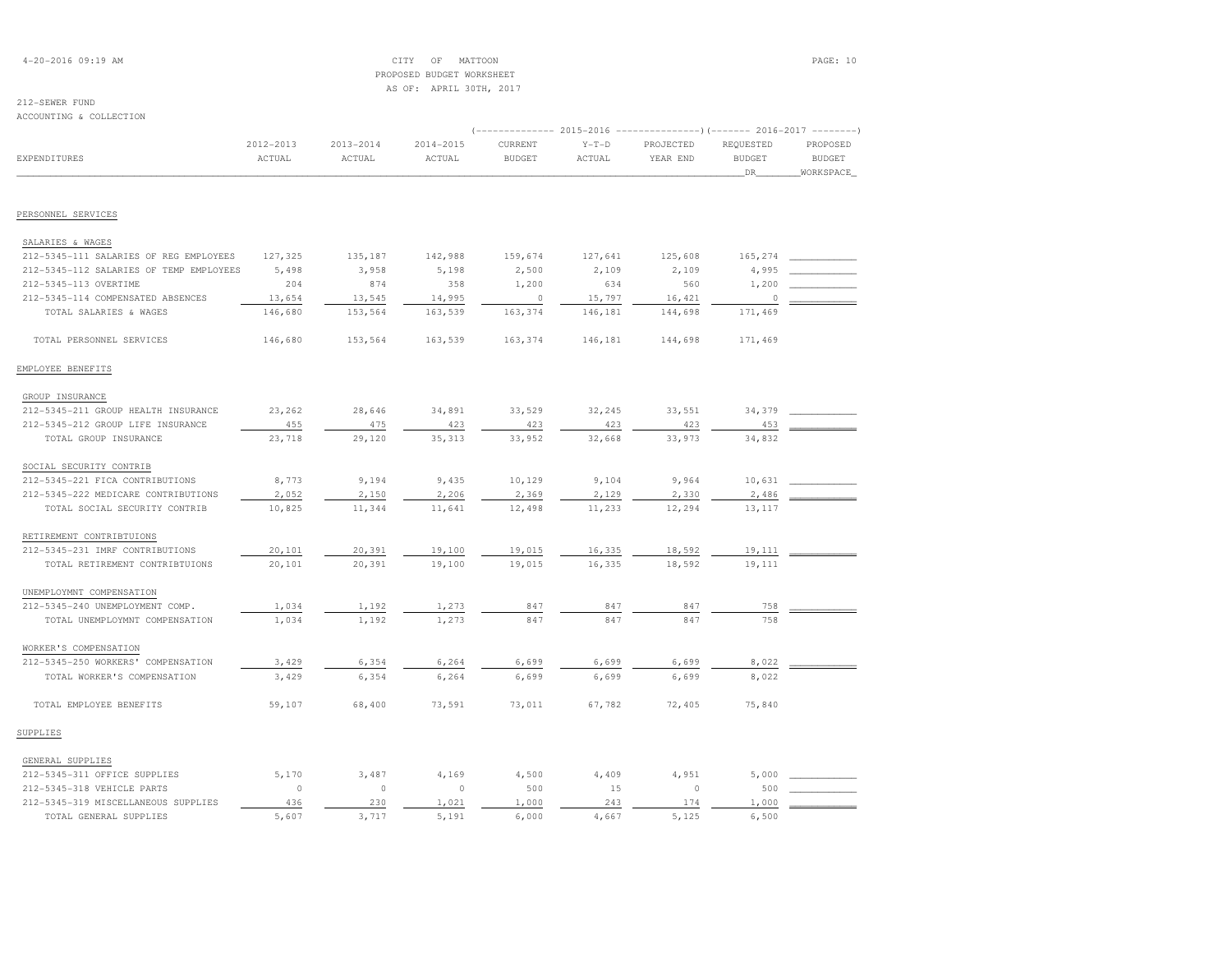4-20-2016 09:19 AM CITY OF MATTOON PAGE: 11 PROPOSED BUDGET WORKSHEETAS OF: APRIL 30TH, 2017

**BUDGET** 

(-------------- 2015-2016 ---------------)(------- 2016-2017 --------)

# 212-SEWER FUND

# ACCOUNTING & COLLECTION 2012-2013 2013-2014 2014-2015 CURRENT Y-T-D PROJECTED REQUESTED PROPOSEDEXPENDITURES ACTUAL ACTUAL ACTUAL BUDGET ACTUAL YEAR END BUDGET BUDGET \_\_\_\_\_\_\_\_\_\_\_\_\_\_\_\_\_\_\_\_\_\_\_\_\_\_\_\_\_\_\_\_\_\_\_\_\_\_\_\_\_\_\_\_\_\_\_\_\_\_\_\_\_\_\_\_\_\_\_\_\_\_\_\_\_\_\_\_\_\_\_\_\_\_\_\_\_\_\_\_\_\_\_\_\_\_\_\_\_\_\_\_\_\_\_\_\_\_\_\_\_\_\_\_\_\_\_\_\_\_\_\_\_\_\_\_\_\_\_\_\_\_\_\_\_\_\_\_\_\_DR\_\_\_\_\_\_\_\_WORKSPACE\_ENERGY

| 212-5345-326 FUEL                       | 44,698   | 47,301  | 34,369  | 40,000   | 26,577   | 29,453   | 40,000   |  |
|-----------------------------------------|----------|---------|---------|----------|----------|----------|----------|--|
| TOTAL ENERGY                            | 44,698   | 47,301  | 34,369  | 40,000   | 26,577   | 29,453   | 40,000   |  |
|                                         |          |         |         |          |          |          |          |  |
| WTR SYSTM MAINT SUPPLIES                |          |         |         |          |          |          |          |  |
| 212-5345-372 METER TILES RIMS & LIDS    | 300      | $\circ$ | 5,411   | 6,500    | 7,182    | 7,838    | 8,000    |  |
| 212-5345-373 WATER METERS               | $\circ$  | 709     | 2,353   | 4,000    | 1,057    | 1,184    | 4,000    |  |
| TOTAL WTR SYSTM MAINT SUPPLIES          | 300      | 709     | 7,764   | 10,500   | 8,239    | 9,023    | 12,000   |  |
| TOTAL SUPPLIES                          | 50,604   | 51,726  | 47,323  | 56,500   | 39,482   | 43,600   | 58,500   |  |
| PURCHASED PROP MAINT SRV                |          |         |         |          |          |          |          |  |
| REPAIR & MAINT SERVICES                 |          |         |         |          |          |          |          |  |
| 212-5345-431 REPAIR OF OFFICE EQUIPMENT | $\circ$  | $\circ$ | $\circ$ | $\circ$  | 125      | 188      | 200      |  |
| 212-5345-434 REPAIR OF VEHICLES         | 1,258    | 744     | 286     | 1,000    | 693      | 492      | 1,000    |  |
| 212-5345-439 OTHER REPAIR & MTCE SERVIC | 355      | 464     | 163     | 500      | 100      | 150      | 500      |  |
| TOTAL REPAIR & MAINT SERVICES           | 1,613    | 1,208   | 449     | 1,500    | 918      | 829      | 1,700    |  |
| TOTAL PURCHASED PROP MAINT SRV          | 1,613    | 1,208   | 449     | 1,500    | 918      | 829      | 1,700    |  |
| OTHER PURCHASED SERVICES                |          |         |         |          |          |          |          |  |
| PROFESSIONAL SERVICES                   |          |         |         |          |          |          |          |  |
| 212-5345-513 AUDITING SERVICES          | 22,440   | 19,800  | 19,800  | 20,400   | 20,400   | 20,400   | 21,000   |  |
| 212-5345-516 TECHNOLOGY SUPPORT SERVICE | 18,763   | 26,741  | 20,425  | 22,000   | 22,034   | 18,933   | 22,000   |  |
| 212-5345-519 OTHER PROFESSIONAL SERVICE | $\circ$  | $\circ$ | 190     | 200      | 1,104    | $\circ$  | 5,000    |  |
| TOTAL PROFESSIONAL SERVICES             | 41,203   | 46,541  | 40,414  | 42,600   | 43,538   | 39,333   | 48,000   |  |
| COMMUNICATION                           |          |         |         |          |          |          |          |  |
| 212-5345-531 POSTAGE                    | 12,490   | 19,820  | 17,088  | 17,000   | 16,776   | 16,779   | 15,000   |  |
| 212-5345-532 TELEPHONE                  | 1,465    | 1,825   | 1,638   | 2,000    | 1,577    | 1,581    | 1,700    |  |
| TOTAL COMMUNICATION                     | 13,955   | 21,644  | 18,726  | 19,000   | 18,353   | 18,360   | 16,700   |  |
| EMPLOYEE BUSINESS EXP                   |          |         |         |          |          |          |          |  |
| 212-5345-562 TRAVEL & TRAINING          | 0        | 0       | 200     |          | $\Omega$ |          | 0        |  |
| TOTAL EMPLOYEE BUSINESS EXP             | $\Omega$ | $\circ$ | 200     | $\Omega$ | $\Omega$ | $\Omega$ | $\Omega$ |  |
| OTHER PURCHASED SERVICES                |          |         |         |          |          |          |          |  |

TOTAL OTHER PURCHASED SERVICES 55,158 68,185 59,340 61,600 61,891 57,694 64,700

PROPERTY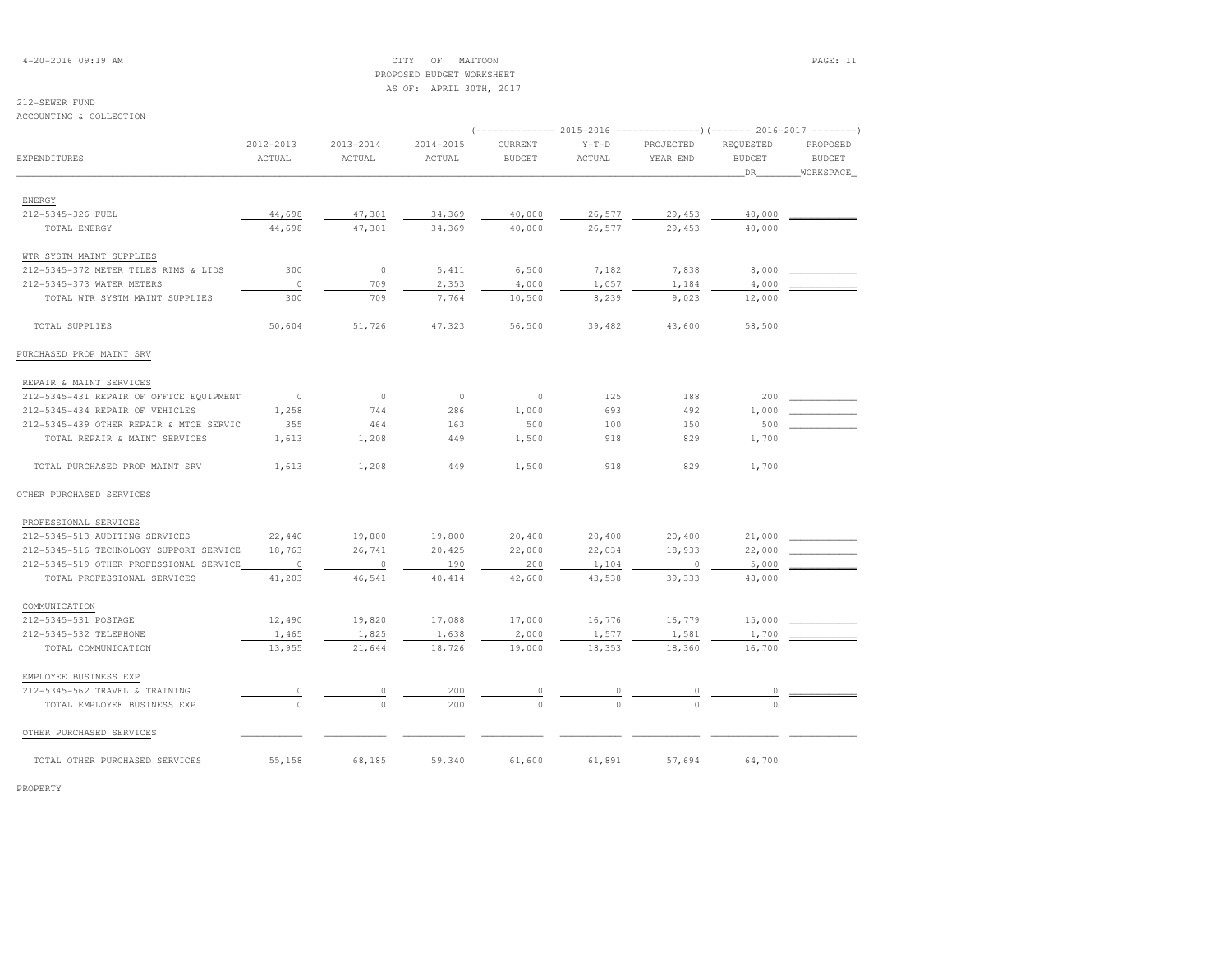4-20-2016 09:19 AM CITY OF MATTOON PAGE: 12 PROPOSED BUDGET WORKSHEETAS OF: APRIL 30TH, 2017

## 212-SEWER FUND

ACCOUNTING & COLLECTION

|                                         |                     |                         |                         |                          |                   | $(-$ -------------- 2015-2016 --------------------- 2016-2017 --------- |                                  |                                        |
|-----------------------------------------|---------------------|-------------------------|-------------------------|--------------------------|-------------------|-------------------------------------------------------------------------|----------------------------------|----------------------------------------|
| <b>EXPENDITURES</b>                     | 2012-2013<br>ACTUAL | $2013 - 2014$<br>ACTUAL | $2014 - 2015$<br>ACTUAL | CURRENT<br><b>BUDGET</b> | $Y-T-D$<br>ACTUAL | PROJECTED<br>YEAR END                                                   | REOUESTED<br><b>BUDGET</b><br>DR | PROPOSED<br><b>BUDGET</b><br>WORKSPACE |
| IMPROVEMENTS-NOT BLDNGS                 |                     |                         |                         |                          |                   |                                                                         |                                  |                                        |
| 212-5345-730 IMPROVEMENTS OTHER THAN BL | 0                   |                         |                         | 7,000                    |                   |                                                                         |                                  |                                        |
| TOTAL IMPROVEMENTS-NOT BLDNGS           |                     | $\Omega$                | $\cap$                  | 7,000                    | $\Omega$          | $\cap$                                                                  | 0                                |                                        |
| MACHINERY & EQUIPMENT                   |                     |                         |                         |                          |                   |                                                                         |                                  |                                        |
| 212-5345-743 MEF CONTRIBUTION           | 11,000              | 11,000                  | $\circ$                 |                          | $\circ$           |                                                                         | 0                                |                                        |
| TOTAL MACHINERY & EQUIPMENT             | 11,000              | 11,000                  | $\Omega$                | $\cap$                   | $\Omega$          | $\cap$                                                                  | $\Omega$                         |                                        |
| TOTAL PROPERTY                          | 11,000              | 11,000                  | $\circ$                 | 7,000                    | $\Omega$          | $\Omega$                                                                | $\circ$                          |                                        |
| OTHER OBJECTS                           |                     |                         |                         |                          |                   |                                                                         |                                  |                                        |
| FINANCIAL TRANS OBJECTS                 |                     |                         |                         |                          |                   |                                                                         |                                  |                                        |
| 212-5345-811 BANK SERVICE CHARGES       | 7,916               | 11,005                  | 14,477                  | 12,000                   | 15,004            | 14,503                                                                  | 15,000                           |                                        |
| 212-5345-814 PRINTING/COPY MACH LEASE/M | 1,261               | 1,161                   | 951                     | 2,000                    | 1,034             | 1,025                                                                   | 2,000                            |                                        |
| 212-5345-815 POSTAGE METER LEASE & MTCE | 1,077               | 1,161                   | 1,176                   | 2,000                    | 1,374             | 1,107                                                                   | 2,000                            |                                        |
| TOTAL FINANCIAL TRANS OBJECTS           | 10,255              | 13,328                  | 16,604                  | 16,000                   | 17,413            | 16,635                                                                  | 19,000                           |                                        |
| SPECIAL EVENT OBJECTS                   |                     |                         |                         |                          |                   |                                                                         |                                  |                                        |
| 212-5345-830 BAD DEBT EXPENSE           | 16,699              | 19,955                  | 26,277                  | 35,000                   | 17,765            | 25,697                                                                  | 35,000                           |                                        |
| TOTAL SPECIAL EVENT OBJECTS             | 16,699              | 19,955                  | 26,277                  | 35,000                   | 17,765            | 25,697                                                                  | 35,000                           |                                        |
| COMPUTER INFO SYS OBJECT                |                     |                         |                         |                          |                   |                                                                         |                                  |                                        |
| 212-5345-863 COMPUTERS                  | 2,543               | $\circ$                 | 7,575                   | 3,500                    | 1,580             | 1,575                                                                   | $\circ$                          |                                        |
| TOTAL COMPUTER INFO SYS OBJECT          | 2,543               | $\Omega$                | 7,575                   | 3,500                    | 1,580             | 1,575                                                                   | $\cap$                           |                                        |
| TOTAL OTHER OBJECTS                     | 29,497              | 33,282                  | 50,456                  | 54,500                   | 36,757            | 43,907                                                                  | 54,000                           |                                        |
| TOTAL ACCOUNTING & COLLECTION           | 353,660             | 387,366                 | 394,699                 | 417,485                  | 353,011           | 363,133                                                                 | 426,209                          |                                        |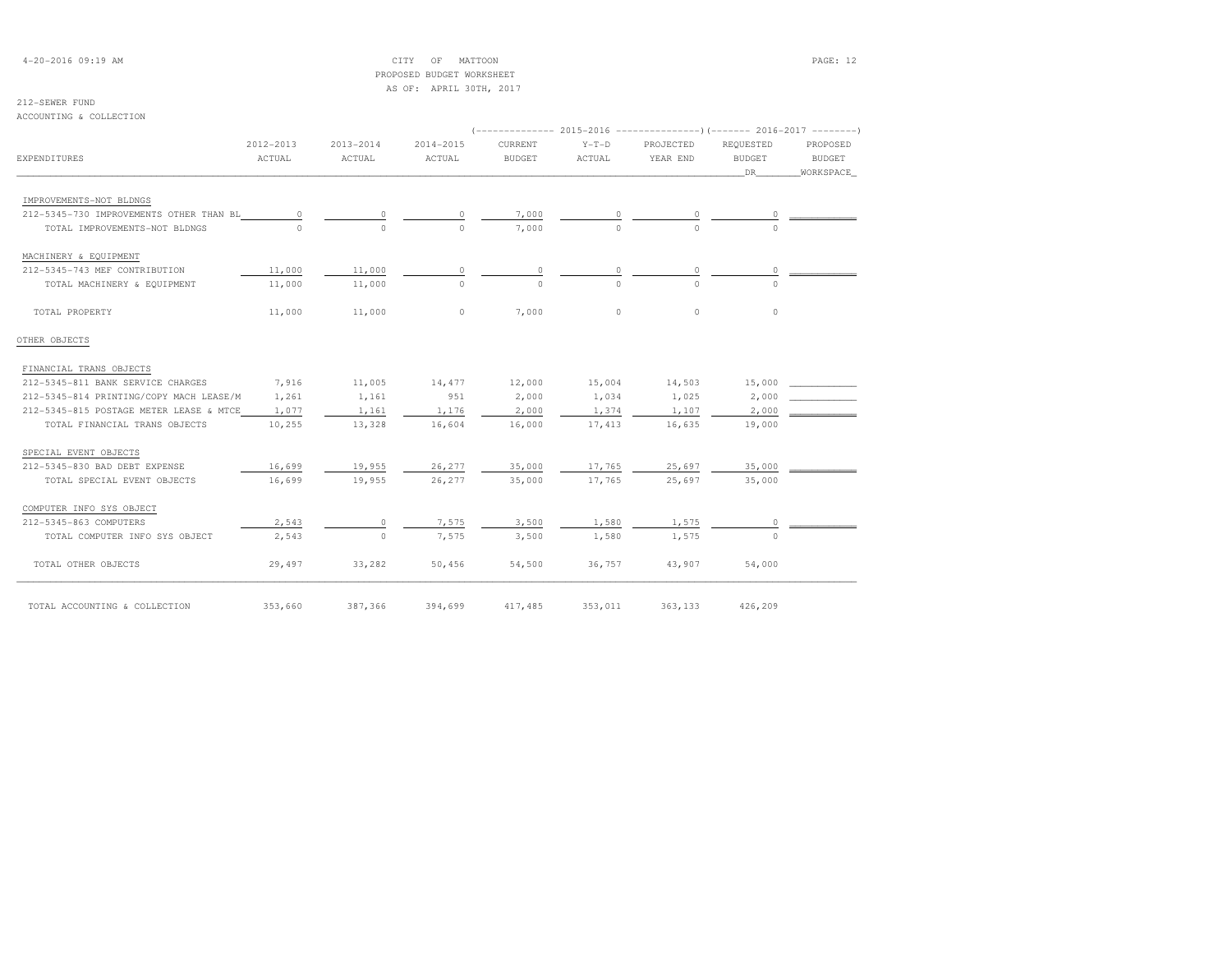## 4-20-2016 09:19 AM CITY OF MATTOON PAGE: 13 PROPOSED BUDGET WORKSHEETAS OF: APRIL 30TH, 2017

### 212-SEWER FUNDADMINISTRATIVE & GENERAL

|                                         |               |               |               |               |         | (-------------- 2015-2016 ---------------------- 2016-2017 ---------- |                     |                            |
|-----------------------------------------|---------------|---------------|---------------|---------------|---------|-----------------------------------------------------------------------|---------------------|----------------------------|
|                                         | $2012 - 2013$ | $2013 - 2014$ | $2014 - 2015$ | CURRENT       | $Y-T-D$ | PROJECTED                                                             | REQUESTED           | PROPOSED                   |
| <b>EXPENDITURES</b>                     | ACTUAL        | ACTUAL        | ACTUAL        | <b>BUDGET</b> | ACTUAL  | YEAR END                                                              | <b>BUDGET</b><br>DR | <b>BUDGET</b><br>WORKSPACE |
|                                         |               |               |               |               |         |                                                                       |                     |                            |
| PERSONNEL SERVICES                      |               |               |               |               |         |                                                                       |                     |                            |
| SALARIES & WAGES                        |               |               |               |               |         |                                                                       |                     |                            |
| 212-5346-111 SALARIES OF REG EMPLOYEES  | 135,508       | 142,239       | 129,045       | 148,806       | 90,135  | 127,861                                                               | 142,168             |                            |
| 212-5346-113 OVERTIME                   | $\circ$       | 93            | 269           | 200           | 581     | 655                                                                   | 250                 |                            |
| 212-5346-114 COMPENSATED ABSENCES       | 8,521         | 8,553         | 9,086         | $\circ$       | 17,709  | 18,551                                                                | $\Omega$            |                            |
| 212-5346-115 ENGINEERING SALARIES ALLOC | 27,623        | 20,470        | 24,886        | $\circ$       | 25,105  | 27,891                                                                | 0                   |                            |
| TOTAL SALARIES & WAGES                  | 171,652       | 171,355       | 163,285       | 149,006       | 133,530 | 174,958                                                               | 142,418             |                            |
| TOTAL PERSONNEL SERVICES                | 171,652       | 171,355       | 163,285       | 149,006       | 133,530 | 174,958                                                               | 142,418             |                            |
| EMPLOYEE BENEFITS                       |               |               |               |               |         |                                                                       |                     |                            |
| GROUP INSURANCE                         |               |               |               |               |         |                                                                       |                     |                            |
| 212-5346-211 GROUP HEALTH INSURANCE     | 16,872        | 19,642        | 25,507        | 27,060        | 22,525  | 22,553                                                                | 23,331              |                            |
| 212-5346-212 GROUP LIFE INSURANCE       | 373           | 373           | 312           | 312           | 312     | 312                                                                   | 303                 |                            |
| TOTAL GROUP INSURANCE                   | 17,245        | 20,014        | 25,820        | 27,372        | 22,837  | 22,865                                                                | 23,634              |                            |
| SOCIAL SECURITY CONTRIB                 |               |               |               |               |         |                                                                       |                     |                            |
| 212-5346-221 FICA CONTRIBUTIONS         | 8,652         | 8,364         | 8,068         | 9,238         | 8,438   | 8,448                                                                 | 8,830               |                            |
| 212-5346-222 MEDICARE CONTRIBUTIONS     | 2,024         | 1,956         | 1,887         | 2,161         | 1,973   | 1,975                                                                 | 2,065               |                            |
| TOTAL SOCIAL SECURITY CONTRIB           | 10,676        | 10,320        | 9,955         | 11,399        | 10,411  | 10,423                                                                | 10,895              |                            |
| RETIREMENT CONTRIBTUIONS                |               |               |               |               |         |                                                                       |                     |                            |
| 212-5346-231 IMRF CONTRIBUTIONS         | 20,667        | 19,038        | 16,860        | 17,612        | 15,417  | 15,487                                                                | 16,350              |                            |
| TOTAL RETIREMENT CONTRIBTUIONS          | 20,667        | 19,038        | 16,860        | 17,612        | 15, 417 | 15,487                                                                | 16,350              |                            |
| UNEMPLOYMNT COMPENSATION                |               |               |               |               |         |                                                                       |                     |                            |
| 212-5346-240 UNEMPLOYMENT COMP.         | 771           | 868           | 839           | 590           | 590     | 587                                                                   | 452                 |                            |
| TOTAL UNEMPLOYMNT COMPENSATION          | 771           | 868           | 839           | 590           | 590     | 587                                                                   | 452                 |                            |
| WORKER'S COMPENSATION                   |               |               |               |               |         |                                                                       |                     |                            |
| 212-5346-250 WORKERS' COMPENSATION      | 3,834         | 5,743         | 6,257         | 4,360         | 4,360   | 4,340                                                                 | 4,108               |                            |
| TOTAL WORKER'S COMPENSATION             | 3,834         | 5,743         | 6,257         | 4,360         | 4,360   | 4,340                                                                 | 4,108               |                            |
| TOTAL EMPLOYEE BENEFITS                 | 53,193        | 55,983        | 59,730        | 61,333        | 53,616  | 53,702                                                                | 55,439              |                            |
| SUPPLIES                                |               |               |               |               |         |                                                                       |                     |                            |
| GENERAL SUPPLIES                        |               |               |               |               |         |                                                                       |                     |                            |
| 212-5346-311 OFFICE SUPPLIES            | 740           | 655           | 1,190         | 900           | 684     | 687                                                                   | 900                 |                            |
| 212-5346-316 TOOLS & EQUIPMENT          | 124           | $\circ$       | $\circ$       | 300           | 146     | 146                                                                   | 300                 |                            |
| 212-5346-319 MISCELLANEOUS SUPPLIES     | 858           | 306           | 195           | 600           | 314     | 84                                                                    | 600                 |                            |
| TOTAL GENERAL SUPPLIES                  | 1,723         | 961           | 1,385         | 1,800         | 1,144   | 917                                                                   | 1,800               |                            |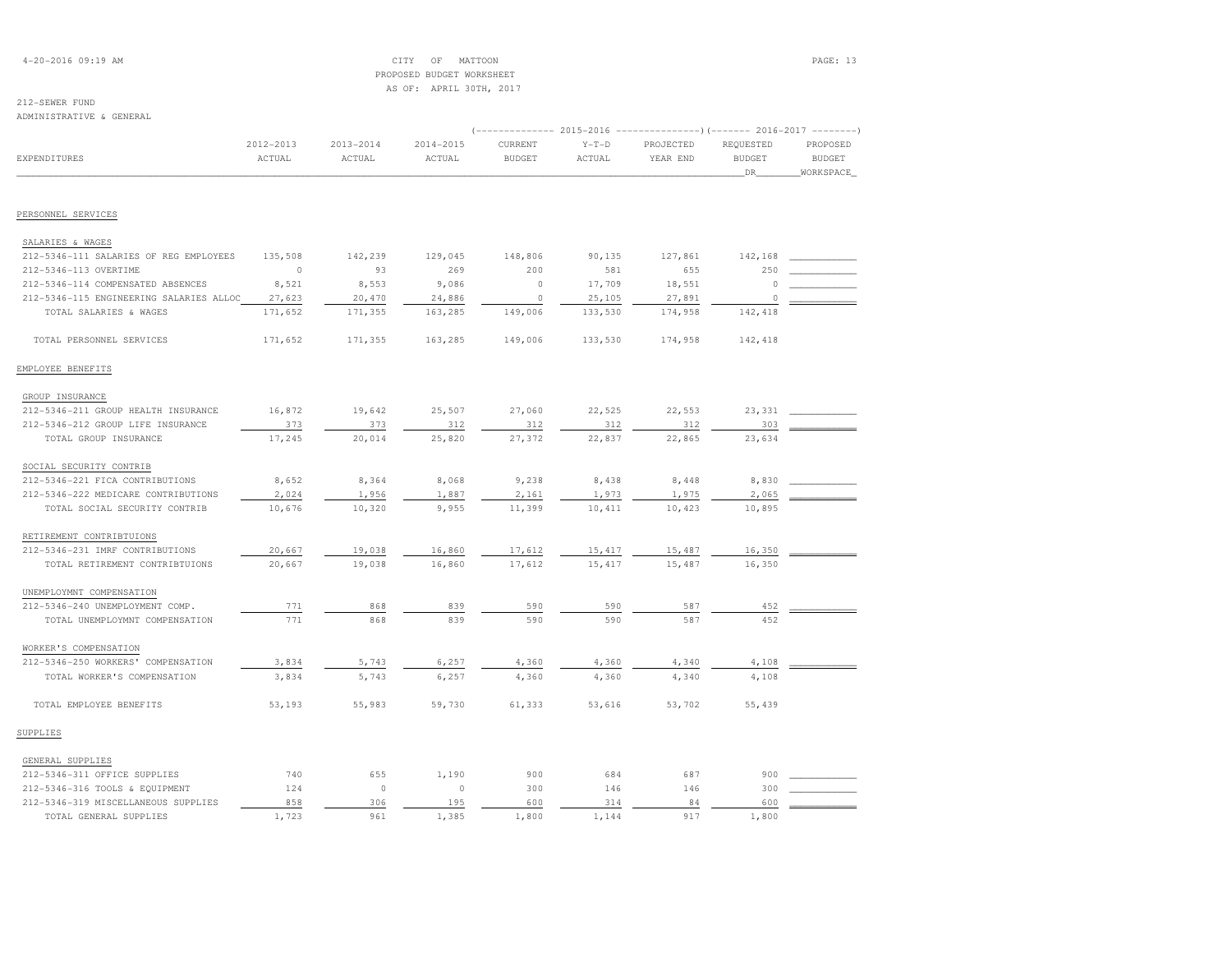## 4-20-2016 09:19 AM CITY OF MATTOON PAGE: 14 PROPOSED BUDGET WORKSHEETAS OF: APRIL 30TH, 2017

# 212-SEWER FUND

ADM

| ADMINISTRATIVE & GENERAL                |                     |                         |                         |                                                                                                   |                   |                       |                                  |                                        |
|-----------------------------------------|---------------------|-------------------------|-------------------------|---------------------------------------------------------------------------------------------------|-------------------|-----------------------|----------------------------------|----------------------------------------|
| <b>EXPENDITURES</b>                     | 2012-2013<br>ACTUAL | $2013 - 2014$<br>ACTUAL | $2014 - 2015$<br>ACTUAL | (------------- 2015-2016 ---------------) (------- 2016-2017 --------<br>CURRENT<br><b>BUDGET</b> | $Y-T-D$<br>ACTUAL | PROJECTED<br>YEAR END | REQUESTED<br><b>BUDGET</b><br>DR | PROPOSED<br><b>BUDGET</b><br>WORKSPACE |
| ENERGY                                  |                     |                         |                         |                                                                                                   |                   |                       |                                  |                                        |
| BOOKS & PERIODICALS                     |                     |                         |                         |                                                                                                   |                   |                       |                                  |                                        |
| 212-5346-340 BOOKS & PERIODICALS        | 47                  | 0                       | $\circ$                 | 100                                                                                               | 285               | 206                   | 100                              |                                        |
| TOTAL BOOKS & PERIODICALS               | 47                  | $\circ$                 | $\Omega$                | 100                                                                                               | 285               | 206                   | 100                              |                                        |
| TOTAL SUPPLIES                          | 1,770               | 961                     | 1,385                   | 1,900                                                                                             | 1,429             | 1,123                 | 1,900                            |                                        |
| PURCHASED PROP MAINT SRV                |                     |                         |                         |                                                                                                   |                   |                       |                                  |                                        |
| REPAIR & MAINT SERVICES                 |                     |                         |                         |                                                                                                   |                   |                       |                                  |                                        |
| OTHER PURCHASED SERVICES                |                     |                         |                         |                                                                                                   |                   |                       |                                  |                                        |
| PROFESSIONAL SERVICES                   |                     |                         |                         |                                                                                                   |                   |                       |                                  |                                        |
| 212-5346-511 PLANNING & DESIGN SERVICES | 7,307               | 9,547                   | $\circ$                 | 10,000                                                                                            | 8,309             | 8,226                 | 10,000                           |                                        |
| TOTAL PROFESSIONAL SERVICES             | 7,307               | 9,547                   | $\circ$                 | 10,000                                                                                            | 8,309             | 8,226                 | 10,000                           |                                        |
| INSURANCE                               |                     |                         |                         |                                                                                                   |                   |                       |                                  |                                        |
| 212-5346-523 PROPERTY & CASUALTY INSURA | 62,865              | 79,560                  | 70,427                  | 78,000                                                                                            | 81,564            | 76,641                | 78,000                           |                                        |
| TOTAL INSURANCE                         | 62,865              | 79,560                  | 70,427                  | 78,000                                                                                            | 81,564            | 76,641                | 78,000                           |                                        |
| COMMUNICATION                           |                     |                         |                         |                                                                                                   |                   |                       |                                  |                                        |
| 212-5346-532 TELEPHONE                  | $\circ$             | $\circ$                 | $\circ$                 | $\circ$                                                                                           | $\circ$           | $\circ$               | 800                              |                                        |
| 212-5346-533 CELLULAR PHONE             | 1,145               | 843                     | 852                     | 800                                                                                               | 786               | 820                   | $\Omega$                         |                                        |
| TOTAL COMMUNICATION                     | 1,145               | 843                     | 852                     | 800                                                                                               | 786               | 820                   | 800                              |                                        |
| ADVERTISING                             |                     |                         |                         |                                                                                                   |                   |                       |                                  |                                        |
| 212-5346-540 ADVERTISING                | 134                 | 51                      | 132                     | 100                                                                                               | 216               | 216                   | 200                              |                                        |
| TOTAL ADVERTISING                       | 134                 | 51                      | 132                     | 100                                                                                               | 216               | 216                   | 200                              |                                        |
| EMPLOYEE BUSINESS EXP                   |                     |                         |                         |                                                                                                   |                   |                       |                                  |                                        |
| 212-5346-562 TRAVEL & TRAINING          | 0                   | 0                       | $\circ$                 | 200                                                                                               | 0                 | $\mathbb O$           | 100                              |                                        |
| TOTAL EMPLOYEE BUSINESS EXP             | $\circ$             | $\circ$                 | $\circ$                 | 200                                                                                               | $\circ$           | $\circ$               | 100                              |                                        |
| OTHER PURCHASED SERVICES                |                     |                         |                         |                                                                                                   |                   |                       |                                  |                                        |
| 212-5346-579 MISC OTHER PURCHASED SERVI | 969                 | 2,938                   | 1,668                   | 3,000                                                                                             | 1,527             | 1,988                 | 2,500                            |                                        |
| TOTAL OTHER PURCHASED SERVICES          | 969                 | 2,938                   | 1,668                   | 3,000                                                                                             | 1,527             | 1,988                 | 2,500                            |                                        |
| TOTAL OTHER PURCHASED SERVICES          | 72, 421             | 92,939                  | 73,078                  | 92,100                                                                                            | 92,403            | 87,891                | 91,600                           |                                        |
| OTHER OBJECTS                           |                     |                         |                         |                                                                                                   |                   |                       |                                  |                                        |
| FINANCIAL TRANS OBJECTS                 |                     |                         |                         |                                                                                                   |                   |                       |                                  |                                        |
| 212-5346-814 PRINT/COPY MACH LEASE & MA | 0                   | 0                       | 180                     | 0                                                                                                 | 494               | 555                   | 600                              |                                        |
| TOTAL FINANCIAL TRANS OBJECTS           | $\cap$              | $\circ$                 | 180                     | $\circ$                                                                                           | 494               | 555                   | 600                              |                                        |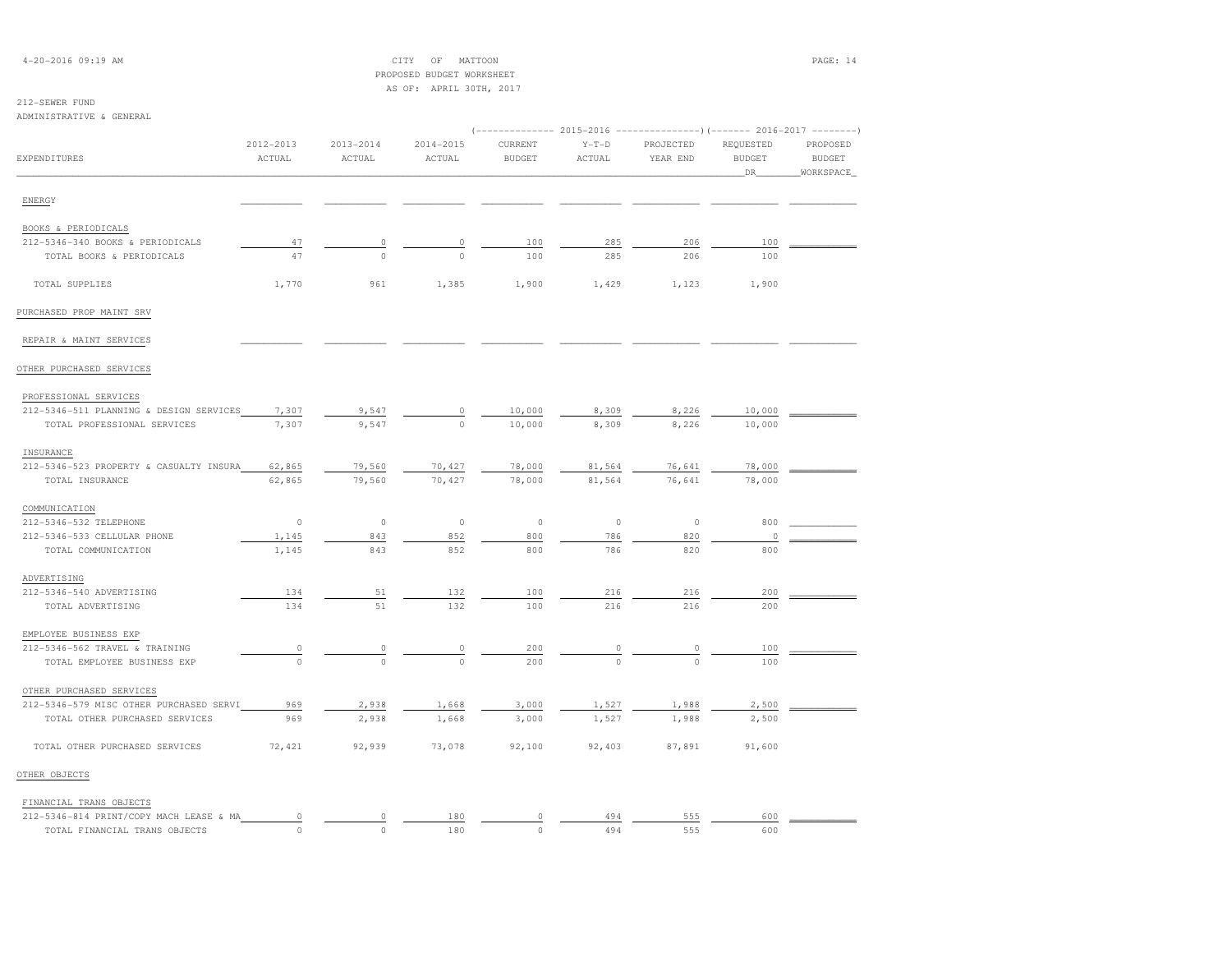## 4-20-2016 09:19 AM CITY OF MATTOON PAGE: 15 PROPOSED BUDGET WORKSHEETAS OF: APRIL 30TH, 2017

### 212-SEWER FUNDADMINISTRATIVE & GENERAL

|                                |           |           |           | (-------------- 2015-2016 ----------------) (------- 2016-2017 ---------) |         |           |               |               |
|--------------------------------|-----------|-----------|-----------|---------------------------------------------------------------------------|---------|-----------|---------------|---------------|
|                                | 2012-2013 | 2013-2014 | 2014-2015 | CURRENT                                                                   | $Y-T-D$ | PROJECTED | REQUESTED     | PROPOSED      |
| <b>EXPENDITURES</b>            | ACTUAL    | ACTUAL    | ACTUAL    | <b>BUDGET</b>                                                             | ACTUAL  | YEAR END  | <b>BUDGET</b> | <b>BUDGET</b> |
|                                |           |           |           |                                                                           |         |           | DR            | WORKSPACE     |
| FINANCIAL TRANS OBJECTS        |           |           |           |                                                                           |         |           |               |               |
| COMPUTER INFO SYS OBJECT       |           |           |           |                                                                           |         |           |               |               |
| COMPUTER INFO SYS OBJECT       |           |           |           |                                                                           |         |           |               |               |
| 212-5346-863 COMPUTERS         | 1,873     | $\Omega$  | 1,687     | 1,700                                                                     | 345     | 345       | 1,700         |               |
| TOTAL COMPUTER INFO SYS OBJECT | 1,873     | $\Omega$  | 1,687     | 1,700                                                                     | 345     | 345       | 1,700         |               |
| TOTAL OTHER OBJECTS            | 1,873     | $\circ$   | 1,867     | 1,700                                                                     | 839     | 900       | 2,300         |               |
| TOTAL ADMINISTRATIVE & GENERAL | 300,909   | 321,238   | 299,346   | 306,039                                                                   | 281,817 | 318,574   | 293,657       |               |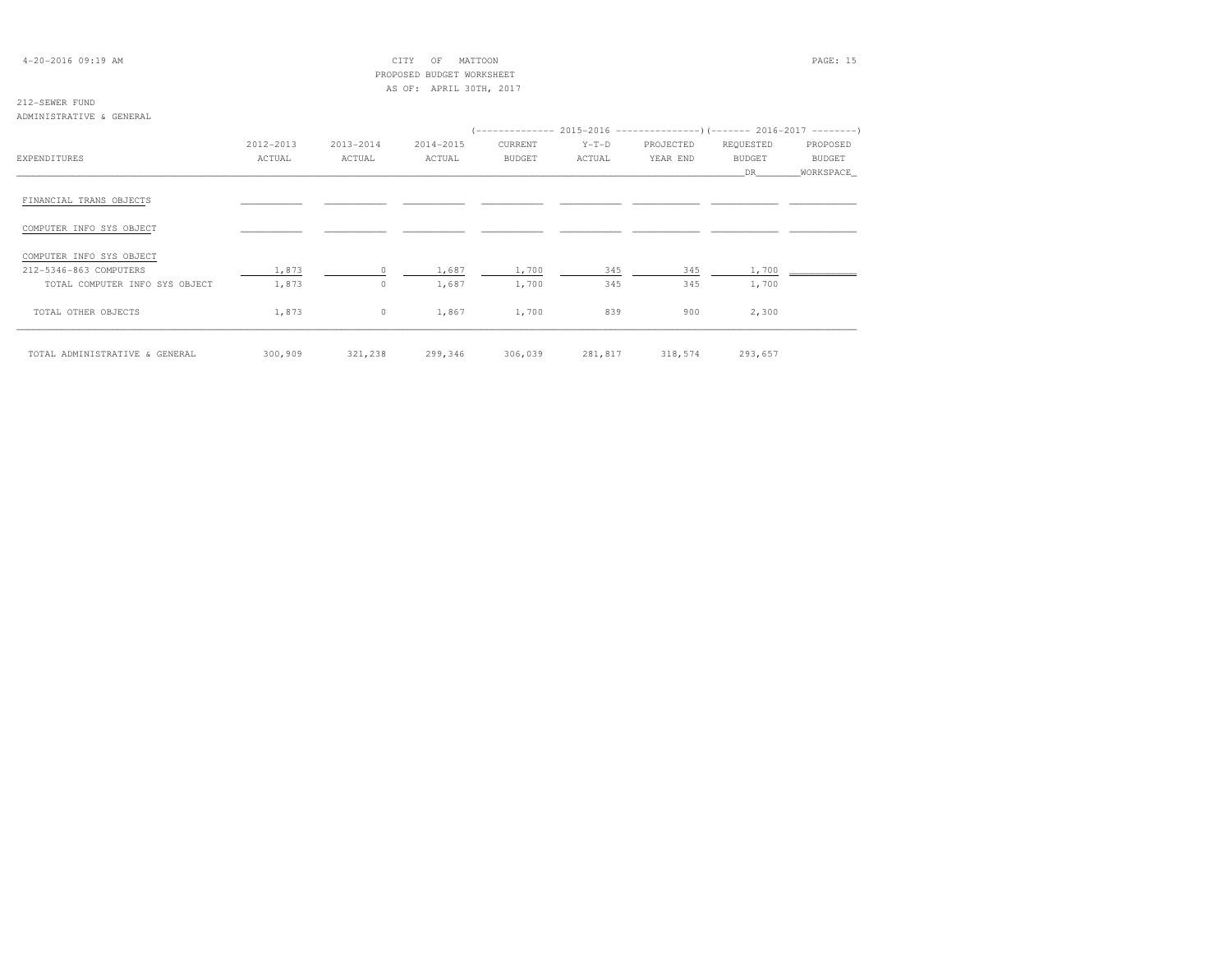| $4 - 20 - 2016$ 09:19 AM |  |
|--------------------------|--|
|--------------------------|--|

## $\text{CITY}$  OF MATTOON  $\blacksquare$  PROPOSED BUDGET WORKSHEETAS OF: APRIL 30TH, 2017

# 212-SEWER FUND

| DEPRECIATION                  |           |           |           |                                                                               |            |           |           |               |
|-------------------------------|-----------|-----------|-----------|-------------------------------------------------------------------------------|------------|-----------|-----------|---------------|
|                               |           |           |           | (-------------- 2015-2016 -------------------- ) (------- 2016-2017 --------- |            |           |           |               |
|                               | 2012-2013 | 2013-2014 | 2014-2015 | CURRENT                                                                       | $Y-T-D$    | PROJECTED | REQUESTED | PROPOSED      |
| EXPENDITURES                  | ACTUAL    | ACTUAL    | ACTUAL    | BUDGET                                                                        | ACTUAL     | YEAR END  | BUDGET    | <b>BUDGET</b> |
|                               |           |           |           |                                                                               |            |           | DR.       | WORKSPACE     |
|                               |           |           |           |                                                                               |            |           |           |               |
|                               |           |           |           |                                                                               |            |           |           |               |
| OTHER OBJECTS                 |           |           |           |                                                                               |            |           |           |               |
|                               |           |           |           |                                                                               |            |           |           |               |
| FINANCIAL TRANS OBJECTS       |           |           |           |                                                                               |            |           |           |               |
| 212-5347-829 DEPRECIATION     | 1,057,654 | 1,046,258 | 970,030   | 1,047,000                                                                     | $^{\circ}$ | 1,047,000 | 970,000   |               |
| TOTAL FINANCIAL TRANS OBJECTS | 1,057,654 | 1,046,258 | 970,030   | 1,047,000                                                                     | $\circ$    | 1,047,000 | 970,000   |               |
|                               |           |           |           |                                                                               |            |           |           |               |

| TOTAL DEPRECIATION | 1,057,654 | 1,046,258 | 970,030 | 1,047,000 | 1,047,000 | 970,000 |
|--------------------|-----------|-----------|---------|-----------|-----------|---------|

TOTAL OTHER OBJECTS 1,057,654 1,046,258 970,030 1,047,000 0 1,047,000 970,000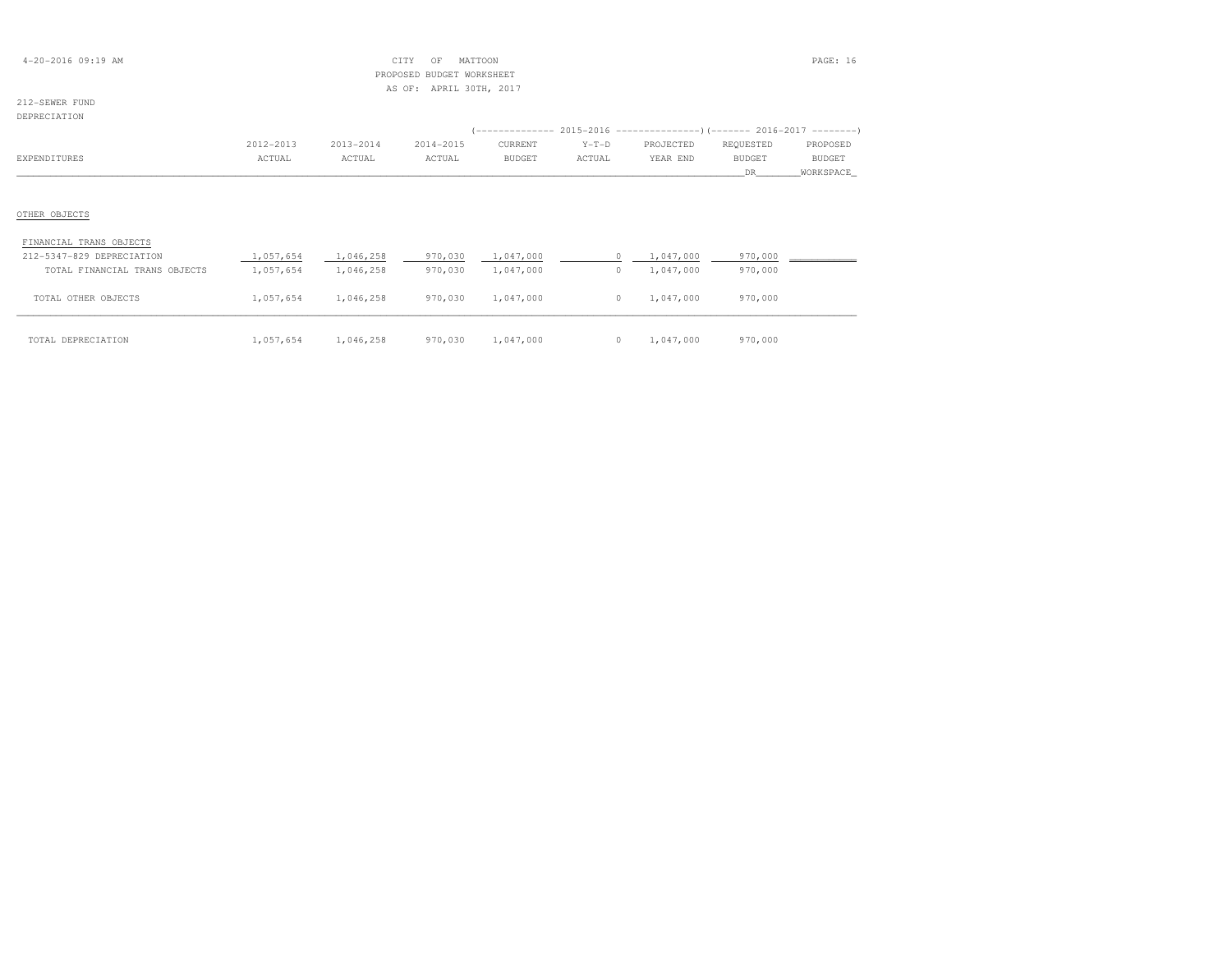| $4 - 20 - 2016$ 09:19 AM |           |           | PAGE: 17  |               |         |           |               |               |
|--------------------------|-----------|-----------|-----------|---------------|---------|-----------|---------------|---------------|
| 212-SEWER FUND           |           |           |           |               |         |           |               |               |
| DEBT SERVICE             |           |           |           |               |         |           |               |               |
|                          |           |           |           |               |         |           |               |               |
|                          | 2012-2013 | 2013-2014 | 2014-2015 | CURRENT       | $Y-T-D$ | PROJECTED | REQUESTED     | PROPOSED      |
| EXPENDITURES             | ACTUAL    | ACTUAL    | ACTUAL    | <b>BUDGET</b> | ACTUAL  | YEAR END  | <b>BUDGET</b> | <b>BUDGET</b> |
|                          |           |           |           |               |         |           | DR.           | _WORKSPACE_   |
|                          |           |           |           |               |         |           |               |               |
| PROPERTY                 |           |           |           |               |         |           |               |               |
| BUILDINGS                |           |           |           |               |         |           |               |               |
| IMPROVEMENTS-NOT BLDNGS  |           |           |           |               |         |           |               |               |
| MACHINERY & EQUIPMENT    |           |           |           |               |         |           |               |               |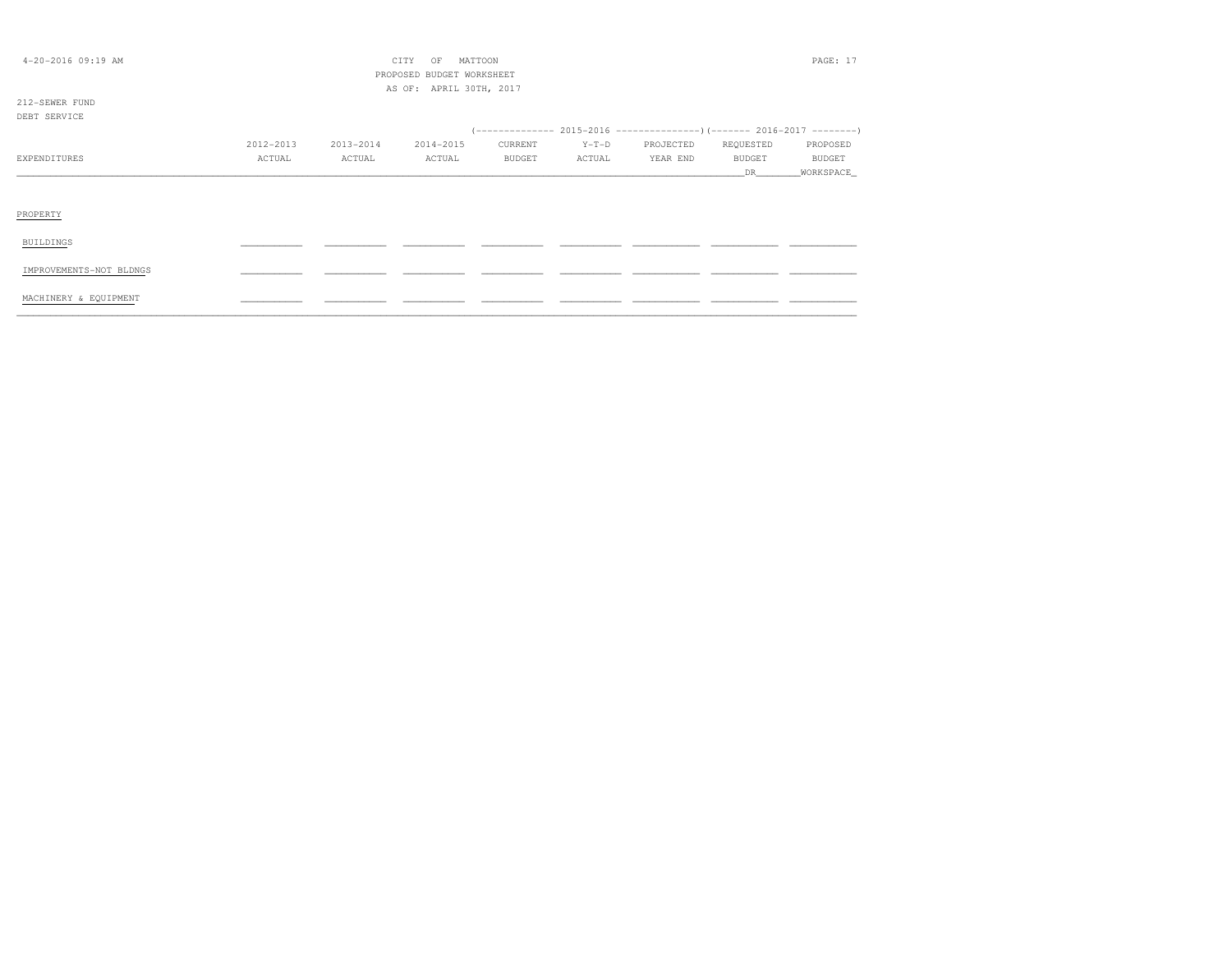| $4 - 20 - 2016$ 09:19 AM |  |  |
|--------------------------|--|--|
|--------------------------|--|--|

## $CITY$  OF MATTOON PAGE: 18 PROPOSED BUDGET WORKSHEETAS OF: APRIL 30TH, 2017

# 212-SEWER FUND

#### RETIREE HEALTH INSRUANCE

|                                       | 2012-2013 | 2013-2014 | 2014-2015 | CURRENT       | $Y-T-D$ | PROJECTED | REQUESTED     | PROPOSED      |
|---------------------------------------|-----------|-----------|-----------|---------------|---------|-----------|---------------|---------------|
| EXPENDITURES                          | ACTUAL    | ACTUAL    | ACTUAL    | <b>BUDGET</b> | ACTUAL  | YEAR END  | <b>BUDGET</b> | <b>BUDGET</b> |
|                                       |           |           |           |               |         |           | DR.           | WORKSPACE_    |
| EMPLOYEE BENEFITS                     |           |           |           |               |         |           |               |               |
| GROUP INSURANCE                       |           |           |           |               |         |           |               |               |
| 212-5710-211 RETIREE HEALTH INSURANCE | 285,001   | 305,246   | 314,797   | 170,655       | 106,332 | 170,655   | 219,465       |               |
| TOTAL GROUP INSURANCE                 | 285,001   | 305,246   | 314,797   | 170,655       | 106,332 | 170,655   | 219,465       |               |
| TOTAL EMPLOYEE BENEFITS               | 285,001   | 305,246   | 314,797   | 170,655       | 106,332 | 170,655   | 219,465       |               |
| TOTAL RETIREE HEALTH INSRUANCE        | 285,001   | 305,246   | 314,797   | 170,655       | 106,332 | 170,655   | 219,465       |               |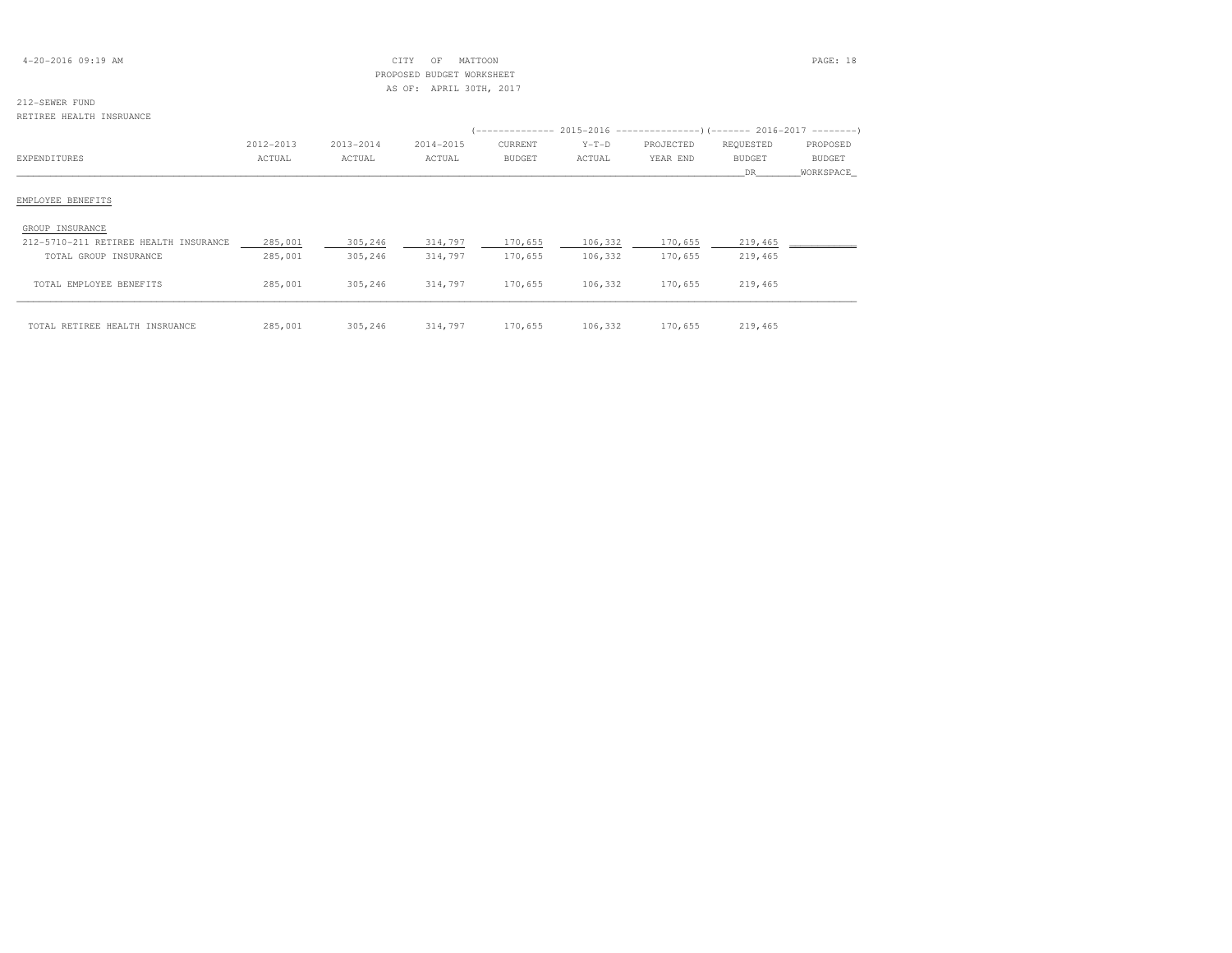| $4 - 20 - 2016$ 09:19 AM       |           |           | CITY<br>MATTOON<br>OF<br>PROPOSED BUDGET WORKSHEET |               |         |                                                                         |           | PAGE: 19  |
|--------------------------------|-----------|-----------|----------------------------------------------------|---------------|---------|-------------------------------------------------------------------------|-----------|-----------|
|                                |           |           | AS OF: APRIL 30TH, 2017                            |               |         |                                                                         |           |           |
| 212-SEWER FUND<br>DEBT SERVICE |           |           |                                                    |               |         |                                                                         |           |           |
|                                |           |           |                                                    |               |         | (-------------- 2015-2016 ---------------) (------- 2016-2017 --------) |           |           |
|                                | 2012-2013 | 2013-2014 | 2014-2015                                          | CURRENT       | $Y-T-D$ | PROJECTED                                                               | REQUESTED | PROPOSED  |
| EXPENDITURES                   | ACTUAL    | ACTUAL    | ACTUAL                                             | <b>BUDGET</b> | ACTUAL  | YEAR END                                                                | BUDGET    | BUDGET    |
|                                |           |           |                                                    |               |         |                                                                         | DR.       | WORKSPACE |
|                                |           |           |                                                    |               |         |                                                                         |           |           |
| OTHER OBJECTS                  |           |           |                                                    |               |         |                                                                         |           |           |
| FINANCIAL TRANS OBJECTS        |           |           |                                                    |               |         |                                                                         |           |           |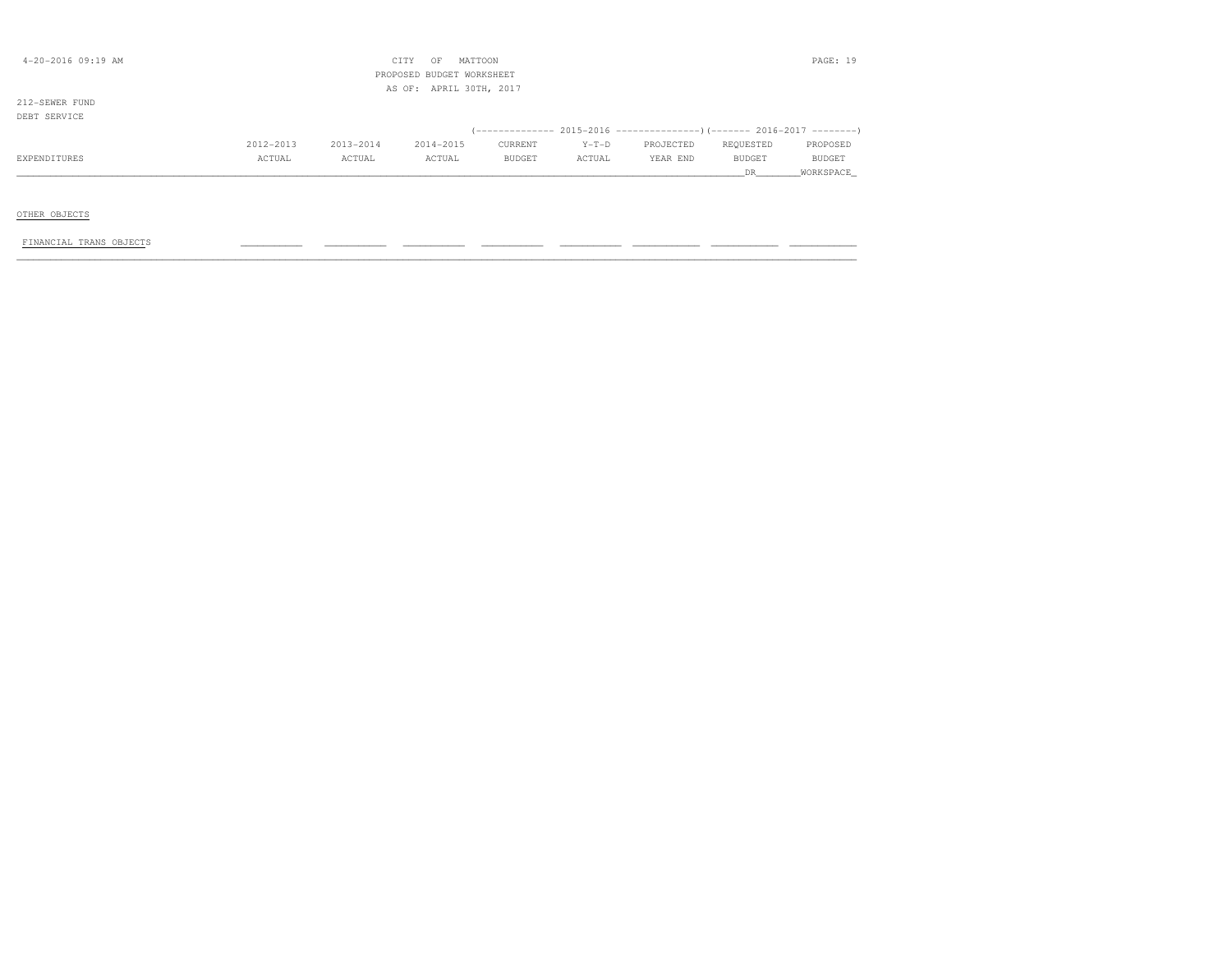| 4-20-2016 09:19 AM                |           |           | MATTOON<br>CITY<br>OF     |               |          |           |               | PAGE: 20  |
|-----------------------------------|-----------|-----------|---------------------------|---------------|----------|-----------|---------------|-----------|
|                                   |           |           | PROPOSED BUDGET WORKSHEET |               |          |           |               |           |
|                                   |           |           | AS OF: APRIL 30TH, 2017   |               |          |           |               |           |
| 212-SEWER FUND                    |           |           |                           |               |          |           |               |           |
| DEBT SERVICE                      |           |           |                           |               |          |           |               |           |
|                                   |           |           |                           |               |          |           |               |           |
|                                   | 2012-2013 | 2013-2014 | 2014-2015                 | CURRENT       | $Y-T-D$  | PROJECTED | REQUESTED     | PROPOSED  |
| EXPENDITURES                      | ACTUAL    | ACTUAL    | ACTUAL                    | <b>BUDGET</b> | ACTUAL   | YEAR END  | <b>BUDGET</b> | BUDGET    |
|                                   |           |           |                           |               |          |           | DR.           | WORKSPACE |
|                                   |           |           |                           |               |          |           |               |           |
| OTHER OBJECTS                     |           |           |                           |               |          |           |               |           |
|                                   |           |           |                           |               |          |           |               |           |
| FINANCIAL TRANS OBJECTS           |           |           |                           |               |          |           |               |           |
| 212-5717-817 ERI PENSION PAYMENTS | 30,228    | 90,911    | $\circ$                   | 0             | $\Omega$ | $\Omega$  | $\Omega$      |           |
| TOTAL FINANCIAL TRANS OBJECTS     | 30,228    | 90,911    | $\circ$                   | $\Omega$      | $\Omega$ | $\Omega$  | $\Omega$      |           |
|                                   |           |           |                           |               |          |           |               |           |
| TOTAL OTHER OBJECTS               | 30,228    | 90,911    | $\circ$                   | $\circ$       | $\circ$  | $\circ$   | $\circ$       |           |
|                                   |           |           |                           |               |          |           |               |           |
|                                   |           |           |                           |               |          |           |               |           |
| TOTAL DEBT SERVICE                | 30,228    | 90,911    | $\circ$                   | $\circ$       | $\circ$  | $\circ$   | 0             |           |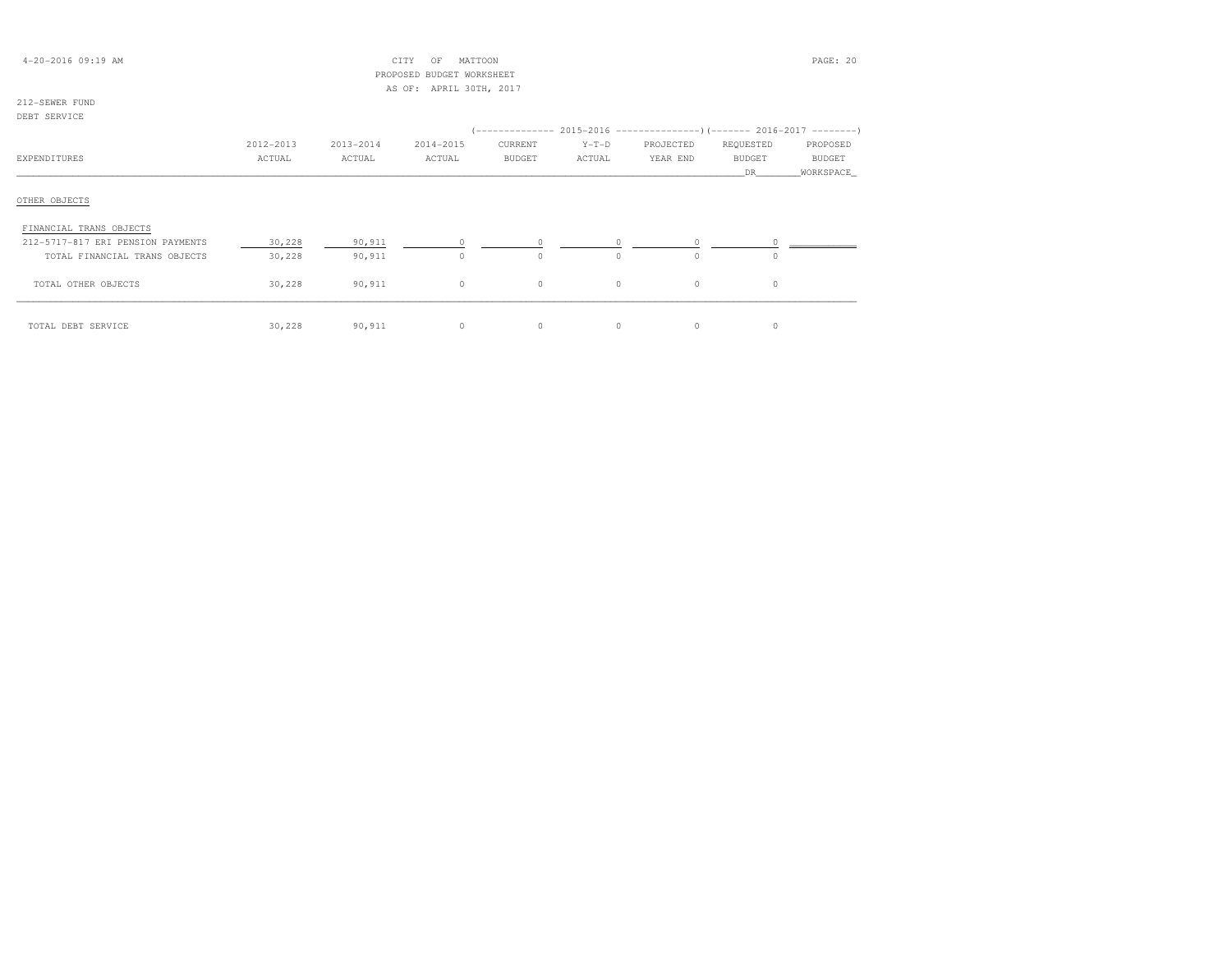| $4 - 20 - 2016$ 09:19 AM |  |  |
|--------------------------|--|--|
|--------------------------|--|--|

## $\text{CITY}$  of MATTOON  $\text{PAGE: } 21$  PROPOSED BUDGET WORKSHEETAS OF: APRIL 30TH, 2017

# 212-SEWER FUND

#### 09-10 ERI DEBT PAYMENT

|                                       |           |           |           | (-------------- 2015-2016 ----------------) (------- 2016-2017 ---------) |         |           |               |               |
|---------------------------------------|-----------|-----------|-----------|---------------------------------------------------------------------------|---------|-----------|---------------|---------------|
|                                       | 2012-2013 | 2013-2014 | 2014-2015 | CURRENT                                                                   | $Y-T-D$ | PROJECTED | REQUESTED     | PROPOSED      |
| EXPENDITURES                          | ACTUAL    | ACTUAL    | ACTUAL    | <b>BUDGET</b>                                                             | ACTUAL  | YEAR END  | <b>BUDGET</b> | <b>BUDGET</b> |
|                                       |           |           |           |                                                                           |         |           | DR            | WORKSPACE     |
|                                       |           |           |           |                                                                           |         |           |               |               |
| OTHER OBJECTS                         |           |           |           |                                                                           |         |           |               |               |
| FINANCIAL TRANS OBJECTS               |           |           |           |                                                                           |         |           |               |               |
| 212-5718-817 09 - 10 ERI DEBT PAYMENT | 59,688    | $\Omega$  |           | 59,688                                                                    | 59,686  | 59,686    | 59,688        |               |
| TOTAL FINANCIAL TRANS OBJECTS         | 59,688    | $\circ$   | $\circ$   | 59,688                                                                    | 59,686  | 59,686    | 59,688        |               |
| TOTAL OTHER OBJECTS                   | 59,688    | $\circ$   | $\circ$   | 59,688                                                                    | 59,686  | 59,686    | 59,688        |               |
| TOTAL 09-10 ERI DEBT PAYMENT          | 59,688    | 0         | $\circ$   | 59,688                                                                    | 59,686  | 59,686    | 59,688        |               |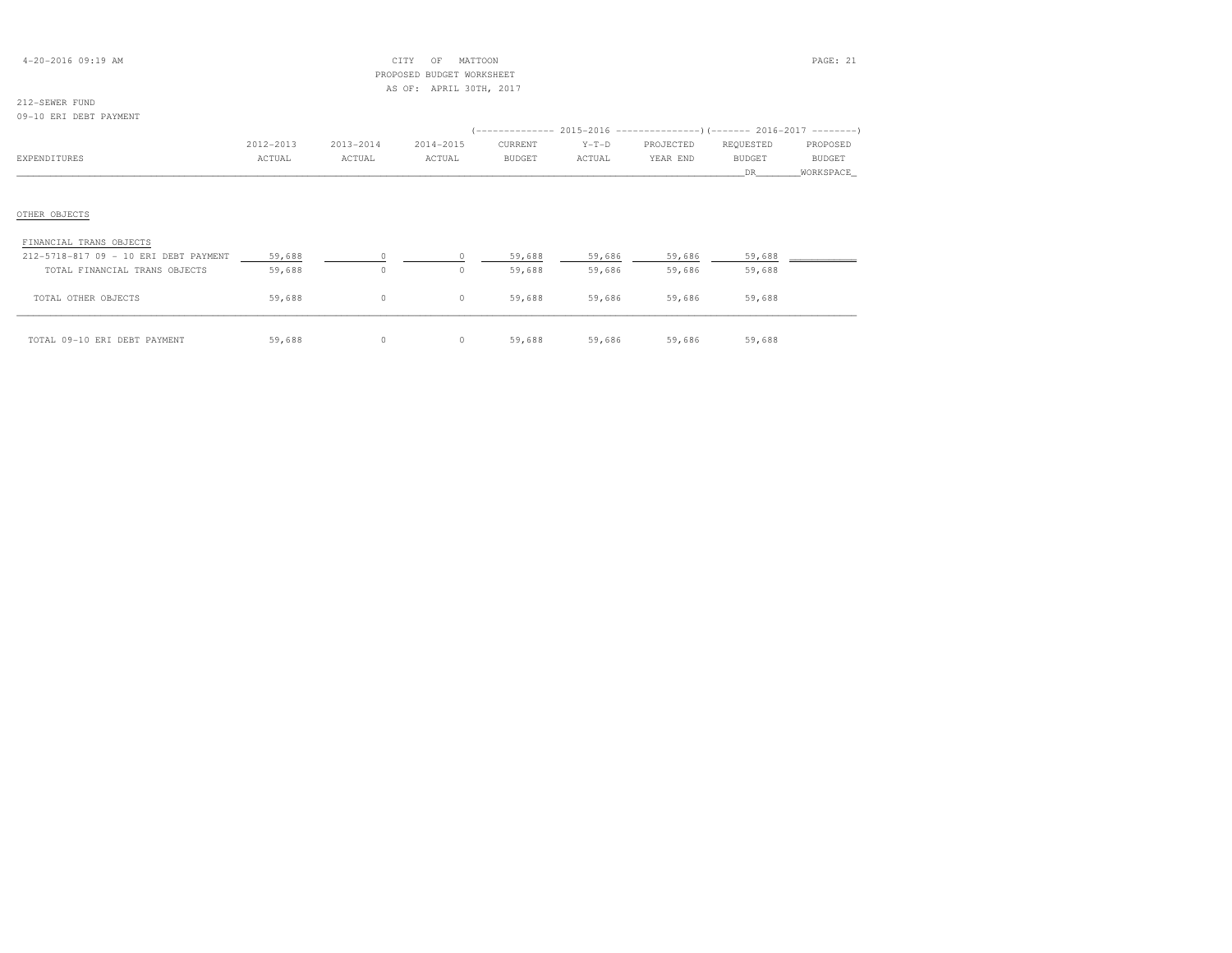| $4 - 20 - 2016$ 09:19 AM |  |  |
|--------------------------|--|--|
|--------------------------|--|--|

## $\text{CITY}$  OF MATTOON PAGE: 22 PROPOSED BUDGET WORKSHEETAS OF: APRIL 30TH, 2017

#### 212-SEWER FUNDDEBT SERVICE

| DER ARIA TAR                            |           |           |           |               |         |           |               |           |
|-----------------------------------------|-----------|-----------|-----------|---------------|---------|-----------|---------------|-----------|
|                                         |           |           |           |               |         |           |               |           |
|                                         | 2012-2013 | 2013-2014 | 2014-2015 | CURRENT       | $Y-T-D$ | PROJECTED | REQUESTED     | PROPOSED  |
| EXPENDITURES                            | ACTUAL    | ACTUAL    | ACTUAL    | <b>BUDGET</b> | ACTUAL  | YEAR END  | <b>BUDGET</b> | BUDGET    |
|                                         |           |           |           |               |         |           | DR.           | WORKSPACE |
| OTHER OBJECTS                           |           |           |           |               |         |           |               |           |
| FINANCIAL TRANS OBJECTS                 |           |           |           |               |         |           |               |           |
| 212-5719-817 2005A REFUNDING G.O. BONDS |           | $\circ$   | $\Omega$  | 375,000       | 375,000 | 375,000   | 380,000       |           |
| TOTAL FINANCIAL TRANS OBJECTS           | $\Omega$  | $\circ$   | $\circ$   | 375,000       | 375,000 | 375,000   | 380,000       |           |
| TOTAL OTHER OBJECTS                     | 0         | $\circ$   | $\circ$   | 375,000       | 375,000 | 375,000   | 380,000       |           |
|                                         |           |           |           |               |         |           |               |           |

| TOTAL DEBT SERVICE |  | 0 375,000 | 375,000 | 375,000 | 380,000 |
|--------------------|--|-----------|---------|---------|---------|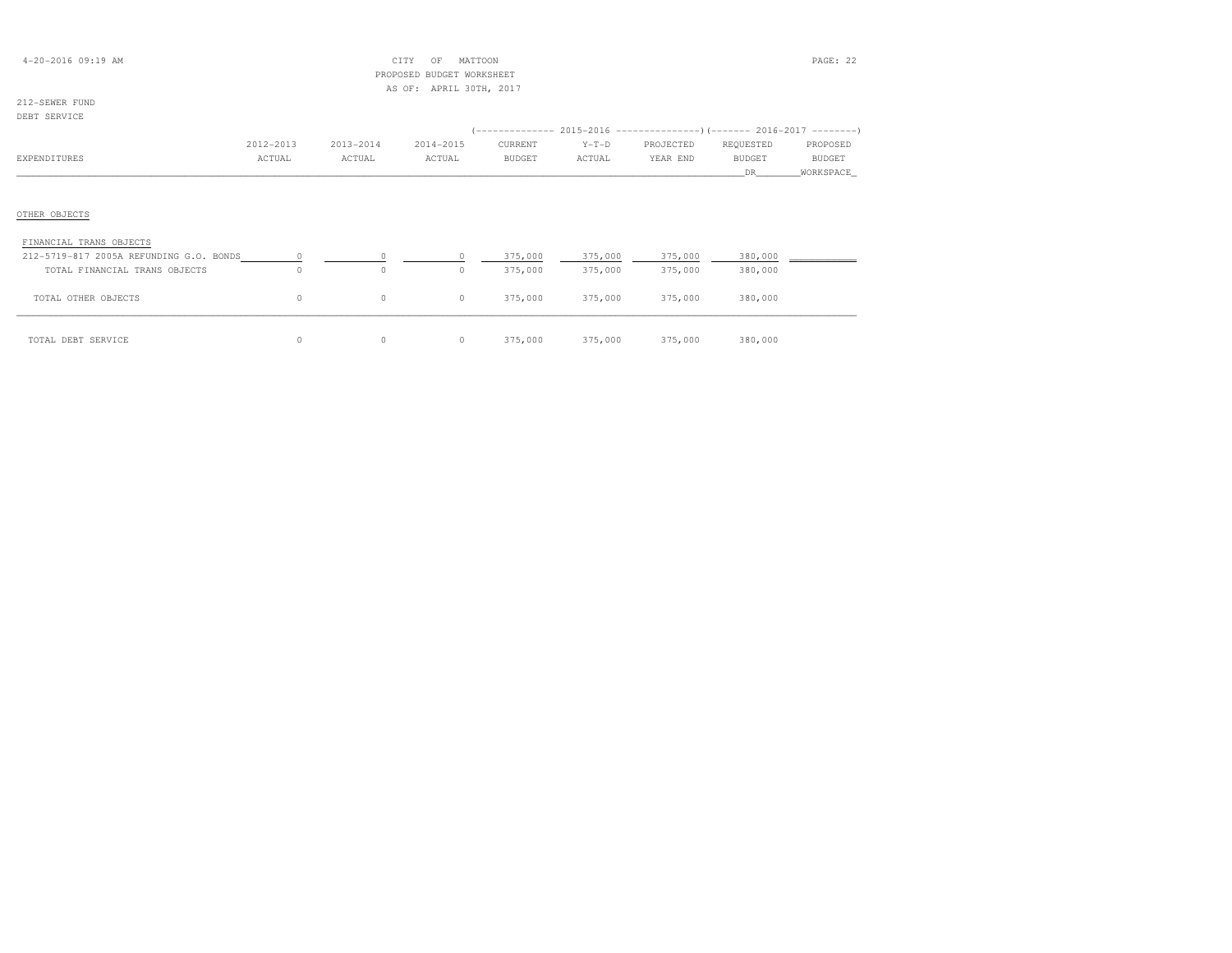## 4-20-2016 09:19 AM CITY OF MATTOON PAGE: 23 PROPOSED BUDGET WORKSHEETAS OF: APRIL 30TH, 2017

# 212-SEWER FUND

## 1997 SEWR PLANT IEPA NOTE

|                                 |           |           |           | (-------------- 2015-2016 ----------------) (------- 2016-2017 --------) |         |           |               |            |
|---------------------------------|-----------|-----------|-----------|--------------------------------------------------------------------------|---------|-----------|---------------|------------|
|                                 | 2012-2013 | 2013-2014 | 2014-2015 | CURRENT                                                                  | $Y-T-D$ | PROJECTED | REQUESTED     | PROPOSED   |
| EXPENDITURES                    | ACTUAL    | ACTUAL    | ACTUAL    | <b>BUDGET</b>                                                            | ACTUAL  | YEAR END  | <b>BUDGET</b> | BUDGET     |
|                                 |           |           |           |                                                                          |         |           | DR.           | WORKSPACE_ |
|                                 |           |           |           |                                                                          |         |           |               |            |
| OTHER OBJECTS                   |           |           |           |                                                                          |         |           |               |            |
| FINANCIAL TRANS OBJECTS         |           |           |           |                                                                          |         |           |               |            |
| 212-5732-817 DEBT SERVICE       |           |           |           | 32,592                                                                   | 32,592  | 32,592    | 33,532        |            |
| TOTAL FINANCIAL TRANS OBJECTS   | $\Omega$  | $\circ$   | 0         | 32,592                                                                   | 32,592  | 32,592    | 33,532        |            |
| TOTAL OTHER OBJECTS             | $\circ$   | $\circ$   | $\circ$   | 32,592                                                                   | 32,592  | 32,592    | 33,532        |            |
| TOTAL 1997 SEWR PLANT IEPA NOTE |           | 0         | $\circ$   | 32,592                                                                   | 32,592  | 32,592    | 33,532        |            |

| OTAL 1997 SEWR PLANT IEPA NOTE |  |  | 32,592 | 32,592 | 32,592 | 33,53 |
|--------------------------------|--|--|--------|--------|--------|-------|
|--------------------------------|--|--|--------|--------|--------|-------|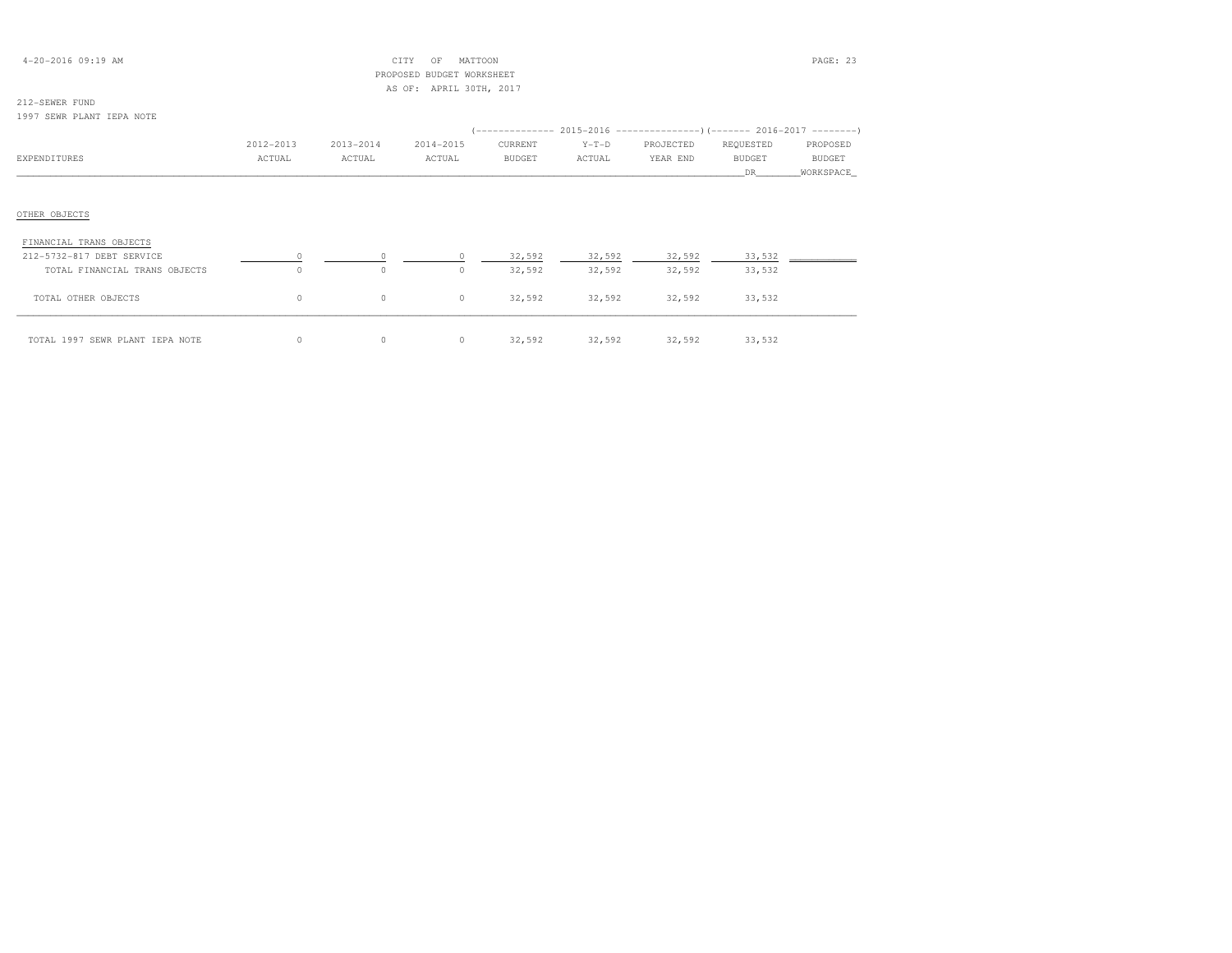| $4 - 20 - 2016$ 09:19 AM |  |  |
|--------------------------|--|--|
|--------------------------|--|--|

## $CITY$  OF MATTOON PAGE: 24 PROPOSED BUDGET WORKSHEETAS OF: APRIL 30TH, 2017

## 212-SEWER FUND

#### IEPA INSTALLMENT LOANS

|                               |           |           |           | (-------------- 2015-2016 --------------------- 2016-2017 --------- ) |         |           |               |               |
|-------------------------------|-----------|-----------|-----------|-----------------------------------------------------------------------|---------|-----------|---------------|---------------|
|                               | 2012-2013 | 2013-2014 | 2014-2015 | CURRENT                                                               | $Y-T-D$ | PROJECTED | REQUESTED     | PROPOSED      |
| EXPENDITURES                  | ACTUAL    | ACTUAL    | ACTUAL    | BUDGET                                                                | ACTUAL  | YEAR END  | <b>BUDGET</b> | <b>BUDGET</b> |
|                               |           |           |           |                                                                       |         |           | DR.           | WORKSPACE     |
|                               |           |           |           |                                                                       |         |           |               |               |
| OTHER OBJECTS                 |           |           |           |                                                                       |         |           |               |               |
| FINANCIAL TRANS OBJECTS       |           |           |           |                                                                       |         |           |               |               |
| 212-5733-817 DEBT SERVICE     |           | $\Omega$  | $\Omega$  | 490,000                                                               | 490,000 | 490,000   | 500,000       |               |
| TOTAL FINANCIAL TRANS OBJECTS | $\circ$   | $\circ$   | $\circ$   | 490,000                                                               | 490,000 | 490,000   | 500,000       |               |
| TOTAL OTHER OBJECTS           | $\circ$   | $\circ$   | $\circ$   | 490,000                                                               | 490,000 | 490,000   | 500,000       |               |
| TOTAL IEPA INSTALLMENT LOANS  | 0         | $\circ$   | $\circ$   | 490,000                                                               | 490,000 | 490,000   | 500,000       |               |

| TAL IEPA INSTALLMENT LOANS |  | 490,000 | 490,000 | 490,000 | 500,000 |
|----------------------------|--|---------|---------|---------|---------|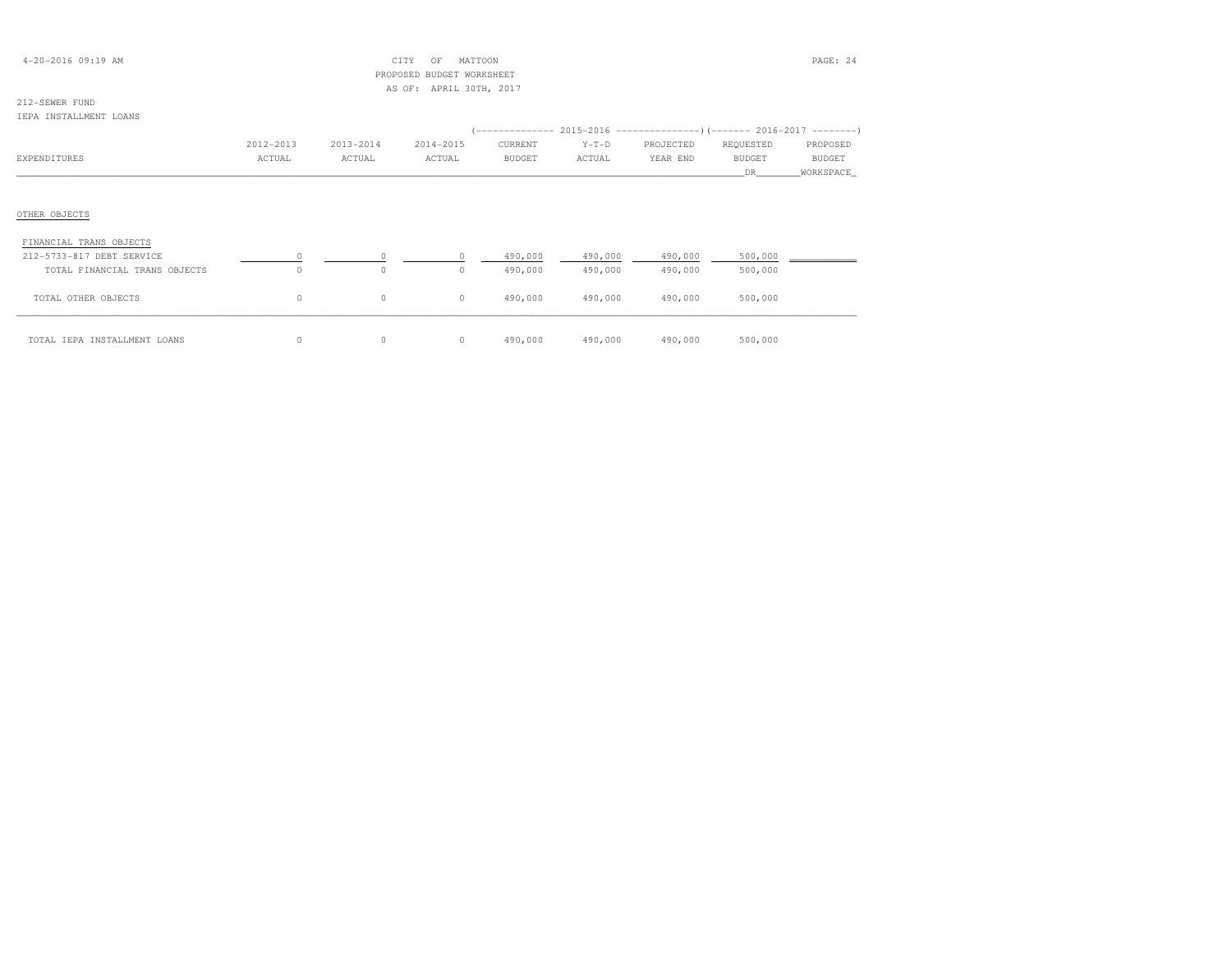| $4 - 20 - 2016$ 09:19 AM |  |
|--------------------------|--|
|--------------------------|--|

## $\text{CHY}$  OF MATTOON **PAGE: 25**  PROPOSED BUDGET WORKSHEETAS OF: APRIL 30TH, 2017

# 212-SEWER FUND

| FISCAL AGENTS FEE             |                     |                     |                     |                          |                   |                       |                                                                                                    |                    |
|-------------------------------|---------------------|---------------------|---------------------|--------------------------|-------------------|-----------------------|----------------------------------------------------------------------------------------------------|--------------------|
| EXPENDITURES                  | 2012-2013<br>ACTUAL | 2013-2014<br>ACTUAL | 2014-2015<br>ACTUAL | CURRENT<br><b>BUDGET</b> | $Y-T-D$<br>ACTUAL | PROJECTED<br>YEAR END | (-------------- 2015-2016 ---------------------- 2016-2017 ---------<br>REQUESTED<br><b>BUDGET</b> | PROPOSED<br>BUDGET |
|                               |                     |                     |                     |                          |                   |                       | DR.                                                                                                | WORKSPACE          |
|                               |                     |                     |                     |                          |                   |                       |                                                                                                    |                    |
| OTHER OBJECTS                 |                     |                     |                     |                          |                   |                       |                                                                                                    |                    |
| FINANCIAL TRANS OBJECTS       |                     |                     |                     |                          |                   |                       |                                                                                                    |                    |
| 212-5760-817 DEBT SERVICES    | 106                 | 1,011               | 694                 | 1,000                    | 1,039             | 325                   | 1,000                                                                                              |                    |
| TOTAL FINANCIAL TRANS OBJECTS | 106                 | 1,011               | 694                 | 1,000                    | 1,039             | 325                   | 1,000                                                                                              |                    |
| TOTAL OTHER OBJECTS           | 106                 | 1,011               | 694                 | 1,000                    | 1,039             | 325                   | 1,000                                                                                              |                    |

| TOTAL FISCAL AGENTS FEE | $1.06$ 1,011 694 1,000 1,039 325 |  |  | 1,000 |
|-------------------------|----------------------------------|--|--|-------|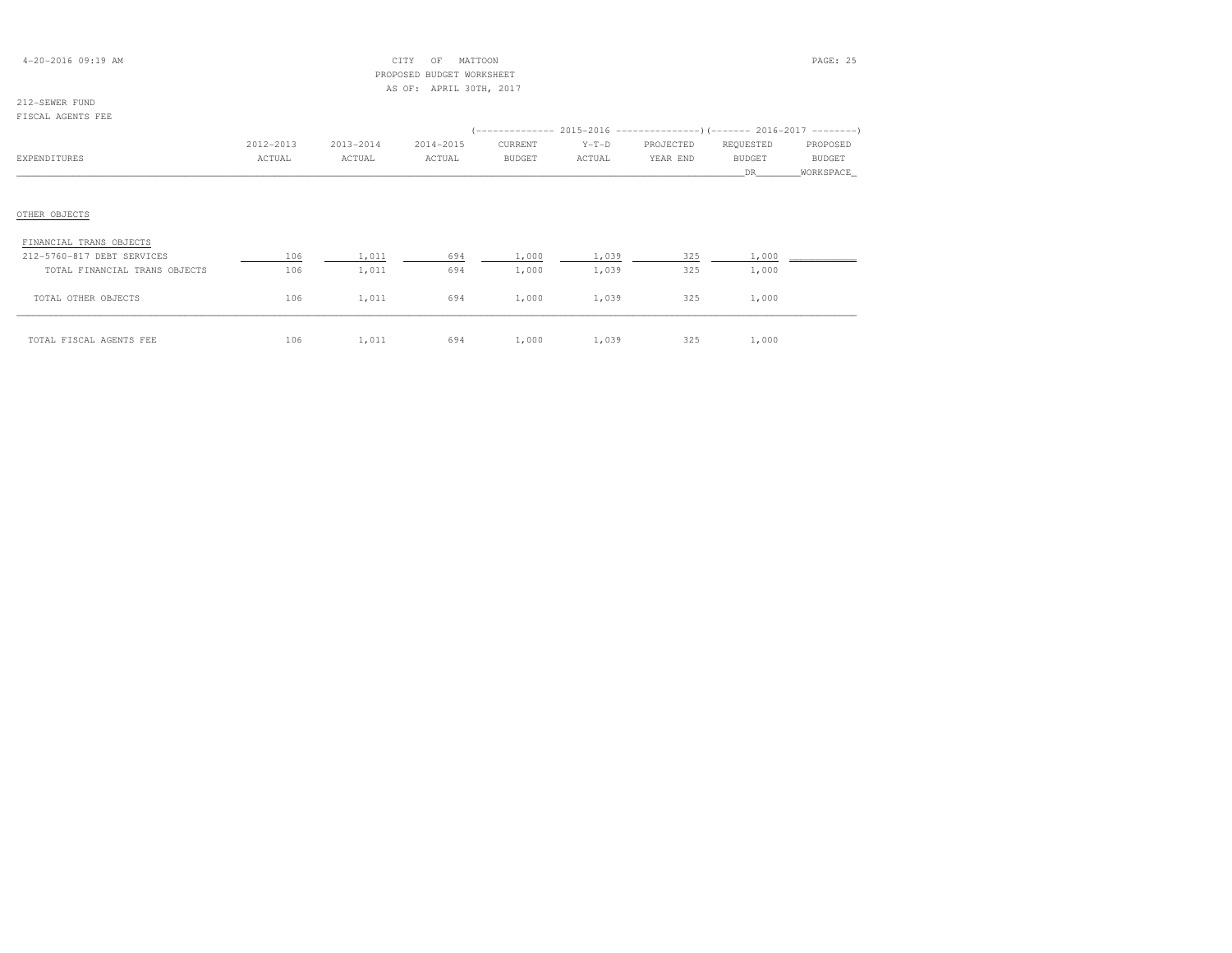| $4 - 20 - 2016$ 09:19 AM |           |           | CITY<br>MATTOON<br>OF     |               |         |                                                                     |               | PAGE: 26      |
|--------------------------|-----------|-----------|---------------------------|---------------|---------|---------------------------------------------------------------------|---------------|---------------|
|                          |           |           | PROPOSED BUDGET WORKSHEET |               |         |                                                                     |               |               |
|                          |           |           | AS OF: APRIL 30TH, 2017   |               |         |                                                                     |               |               |
| 212-SEWER FUND           |           |           |                           |               |         |                                                                     |               |               |
| DEBT SERVICE             |           |           |                           |               |         |                                                                     |               |               |
|                          |           |           |                           |               |         | (-------------- 2015-2016 --------------------- 2016-2017 --------- |               |               |
|                          | 2012-2013 | 2013-2014 | 2014-2015                 | CURRENT       | $Y-T-D$ | PROJECTED                                                           | REQUESTED     | PROPOSED      |
| EXPENDITURES             | ACTUAL    | ACTUAL    | ACTUAL                    | <b>BUDGET</b> | ACTUAL  | YEAR END                                                            | <b>BUDGET</b> | <b>BUDGET</b> |
|                          |           |           |                           |               |         |                                                                     | DR.           | WORKSPACE     |
|                          |           |           |                           |               |         |                                                                     |               |               |
|                          |           |           |                           |               |         |                                                                     |               |               |
| OTHER OBJECTS            |           |           |                           |               |         |                                                                     |               |               |
|                          |           |           |                           |               |         |                                                                     |               |               |
| FINANCIAL TRANS OBJECTS  |           |           |                           |               |         |                                                                     |               |               |

| .<br>212-5770-817 DEBT SERVICE |          | 8,822 | 10,000 | 589 | 884 |  |
|--------------------------------|----------|-------|--------|-----|-----|--|
| TOTAL FINANCIAL TRANS OBJECTS  |          | 8,822 | 10,000 | 589 | 884 |  |
| TOTAL OTHER OBJECTS            | $^{(1)}$ | 8,822 | 10,000 | 589 | 884 |  |
| TOTAL DEBT SERVICE             |          | 8,822 | 10,000 | 589 | 884 |  |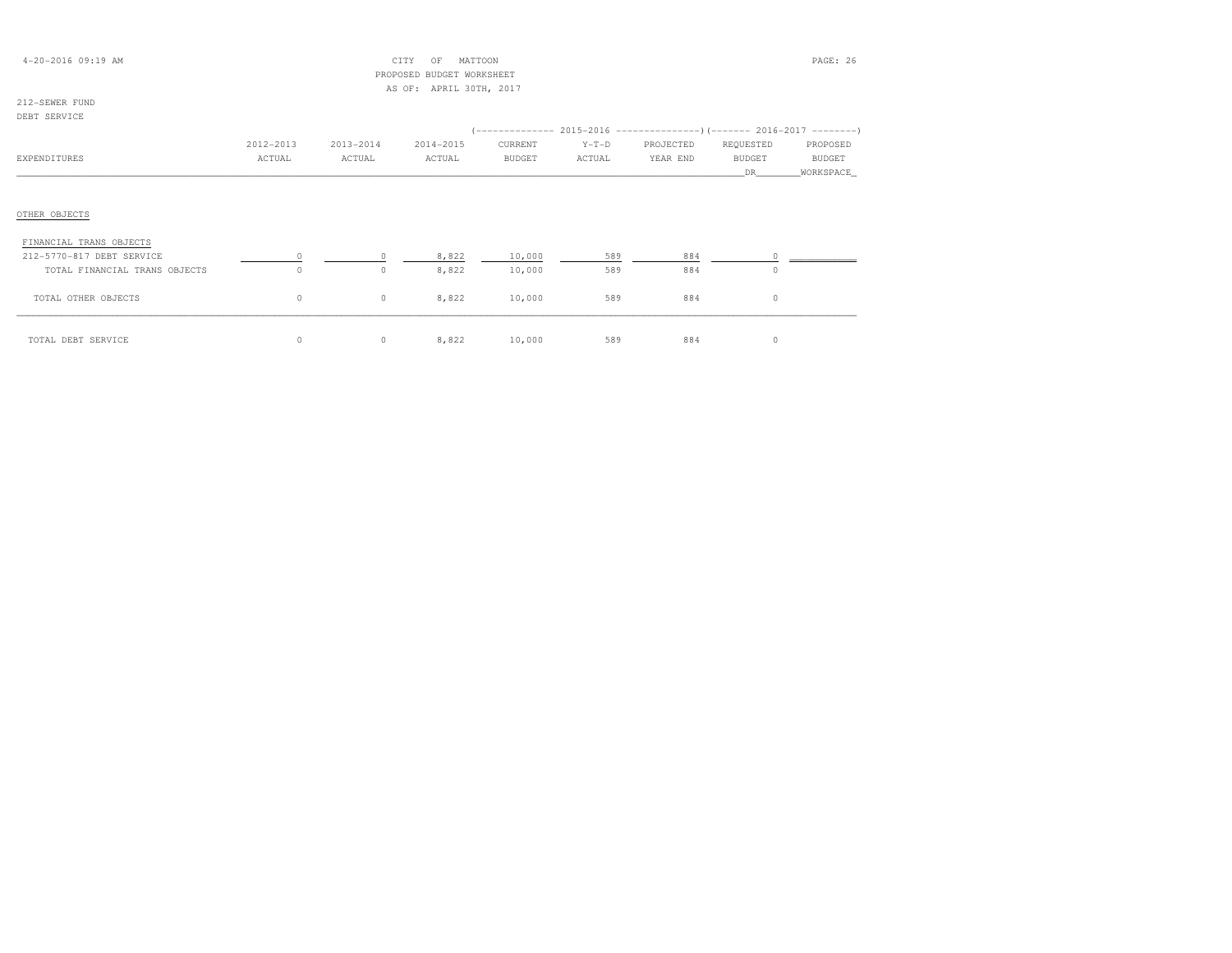| $4 - 20 - 2016$ 09:19 AM |           |           | CITY<br>MATTOON<br>OF<br>PROPOSED BUDGET WORKSHEET |         |         |                                                                     |           | PAGE: 27  |
|--------------------------|-----------|-----------|----------------------------------------------------|---------|---------|---------------------------------------------------------------------|-----------|-----------|
|                          |           |           | AS OF: APRIL 30TH, 2017                            |         |         |                                                                     |           |           |
| 212-SEWER FUND           |           |           |                                                    |         |         |                                                                     |           |           |
| DEBT SERVICE             |           |           |                                                    |         |         |                                                                     |           |           |
|                          |           |           |                                                    |         |         | (------------- 2015-2016 --------------------- 2016-2017 ---------- |           |           |
|                          | 2012-2013 | 2013-2014 | 2014-2015                                          | CURRENT | $Y-T-D$ | PROJECTED                                                           | REQUESTED | PROPOSED  |
| EXPENDITURES             | ACTUAL    | ACTUAL    | ACTUAL                                             | BUDGET  | ACTUAL  | YEAR END                                                            | BUDGET    | BUDGET    |
|                          |           |           |                                                    |         |         |                                                                     | DR        | WORKSPACE |
|                          |           |           |                                                    |         |         |                                                                     |           |           |
|                          |           |           |                                                    |         |         |                                                                     |           |           |
| OTHER OBJECTS            |           |           |                                                    |         |         |                                                                     |           |           |
|                          |           |           |                                                    |         |         |                                                                     |           |           |
| FINANCIAL TRANS OBJECTS  |           |           |                                                    |         |         |                                                                     |           |           |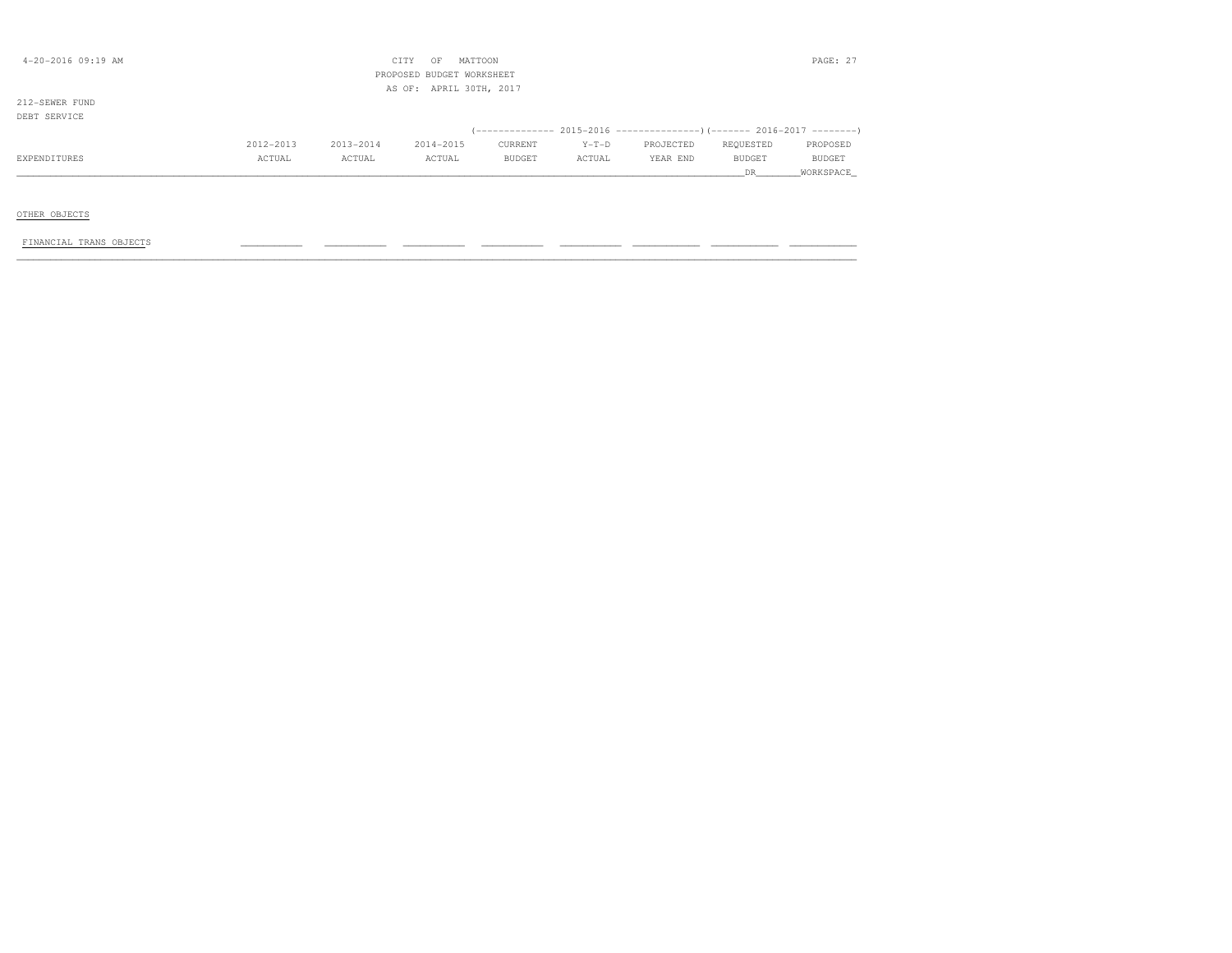4-20-2016 09:19 AM CITY OF MATTOON PAGE: 28 PROPOSED BUDGET WORKSHEETAS OF: APRIL 30TH, 2017

# 212-SEWER FUND

DEBT SERVICE

|                                         |           |           |           | (-------------- 2015-2016 --------------------- 2016-2017 --------- |           |           |                      |                       |
|-----------------------------------------|-----------|-----------|-----------|---------------------------------------------------------------------|-----------|-----------|----------------------|-----------------------|
|                                         | 2012-2013 | 2013-2014 | 2014-2015 | CURRENT                                                             | $Y-T-D$   | PROJECTED | REOUESTED            | PROPOSED              |
| EXPENDITURES                            | ACTUAL    | ACTUAL    | ACTUAL    | <b>BUDGET</b>                                                       | ACTUAL    | YEAR END  | BUDGET               | BUDGET                |
|                                         |           |           |           |                                                                     |           |           | DR —                 | WORKSPACE             |
| OTHER OBJECTS                           |           |           |           |                                                                     |           |           |                      |                       |
| FINANCIAL TRANS OBJECTS                 |           |           |           |                                                                     |           |           |                      |                       |
| 212-5795-817 INTEREST EXPENSE           | 257,689   | 229,897   | 154,651   | 135,051                                                             | 135,051   | 135,051   | 101,310              |                       |
| TOTAL FINANCIAL TRANS OBJECTS           | 257,689   | 229,897   | 154,651   | 135,051                                                             | 135,051   | 135,051   | 101,310              |                       |
| TOTAL OTHER OBJECTS                     | 257,689   | 229,897   | 154,651   | 135,051                                                             | 135,051   | 135,051   | 101,310              |                       |
| TOTAL DEBT SERVICE                      | 257,689   | 229,897   | 154,651   | 135,051                                                             | 135,051   | 135,051   | 101,310              |                       |
| TOTAL EXPENDITURES                      | 3,841,278 | 3,831,544 |           | 3,702,876 14,827,503                                                | 3,797,203 |           | 5,220,070 20,694,294 |                       |
| REVENUE OVER/(UNDER) EXPENDITURES       | 319,627   |           |           | 607,111 759,530 (10,260,103) 376,025 (651,893) (16,127,794)         |           |           |                      |                       |
| OTHER FINANCING SOURCES                 |           |           |           |                                                                     |           |           |                      |                       |
| 212-4931-021 SALE OF GENERAL CAPITAL A( | 22, 114)  | 1,196     |           | $\begin{array}{ccc} 0 & & & 0 \end{array}$                          | $\sim$ 0  | $\circ$   |                      | $\Omega$ and $\Omega$ |
| 212-4949-021 OTHER LONG TERM DEBT ISSUE | $\sim$ 0  | $\sim$ 0  | $\circ$   | 18,500,000                                                          | 560,793   |           |                      |                       |
| TOTAL OTHER FINANCING SOURCES           | 22, 114)  | 1,196     | $\Omega$  | 18,500,000                                                          | 560,793   | 561,002   | 15, 451, 071         |                       |
| OTHER FINANCING (USES)                  |           |           |           |                                                                     |           |           |                      |                       |
| TOTAL OTHER FINANCING SOURCES (USES)    | (22, 114) | 1,196     |           | $0 \qquad 18,500,000$                                               | 560,793   |           | 561,002 15,451,071   |                       |

REVENUES & OTHER SOURCES OVER/

(UNDER) EXPENDITURES & OTHER (USES) 297,513 608,306 759,530 8,239,897 936,818 ( 90,891) ( 676,723)

\*\*\* END OF REPORT \*\*\*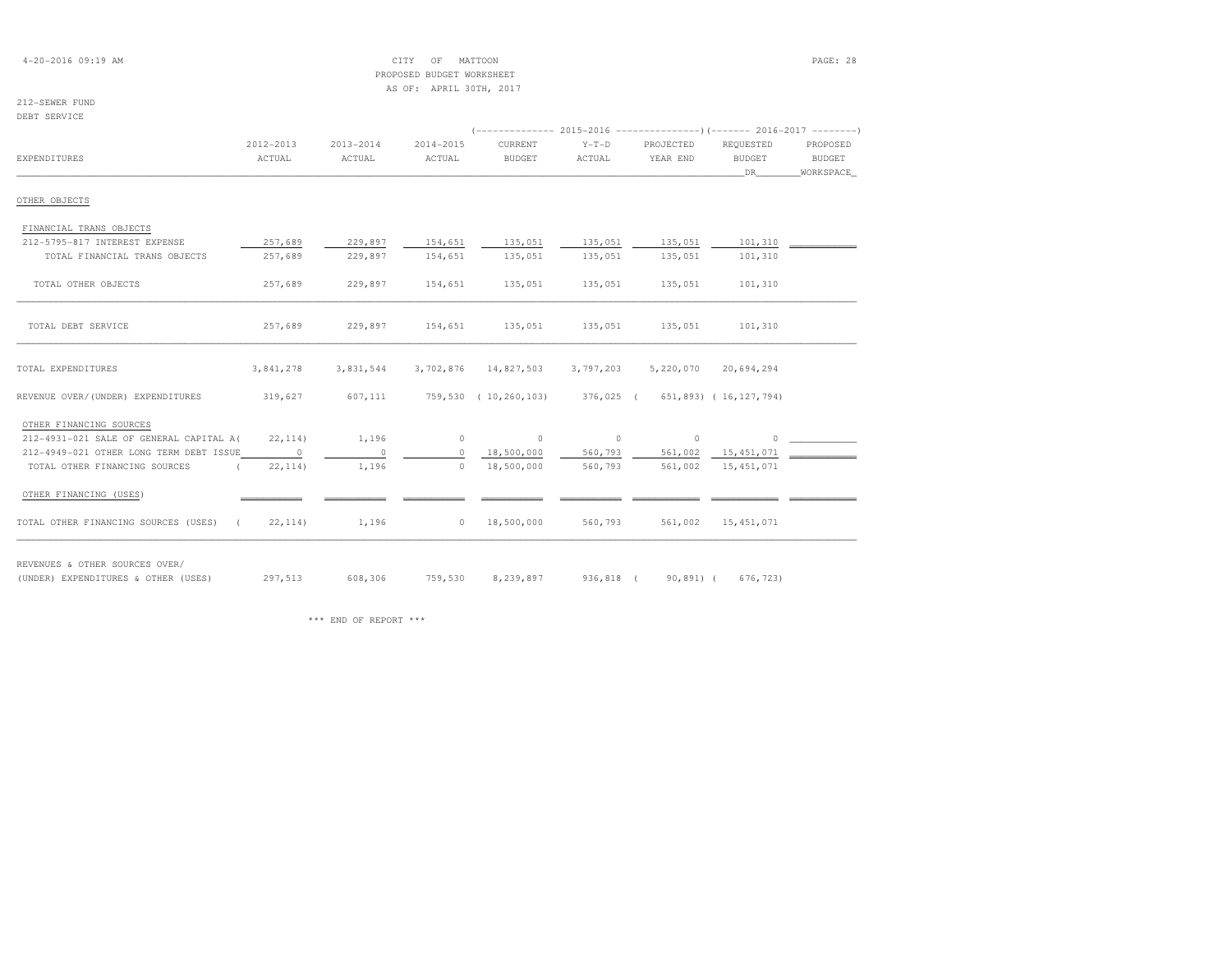| 4-20-2016 09:19 AM                      |                |                | CITY OF MATTOON                                      |               |                |           |               | PAGE: 1       |
|-----------------------------------------|----------------|----------------|------------------------------------------------------|---------------|----------------|-----------|---------------|---------------|
|                                         |                |                | PROPOSED BUDGET WORKSHEET<br>AS OF: APRIL 30TH, 2017 |               |                |           |               |               |
| 221-HEALTH INSURANCE FUND               |                |                |                                                      |               |                |           |               |               |
|                                         |                |                |                                                      |               |                |           |               |               |
|                                         |                |                |                                                      |               |                |           |               |               |
|                                         | $2012 - 2013$  | $2013 - 2014$  | $2014 - 2015$                                        | CURRENT       | $Y-T-D$        | PROJECTED | REQUESTED     | PROPOSED      |
| REVENUES                                | ACTUAL         | ACTUAL         | ACTUAL                                               | <b>BUDGET</b> | ACTUAL         | YEAR END  | <b>BUDGET</b> | <b>BUDGET</b> |
|                                         |                |                |                                                      |               |                |           | _DR_          | WORKSPACE_    |
| INTERGOVERNMENTAL REV                   |                |                |                                                      |               |                |           |               |               |
|                                         |                |                |                                                      |               |                |           |               |               |
| FEDERAL GOVT GRANTS                     |                |                |                                                      |               |                |           |               |               |
| INVESTMENT EARNINGS                     |                |                |                                                      |               |                |           |               |               |
| INTEREST EARNINGS                       |                |                |                                                      |               |                |           |               |               |
| 221-4610-021 INTEREST EARNINGS          |                |                |                                                      |               |                |           |               |               |
| TOTAL INTEREST EARNINGS                 | 4              |                |                                                      |               |                |           |               |               |
|                                         |                |                |                                                      |               |                |           |               |               |
| TOTAL INVESTMENT EARNINGS               | $\overline{4}$ | $\overline{c}$ | $\overline{4}$                                       | $\mathbb O$   | $\overline{4}$ | 5         | $\circ$       |               |
| EMP CONTRIB FOR BENEFITS                |                |                |                                                      |               |                |           |               |               |
| EMPLOYEE CONTRIBUTIONS                  |                |                |                                                      |               |                |           |               |               |
| 221-4701-021 EMPLOYEE CONTRIB TO HEALTH | 194,058        | 219,930        | 329,452                                              | 423,632       | 403,761        | 375,939   | 408,003       |               |
| TOTAL EMPLOYEE CONTRIBUTIONS            | 194,058        | 219,930        | 329,452                                              | 423,632       | 403,761        | 375,939   | 408,003       |               |
|                                         |                |                |                                                      |               |                |           |               |               |
| LIBRARY EMPLOYEE CONTRIB                |                |                |                                                      |               |                |           |               |               |
| 221-4711-021 LIBRARY EMPLOYEE CONTRIBS  | 7,313          | 9,744          | 13,286                                               | 17,395        | 15,053         | 15,221    | 13,841        |               |
| TOTAL LIBRARY EMPLOYEE CONTRIB          | 7,313          | 9,744          | 13,286                                               | 17,395        | 15,053         | 15,221    | 13,841        |               |
| RETIREE CONTRIBUTIONS                   |                |                |                                                      |               |                |           |               |               |
| 221-4721-021 RETIREE CONTRIBS TO HEALTH | 356,026        | 414,322        | 508,760                                              | 573,308       | 543,499        | 559,632   | 574,615       |               |
| TOTAL RETIREE CONTRIBUTIONS             | 356,026        | 414,322        | 508,760                                              | 573,308       | 543,499        | 559,632   | 574,615       |               |
| TOTAL EMP CONTRIB FOR BENEFITS          | 557,397        | 643,996        | 851,498                                              | 1,014,335     | 962, 313       | 950,791   | 996,459       |               |
| CONTRIB & OTHER MISC REV                |                |                |                                                      |               |                |           |               |               |
|                                         |                |                |                                                      |               |                |           |               |               |
| CONTRIBUTIONS & MISC REV                |                |                |                                                      |               |                |           |               |               |
| 221-4804-021 MISCELLANEOUS REVENUE      | 15,173         | 3,761          | $\circ$                                              | 1,551,412     | 34,372         | $\circ$   | 1,995,134     |               |
| TOTAL CONTRIBUTIONS & MISC REV          | 15,173         | 3,761          | $\circ$                                              | 1,551,412     | 34,372         | $\circ$   | 1,995,134     |               |
| TOTAL CONTRIB & OTHER MISC REV          | 15,173         | 3,761          | $\circ$                                              | 1,551,412     | 34,372         | $\circ$   | 1,995,134     |               |
|                                         |                |                |                                                      |               |                |           |               |               |
| TOTAL REVENUES                          | 572,575        | 647,759        | 851,502                                              | 2,565,747     | 996,689        | 950,796   | 2,991,593     |               |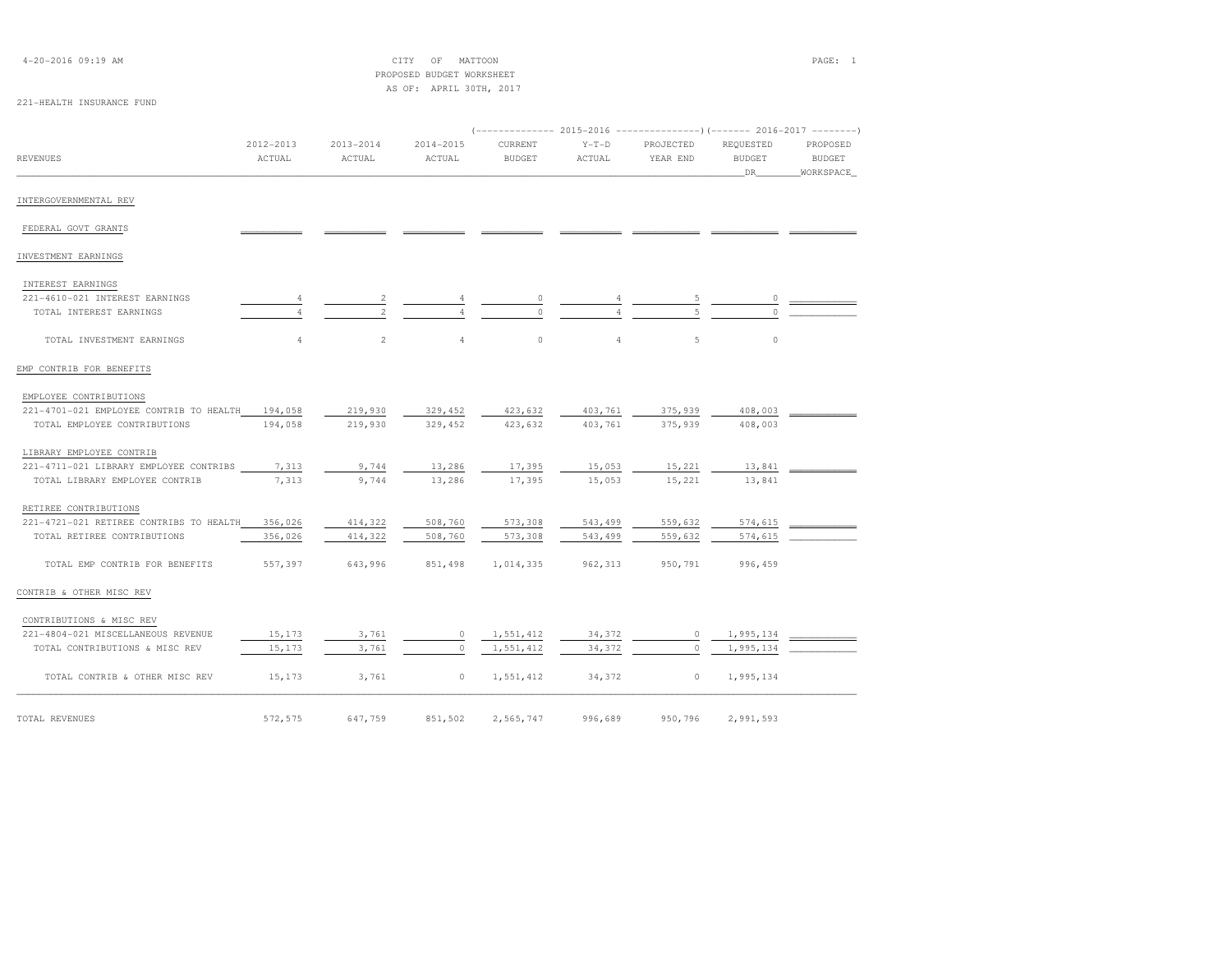| $4 - 20 - 2016$ 09:19 AM |  |  |
|--------------------------|--|--|
|--------------------------|--|--|

## 4-20-2016 09:19 AM CITY OF MATTOON PAGE: 2 PROPOSED BUDGET WORKSHEETAS OF: APRIL 30TH, 2017

#### 221-HEALTH INSURANCE FUNDSTOP LOSS INS COVERAGE

|                                  |           |           |                 |         |         | $(---------- 2015-2016$ ---------------) (------- 2016-2017 -------) |           |           |
|----------------------------------|-----------|-----------|-----------------|---------|---------|----------------------------------------------------------------------|-----------|-----------|
|                                  | 2012-2013 | 2013-2014 | 2014-2015       | CURRENT | $Y-T-D$ | PROJECTED                                                            | REQUESTED | PROPOSED  |
| EXPENDITURES                     | ACTUAL    | ACTUAL    | ACTUAL          | BUDGET  | ACTUAL  | YEAR END                                                             | BUDGET    | BUDGET    |
|                                  |           |           |                 |         |         |                                                                      | DR 1      | WORKSPACE |
|                                  |           |           |                 |         |         |                                                                      |           |           |
| EMPLOYEE BENEFITS                |           |           |                 |         |         |                                                                      |           |           |
| GROUP INSURANCE                  |           |           |                 |         |         |                                                                      |           |           |
| 221-5411-211 STOP LOSS INSURANCE | 225,268   | 256,003   | 294,392         | 330,292 | 323,181 | 343,657                                                              | 391,563   |           |
| TOTAL GROUP INSURANCE            | 225,268   | 256,003   | 294,392         | 330,292 | 323,181 | 343,657                                                              | 391,563   |           |
| TOTAL EMPLOYEE BENEFITS          | 225,268   |           | 256,003 294,392 |         |         | 330,292 323,181 343,657                                              | 391,563   |           |
| TOTAL STOP LOSS INS COVERAGE     | 225,268   | 256,003   | 294,392         | 330,292 | 323,181 | 343,657                                                              | 391,563   |           |

| OTAL STOP LOSS INS COVERAGE | 225,268 | 256,003 | 294,392 | 330,292 | 323,181 | 343,657 | 391,563 |
|-----------------------------|---------|---------|---------|---------|---------|---------|---------|
|-----------------------------|---------|---------|---------|---------|---------|---------|---------|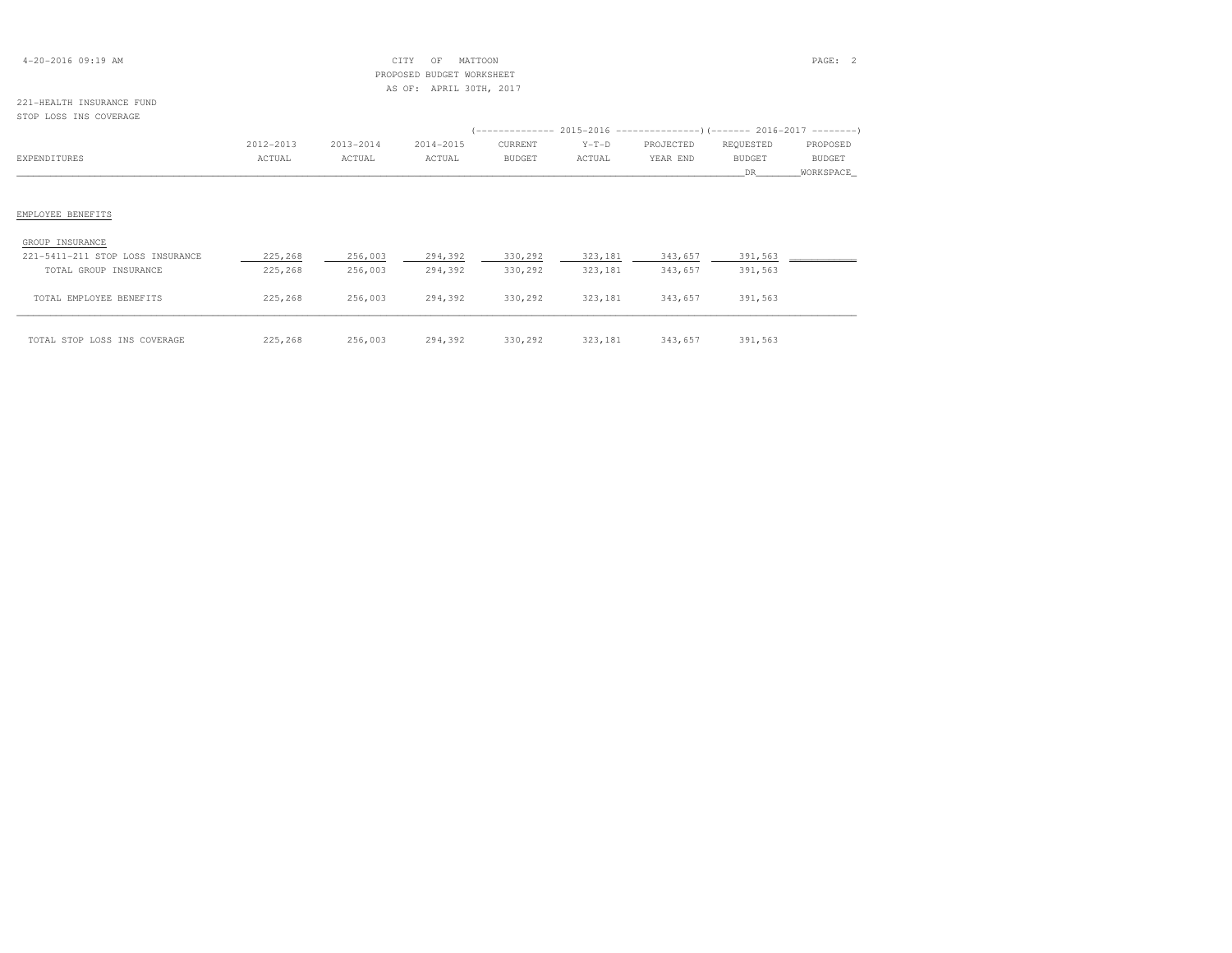| $4 - 20 - 2016$ 09:19 AM |  |  |
|--------------------------|--|--|
|--------------------------|--|--|

## 4-20-2016 09:19 AM CITY OF MATTOON PAGE: 3 PROPOSED BUDGET WORKSHEETAS OF: APRIL 30TH, 2017

#### 221-HEALTH INSURANCE FUNDHEALTH PLAN ADMIN

| ABABIA FEAN ADMIN                       |           |           |           |                                                                      |         |           |               |               |
|-----------------------------------------|-----------|-----------|-----------|----------------------------------------------------------------------|---------|-----------|---------------|---------------|
|                                         |           |           |           | (-------------- 2015-2016 ---------------------- 2016-2017 --------- |         |           |               |               |
|                                         | 2012-2013 | 2013-2014 | 2014-2015 | CURRENT                                                              | $Y-T-D$ | PROJECTED | REQUESTED     | PROPOSED      |
| EXPENDITURES                            | ACTUAL    | ACTUAL    | ACTUAL    | <b>BUDGET</b>                                                        | ACTUAL  | YEAR END  | <b>BUDGET</b> | <b>BUDGET</b> |
|                                         |           |           |           |                                                                      |         |           | DR.           | WORKSPACE     |
|                                         |           |           |           |                                                                      |         |           |               |               |
| EMPLOYEE BENEFITS                       |           |           |           |                                                                      |         |           |               |               |
| GROUP INSURANCE                         |           |           |           |                                                                      |         |           |               |               |
| 221-5412-211 HEALTH PLAN ADMINISTRATION | 148,589   | 143,206   | 148,086   | 147,619                                                              | 229,837 | 144,284   | 504,232       |               |
| TOTAL GROUP INSURANCE                   | 148,589   | 143,206   | 148,086   | 147,619                                                              | 229,837 | 144,284   | 504,232       |               |
| TOTAL EMPLOYEE BENEFITS                 | 148,589   | 143,206   | 148,086   | 147,619                                                              | 229,837 | 144,284   | 504,232       |               |
| TOTAL HEALTH PLAN ADMIN                 | 148,589   | 143,206   | 148,086   | 147,619                                                              | 229,837 | 144,284   | 504,232       |               |

| TAL HEALTH PLAN ADMIN | 148,589 | 143,206 | 148,086 | 147,619 | 229,837 | 144,284 | 504,23 |
|-----------------------|---------|---------|---------|---------|---------|---------|--------|
|-----------------------|---------|---------|---------|---------|---------|---------|--------|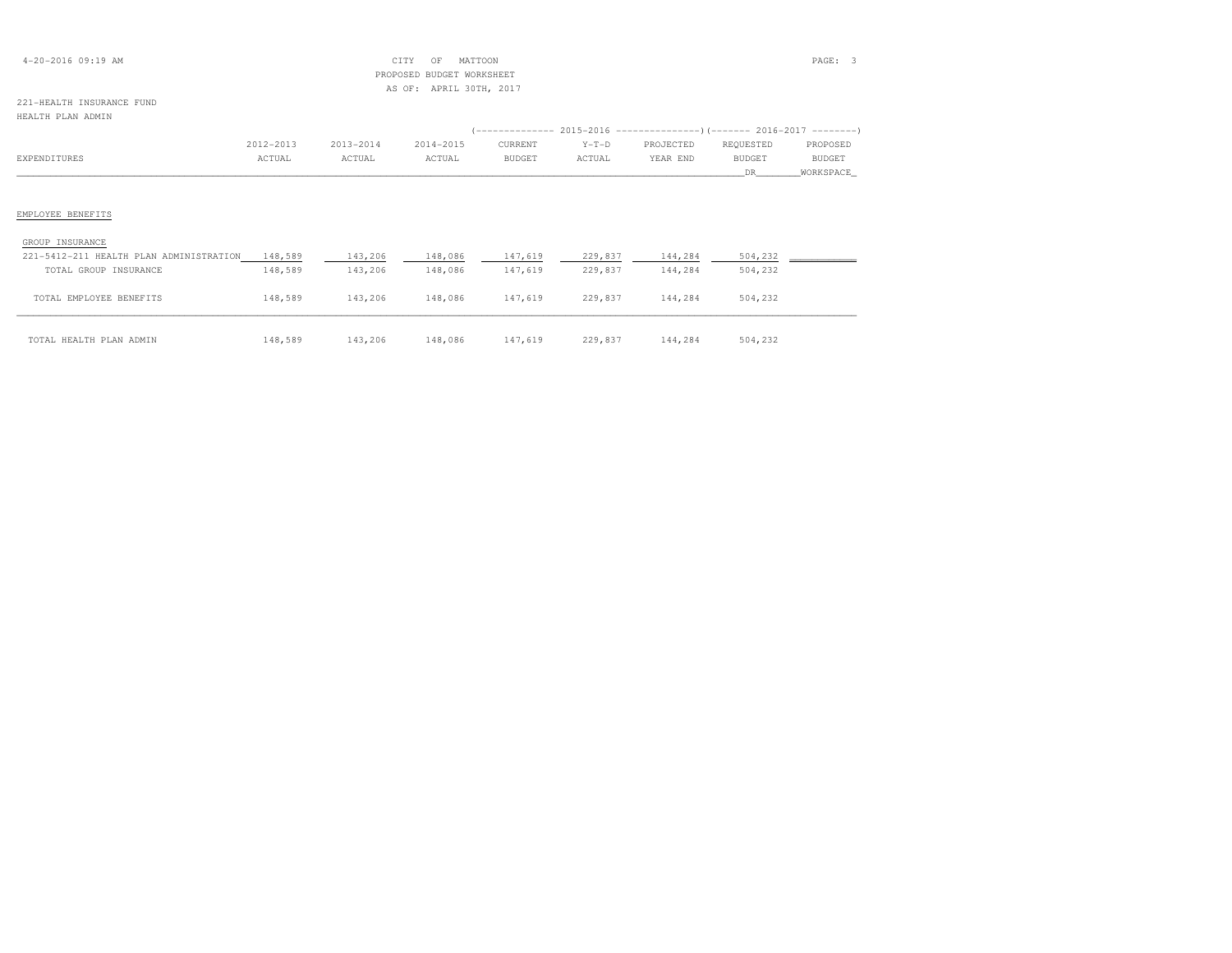| $4 - 20 - 2016$ 09:19 AM  |                         |           | CITY<br>OF                | MATTOON |         |                                                                       |           | PAGE: 4       |  |  |  |  |
|---------------------------|-------------------------|-----------|---------------------------|---------|---------|-----------------------------------------------------------------------|-----------|---------------|--|--|--|--|
|                           |                         |           | PROPOSED BUDGET WORKSHEET |         |         |                                                                       |           |               |  |  |  |  |
|                           | AS OF: APRIL 30TH, 2017 |           |                           |         |         |                                                                       |           |               |  |  |  |  |
| 221-HEALTH INSURANCE FUND |                         |           |                           |         |         |                                                                       |           |               |  |  |  |  |
| MEDICAL CLAIMS            |                         |           |                           |         |         |                                                                       |           |               |  |  |  |  |
|                           |                         |           |                           |         |         | (-------------- 2015-2016 --------------------- 2016-2017 --------- ) |           |               |  |  |  |  |
|                           | 2012-2013               | 2013-2014 | 2014-2015                 | CURRENT | $Y-T-D$ | PROJECTED                                                             | REQUESTED | PROPOSED      |  |  |  |  |
| EXPENDITURES              | ACTUAL                  | ACTUAL    | ACTUAL                    | BUDGET  | ACTUAL  | YEAR END                                                              | BUDGET    | <b>BUDGET</b> |  |  |  |  |
|                           |                         |           |                           |         |         |                                                                       | DR.       | WORKSPACE     |  |  |  |  |
|                           |                         |           |                           |         |         |                                                                       |           |               |  |  |  |  |
|                           |                         |           |                           |         |         |                                                                       |           |               |  |  |  |  |

## EMPLOYEE BENEFITS

| GROUP INSURANCE             |           |           |                                         |  |           |
|-----------------------------|-----------|-----------|-----------------------------------------|--|-----------|
| 221-5413-211 MEDICAL CLAIMS | 2,031,849 | 2,071,035 | 2,641,067 2,839,866 1,981,572 2,274,595 |  | 2,758,817 |
| TOTAL GROUP INSURANCE       | 2,031,849 | 2,071,035 | 2,641,067 2,839,866 1,981,572 2,274,595 |  | 2,758,817 |

| TOTAL MEDICAL CLAIMS    | 2,031,849 | 2,071,035 | 2,641,067 | 2,839,866 | 1,981,572 | 2,274,595 | 2,758,817 |  |
|-------------------------|-----------|-----------|-----------|-----------|-----------|-----------|-----------|--|
| TOTAL EMPLOYEE BENEFITS | 2,031,849 | 2,071,035 | 2,641,067 | 2,839,866 | 1,981,572 | 2,274,595 | 2,758,817 |  |
| TOTAL GROUP INSURANCE   | 2,031,849 | 2,071,035 | 2,641,067 | 2,839,866 | 1,981,572 | 2,274,595 | 2,758,817 |  |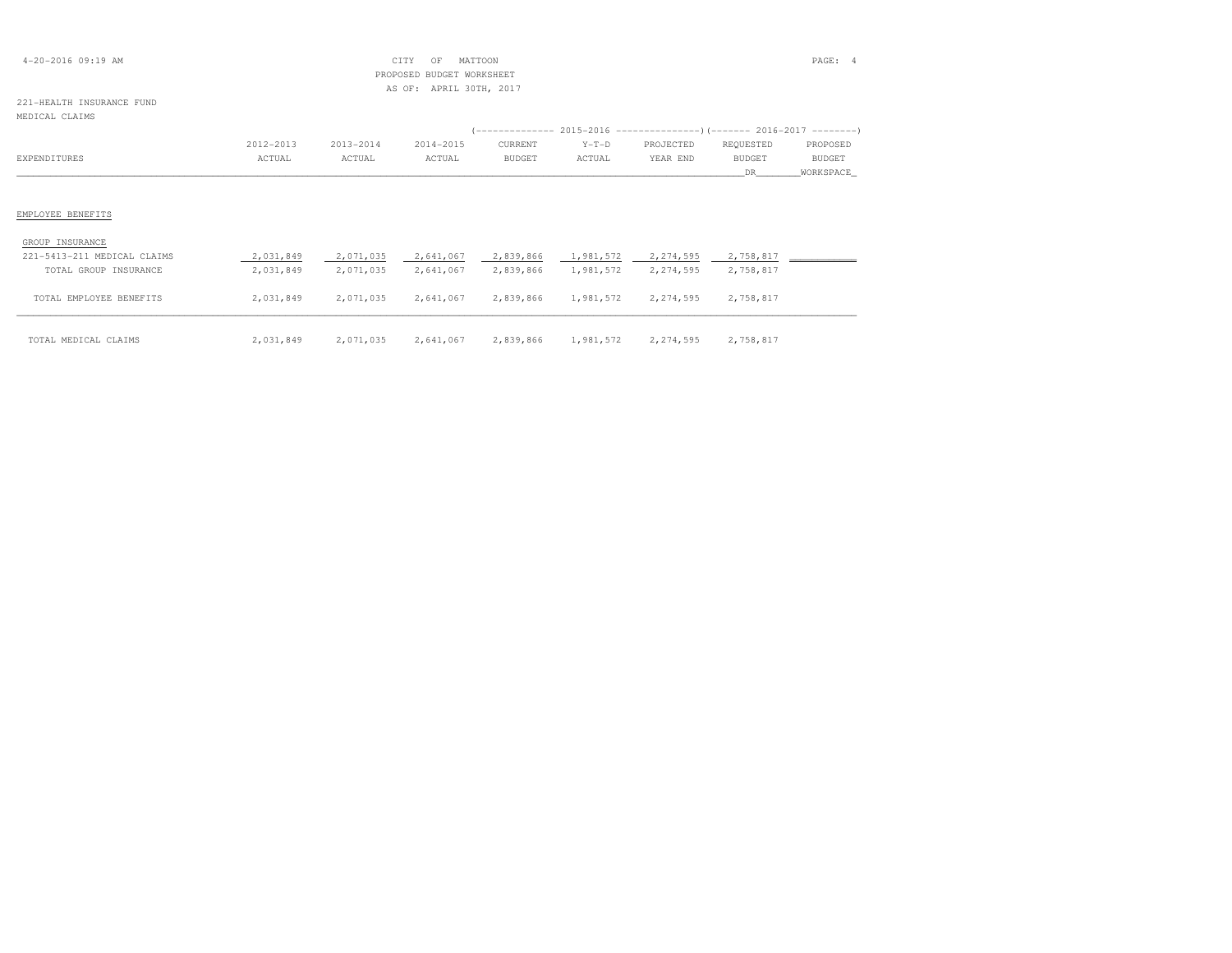| $4 - 20 - 2016$ 09:19 AM  |           |           | CITY<br>OF                | MATTOON       |         |           |               | PAGE: 5       |
|---------------------------|-----------|-----------|---------------------------|---------------|---------|-----------|---------------|---------------|
|                           |           |           | PROPOSED BUDGET WORKSHEET |               |         |           |               |               |
|                           |           |           | AS OF: APRIL 30TH, 2017   |               |         |           |               |               |
| 221-HEALTH INSURANCE FUND |           |           |                           |               |         |           |               |               |
| RX CLAIMS                 |           |           |                           |               |         |           |               |               |
|                           |           |           |                           |               |         |           |               |               |
|                           | 2012-2013 | 2013-2014 | 2014-2015                 | CURRENT       | $Y-T-D$ | PROJECTED | REQUESTED     | PROPOSED      |
| EXPENDITURES              | ACTUAL    | ACTUAL    | ACTUAL                    | <b>BUDGET</b> | ACTUAL  | YEAR END  | <b>BUDGET</b> | <b>BUDGET</b> |
|                           |           |           |                           |               |         |           | DR.           | WORKSPACE     |
|                           |           |           |                           |               |         |           |               |               |
|                           |           |           |                           |               |         |           |               |               |
| EMPLOYEE BENEFITS         |           |           |                           |               |         |           |               |               |
| GROUP INSURANCE           |           |           |                           |               |         |           |               |               |

| 221-5414-211 RX CLAIMS  | 775,693 | 827,550 | 938,222 | 858,628 | 912,768 | 992,485 | 891,636 |  |
|-------------------------|---------|---------|---------|---------|---------|---------|---------|--|
| TOTAL GROUP INSURANCE   | 775,693 | 827,550 | 938,222 | 858,628 | 912,768 | 992,485 | 891,636 |  |
| TOTAL EMPLOYEE BENEFITS | 775,693 | 827,550 | 938,222 | 858,628 | 912,768 | 992,485 | 891,636 |  |
| TOTAL RX CLAIMS         | 775,693 | 827,550 | 938,222 | 858,628 | 912,768 | 992,485 | 891,636 |  |

| CLAIMS | 5.693<br>ワワロ | 827,550 | 938,222 | 858,628 | 912,768 | 992,485 | QQ1<br>0.71 |
|--------|--------------|---------|---------|---------|---------|---------|-------------|
|--------|--------------|---------|---------|---------|---------|---------|-------------|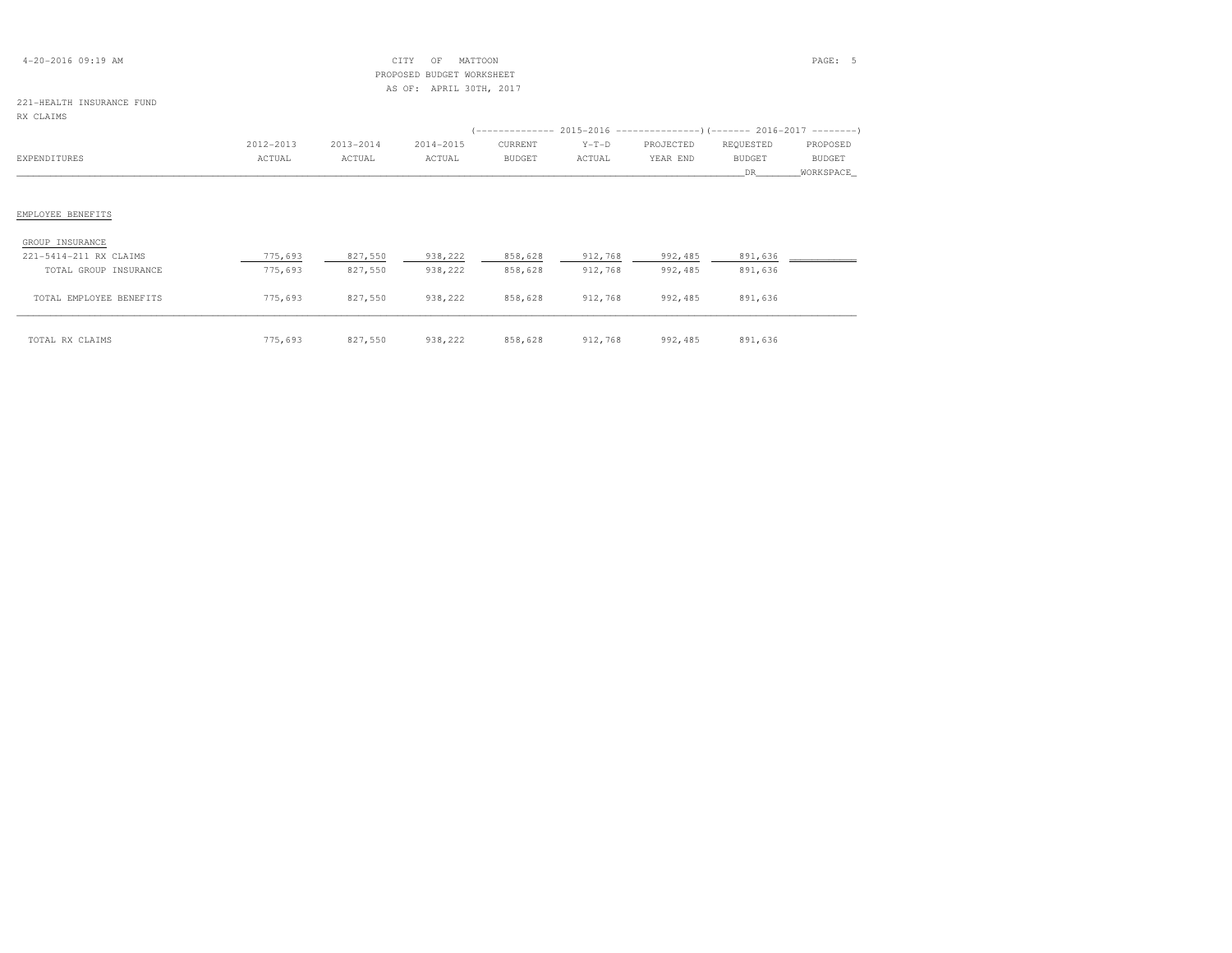| $4 - 20 - 2016$ 09:19 AM |  |  |
|--------------------------|--|--|
|--------------------------|--|--|

## $\begin{array}{ccc} \text{CITY} & \text{OF} & \text{MATION} \end{array}$  PROPOSED BUDGET WORKSHEETAS OF: APRIL 30TH, 2017

#### 221-HEALTH INSURANCE FUNDDENTAL CLAIMS

|                                               |           |           |           |               |         | (-------------- 2015-2016 --------------------- 2016-2017 --------- ) |               |               |
|-----------------------------------------------|-----------|-----------|-----------|---------------|---------|-----------------------------------------------------------------------|---------------|---------------|
|                                               | 2012-2013 | 2013-2014 | 2014-2015 | CURRENT       | $Y-T-D$ | PROJECTED                                                             | REQUESTED     | PROPOSED      |
| EXPENDITURES                                  | ACTUAL    | ACTUAL    | ACTUAL    | <b>BUDGET</b> | ACTUAL  | YEAR END                                                              | <b>BUDGET</b> | <b>BUDGET</b> |
|                                               |           |           |           |               |         |                                                                       | DR.           | WORKSPACE     |
|                                               |           |           |           |               |         |                                                                       |               |               |
|                                               |           |           |           |               |         |                                                                       |               |               |
|                                               |           |           |           |               |         |                                                                       |               |               |
| EMPLOYEE BENEFITS                             |           |           |           |               |         |                                                                       |               |               |
| GROUP INSURANCE<br>221-5415-211 DENTAL CLAIMS | 93,685    | 94,321    | 83,654    | 115,000       | 85,219  | 93,000                                                                | 103,993       |               |
| TOTAL GROUP INSURANCE                         | 93,685    | 94,321    | 83,654    | 115,000       | 85,219  | 93,000                                                                | 103,993       |               |

| TOTAL DENTAL<br>. CLATMS<br>------- | ,3,685 | 94,321 | 83,654 | 115,000 | 85,219 | 93,000 | 103993 |
|-------------------------------------|--------|--------|--------|---------|--------|--------|--------|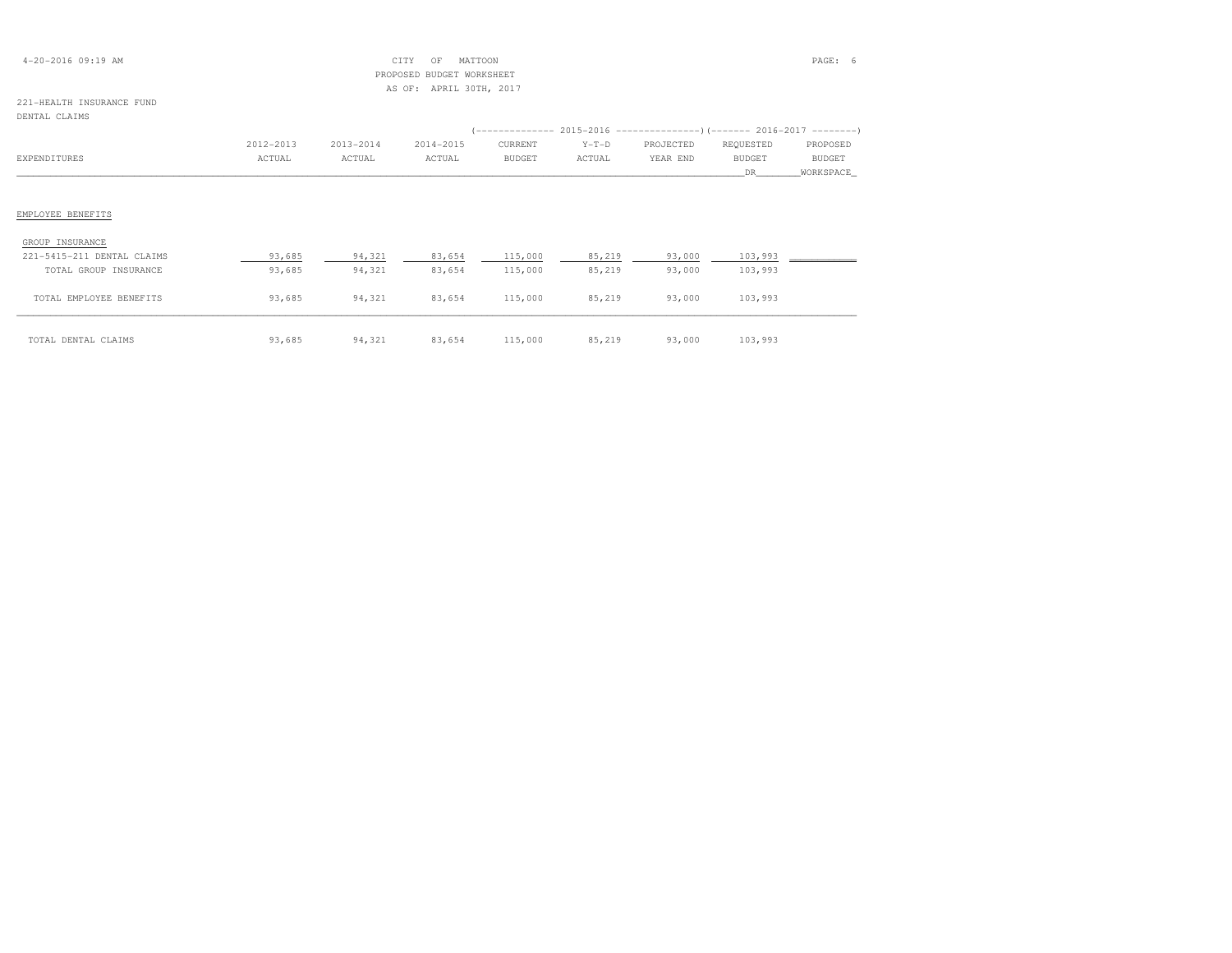| $4 - 20 - 2016$ 09:19 AM |  |
|--------------------------|--|
|--------------------------|--|

## 4-20-2016 09:19 AM CITY OF MATTOON PAGE: 7 PROPOSED BUDGET WORKSHEETAS OF: APRIL 30TH, 2017

### 221-HEALTH INSURANCE FUNDREFUNDS REIMB & MISC EXPS

|                                           |           |           |           |               |         | (-------------- 2015-2016 ----------------) (------- 2016-2017 ---------) |           |           |
|-------------------------------------------|-----------|-----------|-----------|---------------|---------|---------------------------------------------------------------------------|-----------|-----------|
|                                           | 2012-2013 | 2013-2014 | 2014-2015 | CURRENT       | $Y-T-D$ | PROJECTED                                                                 | REQUESTED | PROPOSED  |
| EXPENDITURES                              | ACTUAL    | ACTUAL    | ACTUAL    | <b>BUDGET</b> | ACTUAL  | YEAR END                                                                  | BUDGET    | BUDGET    |
|                                           |           |           |           |               |         |                                                                           | DR        | WORKSPACE |
|                                           |           |           |           |               |         |                                                                           |           |           |
|                                           |           |           |           |               |         |                                                                           |           |           |
| EMPLOYEE BENEFITS                         |           |           |           |               |         |                                                                           |           |           |
| GROUP INSURANCE                           |           |           |           |               |         |                                                                           |           |           |
| 221-5416-211 REFUNDS REIMBURSEMENTS & M 0 |           | 62        | 35        | 75            | 114     | 171                                                                       | 320       |           |
| TOTAL GROUP INSURANCE                     | $\circ$   | 62        | 35        | 75            | 114     | 171                                                                       | 320       |           |
| TOTAL EMPLOYEE BENEFITS                   | $\circ$   | 62        | 35        | 75            | 114     | 171                                                                       | 320       |           |
| TOTAL REFUNDS REIMB & MISC EXPS           | $\circ$   | 62        | 35        | 75            | 114     | 171                                                                       | 320       |           |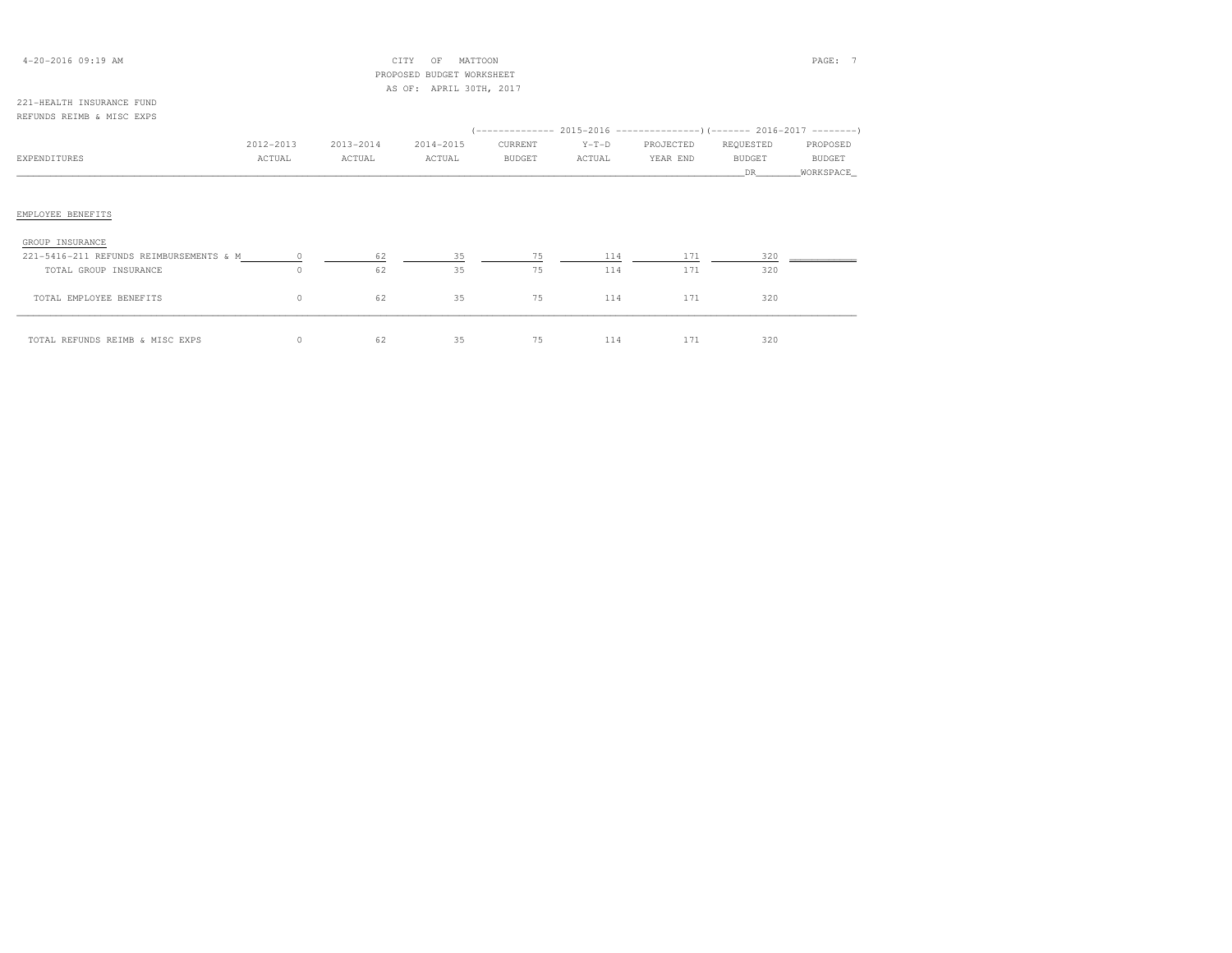| $4 - 20 - 2016$ 09:19 AM |  |
|--------------------------|--|
|--------------------------|--|

## 4-20-2016 09:19 AM CITY OF MATTOON PAGE: 8 PROPOSED BUDGET WORKSHEETAS OF: APRIL 30TH, 2017

### 221-HEALTH INSURANCE FUNDLIFE INSURANCE

| TTE TMOODWANG               |           |           |           |               |         |                                                                      |               |               |
|-----------------------------|-----------|-----------|-----------|---------------|---------|----------------------------------------------------------------------|---------------|---------------|
|                             |           |           |           |               |         | (-------------- 2015-2016 ---------------------- 2016-2017 --------- |               |               |
|                             | 2012-2013 | 2013-2014 | 2014-2015 | CURRENT       | $Y-T-D$ | PROJECTED                                                            | REQUESTED     | PROPOSED      |
| EXPENDITURES                | ACTUAL    | ACTUAL    | ACTUAL    | <b>BUDGET</b> | ACTUAL  | YEAR END                                                             | <b>BUDGET</b> | <b>BUDGET</b> |
|                             |           |           |           |               |         |                                                                      | DR.           | WORKSPACE     |
|                             |           |           |           |               |         |                                                                      |               |               |
|                             |           |           |           |               |         |                                                                      |               |               |
| EMPLOYEE BENEFITS           |           |           |           |               |         |                                                                      |               |               |
|                             |           |           |           |               |         |                                                                      |               |               |
| GROUP INSURANCE             |           |           |           |               |         |                                                                      |               |               |
| 221-5417-212 LIFE INSURANCE | 26,174    | 29,008    | 25,872    | 26,108        | 25,836  | 25,887                                                               | 27,833        |               |
| TOTAL GROUP INSURANCE       | 26,174    | 29,008    | 25,872    | 26,108        | 25,836  | 25,887                                                               | 27,833        |               |
|                             |           |           |           |               |         |                                                                      |               |               |
| TOTAL EMPLOYEE BENEFITS     | 26,174    | 29,008    | 25,872    | 26,108        | 25,836  | 25,887                                                               | 27,833        |               |
|                             |           |           |           |               |         |                                                                      |               |               |

| LIFE INSURANCE<br>TOTAL | $\sim$ | 29,008<br>. | 25 272<br>47.014<br>$\sim$ $\sim$ $\sim$ | 26,108 | 25,836<br>. | 25,887 | . |
|-------------------------|--------|-------------|------------------------------------------|--------|-------------|--------|---|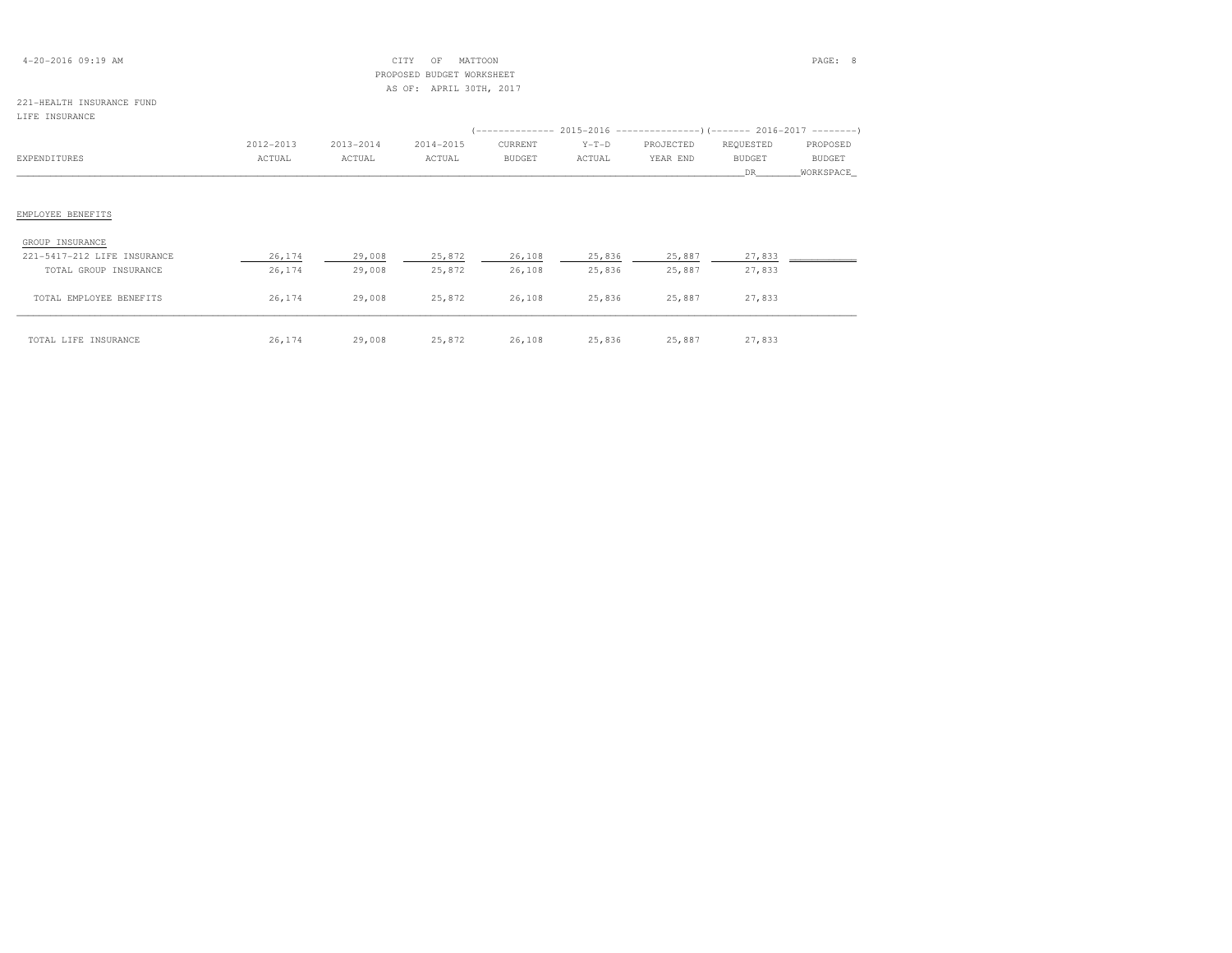## 4-20-2016 09:19 AM CITY OF MATTOON PAGE: 9 PROPOSED BUDGET WORKSHEETAS OF: APRIL 30TH, 2017

# 221-HEALTH INSURANCE FUND

## SECTION 125 PLAN

|                                         |           |           |           |               |         | $(-------- 2015-2016 ---------)$ $(----- 2016-2017 ------)$ |               |           |
|-----------------------------------------|-----------|-----------|-----------|---------------|---------|-------------------------------------------------------------|---------------|-----------|
|                                         | 2012-2013 | 2013-2014 | 2014-2015 | CURRENT       | $Y-T-D$ | PROJECTED                                                   | REQUESTED     | PROPOSED  |
| <b>EXPENDITURES</b>                     | ACTUAL    | ACTUAL    | ACTUAL    | <b>BUDGET</b> | ACTUAL  | YEAR END                                                    | <b>BUDGET</b> | BUDGET    |
|                                         |           |           |           |               |         |                                                             | DR            | WORKSPACE |
|                                         |           |           |           |               |         |                                                             |               |           |
| EMPLOYEE BENEFITS                       |           |           |           |               |         |                                                             |               |           |
| GROUP INSURANCE                         |           |           |           |               |         |                                                             |               |           |
| 221-5418-212 SECTION 125 BENEFIT PLAN A | 1,450     | 1,200     | 1,000     | 1,200         | 1,400   | 1,200                                                       | 1,200         |           |
| TOTAL GROUP INSURANCE                   | 1,450     | 1,200     | 1,000     | 1,200         | 1,400   | 1,200                                                       | 1,200         |           |
| TOTAL EMPLOYEE BENEFITS                 | 1,450     | 1,200     | 1,000     | 1,200         | 1,400   | 1,200                                                       | 1,200         |           |
| TOTAL SECTION 125 PLAN                  | 1,450     | 1,200     | 1,000     | 1,200         | 1,400   | 1,200                                                       | 1,200         |           |